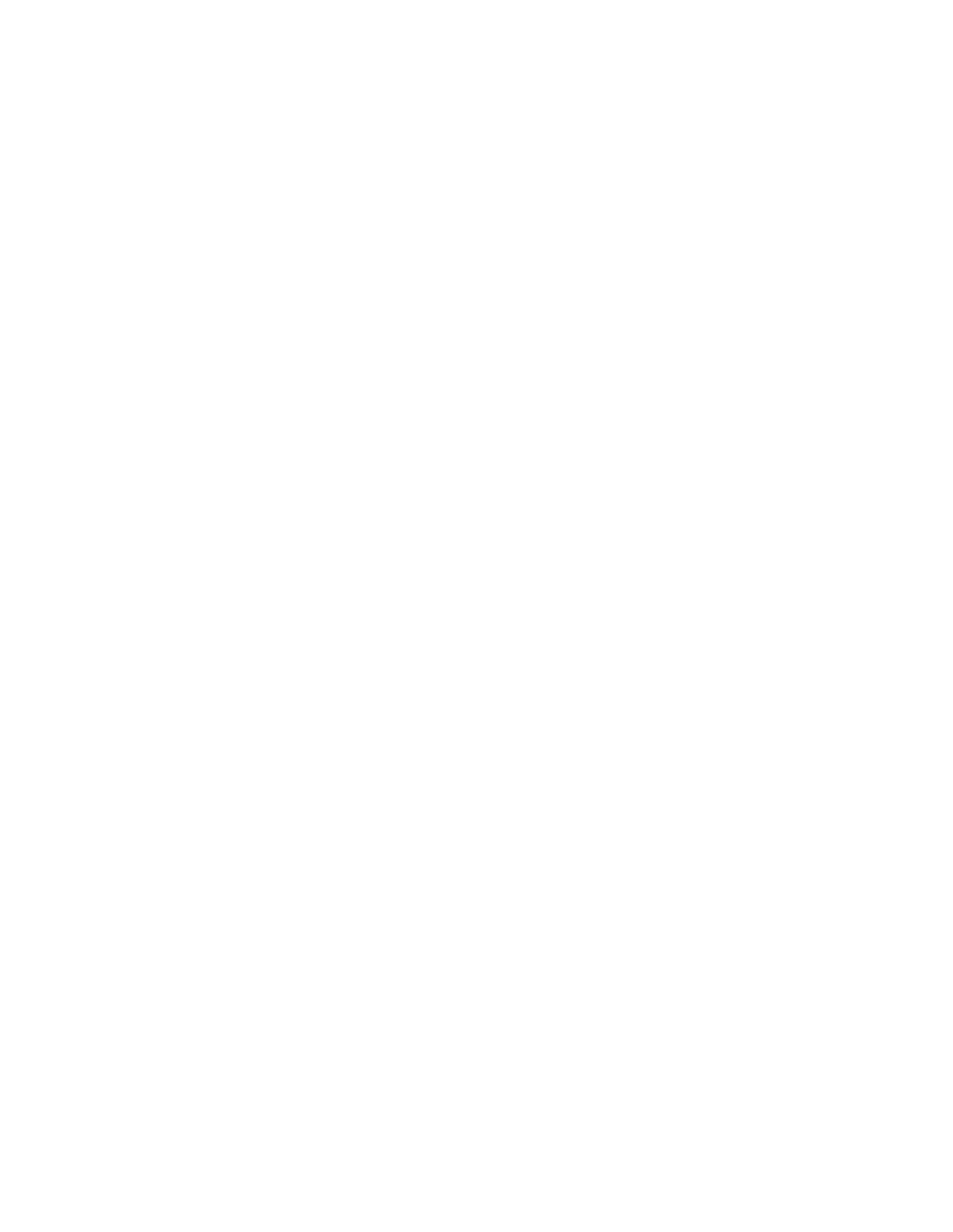## Contents

| 1        |      | Introduction                                                                        | $\bf{3}$       |
|----------|------|-------------------------------------------------------------------------------------|----------------|
|          | 1.1  | Overview                                                                            | $\bf 5$        |
|          | 1.2  | Acknowledgments                                                                     | $\,6\,$        |
| $\bf{2}$ |      | Borel construction and equivariant cohomology                                       | $\overline{7}$ |
|          | 2.1  |                                                                                     | $\overline{7}$ |
|          | 2.2  |                                                                                     | 8              |
|          | 2.3  | Universal principal $G$ -bundles $\ldots \ldots \ldots \ldots \ldots \ldots \ldots$ | 13             |
|          | 2.4  |                                                                                     | 16             |
|          | 2.5  |                                                                                     | 20             |
|          | 2.6  | Finite approximations $\ldots \ldots \ldots \ldots \ldots \ldots \ldots \ldots$     | 21             |
|          | 2.7  | Properties of equivariant cohomology                                                | 23             |
| 3        |      | A de Rham model for the equivariant theory                                          | 25             |
|          | 3.1  |                                                                                     | 25             |
|          | 3.2  |                                                                                     | $30\,$         |
|          | 3.3  |                                                                                     | 41             |
|          | 3.4  | From Weil to Cartan for the circle $S^1$                                            | 42             |
|          | 3.5  |                                                                                     | 46             |
|          | 3.6  |                                                                                     | 51             |
|          | 3.7  | The equivariant de Rham Theorem $\ldots \ldots \ldots \ldots \ldots$                | 54             |
| 4        |      | Relationship between equivariant cohomology and Hamiltonian                         |                |
|          |      | actions                                                                             | 56             |
|          | 4.1  |                                                                                     | 56             |
|          | 4.2  | Equivariant extension in the Cartan model $\ldots \ldots \ldots$                    | 62             |
|          | 4.3  | Equivariant extension via finite approximations $\ldots \ldots \ldots$              | 65             |
| 5        |      | The first Duistermaat-Heckman formula                                               | 70             |
|          | 5.1  | Ehresmann connections and parallel translation $\ldots \ldots \ldots$               | 70             |
|          | 5.2  | The first Duistermaat-Heckman formula $\ldots \ldots \ldots \ldots \ldots$          | 74             |
| 6        |      | Localization at fixed points and the Duistermaat-Heckman the-                       |                |
|          | orem |                                                                                     | 80             |
|          | 6.1  | $H^*BG$ -algebra structure on $H^*_G(M)$                                            | 80             |
|          | 6.2  |                                                                                     | 81             |
|          |      |                                                                                     |                |
|          | 6.3  |                                                                                     | 86             |
|          | 6.4  | Inverting the equivariant Euler class $\ldots \ldots \ldots \ldots \ldots$          | 90             |
|          | 6.5  |                                                                                     | 95             |
|          | 6.6  | Integration along the fibers $\dots \dots \dots \dots \dots \dots \dots$            | 96             |
|          | 6.7  | Equivariant integration along the fibers $\dots \dots \dots \dots$                  | 98             |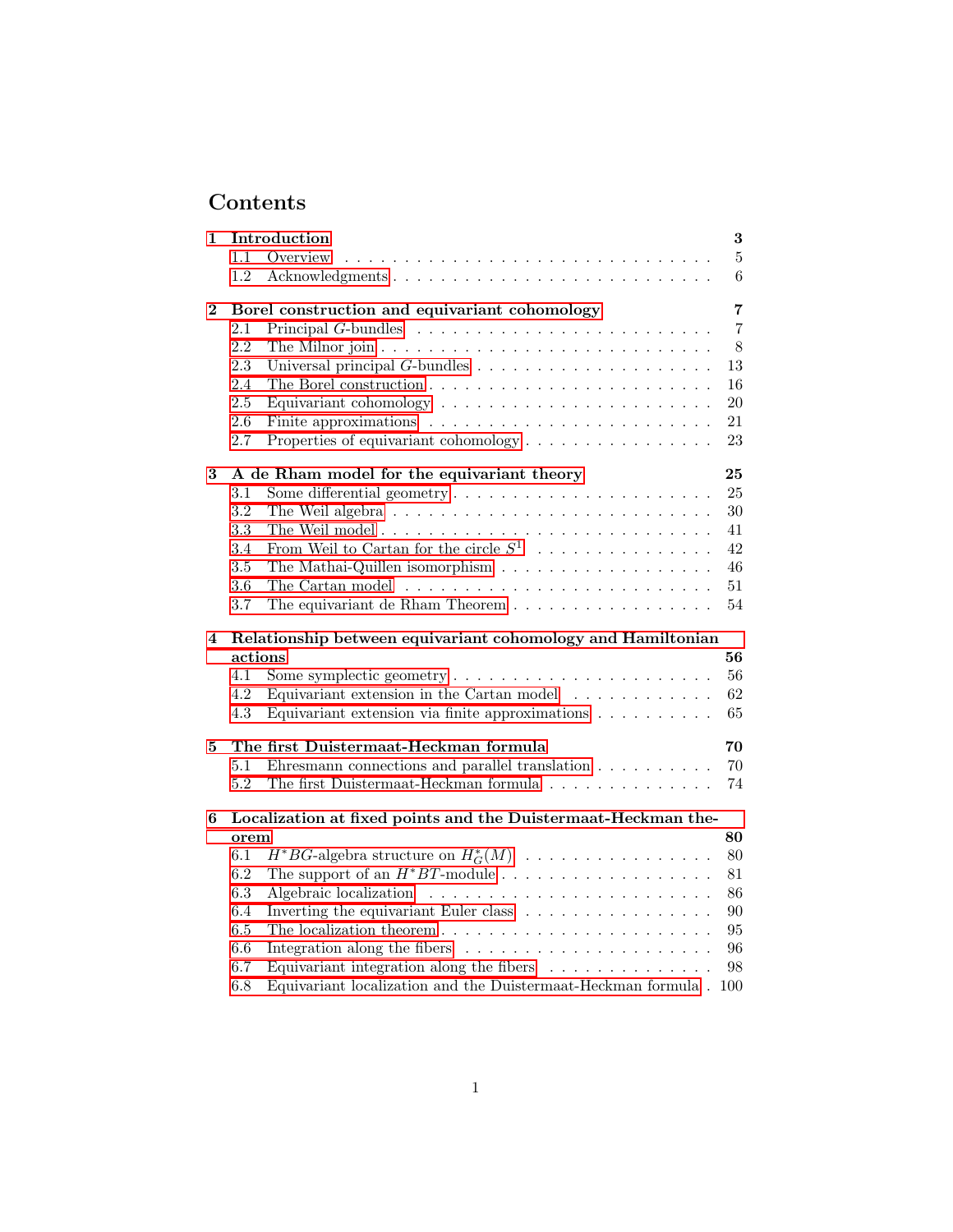|   |            | A Connections on principal G-bundles                                                                | 108 |
|---|------------|-----------------------------------------------------------------------------------------------------|-----|
|   |            | A.1 Definitions and existence of connection forms  108                                              |     |
|   |            |                                                                                                     |     |
|   |            |                                                                                                     |     |
| B |            | Orientability, Thom class, Euler class and the Gysin homomor-                                       |     |
|   | phism      |                                                                                                     | 117 |
|   |            | B.1 Orientable G-vector bundles $\ldots \ldots \ldots \ldots \ldots \ldots \ldots \ldots 117$       |     |
|   | B.2        |                                                                                                     |     |
|   | <b>B.3</b> | The normal bundle $\ldots \ldots \ldots \ldots \ldots \ldots \ldots \ldots \ldots \ldots 122$       |     |
|   | B.4        | The equivariant tubular neighborhood theorem $\dots \dots \dots \dots 123$                          |     |
|   | <b>B.5</b> | The cup product $\dots \dots \dots \dots \dots \dots \dots \dots \dots \dots \dots \dots \dots 124$ |     |
|   | B.6        | The Thom isomorphism $\ldots \ldots \ldots \ldots \ldots \ldots \ldots \ldots \ldots 125$           |     |
|   | B.7        | The Euler class $\ldots \ldots \ldots \ldots \ldots \ldots \ldots \ldots \ldots \ldots \ldots 125$  |     |
|   | <b>B.8</b> | The equivariant Euler class $\ldots \ldots \ldots \ldots \ldots \ldots \ldots \ldots 126$           |     |
|   | B.9        | The Gysin homomorphism $\ldots \ldots \ldots \ldots \ldots \ldots \ldots \ldots 127$                |     |
| C |            | Equivariant Euler class and weights                                                                 | 129 |
|   |            | C.1 Chern-Weil theory for principal bundles $\dots \dots \dots \dots \dots \dots$ 129               |     |
|   | C.2        |                                                                                                     |     |
|   | C.3        |                                                                                                     |     |
|   |            | C.4 The equivariant Euler class of a $S^1$ -vector bundle over a point 138                          |     |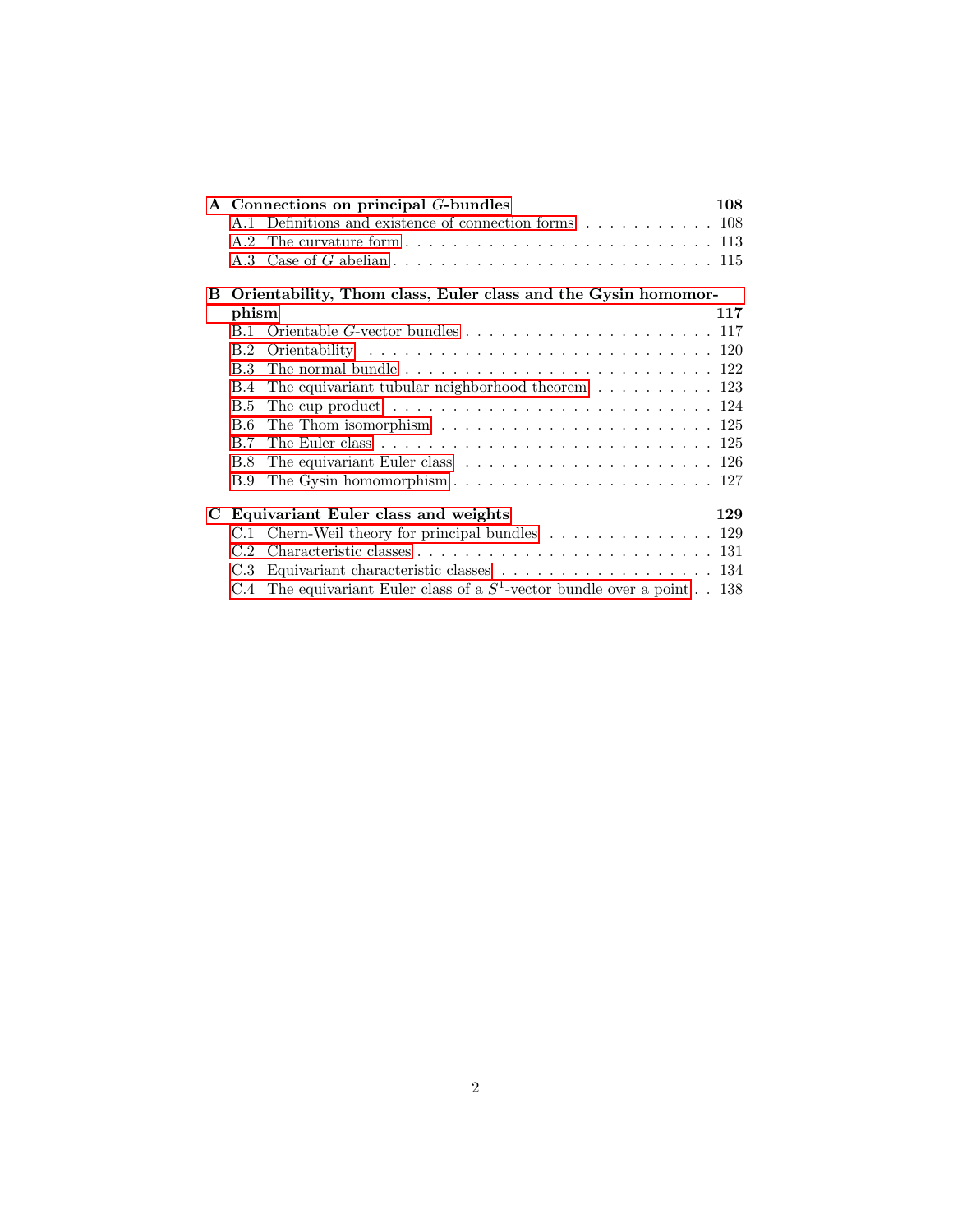### <span id="page-4-0"></span>1 Introduction

When we have a topological space  $M$  with an action of a group  $G$  on it, we would like to have a functor which reflects both the topology of the space and the action of the group. Since singular cohomology is a functor from topological spaces to rings, which turns geometric problems into easier algebraic problems, a candidate could be the singular cohomology of the orbit space  $M/G$ . It turns out that this is not a good candidate, as for example when the circle  $S<sup>1</sup>$  acts on the sphere  $S^2$  in  $\mathbb{R}^3$  by rotations about the z-axis, the orbit space  $S^2/S^1$  is a closed interval and its cohomology is trivial. So we don't get any information about the group action. The main issue in working with the quotient space  $M/G$  is that when the action is not free, the quotient might be "not nice", for instance, not Hausdorff or not carrying a smooth structure. To overcome this, one can substitute M by a space of the same homotopy type but on which  $G$ acts freely. This is done by considering instead of M the product space  $EG \times M$ , where  $EG$  is a contractible space on which the group  $G$  acts freely. Then one makes G act on  $EG \times M$  diagonally, that is, for  $g \in G$  and  $(e, x) \in EG \times M$  one sets  $g \cdot (e, x) = (g \cdot e, g \cdot x)$ . This action is always free, because it is in the first component, and since  $EG$  is chosen to be contractible,  $EG \times M$  and M have the same homotopy type. The orbit space  $M_G \coloneqq (EG \times M)/G$  of this action is called the Borel construction (or homotopy quotient) on M and one defines the *equivariant cohomology*  $H^*_{G}(M)$  of M to be the singular cohomology of the space  $(EG \times M)/G$ :

$$
H_G^*(M) \coloneqq H^*((EG \times M)/G).
$$

To ensure this definition to be well defined, one has to check two things, namely,

- (i) for every group  $G$  there exists a contractible space  $EG$  on which  $G$  acts freely, and
- (ii) the definition of  $H_G(M)$  doesn't depend on the choice of the space EG.

In algebraic topology it is known that a contractible space on which G acts freely is given by the total space of a universal principal G-bundle  $\pi : EG \longrightarrow BG$ . In [\[27\]](#page-143-0) Milnor gives an explicit construction of a principal G-bundle  $EG \longrightarrow BG$ for any group  $G$  and, although he proves that the spaces  $EG$  are just weakly contractible (that is, all their homotopy groups are trivial), it turns out (see [\[14\]](#page-142-0)) that they are actually contractible, and thus they can be used as building spaces for the homotopy quotient of M. In the case of the circle  $G = S^1$ , the space EG is homeomorphic to the infinite sphere  $S^{\infty}$ , and the quotient BG is given by the infinite projective space CP<sup>∞</sup>. The advantage of considering  $EG$  as the infinite sphere is that it is a union of finite dimensional manifolds  $(S^{\infty} = \bigcup_n S^n)$ , and one can approximate  $M_{S^1}$  by the spaces  $(S^n \times M)/S^1$ , in the sense that for each  $i \in \mathbb{N}$  there is some n big enough such that

$$
H^i(M_{S^1}) = H^i((S^n \times M)/S^1).
$$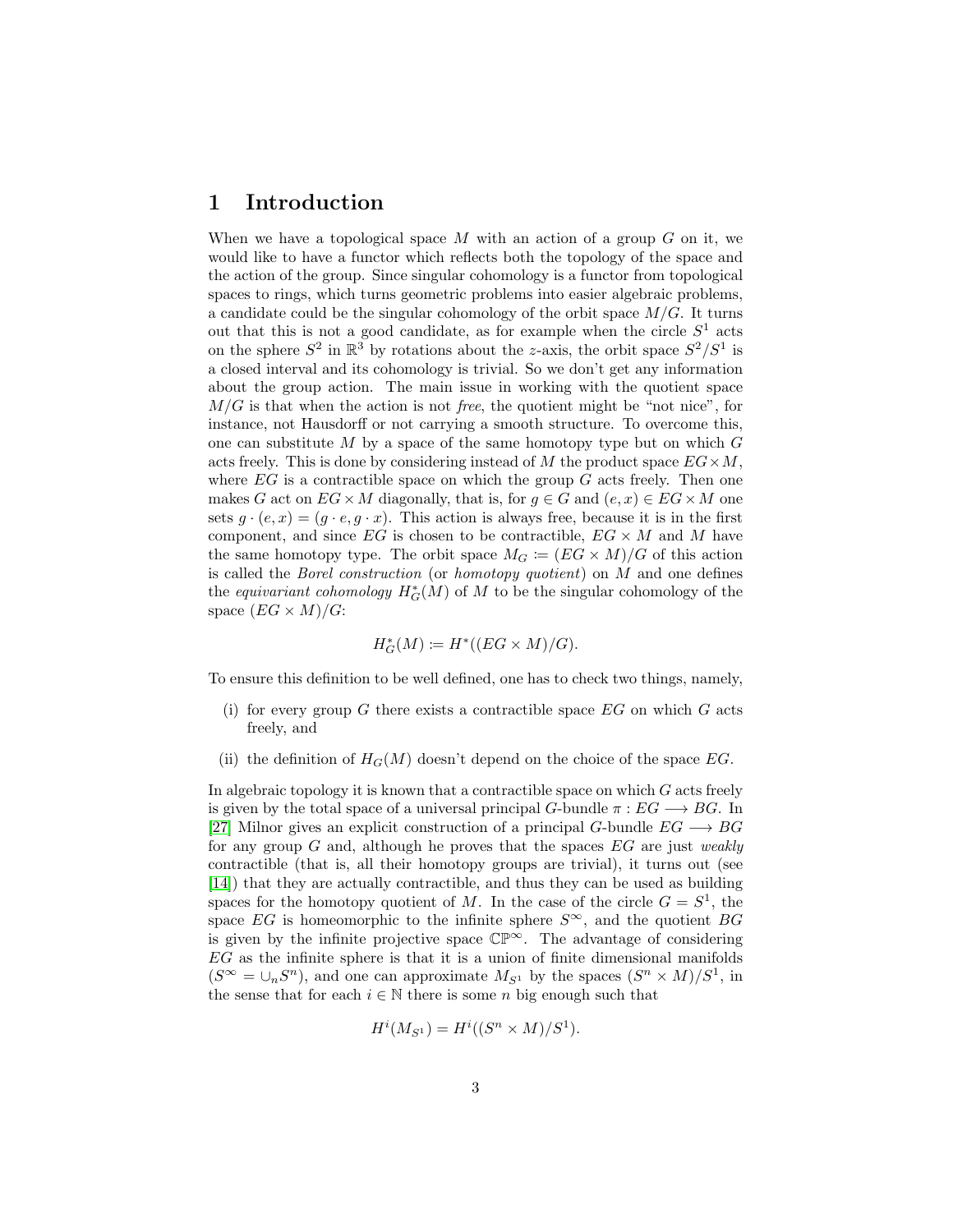Since the action of  $S^1$  on  $S^n \times M$  is free, when M is a manifold the quotient space  $(S^{n} \times M)/S^{1}$  is a manifold as well and, by de Rham's theorem, its singular cohomology coincides with its de Rham cohomology. Thus elements of the equivariant cohomology group  $H_{S^1}^i(M)$  are represented by differential *i*-forms on  $(S^n \times M)/S^1$ . It is possible to use this kind of finite approximations for any compact Lie group  $G$  (Section [2.6\)](#page-22-0). Therefore in the case of compact Lie groups we can work with differential forms on finite approximations, as long as we are interested in equivariant cohomology groups of fixed degree. If we consider the ring  $H_G^*(M)$ , this approach doesn't work anymore, and a different strategy is needed.

In 1950, H. Cartan wrote two articles on the cohomology of a manifold M acted on by a compact connected Lie group  $G$ , in which he constructed a differential complex  $(\Omega_G^*(M), d_G)$  out of the differential forms on M and the Lie algebra of G. At that time, equivariant cohomology wasn't yet defined (the topological definition was first introduced by Borel in 1959), and in fact the term "equivariant cohomology" itself never appears in his papers [\[31\]](#page-143-1). However, it turned out that Cartan's complex computes the real singular cohomology of the Borel quotient  $M_G$ , and the key step in the proof of this *equivariant de* Rham theorem (Theorem [3.37\)](#page-55-1) is given by Cartan in [\[12\]](#page-141-0). We call elements of the Cartan's complex  $\Omega_G^*(M)$  equivariant differential forms. Although Cartan's model can be very convenient to work with, it is not so clear why it should compute the equivariant cohomology. This is better understood from another chain complex isomorphic to Cartan's, which is called the Weil model.

One of the features of equivariant cohomology are the "localization theorems", which enable to reduce many computations on the manifold to the fixedpoint set of the group action. One example of these theorems is the equivariant localization formula (Theorem [6.32\)](#page-102-0) for the integral of closed equivariant forms. If a torus  $T$  acts on a compact oriented manifold  $M$  with discrete fixed point set F, and  $\phi$  is a closed equivariant form on M, then the localization theorem states that

<span id="page-5-0"></span>
$$
\int_{M} \phi = \sum_{z \in F} \frac{i_z^* \phi}{e_T(\nu_z)},\tag{1.1}
$$

where  $i_z^*\phi$  is the restriction to  $\phi$  to a fixed point z and  $e_T(\nu_z)$  is the equivariant Euler class of the normal bundle to  $z$  in  $M$ . Here is where symplectic geometry and Hamiltonian actions come into play. In 1982, Duistermaat and Heckman (see [\[15\]](#page-142-1)) proved the "exact stationary phase formula", which states that if  $(M, \omega)$  is a symplectic manifold with moment map  $f : M \longrightarrow \mathbb{R}$  on which the circle  $S<sup>1</sup>$  acts with isolated fixed points, then

<span id="page-5-1"></span>
$$
\int_M e^{-itf} \frac{\omega^n}{n!} = \sum_{z \in F} \frac{e^{-itf(z)}}{(it)^n e(z)},\tag{1.2}
$$

where  $e(z)$  are certain integers (the weights) attached to the linear  $S<sup>1</sup>$  action on  $T_zM$ . Soon after, Berline and Vergne (see [\[4\]](#page-141-1)) and Atiyah and Bott (see [\[1\]](#page-141-2))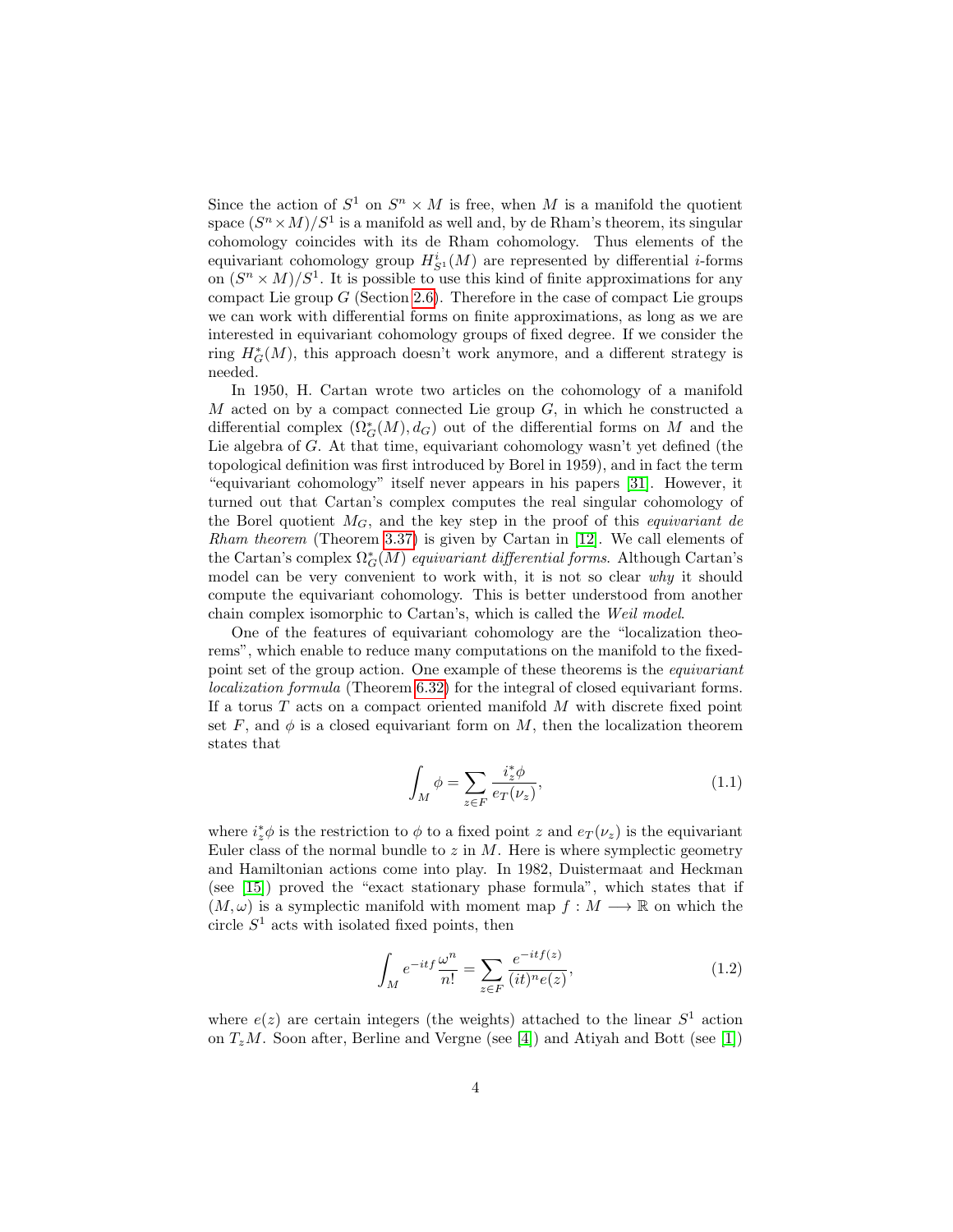recognized this formula as a special case of the above mentioned localization theorem in equivariant cohomology. The language of equivariant cohomology actually fits very well in the context of Hamiltonian actions. For instance, when  $S^1$  acts on a symplectic manifold  $(M, \omega)$ , the action admits a moment map  $f: M \longrightarrow \mathbb{R}$  if and only if  $\omega - fu$  is an equivariantly closed form on M (Proposition [4.14\)](#page-65-0). In particular, if the action is Hamiltonian, using [\(1.1\)](#page-5-0) one can compute the integral of the volume form  $\omega^n$ .

Besides the exact phase formula, Duistermaat and Heckman proved in [\[15\]](#page-142-1) another theorem concerning Hamiltonian actions. Namely, they showed that on a symplectic  $T^l$ -manifold  $(M, \omega)$  with proper moment map  $\mu : M \longrightarrow \mathfrak{t}^*$ , the push-forward of the Liouville measure by  $\mu$  is a piecewise polynomial multiple of the Lebesgue measure on  $\mathfrak{t}^* \cong \mathbb{R}^l$  (see [\[11,](#page-141-3) §30]). We are going to prove this result (Proposition [5.11\)](#page-79-0) using the equivariantly closed extension of the symplectic form  $\omega$  in terms of the moment map  $\mu$  of which we were talking above. Thus this illustrates another application of equivariant cohomology in the field of Hamiltonian actions.

#### <span id="page-6-0"></span>1.1 Overview

The goal of this thesis is to expand and explain in detail what we have illustrated above, namely the equivariant cohomology theory and its application in the context of Hamiltonian actions.

In Section [2](#page-8-0) we define principal G-bundles and construct a universal Gbundle for any group  $G$  using Milnor joins. Then we define the Borel construction and the equivariant cohomology of a G-space M.

In Section [3](#page-26-0) we talk about the de Rham theoretic models of equivariant cohomology. Starting from the Weil model we define an isomorphism to the Cartan model and at the end of the section we outline the proof of the equivariant de Rham theorem.

Section [4](#page-57-0) illustrates a first instance of the relationship between equivariant cohomology and Hamiltonian actions. Namely, we prove that a symplectic manifold admits a moment map if and only if the symplectic form extends to an equivariantly closed form. We show this both using the Cartan model and via finite approximations. Since the proof requires some knowledge about connections on principal bundles, we include an introduction about them in Appendix [A.](#page-109-0)

In Section [5](#page-71-0) we show the first Duistermaat-Heckman theorem, which states that when a torus  $T$  acts on a symplectic manifold with proper moment map  $\mu$ , the reduced symplectic form  $\omega_{\xi}$  on the quotient of a regular level  $\mu^{-1}(\xi)$ depends linearly on  $\xi$ .

Section [6](#page-81-0) is devoted to the proof of the equivariant localization formula [\(1.1\)](#page-5-0) in the case of a circle action, from which we then deduce the Duistermaat-Heckman formula [\(1.2\)](#page-5-1). To make this section lighter, we moved some of the used tools to Appendix [B,](#page-118-0) which is dedicated to the definition of the Gysin homomorphism, passing through the equivariant tubular neighborhood theorem and the equivariant Euler class.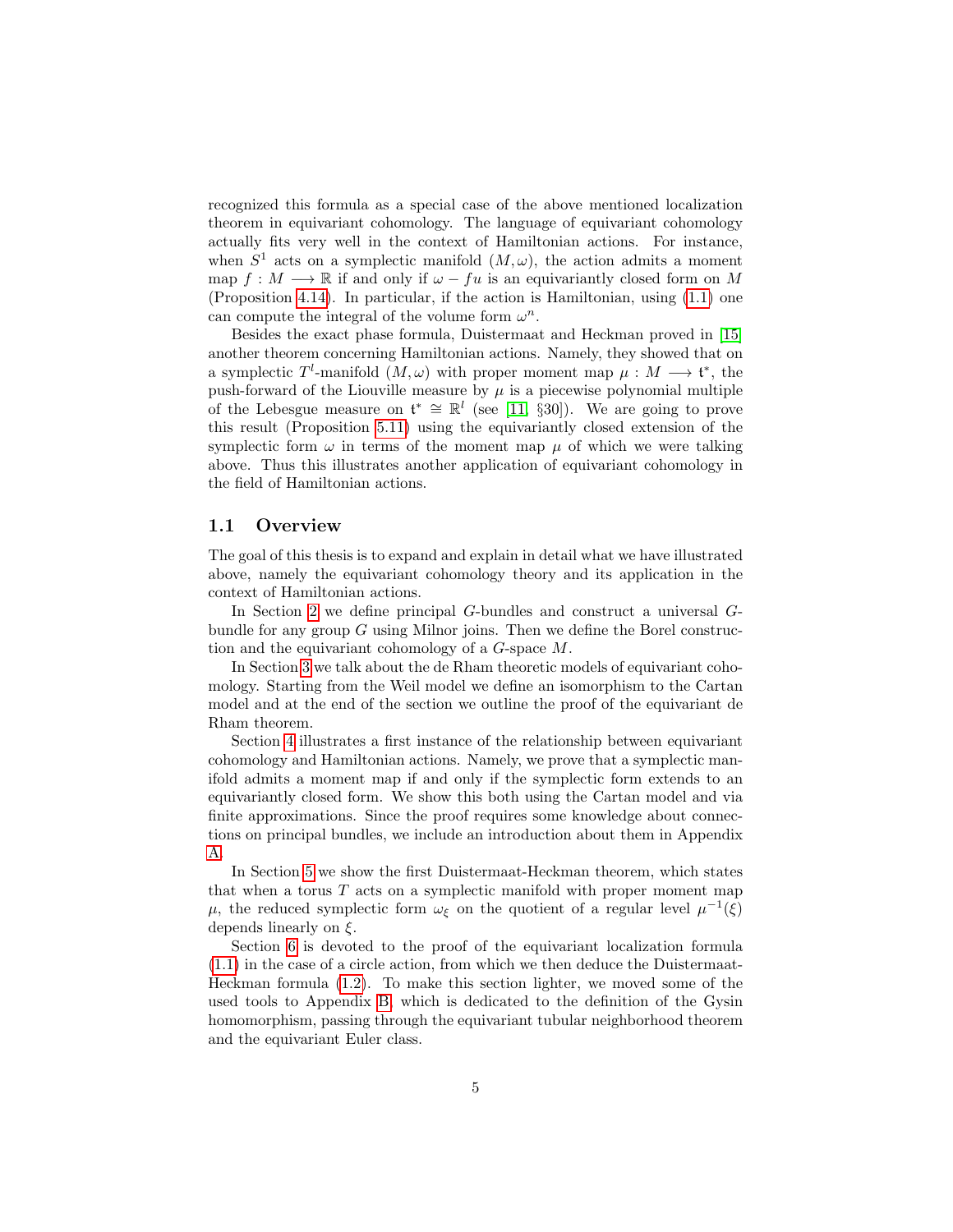In the last appendix we show an explicit formula for the equivariant Euler class of the normal bundle  $\nu_z$  to a fixed point z in an  $S^1$ -manifold M. This is useful for two reasons. On the one hand, it shows that the equivariant Euler class is non-zero and thus can be inverted (notice that  $e_{S^1}(\nu_z)$ ) appears as a denominator in [\(1.1\)](#page-5-0)). On the other hand, it allows explicit calculations (see for instance Example [6.38\)](#page-106-0).

#### <span id="page-7-0"></span>1.2 Acknowledgments

I would first like to thank my thesis advisor Dr. Ana Cannas da Silva for introducing me to this stimulating subject, and for guiding me through it. She has been of great help whenever I needed, and her door was always open. I would also like to thank Prof. Loring Tu for sharing his knowledge and insight into the topic. I cannot thank Tommaso Goldhirsch enough for his precious help and endless support. Last but not least, I would like to thank my family for all the encouragement and love.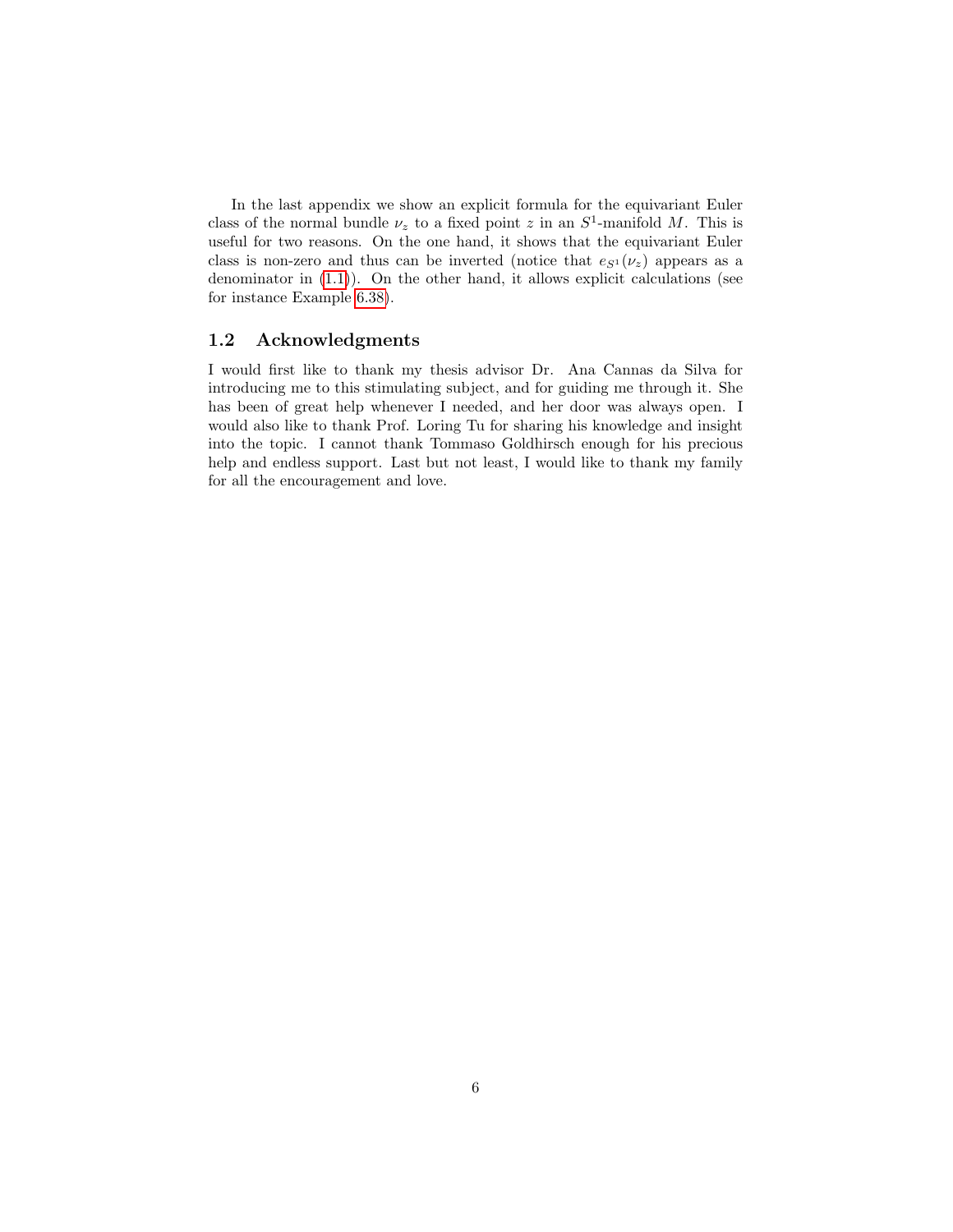## <span id="page-8-0"></span>2 Borel construction and equivariant cohomology

In this section we follow the exposition of  $[3]$ . For a topological group G we will denote its identity element by  $1_G$ . The action of G on a topological space X is a continuous map  $\phi: G \times X \longrightarrow X$ , written  $\phi(g, x) = g \cdot x$  or simply  $\phi(g, x) = gx$ .

#### <span id="page-8-1"></span>2.1 Principal G-bundles

**Definition 2.1.** Let E, B and F be topological spaces and let  $p : E \longrightarrow B$ be a continuous map. The triple  $(p, E, B)$  is a *fiber bundle* with base B, total space  $E$  and fiber  $F$  if

- (i) the map  $p: E \longrightarrow B$  is surjective,
- (ii) there is an open cover  ${U_i}_{i \in I}$  of B and homeomorphisms

$$
h_i: p^{-1}(U_i) \longrightarrow U_i \times F,
$$

such that the following diagram commutes



The homeomorphisms  $h_i$  are called *local trivializations*.

**Definition 2.2.** Let  $G$  be a topological group. A *principal*  $G$ -bundle is a fiber bundle  $p: E \longrightarrow B$  with fiber G together with a continuous action  $G \times E \longrightarrow E$ such that

- (i)  $G$  preserves the fibers of  $E$  and acts freely and transitively on them,
- (ii) the local trivializations  $h_i: p^{-1}(U_i) \longrightarrow U_i \times G$  satisfy  $h_i(g \cdot e) = g \cdot h_i(e)$ , for all  $g \in G$ ,  $e \in p^{-1}(U_i)$ , where G acts on  $U_i \times G$  by  $g(x, g') = (x, gg')$ .

We say that two principal G-bundles  $E_1, E_2$  over B are isomorphic if there is a homeomorphism  $f: E_1 \longrightarrow E_2$  such that the diagram



commutes and f is G-equivariant, i.e.

$$
f(g \cdot e_1) = g \cdot f(e_1) \quad \text{for all } g \in G, e_1 \in E_1.
$$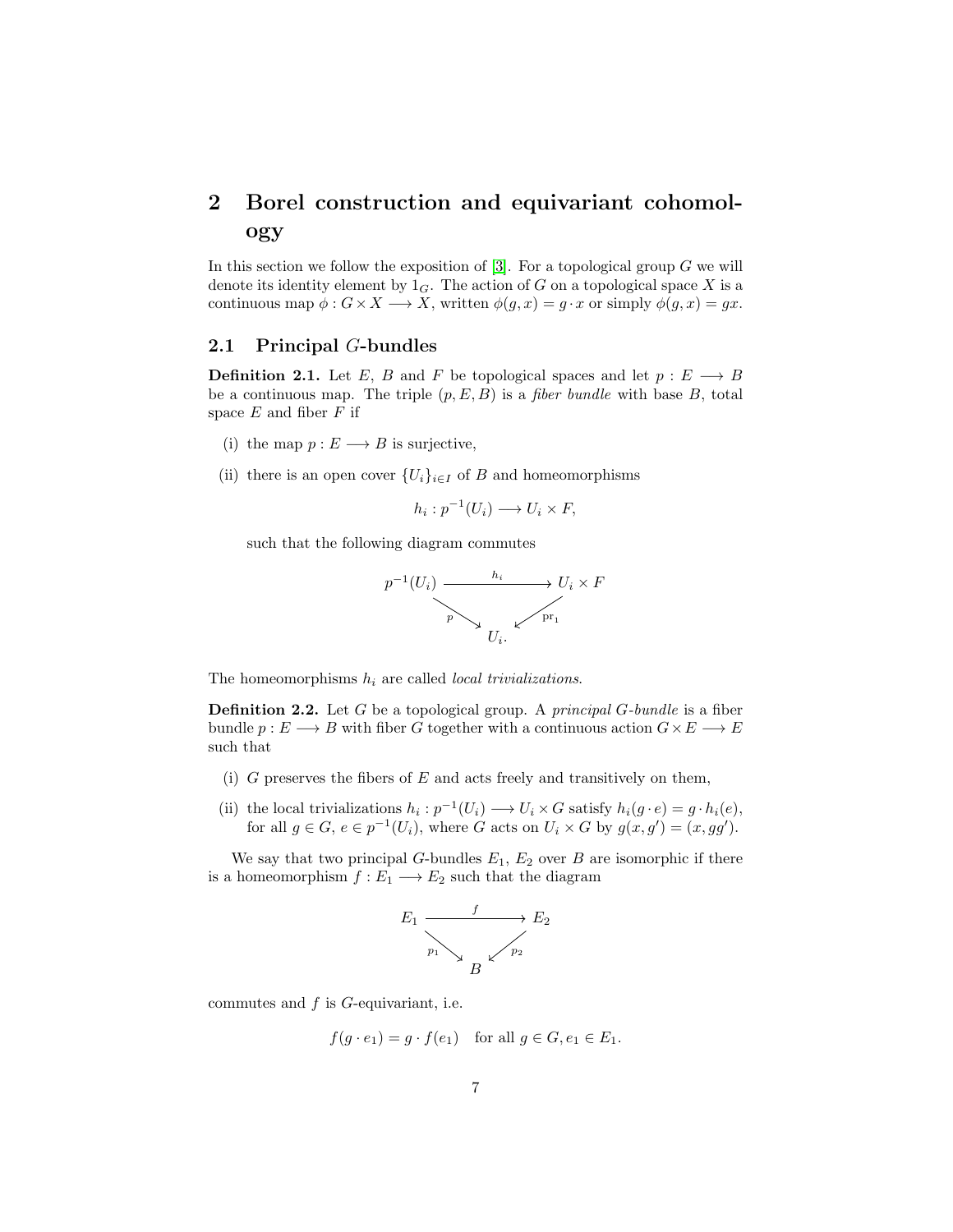**Definition 2.3.** Let  $X$  be a topological space. A family of continuous functions  $\{u_i: X \longrightarrow [0,1]\}_{i \in I}$  is called *locally finite* if every point  $x \in X$  has a neighborhood U such that  $u_i|_U = 0$  for all but finitely many i. It is a partition of unity if  $\sum_{i\in I} u_i(x) = 1$  for every  $x \in X$ .

**Definition 2.4.** An open covering  $\{U_i\}_{i\in I}$  of a topological space X is called *numerable* if there exists a locally finite partition of unity  $\{u_i\}_{i\in I}$  on X such that  $\text{supp}(u_i) \subset U_i$  for all  $i \in I$ . Such a partition of unity is said to be subordinate to the cover  $\{U_i\}_{i\in I}$ .

Definition 2.5. A principal G-bundle is called numerable if there exists a numerable covering of  $B$  which makes it locally trivial. That is, there exists a covering of B by local trivializations  $\{(U_i, h_i)\}_{i \in I}$  and a locally finite partition of unity  $\{u_i\}_{i\in I}$  with  $\text{supp}(u_i) \subset U_i$  for all  $i \in I$ .

In the context of manifolds<sup>[1](#page-9-1)</sup> one has the following theorem.

**Theorem 2.6** ([\[9,](#page-141-5) Theorem 3.15]). Let M be a smooth manifold and let  $\{U_{\alpha}\}_{{\alpha \in I}}$ be an open cover of  $M$ . Then there is a countable locally finite partition of unity  ${u_n}_{n\in\mathbb{N}}$  on M such that for every  $\alpha \in I$  there is  $n \in \mathbb{N}$  with  $\text{supp}(u_n) \subset U_\alpha$ .

In particular, we have the following corollary.

**Corollary 2.7.** Let  $E, B$  be manifolds. Then every principal  $G$ -bundle  $p$ :  $E \longrightarrow B$  is numerable.

#### <span id="page-9-0"></span>2.2 The Milnor join

Let  $G$  be a topological group. We want to show the existence of a contractible space  $EG$  on which G acts freely. In [\[26\]](#page-143-2) Milnor gives an explicit construction of such a space, which we now illustrate. Consider the space

$$
G^{n+1} \times \Delta^n := \{(x_0, t_0; \dots; x_n, t_n) \mid x_i \in G, t_i \in [0, 1]\}
$$

and let  $EG_n$  be the quotient of  $G^{n+1} \times \Delta^n$  by the equivalence relation

$$
(x_0, t_0; \ldots; x_n, t_n) \sim (x'_0, t'_0; \ldots; x'_n, t'_n)
$$
 if and only if 
$$
\begin{cases} t_i = t'_i & \forall i, \text{ and} \\ t_i = t'_i \neq 0 & \Rightarrow x_i = x'_i. \end{cases}
$$

We shall write  $\langle x_0, t_0; \ldots; x_n, t_n \rangle$  for the equivalence class of the element under consideration. The space  $EG_n$  is called the *Milnor join*. We equip  $EG_n$  with the initial topology with respect to the maps

$$
t_i: EG_n \longrightarrow [0,1]
$$

$$
\langle x_0, t_0; \dots; x_n, t_n \rangle \longmapsto t_i
$$

<span id="page-9-1"></span> $1$ For us manifolds are always smooth, Hausdorff and second-countable.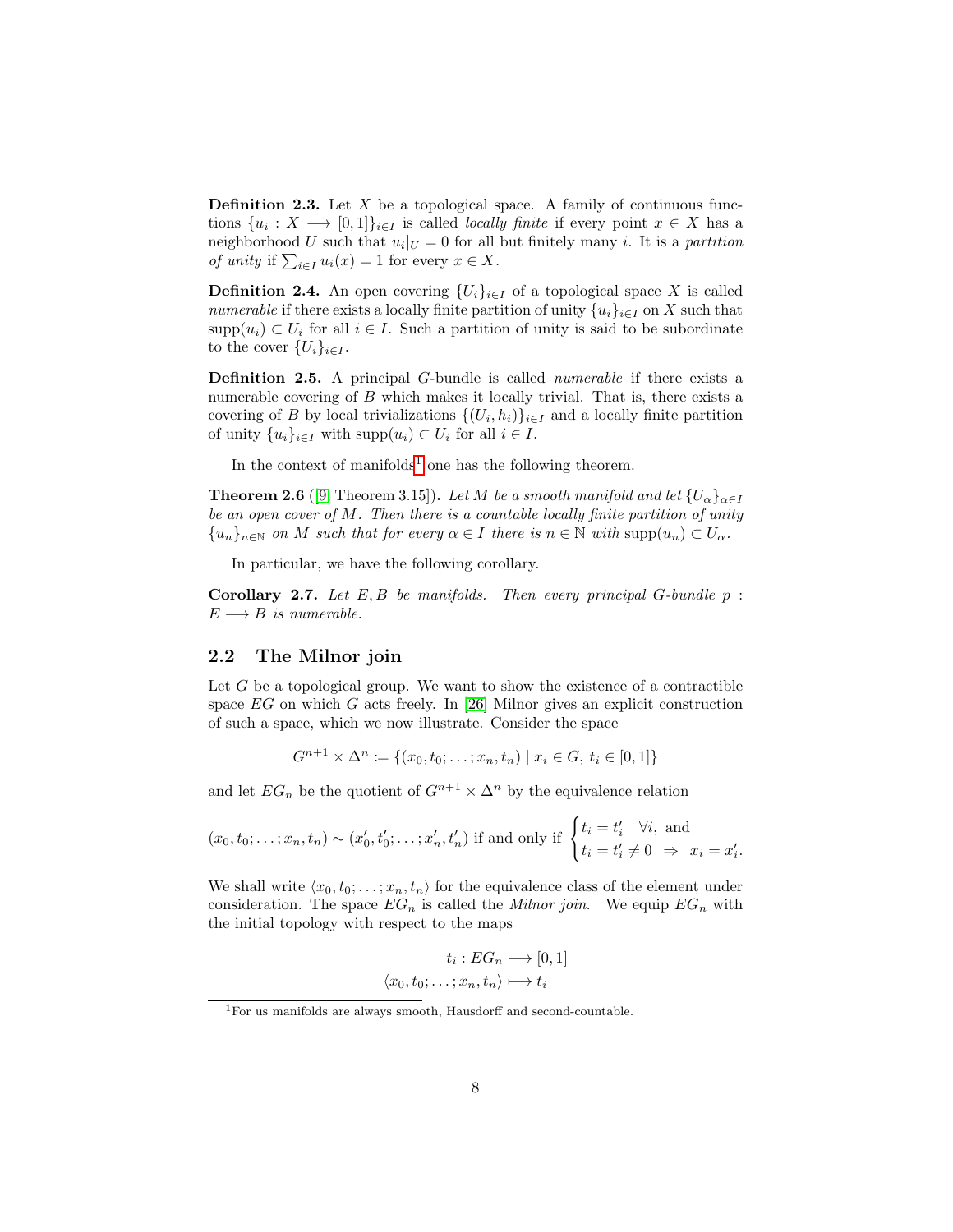and

$$
a_i : t_i^{-1}((0,1]) \longrightarrow G
$$
  

$$
\langle x_0, t_0; \dots; x_n, t_n \rangle \longmapsto x_i,
$$

that is, the smallest (finest) topology which contains

$$
\{t_i^{-1}(U) \mid U \stackrel{\text{open}}{\subset} [0,1] \} \cup \{a_i^{-1}(V) \mid V \stackrel{\text{open}}{\subset} G\}.
$$

Thus a subbasis for the topology is given by sets of the following two types

(1)  $t_i^{-1}(U), i \in \{0, \ldots, n\}, U \subset [0, 1]$  open. (2)  $a_i^{-1}(V), i \in \{0, \ldots, n\}, V \subset G$  open.

<span id="page-10-0"></span>**Lemma 2.8.** A function  $f: X \longrightarrow EG_n$  is continuous if and only if  $t_i \circ f$ :  $X \longrightarrow [0,1]$  and  $a_i \circ f|_{f^{-1}(t_i^{-1}((0,1]))} : f^{-1}(t_i^{-1}((0,1])) \longrightarrow G$  are continuous for all i.

*Proof.* " $\Rightarrow$ ": Suppose that  $f: X \longrightarrow EG_n$  is continuous. Consider first an open subset  $U \subset [0,1]$ . Then  $(t_i \circ f)^{-1}(U) = f^{-1}(t_i^{-1}(U))$  is open in X because open subset  $\mathcal{O} \subset [0,1]$ . Then  $(\iota_i \circ f) \circ (\iota_j - f \circ (\iota_i \circ f))$  is open in  $\mathcal{O}$  and  $\iota_i^{-1}(U)$  is open in  $EG_n$ . This shows that  $t_i \circ f$  is continuous for all i. Let  $D_{a_i} := t_i^{-1}((0,1])$  denote the domain of  $a_i$ . Notice that by assumption the domain  $f^{-1}(D_{a_i})$  of  $a_i \circ f$  is open in X. Let now  $V \subset G$  be open. Then  $(a_i \circ f)^{-1}(V) = f^{-1}(a_i^{-1}(V))$  is open in X. But since  $(a_i \circ f)^{-1}(V) = (a_i \circ f)^{-1}(V)$  $f^{-1}(V) \cap f^{-1}(D_{a_i})$ , it is open also in  $f^{-1}(D_{a_i})$ . Therefore  $a_i \circ f$  is continuous for all  $i$ .

"<sup>←</sup>": Since intersections and unions behave well with respect to preimages, it suffices to check that preimages of elements in the subbasis for  $EG_n$  are open in X. But for an open subset  $U \subset [0,1]$  it holds  $f^{-1}(t_i^{-1}(U)) = (t_i \circ f)^{-1}(U)$ which is open in X. For  $V \subset G$  open, the set  $f^{-1}(a_i^{-1}(V)) = (a_i \circ f)^{-1}(V)$  is open in  $f^{-1}(D_{a_i}) = (t_i \circ f)^{-1}((0,1])$ , and the latter is open in X by continuity of  $t_i \circ f$ .  $\Box$ 

**Example 2.9.** (1) Let  $G = S^1$ . Then  $ES_n^1$  can be identified with  $S^{2n+1}$  by the map

$$
\phi: ES_n^1 \longrightarrow S^{2n+1}
$$
  

$$
\langle z_0, t_0; \dots; z_n, t_n \rangle \longmapsto (\sqrt{t_0}z_0, \dots, \sqrt{t_n}z_n).
$$

Here we are considering  $S^1 = \{z \in \mathbb{C} \mid |z| = 1\} \subseteq \mathbb{C}$  with the product of complex numbers as group law, and  $S^{2n+1} = \{(w_0, \ldots, w_n) \in \mathbb{C}^{n+1} \mid$  $\sum_{i=0}^{n} |w_i|^2 = 1$   $\subseteq \mathbb{C}^{n+1}$ . We check the well-definedness and bijectivity of the map.

Well-definedness: Let  $\langle z_0, t_0; \ldots; z_n, t_n \rangle \in ES_n^1$ . Then

$$
\sum_{i=0}^{n} |\sqrt{t_i} z_i|^2 = \sum_{i=0}^{n} t_i \underbrace{|z_i|^2}_{=1} = \sum_{i=0}^{n} t_i = 1.
$$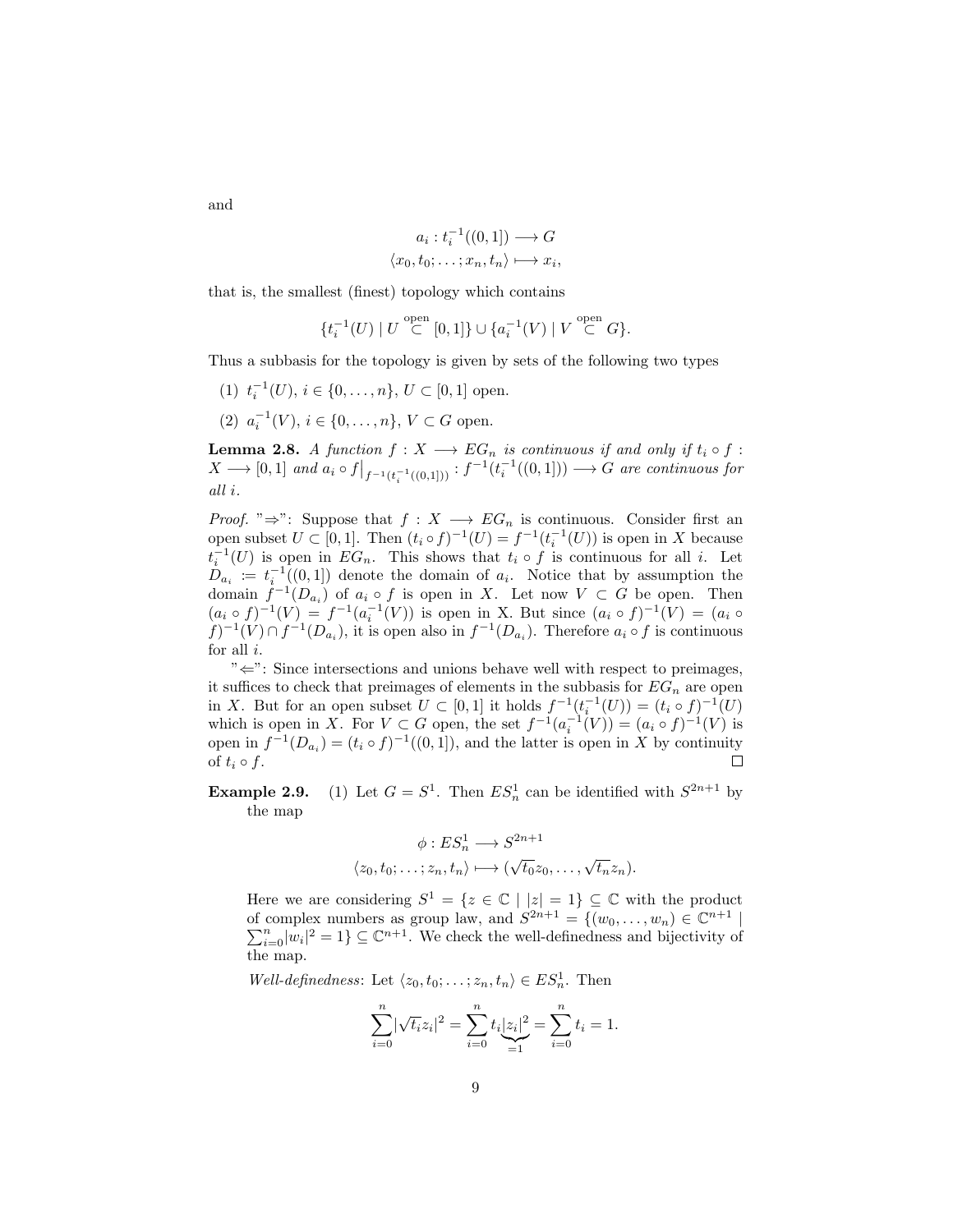Injectivity: Suppose that  $\langle z_0, t_0; \ldots; z_n, t_n \rangle$  and  $\langle z'_0, t'_0; \ldots; z'_n, t'_n \rangle$  are in *ES*<sup>1</sup><sub>n</sub> with  $\sqrt{t_i}z_i = \sqrt{t'_i}z'_i$  for all *i*. By taking modules we get that  $|\sqrt{t_i}| =$  $|\sqrt{t_i'}|$  and thus  $t_i = t_i'$  for all i. If  $t_i = t_i' > 0$ , then  $z_i = z_i'$ . Else,  $z_i$  and  $z_i'$ can be any element of the group by definition of the equivalence relation on  $G^{n+1} \times \Delta^n$ .

Surjectivity: Let  $(w_0, \ldots, w_n) \in S^{2n+1}$ , so that  $\sum_{i=0}^n |w_i|^2 = 1$ . Then  $\langle \frac{w_0}{|w_0|}, |w_0|^2; \ldots; \frac{w_n}{|w_n|}, |w_n|^2 \rangle$  is an element of  $ES_n^1$  (understood that  $\frac{w_i}{|w_i|}$ ) can be any element of  $S^1$  when  $|w_i|=0$ ) which is sent to  $(w_0,\ldots,w_n)$ .

We show the continuity of the inverse  $\psi : S^{2n+1} \longrightarrow ES_n^1$  of  $\phi$ , given by

$$
\psi(w_0, \ldots, w_n) \coloneqq \langle \frac{w_0}{|w_0|}, |w_0|^2; \ldots; \frac{w_n}{|w_n|}, |w_n|^2 \rangle.
$$

This suffices since  $S^{2n+1}$  $S^{2n+1}$  $S^{2n+1}$  is compact and  $ES_n^1$  is Hausdorff<sup>2</sup>. By Lemma [2.8](#page-10-0) it suffices to check that the compositions  $t_i \circ \psi$ ,  $a_i \circ \psi$  are continuous for all *i*. Notice that  $a_i \circ \psi$  is defined on the open set  $\psi^{-1}(t_i^{-1}((0,1]) =$  $\{(w_0, \ldots, w_n) \in S^{2n+1} \mid w_i \neq 0\}$ . Thus these maps are continuous because they are given by

$$
(w_0,\ldots,w_n)\longmapsto |w_i|^2
$$

and

$$
(w_0,\ldots,w_n)\longmapsto \frac{w_i}{|w_i|},
$$

respectively.

(2) Let  $G = \mathbb{Z}/2$ . Then the exact same formula as above identifies  $EG_n$  with  $S^n$ .

*Injectivity*: Suppose that for all i it holds  $\sqrt{t_i}x_i = \sqrt{t'_i}x'_i$ . If both  $\sqrt{t_i}$ and  $\sqrt{t'_i}$  are strictly greater than 0, then  $x_i$  and  $x'_i$  must have the same sign and thus are equal. Else,  $\sqrt{t_i} = \sqrt{t'_i} = 0$  and so by definition of the equivalence relation  $\langle x, t \rangle = \langle x', t' \rangle$ .

Surjectivity: Given  $(y_0, \ldots, y_n) \in S^n$ , then  $\langle \text{sgn}(y_0), y_0^2; \ldots; \text{sgn}(y_n), y_n^2 \rangle$ is in  $EG_n$  and gets mapped to

$$
(sgn(y_0)|y_0|, \ldots, sgn(y_n)|y_n|) = (y_0, \ldots, y_n).
$$

We define  $EG \coloneqq \lim_{n \to \infty} EG_n$ , where the direct limit is taken over the inclusion maps

$$
EG_n \longrightarrow EG_{n+1}
$$
  

$$
\langle x_0, t_0; \dots; x_n, t_n \rangle \longmapsto \langle x_0, t_0; \dots; x_n, t_n; 1_G, 0 \rangle.
$$

Thus elements of EG are infinite vectors  $\langle x, t \rangle = \langle x_0, t_0; \ldots; x_n, t_n; \ldots \rangle$  such that  $\sum t_i = 1$  and the set  $\{i \in \mathbb{N} \mid t_i \neq 0\}$  is finite; and any two such vectors

<span id="page-11-0"></span><sup>&</sup>lt;sup>2</sup>The join of Hausdorff spaces is Hausdorff, see  $[7, 5.7.2]$  $[7, 5.7.2]$ .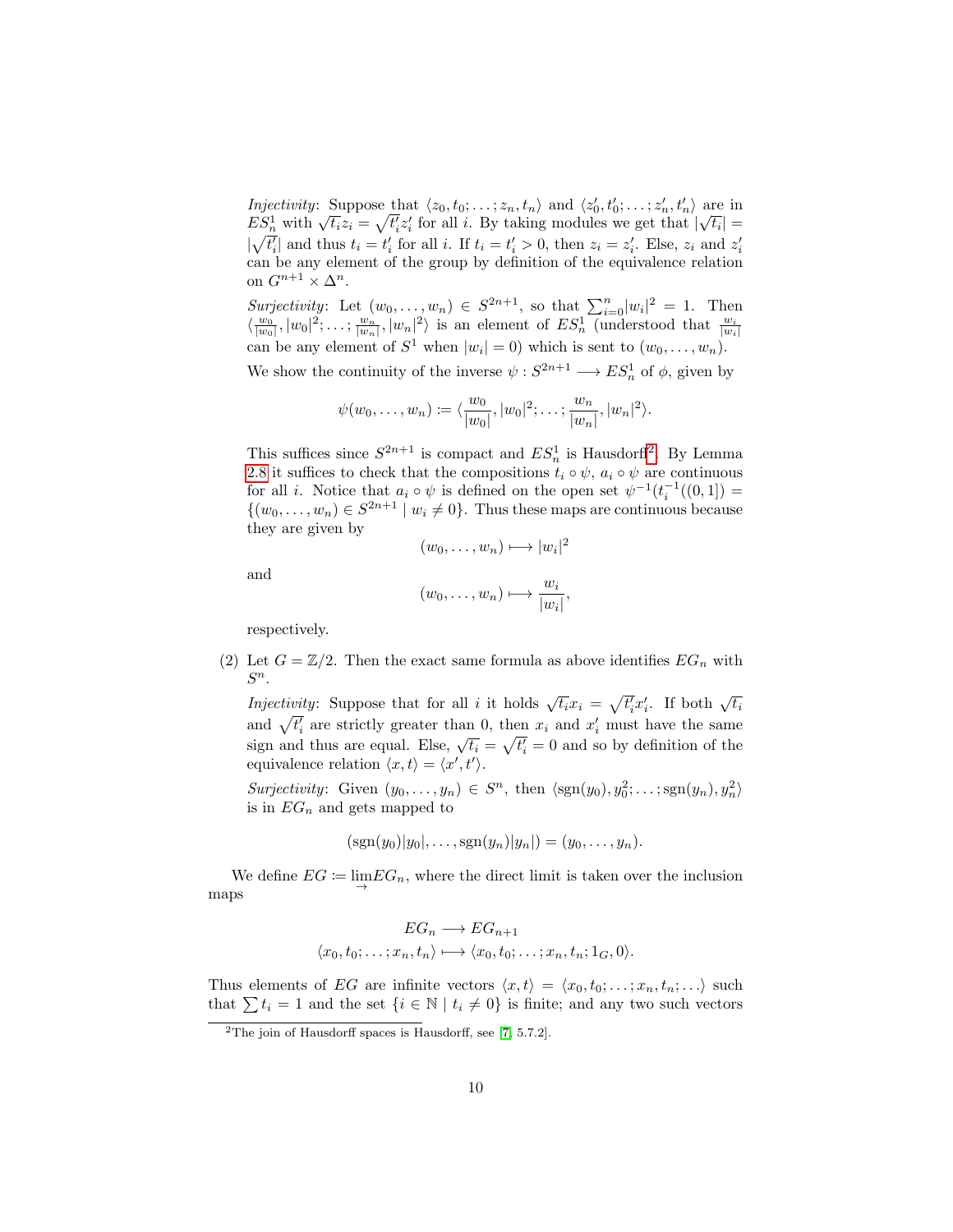$\langle x, t \rangle$ ,  $\langle x', t' \rangle$  are identified if and only if  $t_i = t'_i$  for all i, and for those i such that  $t_i = t'_i > 0$  it holds  $x_i = x'_i$ .

The *Milnor topology* on  $EG$  is the initial topology determined by the maps

$$
t_i: EG \longrightarrow [0,1]
$$

$$
\langle x, t \rangle \longmapsto t_i
$$

and

$$
a_i : t_i^{-1}((0,1]) \longrightarrow G
$$

$$
\langle x, t \rangle \longmapsto x_i.
$$

The group  $G$  acts on  $EG_n$  and  $EG$  on the left by

<span id="page-12-0"></span>
$$
g \cdot \langle x, t \rangle \coloneqq \langle gx, t \rangle. \tag{2.1}
$$

**Proposition 2.10.** The action of G on both EG and  $EG_n$  defined by [\(2.1\)](#page-12-0) is free and continuous.

*Proof.* We prove the proposition for the action  $\phi : G \times EG \longrightarrow EG$  of G on  $EG$ , and the case for  $EG_n$  can be proved in the exact same way.

To see that the action is free, consider  $\langle x, t \rangle \in EG$  and let i be such that  $t_i > 0$ . Then  $g \cdot \langle x, t \rangle = \langle x, t \rangle$  implies  $gx_i = x_i$  and thus  $g = 1_G$ .

We show that  $\phi$  is continuous. By definition of the topology on EG,  $\phi$  is continuous if and only if the maps  $t_i \circ \phi$  and  $a_i \circ \phi$  are continuous for all i. For the first type of maps we have  $t_i \circ \phi = t_i \circ pr_2$ , where  $pr_2 : G \times EG \longrightarrow EG$ denotes the (continuous) projection into the second factor, and thus they are continuous. The second kind of maps can be expressed as  $a_i \circ \phi = \phi_G \circ (1_G \times a_i)$ , where  $\phi_G : G \times G \longrightarrow G$  is multiplication in G, and so they are continuous as well.  $\Box$ 

Remark 2.11. We could also equip  $EG$  with the colimit topology, that is, the final topology with respect to the inclusions  $i_n : EG_n \longrightarrow EG$ . This topology is finer (i.e. larger) than the Milnor topology and in general there is no reason for the G-action to remain continuous (see [\[26\]](#page-143-2)).

We denote by  $BG_n$  and BG the orbit spaces of the G-action on  $EG_n$  and EG, respectively. Denote by  $\pi : EG \longrightarrow BG$  the projection. Elements of BG will be denoted by  $[\langle x, t \rangle]$ . Notice that since G doesn't act on the coordinates  $t_i$ , there are also continuous maps  $t_i : BG \longrightarrow [0,1]$ , such that the following diagram commutes



<span id="page-12-1"></span>**Proposition 2.12** ([\[26,](#page-143-2) Theorem 3.1]).  $\pi : EG \longrightarrow BG$  is a principal G-bundle.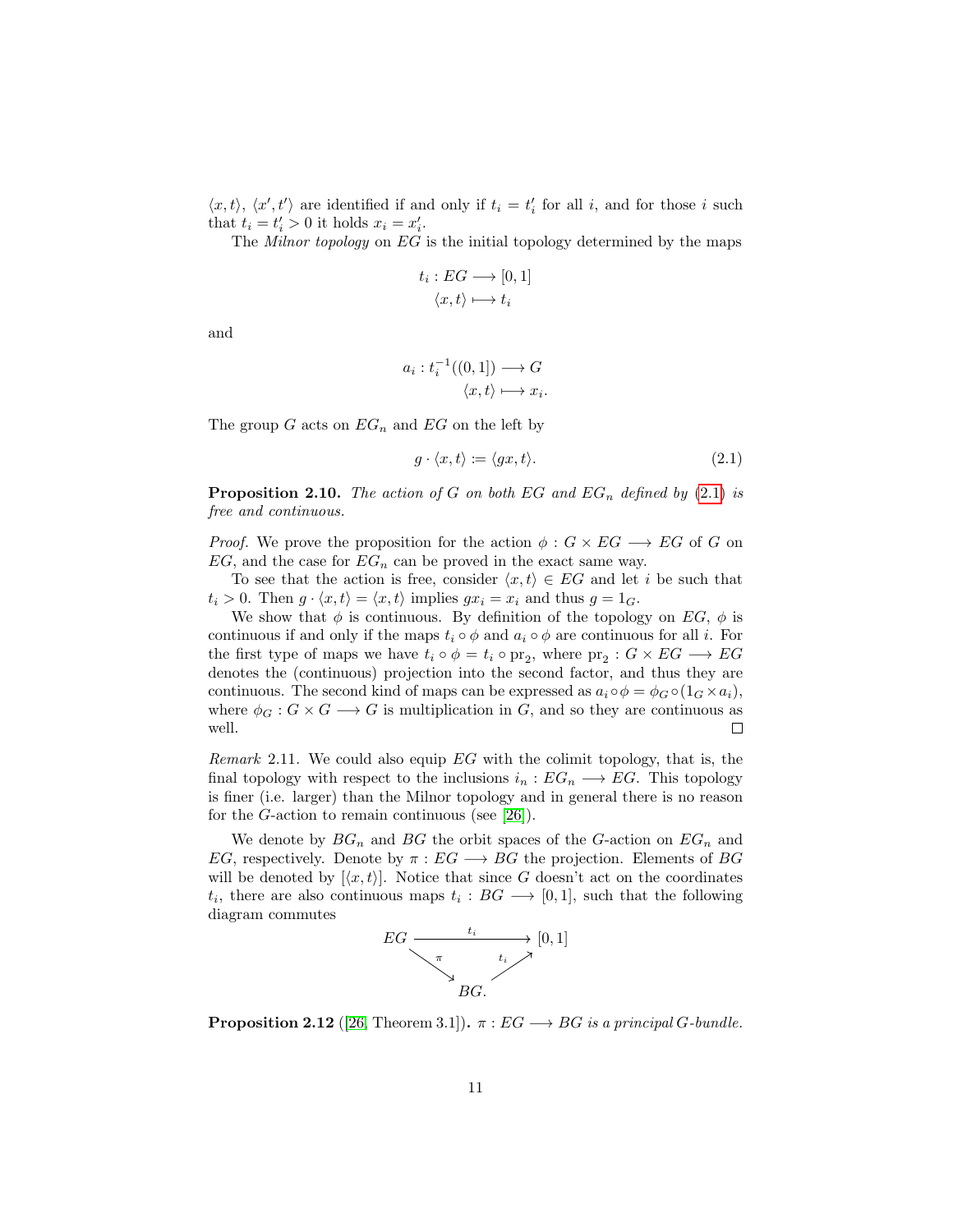*Proof.* By definition of the quotient topology  $\pi$  is continuous. The local trivializations are defined as follows. Let  $V_i \coloneqq t_i^{-1}((0,1]) \subset BG$  and set

$$
\phi_i: V_i \times G \longrightarrow \pi^{-1}(V_i)
$$

$$
([\langle x, t \rangle], g) \longmapsto gx_i^{-1}\langle x, t \rangle.
$$

To see that it is well-defined suppose that  $[\langle x, t \rangle] = [\langle y, t \rangle]$  is in  $V_i$ . So there is  $h \in G$  with  $\langle hx, t \rangle = \langle y, t \rangle$ . Since  $[\langle x, t \rangle] \in V_i$ ,  $t_i$  is not zero and so  $hx_i = y_i$ . Thus

$$
gy_i^{-1}\langle y,t\rangle = g(hx_i)^{-1}\langle y,t\rangle = gx_i^{-1}h^{-1}\langle hx,t\rangle = gx_i^{-1}\langle x,t\rangle.
$$

Moreover,  $\phi_i$  is G-equivariant. For, let  $g \in G$  and  $([\langle x, t \rangle], h) \in V_i \times G$ , then

$$
\phi_i(g \cdot (\left[ \langle x, t \rangle \right], h)) = \phi_i(\left[ \langle x, t \rangle \right], gh) = ghx_i^{-1} \langle x, t \rangle = g \cdot \phi_i(\left[ \langle x, t \rangle \right], h).
$$

To define an inverse for  $\phi_i$  notice first that  $\pi^{-1}(V_i) \subset EG$  is the domain of  $a_i: \langle x, t \rangle \longmapsto x_i$ . Then the identities

- $\pi \circ \phi_i([\langle x,t \rangle], g) = \pi(gx_i^{-1} \langle x,t \rangle) = [\langle x,t \rangle],$
- $a_i \circ \phi_i([\langle x,t \rangle], g) = a_i(gx_i^{-1} \langle x,t \rangle) = g,$
- $\bullet \phi_i([ \langle x, t \rangle ], a_i( \langle x, t \rangle )) = \langle x, t \rangle,$

show that  $(\pi, a_i) : \pi^{-1}(V_i) \longrightarrow V_i \times G$  is an inverse to  $\phi_i$ .

We now prove that these functions are continuous. The inverse  $(\pi, a_i)$  is continuous as both  $\pi$  and  $a_i$  are. Recall the multiplication  $\phi : G \times EG \longrightarrow EG$ . For  $e = \langle x, t \rangle \in EG$  we have

$$
\phi_i([e], 1_G) = x_i^{-1} \cdot e = \phi(x_i^{-1}, e) = \phi(a_i(e)^{-1}, e),
$$

which shows that  $e \mapsto \phi_i([e], 1_G)$  is a continuous function. By the definition of quotient topology this means that  $x \mapsto \phi_i(x, 1_G)$  is continuous. To conclude, the identity

$$
\phi_i(x, g) = \phi(g, \phi_i(x, 1_G))
$$

shows the continuity of  $\phi_i$ .

Remark 2.13. It is not difficult to show that the principal G-bundle  $\pi : EG \longrightarrow$  $BG$  is actually a numerable bundle (see [\[14,](#page-142-0)  $\S$ 8]).

**Example 2.14.** We have seen that  $ES_n^1 \cong S^{2n+1}$ . Under this identification the group acts by left multiplication, thus  $BS_n^1 = S^{2n+1}/S^1 = \mathbb{CP}^n$ . The map

$$
ES^1 \longrightarrow S^{\infty}
$$
  

$$
\langle z_0, t_0; \dots; z_n, t_n; \dots \rangle \longmapsto (\sqrt{t_0}z_0, \dots, \sqrt{t_n}z_n, \dots)
$$

identifies  $ES^1$  with  $S^{\infty}$  and thus  $BS^1 = \mathbb{CP}^{\infty}$ .

Proposition 2.15. The Milnor join EG is contractible for any topological group G.

 $\Box$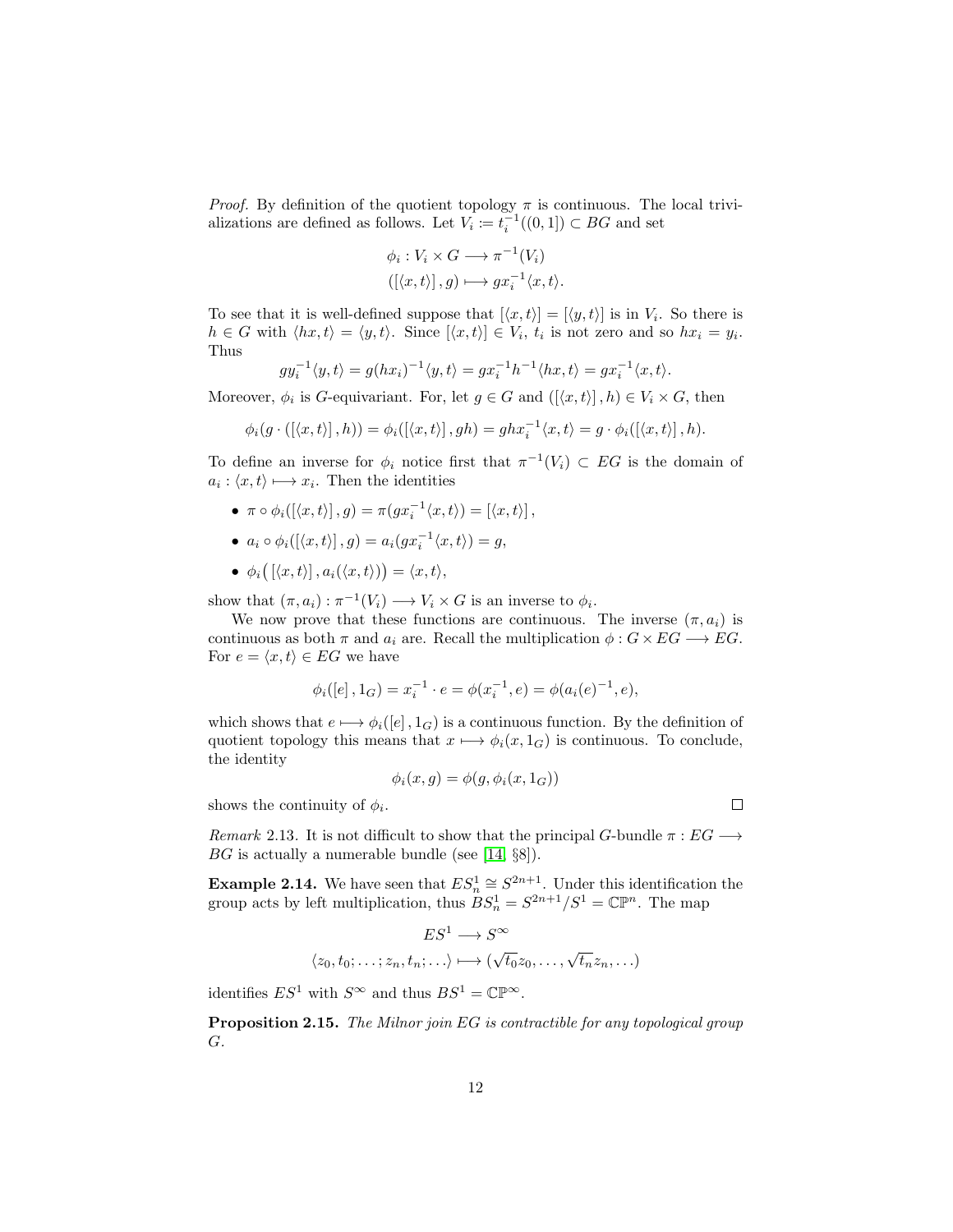We illustrate how this comes for the case of  $G = S<sup>1</sup>$  and a proof for the general case can be found in [\[14,](#page-142-0) Theorem 8.1]. So consider  $G = S<sup>1</sup>$ . Recall that  $ES^1 \cong S^{\infty}$  and  $BS^1 \cong \mathbb{CP}^{\infty}$ . We show that  $S^{\infty}$  is contractible. For this, we may regard  $S^{\infty}$  as a CW complex with filtration  $S^0 \subseteq \ldots \subseteq S^n \subseteq S^{n+1} \subseteq \ldots$ , where  $S^{n+1}$  is obtained from  $S^n$  by attaching two  $(n + 1)$ -dimensional cells:

$$
S^{n+1} = S^n \sqcup \bigsqcup_{i=1}^2 D_i^{n+1} / \qquad \varphi_i(x) \sim x
$$
  
for  $x \in S_i^n = \partial D_i^{n+1}$ ,

where  $\varphi_i = id : S_i^n \longrightarrow S^n$ .

Then for the homotopy groups  $\pi_n$  we have  $\pi_n(S^{\infty}) = \pi_n(S^{n+1})$  for all  $n \geq 0$ by cellular approximation (see [\[20,](#page-142-2) Theorem 4.8]), and  $\pi_n(S^{n+1}) = 0$  also by cellular approximation, seeing the sphere  $S^{n+1}$  as a CW-complex with one 0-cell and a  $(n + 1)$ -cell attached to it by collapsing the boundary. Thus  $\pi_n(S^{\infty}) = 0$ for all  $n \geq 0$ . It follows from Whitehead's theorem (see [\[20,](#page-142-2) Theorem 4.5]) that the map  $S^{\infty} \longrightarrow$  pt is a homotopy equivalence, since it induces an isomorphism on all homotopy groups. This concludes the proof.

So for every topological group  $G$  the Milnor join  $EG$  gives a contractible space on which G acts freely, and the projection  $EG \longrightarrow BG$  is a principal G-bundle.

#### <span id="page-14-0"></span>2.3 Universal principal G-bundles

A principal G-bundle with contractible total space turns out to be a universal principal G-bundle. The base space of a such a bundle is called the classifying space of  $G$  and is unique up to homotopy type. Since it plays an important role in equivariant cohomology (its singular cohomology is the equivariant cohomology of a point) we shall briefly discuss universal principal G-bundles.

**Definition 2.16.** Let  $p : E \longrightarrow B$  be a principal G-bundle and let  $f : B' \longrightarrow B$ be a continuous map. Then the *pullback bundle* is the fiber bundle over  $B'$  with total space  $f^*E$  given by

$$
f^*E = \{ (b', e) \in B' \times E \mid p(e) = f(b') \}.
$$

<span id="page-14-1"></span>**Lemma 2.17.** Let  $p : E \longrightarrow B$  be a numerable principal G-bundle and let  $f : B' \longrightarrow B$  be a continuous map. Then the pullback  $f^*E$  fits into the diagram

$$
f^*E \xrightarrow{\text{pr}_2} E
$$
  
pr<sub>1</sub> 
$$
\downarrow p
$$
  

$$
B' \xrightarrow{f} B.
$$

and is a numerable principal  $G$ -bundle over  $B'$ .

*Proof.* Let  $\{U_i\}_{i\in I}$  be a numerable cover of B, such that there are trivializations  $\{h_i: p^{-1}(U_i) \longrightarrow U_i \times G\}$ , and let  $\{u_i\}_{i \in I}$  be a locally finite partition of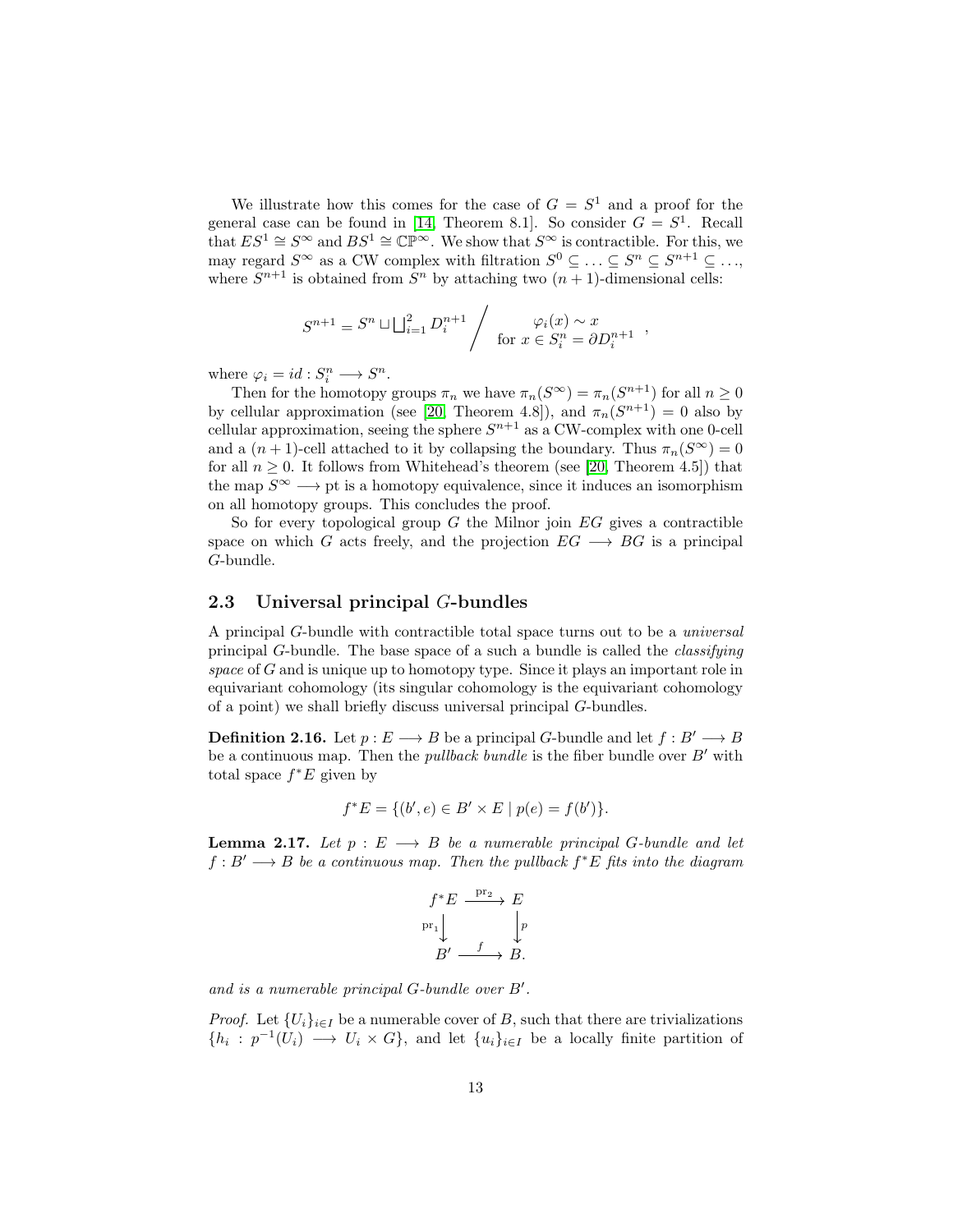unity subordinate to  $\{U_i\}_{i\in I}$ , so that it holds supp $(u_i) \subset U_i$  for all i. Then  ${f^{-1}(U_i)}_{i\in I}$  is an open cover of B' and the family  ${u_i \circ f}_{i\in I}$  gives a locally finite partition of unity with

$$
\text{supp}(u_i \circ f) = \overline{(u_i \circ f)^{-1}((0,1])} = \overline{f^{-1}(u^{-1}((0,1])} \subset f^{-1}(\overline{u_i^{-1}((0,1])}) \subset f^{-1}(U_i).
$$

Moreover, the maps

$$
h'_i: \operatorname{pr}_1^{-1}(f^{-1}(U_i)) \longrightarrow f^{-1}(U_i) \times G
$$

$$
(b', e) \longmapsto (b', \operatorname{pr}_2 \circ h_i(e))
$$

give trivializations for  $B'$ . Indeed they are continuous with continuous inverses given by

$$
\varphi_i: f^{-1}(U_i) \times G \longrightarrow \text{pr}_1^{-1}(f^{-1}(U_i))
$$

$$
(b', g) \longmapsto (b', h_i^{-1}(f(b'), g))
$$

since on one side we have

$$
\varphi_i \circ h_i'(b',e) = (b', h_i^{-1}(f(b'), pr_2 \circ h_i(e))),
$$

which using that  $f(b') = p(e) = \text{pr}_1 \circ h_i(e)$  becomes

$$
\varphi_i \circ h'_i(b',e) = (b', h_i^{-1}(\text{pr}_1 \circ h_i(e), \text{pr}_2 \circ h_i(e))) = (b', h_i^{-1} \circ h_i(e)) = (b', e).
$$

On the other side

$$
h'_i \circ \varphi_i(b', g) = h'_i(b', h_i^{-1}(f(b'), g)) = (b', pr_2(f(b'), g)) = (b', g).
$$

It can be shown (see [\[21,](#page-142-3) §4, Theorem 9.9]) that homotopic maps give isomorphic principal bundles.

<span id="page-15-0"></span>**Proposition 2.18.** Let  $E \longrightarrow B$  be a principal G-bundle and suppose that there is an homotopy  $f_t : B' \longrightarrow B$  between  $f_0 : B' \longrightarrow B$  and  $f_1 : B' \longrightarrow B$ . Then the principal G-bundles  $f_0^*E$  and  $f_1^*E$  are isomorphic.

**Definition 2.19.** A numerable principal G-bundle  $\mathcal{E} \longrightarrow \mathcal{B}$  is called *universal* if the following two conditions hold.

- (i) For any numerable principal G-bundle  $E \longrightarrow B$ , there exists a map f:  $B \longrightarrow \mathcal{B}$  such that E is isomorphic to  $f^*\mathcal{E}$ .
- (ii) Two maps  $f, g : B \longrightarrow \mathcal{B}$  induce isomorphic bundles  $f^* \mathcal{E} \cong g^* \mathcal{E}$  if and only if they are homotopic.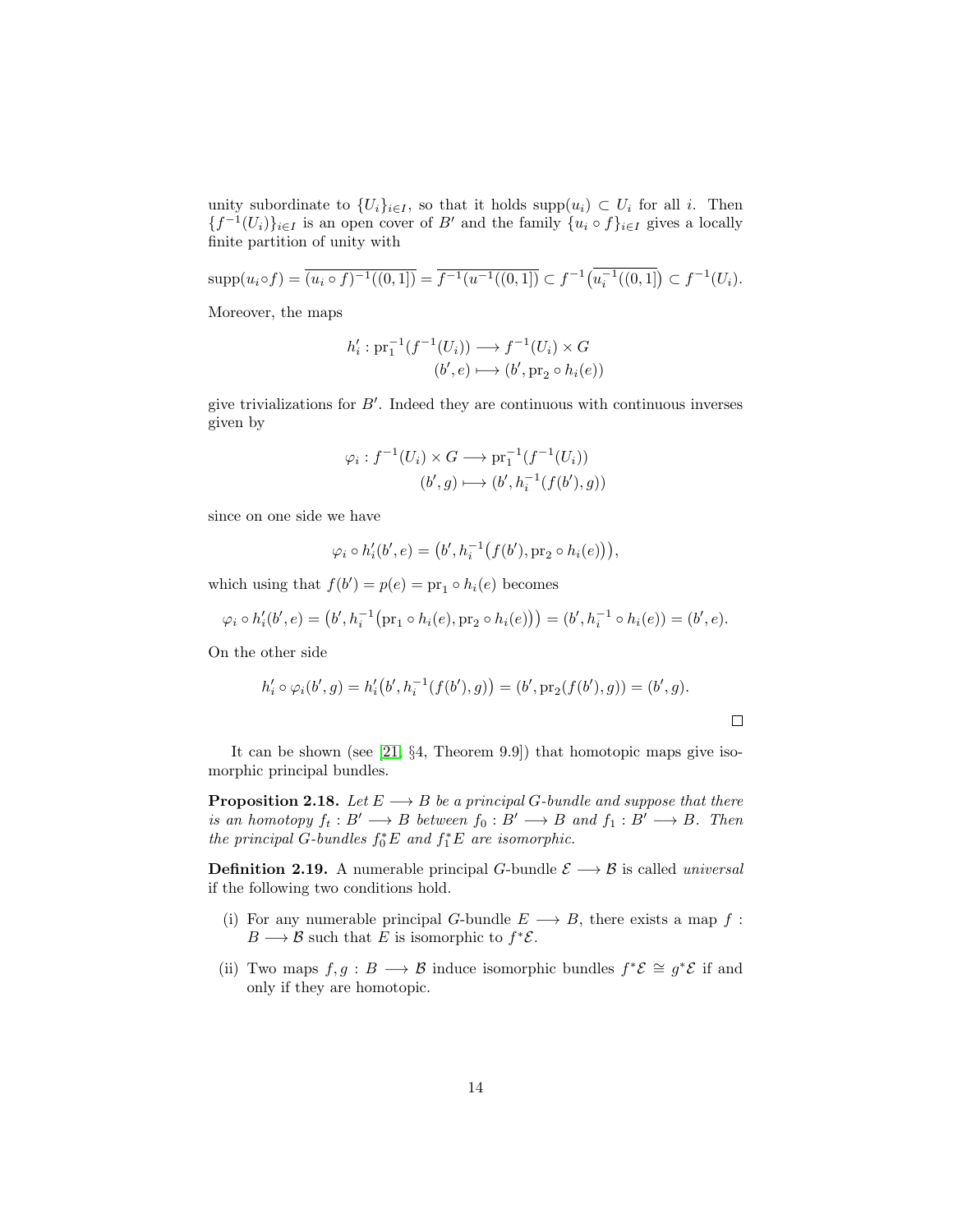We can rephrase the definition of universality as follows. Fix a principal G-bundle  $\mathcal{E} \longrightarrow \mathcal{B}$ . For a topological space B consider the map

$$
\Phi : [B, \mathcal{B}] \longrightarrow \{\text{numerable principal G-bundles over B}\}\big/\sim [f] \longmapsto f^*\mathcal{E},
$$

where  $[B,\mathcal{B}]$  denotes the space of continuous functions  $f : B \longrightarrow \mathcal{B}$  up to homotopy, and "∼" indicates that we consider isomorphism classes of principal G-bundles over B. By Lemma [2.17](#page-14-1) and Proposition [2.18](#page-15-0) the map  $\Phi$  is welldefined.

**Definition 2.20.** A numerable principal G-bundle  $\mathcal{E} \longrightarrow \mathcal{B}$  is called *universal* if for every topological space  $B$  the map  $\Phi$  is a bijection.

It turns out that any principal G-bundle with contractible total space is universal.

**Theorem 2.21.** Let  $E \longrightarrow B$  be any numerable principal G-bundle such that the total space  $E$  is contractible, then this is a universal principal  $G$ -bundle.

A proof can be found in [\[14,](#page-142-0) Theorem 7.5]. In particular, we have the following useful corollary.

**Corollary 2.22.** The numerable principal G-bundle  $\pi : EG \longrightarrow BG$  is universal.

We show that the base space  $BG$  is unique up to homotopy equivalence.

<span id="page-16-0"></span>**Proposition 2.23.** The base space B of a universal principal G-bundle  $E \longrightarrow B$ is unique up to homotopy equivalence.

*Proof.* Suppose that  $E_1 \longrightarrow B_1$  and  $E_2 \longrightarrow B_2$  are two universal principal Gbundles. The universality of  $E_1$  gives a map  $f : B_2 \longrightarrow B_1$  such that  $f^*E_1$  is isomorphic to  $E_2$ . Similarly, since  $E_2$  is universal there is a map  $g : B_1 \longrightarrow B_2$ such that  $g^*E_2$  is isomorphic to  $E_1$ . Then  $E_1$  is isomorphic to  $g^*(f^*E_1)$  and hence to  $(f \circ g)^* E_1$ . But since  $E_1$  is universal and since  $E_1 \cong id_{B_1}^* E_1$ , it follows that  $f \circ g$  is homotopic to  $id_{B_1}$ . Analogously,  $g \circ f$  is homotopic to  $id_{B_2}$  and thus f and g give homotopy inverses between  $B_1$  and  $B_2$ .  $\Box$ 

- **Example 2.24.** (1) If H is a subgroup of G, it acts freely on  $EG$ , and as in Proposition [2.12](#page-12-1) we see that  $EG \longrightarrow EG/H$  is a principal H-bundle and thus  $EG/H$  and  $BH$  are homotopy equivalent by Proposition [2.23.](#page-16-0)
	- (2) If G and H are two groups, the group  $G \times H$  acts componentwise on the contractible space  $EG \times EH$ . As the quotient map  $\pi : EG \times EH \longrightarrow$  $(EG \times EH)/(G \times H)$  is the product of the quotient maps  $\pi_G$  and  $\pi_H$ ,  $\pi$  is a principal  $G \times H$ -bundle<sup>[3](#page-16-1)</sup> and so again by Proposition [2.23](#page-16-0) the quotient space  $BG \times BH$  is homotopy equivalent to  $B(G \times H)$ .

<span id="page-16-1"></span> $3$ The trivializations are given by the product of the trivializations on  $BG$  and  $BH$ .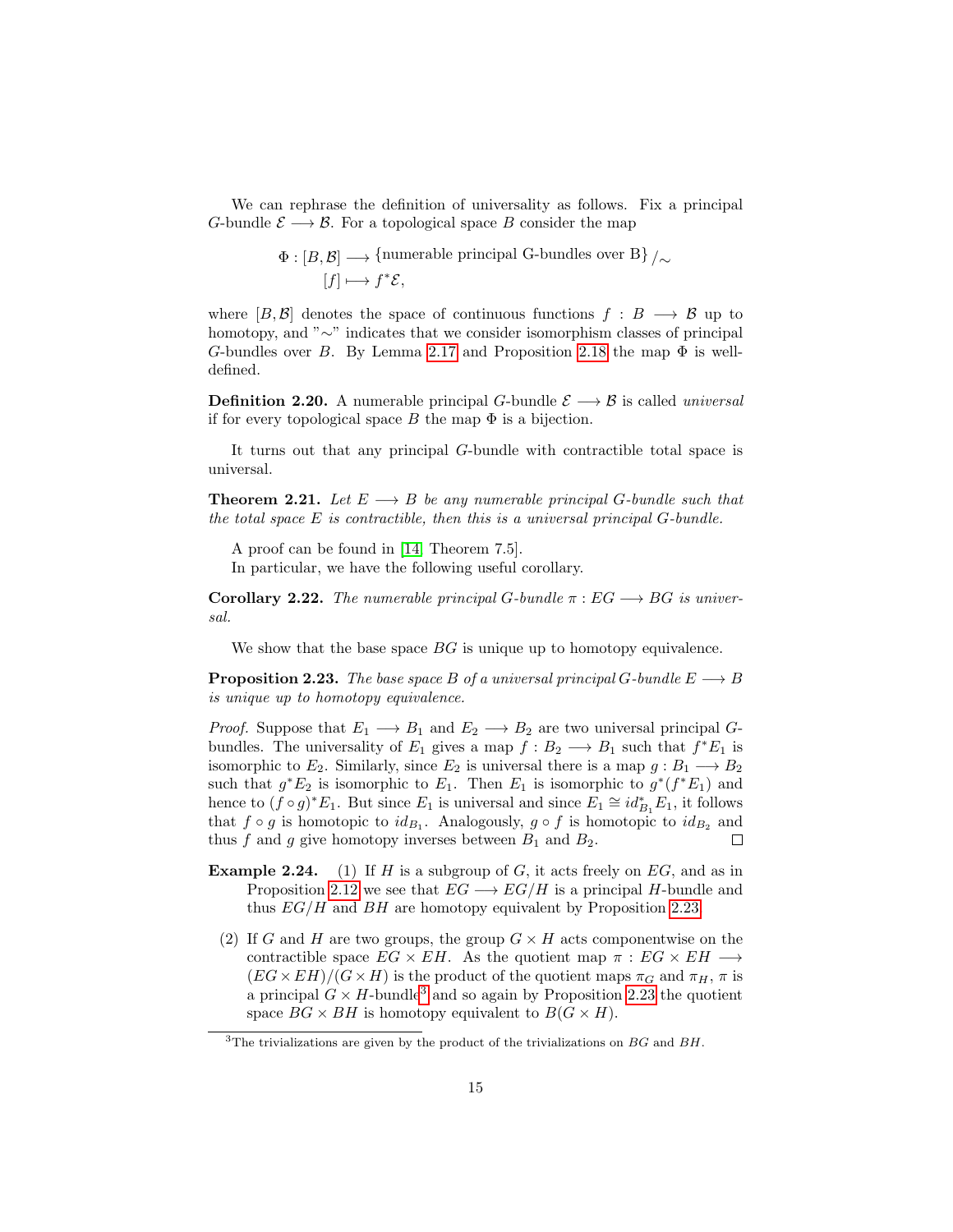Using these general examples we can describe explicitly the classifying space of some groups.

**Example 2.25.** (1) Consider the cyclic group  $\mathbb{Z}/m$  as a subgroup of  $S^1$ :

$$
\mathbb{Z}/m \cong \{ \zeta \in S^1 \subseteq \mathbb{C} \mid \zeta^m = 1 \} = \{ e^{2\pi i \frac{k}{m}} \mid k = 0, \dots, m - 1 \}.
$$

Thus it acts on  $ES^1 = S^{\infty}$  by left multiplication and from Example [2.24](#page-0-0) (1) it follows that  $B(\mathbb{Z}/m)$  is homotopy equivalent to the quotient of  $S^{\infty}$ by the equivalence relation

$$
(z_0, \ldots, z_n, \ldots) \sim (\zeta z_0, \ldots, \zeta z_n, \ldots) \quad \text{for } \zeta \in \mathbb{C} \text{ with } \zeta^m = 1.
$$

This space is called the infinite-dimensional Lens space  $L_{\infty}$  (see [\[20,](#page-142-2) Example 1B.4]).

(2) The torus  $T^m \coloneqq S^1 \times \ldots \times S^1$  acts diagonally on the product  $S^\infty \times \ldots \times$  $S^{\infty}$ , therefore accordingly to Example [2.24](#page-0-0) (2) the classifying space  $B(T^m)$  is homotopy equivalent to  $\mathbb{CP}^{\infty} \times ... \times \mathbb{CP}^{\infty}$ .

#### <span id="page-17-0"></span>2.4 The Borel construction

Let G be a topological group and M be a topological space with a continuous action  $G \times M \longrightarrow M$  of G on M. We call M a G-space. If M is a G-space, we know that the orbit space  $M/G$  may be not well-behaved, for example, when the action is not free it might not be Hausdorff. The Borel construction gives a reasonable substitute for this quotient. Instead of  $M$  we consider the space  $EG \times M$  and we make G act on  $EG \times M$  by

$$
g \cdot (e, x) \coloneqq (g \cdot e, g \cdot x).
$$

This action is always free, independently of how  $G$  acts on  $M$ , because it is in the first component, and since  $EG$  is contractible,  $EG \times M$  has the same homotopy type as M.

Definition 2.26. The quotient space

$$
M_G \coloneqq EG \times_G M \coloneqq (EG \times M)/G
$$

is called the *Borel construction on*  $M$  or the *homotopy quotient of*  $M$ .

Remark 2.27. Let X and Y be G-spaces and suppose that  $f: X \longrightarrow Y$  is a G-equivariant map, that is, for all  $x \in X$  and  $g \in G$  it holds  $f(gx) = gf(x)$ . Then  $f$  induces a map

$$
1 \times_G f : X_G \longrightarrow Y_G
$$

defined by the formula

$$
(1 \times_G f)([e, x]) \coloneqq [e, f(x)].
$$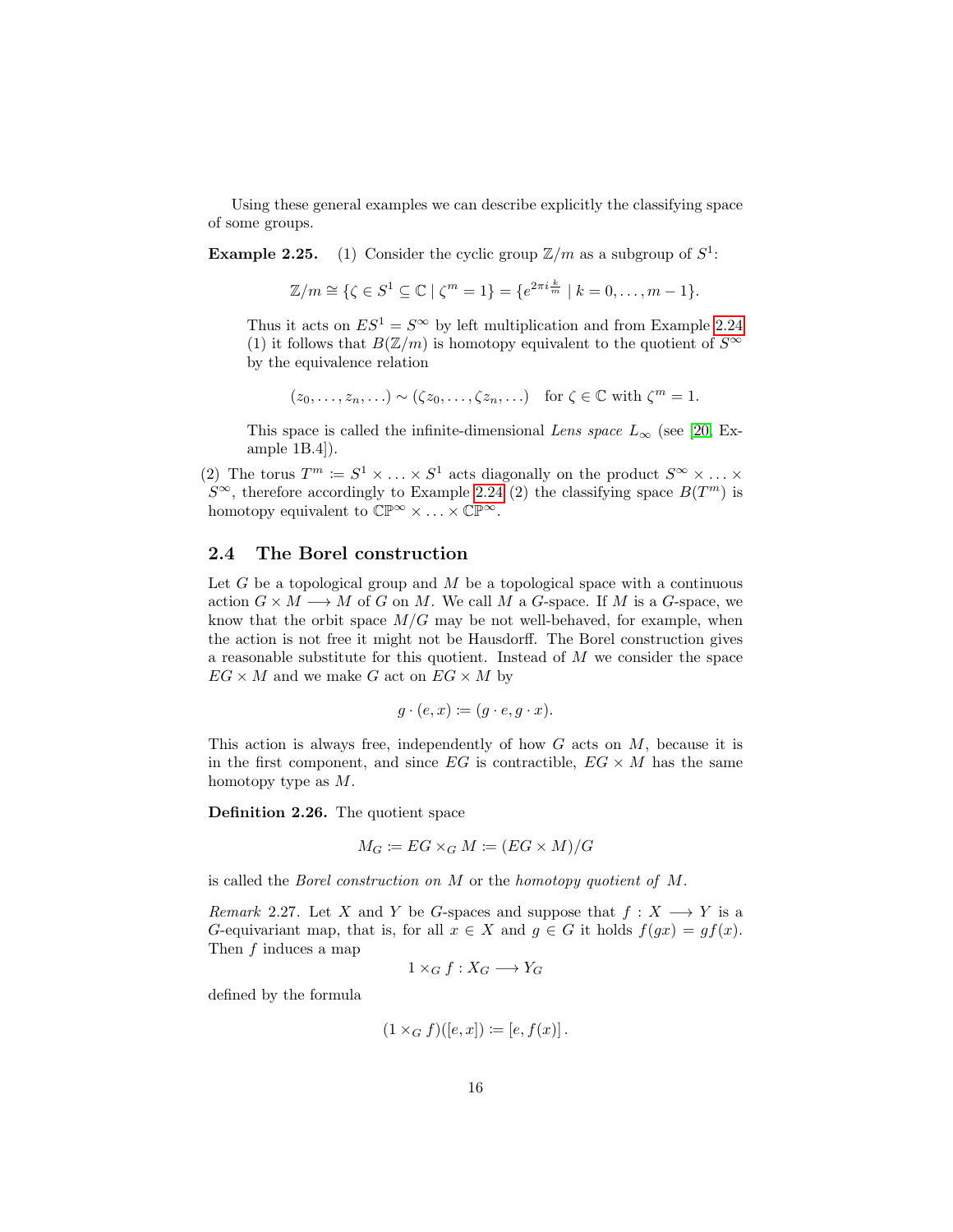This map is well-defined because by the  $G$ -equivariance of  $f$  one has

$$
1 \times_G f([ge, gx]) = [ge, f(gx)] = [ge, gf(x)] = [e, f(x)] = 1 \times_G f([e, x]).
$$

In general, any G-equivariant map  $f: X \longrightarrow Y$  between G-spaces X and Y induces a well-defined map  $\bar{f}: X/G \longrightarrow Y/G$  by the formula  $\bar{f}([x]) := [f(x)].$ 

Consider the two projection maps from the product  $EG \times M$ , they are both G-equivariant and so they induce maps p and  $\sigma$ , respectively, between the quotients.

(1) The projection onto  $EG$ :

$$
EG \times M \longrightarrow EG
$$
  
\n
$$
\downarrow \qquad \qquad \downarrow \pi
$$
  
\n
$$
M_G \xrightarrow{p} BG.
$$

(2) The projection onto M:

$$
EG \times M \longrightarrow M
$$
  
\n
$$
\downarrow \qquad \qquad \downarrow
$$
  
\n
$$
M_G \xrightarrow{\sigma} M/G.
$$

<span id="page-18-0"></span>**Proposition 2.28** ([\[33,](#page-143-3) Theorem 2.1]). The induced map  $M_G \stackrel{p}{\longrightarrow} BG$ ,  $[e, x] \longmapsto$  $\pi(e)$  is a fiber bundle with fiber M.

*Proof.* Let  $U \subset BG$  be open such that there is a local trivialization  $h : \pi^{-1}(U) \longrightarrow$  $U \times G$ . Recall that  $\text{pr}_1 \circ h = \pi$ , where  $\text{pr}_1 : U \times G \longrightarrow U$  is the projection onto the first component. Then define  $\bar{h}: p^{-1}(U) \longrightarrow U \times M$  as

$$
\bar h([e,x]):=(\pi(e), \mathrm{pr}_2(h(e))^{-1}\cdot x),
$$

where  $pr_2: U \times G \longrightarrow G$  is the projection onto the second component. To see that  $\bar{h}$  is well-defined, suppose that we have  $[e, x] = [e', x'] \in M_G$ , so that there is  $g \in G$  with  $ge = e'$  and  $gx = x'$ . Then  $\pi(e') = \pi(ge) = \pi(e)$  and

$$
\begin{aligned} \n\text{pr}_2(h(e'))^{-1} \cdot x' &= \text{pr}_2(h(ge))^{-1} \cdot gx \\ \n&= \text{pr}_2(gh(e))^{-1} \cdot gx \\ \n&= (g \cdot \text{pr}_2(h(e)))^{-1} \cdot gx \\ \n&= \text{pr}_2(h(e))^{-1} \cdot x, \n\end{aligned}
$$

where in the second equality we used that  $h$  is  $G$ -equivariant and the third equality follows from the definition of the G-action on  $BG\times G$ . We now define an inverse for  $\bar{h}$ . Consider the map  $s: U \longrightarrow \pi^{-1}(U)$  defined by  $s(b) = h^{-1}(b, 1_G)$ . Then  $f: U \times M \longrightarrow p^{-1}(U)$  given by

$$
f(b, x) \coloneqq [s(b), x]
$$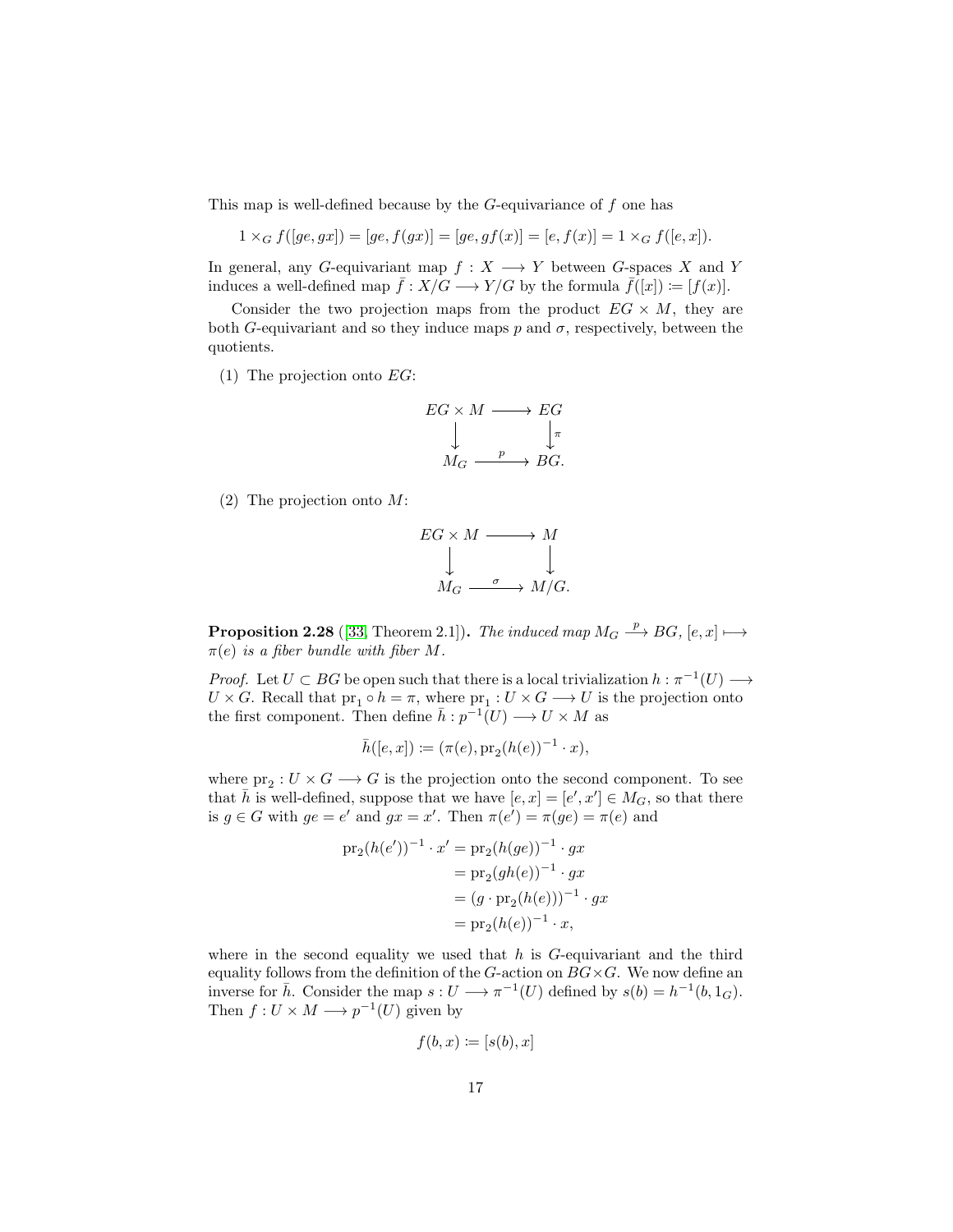is the desired inverse. Indeed, on one hand we have

$$
\bar{h} \circ f(b, x) = \bar{h}([s(b), x]) = (\pi(s(b)), \operatorname{pr}_2(h(s(b)))^{-1} \cdot x) = (b, x).
$$

On the other hand

$$
f \circ \bar{h}([e, x]) = f(\pi(e), \mathrm{pr}_2(h(e))^{-1} \cdot x) = [h^{-1}(\pi(e), 1_G), \mathrm{pr}_2(h(e))^{-1} \cdot x)].
$$

Notice that since  $\pi(e) = \text{pr}_1 \circ h(e)$ , we have

$$
\mathrm{pr}_2(h(e)) \cdot h^{-1}(\pi(e), 1_G) = h^{-1}(\pi(e), \mathrm{pr}_2(h(e))) = h(h^{-1}(e)) = e,
$$

and thus

$$
[h^{-1}(\pi(e), 1_G), \operatorname{pr}_2(h(e))^{-1}x] = \operatorname{pr}_2(h(e)) \cdot [h^{-1}(\pi(e), 1_G), \operatorname{pr}_2(h(e))^{-1}x] = [e, x].
$$

Both f and  $\bar{h}$  are continuous and so they are homeomorphisms.

 $\Box$ 

If we look at the other projection, the induced map  $\sigma : M_G \longrightarrow M/G$  is not a fiber bundle in general, however we have the following result.

<span id="page-19-0"></span>Proposition 2.29. Let G be a compact Lie group acting freely on a manifold M. Then the map

$$
\sigma: M_G \longrightarrow M/G
$$

is a fiber bundle with contractible fiber EG.

*Proof.* Since  $G$  is a compact Lie group acting freely on  $M$ , the quotient map  $M \longrightarrow M/G$  is a principal G-bundle (as shown in [\[33,](#page-143-3) Corollary 10.1] or in [\[24,](#page-142-4) §21]). The exact same proof of Proposition [2.28](#page-18-0) shows that  $\sigma$  is a fiber bundle with fiber EG.  $\Box$ 

**Definition 2.30.** A map  $f: X \longrightarrow Y$  between connected topological spaces is called a *weak homotopy equivalence* if it induces an isomorphism  $\pi_n(X) \longrightarrow$  $\pi_n(Y)$  on all homotopy groups. If such a map exists, the spaces X and Y are said to be weakly homotopy equivalent.

**Corollary 2.31.** Let  $G$  be a compact Lie group acting freely on a manifold  $M$ . Then the orbit space  $M/G$  and the homotopy quotient  $M_G$  are weakly homotopy equivalent.

*Proof.* By Proposition [2.29](#page-19-0) the map  $\sigma : M_G \longrightarrow M/G$  is a fiber bundle with contractible fiber EG. Then the long exact sequence for homotopy groups([\[20,](#page-142-2)  $\Box$ Theorem 4.41) shows that  $\sigma$  is a weak homotopy equivalence.

Remark 2.32. Notice that in proving Proposition [2.28](#page-18-0) and [2.29](#page-19-0) we didn't use any particular property of the G-bundle  $\pi : EG \longrightarrow BG$ . In fact, they still hold true if we replace the bundle  $\pi : EG \longrightarrow BG$  by any principal G-bundle  $E \longrightarrow B$ .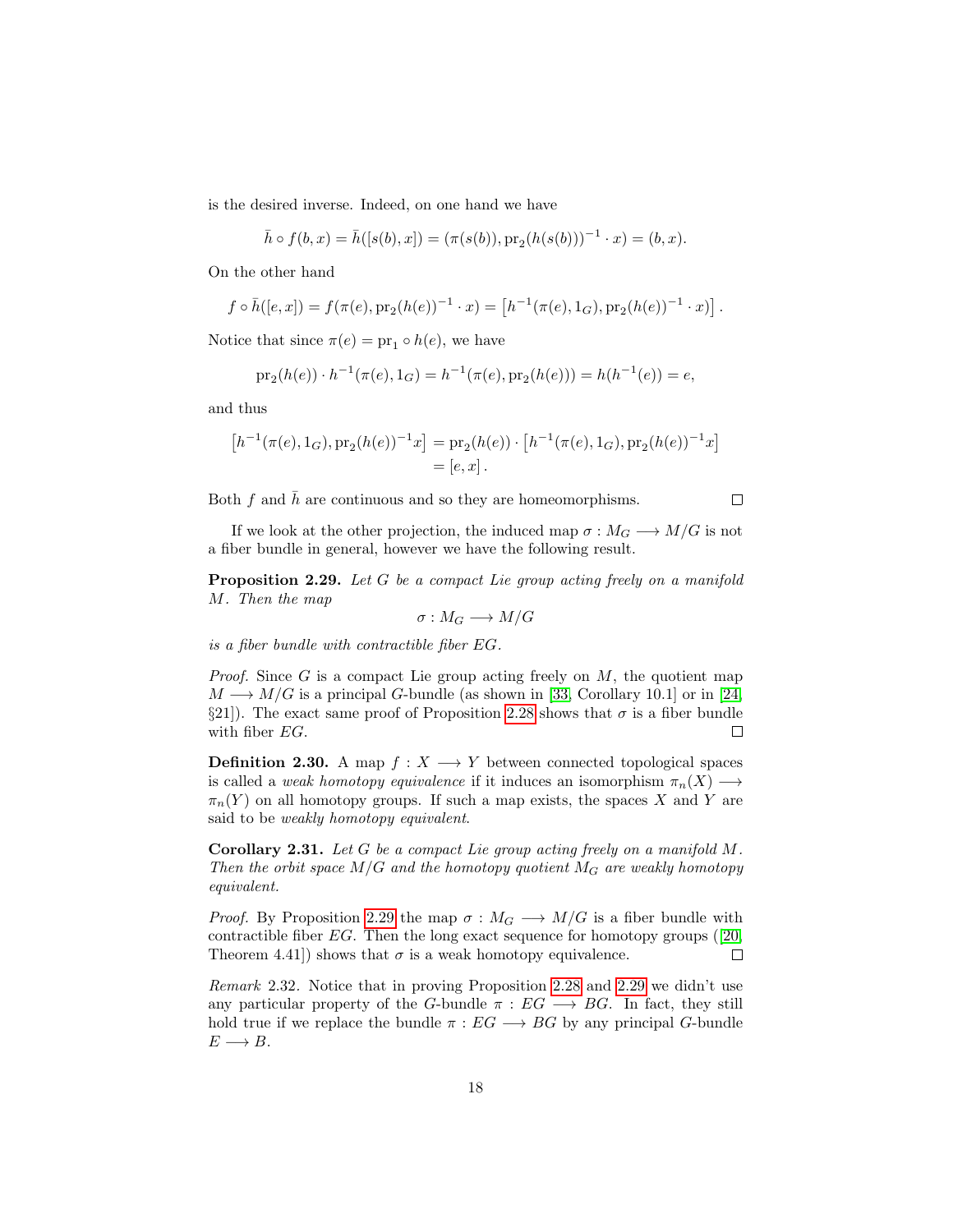In defining the Borel construction  $M_G$  on a space  $M$ , we used the Milnor join  $EG$  to get a space homotopic to  $M$  on which  $G$  acts freely. We shall now see that, up to weak homotopy type, we can choose instead of EG the total space E of any principal G-bundle  $E \longrightarrow B$ , as long as it is contractible.

We remark the following fact.

**Proposition 2.33** ([\[32,](#page-143-4) Proposition 4.11]). If  $E \longrightarrow B$  is a principal G-bundle and M is a G-space, then the projection  $E \times M \longrightarrow E \times_G M$  is a principal G-bundle.

<span id="page-20-2"></span>**Lemma 2.34.** Let E be a G-space with  $\pi_i(E) = 0$  for  $0 \leq i \leq k$  and  $P \longrightarrow P/G$ be a principal G-bundle, then  $\pi_i((E \times P)/G) \cong \pi_i(P/G)$  for all  $0 < i < k$ . In particular if E is contractible,  $(E \times P)/G$  and  $P/G$  are weakly homotopy equivalent.

*Proof.* Since  $P \longrightarrow P/G$  is a principal G-bundle, by Proposition [2.29](#page-19-0) the map  $E \times_G P \longrightarrow P/G$  is a fiber bundle with fiber E. Then the long exact sequence of homotopy groups for fiber bundles([\[20,](#page-142-2) Theorem 4.41])

$$
\ldots \longrightarrow \pi_i(E) \longrightarrow \pi_i(E \times_G P) \longrightarrow \pi_i(P/G) \longrightarrow \pi_{i-1}(E) \longrightarrow \ldots
$$

shows that  $\pi_i(E \times_G P) \cong \pi_i(P/G)$  for all  $0 < i < k$ . If E is contractible all the homotopy groups  $\pi_i(E)$  vanish and thus the above is an isomorphism for all  $i > 0$ .  $\Box$ 

<span id="page-20-1"></span>**Theorem 2.35** ([\[32,](#page-143-4) Theorem 5.3]). Let M be a G-space and  $E \longrightarrow B$ ,  $E' \longrightarrow$  $B'$  be two principal G-bundles with contractible total spaces  $E$  and  $E'$ . Then there is a space X and weak homotopy equivalences<sup>[4](#page-20-0)</sup>

$$
f:(E \times M)/G \longrightarrow X
$$
 and  $g:(E' \times M)/G \longrightarrow X$ .

*Proof.* Since  $E \times M \longrightarrow (E \times M)/G$  is a principal G-bundle and E' is a contractible space with a G-action, we can apply the previous lemma with  $P = E \times M$  and  $E = E'$  to get that  $(E' \times E \times M)/G$  is weakly homotopy equivalent to  $(E \times M)/G$ . Analogously,  $(E \times E' \times M)/G$  is weakly homotopy equivalent to  $(E' \times M)/G$ . By setting  $X = (E \times E' \times M)/G$  this proves the theorem.  $\Box$ 

Example 2.36 (Infinite Stiefel manifold). We show that the infinite Stiefel manifold  $V_k(\mathbb{C}^\infty)$  gives a model for the space  $EU(k)$ , where  $U(k)$  denotes the group of unitary matrices. The Stiefel manifold  $V_k(\mathbb{C}^n)$  is the set of all ordered k-tuples of orthonormal vectors in  $\mathbb{C}^n$ , also called k-frames in  $\mathbb{C}^n$ . Let  $G_k(\mathbb{C}^n)$ be the Grassmannian manifold, i.e. the space of all k-dimensional linear subspaces of  $\mathbb{C}^n$ . There is a surjective map  $V_k(\mathbb{C}^n) \longrightarrow G_k(\mathbb{C}^n)$ , which sends an orthonormal k-frame  $(v_1, \ldots, v_k)$  to its span. A fiber over a k-plane is given by all ordered orthonormal k-tuples which span the k-plane in  $\mathbb{C}^n$ , and so is homeomorphic to  $V_k(\mathbb{C}^k)$ . We can identify the k-frames in  $\mathbb{C}^k$  with the unitary

<span id="page-20-0"></span><sup>4</sup>This is not as strong as having a weak homotopy equivalence, but suffices for our purposes.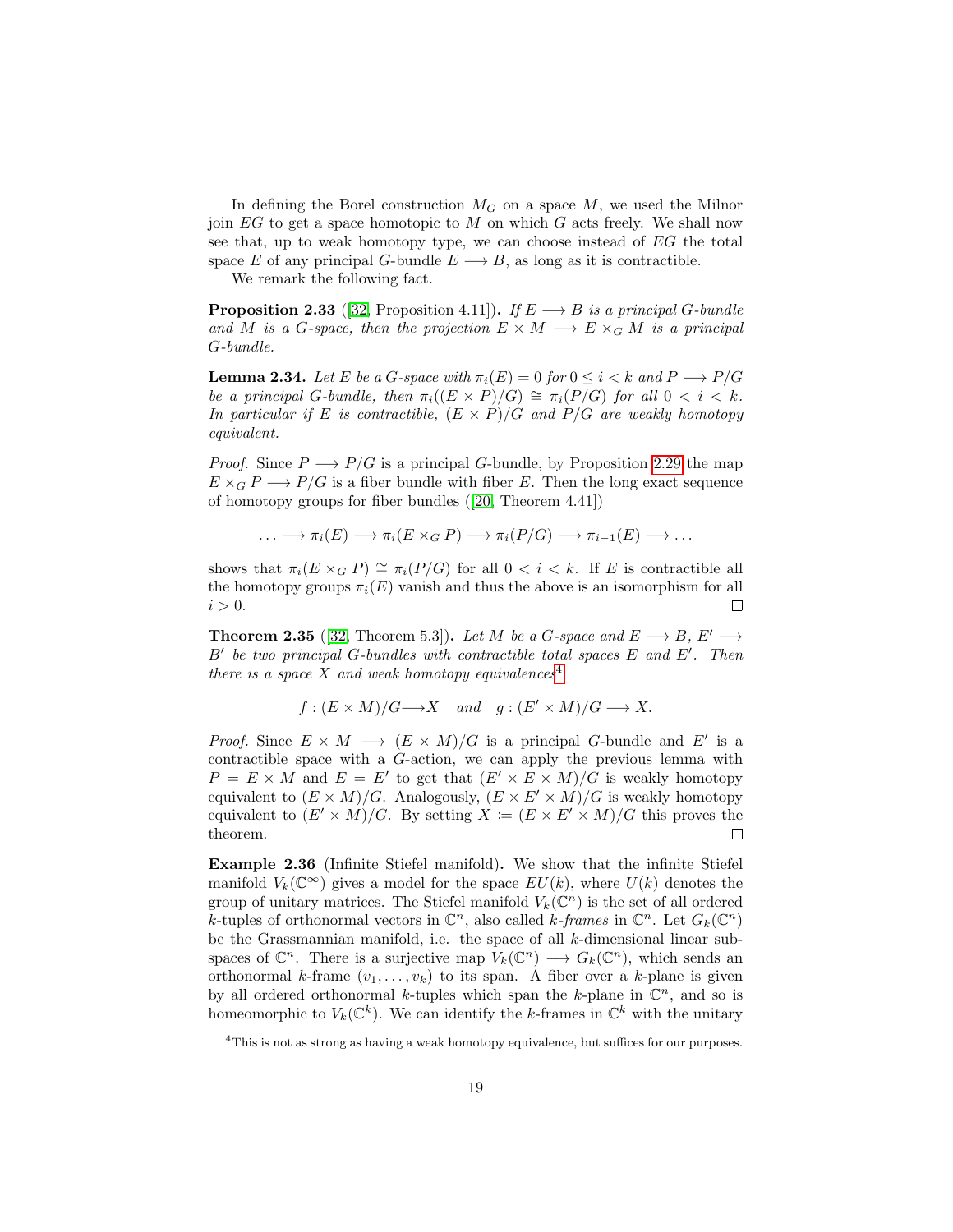matrices, regarding the vectors of the frame as the columns of a  $(k \times k)$ -matrix. Thus the fibers are described by the unitary group  $U(k)$ . In fact, it turns out that the projection  $V_k(\mathbb{C}^n) \longrightarrow G_k(\mathbb{C}^n)$  gives a principal  $U(k)$ -bundle. The infinite Stiefel manifold is defined as the limit  $V_k(\mathbb{C}^\infty) = \bigcup_n V_k(\mathbb{C}^n)$  and the infinite Grasmannian manifold is  $G_k(\mathbb{C}^\infty) = \bigcup_n G_k(\mathbb{C}^n)$ .

Claim. The infinite Stiefel manifold is contractible.

*Proof.* Analogously as for the infinite sphere, we show that  $V_k(\mathbb{C}^\infty)$  is weakly contractible (i.e. all homotopy groups vanish) and then apply Whitehead's theorem. So first of all we need the manifolds  $V_k(\mathbb{C}^n)$  to have a CW-structure. As explained in [\[20,](#page-142-2) pp. 301-302] they do, and for  $n$  big enough it holds  $\pi_i(V_k(\mathbb{C}^\infty)) = \pi_i(V_k(\mathbb{C}^n))$ . Now, consider the fiber bundle  $V_k(\mathbb{C}^n) \longrightarrow S^{2n-1}$ given by

$$
(v_1,\ldots,v_k)\longmapsto v_k.
$$

The fibers are given by  $V_{k-1}(\mathbb{C}^{n-1})$ , so that the long exact sequence for homotopy groups

$$
\ldots \longrightarrow \pi_{i+1}(S^{2n-1}) \longrightarrow \pi_i(V_{k-1}(\mathbb{C}^{n-1})) \longrightarrow \pi_i(V_k(\mathbb{C}^n)) \longrightarrow \pi_i(S^{2n-1}) \longrightarrow \ldots
$$

shows that  $\pi_i(V_k(\mathbb{C}^n)) \cong \pi_i(V_{k-1}(\mathbb{C}^{n-1}))$  for  $i+1 < 2n-1$ . Thus iterating we see that

$$
\pi_i(V_k(\mathbb{C}^n)) \cong \pi_i(V_1(\mathbb{C}^{n-(k-1)})) \quad \text{for } i < 2(n-k)-2.
$$

But  $V_1(\mathbb{C}^{n-(k-1)}) = S^{2(n-k)+1}$ , thus

$$
\pi_i(V_k(\mathbb{C}^n)) \cong \pi_i(S^{2(n-k)+1}) = 0 \text{ for } i < 2(n-k) - 2.
$$

This shows that if  $n$  is big enough we have

$$
\pi_i(V_k(\mathbb{C}^{\infty})) = \pi_i(V_k(\mathbb{C}^n)) = 0.
$$

So the infinite Stiefel manifold is weakly contractible and by Whitehead's theorem is contractible.  $\Box$  Claim.

From Theorem [2.35](#page-20-1) it follows that if M is a  $U(k)$ -manifold, then  $V_k(\mathbb{C}^\infty)\times_{U(k)}$ M is weakly homotopy equivalent to  $EU(k) \times_{U(k)} M$ .

#### <span id="page-21-0"></span>2.5 Equivariant cohomology

**Definition 2.37.** Let  $M$  be a topological space on which a topological group G acts continuously. For each n, the *equivariant cohomology of*  $M$  is the cohomology group

$$
H_G^n(M) \coloneqq H^n(M_G) = H^n(EG \times_G M).
$$

Here  $H^n(\cdot)$  denotes singular cohomology with coefficients in any ring, but we are mainly going to work with real coefficients.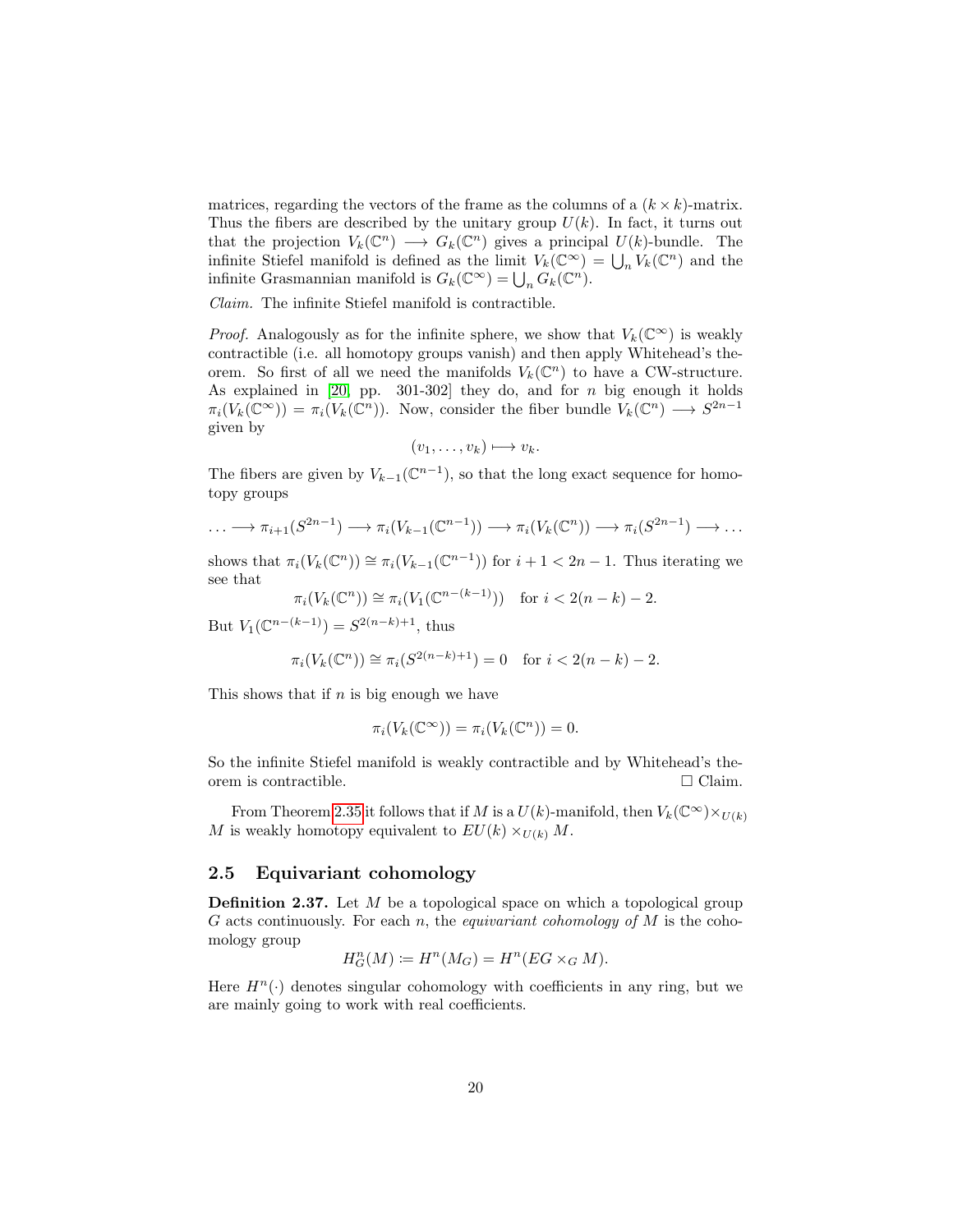The definition of equivariant cohomology doesn't depend on the space EG that we choose to define it, as long as it is contractible and  $G$  acts freely on it. To see this, recall first that weakly homotopy equivalent spaces have the same cohomology.

<span id="page-22-1"></span>**Theorem 2.38** ([\[20,](#page-142-2) Proposition 4.21]). A weak homotopy equivalence f:  $X \longrightarrow Y$  induces isomorphisms  $f^* : H^n(Y) \longrightarrow H^n(X)$  for all n.

**Theorem 2.39.** The definition of  $H_G(M)$  doesn't depend on the choice of the principal G-bundle  $E \longrightarrow B$  with contractible space E used to define it.

*Proof.* If  $E \longrightarrow B$ ,  $E' \longrightarrow B'$  are two principal G-bundles with E and E' contractible, then by Theorem [2.35](#page-20-1) there is a space  $X$  and weak homotopy equivalences  $f : (E \times M)/G \longrightarrow X$  and  $g : (E' \times M)/G \longrightarrow X$ . Thus by Theorem [2.38](#page-22-1) it holds

$$
H^n(E \times_G M) \cong H^n(X) \cong H^n(E' \times_G M)
$$

for all n. Thus, it makes no difference if we take E or E' as a model for EG.  $\Box$ 

It is often useful to work with the graded cohomology ring  $H^*_{G}(M)$ , instead of the single groups  $H_G^n(M)$ . So recall that  $H_G^*(M)$  denotes the direct sum

$$
H_G^*(M) := \bigoplus_{n=0}^{\infty} H_G^n(M)
$$

which is turned into a graded ring by the cup product (see Appendix [B.5\)](#page-125-0). Remark 2.40. If the action of G on M is free, then the Borel construction  $M_G$  is weakly homotopy equivalent to the quotient space  $M/G$  and thus by Theorem [2.38](#page-22-1) we have

$$
H^{\ast}_{G}(M)=H^{\ast}(M/G).
$$

Remark 2.41. Let  $G$  be a topological group. Then the singular cohomology of the classifying space BG coincides with the equivariant cohomology of a point, since

$$
\text{pt}_G = (EG \times \text{pt})/G = BG \times \text{pt},
$$

and hence

$$
H_G^*(\text{pt}) = H^*(\text{pt}_G) = H^*(BG).
$$

#### <span id="page-22-0"></span>2.6 Finite approximations

We defined equivariant cohomology using singular cohomology, because neither the spaces  $EG$  nor  $M_G$  are manifolds and so de Rham cohomology is not at hand. However, it is much preferable to work with differential forms. In the next section we are going to construct an algebraic model which mimics the differential forms on  $M_G$ , called the Cartan complex, whose elements are called equivariant differential forms. As we shall explain next, another possibility is to consider finite approximations for the space  $M_G$ .

Throughout this subsection,  $M$  denotes a smooth manifold and  $G$  a Lie group.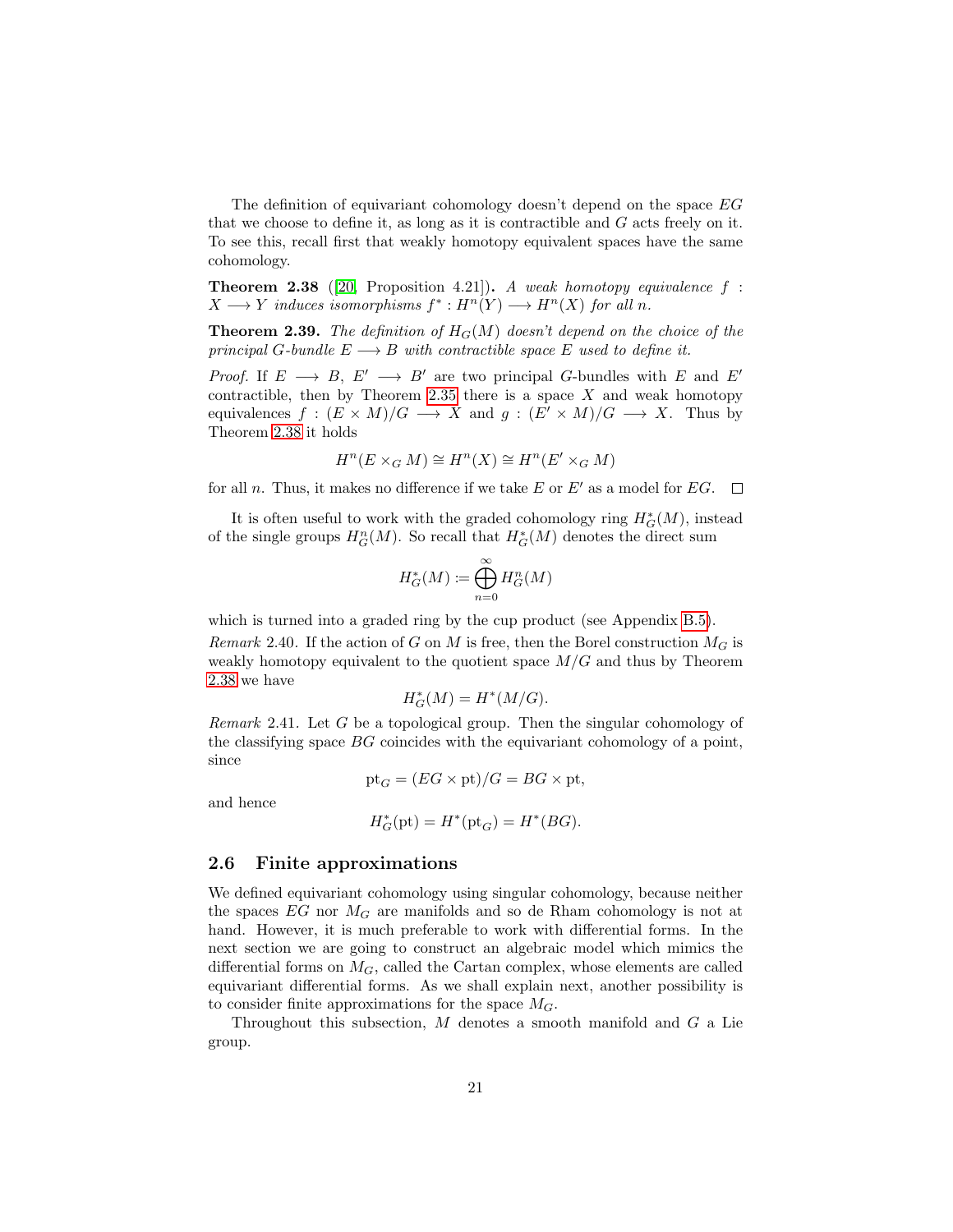**Definition 2.42.** Let  $M$  be a smooth manifold on which a Lie group  $G$  acts smoothly. Then we call  $M$  a  $G$ -manifold.

<span id="page-23-0"></span>**Theorem 2.43.** Let M be a G-manifold and  $E \longrightarrow B$ ,  $E' \longrightarrow B'$  be two principal G-bundles with  $\pi_i(E) = \pi_i(E') = 0$  for  $0 \leq i < k$ . Then  $H^i(E \times_G$  $(M) \cong H^i(E' \times_G M)$  for  $0 < i < k$ .

*Proof.* The proof is basically the same as the one of Theorem [2.35.](#page-20-1) Since  $E \times$  $M \longrightarrow (E \times M)/G$  is a principal G-bundle and  $\pi_i(E') = 0$  for  $0 \leq i \leq k$ , we can apply Lemma [2.34](#page-20-2) with  $P = E \times M$  and  $E = E'$  to get

$$
\pi_i((E' \times E \times M)/G) \cong \pi_i((E \times M)/G) \quad \text{for all } 0 < i < k,
$$

where the isomorphism is induced by a map at the level of the spaces. Symmetrically,  $\pi_i((E \times E' \times M)/G) \cong \pi_i((E' \times M)/G)$  for all  $0 < i < k$ . Therefore by (an analogous of) Theorem [2.38](#page-22-1) we have

$$
H^i((E \times M)/G) \cong H^i((E \times E' \times M)/G) \cong H^i((E' \times M)/G)
$$

 $\Box$ 

for all  $i < k$ .

We are ready now to describe the approximation of the singular cohomology groups  $H_G^i(M)$  by de Rham cohomology groups. Consider first the case when the Lie group is  $G = S^1$ . We know that  $ES^1 \cong S^{\infty}$  and  $(ES^1)_n \cong S^{2n+1}$  for all n. Moreover we have

$$
\pi_i(ES^1) = \pi_i(S^\infty) = \pi_i(S^{2n+1})
$$

for all  $i < 2n + 1$ . By Theorem [2.43](#page-23-0) it follows that

$$
H^i(ES^1 \times_{S^1} M) \cong H^i(S^{2n+1} \times_{S^1} M)
$$

for  $i < 2n + 1$ . The space  $S^{2n+1} \times_{S^1} M$  is a manifold as it is the quotient of the product manifold  $S^{2n+1} \times M$  by a free action of  $S^1$  ([\[24,](#page-142-4) §21]). Therefore, by de Rham's theorem([\[24,](#page-142-4) Theorem 18.4]) it holds

$$
H^{i}(S^{2n+1} \times_{S^1} M) \cong H^i_{\text{dR}}(S^{2n+1} \times_{S^1} M).
$$

Thus for all  $i \in \mathbb{N}$  there is some n big enough such that

$$
H_{S^{1}}^{i}(M) = H_{\text{dR}}^{i}(S^{2n+1} \times_{S^{1}} M)
$$

and an element of  $H_{S^1}^i(M)$  is represented by a differential form of degree i on  $S^{2n+1} \times_{S^1} M$ .

In general, when the group  $G$  is compact we have a similar approximation. It is a theorem of representation theory that every compact Lie group  $H$  can be embedded as a closed subgroup (and hence as Lie subgroup) of a unitary group  $U(k)$ for some k big enough ([\[6,](#page-141-7) §0, Theorem 5.1]). For a subgroup H of a Lie group $G$  we have the following result ([\[32,](#page-143-4) Theorem 9.1]).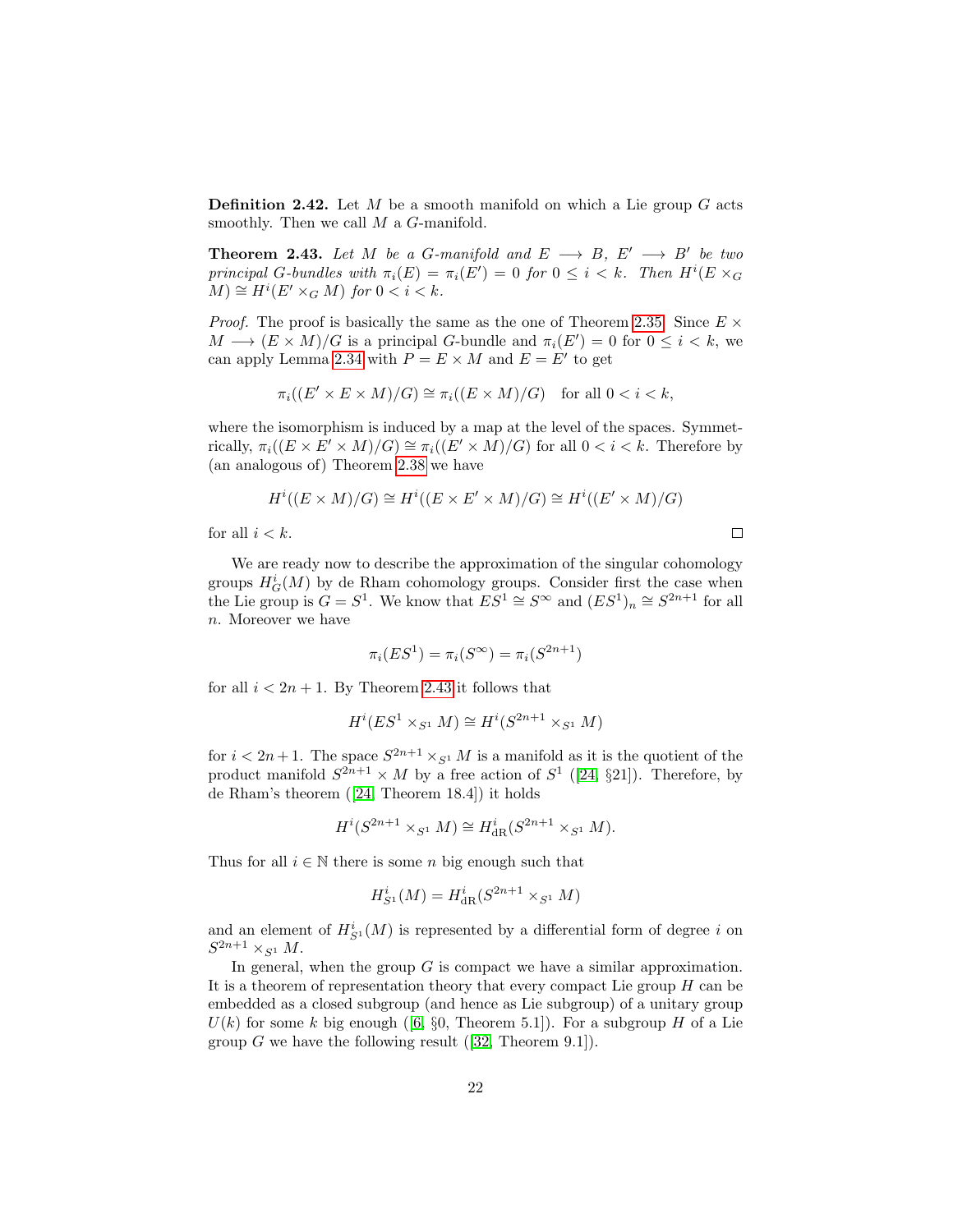<span id="page-24-1"></span>**Proposition 2.44.** If  $E \longrightarrow E/G$  is a principal G-bundle and H is a Lie subgroup of G, then  $E \longrightarrow E/H$  is a principal H-bundle.

Thus if G is compact we can use a principal  $U(k)$ -bundle to get a principal Gbundle. Let  $V_k(\mathbb{C}^\infty)$  denote as before the infinite Stiefel manifold and  $G_n(\mathbb{C}^\infty)$ the infinite Grassmannian manifold. Then  $V_k(\mathbb{C}^\infty) \longrightarrow G_k(\mathbb{C}^\infty)$  is a principal  $U(k)$ -bundle and by Proposition [2.44](#page-24-1) the bundle

$$
V_k(\mathbb{C}^\infty) \longrightarrow V_k(\mathbb{C}^\infty)/G
$$

is a principal G-bundle. Since both  $V_k(\mathbb{C}^\infty)$  and EG are contractible, by The-orem [2.35](#page-20-1) the spaces  $V_k(\mathbb{C}^\infty) \times_G M$  and  $EG \times_G M$  are both weakly homotopy equivalent to some space  $X$ , and by Theorem [2.43](#page-23-0) this implies that they have the same cohomology groups in every degree.

Since also the finite approximations  $V_k(\mathbb{C}^n)$  of  $V_k(\mathbb{C}^{\infty})$  are principal  $U(k)$ -bundles, again by Proposition [2.44](#page-24-1) it follows that  $V_k(\mathbb{C}^n) \longrightarrow V_k(\mathbb{C}^n)/G$  is a principal G-bundle for all n. Let  $i \in \mathbb{N}$  be fixed. Then there is some n big enough such that we have  $\pi_j(V_k(\mathbb{C}^n)) = \pi_j(V_k(\mathbb{C}^{\infty}))$  for all  $j \leq i$ . Thus by Theorem [2.43,](#page-23-0)

$$
H^i(V_k(\mathbb{C}^n)\times_G M)\cong H^i(V_k(\mathbb{C}^\infty)\times_G M)\cong H^i(EG\times_G M)=H^i_G(M).
$$

The space  $V_k(\mathbb{C}^n) \times_G M$  is a manifold, because it is the quotient by a free action  $(U(k))$  acts freely on  $V_k(\mathbb{C}^n)$  and so does  $G \leq U(k)$  of the product manifold  $V_k(\mathbb{C}^n) \times M$ . Therefore its singular cohomology coincides with its de Rham cohomology. So for each  $i$  there is  $n$  big enough such that

$$
H^i_G(M) = H^i_{\mathrm{dR}}(V_k(\mathbb{C}^n) \times_G M)
$$

and thus elements of  $H^{i}(EG \times_G M)$  are represented by differential forms on  $V_k(\mathbb{C}^n)\times M$ .

**Notation 2.45.** We call the manifolds  $V_k(\mathbb{C}^n)$  and  $V_k(\mathbb{C}^n \times_G M)$  finite approx*imations* of EG and  $M_G$ , respectively, and we denote them by  $EG_n$  and  $(M_G)_n$ , although this notation was already used for the construction of the Milnor join.

#### <span id="page-24-0"></span>2.7 Properties of equivariant cohomology

Most of the properties which hold for the singular cohomology are true also in the equivariant setting.

Proposition 2.46 (Equivariant Mayer-Vietoris). Let G be a compact Lie group acting on a manifold M and let  $U_1, U_2 \subseteq M$  be G-invariant open subsets. Then there exists a long exact sequence in equivariant cohomology

$$
\ldots \longrightarrow H_G^k(U_1 \cup U_2) \longrightarrow H_G^k(U_1) \oplus H_G^k(U_2) \longrightarrow H_G^k(U_1 \cap U_2) \longrightarrow \ldots
$$

*Proof.* Since  $U_1$  and  $U_2$  are G-invariant, the Borel constructions  $EG \times_G U_1$ and  $EG \times_G U_2$  are well-defined. The theorem follows directly from the Mayer-Vietoris theorem for singular cohomology, see [\[20\]](#page-142-2), applied to the spaces  $EG \times_G$  $U_1$ ,  $EG \times_G U_2$  and  $EG \times_G M$ .  $\Box$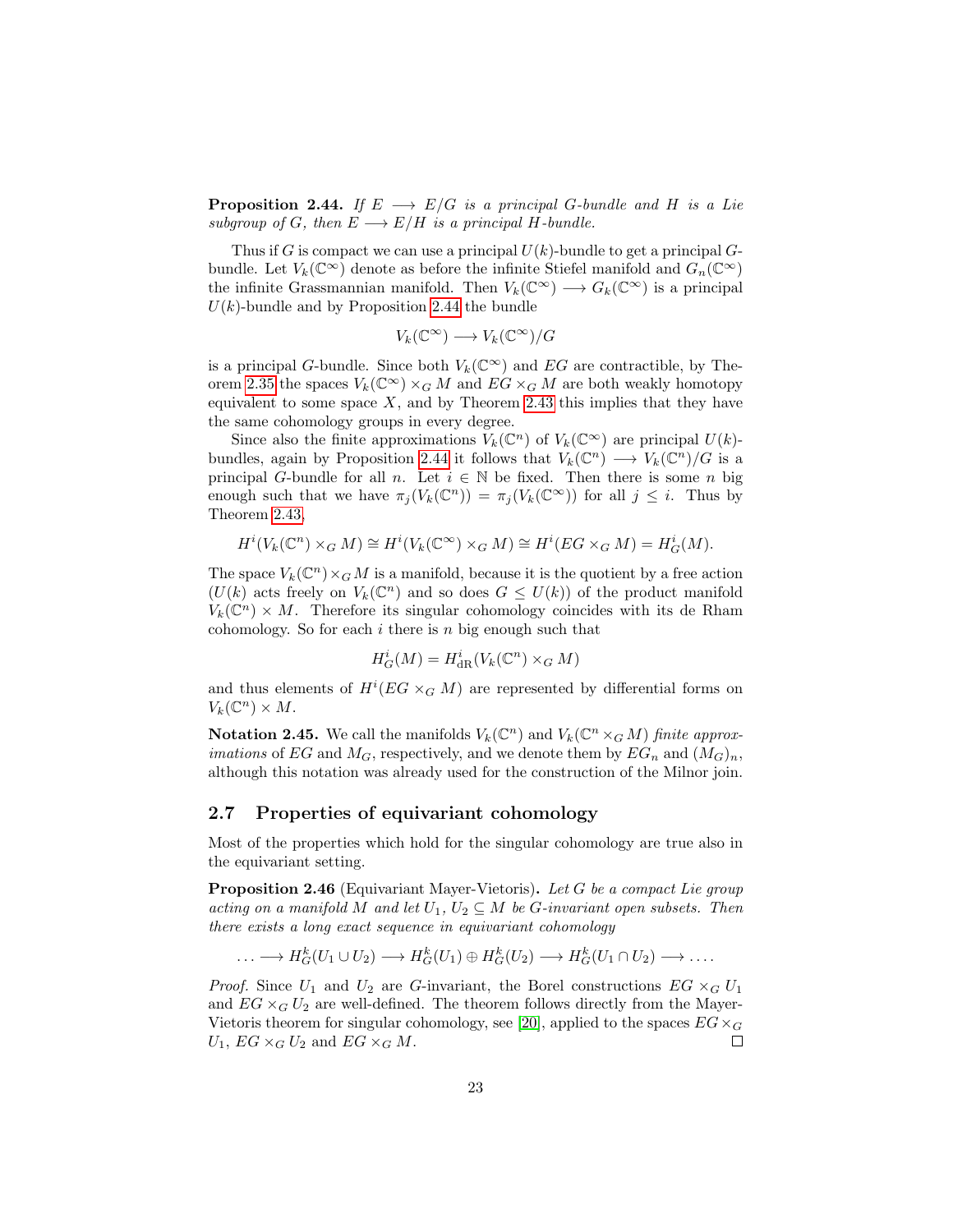Let X be a G space and  $U \subset X$  be a G-invariant subspace. We define the equivariant cohomology of the pair  $(X, U)$  as

$$
H_G^*(X, U) \coloneqq H^*(X_G, U_G).
$$

**Proposition 2.47** (Long equivariant exact sequence of pairs). Let X be a  $G$ space and  $U \subset X$  be a G-invariant subspace. Then there is a long exact sequence in equivariant cohomology

$$
\ldots \longrightarrow H_G^n(X, U) \longrightarrow H_G^n(U) \longrightarrow H_G^n(X) \longrightarrow H_G^{n+1}(X, U) \longrightarrow \ldots
$$

Proof. The statement follows directly by applying the result in singular cohomology for the pair  $EG \times_G U \hookrightarrow EG \times_G X$ .  $\Box$ 

**Proposition 2.48** (Equivariant excision axiom). Let  $X$  be a  $G$ -space and  $U$ , V be G-invariant subspaces with  $\overline{U} \subseteq V^{\circ}$ . Then the inclusion  $(X \setminus U, V \setminus U) \hookrightarrow$  $(X, V)$  induces an isomorphism

$$
H^*_G(X \setminus U, V \setminus U) \cong H^*_G(X, V).
$$

*Proof.* For G-subsets  $A, B \subset X$  the Borel construction satisfies:

<span id="page-25-0"></span>
$$
(B^{\circ})_G = (B_G)^{\circ},
$$
  
\n
$$
\overline{(A_G)} = \overline{(A)}_G,
$$
\n(2.2)

<span id="page-25-1"></span>
$$
(A \setminus B)_G = A_G \setminus B_G. \tag{2.3}
$$

By [\(2.2\)](#page-25-0) we can apply the excision axiom for singular cohomology to  $\overline{U_G}$  ⊂  $(V_G)^{\mathrm{o}} \subset X_G$  to get

$$
H_G^*(X \setminus U, V \setminus U) \stackrel{(2.3)}{=} H^*(X_G \setminus U_G, V_G \setminus U_G) \cong H^*(X_G, V_G) \stackrel{\text{def}}{=} H_G^*(X, V).
$$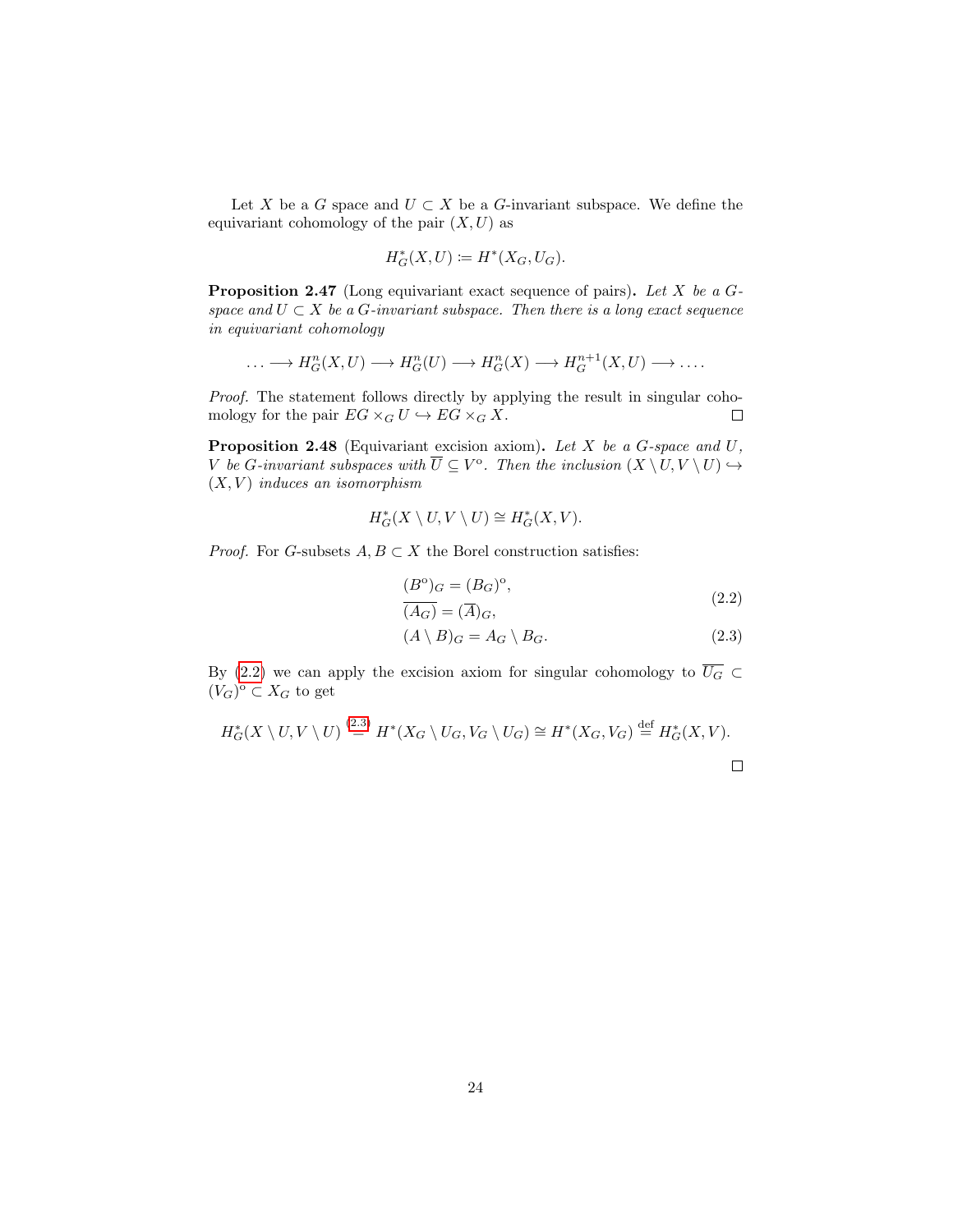#### <span id="page-26-0"></span>3 A de Rham model for the equivariant theory

When talking about equivariant cohomology, we would like to use the de Rham cohomology. However, neither the space  $EG$  nor  $M_G$  are manifolds in general, so that the ordinary differential forms on EG are not at hand. It turns out that a reasonable algebraic substitute for  $\Omega^*(EG)$  is the Weil algebra  $W\mathfrak{g}$ , which is a chain complex satisfying some algebraic properties which reflect the topological properties of the space  $EG$ . For instance, since  $EG$  is contractible, its de Rham complex should be acyclic and in fact the Weil algebra is acyclic. Then, a substitute for the de Rham complex of  $EG \times M$  is given by the differential algebra  $W$ **g**  $\otimes \Omega^*(M)$ . Given a principal *G*-bundle  $\pi : P \longrightarrow B$  of manifolds, the pullback  $\pi^*: \Omega^*(B) \longrightarrow \Omega^*(P)$  is injective and thus one can identify the differential forms on the base space B with the differential forms in  $\pi^*\Omega^*(B)$ , which are called basic. In particular, one has

$$
H^*(B) \cong H^*(\Omega^*(P)_{\text{basic}}).
$$

Thus the cohomology of the base space  $B$  can be computed out of the basic forms on  $P$ . These forms are precisely all the forms on  $P$  annihilated by the Lie derivatives  $\mathcal{L}_{X^{\#}}$  and interior products  $\iota_{X^{\#}}$ , for all  $X \in \mathfrak{g}$ . Motivated by this, one defines on  $W\mathfrak{g} \otimes \Omega^*(M)$  operators analogous to the Lie derivatives and interior products for manifolds, and then calls an element of  $W\mathfrak{g} \otimes \Omega^*(M)$ basic if it is annihilated by these operators. The subcomplex of basic elements is called the Weil model and the equivariant de Rham theorem states that for any  $G$ -manifold  $M$ ,

$$
H^*((W\mathfrak{g}\otimes \Omega^*(M))_{\text{basic}})\cong H^*_G(M).
$$

The Weil model is isomorphic to another chain complex called the Cartan model, which can be more convenient to work with. Elements of the Cartan model are called equivariant differential forms.

#### <span id="page-26-1"></span>3.1 Some differential geometry

Let M be a smooth manifold. A smooth vector field  $Z \in \Gamma(TM)$  on M defines two operations on the algebra of differential forms  $\Omega^*(M)$ .

**Definition 3.1.** The Lie derivative  $\mathcal{L}_Z : \Omega^k(M) \longrightarrow \Omega^k(M)$  is the operator of degree 0 defined by

$$
\mathcal{L}_Z\omega \coloneqq \frac{d}{dt}\Big|_{t=0} \rho_t^*\omega,
$$

where  $\rho_t : M \longrightarrow M$  is the flow of Z.

**Definition 3.2.** The *interior product*  $\iota_Z : \Omega^k(M) \longrightarrow \Omega^{k-1}(M)$  is the operator of degree −1 defined by

$$
(\iota_Z \omega)_x (v_1, \ldots, v_{k-1}) \coloneqq \omega_x(Z(x), v_1, \ldots, v_{k-1}).
$$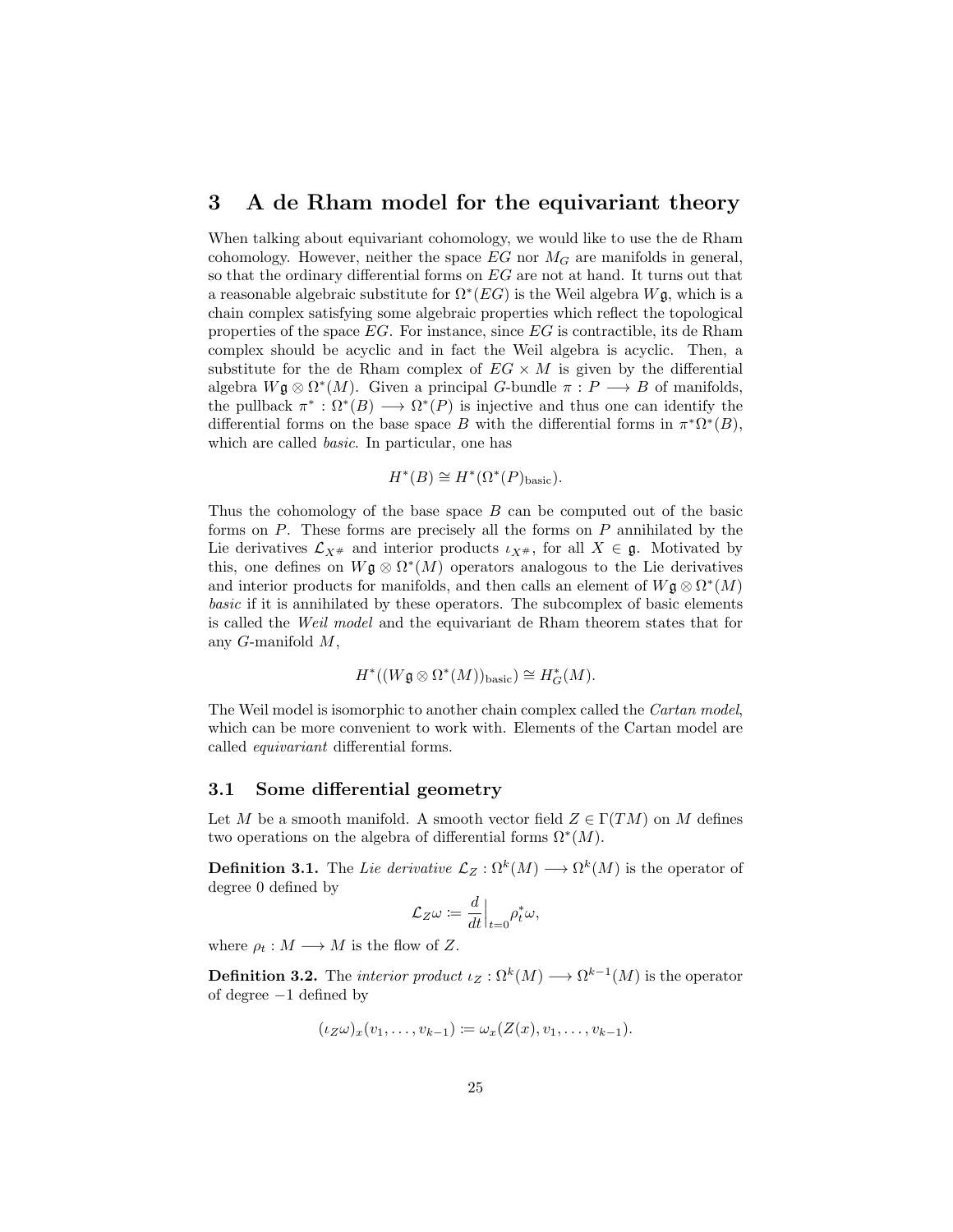These two operations are linked by the identity, known as *Cartan's magic*  $formula (see [24, Theorem 14.35]),$  $formula (see [24, Theorem 14.35]),$  $formula (see [24, Theorem 14.35]),$ 

$$
\mathcal{L}_Z = \iota_Z d + d\iota_Z,
$$

where d is the exterior derivative on  $\Omega^*(M)$ .

When a Lie group  $G$  acts on a manifold  $M$ , it acts also on its differential forms by pullback. Moreover, every element of the Lie algebra generates a vector field on the manifold called a fundamental vector field. If the Lie group is connected, the forms invariant under pullback by the action are precisely the ones annihilated by the Lie derivative with respect to all fundamental vector fields.

Let now G be a Lie group and  $\pi : P \longrightarrow B$  be a smooth principal G-bundle of manifolds. For  $g \in G$ , denote by  $\phi_g$  the diffeomorphism given by the action of  $g$  on  $P$ ,

$$
\phi_g: P \longrightarrow P, \ p \longmapsto g \cdot p.
$$

We denote by  $\exp: \mathfrak{g} \longrightarrow G$  the exponential map of the Lie group G. Recall that for every  $X \in \mathfrak{g}$  the map  $t \mapsto \exp tX$  defines a curve in G starting at the identity with initial velocity  $X$ .

**Definition 3.3.** Let  $X \in \mathfrak{g}$ . The vector field on P generated by X is

$$
X^{\#}(p) = \frac{d}{dt}\Big|_{t=0} (\exp(tX) \cdot p).
$$
 (3.1)

It is easy to check that the flow of X is given by  $\phi_{\exp tX} : P \longrightarrow P$ . If the Lie group G is connected, the differential forms on P annihilated by  $\mathcal{L}_{X^{\#}}$ , for all  $X \in \mathfrak{g}$ , are called *G-invariant*. This is motivated by the following fact.

**Proposition 3.4.** Suppose that the Lie group G is connected. Then for  $\sigma \in$  $\Omega^{k}(P)$  the following are equivalent:

- (i)  $\mathcal{L}_{X} * \sigma = 0$  for all  $X \in \mathfrak{g}$ ,
- (*ii*)  $\phi_g^* \sigma = \sigma$  for all  $g \in G$ .

Recall that the map  $\pi : P \longrightarrow B$  induces a map  $\pi^* : \Omega^*(B) \longrightarrow \Omega^*(P)$  via pullback.

<span id="page-27-0"></span>**Proposition 3.5.** The pullback  $\pi^*: \Omega^*(B) \longrightarrow \Omega^*(P)$  is injective. In fact, for any fiber bundle  $\pi : P \longrightarrow B$  with fiber F, the pullback  $\pi^* : \Omega^*(B) \longrightarrow \Omega^*(P)$ is injective.

*Proof.* First notice that  $\pi$  is a submersion, that is, for all  $p \in P$  the differential  $(d\pi)_p$  is surjective. Indeed, let  $\pi(p) \in B$  and let U be an open neighborhood of  $\pi(p)$  such that there is a diffeomorphism  $h : \pi^{-1}(U) \longrightarrow U \times F$  with  $\text{pr}_1 \circ h = \pi$ on  $\pi^{-1}(U)$ . To show that  $(d\pi)_p$  is surjective it suffices to show that  $d(\text{pr}_1 \circ$  $(h)_p = (dpr_1)_{h(p)} \circ (dh)_p$  is surjective. But this is true because the projection  $pr_1: U \times F \longrightarrow U$  is a submersion and h is a diffeomorphism.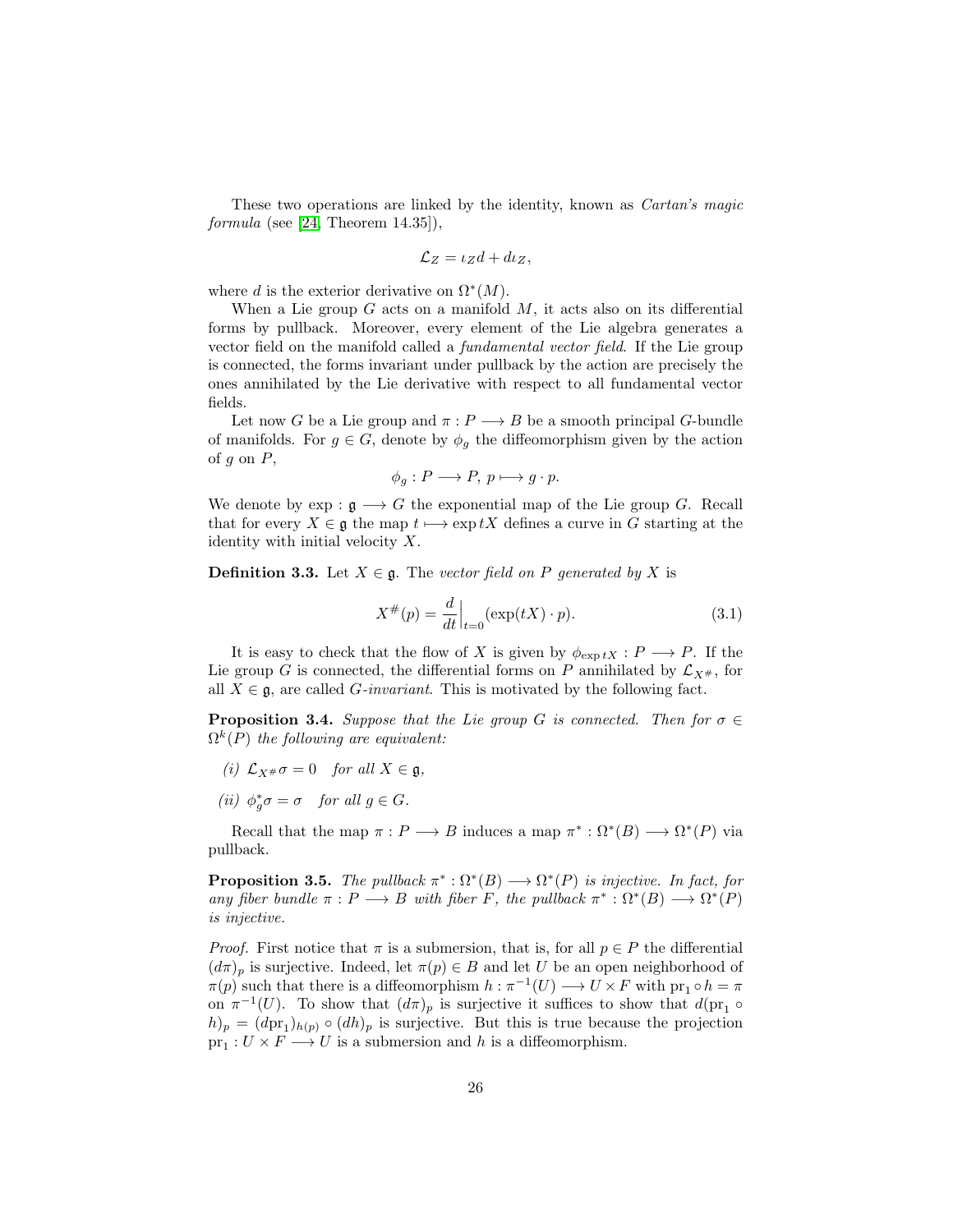Now suppose that  $\omega, \mu \in \Omega^k(B)$  satisfy  $\pi^* \omega = \pi^* \mu$  in  $\Omega^k(P)$ , that is for all  $p \in P$  and  $v_1, \ldots, v_k \in T_p P$  it holds  $(\pi^* \omega)_p(v_1, \ldots, v_k) = (\pi^* \mu)_p(v_1, \ldots, v_k)$ . By definition of pullback this means

$$
\omega_{\pi(p)}(d\pi_p v_1,\ldots,d\pi_p v_k)=\mu_{\pi(p)}(d\pi_p v_1,\ldots,d\pi_p v_k).
$$

But since  $\pi$  is a surjective submersion this readily implies that  $\omega = \mu$ .  $\Box$ 

**Definition 3.6.** We call a form in  $\pi^*\Omega^*(B)$  a *basic form*, since it is the image of a form coming from the base space  $B$  under the injective map  $\pi^*$ .

Since pullback and exterior derivative commute,  $\pi^* \Omega^* (B)$  is a subcomplex of  $\Omega^*(P)$  and we denote it by  $\Omega^*(P)_{\text{bas}}$ .

Remark 3.7. From the injectivity of  $\pi^*$  it follows that  $\Omega^*(P)_{\text{bas}}$  and  $\Omega^*(B)$  are isomorphic. In particular,

$$
H_{\rm dR}^*(B) \cong H^*(\Omega^*(P)_{\rm bas}),
$$

where  $H^*_{\text{dR}}(B)$  denotes the de Rham cohomology of the manifold B.

We can characterize basic forms in terms of the interior product and Lie derivative.

**Proposition 3.8.** A differential form  $\sigma \in \Omega^*(P)$  is basic if and only if  $\iota_{X^{\#}}\sigma = 0$ and  $\mathcal{L}_{X^{\#}}\sigma = 0$  for all  $X \in \mathfrak{g}$ .

For the proof we follow the approach of [\[23\]](#page-142-5).

*Proof.* " $\Rightarrow$ ". Let  $\omega \in \Omega^k(B)$ . We want to show that

$$
\iota_{X^{\#}} \pi^* \omega = 0
$$
 and  $\mathcal{L}_{X^{\#}} \pi^* \omega = 0$  for all  $X \in \mathfrak{g}$ .

So let  $X \in \mathfrak{g}, p \in P$  and  $v_1, \ldots, v_k \in T_pP$ , then

$$
(\iota_{X^{\#}} \pi^* \omega)_p(v_1, \dots, v_{k-1}) = \omega_{\pi(p)} ((d\pi)_p X^{\#}(p), (d\pi)_p v_1, \dots, (d\pi)_p v_{k-1})
$$
  

$$
= \omega_{\pi(p)} \left( \frac{d}{dt} \Big|_{t=0} \underbrace{\pi(\exp(tX) \cdot p)}_{=\pi(p)}, (d\pi)_p v_1, \dots, (d\pi)_p v_{k-1} \right)
$$
  

$$
= \omega_{\pi(p)} \left( 0, (d\pi)_p v_1, \dots, (d\pi)_p v_{k-1} \right)
$$
  

$$
= 0,
$$

where in the second-to-last equality we used that G preserves the fibers of  $\pi$ . As for the Lie derivative we have

$$
(\mathcal{L}_{X} * \pi^* \omega)_p(v_1, \dots, v_k) = \frac{d}{dt}\Big|_{t=0} \left(\phi_{\exp(tX)}^* \pi^* \omega\right)_p(v_1, \dots, v_k)
$$
  
= 
$$
\frac{d}{dt}\Big|_{t=0} \left(\underbrace{(\pi \circ \phi_{\exp(tX)})^* \omega}_{=\pi}\right)_p(v_1, \dots, v_k)
$$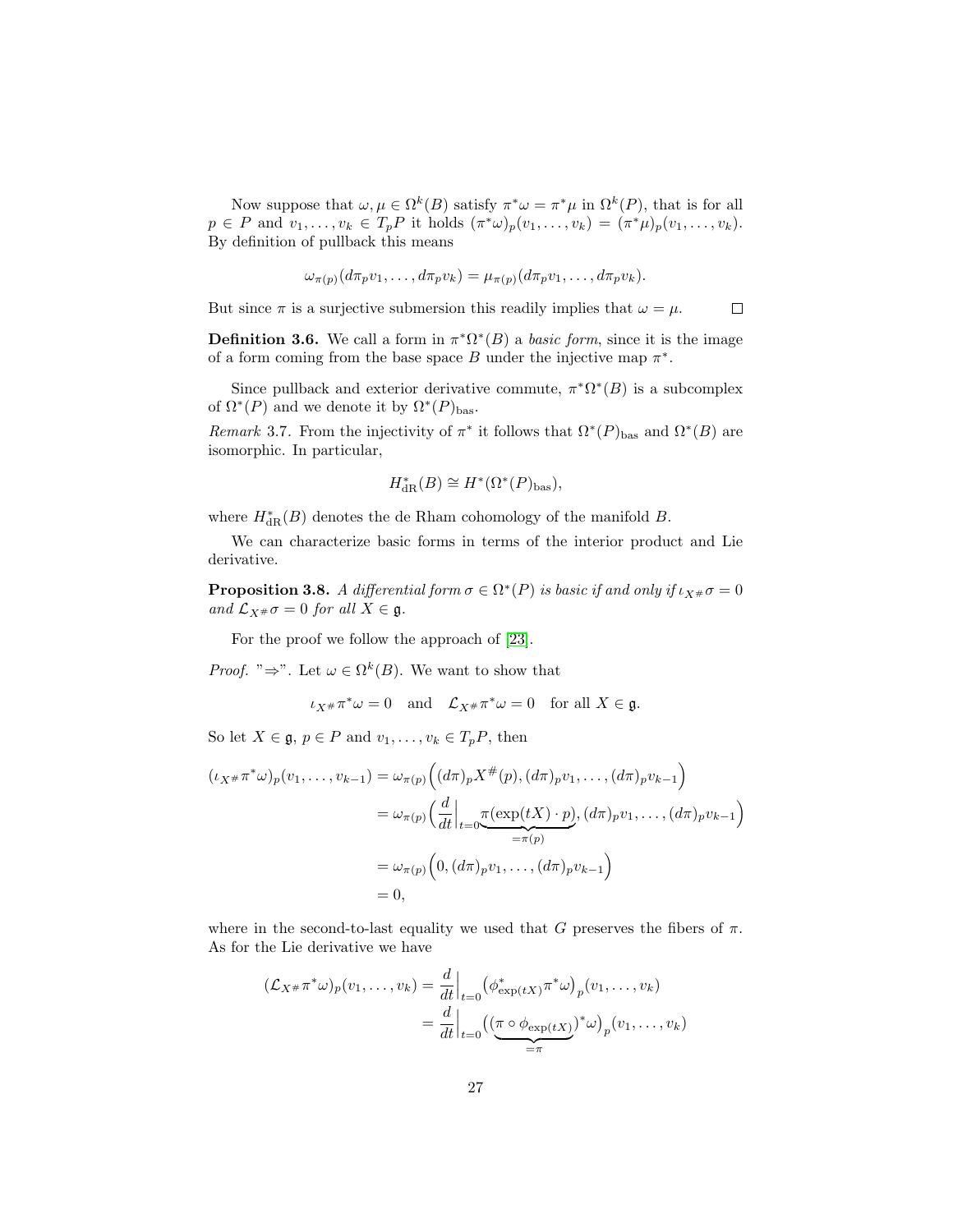$$
= \frac{d}{dt}\Big|_{t=0} (\pi^*\omega)_p(v_1,\ldots,v_k)
$$
  
= 0,

where in the third equality we used, again, that G preserves the fibers of  $\pi$ . " $\Leftarrow$ ". Let  $p \in P$  and  $x = \pi(p) \in B$ . We first claim that the kernel of  $d\pi_p$ coincides with the space  $T_p(\pi^{-1}(x))$ , that is, the tangent space to the fiber  $\pi^{-1}(x)$  containing p:

$$
\ker(d\pi_p) = T_p(\pi^{-1}(x)).
$$
\n(3.2)

Indeed, we have seen in Proposition [3.5](#page-27-0) that  $\pi$  is a submersion, and thus  $\pi^{-1}(x)$ is a submanifold of dimension  $p - b$  where  $p = \dim P$  and  $b = \dim B$  (see [\[9,](#page-141-5) Theorem 1.34]). Since  $d\pi_p$  is surjective, by the dimension formula we have

$$
\dim(\ker d\pi_p) = p - b = \dim T_p(\pi^{-1}(x)).
$$

Since the two subspaces of  $T_pP$  have the same dimension, it suffices to show that  $T_p(\pi^{-1}(x)) \subseteq \ker d\pi_p$ . Hence, suppose that  $v \in T_p\pi^{-1}(x)$ , so that there is a curve  $t \mapsto \gamma(t)$  in  $\pi^{-1}(x)$  with  $\gamma(0) = p$  and  $\gamma'(0) = v$ . Then  $d\pi_p v =$  $\frac{d}{dt}\Big|_{t=0}$   $\pi \circ \gamma(t) = 0$ , because  $\pi$  is constant on  $\gamma$ , and thus  $v \in \ker d\pi_p$ . This concludes the proof of the claim.

Since the orbit map  $f_p: G \longrightarrow \pi^{-1}(x)$ ,  $g \longmapsto gp$  is a diffeomorphism, its derivative  $(df_p)_e : \mathfrak{g} \longrightarrow T_p(\pi^{-1}(x))$  is an isomorphism and we have:

$$
\begin{aligned} \ker(d\pi_p) &= T_p(\pi^{-1}(x)) \\ &= (df_p)_e(\mathfrak{g}) \\ &= \left\{ (df_p)_e X \mid X \in \mathfrak{g} \right\} \\ &= \left\{ \frac{d}{dt} \Big|_{t=0} \exp(tX) \cdot p \mid X \in \mathfrak{g} \right\} \\ &= \left\{ X^\#(p) \mid X \in \mathfrak{g} \right\}. \end{aligned}
$$

Back to our proof, let  $\sigma \in \Omega^k(P)$  be such that for all  $X \in \mathfrak{g}$ 

 $\iota_X \ast \sigma = 0$  and  $\mathcal{L}_{X} \ast \sigma = 0$ .

We want to define a form  $\omega \in \Omega^k(B)$  on M such that  $\pi^*(\omega) = \sigma$ . The condition  $\iota_{X} \neq \sigma = 0$  implies the following useful observation.

*Claim.* Suppose that the vectors  $v_1, \ldots, v_k, w_1, \ldots, w_k \in T_pP$  satisfy

$$
(d\pi_p)v_i = (d\pi_p)w_i \quad \text{for all } i = 1, \dots, k.
$$

Then  $\sigma_p(v_1,\ldots,v_k)=\sigma_p(w_1,\ldots,w_k).$ 

*Proof.* For all  $i = 1, ..., k$  we have  $v_i - w_i \in \text{ker}(d\pi_p)$ , so that in particular for all *i* there exists  $X_i \in \mathfrak{g}$  with  $v_i - w_i = X_i^{\#}(p)$ . Thus

$$
\sigma_p(v_1, v_2, \dots, v_k) - \sigma_p(w_1, v_2, \dots, v_k) = \sigma_p(X^{\#}(p), v_2, \dots, v_k)
$$
  
=  $\iota_{X_1^{\#}} \sigma_p(v_2, \dots, v_k)$   
= 0.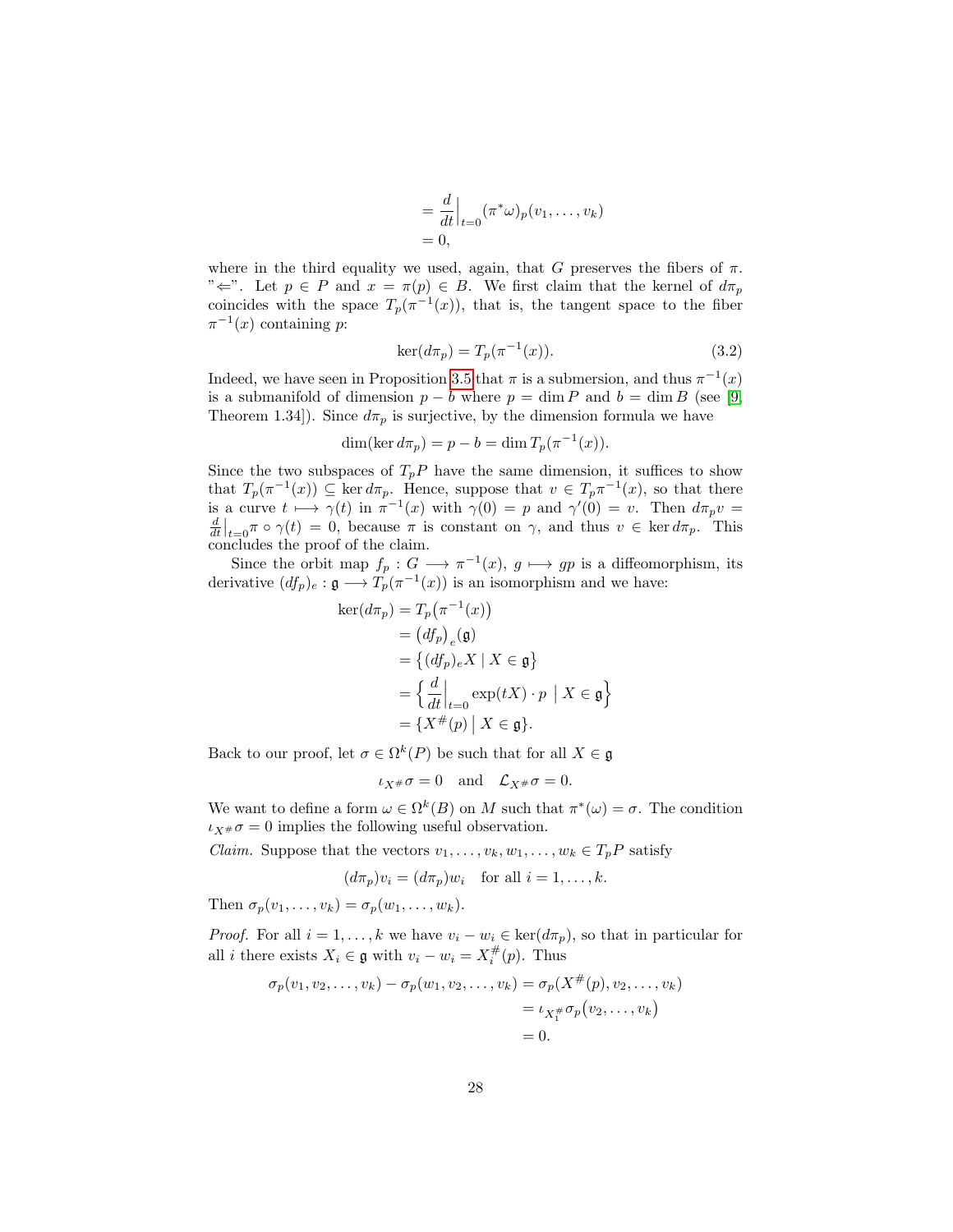The antisymmetry of  $\sigma_p$  and the above give

$$
\sigma_p(v_1, ..., v_k) = \sigma_p(w_1, v_2, ..., v_k)
$$
  
=  $-\sigma_p(v_2, w_1, v_3, ..., v_k)$   
=  $-\sigma_p(w_2, w_1, v_3, ..., v_k)$   
=  $\sigma_p(w_1, w_2, v_3, ..., v_k)$   
:  
=  $\sigma_p(w_1, ..., w_k)$ .

This concludes the proof of the claim.  $\square$  Claim.

Now, suppose first that the bundle admits a section  $s : B \longrightarrow P$ , so that  $\pi \circ s = id_B$ . Set  $\omega := s^* \sigma \in \Omega^k(B)$ . We have to show that  $\pi^* s^* \sigma = \sigma$ . Let  $p \in P$ and  $v_1, \ldots, v_k \in T_pP$ . Since  $\pi$  is a principal G-bundle and  $\pi(s \circ \pi(p)) = \pi(p)$ , there is  $g \in G$  with  $g \cdot (s \circ \pi)(p) = p$ . Then the G-invariance of  $\sigma$  gives

$$
(\pi^*s^*\sigma)_p(v_1,\ldots,v_k) = (\pi^*s^*\phi_g^*\sigma)_p(v_1,\ldots,v_k)
$$
  
\n
$$
= (\phi_g \circ s \circ \pi)^*\sigma_p(v_1,\ldots,v_k)
$$
  
\n
$$
= \sigma_p(d(\phi_g \circ s \circ \pi)_pv_1,\ldots,d(\phi_g \circ s \circ \pi)_pv_k)
$$
  
\n
$$
= \sigma_p(v_1,\ldots,v_k).
$$

In the last equality we used the claim, since  $d\pi_p(d(\phi_q \circ s \circ \pi)_p v_i) = d(\pi \circ \phi_q \circ s \circ$  $(\pi)_n v_i = d(\pi \circ s \circ \pi)_n v_i = d\pi_n v_i$  for all i. Thus if there exists a global section, we are done. If  $\pi : p \longrightarrow B$  doesn't admit a section, it admits at least local sections. These can be defined as follows: let  $\{U_i\}_{i\in I}$  be a cover of B with trivializations  $h_i: \pi_i^{-1}(U_i) \longrightarrow U_i \times G$ . Then the smooth maps  $s_i: U_i \longrightarrow \pi^{-1}(U_i)$  defined as

$$
s_i(x) \coloneqq h_i^{-1}(x, 1_G)
$$

satisfy  $\pi \circ s_i(x) = \pi \circ h_i^{-1}(x, 1_G) = \text{pr}_1(x, 1_G) = x$ , and so define local sections. On each  $U_i$  we define the smooth form

$$
\omega_i \coloneqq s_i^* \big( \sigma \big|_{\pi^{-1}(U_i)} \big) \in \Omega^k(U_i).
$$

By the previous argument it holds  $\pi^*\omega_i = \sigma\big|_{\pi^{-1}(U_i)}$ , and all that remains to show is that these forms glue together to a differential form  $\omega$  on B. Let  $b \in$  $U_i \cap U_j$  and  $v_1, \ldots, v_k \in T_b B$ . Since  $\pi$  is a principal G-bundle and  $\pi(s_i(b)) = b$  $\pi(s_j(b))$ , there is  $g \in G$  with  $g \cdot s_i(b) = s_j(b)$ . Thus, again using the G-invariance of  $\sigma$ ,

$$
(\omega_i)_b(v_1,\ldots,v_k) = \sigma_{s_i(b)}\big((ds_i)_b v_1,\ldots,(ds_i)_b v_k\big)
$$
  
\n
$$
= (\phi_g^* \sigma)_{s_i(b)}\big((ds_i)_b v_1,\ldots (ds_i)_b v_k\big)
$$
  
\n
$$
= \sigma_{s_j(b)}\big(d(\phi_g \circ s_i)_b v_1,\ldots, d(\phi_g \circ s_i)_b v_k\big)
$$
  
\n
$$
= \sigma_{s_j(b)}\big((ds_j)_b v_1,\ldots (ds_j)_b v_k\big)
$$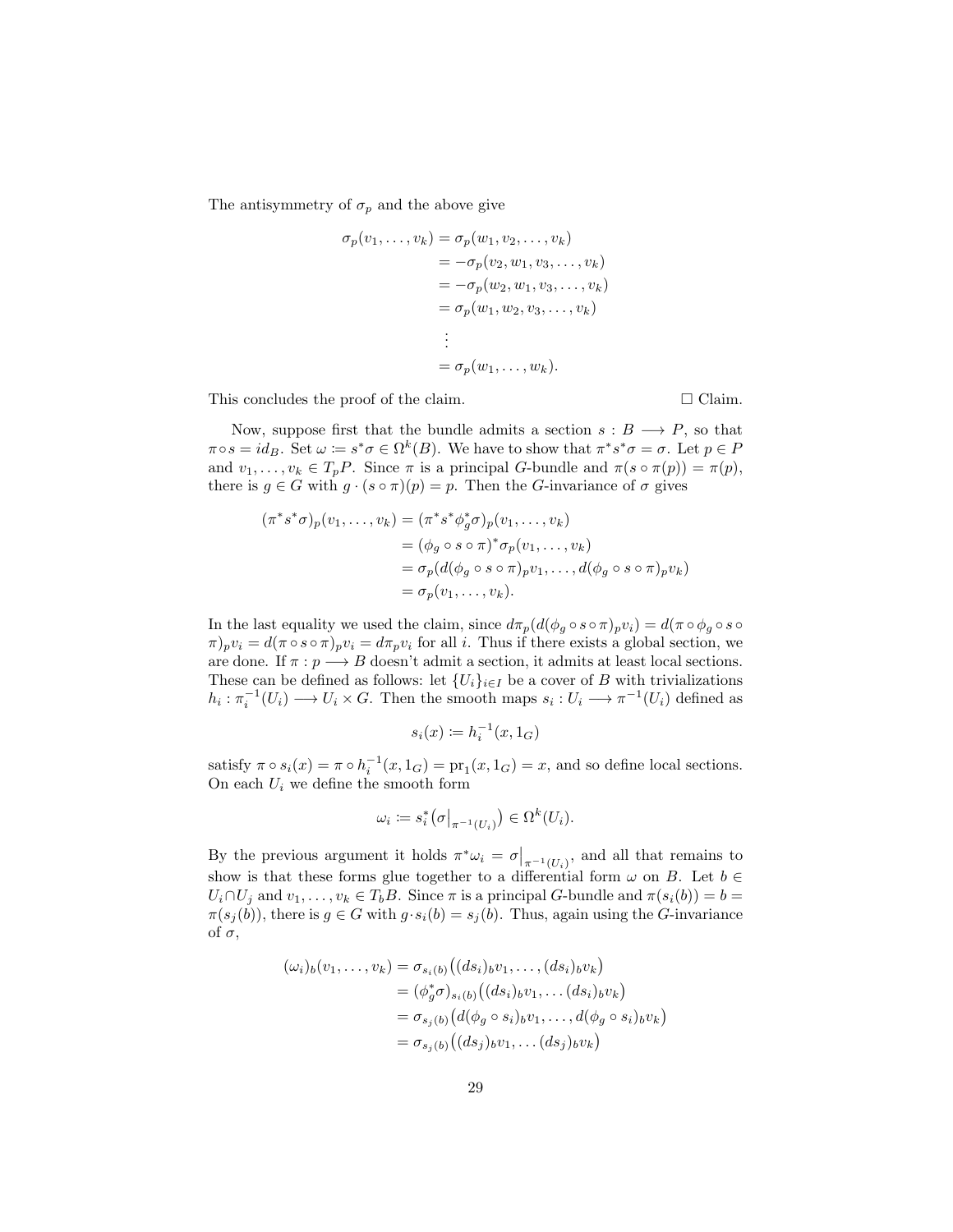$$
=(\omega_j)_b(v_1,\ldots,v_k),
$$

where the second-to-last equality follows by the claim since

$$
d\pi_{s_j(b)}(d(\phi_g \circ s_i)_b v_l) = d(\pi \circ \phi_g \circ s_i)_b v_l
$$
  
= 
$$
d(\pi \circ s_i)_b v_l
$$
  
= 
$$
d(\pi \circ s_j)_b v_l
$$
  
= 
$$
d\pi_{s_j(b)}((ds_j)_b v_l).
$$

This shows the well-definedness of a global preimage  $\omega$  on B of  $\sigma$  and concludes the proof.  $\Box$ 

#### <span id="page-31-0"></span>3.2 The Weil algebra

As a first step towards an algebraic model for  $(EG \times M)/G$  we define the Weil algebra, which will be our algebraic model for EG. We follow the exposition of [\[1\]](#page-141-2).

Let  $\mathfrak g$  denote the Lie algebra of the Lie group  $G$ .

**Definition 3.9.** The Weil algebra  $W$ **g** is the tensor product

$$
W\mathfrak{g}\coloneqq \Lambda\mathfrak{g}^*\otimes S\mathfrak{g}^*
$$

of the exterior algebra  $\Lambda$ g<sup>\*</sup> and the symmetric algebra  $S$ g<sup>\*</sup> on the dual g<sup>\*</sup> of g.

This algebra is graded by assigning dimension 1 to an element  $\theta \in \mathfrak{g}^*$  in the exterior algebra, and degree 2 to the corresponding element, usually denoted by  $u$ , in the symmetric algebra. Thus we have

$$
W^1 \mathfrak{g} = \Lambda^1 \mathfrak{g}^* \otimes 1,
$$
  
\n
$$
W^2 \mathfrak{g} = \Lambda^2 \mathfrak{g}^* \otimes 1 \oplus 1 \otimes S^1 \mathfrak{g}^*,
$$
  
\n
$$
W^3 \mathfrak{g} = \Lambda^3 \mathfrak{g}^* \otimes 1 \oplus \Lambda^1 \mathfrak{g}^* \otimes S^1 \mathfrak{g}^*
$$

and in general

$$
W^p \mathfrak{g} = \bigoplus_{k+2l=p} \Lambda^k \mathfrak{g}^* \otimes S^l \mathfrak{g}^*.
$$

We have that for any  $\omega \in W^p \mathfrak{g}, \sigma \in W^q \mathfrak{g}$ 

$$
\omega \sigma = (-1)^{pq} \sigma \omega,
$$

that is to say,  $W\mathfrak{g}$  is a commutative-graded algebra<sup>[5](#page-31-1)</sup>. Suppose that G has dimension n, and let  $X_1, \ldots, X_n$  be a basis for  $\mathfrak g$  and  $X_1^*, \ldots, X_n^*$  be the corresponding dual basis for g ∗ . Then

$$
W\mathfrak{g}=\Lambda(X_1^*,\ldots,X_n^*)\otimes\mathbb{R}\left[X_1^*,\ldots,X_n^*\right].
$$

<span id="page-31-1"></span><sup>&</sup>lt;sup>5</sup>Recall that if A and B are two graded algebras, the product on  $A \otimes B$  is defined as  $(a_1 \otimes b_1) \cdot (a_2 \otimes b_2) = (-1)^{\deg a_2 \deg b_1} a_1 a_2 \otimes b_1 b_2.$ 

This turns  $A \otimes B$  into a commutative-graded algebra.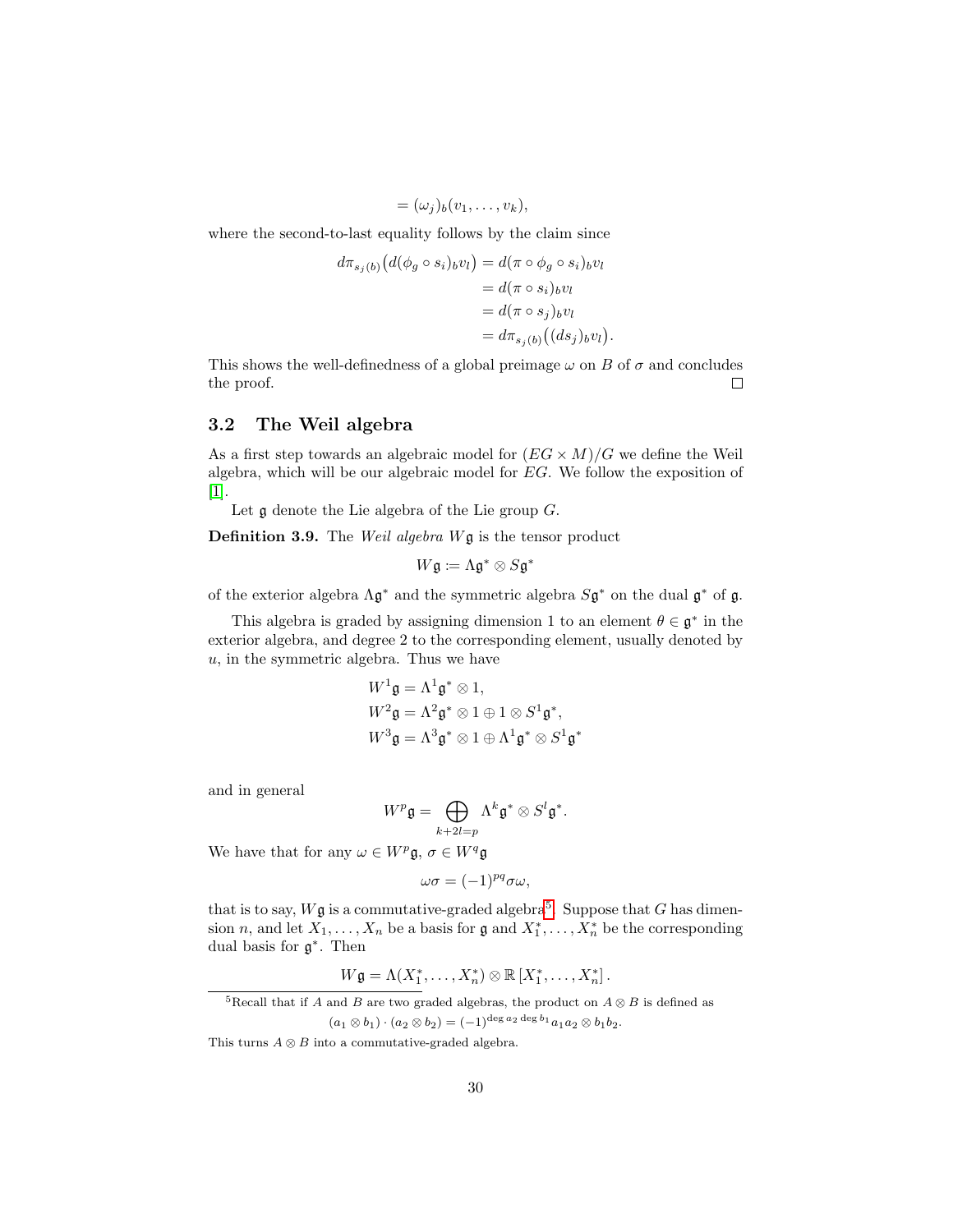To avoid confusions, for  $\alpha = 1, \ldots, n$  we define

$$
\theta^\alpha\coloneqq X_\alpha^*\otimes 1\text{ and }u_\alpha\coloneqq 1\otimes X_\alpha^*.
$$

Then we write

$$
W\mathfrak{g}=\Lambda(\theta^1,\ldots,\theta^n)\otimes\mathbb{R}\left[u_1,\ldots,u_n\right].
$$

Let  ${c^{\gamma}_{\alpha\beta}} \subset \mathbb{R}$  be the *structure constants* of  $\mathfrak{g}$ , defined by the relations  $[X_{\alpha}, X_{\beta}] =$  $\sum_{\gamma=1}^n c_{\alpha\beta}^{\gamma} X_{\gamma}$ . They satisfy the identity  $c_{\alpha\beta}^{\gamma} = -c_{\beta\alpha}^{\gamma}$ .

We endow  $W\mathfrak{g}$  with a differential operator  $D$ , which on the generators is defined by

$$
D\theta^{\alpha} = u_{\alpha} - \frac{1}{2} \sum_{\beta,\gamma} c^{\alpha}_{\beta\gamma} \theta^{\beta} \theta^{\gamma}, \qquad (3.3)
$$

$$
Du_{\alpha} = \sum_{\beta,\gamma} c^{\alpha}_{\beta\gamma} u_{\beta} \theta^{\gamma}.
$$
 (3.4)

Then D is extended to all of Wg as an antiderivation, so that for  $\omega \in W^p \mathfrak{g}, \sigma \in$  $W^q$ g it satisfies

$$
D(\omega \sigma) = D(\omega)\sigma + (-1)^p \omega D(\sigma).
$$

## **Proposition 3.10.**  $D^2 = 0$  on Wg.

Proof. The Jacobi identity imposes the relation

$$
\sum_{\beta} (c^{\alpha}_{\beta\gamma} c^{\beta}_{kl} + c^{\alpha}_{\beta k} c^{\beta}_{l\gamma} + c^{\alpha}_{\beta l} c^{\beta}_{\gamma k}) = 0 \text{ for all } \alpha, \gamma, k, l.
$$

We compute

$$
D^{2} \theta^{\alpha} = D(u_{\alpha} - \frac{1}{2} \sum_{\beta, \gamma} c^{\alpha}_{\beta \gamma} \theta^{\beta} \theta^{\gamma})
$$
  
\n
$$
= Du_{\alpha} - \frac{1}{2} \sum_{\beta, \gamma} c^{\alpha}_{\beta \gamma} D\theta^{\beta} \cdot \theta^{\gamma} + \frac{1}{2} \sum_{\beta, \gamma} c^{\alpha}_{\beta \gamma} \theta^{\beta} D\theta^{\gamma}
$$
  
\n
$$
= \sum_{\beta, \gamma} c^{\alpha}_{\beta \gamma} u_{\beta} \theta^{\gamma} - \frac{1}{2} \sum_{\beta, \gamma} c^{\alpha}_{\beta \gamma} u_{\beta} \theta^{\gamma} + \frac{1}{4} \sum_{\beta, \gamma} \sum_{k, l} c^{\alpha}_{\beta \gamma} c^{\beta}_{kl} \theta^k \theta^l \theta^{\gamma}
$$
  
\n
$$
+ \frac{1}{2} \sum_{\beta, \gamma} c^{\alpha}_{\beta \gamma} \theta^{\beta} u_{\gamma} - \frac{1}{4} \sum_{\beta, \gamma} \sum_{k, l} c^{\alpha}_{\beta \gamma} c^{\gamma}_{kl} \theta^{\beta} \theta^k \theta^l
$$
  
\n
$$
= \frac{1}{2} \sum_{\beta, \gamma} c^{\alpha}_{\beta \gamma} u_{\beta} \theta^{\gamma} + \frac{1}{2} \sum_{\beta, \gamma} c^{\alpha}_{\gamma \beta} \theta^{\gamma} u_{\beta}
$$
  
\n
$$
+ \frac{1}{4} \sum_{\beta, \gamma} \sum_{k, l} c^{\alpha}_{\beta \gamma} c^{\beta}_{kl} \theta^k \theta^l \theta^{\gamma} - \frac{1}{4} \sum_{\beta, \gamma} \sum_{k, l} c^{\alpha}_{\gamma \beta} c^{\beta}_{kl} \theta^{\gamma} \theta^k \theta^l
$$
  
\n
$$
= \frac{1}{2} \sum_{\gamma, k, l} \left( \sum_{\beta} c^{\alpha}_{\beta \gamma} c^{\beta}_{kl} \right) \theta^{\gamma} \theta^k \theta^l.
$$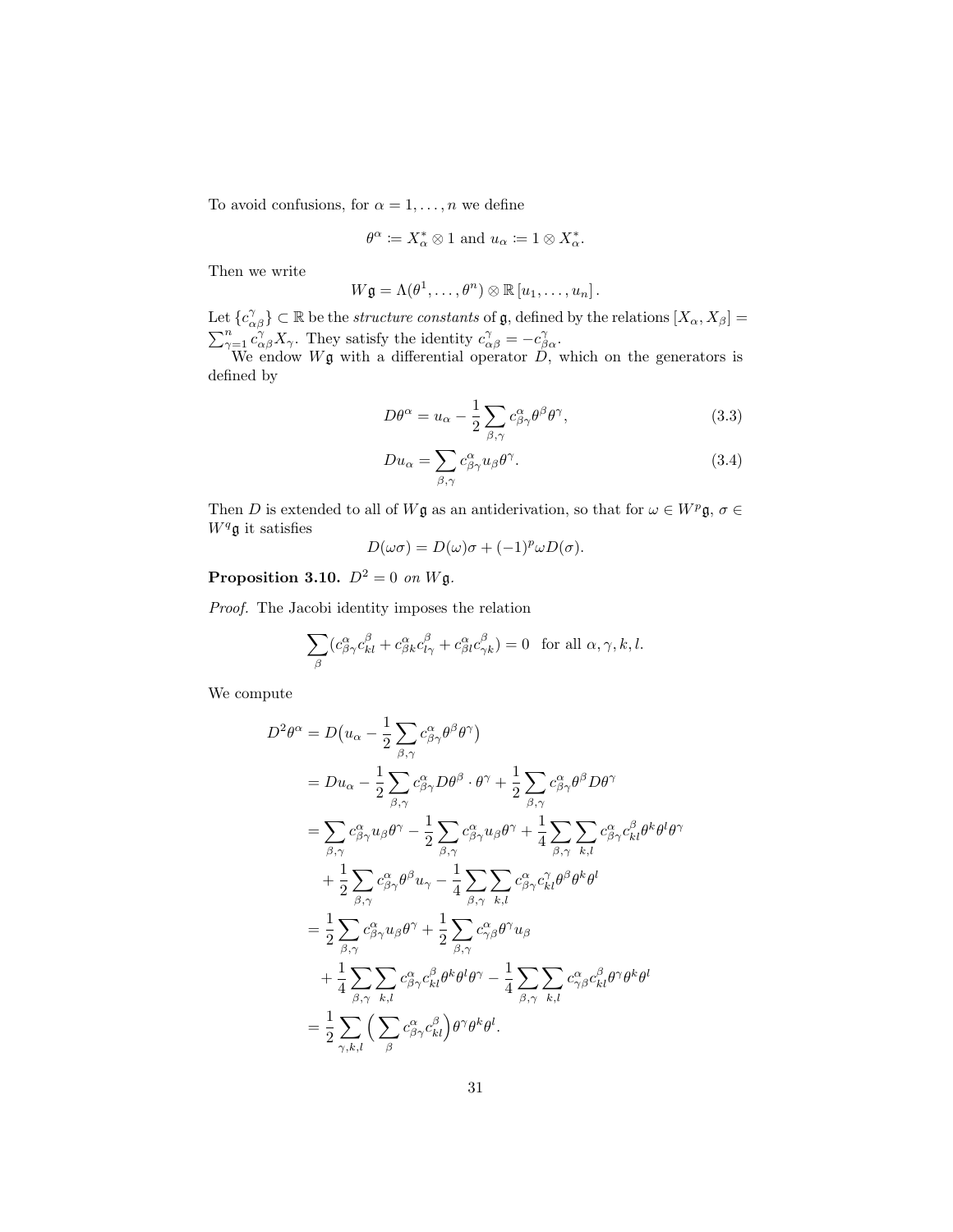In the last step we used the relations

$$
c_{\gamma\beta}^{\alpha} = -c_{\beta\gamma}^{\alpha}, \ \theta^{\gamma}u_{\beta} = u_{\beta}\theta^{\gamma} \text{ and } \theta^{k}\theta^{l}\theta^{\gamma} = \theta^{\gamma}\theta^{k}\theta^{l}.
$$

Notice that whenever  $k = l$  or  $l = \gamma$  or  $k = \gamma$  we have  $\theta^k \theta^l \theta^\gamma = 0$  and thus the sum is taken over  $k \neq l \neq \gamma \neq k$ . Moreover we have

$$
\theta^{\gamma}\theta^{k}\theta^{l} = -\theta^{\gamma}\theta^{l}\theta^{k} = \theta^{l}\theta^{\gamma}\theta^{k} = -\theta^{l}\theta^{k}\theta^{\gamma} = \theta^{k}\theta^{l}\theta^{\gamma} = -\theta^{k}\theta^{\gamma}\theta^{l}.
$$

Thus the sum becomes

$$
D^2 \theta^{\alpha} = \frac{1}{2} \sum_{\gamma < k < l} \left( \sum_{\beta} \left( c^{\alpha}_{\beta \gamma} c^{\beta}_{kl} - c^{\alpha}_{\beta \gamma} c^{\beta}_{lk} + c^{\alpha}_{\beta l} c^{\beta}_{\gamma k} - c^{\alpha}_{\beta l} c^{\beta}_{k \gamma} + c^{\alpha}_{\beta k} c^{\beta}_{l \gamma} - c^{\alpha}_{\beta k} c^{\beta}_{kl} \right) \right) \theta^{\gamma} \theta^k \theta^l
$$
\n
$$
= \sum_{\gamma < k < l} \left( \sum_{\beta} \left( c^{\alpha}_{\beta \gamma} c^{\beta}_{kl} + c^{\alpha}_{\beta l} c^{\beta}_{\gamma k} + c^{\alpha}_{\beta k} c^{\beta}_{l \gamma} \right) \right) \theta^{\gamma} \theta^k \theta^l
$$
\n
$$
= 0.
$$

It follows that  $D^2u_{\alpha}=0$  as well. Indeed,

$$
D^2 u_{\alpha} = D^2 (D\theta^{\alpha} + \frac{1}{2} \sum_{\beta, \gamma} c^{\alpha}_{\beta \gamma} \theta^{\beta} \theta^{\gamma})
$$
  
= 
$$
D\underline{D}^2 \theta^{\alpha} + \frac{1}{2} \sum_{\beta, \gamma} c^{\alpha}_{\beta \gamma} D (D\theta^{\beta} \cdot \theta^{\gamma} - \theta^{\beta} D\theta^{\gamma})
$$
  
= 
$$
\frac{1}{2} \sum_{\beta, \gamma} c^{\alpha}_{\beta \gamma} \left( \underline{D}^2 \theta^{\beta} \cdot \theta^{\gamma} + \underline{D} \theta^{\beta} D\theta^{\gamma} - D\theta^{\beta} D\theta^{\gamma} + \theta^{\beta} \underline{D}^2 \theta^{\gamma} \right)
$$
  
= 0.

Thus  $D^2$  vanishes on the generators  $\theta^{\alpha}$ ,  $u_{\beta}$  of  $W\mathfrak{g}$ . Notice that  $D^2$  is a derivation. Indeed, for  $\omega, \mu \in W$ **g** we have

$$
D^{2}(\omega \cdot \mu) = D(D\omega \cdot \mu + (-1)^{\deg \omega} \omega D\mu)
$$
  
=  $D^{2} \omega \cdot \mu + (-1)^{\deg \omega + 1} D\omega D\mu + (-1)^{\deg \omega} D\omega D\mu + (-1)^{2 \deg \omega} \omega D^{2} \mu$   
=  $D^{2} \omega \cdot \mu + \omega D^{2} \mu$ .

Since  $\theta^{\alpha}$ ,  $u_{\beta}$  generate  $W\mathfrak{g}$ , it follows that  $D^2 = 0$  on all of  $W\mathfrak{g}$ .

 $\Box$ 

Thus we have a chain complex structure on  $W\mathfrak{g} = \Lambda \mathfrak{g}^* \otimes S\mathfrak{g}^*$  with

$$
W^p\mathfrak{g}=\bigoplus_{k+2l=p}\Lambda^k\mathfrak{g}^*\otimes S^l\mathfrak{g}^*
$$

and  $D: W^p\mathfrak{g}\longrightarrow W^{p+1}\mathfrak{g}$  satisfying  $D^2=0.$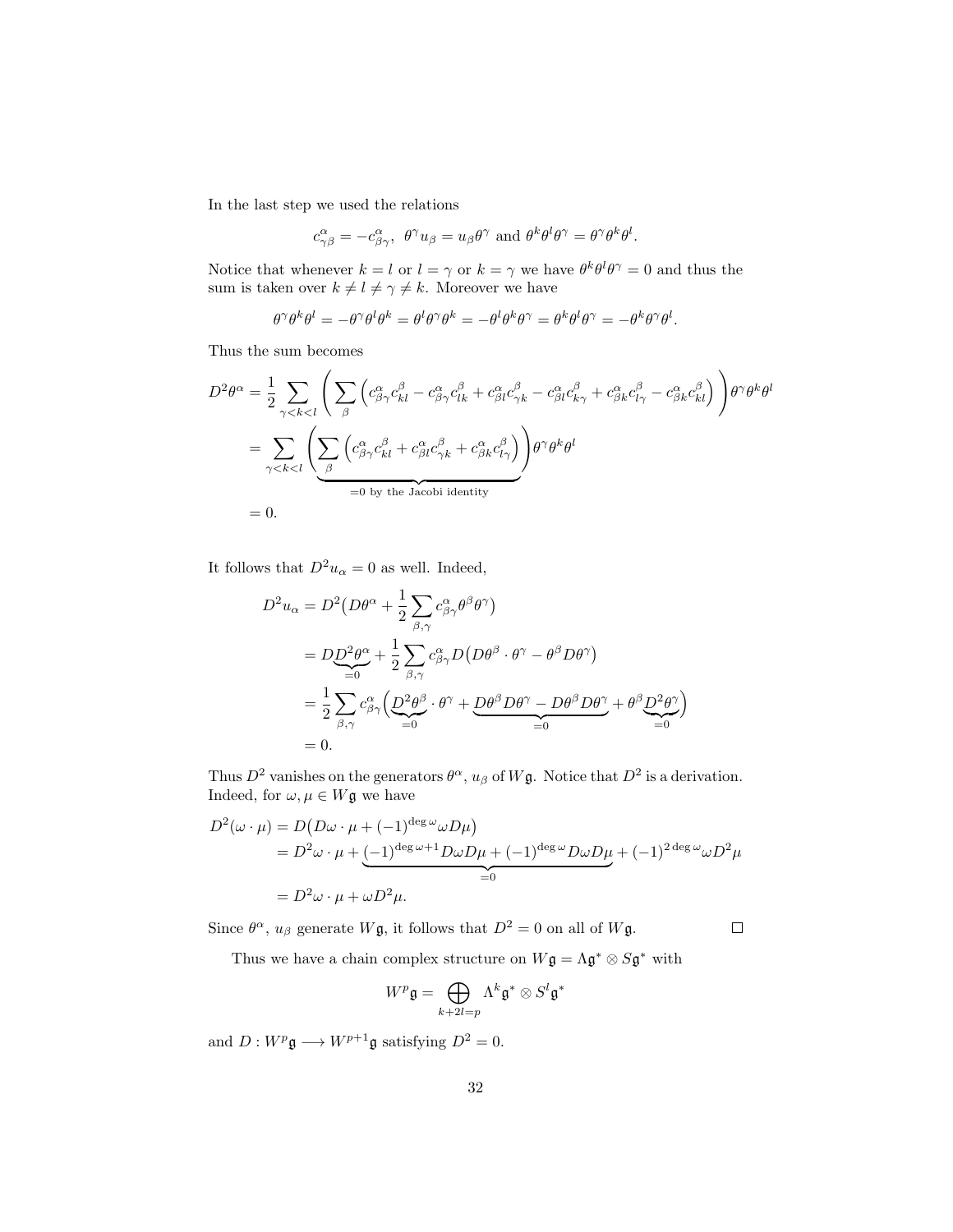Example 3.11 (The torus case). Consider the case when the group is a torus  $G = T$ . Then the Lie bracket on the Lie algebra  $\mathfrak{t} \cong \mathbb{R}^n$  is trivial and thus the structure constants  $c^{\alpha}_{\beta\gamma}$  vanish for all  $\alpha, \beta, \gamma$ . In particular we have

$$
D\theta^{\alpha} = u_{\alpha}
$$
 and  $Du_{\alpha} = 0$  for all  $\alpha$ .

We want  $W\mathfrak{g}$  to be a model for the differential forms on EG. Since EG is contractible, its de Rham complex should give trivial cohomological groups, so we now show that the chain complex  $W\mathfrak{g}$  is acyclic. First, we consider the case of the torus  $G = T$  with Lie algebra  $Lie(T) = t$ .

<span id="page-34-0"></span>**Proposition 3.12.**  $H^*(W_t, D) = H^0(W_t, D) = \mathbb{R}$ .

For the proof we follow the approach of [\[18,](#page-142-6) pp. 33-34].

*Proof.* We want to find a chain homotopy  $K : W \rightarrow W$ t between the identity on Wt and the 0-map, that is, a family of maps  $K_p: W^{p} \longrightarrow W^{p-1}$ t such that  $DK_p + K_{p+1}D = id_{W^p}$  for all  $p \geq 0$ .

$$
\cdots \longrightarrow W^{p-1} \mathfrak{t} \xrightarrow{D} W^{p} \mathfrak{t} \xrightarrow{D} W^{p+1} \mathfrak{t} \longrightarrow \cdots
$$
  

$$
\downarrow K_p \qquad \downarrow K_{p+1} \qquad \downarrow
$$
  

$$
\cdots \longrightarrow W^{p-1} \mathfrak{t} \xrightarrow{D} W^{p} \mathfrak{t} \xrightarrow{D} W^{p+1} \mathfrak{t} \longrightarrow \cdots
$$

Consider the map  $Q$  defined on the generators of  $Wt$  by

$$
Q\theta^{\alpha} = 0
$$
 and  $Qu_{\alpha} = \theta^{\alpha}$ 

and then extended to the whole of t as an antiderivation. Then  $DQ + QD$  is a derivation, as for  $\omega \in W^p$ t and  $\mu \in W^q$ t we have

$$
(DQ + QD)(\omega\mu) = D(Q\omega \cdot \mu + (-1)^p \omega Q\mu) + Q(D\omega \cdot \mu + (-1)^p \omega D\mu)
$$
  
=  $DQ\omega \cdot \mu + (-1)^{p-1}Q\omega D\mu + (-1)^p D\omega Q\mu + (-1)^{2p} \omega DQ\mu$   
+  $QD\omega \cdot \mu + (-1)^{p+1}D\omega Q\mu + (-1)^p Q\omega D\mu + (-1)^{2p} \omega QD\mu$   
=  $(DQ + QD)\omega \cdot \mu + \omega (DQ + QD)\mu$ .

Since on the generators of Wt it holds  $DQ + QD = id$ , it follows that

$$
DQ + QD = (k+l)id
$$
 on  $\Lambda^k \otimes S^l$ .

Now define

$$
K \coloneqq \frac{1}{k+l} Q \quad \text{on } \Lambda^k \otimes S^l, \text{ for } (k,l) \neq (0,0).
$$

Then  $K$  is chain homotopy between the identity and the zero-map defined on  $W^p$ t for all  $p > 0$  and thus

$$
H^p(Wt, D) = 0 \quad \text{for all } p > 0.
$$

For  $p = 0$  we have

$$
H^0(Wt) = \ker D\big|_{W^0t} = \mathbb{R},
$$

since  $W^0 \mathfrak{t} = \mathbb{R}$  and  $D|_{\mathbb{R}} = 0$ .

 $\Box$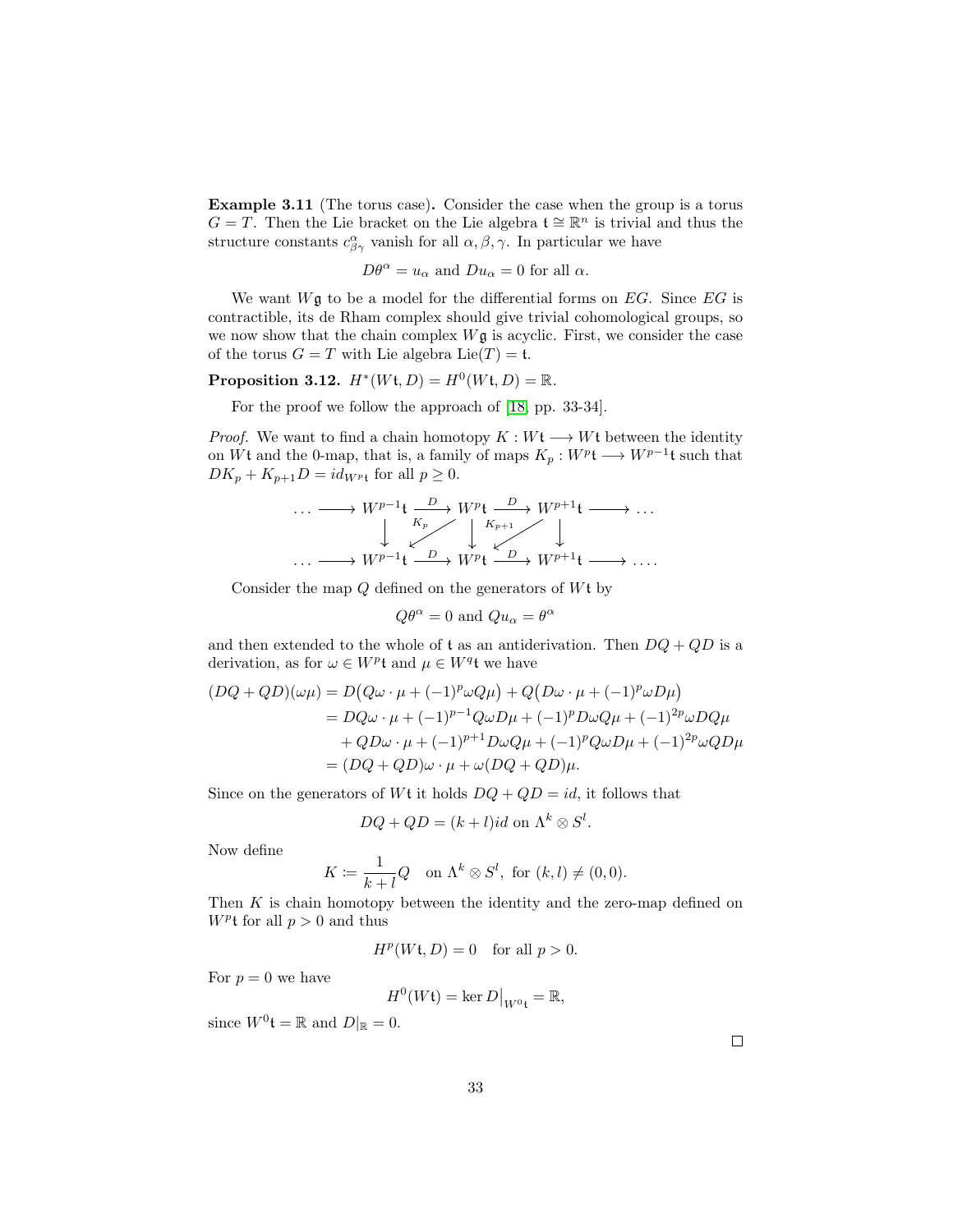We can extend this result to a general Lie group G.

**Theorem 3.13.**  $H^*(W\mathfrak{g}, D) = \mathbb{R}$  with the only non-trivial cohomology being in degree 0.

*Proof.* The shifts  $u_{\alpha} \mapsto u_{\alpha} - \frac{1}{2} \sum_{\beta, \gamma} c^{\alpha}_{\beta \gamma} \theta^{\beta} \theta^{\gamma} =: u_{\alpha}'$  give a new basis  $\{\theta^{\alpha}, u_{\alpha}'\}$ of  $W\mathfrak{g}$  for which

$$
D\theta^{\alpha} = u'_{\alpha},
$$
  

$$
Du'_{\alpha} = 0.
$$

Indeed, by definition we have  $D\theta^{\alpha} = u'_{\alpha}$  and thus  $Du'_{\alpha} = DD\theta^{\alpha} = 0$ . The theorem now follows as for the example of the torus.  $\Box$ 

Similarly as in the case of a Lie group  $G$  acting on a manifold, we define for each  $X \in \mathfrak{g}$  the operators  $\iota_X$  and  $\mathcal{L}_X$  on  $W\mathfrak{g}$ .

**Definition 3.14.** (i) On the generators  $\theta^{\beta}$ ,  $u_{\beta}$  of  $W\mathfrak{g}$  we set

$$
\iota_{X_{\alpha}}\theta^{\beta} \coloneqq \delta_{\alpha}^{\beta} \quad \text{ and } \quad \iota_{X_{\alpha}}u_{\beta} \coloneqq 0.
$$

Then we extend  $\iota_{X_\alpha}$  as an antiderivation on W $\mathfrak{g}$ . For  $X = \sum_\alpha c_\alpha X_\alpha \in \mathfrak{g}$ we set  $\iota_X \coloneqq \sum_{\alpha} c_{\alpha} \iota_{X_{\alpha}}$ , so that  $\iota_X$  is linear in  $X \in \mathfrak{g}$ .

(ii) For  $X \in \mathfrak{g}$  we define

$$
\mathcal{L}_X \coloneqq \iota_X D + D \iota_X.
$$

By definition  $\iota_X$  is an antiderivation of degree  $-1$ , while  $\mathcal{L}_X$  is a derivation of degree 0, because the composition of two antiderivations gives a derivation, as we have seen in the proof of Proposition [3.12.](#page-34-0)

Remark 3.15. These definitions are motivated by the following observation. If EG and BG were manifolds, then the principal G-bundle  $EG \longrightarrow BG$  would admit a connection form  $\theta \in \Omega^1(EG, \mathfrak{g})$  and a corresponding curvature form  $u \in \Omega^2(EG, \mathfrak{g})$ . These forms would give rise, in the obvious way, to two maps  $\mathfrak{g}^* \longrightarrow \Omega^1(EG)$  and  $\mathfrak{g}^* \longrightarrow \Omega^2(EG)$ , respectively, which can be extended to  $W\mathfrak{g}$ to generate an algebra homomorphism  $f: W\mathfrak{g} \longrightarrow \Omega^*(EG)$ , called the *Chern*-Weil homomorphism (see [\[22\]](#page-142-7)). Then one defines the operators  $\iota_X$  and  $\mathcal{L}_X$  on  $W\mathfrak{g}$  in such a way that they are compatible under the map  $f$  with the operators  $\iota_{-X^{\#}}$  and  $\mathcal{L}_{-X^{\#}}$  on  $\Omega^*(EG)$ .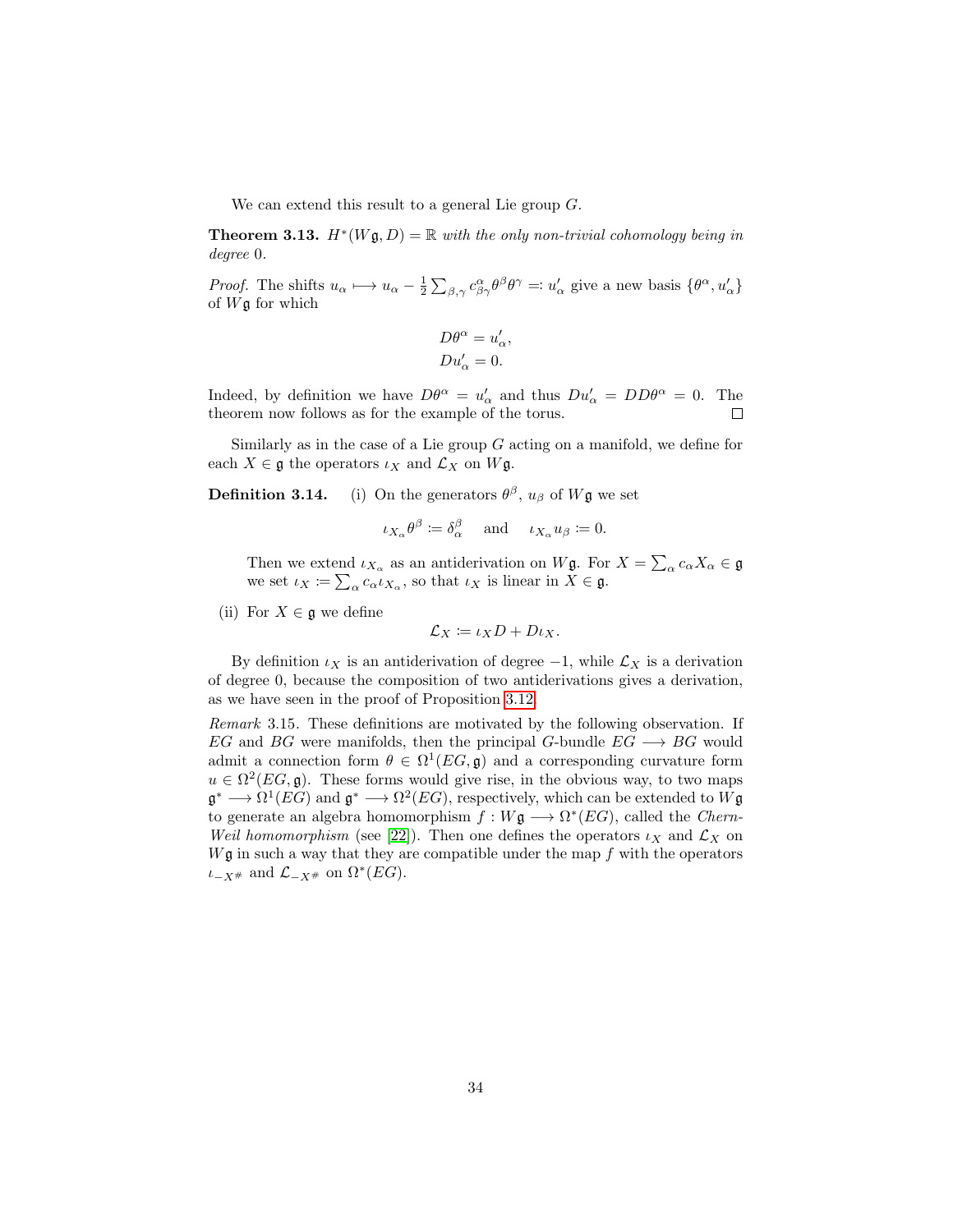We express  $\mathcal{L}_X$  in terms of the generators  $\{\theta^\gamma\}_{\gamma}$  and  $\{u_\gamma\}_{\gamma}$  of  $W\mathfrak{g}$ .

<span id="page-36-2"></span>
$$
\mathcal{L}_{X_{\beta}}\theta^{\alpha} = \iota_{X_{\beta}}D\theta^{\alpha} + D\iota_{X_{\beta}}\theta^{\alpha} \n= \iota_{X_{\beta}}\iota_{\alpha} - \frac{1}{2} \sum_{\gamma,\delta} c^{\alpha}_{\gamma\delta}\iota_{X_{\beta}}(\theta^{\gamma}\theta^{\delta}) + 0 \n= -\frac{1}{2} \sum_{\gamma,\delta} c^{\alpha}_{\gamma\delta} \left( \underbrace{\iota_{X_{\beta}}\theta^{\gamma}}_{=\delta^{\gamma}_{\beta}} \cdot \theta^{\delta} - \theta^{\gamma} \underbrace{\iota_{X_{\beta}}\theta^{\delta}}_{=\delta^{\delta}_{\beta}} \right) \n= -\frac{1}{2} \sum_{\delta} c^{\alpha}_{\beta\delta}\theta^{\delta} + \frac{1}{2} \sum_{\gamma} c^{\alpha}_{\gamma\beta}\theta^{\gamma} \n= -\sum_{\gamma} c^{\alpha}_{\beta\gamma}\theta^{\gamma}.
$$
\n(3.5)

And

<span id="page-36-0"></span>
$$
\mathcal{L}_{X_{\beta}} u_{\alpha} = \iota_{X_{\beta}} D u_{\alpha} + D \iota_{X_{\beta}} u_{\alpha} \n= \sum_{\gamma, \delta} c_{\gamma \delta}^{\alpha} \iota_{X_{\beta}} (u_{\gamma} \theta^{\delta}) \n= \sum_{\gamma, \delta} c_{\gamma \delta}^{\alpha} \left( \iota_{X_{\beta}} u_{\gamma} \cdot \theta^{\delta} + u_{\gamma} \iota_{X_{\beta}} \theta^{\delta} \right) \n= \sum_{\gamma} c_{\gamma \beta}^{\alpha} u_{\gamma} \n= - \sum_{\gamma} c_{\beta \gamma}^{\alpha} u_{\gamma}.
$$
\n(3.6)

**Definition 3.16.** An element  $\varphi \in W\mathfrak{g}$  is called *basic* if

$$
\iota_X \varphi = 0
$$
 and  $\mathcal{L}_X \varphi = 0$  for all  $X \in \mathfrak{g}$ .

We denote the subcomplex of basic elements in  $W\mathfrak{g}$  by  $B\mathfrak{g}$ .

<span id="page-36-1"></span>Remark 3.17. The basic elements  $B\mathfrak{g}$  form indeed a subcomplex of  $W\mathfrak{g}$ , that is, the differential  $D$  maps basic elements to basic elements. In fact, suppose that  $\varphi \in W\mathfrak{g}$  is basic, so that  $\iota_X\varphi = 0$  and  $\mathcal{L}_X\varphi = 0$  for all  $X \in \mathfrak{g}$ . Then the relation  $\mathcal{L}_X = \iota_X D + D \iota_X$  gives

$$
\iota_X D\varphi = \mathcal{L}_X \varphi - D\iota_X \varphi = 0
$$

and

$$
\mathcal{L}_X D\varphi = \iota_X DD\varphi + D\iota_X D\varphi = 0.
$$

Thus  $D\varphi$  is basic.

We now want to describe the basic elements of  $W\mathfrak{g}$  more explicitly. Recall that the group  $G$  acts on its Lie algebra  $\mathfrak g$  via the *adjoint representation*  $\operatorname{Ad}$  :  $G \longrightarrow GL(\mathfrak{g})$ . For  $g \in G$  and  $X \in \mathfrak{g}$  one defines

$$
\mathrm{Ad}_g(X) \coloneqq (dc_g)_e X,
$$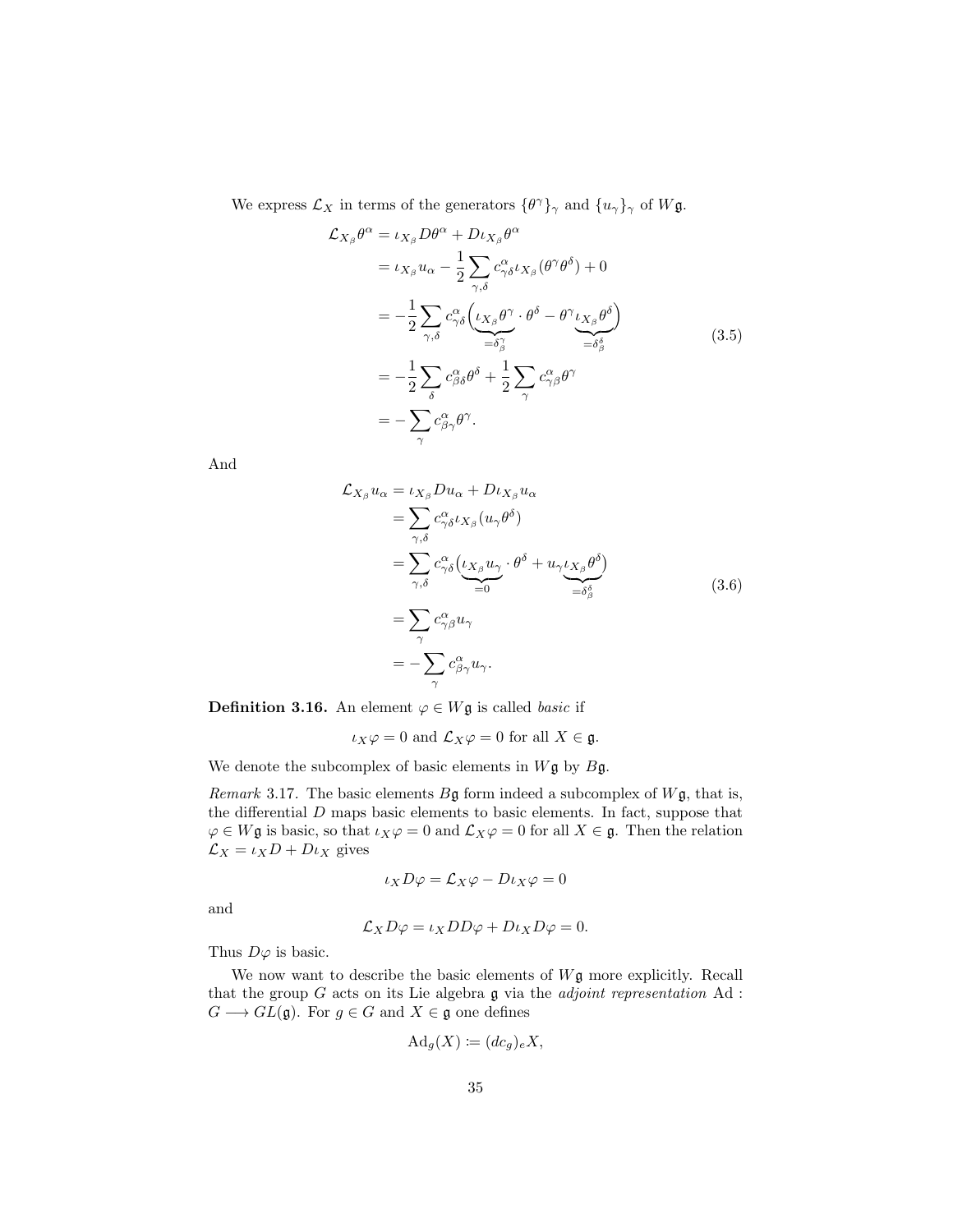where  $c_g : G \longrightarrow G$  is conjugation by g, i.e.,  $c_g(h) = g \cdot h \cdot g^{-1}$ . The corresponding action of G on the dual space  $\mathfrak{g}^*$  is called the *coadjoint action* and we denote it by  $\mathrm{Ad}^* : G \longrightarrow GL(\mathfrak{g}^*)$ . For  $g \in G$  and  $\xi \in \mathfrak{g}^*$  it is given by

$$
\mathrm{Ad}_g^*(\xi) \coloneqq \xi \circ \mathrm{Ad}_{g^{-1}}.
$$

This action can be extended to  $S\mathfrak{g}^* = \{$  polynomials in  $\mathfrak{g}^* = \mathbb{R} [u_1, \ldots, u_n]$  by setting

$$
\mathrm{Ad}^*_g(u_{\alpha_1}\ldots u_{\alpha_k}) \coloneqq \mathrm{Ad}^*_g u_{\alpha_1}\ldots \mathrm{Ad}^*_g u_{\alpha_k}.
$$

We want to illustrate that  $B\mathfrak{g}$  reduces to the ring of polynomials in  $\mathfrak{g}^*$  which are invariant under the coadjoint action of G. First, we notice that a basic element contains no  $\theta^{\alpha}$  at all, i.e. it is a polynomial in the u's.

<span id="page-37-1"></span>**Lemma 3.18.** For  $\varphi \in W\mathfrak{g}$  it holds

$$
\iota_X \varphi = 0 \text{ for all } X \in \mathfrak{g} \quad \text{ if and only if} \quad \varphi \in 1 \otimes S\mathfrak{g}^*.
$$

In particular,  $B\mathfrak{g} \subseteq S\mathfrak{g}^*$ .

*Proof.* Since  $\iota_X$  is an antiderivation which vanishes on the generators  $u_\alpha$  of  $S\mathfrak{g}^*$  it is clear that if  $\varphi \in 1 \otimes S\mathfrak{g}^*$ , then  $\iota_X \varphi = 0$  for all  $X \in \mathfrak{g}$ . For the other implication, following the idea of [\[23,](#page-142-0) Lemma 2.54], we show that on  $\Lambda^n \mathfrak{g}^* \otimes S^l \mathfrak{g}^*$ the identity

<span id="page-37-0"></span>
$$
\sum_{\alpha} \theta^{\alpha} \iota_{X_{\alpha}} = n \cdot id \tag{3.7}
$$

holds for all  $n > 1$ . Then if  $\iota_X \varphi = 0$  for all  $X \in \mathfrak{g}$ , it follows that  $\varphi \notin \Lambda^n \mathfrak{g}^* \otimes S^l \mathfrak{g}^*$ for any  $n > 1$ . Thus  $\varphi \in \Lambda^1 \mathfrak{g}^* \otimes S^l \mathfrak{g}^*$  or  $\varphi \in \Lambda^0 \mathfrak{g}^* \otimes S^l \mathfrak{g}^*$  for some  $l \geq 0$ . In the latter case, we are done. If  $\varphi \in \Lambda^1 \mathfrak{g}^* \otimes S^l \mathfrak{g}^*$ , then  $\varphi$  is of the form

$$
\varphi = \sum_{\substack{\alpha \\ \beta_1 < \ldots < \beta_l}} k_{\alpha,\beta_1,\ldots,\beta_l} \theta^{\alpha} u_{\beta_1} \ldots u_{\beta_l}
$$

and thus

$$
\iota_{X_{\gamma}}\varphi=\sum_{\beta_1<\ldots<\beta_l}k_{\gamma,\beta_1,\ldots,\beta_l}u_{\beta_1}\ldots u_{\beta_l}
$$

vanishes for all  $\gamma$  if and only if  $k_{\gamma,\beta_1,...,\beta_l} = 0$  for all  $\gamma$  and all  $\beta_1 < ... < \beta_l$ , i.e. if and only if  $\varphi = 0$ . Therefore if  $\iota_X \varphi = 0$  for all  $X \in \mathfrak{g}$ , then [\(3.7\)](#page-37-0) implies that  $\varphi \in 1 \otimes S\mathfrak{g}^*$ . We now prove [\(3.7\)](#page-37-0). Since both sides of (3.7) are linear, it suffices to show this identity for elements of the form  $\theta^{\alpha_1} \dots \theta^{\alpha_n} u_{\beta_1} \dots u_{\beta_l}$  in  $\Lambda^n \mathfrak{g}^* \otimes S^l \mathfrak{g}^*$ . Since  $\iota_{X_\alpha}$  is an antiderivation, we have

$$
\sum_{\alpha} \theta^{\alpha} \iota_{X_{\alpha}}(\theta^{\alpha_1} \dots \theta^{\alpha_n} u_{\beta_1} \dots u_{\beta_l}) = \sum_{\alpha} \theta^{\alpha} \iota_{X_{\alpha}}(\theta^{\alpha_1} \dots \theta^{\alpha_n}) u_{\beta_1} \dots u_{\beta_l}
$$

$$
+ \sum_{\alpha} (-1)^n \theta^{\alpha_1} \dots \theta^{\alpha_n} \underbrace{\iota_{X_{\alpha}}(u_{\beta_1} \dots u_{\beta_l})}_{=0}
$$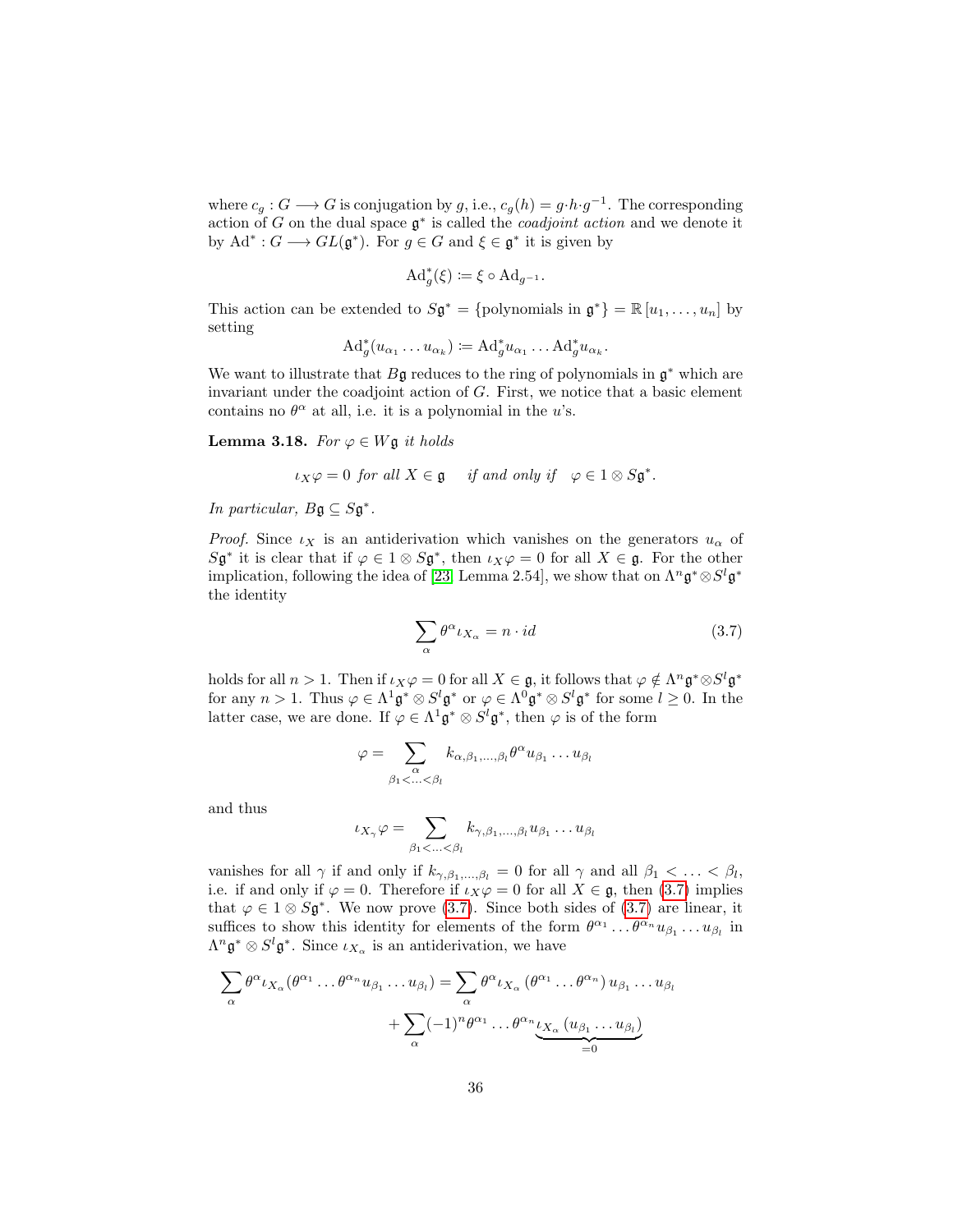$$
= \sum_{\alpha} \theta^{\alpha} \sum_{i=1}^{n} (-1)^{i+1} \theta^{\alpha_1} \cdots \underbrace{\iota_{X_{\alpha}} \theta^{\alpha_i}}_{=\delta_{\alpha}^{\alpha_i}} \cdots \theta^{\alpha_n} u_{\beta_1} \cdots u_{\beta_l}
$$
  

$$
= \sum_{i=1}^{n} (-1)^{i+1} \theta^{\alpha_i} \theta^{\alpha_1} \cdots \widehat{\theta^{\alpha_i}} \cdots \theta^{\alpha_n} u_{\beta_1} \cdots u_{\beta_l}
$$
  

$$
= n \cdot \theta^{\alpha_1} \cdots \theta^{\alpha_n} u_{\beta_1} \cdots u_{\beta_l}.
$$

 $\Box$ 

Since the basic forms are contained in the symmetric algebra, we look at what it means to be  $\mathcal{L}_X$ -invariant for a polynomial in  $\mathfrak{g}^*$ .

<span id="page-38-0"></span>**Lemma 3.19.**  $\mathcal{L}_X u_\alpha = \frac{d}{dt}\big|_{t=0} A d^*_{\exp tX} u_\alpha$  for all  $\alpha = 1, \ldots, n$ .

*Proof.* We have an action of  $\mathfrak g$  on itself given by

$$
ad(X)(Y) = [X, Y] \text{ for } X, Y \in \mathfrak{g}.
$$

This comes with a corresponding action of  $\mathfrak g$  on  $\mathfrak g^*$ :

$$
\mathrm{ad}^*(X)\xi = \xi \circ \mathrm{ad}(-X) \text{ for } X \in \mathfrak{g}, \xi \in \mathfrak{g}^*.
$$

We have that  $(d\text{Ad})_e = \text{ad}$  (see [\[10,](#page-141-0) Proposition 1.49]). Analogously we claim that

$$
(d\mathrm{Ad}^*)_e = \mathrm{ad}^*.
$$

We first show that  $Ad^*$  and  $ad^*$  commute with the exponential map. Claim. The diagram

$$
\mathfrak{g} \xrightarrow{\mathrm{ad}^*} \mathrm{End}(\mathfrak{g}^*) \\ \downarrow^{\exp_{\mathfrak{g}}\mathfrak{g}} \downarrow^{\exp_{\mathrm{End} \mathfrak{g}^*}} \\ G \xrightarrow{\mathrm{Ad}^*} \mathrm{Aut}(\mathfrak{g}^*)
$$

commutes.

*Proof.* Recall that the exponential map on  $\text{End}(\mathfrak{g}^*)$  is just the matrix exponential, i.e.

$$
\exp_{\mathrm{End}\mathfrak{g}^*}(\mathrm{ad}^*(X)) = \sum_{n=0}^{\infty} \frac{\mathrm{ad}^*(X)^n}{n!},
$$

where  $ad^*(X)^n = ad^*(X) \circ \cdots \circ ad^*(X)$  $n$ −times . We want to show that for all  $X \in$ 

 $\mathfrak{g}, \xi \in \mathfrak{g}^*$  and  $Y \in \mathfrak{g}$ :

$$
\mathrm{Ad}^*(\exp_{\mathfrak{g}}(X))(\xi)(Y)=\exp_{\mathrm{End}\mathfrak{g}^*}(\mathrm{ad}^*(X))(\xi)(Y).
$$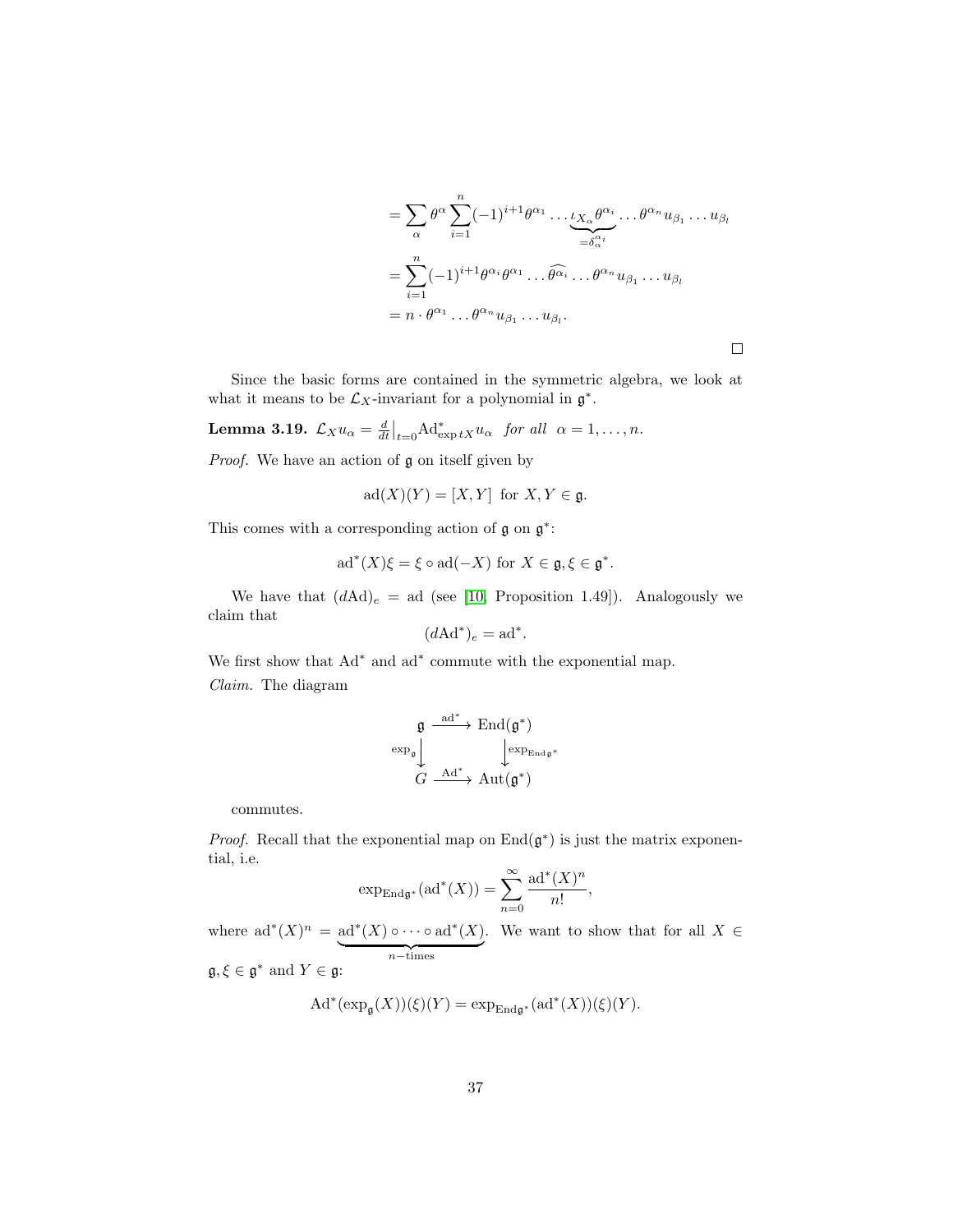So using the identity  $\exp_{\mathfrak{g}} \circ \mathrm{ad} = \mathrm{Ad} \circ \exp_{\mathfrak{g}}$  we compute

$$
\exp_{\text{End}\mathfrak{g}^*}(\text{ad}^*(X))(\xi)(Y) = \left(\sum_{n=0}^{\infty} \frac{\text{ad}^*(X)^n}{n!} \right)(\xi)(Y) = \sum_{n=0}^{\infty} \frac{\text{ad}^*(X)^n(\xi)(Y)}{n!}
$$

$$
= \sum_{n=0}^{\infty} \frac{\xi(\text{ad}(-X)^n(Y))}{n!} = \xi \left(\sum_{n=0}^{\infty} \frac{\text{ad}(-X)^n(Y)}{n!} \right)
$$

$$
= \xi \left(\exp_{\mathfrak{g}}(\text{ad}(-X))(Y)\right) = \xi \left(\text{Ad}(\exp_{\mathfrak{g}}(-X))(Y)\right)
$$

$$
= \xi \left(\text{Ad}(\exp_{\mathfrak{g}}(X)^{-1})(Y)\right) = \text{Ad}^*(\exp_{\mathfrak{g}}(X))(\xi)(Y).
$$

Given the claim, the identity  $(d\text{Ad})_e^* = \text{ad}^*$  follows, namely for  $X \in \mathfrak{g}$  we have

$$
(d\mathrm{Ad}^*)_e X = \frac{d}{dt}\Big|_{t=0} \mathrm{Ad}^*(\exp tX)
$$
  
= 
$$
\frac{d}{dt}\Big|_{t=0} \exp(\mathrm{ad}^*(tX))
$$
  
= 
$$
\frac{d}{dt}\Big|_{t=0} \exp(t\mathrm{ad}^*(X))
$$
  
= 
$$
\mathrm{ad}^*(X),
$$

where the first step is the definition of derivative, the third step is the linearity of ad<sup>∗</sup> and the last one is the definition of the exponential map.

This shows in particular that for  $u_{\alpha} \in S^1 \mathfrak{g}^* = \mathfrak{g}^*$  we have

$$
\frac{d}{dt}\Big|_{t=0} \text{Ad}^*_{\exp tX}(u_{\alpha}) = (d\text{Ad}^*)_e(X)(u_{\alpha})
$$
\n
$$
= \text{ad}^*(X)(u_{\alpha})
$$
\n
$$
= u_{\alpha} \circ \text{ad}(-X)
$$
\n
$$
= u_{\alpha}([{\cdot}, X]).
$$
\n(3.8)

Claim.  $\mathcal{L}_X u_\alpha = u_\alpha ([\cdot , X])$ .

*Proof.* By linearity in  $X$  of both sides of the equality it suffices to show

$$
\mathcal{L}_{X_{\beta}}u_{\alpha} = u_{\alpha}\left(\left[\cdot \right], X_{\beta}\right] \text{ for all } \beta.
$$

Recall that by [\(3.6\)](#page-36-0) we have  $\mathcal{L}_{X_{\beta}} u_{\alpha} = -\sum_{\delta} c^{\alpha}_{\beta \delta} u_{\delta}$ , so that

$$
\mathcal{L}_{X_{\beta}}u_{\alpha}(X_{\gamma})=-c^{\alpha}_{\beta\gamma}.
$$

Moreover,  $u_{\alpha}([X_{\gamma}, X_{\beta}]) = \sum_{\delta} c_{\gamma\beta}^{\delta} u_{\alpha}(X_{\delta}) = c_{\gamma\beta}^{\alpha} = -c_{\beta\gamma}^{\alpha}$ . Thus for all  $\gamma$  we have  $\mathcal{L}_{X_{\beta}} u_{\alpha}(X_{\gamma}) = u_{\alpha}([X_{\gamma}, X_{\beta}])$ 

and the claim follows by linearity.  $\Box$  Claim.

<span id="page-39-0"></span>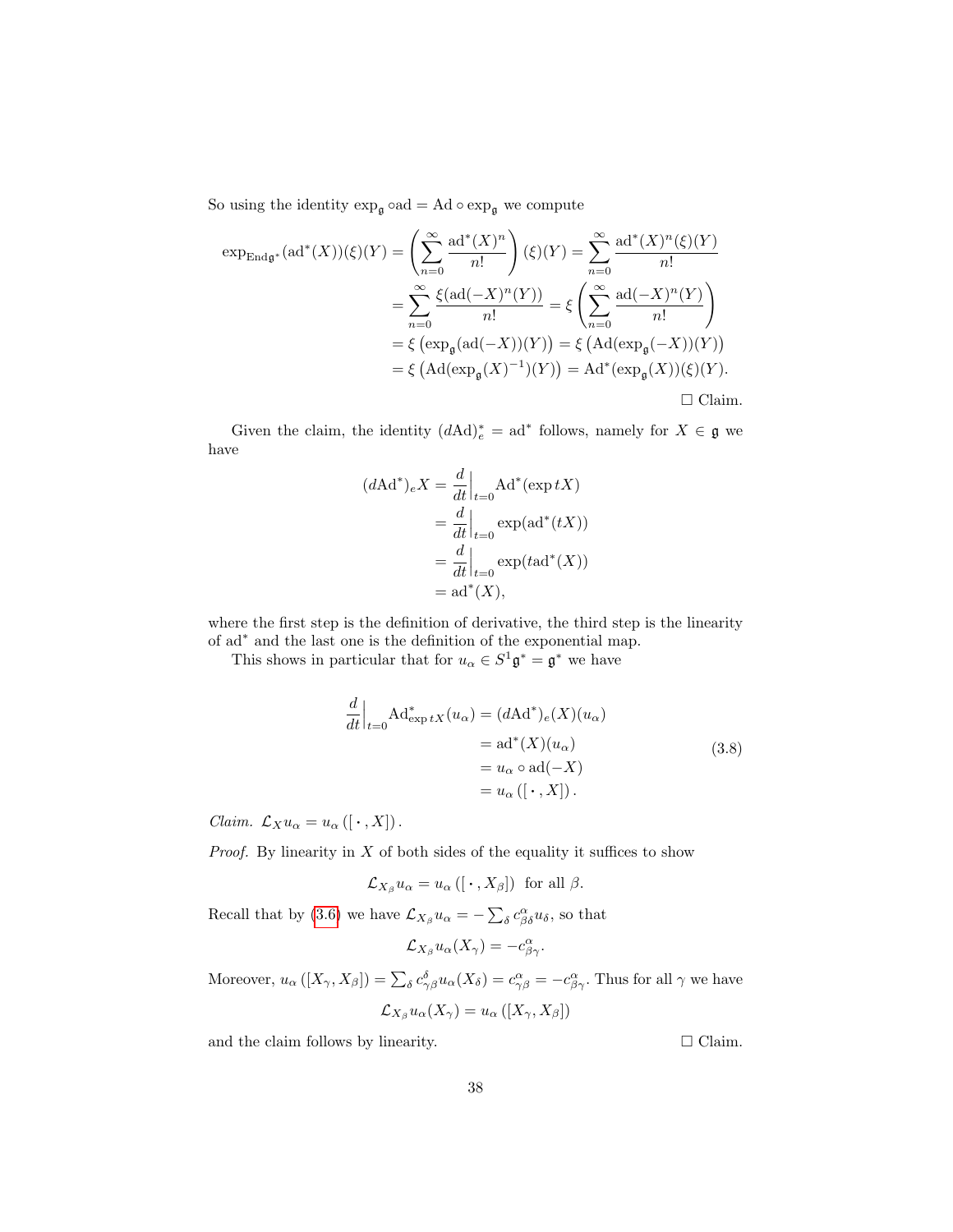The claim and [\(3.8\)](#page-39-0) give the desired result

$$
\frac{d}{dt}\Big|_{t=0} \text{Ad}^*_{\exp tX} u_{\alpha} = \mathcal{L}_X u_{\alpha}.
$$

<span id="page-40-0"></span>**Lemma 3.20.** Let G be a connected Lie group. For every  $\varphi \in 1 \otimes S\mathfrak{g}^*$  it holds

$$
\mathrm{Ad}_g^*\varphi = \varphi \text{ for all } g \in G \text{ if and only if } \mathcal{L}_X \varphi = 0 \text{ for all } X \in G.
$$

*Proof.* We first restrict ourselves to the dual of the Lie algebra  $\mathfrak{g}^* = S^1 \mathfrak{g}^*$ . We want to prove that if G is connected, then for the generators  $u_{\alpha}$  of  $S\mathfrak{g}^*$  the two conditions

- (i)  $\text{Ad}_{g}^{*} u_{\alpha} = u_{\alpha} \text{ for all } g \in G,$
- (ii)  $\mathcal{L}_X u_\alpha = 0$  for all  $X \in \mathfrak{g}$

are equivalent.

(i)  $\Rightarrow$  (ii): Suppose that  $\mathrm{Ad}^*_g u_\alpha = u_\alpha$  for all  $g \in G$ . Let  $X \in \mathfrak{g}$ . Then by Lemma [3.19](#page-38-0) we have

$$
\mathcal{L}_X u_\alpha = \frac{d}{dt}\Big|_{t=0} \mathrm{Ad}^*_{\exp tX}(u_\alpha) \stackrel{\text{(i)}}{=} \frac{d}{dt}\Big|_{t=0} u_\alpha = 0.
$$

(ii)  $\Rightarrow$  (i): Since the group is connected, for any  $g \in G$  there are  $X_1, \ldots, X_l \in$  $\mathfrak g$  with  $\exp(X_1) \cdot \ldots \cdot \exp(X_l) = g$ . Moreover,  $\text{Ad}^* : G \to GL(\mathfrak g^*)$  is a group homomorphism, so it suffices to show that

$$
\operatorname{Ad}^*_{\exp X} u_\alpha = u_\alpha \text{ for all } X \in \mathfrak{g}.
$$

Notice that

$$
\frac{d}{dt}\Big|_{t=t_0} \text{Ad}^*_{\exp tX} u_{\alpha} = \frac{d}{dt}\Big|_{t=0} \text{Ad}^*_{\exp((t+t_0)X)} u_{\alpha}
$$
\n
$$
= \frac{d}{dt}\Big|_{t=0} \text{Ad}^*_{\exp(t_0 X) \exp(tX)} u_{\alpha}
$$
\n
$$
= \frac{d}{dt}\Big|_{t=0} \text{Ad}^*_{\exp t_0 X} \circ \text{Ad}^*_{\exp tX} u_{\alpha}
$$
\n
$$
= \text{Ad}^*_{\exp t_0 X} \frac{d}{dt}\Big|_{t=0} \text{Ad}^*_{\exp tX} u_{\alpha}.
$$

In the last equality we used that  $\operatorname{Ad}^*_g : \mathfrak{g}^* \longrightarrow \mathfrak{g}^*$  is linear and thus commutes with the derivative. Thus Lemma [3.19](#page-38-0) and condition (ii) imply that  $\frac{d}{dt} \text{Ad}^*_{\exp tX} u_\alpha$  vanishes for all times, so that  $\text{Ad}^*_{\exp tX} u_\alpha = \text{constant} = u_\alpha$ .

Now we prove the lemma in the general case. We compute

$$
\mathcal{L}_X(u_{\alpha_1}\dots u_{\alpha_k}) = \sum_{i=1}^k u_{\alpha_1}\dots \mathcal{L}_X u_{\alpha_i}\dots u_{\alpha_k}
$$
  
Lemma 3.19
$$
\sum_{i=1}^k u_{\alpha_1}\dots \frac{d}{dt}\Big|_{t=0} (Ad^*_{\exp tX}u_{\alpha_i})\dots u_{\alpha_k}
$$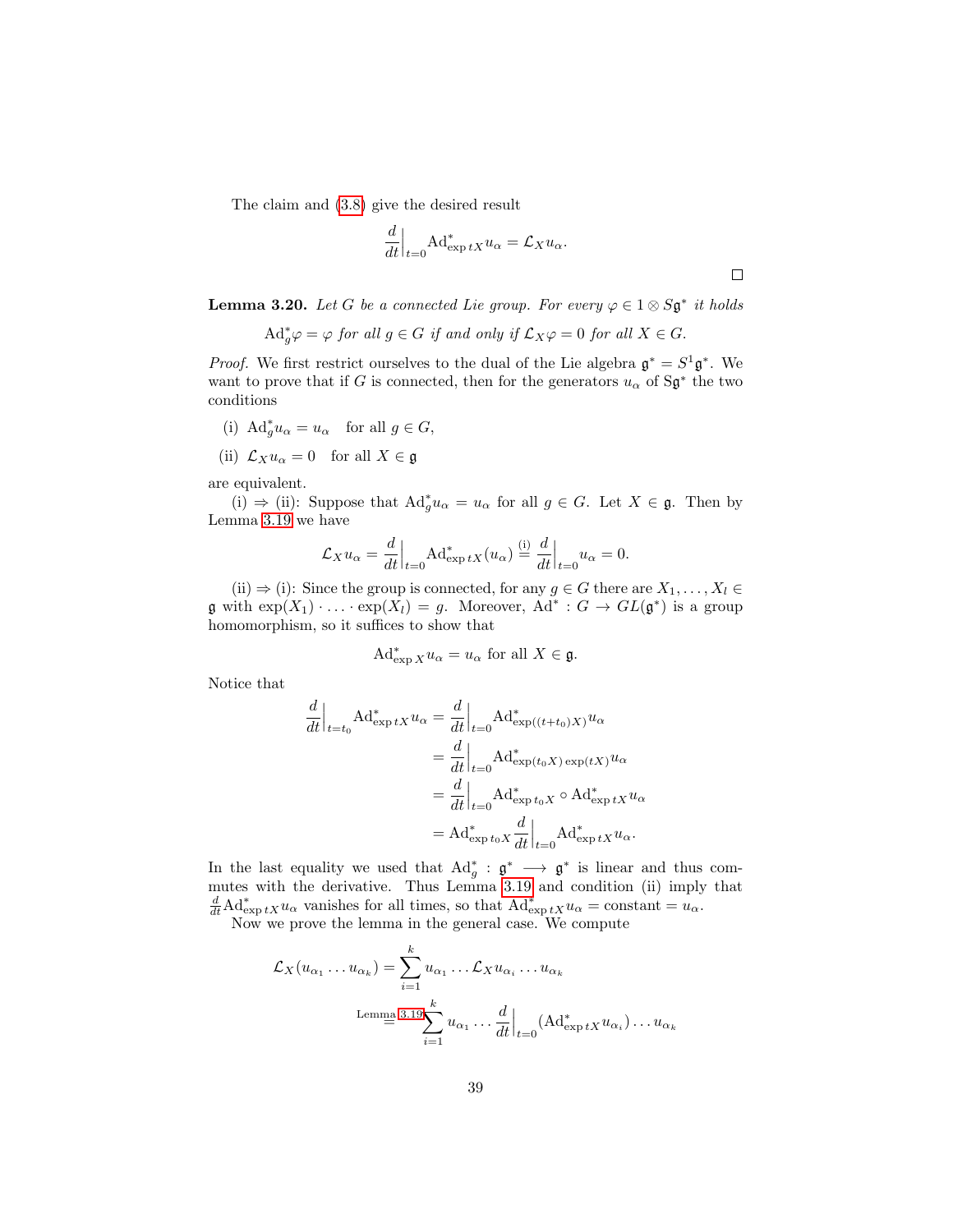and

$$
\frac{d}{dt}\Big|_{t=0} \text{Ad}^*_{\exp tX}(u_{\alpha_1}\dots u_{\alpha_k}) \stackrel{\text{def}}{=} \frac{d}{dt}\Big|_{t=0} (\text{Ad}^*_{\exp tX} u_{\alpha_1}\dots \text{Ad}^*_{\exp tX} u_{\alpha_k})
$$
\n
$$
\text{Leibniz } \sum_{i=1}^k u_{\alpha_1}\dots \frac{d}{dt}\Big|_{t=0} (\text{Ad}^*_{\exp tX} u_{\alpha_i})\dots u_{\alpha_k}.
$$

This shows that

$$
\mathcal{L}_X(u_{\alpha_1}\dots u_{\alpha_k})=\frac{d}{dt}\Big|_{t=0}A\mathrm{d}_{\exp tX}^*(u_{\alpha_1}\dots u_{\alpha_k}).
$$

By linearity it follows that for any  $\varphi \in S\mathfrak{g}^* = \mathbb{R} [u_1, \ldots, u_n]$  we have the identity

$$
\mathcal{L}_X \varphi = \frac{d}{dt} \Big|_{t=0} \text{Ad}^*_{\exp tX} \varphi.
$$
\n(3.9)

So suppose that  $\varphi \in S\mathfrak{g}^*$  is  $\text{Ad}^*(G)$ -invariant. Then for any  $X \in \mathfrak{g}$ 

$$
\mathcal{L}_X \varphi = \frac{d}{dt}\Big|_{t=0} \text{Ad}^*_{\exp tX} \varphi = \frac{d}{dt}\Big|_{t=0} \varphi = 0.
$$

Conversely, suppose that  $\mathcal{L}_X\varphi=0$  for all  $X\in\mathfrak{g}$ . Then, as in the case of  $\mathfrak{g}^*$ , this and the identity [\(3.9\)](#page-41-0) imply that  $\frac{d}{dt} \text{Ad}^*_{\text{exp} tX} \varphi$  vanishes everywhere and so  $\mathrm{Ad}^*_{\exp tX}\varphi=\varphi$  is constant. Since G is connected, this proves the lemma.

<span id="page-41-0"></span> $\Box$ 

Denote by  $(S\mathfrak{g}^*)^G$  the elements of  $S\mathfrak{g}^*$  invariant with respect to the  $\text{Ad}^*(G)$ action. Then Lemma [3.18](#page-37-1) and Lemma [3.20](#page-40-0) together give the following.

### Proposition 3.21.  $B\mathfrak{g} = (S\mathfrak{g}^*)^G$ .

Before passing to the actual Weil model for the equivariant cohomology, we notice that the differential  $D$  vanishes on  $B\mathfrak{g}$ .

Proposition 3.22.  $D|_{B\mathfrak{g}}=0$ .

*Proof.* For  $u_{\alpha}$  we have

$$
Du_{\alpha} = \sum_{\beta,\gamma} c^{\alpha}_{\beta\gamma} u_{\beta} \theta^{\gamma} = \sum_{\gamma} \theta^{\gamma} \sum_{\beta} c^{\alpha}_{\beta\gamma} u_{\beta} = \sum_{\gamma} \theta^{\gamma} \left( - \sum_{\beta} c^{\alpha}_{\gamma\beta} u_{b} \right) \stackrel{(3.6)}{=} \sum_{\gamma} \theta^{\gamma} \mathcal{L}_{X_{\gamma}} u_{\alpha}.
$$

Set  $\delta \coloneqq \sum_{\gamma} \theta^{\gamma} \mathcal{L}_{X_{\gamma}}$ . Then for  $x, y \in S \mathfrak{g}^*$ :

$$
\delta(x \cdot y) = \sum_{\gamma} \theta^{\gamma} \mathcal{L}_{X_{\gamma}}(x \cdot y)
$$
  
= 
$$
\sum_{\gamma} \theta^{\gamma} \mathcal{L}_{X_{\gamma}} x \cdot y + \sum_{\gamma} \theta^{\gamma} x \cdot \mathcal{L}_{X_{\gamma}} y
$$
  
= 
$$
\delta(x) \cdot y + x \cdot \delta(y).
$$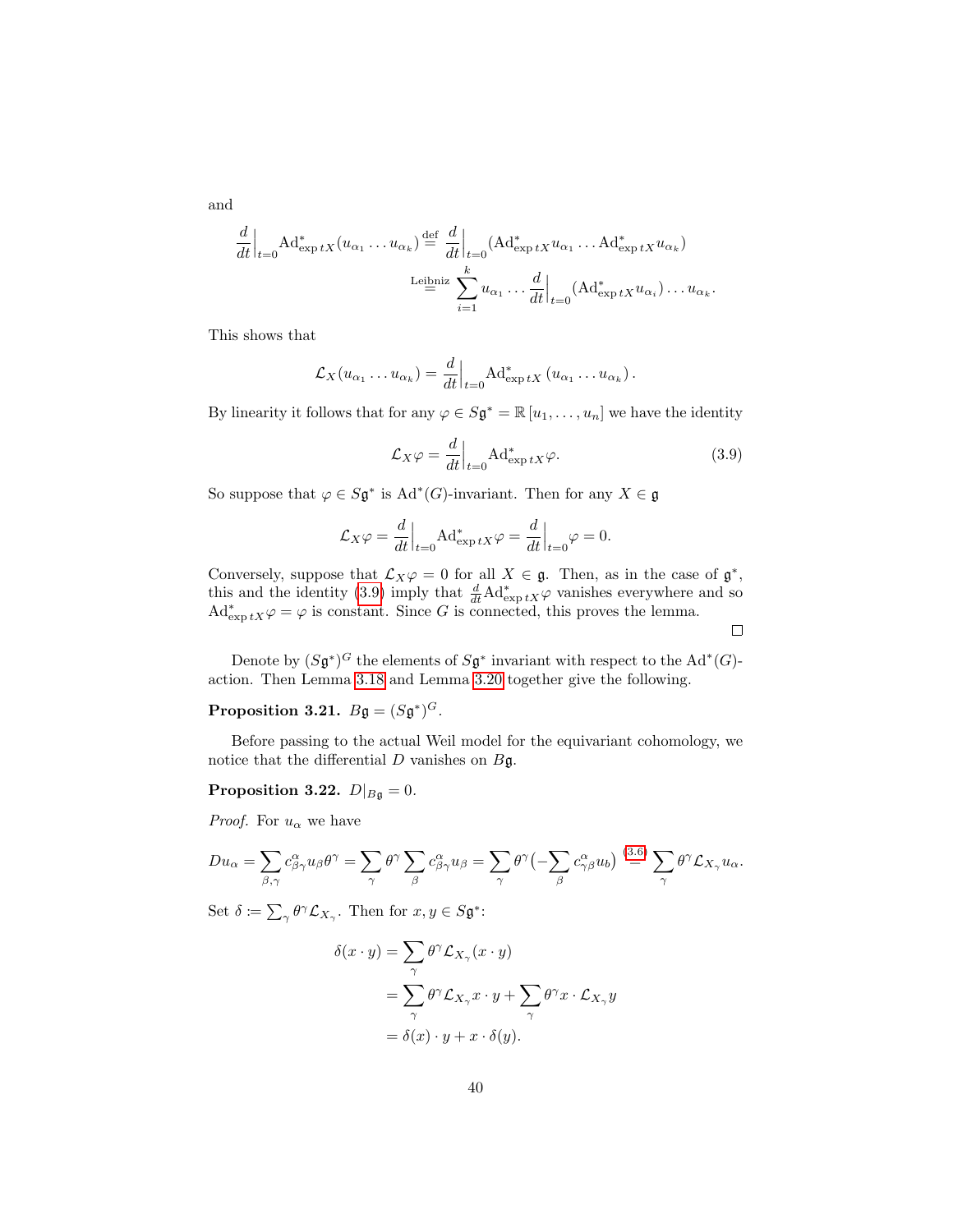Since  $\delta$  and D coincide on the generators  $\{u_{\alpha}\}\$  of  $S\mathfrak{g}^*$  and they obey the same rules, we can conclude that

$$
D = \delta = \sum_{\gamma} \theta^{\gamma} \mathcal{L}_{X_{\gamma}}
$$
 on the whole space  $S\mathfrak{g}^*$ . (3.10)

So for  $\varphi \in B\mathfrak{g}$  we have

$$
D\varphi = \delta\varphi = \sum_{\beta} \theta^{\beta} \underbrace{C_{X_{\beta}} \varphi}_{=0} = 0,
$$

which finishes the proof.

Corollary 3.23. The basic elements Bg form a subcomplex of Wg and  $H^*(B\mathfrak{g}) \cong$  $B\mathfrak{g}$ .

### 3.3 The Weil model

As before, let G be a Lie group and M be a G-manifold. Consider the tensor product  $W$ **g**  $\otimes \Omega^*(M)$ , equipped with the differential

$$
D_W(w\otimes a):=Dw\otimes a+(-1)^{\deg w}w\otimes da.
$$

Since  $d^2 = 0 = D^2$  it follows that  $D_W^2 = 0$  as well. In each factor of the product we have the operators  $\iota_X$  and  $\mathcal{L}_X$  for  $X \in \mathfrak{g}$ . We want to extend them on the tensor product as well. The naive definition would be to set  $\mathcal{L}_X \coloneqq$  $\mathcal{L}_X \otimes 1+1 \otimes \mathcal{L}_{X^{\#}}$  on  $W\mathfrak{g} \otimes \Omega^*(M)$ . However, we want the infinitesimal invariance condition  $\mathcal{L}_X = 0$  for all  $X \in \mathfrak{g}$  to correspond to some invariance at the Lie group level. The Lie group G acts on  $W\mathfrak{g}\otimes \Omega^*(M)$  by

$$
g \cdot (w \otimes a) \coloneqq \mathrm{Ad}^*_g w \otimes \phi^*_{g^{-1}} a.
$$

Suppose that  $w \otimes a$  is G-invariant, that is, for all  $g \in G$ 

$$
w \otimes a = \mathrm{Ad}^*_g w \otimes \phi_{g^{-1}}^* a.
$$

If we take  $g = \exp tX$  and differentiate at  $t = 0$ , by the product rule we get

$$
0 = \frac{d}{dt}\Big|_{t=0} \text{Ad}^*_{\exp tX} w \otimes a + w \otimes \frac{d}{dt}\Big|_{t=0} \phi_{\exp(-tX)} a
$$
  
= 
$$
\frac{d}{dt}\Big|_{t=0} \text{Ad}^*_{\exp tX} w \otimes a + w \otimes \mathcal{L}_{-X} \neq a.
$$

So we set on  $\Omega^*(M)$ 

<span id="page-42-0"></span>
$$
\mathcal{L}_X\coloneqq\mathcal{L}_{-X^\#}
$$

and on  $W\mathfrak{g}\otimes \Omega^*(M)$ 

$$
\mathcal{L}_X := \mathcal{L}_X \otimes 1 + 1 \otimes \mathcal{L}_X. \tag{3.11}
$$

<span id="page-42-1"></span> $\Box$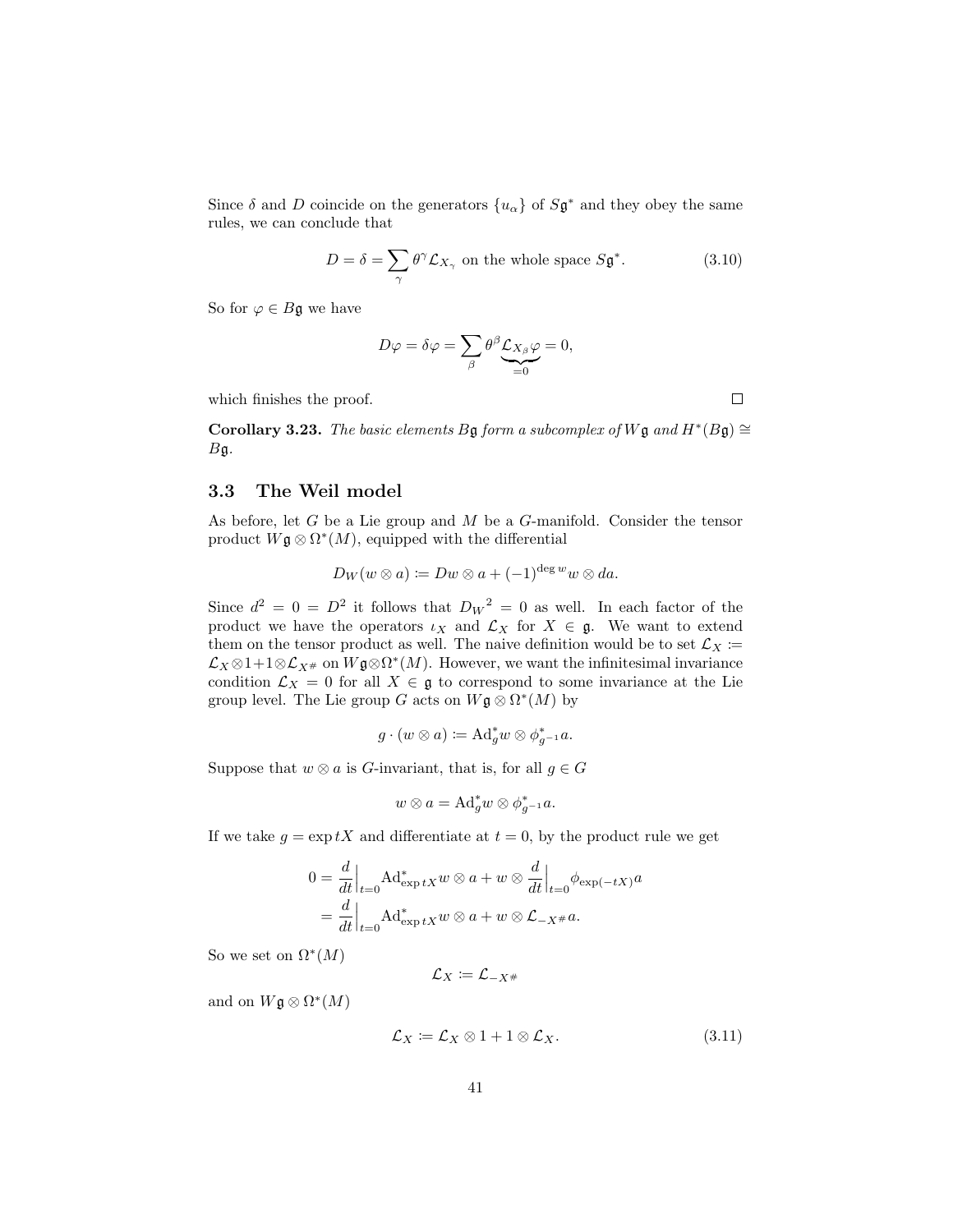Since we want to keep the relations between  $D, \mathcal{L}_X$  and  $\iota_X$  unvaried, for the interior product we also set on  $\Omega^*(M)$ 

<span id="page-43-0"></span>
$$
\iota_X\coloneqq \iota_{-X^\#}
$$

and on  $W\mathfrak{g}\otimes \Omega^*(M)$ 

$$
\iota_X(w \otimes a) \coloneqq \iota_X w \otimes a + (-1)^{\deg w} w \otimes \iota_X a. \tag{3.12}
$$

Remark 3.24. In most texts about equivariant cohomology (for example [\[18\]](#page-142-1), [\[32\]](#page-143-0)) one takes directly as fundamental vector field corresponding to  $X \in \mathfrak{g}$  the vector field generated by  $-X$ , that is, one sets  $X^{\#} := \frac{d}{dt}\Big|_{t=0} \phi_{\exp(-tX)}$ . The reason why we don't do the same here, is because in the context of Hamiltonian actions the convention is to define  $X^{\#}$  as in [\(3.1\)](#page-27-0). For instance, one says that f (and not  $-f$ ) is a moment map if  $\iota_{X^{\#}} = df$ . The drawback is the risk to forget that in [\(3.11\)](#page-42-0) and [\(3.12\)](#page-43-0) there is an "hidden minus sign".

**Definition 3.25.** An element  $\varphi \in W \mathfrak{g} \otimes \Omega^*(M)$  is called *horizontal* if  $\iota_X \varphi = 0$ for all  $X \in \mathfrak{g}$ , *G*-invariant if  $\mathcal{L}_X\varphi = 0$  for all  $X \in \mathfrak{g}$ , and is called basic if it is both horizontal and G-invariant.

Notice that  $\iota_X$  is an antiderivation and that these operators satisfy the relation  $\mathcal{L}_X = D_W \iota_X + \iota_X D_W$  and thus Remark [3.17](#page-36-1) shows that the basic elements form a subcomplex of  $W \mathfrak{g} \otimes \Omega^*(M)$ .

Definition 3.26. The Weil model for equivariant cohomology is the chain complex

$$
\Omega^*_W(M) \coloneqq \big( W\mathfrak{g} \otimes \Omega^*(M) \big)_{\text{basic}}
$$

of the basic elements of  $W\mathfrak{g} \otimes \Omega^*(M)$ , together with the differential  $D_W$ .

In the following subsections we are going to construct a chain complex isomorphic to the Weil model, called the Cartan model. Then we will outline the proof of the equivariant de Rham theorem which asserts that the cohomology of the Borel construction  $EG \times_G M$ , over  $\mathbb{R}$ , is isomorphic to the cohomology of the Cartan complex.

## <span id="page-43-1"></span>3.4 From Weil to Cartan for the circle  $S^1$

Following [\[1\]](#page-141-1) and [\[5\]](#page-141-2) we analyze more explicitly the Weil model for the circle  $G = S^1$ . In this case  $\mathfrak{g} \cong \mathbb{R}$  and  $W\mathfrak{g}$  is the tensor product of the exterior algebra with a single generator  $\theta$  in dimension 1 with the polynomial algebra in u with  $dim(u) = 2$ :

$$
W\mathfrak{g}=\Lambda(\theta)\otimes\mathbb{R}[u].
$$

Since the Lie bracket on g is trivial, the action of the Weil differential is described by  $D\theta = u$  and  $Du = 0$ , and also from [\(3.5\)](#page-36-2) and [\(3.6\)](#page-36-0) we see that  $\mathcal{L}_X\theta = 0$  and  $\mathcal{L}_X u = 0$  for all  $X \in \mathfrak{g}$ .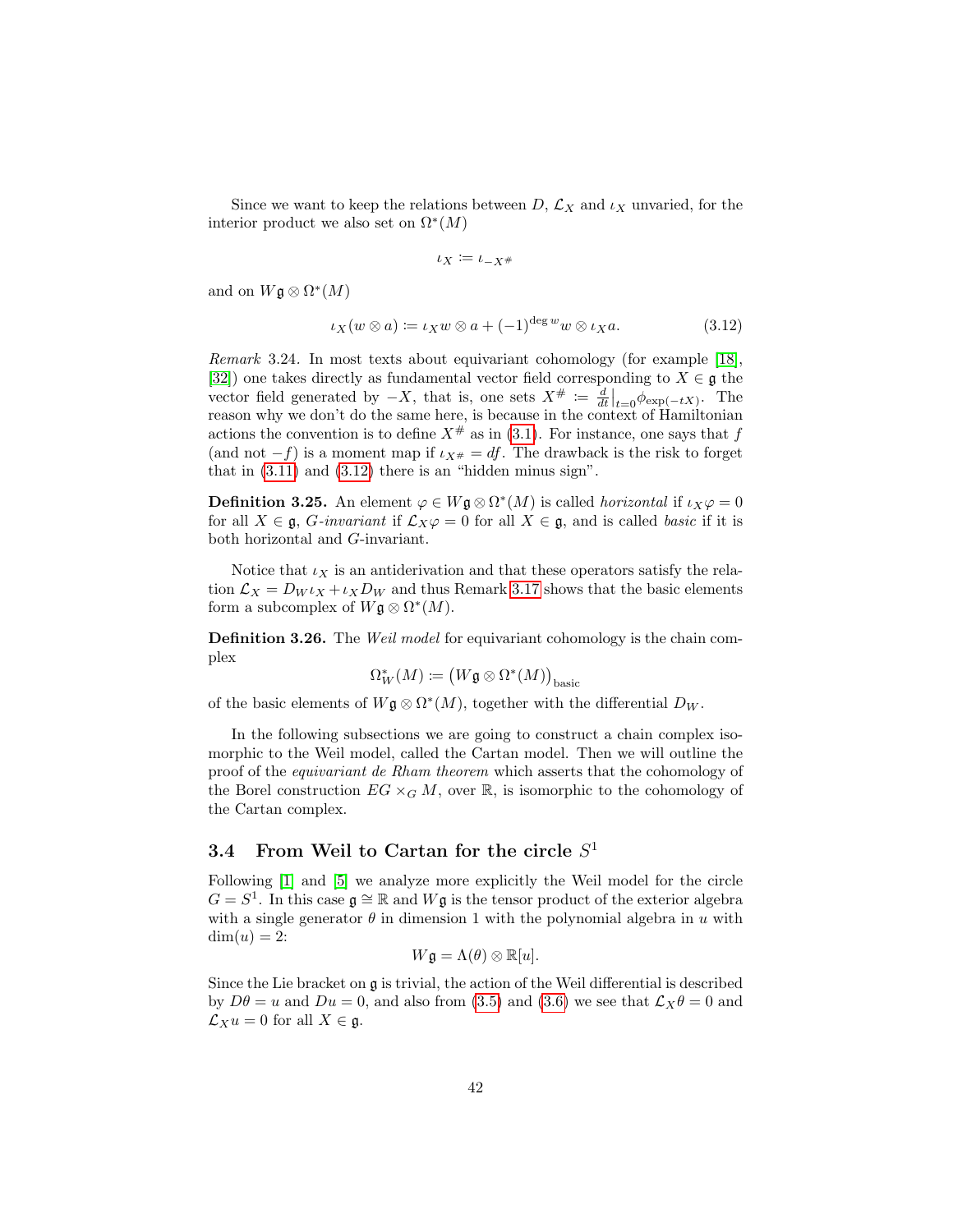Notice that an element  $w$  of  $W\mathfrak{g}$  can be expressed as

$$
w = \sum_{k} c_k u^k + \sum_{l} d_l u^l \theta
$$

for  $c_k, d_l \in \mathbb{R}$ , and thus every element  $\varphi \in W\mathfrak{g} \otimes \Omega^*(M)$  is of the form

$$
\varphi = \sum_{m} \left( \sum_{k} c_{k}^{m} u^{k} + \sum_{l} d_{l}^{m} u^{l} \theta \right) \otimes \omega_{m}
$$
  
\n
$$
= \sum_{m,k} c_{k}^{m} u^{k} \otimes w_{m} + \sum_{l,m} d_{l}^{m} u^{l} \theta \otimes \omega_{m}
$$
  
\n
$$
= \sum_{k} u^{k} \otimes \left( \sum_{m} c_{k}^{m} \omega_{m} \right) + \sum_{l} u^{l} \theta \otimes \sum_{m} d_{l}^{m} \omega_{m}
$$
  
\n
$$
= \sum_{k} u^{k} \otimes a_{k} + \sum_{l} u^{l} \theta \otimes b_{l},
$$

with  $a_k, b_l \in \Omega^*(M)$ .

With the notation  $wa = (w \otimes 1) \cdot (1 \otimes a) = w \otimes a$  the above says that every  $\varphi \in W$ **g**  $\otimes \Omega^*(M)$  has a unique decomposition into a finite sum

<span id="page-44-0"></span>
$$
\varphi = \sum_{k} u^{k} a_{k} + \sum_{l} u^{l} \theta b_{l}, \ a_{k}, b_{l} \in \Omega^{*}(M). \tag{3.13}
$$

Let X denote the generator of  $\mathfrak{g} \cong \mathbb{R}$  dual to  $\theta$ , so that  $\iota_X \theta = 1$ , then a basic  $\varphi$ must satisfy the requirements

$$
0 = \iota_X \varphi = \sum_k \iota_X(u^k a_k) + \sum_l \iota_X(u^l \theta b_l)
$$
  
= 
$$
\sum_k \left( \underbrace{\iota_X u^k}_{=0} \cdot a_k + (-1)^{\deg u^k} u^k \iota_X a_k \right)
$$
  
+ 
$$
\sum_l \left( \iota_X(u^l \theta) b_l + (-1)^{\deg(u^l \theta)} u^l \theta \iota_X b_l \right)
$$
  
= 
$$
\sum_k u^k \iota_X a_k + \sum_l \left( \underbrace{\iota_X u^l}_{=0} \cdot \theta + u^l \underbrace{\iota_X \theta}_{=1} b_l - u^l \theta \iota_X b_l \right)
$$
  
= 
$$
\sum_k u^k (\iota_X a_k + b_k) - \sum_l u^l \theta \iota_X b_l,
$$

and

$$
0 = \mathcal{L}_X \varphi = \sum_k \mathcal{L}_X (u^k a_k) + \sum_l \mathcal{L}_X (u^l \theta b_l)
$$

$$
= \sum_k \left( \underbrace{\mathcal{L}_X u^k}_{=0} \cdot a_k + u^k \mathcal{L}_X a_k \right)
$$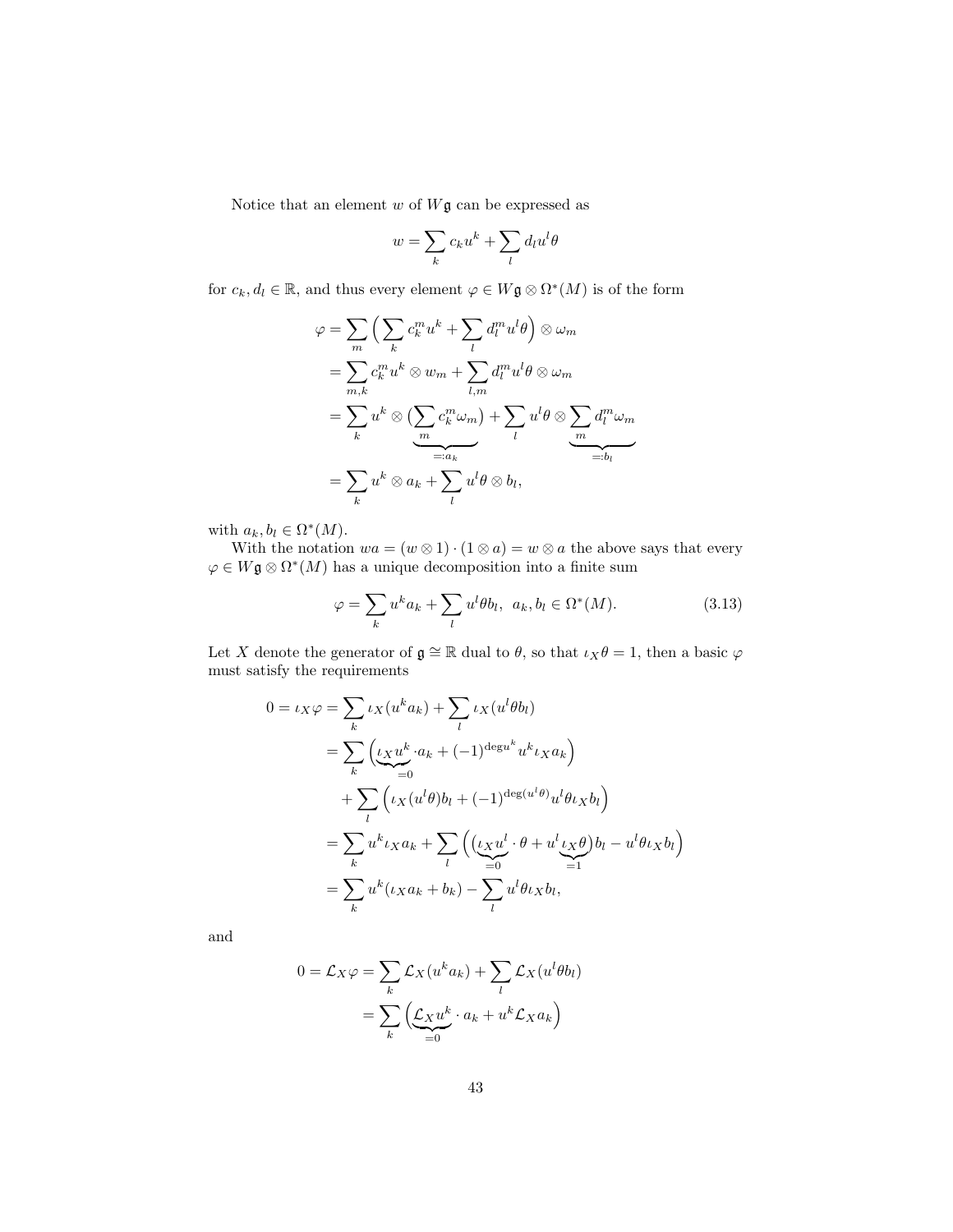$$
+\sum_{l}\left(\underbrace{(\mathcal{L}_{X}u^{l}}_{=0}\cdot\theta+u^{l}\underbrace{\mathcal{L}_{X}\theta}_{=0})b_{l}+u^{l}\theta\mathcal{L}_{X}b_{l}\right)
$$

$$
=\sum_{k}u^{k}\mathcal{L}_{X}a_{k}+\sum_{l}u^{l}\theta\mathcal{L}_{X}b_{l}.
$$

In view of the independence of the  $u^k$  and  $u^k\theta$  over  $\Omega^*(M)$  these conditions are equivalent to

$$
\iota_X a_k = -b_k, \quad \mathcal{L}_X a_k = 0, \quad \iota_X b_k = 0, \quad \mathcal{L}_X b_k = 0 \quad \text{for all } k.
$$

Notice that the first two conditions suffice. The first implies

$$
\iota_X b_k \stackrel{1}{=} -\iota_X \iota_X a_k = -\iota_X^2 a_k = 0,
$$

and the first and the second together imply

$$
\mathcal{L}_X b_k \stackrel{1}{=} -\mathcal{L}_X \iota_X a_k = -\underset{=0}{\underbrace{d_X \iota_X a_k}} - \iota_X d \iota_X a_k = -\iota_X (\mathcal{L}_X a_k - \iota_X d a_k) \stackrel{2}{=} \iota_X^2 d a_k = 0.
$$

Thus in order to determine whether an element  $\varphi \in W \mathfrak{g} \otimes \Omega^*(M)$  is basic it suffices to check that

$$
\mathcal{L}_X a_k = 0 \quad \text{and} \quad b_k = -\iota_X a_k \quad \text{for all } k. \tag{3.14}
$$

Now let  $\Omega^*_{X}$  denote the kernel of  $\mathcal{L}_{X}$  in  $\Omega^*(M)$ . These are the forms on M invariant under the circle action. Let  $\Omega^*_X[u]$  be the polynomial ring generated by a generator  $u$  of degree  $2$  over  $\Omega^*_X,$  and define a graded-algebra homomorphism

<span id="page-45-0"></span>
$$
\lambda:\Omega^*_{X}[u]\longrightarrow W\mathfrak{g}\otimes \Omega^*(M)
$$

by the formulae:

$$
\lambda(a) = a - \theta \iota_X a \quad \text{for } a \in \Omega_X^*, \text{ and}
$$

$$
\lambda(u) = u.
$$

**Proposition 3.27.**  $\lambda$  induces a ring isomomorphism  $\Omega_X^*[u] \cong \Omega_W^*(M)$ .

*Proof.* We first check that  $\lambda$  maps into the basic subcomplex  $\Omega^*_W(M)$  of  $W\mathfrak{g} \otimes$  $\Omega^*(M)$ . Since  $\lambda$  is a ring homomorphism and  $\iota_X, \mathcal{L}_X$  are derivations, it suffices to check that  $\lambda(u)$  and  $\lambda(a)$  are basic for all  $a \in \Omega^*(M)$ .

We have  $\lambda(a) = a - \theta \iota_X a$  which in the form [\(3.13\)](#page-44-0) is given by  $a_0 = a$ ,  $b_0 = -\iota_X a$  and  $a_k = b_k = 0$  for all  $k \ge 1$ . Since  $a \in \Omega^*_X$  the conditions of  $(3.14)$ are satisfied and thus  $\lambda(a)$  is basic. In the form of [\(3.13\)](#page-44-0)  $\lambda(u) = u$  is given by  $a_1 = 1, a_k = 0$  for all  $k \neq 1$  and  $b_k = 0$  for all k. Thus [\(3.14\)](#page-45-0) is satisfied and  $\lambda(u)$  is basic as well.

To see that  $\lambda$  is surjective, let  $\varphi = \sum_k u^k a_k + \sum_l u^l \theta b_l \in \Omega^*_W(M)$ , so that for all k it holds  $\mathcal{L}_X a_k = 0$  and  $b_k = -\overline{\iota_X} \overline{a}_k$ . Then  $\sum_k u^k a_k \in \Omega_X^*[u]$  and

$$
\lambda\left(\sum_{k} u^{k} a_{k}\right) = \sum_{k} \lambda(u)^{k} \lambda(a_{k}) = \sum_{k} u^{k} a_{k} - \sum_{k} u^{k} \theta_{k} a_{k} = \varphi.
$$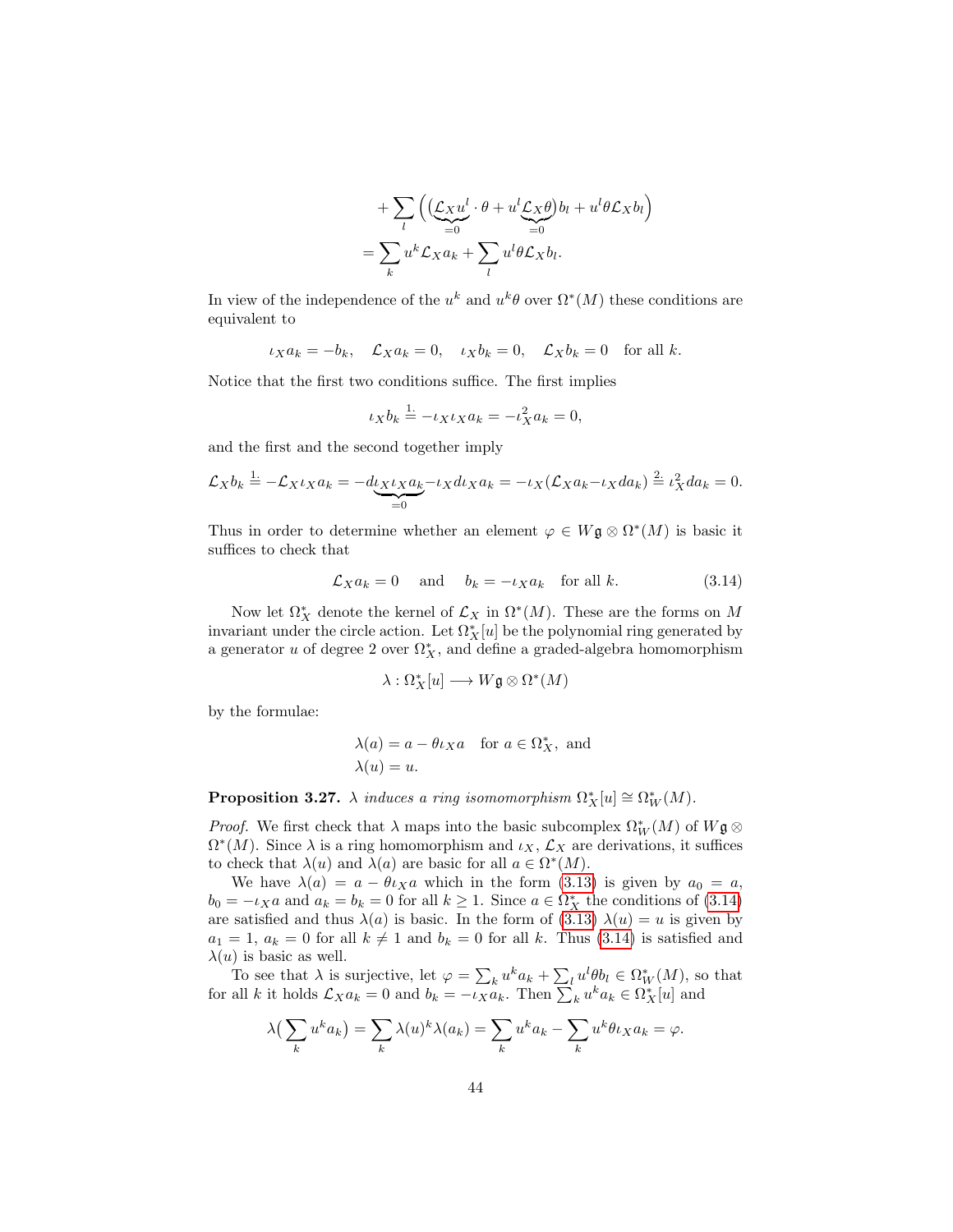It remains to show injectivity. Suppose that  $\lambda(\sum_k u^k a_k) = 0$ . Then

$$
0 = \sum_{k} \lambda(u)^{k} \lambda(a_{k}) = \sum_{k} u^{k} a_{k} - \sum_{k} u^{k} \theta \iota_{X} a_{k}
$$

and thus by the independence of  $u^k$  and  $u^k\theta$  over  $\Omega^*(M)$  it holds  $a_k = 0$  for all k and  $\sum_k u^k a_k = 0$ .  $\Box$ 

By the proposition  $\Omega^*_{X}[u]$  inherits a differential operator  $d_X$  from  $D_W$  in  $\Omega^*_W(M)$ , characterized by the condition

$$
\lambda d_X = D_W \lambda.
$$

Now for  $a \in \Omega_X^*$ ,

$$
D_W \lambda(a) = D_W(a - \theta \iota_X a)
$$
  
=  $da - (D\theta \cdot \iota_X a + (-1)^{\deg \theta} \theta d \iota_X a)$   
=  $da - (u \cdot \iota_X a - \theta (\mathcal{L}_X a - \iota_X da))$   
=  $da - u \cdot \iota_X a - \theta \iota_X da$ ,

and

$$
\lambda(da - uxa) = \lambda(da) - \lambda(uxxa)
$$
  
= da - \theta \iota\_X da - u(\iota\_X a - \theta \iota\_X \iota\_X a)  
= da - \theta \iota\_X da - uxa.

Thus for  $a \in \Omega_X^*$  we have

$$
d_X a = da - u \iota_X a = da + u \iota_{X^\#} a.
$$

Moreover, as u is closed in  $\Omega^*_{W}(M)$  it follows that

$$
d_Xu=0,
$$

and these two conditions now uniquely determine the differential operator  $d_X$ on  $\Omega_X^*[u]$  (it must be an antiderivation).

**Definition 3.28.** The complex  $(\Omega_X^*[u], d_X)$  is the *Cartan model* for  $H_{S^1}^*(M)$ .

Remark 3.29. We denote the set of elements of degree k in  $\Omega^*_{X}[u]$  by  $\Omega^k_{X}[u]$ .

For  $\omega = a_0 + ua_1 + ... + u^n a_n$  in  $\Omega_X^*[u]$ , the condition  $d_X \omega = 0$  is equivalent to

<span id="page-46-0"></span>
$$
da_0 = 0\nda_1 = -\iota_{X} * a_0\n\vdots\nda_n = -\iota_{X} * a_{n-1}\n\iota_{X} * a_n = 0.
$$
\n(3.15)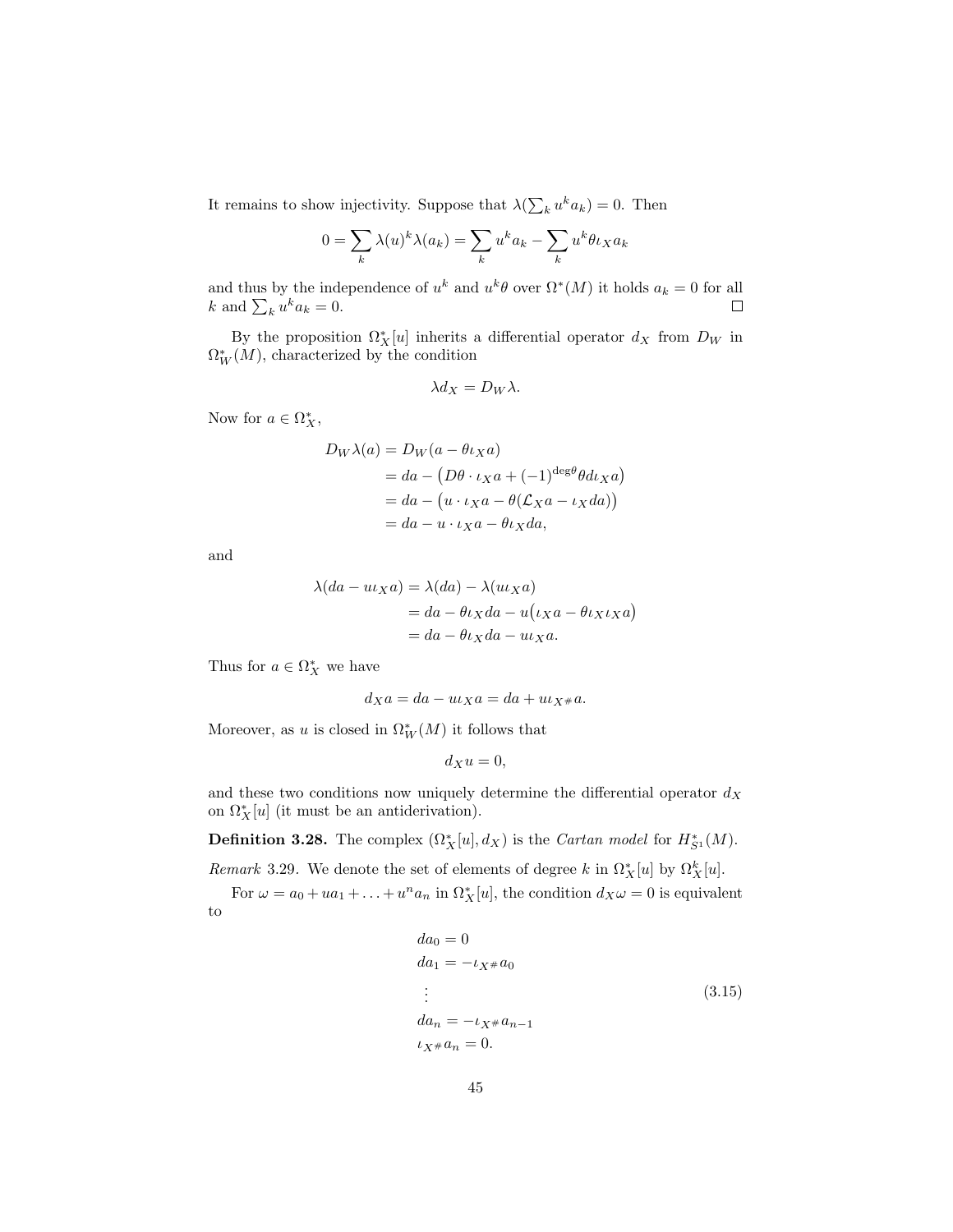Indeed,

$$
d_X\left(\sum_{ik=0}^n u^k a_k\right) = \sum_{k=0}^n d_X(u^k a_k)
$$
  
= 
$$
\sum_{k=0}^n \underbrace{d_X u^k}_{=0} \cdot a_k + u^k d_X a_k
$$
  
= 
$$
\sum_{k=0}^n u^k (da_k - u_k a_k)
$$
  
= 
$$
\sum_{k=0}^n u^k da_k - \sum_{k=0}^n u^{k+1} u_k a_k
$$
  
= 
$$
\sum_{k=0}^n u^k da_k - \sum_{k=1}^{n+1} u^k u_k a_{k-1}
$$
  
= 
$$
da_0 + \sum_{k=1}^n u^k (da_k - u_k a_{k-1}) - u^{n+1} u_k a_n,
$$

and one can read the above conditions by comparing the coefficients (recall that for  $a \in \Omega^*(M)$  we defined  $\iota_X a \coloneqq \iota_{-X^*} a = -\iota_{X^*} a$ .

Thus a closed form in the Cartan model is represented by a polynomial in  $u$ 

$$
\omega = a_0 + ua_1 + \ldots + u^n a_n,
$$

whose coefficients are  $S^1$ -invariant forms  $a_i \in \Omega^*_X$  which satisfy [\(3.15\)](#page-46-0). For instance, a closed equivariant 2-form in  $\Omega_X^2[u]$  can be represented in the form

$$
\omega = a_0 - ua_1,
$$

where  $a_0 \in \Omega^2(M)$  is a closed  $(da_0 = 0)$  and invariant  $(\mathcal{L}_X a_0 = 0)$  2-form on M and  $a_1 \in \Omega^0(M) = C^\infty(M)$  is a smooth function satisfying  $d(-a_1) = -\iota_{X^*} a_0$ , that is,

<span id="page-47-0"></span>
$$
da_1 = \iota_{X^{\#}} a_0. \tag{3.16}
$$

These conditions bring us at once to the concept of moment map. Namely, suppose that M is a symplectic manifold with symplectic form  $\omega$  and that  $S^1$ acts on M by symplectomorphisms, so that in particular  $\omega$  is closed and we have  $\mathcal{L}_X \omega = 0$ . Then the action is said to admit a moment map exactly if there is a smooth function  $a_1$  satisfying [\(3.16\)](#page-47-0) with  $a_0 = \omega$ . We are going to come back to this relation in Section [4](#page-57-0) and we'll see also how moment maps and equivariant cohomology are related in the case of general Lie groups.

### 3.5 The Mathai-Quillen isomorphism

In the case of the circle  $G = S^1$  we have found a chain complex isomorphic to the Weil model which makes working in  $H_{S^1}^*(M)$  much easier. This can be achieved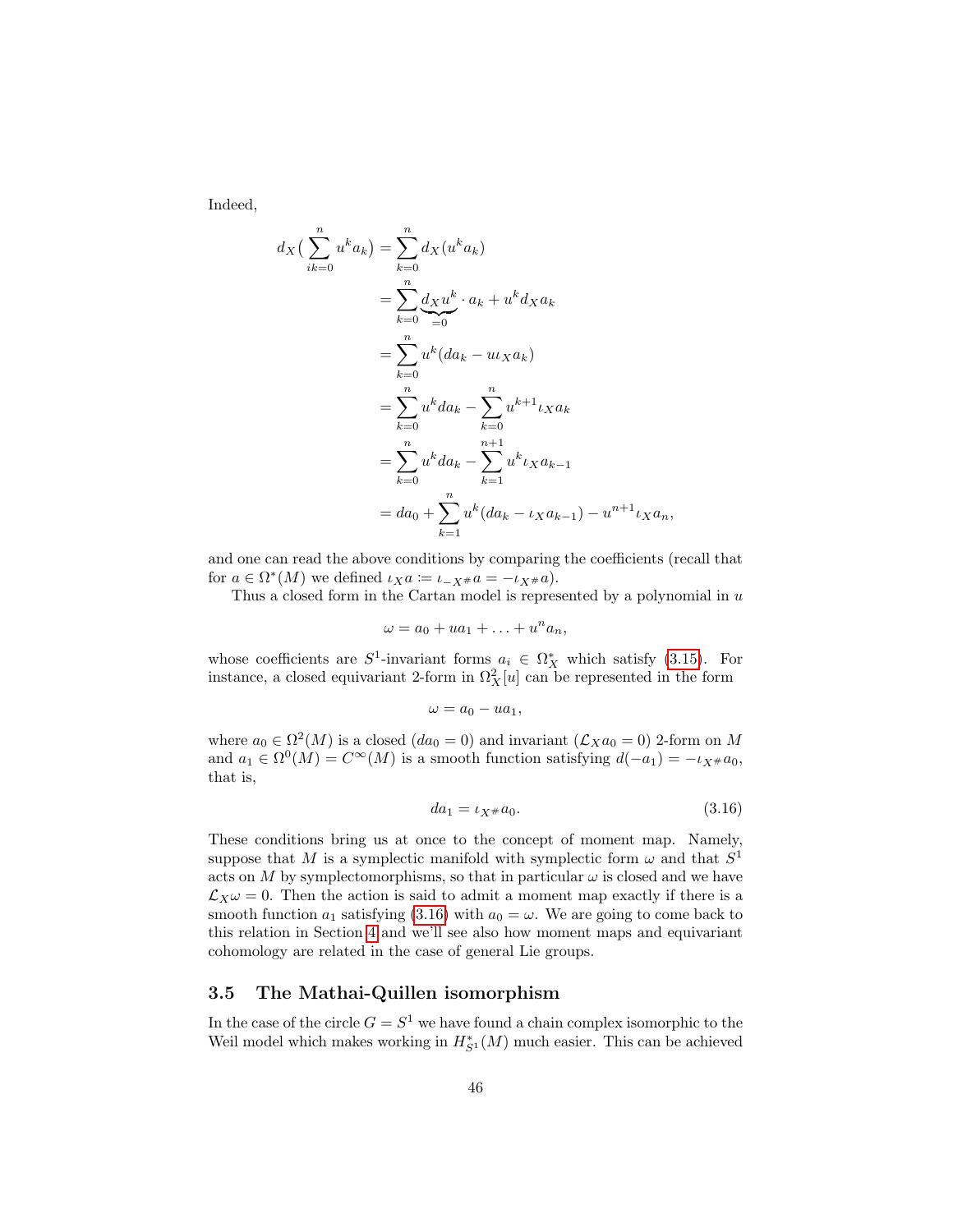also for a general Lie group  $G$  and the resulting Cartan model of equivariant cohomology is analogous to what we found in the circle case. As in [\[5\]](#page-141-2) and [\[18\]](#page-142-1) we show how, in searching for the basic forms, in the Weil model  $W\mathfrak{g}\otimes \Omega^*(M)$ all the  $\theta$  terms can be eliminated by the condition  $\iota_X\varphi=0, X \in \mathfrak{g}$ , so that one gets a smaller complex consisting of the  $\mathcal{L}_X$ -invariant forms in  $S\mathfrak{g}^* \otimes \Omega^*(M)$ , and there the Cartan differential is given by

$$
d_G u_\alpha = 0
$$
,  $d_G a = da - \sum_\alpha u_\alpha \iota_{X_\alpha} a$ .

We now make this more precise. First, we fix some conventions.

1. We use Einstein's convention for summations. For example,

$$
c_{\alpha\beta}^{\gamma}X_{\gamma}
$$

stands for  $\sum_{\gamma} c_{\alpha\beta}^{\gamma} X_{\gamma} = [X_{\alpha}, X_{\beta}].$ 

2. Suppose that A and B be two graded algebras. Whenever we have an antiderivation  $\delta_B$  on B we define on the tensor product  $A \otimes B$  the map  $1 \otimes \delta_B$  as

$$
(1 \otimes \delta_B)(a \otimes b) \coloneqq (-1)^{\deg a} a \otimes \delta_B b.
$$

If we have an antiderivation  $\delta_A$  on A, the map  $\delta_A \otimes 1$  is the usual

$$
(\delta_A \otimes 1)(a \otimes b) = \delta_A a \otimes b.
$$

With this notation, if  $\delta_A$  and  $\delta_B$  are antiderivations on A and B, respectively, then  $\delta_A \otimes 1 + 1 \otimes \delta_B$  defines an antiderivation on  $A \otimes B$ .

For ease of notation we write  $W \otimes \Omega$  for  $W \mathfrak{g} \otimes \Omega^*(M)$ , as well as  $\iota_{\alpha}$  and  $\mathcal{L}_{\alpha}$  for  $\iota_{X_{\alpha}}$  and  $\mathcal{L}_{X_{\alpha}}$ , respectively. We define the degree 0 endomorphism  $\eta \in$  $\text{End}(W \otimes \Omega)$  by

$$
\eta \coloneqq \theta^\alpha \otimes \iota_\alpha.
$$

In view of the above conventions this is explicitly given by

$$
\eta(x \otimes y) = (-1)^{\deg x} \sum_{\alpha} \theta^{\alpha} x \otimes \iota_{\alpha} y.
$$

Suppose that  $\dim G = n$ . Then  $\eta^{n+1} = 0$  since every term in its expansion involves the application of  $n + 1$  factors of  $\theta$  and  $\theta^{\alpha} \theta^{\alpha} = 0$ . In particular, the sum

$$
\exp(\eta) = 1 + \eta + \frac{1}{2}\eta^2 + \frac{1}{3!}\eta^3 + \dots
$$

is finite, and thus  $\exp(\eta)$  has an inverse given by  $\exp(-\eta)$ .

**Definition 3.30.** The automorphism  $\phi : W \otimes \Omega \longrightarrow W \otimes \Omega$  defined by

$$
\phi \coloneqq \exp(\eta) = 1 + \eta + \frac{1}{2}\eta^2 + \frac{1}{3!}\eta^3 + \dots
$$

is called the Mathai-Quillen isomorphism.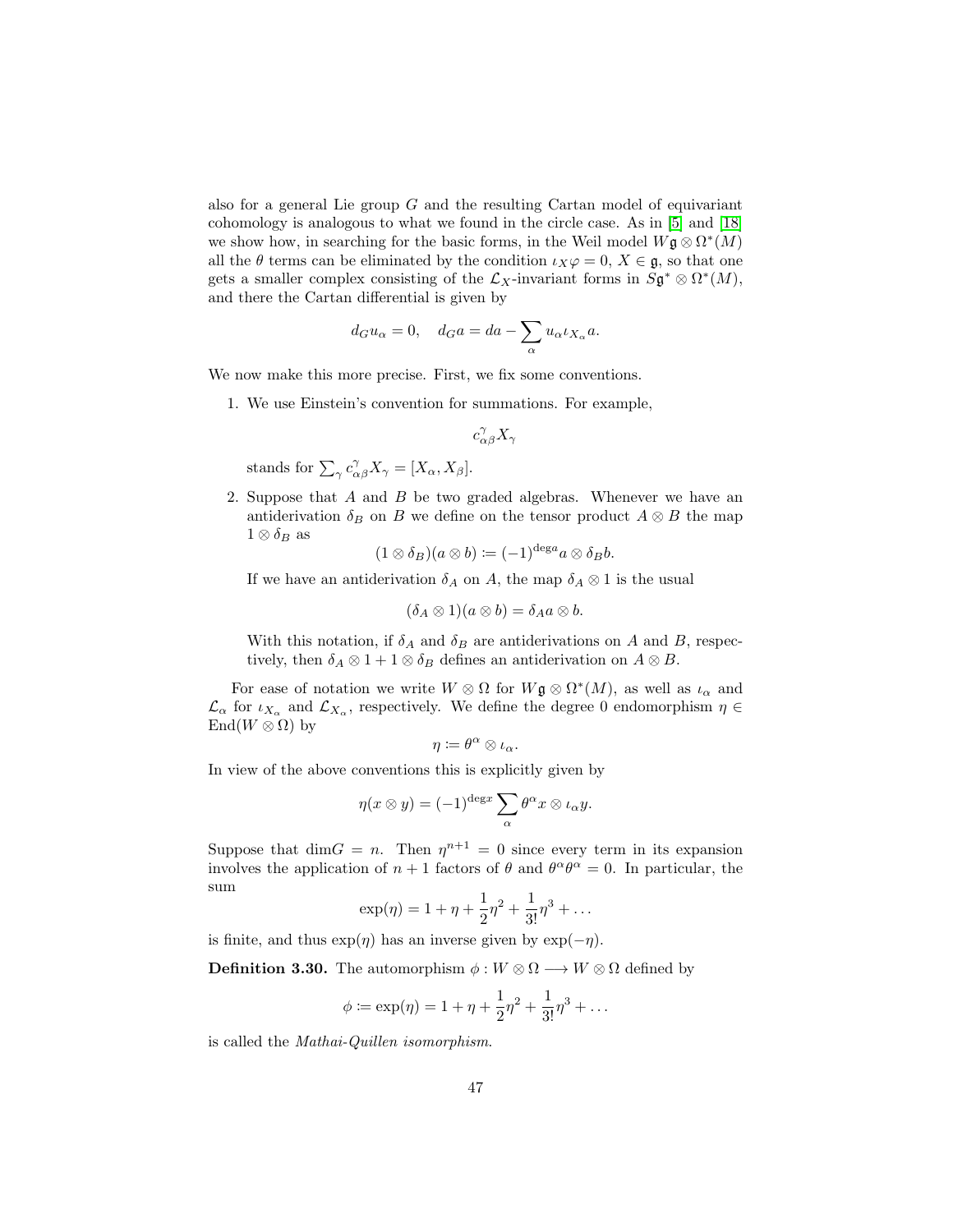For any  $\xi \in \text{End}(W \otimes \Omega)$  we define

$$
ad(\eta)(\xi) \coloneqq [\eta, \xi] = \eta \circ \xi - \xi \circ \eta,
$$

and

<span id="page-49-0"></span>
$$
\mathrm{Ad}(\phi)(\xi) = \phi \circ \xi \circ \phi^{-1}.
$$

Then we have the identity

$$
\operatorname{Ad}(\phi)(\xi) = \phi \xi \phi^{-1} = \exp(\operatorname{ad}(\eta))(\xi). \tag{3.17}
$$

Indeed, this is nothing else than the relation  $Ad \circ exp = exp \circ ad$ , which holds in any algebra of endomorphisms as long as the series on both sides converge. On the left hand side of [\(3.17\)](#page-49-0) we have the converging (finite) series  $\exp(\eta)$  =  $1 + \eta + \frac{1}{2}\eta^2 + \cdots + \frac{1}{n!}\eta^n$ . As for the right hand side, notice that every term of  $(\text{ad}(\eta))^{2n+1}\xi$  vanishes since

$$
(\mathrm{ad}(\eta))^{2n+1}\xi = \sum_{k=0}^{2n+1} (-1)^k {2n+1 \choose k} \eta^{2n+1-k} \xi \eta^k
$$

and  $\eta^{n+1} = 0$ . Thus  $\exp(\text{ad}(\eta))$  is a finite sum.

Theorem 3.31 ([\[18,](#page-142-1) Theorem 4.1.1]). The Mathai-Quillen isomorphism satisfies

$$
\phi(\iota_X \otimes 1 + 1 \otimes \iota_X)\phi^{-1} = \iota_X \otimes 1 \quad \forall X \in \mathfrak{g} \tag{3.18}
$$

and

<span id="page-49-1"></span>
$$
\phi D_W \phi^{-1} = D_W - u^{\alpha} \otimes \iota_{\alpha} + \theta^{\alpha} \otimes \mathcal{L}_{\alpha}.
$$
 (3.19)

Remark 3.32.  $\theta^{\alpha}$  and  $u_{\alpha}$  denote as before the generators of W $\mathfrak{g}$ . The superscript  $u^{\alpha}$  indicates that there is a summation.

Proof. To prove [\(3.18\)](#page-49-1) we first show the following three identities:

<span id="page-49-5"></span><span id="page-49-3"></span><span id="page-49-2"></span>
$$
ad(\eta)(\iota_{\beta} \otimes 1) = -1 \otimes \iota_{\beta},\tag{3.20}
$$

$$
ad(\eta)(w \otimes \iota_{\beta}) = 0 \quad \forall w \in W\mathfrak{g},\tag{3.21}
$$

<span id="page-49-4"></span>
$$
ad(\eta)^2(\iota_\beta \otimes 1) = 0. \tag{3.22}
$$

*Proof of* [\(3.20\)](#page-49-2). Let  $x \in W^k \mathfrak{g}, y \in \Omega^l(M)$ . Then

$$
\eta \circ (\iota_{\beta} \otimes 1)(x \otimes y) = \eta(\iota_{\beta} x \otimes y) = (-1)^{k-1} \theta^{\alpha} \iota_{\beta} x \otimes \iota_{\alpha} y = -(-1)^{k} \theta^{\alpha} \iota_{\beta} x \otimes \iota_{\alpha} y,
$$

and

$$
(\iota_{\beta} \otimes 1) \circ \eta(x \otimes y) = (\iota_{\beta} \otimes 1) ((-1)^{k} \theta^{\alpha} x \otimes \iota_{\alpha} y)
$$
  
= 
$$
(-1)^{k} \iota_{\beta}(\theta^{\alpha} x) \otimes \iota_{\alpha} y
$$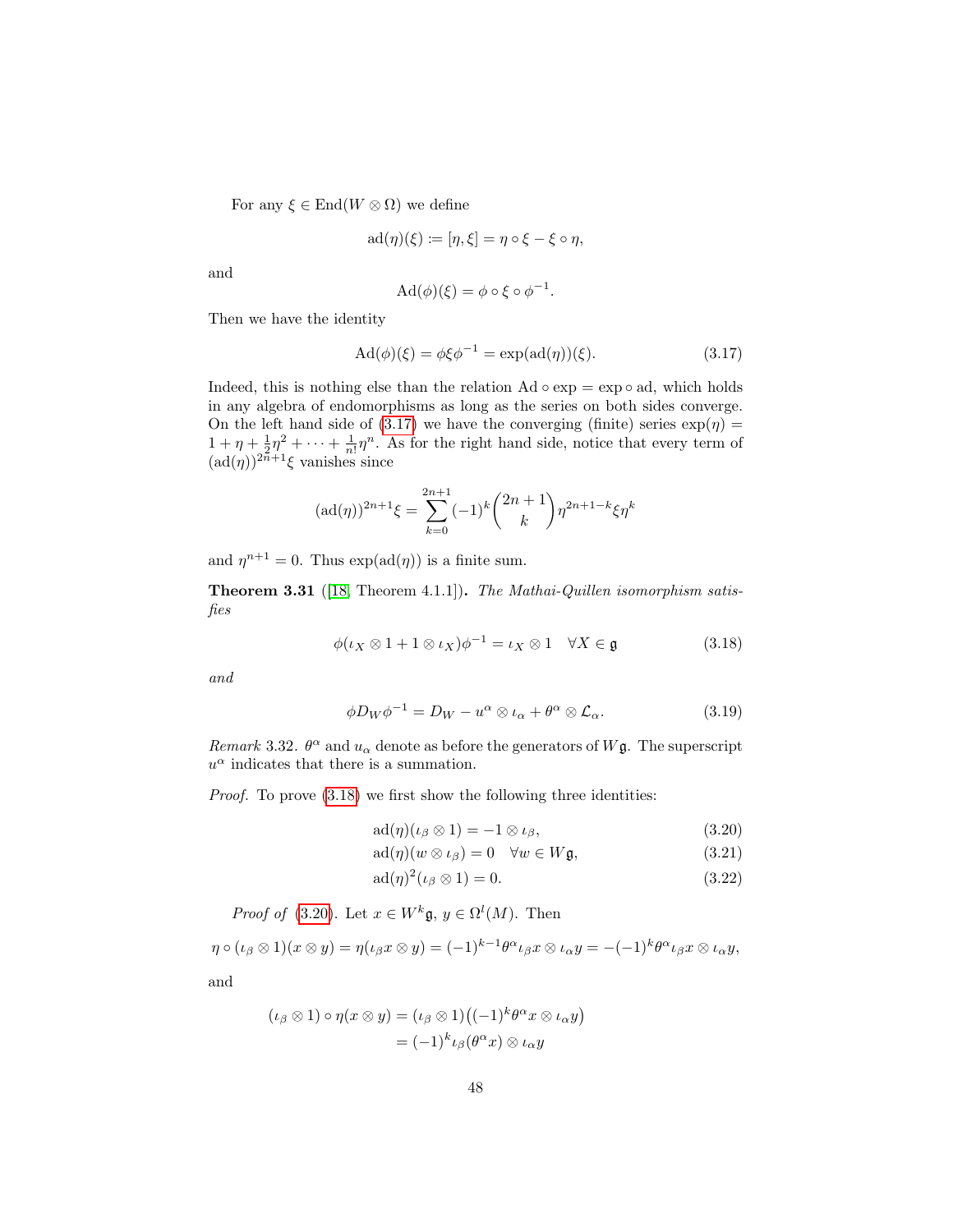$$
= (-1)^{k} \iota_{\beta} \theta^{\alpha} x \otimes \iota_{\alpha} y - (-1)^{k} \theta^{\alpha} \cdot \iota_{\beta} x \otimes \iota_{\alpha} y
$$

$$
= (-1)^{k} x \otimes \iota_{\beta} y - (-1)^{k} \theta^{\alpha} \iota_{\beta} x \otimes \iota_{\alpha} y
$$

$$
= (1 \otimes \iota_{\beta})(x \otimes y) - (-1)^{k} \theta^{\alpha} \iota_{\beta} x \otimes \iota_{\alpha} y.
$$

Subtracting the second from the first gives the result.

*Proof of* [\(3.21\)](#page-49-3). Let  $x \in W^k \mathfrak{g}, y \in \Omega^l(M)$  and  $w \in W^m \mathfrak{g}$ . Then

$$
\eta \circ (w \otimes \iota_{\beta})(x \otimes y) = \eta ((-1)^{k}wx \otimes \iota_{\beta}y)
$$
  
=  $(-1)^{k}(-1)^{m+k}\theta^{\alpha}wx \otimes \iota_{\alpha}\iota_{\beta}y$   
=  $(-1)^{m}\theta^{\alpha}wx \otimes \iota_{\alpha}\iota_{\beta},$ 

and

$$
(w \otimes \iota_{\beta}) \circ \eta(x \otimes y) = (w \otimes \iota_{\beta})\left((-1)^{k} \theta^{\alpha} x \otimes \iota_{\alpha} y\right)
$$
  

$$
= (-1)^{k} (-1)^{k+1} \underbrace{w \theta^{\alpha}}_{=(-1)^{m+1} \theta^{\alpha} w} x \otimes \underbrace{\iota_{\beta} \iota_{\alpha}}_{=-\iota_{\alpha} \iota_{\beta}}
$$
  

$$
= (-1)^{m} \theta^{\alpha} wx \otimes \iota_{\alpha} \iota_{\beta}.
$$

Thus  $[\eta, w \otimes \iota_{\beta}](x \otimes y) = 0.$ Proof of [\(3.22\)](#page-49-4).

$$
\mathrm{ad}(\eta)^2(\iota_{\beta} \otimes 1) \stackrel{(3.20)}{=} -\mathrm{ad}(\eta)(1 \otimes \iota_{\beta}) \stackrel{(3.21)}{=} 0.
$$

These identities, which we have shown for a basis element  $X_\beta\in\mathfrak{g}$  extend to any  $X \in \mathfrak{g}$  since both on  $W\mathfrak{g}$  and on  $\Omega^*(M)$  it holds  $\iota_X = \iota_{\sum_\beta c_\beta X_\beta} = \sum_\beta c_\beta \iota_\beta$ , and the tensor product as well as  $ad(\eta)$  are linear. In particular we have that

$$
ad(\eta)^k(\iota_X \otimes 1) = 0 \quad \forall k \ge 2 \quad \text{and} \quad ad(\eta)^k(1 \otimes \iota_X) = 0 \quad \forall k \ge 1.
$$

Using equation [\(3.17\)](#page-49-0) the left-hand side of [\(3.18\)](#page-49-1) becomes

$$
\phi(\iota_X \otimes 1 + 1 \otimes \iota_X)\phi^{-1} \stackrel{(3.17)}{=} \exp(\text{ad}\eta)(\iota_X \otimes 1 + 1 \otimes \iota_X)
$$
  
\n
$$
= \iota_X \otimes 1 + 1 \otimes \iota_X + \text{ad}(\eta)(\iota_X \otimes 1 + 1 \otimes \iota_X)
$$
  
\n
$$
+ \underbrace{\sum_{k=2}^{n} \frac{1}{k!} \text{ad}(\eta)^k (\iota_X \otimes 1 + 1 \otimes \iota_X)}_{=0}
$$
  
\n
$$
\xrightarrow{(3.21),(3.22)} \iota_X \otimes 1 + 1 \otimes \iota_X + \text{ad}(\eta)(\iota_X \otimes 1)
$$
  
\n
$$
\xrightarrow{(3.20)} \iota_X \otimes 1 + 1 \otimes \iota_X - 1 \otimes \iota_X
$$
  
\n
$$
= \iota_X \otimes 1.
$$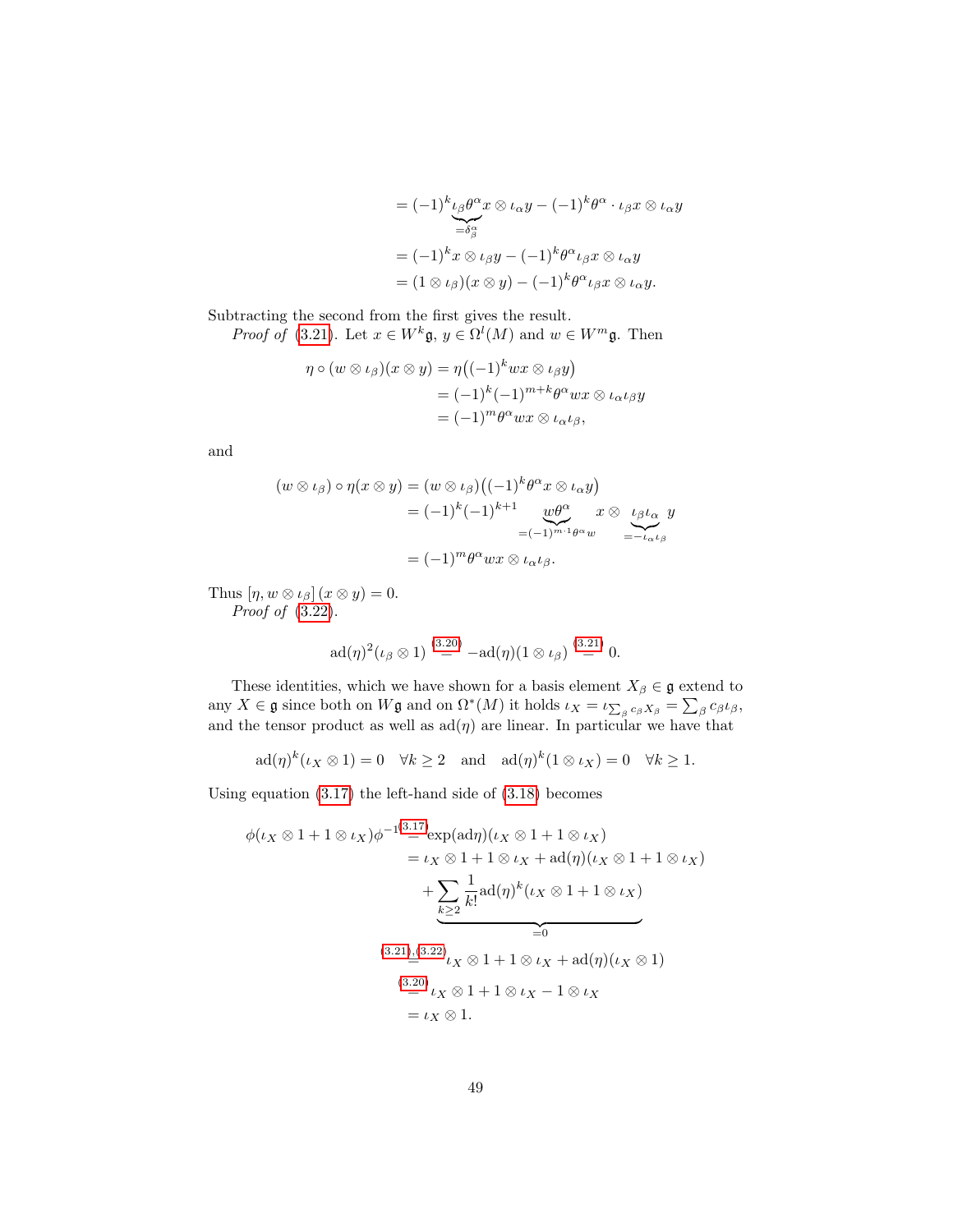The proof of [\(3.19\)](#page-49-5) also requires three further identities:

<span id="page-51-1"></span><span id="page-51-0"></span>
$$
ad(\eta)(D_W) = -D\theta^{\alpha} \otimes \iota_{\alpha} + \theta^{\alpha} \otimes \mathcal{L}_{\alpha}, \qquad (3.23)
$$

$$
ad(\eta)^{2}(D_{W}) = -c_{\alpha\beta}^{\gamma}\theta^{\alpha}\theta^{\beta} \otimes \iota_{\gamma}, \qquad (3.24)
$$

<span id="page-51-2"></span>
$$
ad(\eta)^3(D_W) = 0.
$$
 (3.25)

*Proof of* [\(3.23\)](#page-51-0). Recall that using the above convention we write  $D_W = D \otimes$  $1+1\otimes d$ . Let  $x\in W^k\mathfrak{g}, y\in \Omega^l(M)$ .

$$
\eta \circ (D \otimes 1 + 1 \otimes d)(x \otimes y) = \eta(Dx \otimes y) + (-1)^{k} \eta(x \otimes dy)
$$
  
=  $(-1)^{k+1} \theta^{\alpha} Dx \otimes \iota_{\alpha} y + (-1)^{2k} \theta^{\alpha} x \otimes \iota_{\alpha} dy$   
=  $-(-1)^{k} \theta^{\alpha} Dx \otimes \iota_{\alpha} y + \theta^{\alpha} x \otimes \iota_{\alpha} dy$ ,

and

$$
(D \otimes 1 + 1 \otimes d) \circ \eta(x \otimes y) = (-1)^k D(\theta^{\alpha} x) \otimes \iota_{\alpha} y + (-1)^k (-1)^{k+1} \theta^{\alpha} x \otimes d\iota_{\alpha} y
$$
  

$$
= (-1)^k (D\theta^{\alpha}) x \otimes \iota_{\alpha} y - (-1)^k \theta^{\alpha} Dx \otimes \iota_{\alpha} y - \theta^{\alpha} x \otimes d\iota_{\alpha} y
$$
  

$$
= D\theta^{\alpha} \otimes \iota_{\alpha} (x \otimes y) - (-1)^k \theta^{\alpha} Dx \otimes \iota_{\alpha} y - \theta^{\alpha} x \otimes d\iota_{\alpha} y.
$$

Subtracting the second from the first we get

$$
ad(\eta)(D_W)(x \otimes y) = \theta^{\alpha} x \otimes (\iota_{\alpha} d + d\iota_{\alpha})y - (D\theta^{\alpha} \otimes \iota_{\alpha})(x \otimes y)
$$
  
=  $(\theta^{\alpha} \otimes \mathcal{L}_{\alpha})(x \otimes y) - (D\theta^{\alpha} \otimes \iota_{\alpha})(x \otimes y).$ 

*Proof of* [\(3.24\)](#page-51-1). By [\(3.21\)](#page-49-3) it holds  $ad(\eta)(D\theta^{\alpha} \otimes \iota_{\alpha}) = 0$  and thus with [\(3.23\)](#page-51-0):

$$
ad(\eta)^2(D_W) = ad(\eta)(\theta^{\alpha} \otimes \mathcal{L}_{\alpha}).
$$

We have

$$
ad(\eta)(\theta^{\alpha} \otimes \mathcal{L}_{\alpha}) = (\theta^{\beta} \otimes \iota_{\beta}) \circ (\theta^{\alpha} \otimes \mathcal{L}_{\alpha}) - (\theta^{\alpha} \otimes \mathcal{L}_{\alpha}) \circ (\theta^{\beta} \otimes \iota_{\beta})
$$
  
\n
$$
= -\theta^{\beta} \theta^{\alpha} \otimes \iota_{\beta} \mathcal{L}_{\alpha} - \theta^{\alpha} \theta^{\beta} \otimes \mathcal{L}_{\alpha} \iota_{\beta}
$$
  
\n
$$
= \theta^{\alpha} \theta^{\beta} \otimes [\iota_{\beta}, \mathcal{L}_{\alpha}]
$$
  
\n
$$
= -\theta^{\alpha} \theta^{\beta} \otimes [\mathcal{L}_{\alpha}, \iota_{\beta}]
$$
  
\n
$$
= -c_{\alpha\beta}^{\gamma} \theta^{\alpha} \theta^{\beta} \otimes \iota_{\gamma},
$$

where in the last step we used the identity  $\left[\mathcal{L}_{-X^{\#}_{\alpha}}, \iota_{-X^{\#}_{\beta}}\right]$  $\Big] = \iota_{-[X_\alpha, X_\beta]^\#}$  on  $\Omega^*(M)$ (see [\[30,](#page-143-1) Problem 20.8]), so that

$$
[\mathcal{L}_{\alpha}, \iota_{\beta}] = \iota_{-c_{\alpha\beta}^{\gamma}X_{\gamma}^{\#}} = c_{\alpha\beta}^{\gamma}\iota_{\gamma}.
$$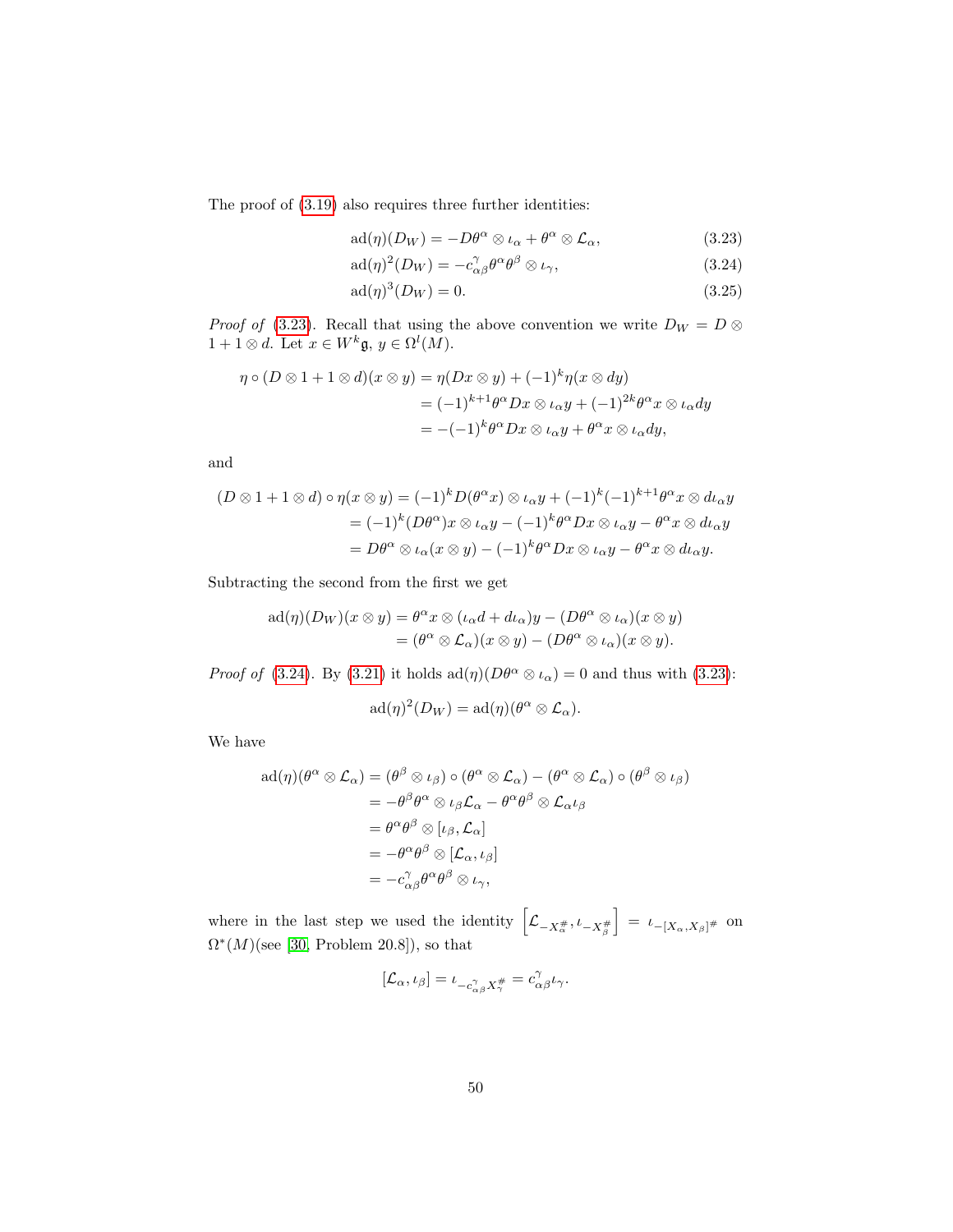Proof of [\(3.25\)](#page-51-2).  $\text{ad}(\eta)^3 D_W \mathop{=} \limits^{(3.24)} - \text{ad}(\eta) (c_{\alpha\beta}^{\gamma} \theta^{\alpha} \theta^{\beta} \otimes \iota_{\gamma})$  $\text{ad}(\eta)^3 D_W \mathop{=} \limits^{(3.24)} - \text{ad}(\eta) (c_{\alpha\beta}^{\gamma} \theta^{\alpha} \theta^{\beta} \otimes \iota_{\gamma})$  $\text{ad}(\eta)^3 D_W \mathop{=} \limits^{(3.24)} - \text{ad}(\eta) (c_{\alpha\beta}^{\gamma} \theta^{\alpha} \theta^{\beta} \otimes \iota_{\gamma})$  $= -c_{\alpha\beta}^{\gamma}(\theta^{\delta}\otimes\iota_{\delta})(\theta^{\alpha}\theta^{\beta}\otimes\iota_{\gamma}) + c_{\alpha\beta}^{\gamma}(\theta^{\alpha}\theta^{\beta}\otimes\iota_{\gamma})(\theta^{\delta}\otimes\iota_{\delta})$  $= -c^\gamma_{\alpha\beta}\theta^\delta\theta^\alpha\theta^\beta\otimes\iota_\delta\iota_\gamma -c^\gamma_{\alpha\beta}\theta^\alpha\theta^\beta\theta^\delta\otimes\iota_\gamma\iota_\delta$  $=+c_{\alpha\beta}^\gamma\theta^\alpha\theta^\beta\theta^\delta\otimes\iota_\gamma\iota_\delta-c_{\alpha\beta}^\gamma\theta^\alpha\theta^\beta\theta^\delta\otimes\iota_\gamma\iota_\delta$  $= 0,$ 

where in the second to last step we used that  $\theta^{\alpha} \theta^{\beta} \theta^{\delta} = \theta^{\delta} \theta^{\alpha} \theta^{\beta}$  and  $\iota_{\gamma} \iota_{\delta} = -\iota_{\delta} \iota_{\gamma}$ .

By [\(3.25\)](#page-51-2) it holds  $\sum_{k\geq 3} \frac{1}{k!} \text{ad}(\eta)^k(D_W) = 0$ . Now, again using [\(3.17\)](#page-49-0) the left-hand side of [\(3.19\)](#page-49-5) is

$$
\phi D_W \phi^{-1} \stackrel{(3.17)}{=} \exp \left( \text{ad}(\eta) \right) D_W
$$
  
\n
$$
\stackrel{(3.25)}{=} D_W + \text{ad}(\eta) (D_W) + \frac{1}{2} \text{ad}(\eta)^2 (D_W)
$$
  
\n
$$
\stackrel{(3.23),(3.24)}{=} D_W - D\theta^\gamma \otimes \iota_\gamma + \theta^\gamma \otimes \mathcal{L}_\gamma - \frac{1}{2} c_{\alpha\beta}^\gamma \theta^\alpha \theta^\beta \otimes \iota_\gamma
$$
  
\n
$$
= D_W + \theta^\gamma \otimes \mathcal{L}_\gamma - \underbrace{(D\theta^\gamma + \frac{1}{2} c_{\alpha\beta}^\gamma \theta^\alpha \theta^\beta)}_{= u_\gamma} \otimes \iota_\gamma
$$
  
\n
$$
= D_W + \theta^\gamma \otimes \mathcal{L}_\gamma - u^\gamma \otimes \iota_\gamma,
$$

 $\Box$ 

which concludes the proof.

### 3.6 The Cartan model

We want to describe the image under the Mathai-Quillen isomorphism  $\phi$  of the basic elements of  $W$ **g**  $\otimes \Omega^*(M)$ . Recall that an element  $\varphi$  of  $W$ **g**  $\otimes \Omega^*(M)$  is basic if and only if it is horizontal and G-invariant, that is,  $(\iota_X \otimes 1 + 1 \otimes \iota_X)\varphi = 0$ and  $(\mathcal{L}_X \otimes 1 + 1 \otimes \mathcal{L}_X)\varphi = 0$  for all  $X \in \mathfrak{g}$ . Equation [\(3.18\)](#page-49-1) implies that  $\phi$ carries the horizontal subspace  $(W \otimes \Omega)_{\text{hor}}$  into  $W_{\text{hor}} \otimes \Omega$  and viceversa; and since  $W_{\text{hor}} = S\mathfrak{g}^*$  this means:

$$
\phi: (W\otimes\Omega)_{\rm hor}\stackrel{\cong}{\longrightarrow} S{\mathfrak g}^*\otimes\Omega.
$$

Moreover, notice that for all  $X \in \mathfrak{g}$  it holds

$$
(\mathcal{L}_X \otimes 1 + 1 \otimes \mathcal{L}_X) \circ \eta = \eta \circ (\mathcal{L}_X \otimes 1 + 1 \otimes \mathcal{L}_X).
$$

Indeed, for  $x \in W^k \mathfrak{g}$  and  $y \in \Omega^l(M)$  we have

$$
(\mathcal{L}_{\beta} \otimes 1 + 1 \otimes \mathcal{L}_{\beta}) \circ \eta(x \otimes y)
$$
  
=  $(-1)^{k} (\mathcal{L}_{\beta} \otimes 1 + 1 \otimes \mathcal{L}_{\beta}) (\theta^{\alpha} x \otimes \iota_{\alpha} y)$   
=  $(-1)^{k} (\mathcal{L}_{\beta} (\theta^{\alpha} x) \otimes \iota_{\alpha} y + \theta^{\alpha} x \otimes \mathcal{L}_{\beta} \iota_{\alpha} y)$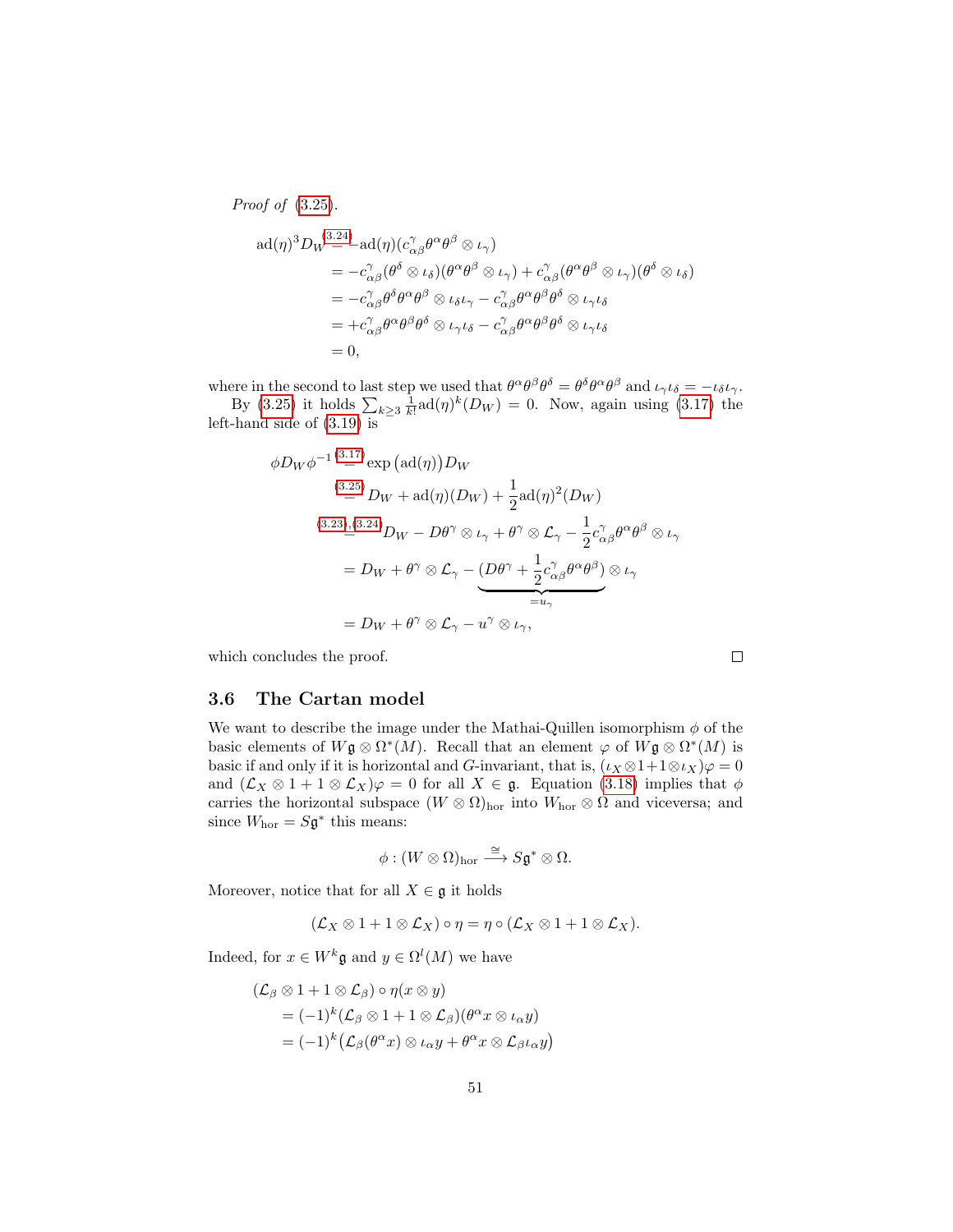$$
= (-1)^{k} \mathcal{L}_{\beta} \theta^{\alpha} \cdot x \otimes \iota_{\alpha} y + \underbrace{(-1)^{k} (\theta^{\alpha} \mathcal{L}_{\beta} x \otimes \iota_{\alpha} y + \theta^{\alpha} x \otimes \iota_{\alpha} \mathcal{L}_{\beta} y)}_{= (\theta^{\alpha} \otimes \iota_{\alpha})(\mathcal{L}_{\beta} x \otimes y + x \otimes \mathcal{L}_{\beta} y)}_{= (\theta^{\alpha} \otimes \iota_{\alpha})(\mathcal{L}_{\beta} x \otimes y + x \otimes \mathcal{L}_{\beta} y)} + (-1)^{k} c_{\beta \alpha}^{\gamma} \theta^{\alpha} x \otimes \iota_{\gamma} y
$$
  
\n
$$
= (-c_{\beta \gamma}^{\alpha} \theta^{\gamma} \otimes \iota_{\alpha})(x \otimes y) + (c_{\beta \alpha}^{\gamma} \theta^{\alpha} \otimes \iota_{\gamma})(x \otimes y)
$$
  
\n
$$
+ (\theta^{\alpha} \otimes \iota_{\alpha})(\mathcal{L}_{\beta} \otimes 1 + 1 \otimes \mathcal{L}_{\beta})(x \otimes y)
$$
  
\n
$$
= \eta \circ (\mathcal{L}_{\beta} \otimes 1 - 1 \otimes \mathcal{L}_{\beta})(x \otimes y).
$$

In the third equality we used that on  $\Omega^*(M)$  it holds

$$
\mathcal{L}_{\beta}\iota_{\alpha}=\iota_{\alpha}\mathcal{L}_{\beta}+\iota_{\left[X_{\beta}^{\#},X_{\alpha}^{\#}\right]}=\iota_{\alpha}\mathcal{L}_{\beta}+\iota_{-\left[X_{\beta},X_{\alpha}\right]^{\#}}=\iota_{\alpha}\mathcal{L}_{\beta}+c_{\beta\alpha}^{\gamma}\iota_{\gamma},
$$

and in the fourth we used equation [\(3.5\)](#page-36-2), that is  $\mathcal{L}_{\beta}\theta^{\alpha} = -c^{\alpha}_{\beta\gamma}\theta^{\gamma}$ . So the same identity holds for  $\phi$  as well:

 $(\mathcal{L}_X \otimes 1 + 1 \otimes \mathcal{L}_X) \circ \phi = \phi \circ (\mathcal{L}_X \otimes 1 + 1 \otimes \mathcal{L}_X).$ 

This shows that  $\phi$  carries G-invariant elements to G-invariant elements and hence restricts to an isomorphism

$$
\phi: (W\otimes\Omega)_{\text{bas}}\stackrel{\cong}{\longrightarrow} (S\mathfrak{g}^*\otimes\Omega)^G.
$$

Recall that by equation [\(3.10\)](#page-42-1) we have  $D|_{S_{\mathfrak{g}^*}} = \theta^{\alpha} \mathcal{L}_{\alpha}$ . Thus, according to [\(3.19\)](#page-49-5),  $\phi$  conjugates  $D_W = D \otimes 1 + 1 \otimes d$  into

$$
\theta^{\alpha} \mathcal{L}_{\alpha} \otimes 1 + 1 \otimes d - u^{\alpha} \otimes \iota_{\alpha} + \theta^{\alpha} \otimes \mathcal{L}_{\alpha}
$$
  
=  $(\theta^{\alpha} \otimes 1)(\mathcal{L}_{\alpha} \otimes 1 + 1 \otimes \mathcal{L}_{\alpha}) + 1 \otimes d - u^{\alpha} \otimes \iota_{\alpha}$   
=  $1 \otimes d - u^{\alpha} \otimes \iota_{\alpha}$ 

on  $(S\mathfrak{g}^* \otimes \Omega)^G$ .

**Definition 3.33.** The *Cartan model* for the equivariant cohomology of M is

$$
C_G(M)\coloneqq (S\mathfrak{g}^*\otimes \Omega^*(M))^G
$$

together with the differential

$$
d_G: C_G(M) \longrightarrow C_G(M), d_G := 1 \otimes d - u^{\alpha} \otimes \iota_{\alpha}
$$
  
=1  $\otimes d + u^{\alpha} \otimes \iota_{X_{\alpha}^{\#}}$ 

.

Since  $\phi: ((W \otimes \Omega)_{\text{bas}}, D_W) \longrightarrow (C_G(M), d_G)$  is an isomorphism of chain complexes we recover the following theorem.

**Theorem 3.34** ([\[18,](#page-142-1) Theorem 4.2.1]).  $H^*\big((W \otimes \Omega)_{\text{bas}}, D_W\big) = H^*\big(C_G(M), d_G\big)$ .

That is to say that the Cartan model gives the same cohomology as the Weil model. Notice that when  $G = S<sup>1</sup>$  this coincides with the results of the previous subsection.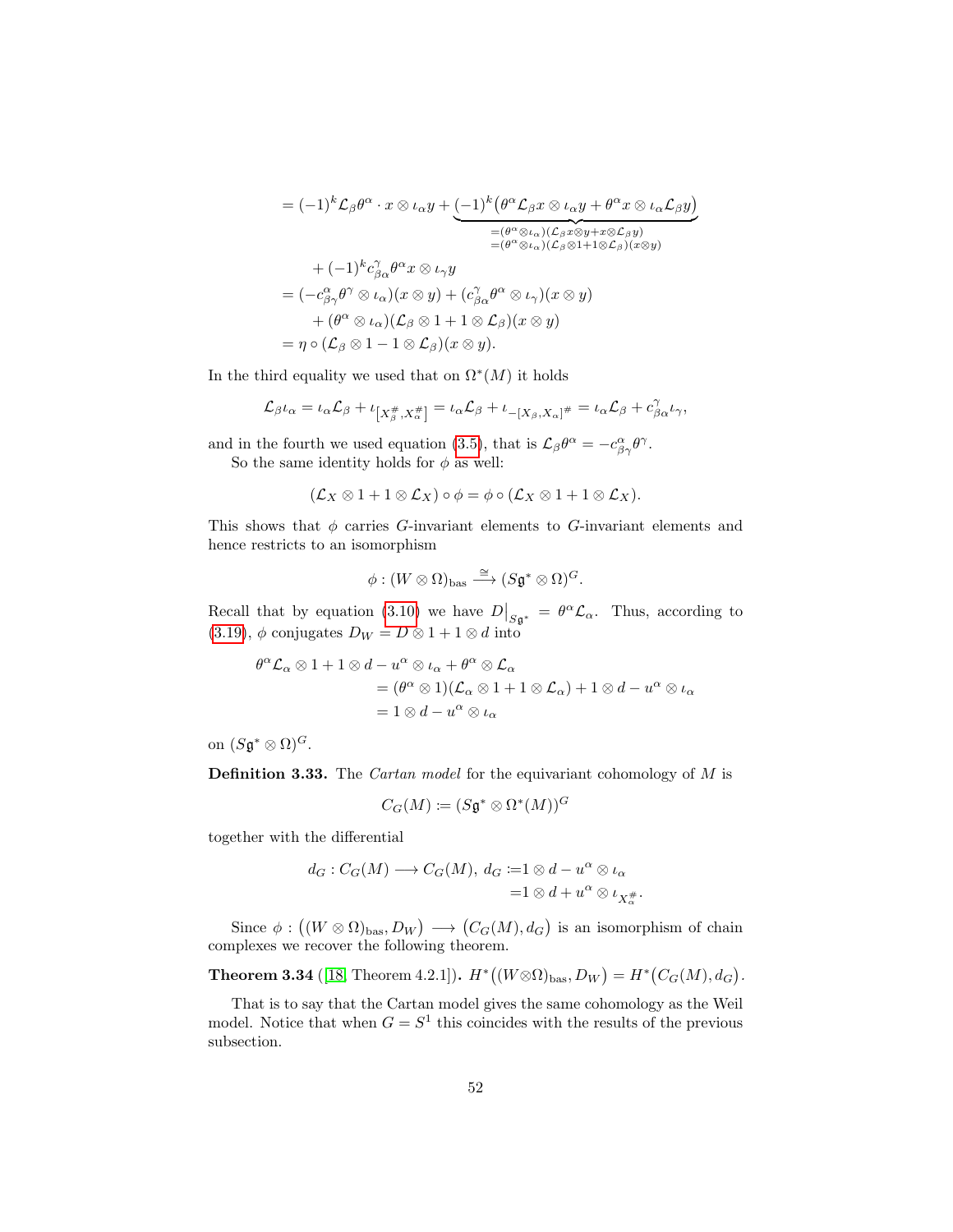Remark 3.35 (G-invariance). Assume that the Lie group  $G$  is connected. On  $S\mathfrak{g}^* \otimes \Omega^*(M)$  we have an action of the group G given by the coadjoint action on the symmetric part and by pullback on the differential forms. Explicitly for  $w \otimes a \in S\mathfrak{g}^* \otimes \Omega^*(M)$  we have

$$
g \cdot (w \otimes a) \coloneqq \mathrm{Ad}^*_g w \otimes \phi^*_{g^{-1}} a.
$$

Being G-invariant with respect to this action means that for all  $q \in G$  it holds

<span id="page-54-0"></span>
$$
\mathrm{Ad}^*_{g} w \otimes \phi^*_{g^{-1}} a = w \otimes a. \tag{3.26}
$$

As one would expect this invariance is equivalent to the one with respect to the operator  $\mathcal{L}_X \otimes 1 + 1 \otimes \mathcal{L}_X$ . Indeed, if  $w \otimes a$  satisfies [\(3.26\)](#page-54-0), then taking  $g = \exp tX$ ,  $X \in \mathfrak{g}$  and differentiating at  $t = 0$  gives

$$
0 = \frac{d}{dt}\Big|_{t=0} (\mathrm{Ad}^*_{\exp tX} w \otimes \phi^*_{\exp(-tX)} a)
$$
  
=  $\frac{d}{dt}\Big|_{t=0} \mathrm{Ad}^*_{\exp tX} w \otimes a + w \otimes \frac{d}{dt}\Big|_{t=0} \phi^*_{\exp(-tX)} a$   
=  $\mathcal{L}_X w \otimes a + w \otimes \mathcal{L}_{-X} a$   
=  $(\mathcal{L}_X \otimes 1 + 1 \otimes \mathcal{L}_X)(w \otimes a).$ 

In the second equality we applied the Leibniz rule and in the third equality we used the identity [\(3.9\)](#page-41-0). Since the Lie group is connected, the infinitesimal invariance implies the invariance at the Lie group level, and thus the two are equivalent, justifying the notation  $(S\mathfrak{g}^* \otimes \Omega^*(M))$ <sup>G</sup>.

**Proposition 3.36** (Pullback). A G-equivariant map  $f : M \longrightarrow N$  induces pullback maps on differential forms and cohomology,  $f^* : C_G(N) \longrightarrow C_G(M)$ and  $f^*: H^*_G(N) \longrightarrow H^*_G(N)$ .

*Proof.* For  $\varphi \in S\mathfrak{g}^*$  and  $\omega \in \Omega^*(N)$  we set

$$
f^*(\varphi \otimes \omega) \coloneqq \varphi \otimes f^* \omega
$$

and then we extend this linearly on  $S\mathfrak{g}^* \otimes \Omega^*(N)$ . We prove that  $f^*$  maps  $G$ invariant elements to G-invariant elements. So let  $\sum_i \varphi_i \otimes \omega_i \in (S\mathfrak{g}^* \otimes \Omega^*(N))^G$ . Then using the  $G$ -equivariance of  $f$  we have

$$
g \cdot f^* \left( \sum_i \varphi_i \otimes \omega_i \right) = \sum_i \mathrm{Ad}_g^* \varphi_i \otimes \phi_{g^{-1}} f^* \omega_i
$$
  
= 
$$
\sum_i \mathrm{Ad}_g^* \varphi_i \otimes f^* \phi_{g^{-1}} \omega_i
$$
  
= 
$$
f^* \left( g \cdot \sum_i \varphi_i \otimes \omega_i \right)
$$
  
= 
$$
f^* \left( \sum_i \varphi_i \otimes \omega_i \right).
$$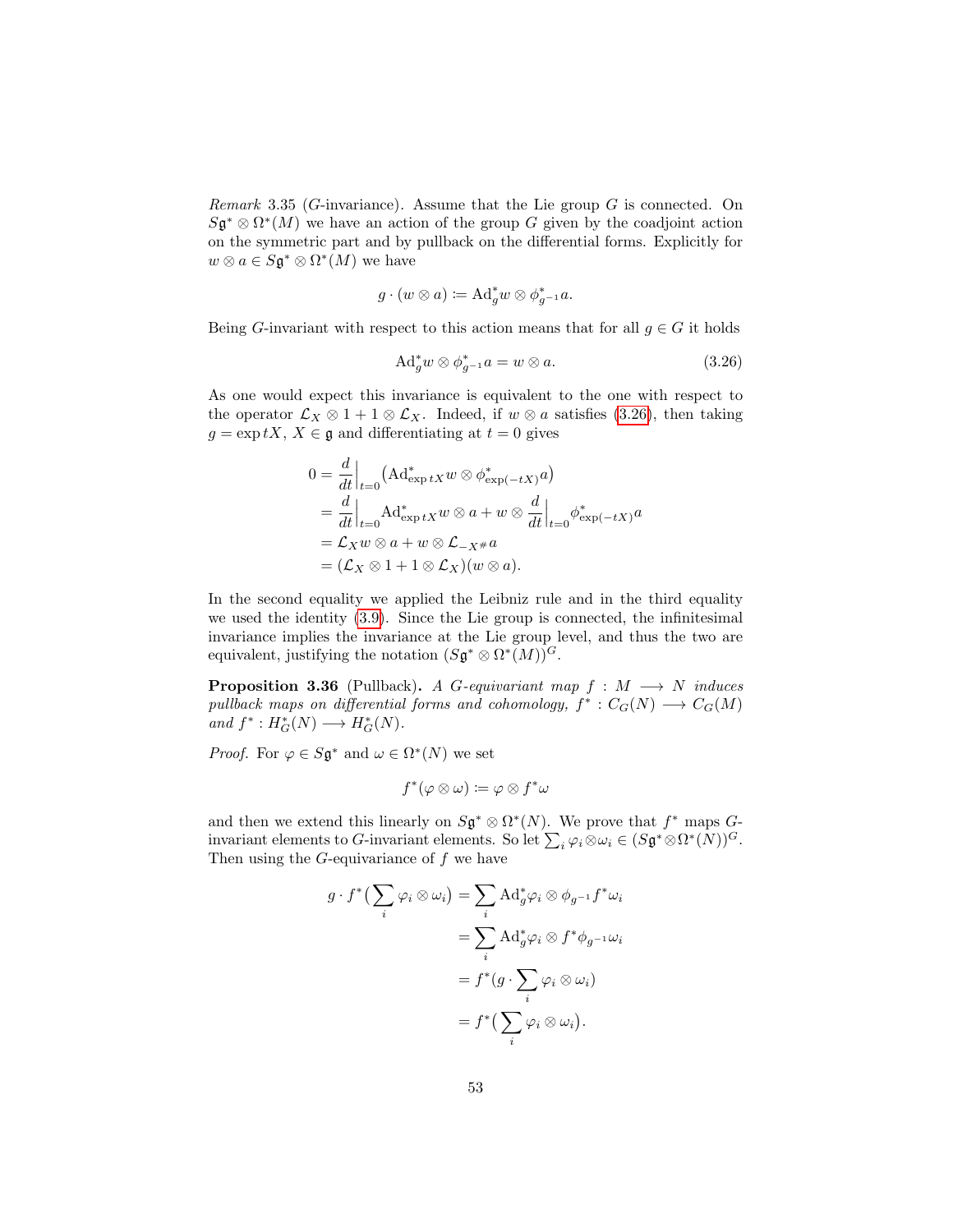Therefore  $f^*$  is a map from  $C_G(N)$  to  $G(M)$ . To check that  $f^*$  induces a map in cohomology we need to check that it commutes with the Cartan differential. First, notice that since f is G-equivariant, for a differential form  $\omega$  on N it holds  $\iota_{X^{\#}} f^* \omega = f^* \iota_{X^{\#}} \omega$  for all  $X \in \mathfrak{g}$ . Indeed,

$$
(\iota_{X^{\#}}f^*\omega)_x(v_1,\ldots,v_k) = \omega_{f(x)}(df_x X^{\#}(x), df_x v_1, \ldots, df_x v_k)
$$
  
\n
$$
= \omega_{f(x)}(X^{\#}(f(x)), df_x v_1, \ldots, df_x v_k)
$$
  
\n
$$
= (\iota_{X^{\#}}\omega)_{f(x)}(df_x v_1, \ldots, df_x v_k)
$$
  
\n
$$
= (f^* \iota_{X^{\#}}\omega)_x(v_1, \ldots, v_k),
$$
\n(3.27)

where in the second equality we used that

$$
df_x X^{\#}(x) = \frac{d}{dt}\Big|_{t=0} f \circ \phi_{\exp tX}^M(x) = \frac{d}{dt}\Big|_{t=0} \phi_{\exp tX}^N \circ f(x) = X^{\#}(f(x)).
$$

Now, let  $\varphi \otimes \omega \in C_G(N)$ , then

$$
d_G f^*(\varphi \otimes \omega) = \varphi \otimes df^* \omega - \sum_{\alpha} \varphi u_{\alpha} \otimes \iota_{X_{\alpha}^{\#}} f^* \omega
$$
  

$$
\stackrel{(3.27)}{=} \varphi \otimes f^* d\omega - \sum_{\alpha} \varphi u_{\alpha} \otimes f^* \iota_{X_{\alpha}^{\#}} \omega
$$
  

$$
= f^*(\varphi \otimes d\omega - \sum_{\alpha} \varphi u_{\alpha} \otimes \iota_{X_{\alpha}^{\#}} \omega)
$$
  

$$
= f^* d_G(\varphi \otimes \omega).
$$

<span id="page-55-0"></span> $\Box$ 

### 3.7 The equivariant de Rham Theorem

Theorem 3.37 (Equivariant de Rham Theorem). Let G be a compact connected Lie group and let M be a G-manifold. Then

$$
H^*_G(M; \mathbb{R}) = H^*(C_G(M), d_G).
$$

Following [\[32\]](#page-143-0) we outline the proof of the theorem.

Outline of Proof. Suppose that we are given the following theorem.

**Theorem** (Cartan's Theorem, [\[12,](#page-141-3) §5]). If  $E \longrightarrow B$  is a principal G-bundle of manifolds, then for all i we have

$$
H^i(B) \cong H^i((W\mathfrak{g} \otimes \Omega^*(E))_{\text{bas}}).
$$

Suppose first that the Lie group  $G$  acts freely on  $M$ . We know that if a compact Lie group G acts freely on a manifold  $M$ , then the quotient  $M/G$  is a manifold and  $M \longrightarrow M/G$  is a principal G-bundle. By Cartan's theorem,

$$
H^*(M/G)=H^*((W\mathfrak{g}\otimes \Omega^*(M))_{\text{bas}})=H^*((S\mathfrak{g}^*\otimes \Omega^*(M))^G, d_G).
$$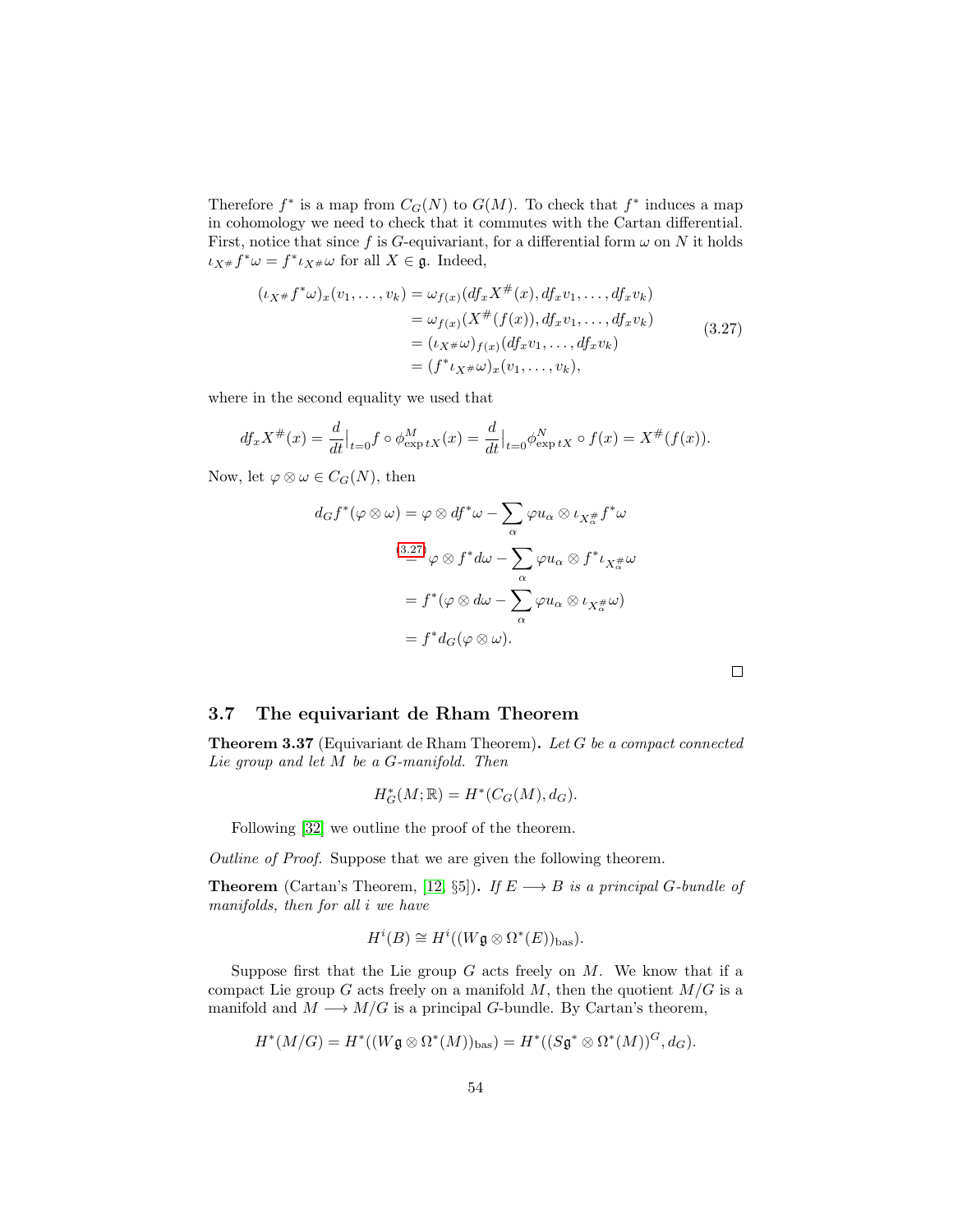On the other hand, when G acts freely,  $M_G$  and  $M/G$  are weakly homotopy equivalent, and thus have the same cohomology. Hence,

$$
H_G^*(M) = H^*(M_G) = H^*(M/G) = H^*(C_G(M), d_G).
$$

Suppose now that we have an arbitrary action (not necessarily free) of a compact connected Lie group  $G$ . Then the homotopy quotient  $M_G$  need not be homotopy equivalent to the actual quotient  $M/G$ , and the idea is to apply Cartan's theorem to the principal G-bundle  $EG \times M \longrightarrow M_G$ . However, these spaces are not manifolds. Since the Lie group  $G$  is compact, it embeds as a Lie subgroup of some unitary  $U(k)$ , for k big enough. Then for each i there is n big enough such that

$$
H^i_G(M) = H^i(V_k(\mathbb C^n) \times_G M)
$$

(see Section [2.6\)](#page-22-0) and one can apply Cartan's theorem to the principal G-bundle  $V_k(\mathbb{C}^n) \times M \longrightarrow V_k(\mathbb{C}^n) \times_G M$  to recover the equivariant de Rham theorem in the general case.

Finally, to prove Cartan's theorem we look at the short exact sequence of chain complexes

$$
0 \longrightarrow \Omega(E)_{\text{bas}} \longrightarrow (W\mathfrak{g} \otimes \Omega(E))_{\text{bas}} \longrightarrow (W\mathfrak{g} \otimes \Omega(E))_{\text{bas}}/\Omega(E)_{\text{bas}} \longrightarrow 0,
$$
  
\n
$$
\xrightarrow{\parallel} P \qquad \qquad \overline{P} \qquad \qquad P/\overline{P}
$$

which induces a long exact sequence in cohomology

$$
\longrightarrow H^{i-1}(P/\overline{P}) \longrightarrow H^{i}(\Omega(E)_{\text{bas}}) \longrightarrow H^{i}((W\mathfrak{g} \otimes \Omega(E))_{\text{bas}}) \longrightarrow H^{i}(P/\overline{P}) \longrightarrow.
$$

By Remark [3.7,](#page-28-0) we have  $H^{i}(\Omega(E)_{\text{bas}}) = H^{i}(B)$  for all i. Thus to prove the theorem, it suffices to show that the cohomology groups  $H^{i}(P/\overline{P})$  are zero in each degree *i*. For this, one constructs a chain homotopy between the identity map and the zero map (see [\[32\]](#page-143-0)).  $\Box$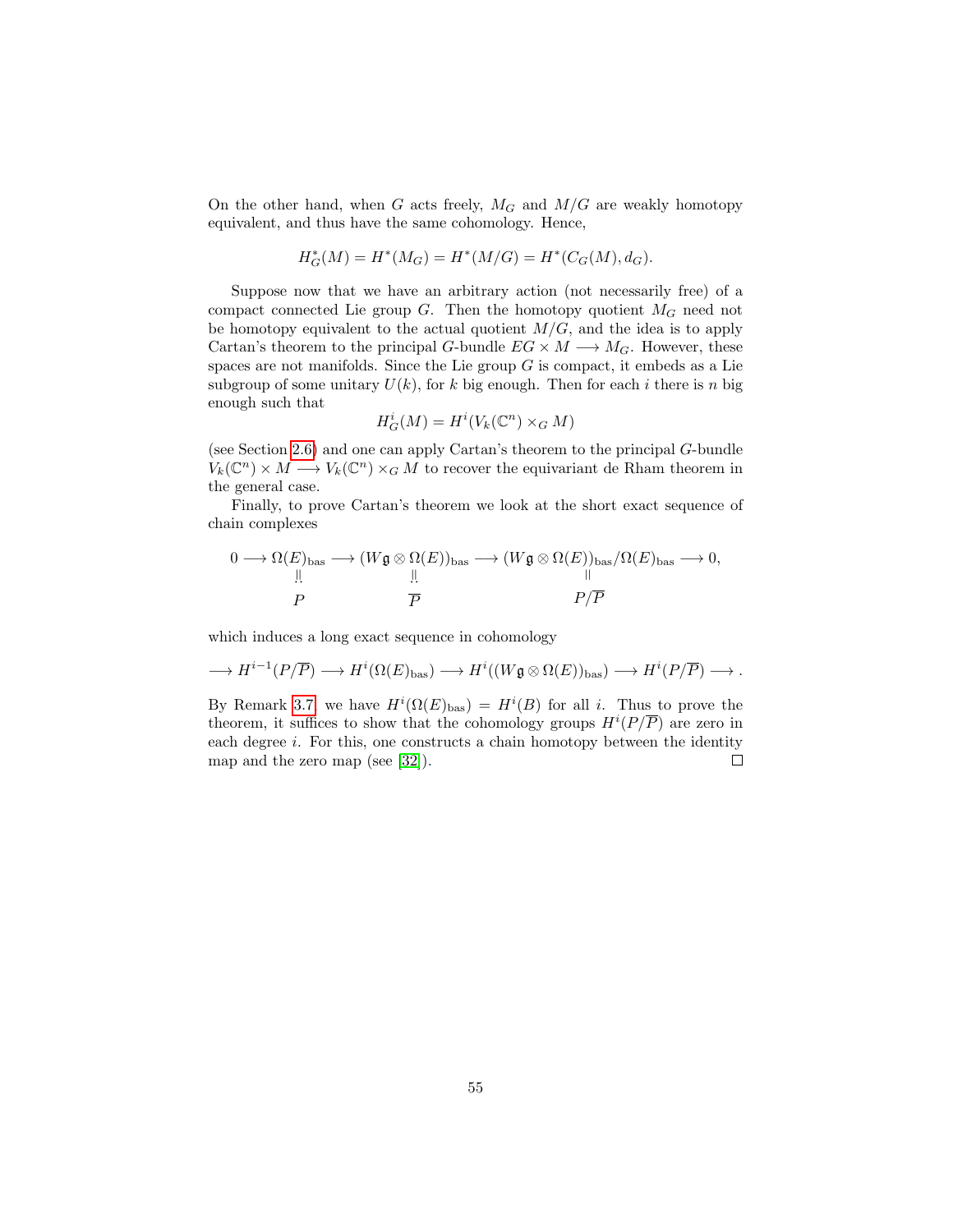# <span id="page-57-0"></span>4 Relationship between equivariant cohomology and Hamiltonian actions

In this section we shall illustrate why equivariant cohomology can be a very convenient language in which to speak of Hamiltonian group actions. We start by recalling some symplectic geometry notions, as Hamiltonian functions, Hamiltonian vector fields, moment maps and comoment maps. Equivariant cohomology comes into play as soon as we have a Lie group acting on a symplectic manifold  $(M, \omega)$ . Indeed, we'll see that the action admits a moment map if and only if the symplectic form  $\omega$  extends to an equivariantly closed differential form on M. We give two proofs of this fact, which have rather different flavours. The first one is an application of the Cartan model for  $H^*(M_G)$  that we discussed in the previous section. An analogous proof can be given also using the Borel model, see [\[1\]](#page-141-1). For the second proof, instead of working with the Cartan or Borel model for the equivariant cohomology, we represent an element of  $H_G^2(M) = H^2(M_G)$ by a differential 2-form  $\beta$  on a finite approximation  $(M_G)_n$ , for some n big enough.

### 4.1 Some symplectic geometry

For all the material covered in this subsection we refer to [\[25,](#page-143-2) §3, §5.2], [\[11,](#page-141-4) §18, §21, §22] and [\[1,](#page-141-1) §6]. Let  $(M, \omega)$  be a symplectic manifold and let  $f : M \longrightarrow \mathbb{R}$ be a smooth function. The differential  $df$  is a 1-form on  $M$ . By non-degeneracy of  $\omega$ , for each  $p \in M$  there is a unique vector  $v_p \in T_pM$  with  $\omega_p(v_p, \cdot) = (df)_p(\cdot)$ .

**Definition 4.1.** For any smooth function  $f : M \longrightarrow \mathbb{R}$  the unique vector field  $X_f : M \longrightarrow TM$  determined by the identity

$$
\iota_{X_f}\omega = df
$$

is called the *Hamiltonian vector field* associated to the *Hamiltonian function f.* 

Hamiltonian vector fields allow us to define an operation on real-valued functions on M similar to the Lie bracket of vector fields.

**Definition 4.2.** Given  $f, g \in C^{\infty}(M)$  we define their *Poisson bracket*  $\{f, g\} \in$  $C^{\infty}(M)$  by any of the following equivalent formulae:

$$
\{f,g\} \coloneqq \omega(X_f, X_g) = df(X_g) = X_g(f).
$$

Remark 4.3. Our definition of the Poisson bracket agrees with the one of [\[25,](#page-143-2) Remark 3.3]. However, our Lie bracket differs from theirs by a minus sign. As a result we get the minus sign in the formula  $X_{\{f,g\}} = -[X_f, X_g]$ , which means that the assignment  $f \longrightarrow X_f$  is an anti-homomorphism. This has no remarkable consequence for what concerns our work here. To keep things clear, we recall the definition of the Lie bracket. If  $X, Y$  are two vector fields, we set

$$
[X,Y] := \frac{d}{dt} \Big|_{t=0} (\theta_t)_* X,\tag{4.1}
$$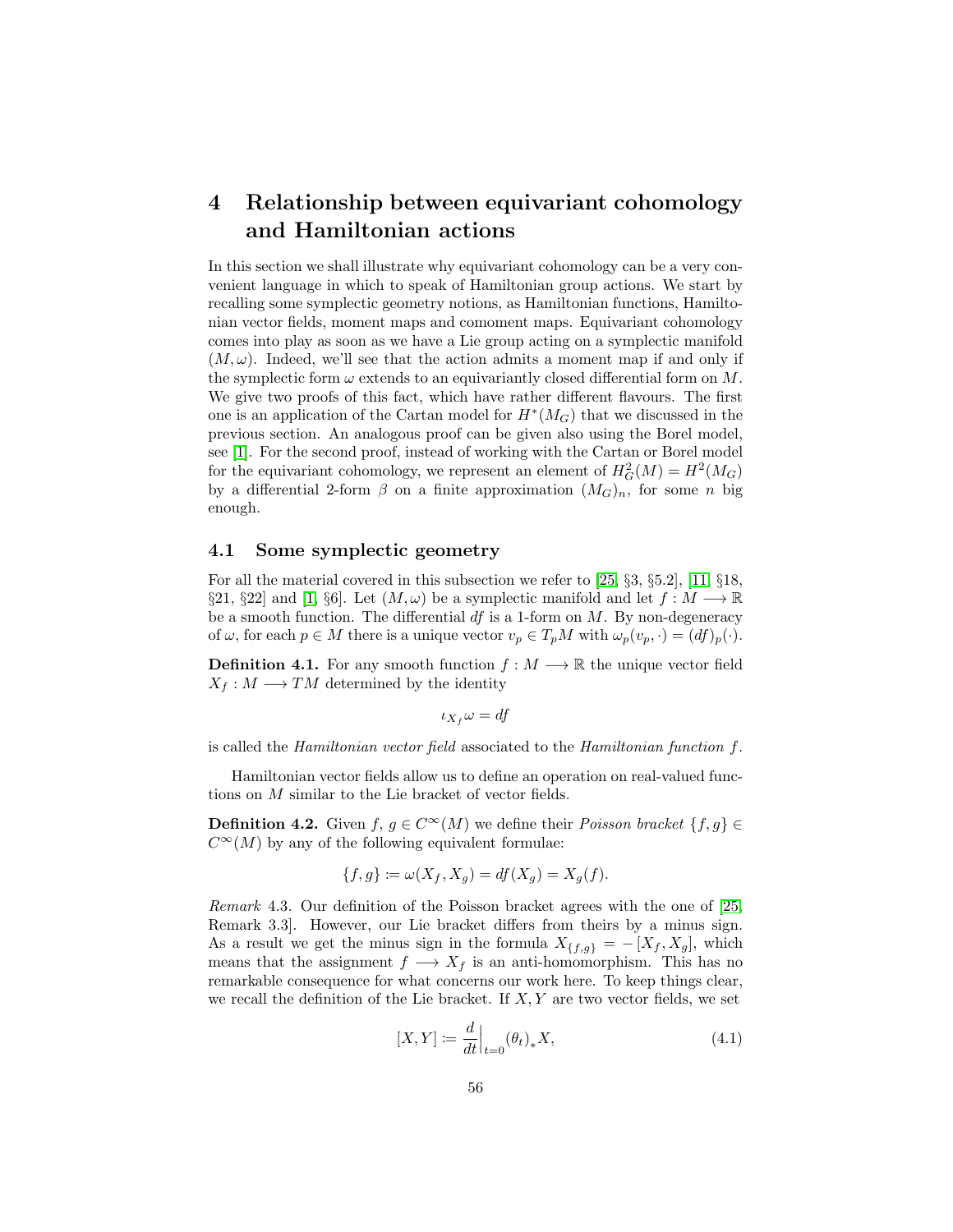where  $\theta_* X(\theta(x)) := d\theta_x X(x)$  denotes the push-forward of the vector field X under the diffeomorphism  $\theta$  and  $\theta_t$  denotes the flow of Y.

**Definition 4.4.** A vector field  $X \in \Gamma(TM)$  on M is called *symplectic* if  $\iota_X \omega$  is closed. We denote the space of symplectic vector fields on M by  $\Gamma_{\omega}(TM)$ .

For a vector field  $X \in \Gamma(TM)$  the following conditions are equivalent:

- $X$  is symplectic,
- $\mathcal{L}_X \omega = 0$ ,
- The flow  $\rho_t$  of X is a symplectomorphism for all t, that is,  $\rho_t^* \omega = \omega \ \forall t$ .

The first two conditions are equivalent by Cartan's magic formula  $\mathcal{L}_X = \iota_X d +$  $d\iota_X$ , while the equivalence of the last two conditions follows from

$$
\frac{d}{dt}\Big|_{t=s}\rho_t^*\omega = \frac{d}{dt}\Big|_{t=0}\rho_{t+s}^*\omega = \frac{d}{dt}\Big|_{t=0}\rho_s^*\rho_t^*\omega = \rho_s^*\mathcal{L}_X\omega.
$$

Notice that Hamiltonian vector fields are symplectic since

$$
d\iota_{X_f}\omega = ddf = 0.
$$

<span id="page-58-0"></span>**Proposition 4.5** ([\[25,](#page-143-2) Proposition 3.6]). Let  $(M, \omega)$  be a symplectic manifold.

(i) For every Hamiltonian function  $f : M \longrightarrow \mathbb{R}$  and every symplectomorphism  $\psi \in \text{Sympl}(M, \omega)$  we have  $X_{f \circ \psi^{-1}} = \psi_* X_f$ .

(ii)  $X_{\{f,g\}} = -[X_f,X_g]$  for all  $f,g \in C^{\infty}(M)$ .

*Proof.* To prove (i), we show that  $\iota_{\psi_* X_f} \omega = d(f \circ \psi^{-1})$ . Let  $x = \psi(y) \in M$ , then

$$
\iota_{\psi_* X_f} \omega_x = \omega_x (\psi_* X_f(x), \cdot)
$$
  
\n
$$
= \omega_{\psi(y)} (d\psi_y X_f(y), d\psi_y (d\psi_y)^{-1} \cdot)
$$
  
\n
$$
= \psi^* \omega_y (X_f(y), d\psi_x^{-1} \cdot)
$$
  
\n
$$
= \omega_y (X_f(y), d\psi_x^{-1} \cdot)
$$
  
\n
$$
= (\iota_{X_f} \omega)_{\psi^{-1}(x)} (d\psi_x^{-1} \cdot)
$$
  
\n
$$
= ((\psi^{-1})^* \iota_{X_f} \omega)_x
$$
  
\n
$$
= ((\psi^{-1})^* df)_x
$$
  
\n
$$
= d(f \circ \psi^{-1})_x.
$$

To prove statement (ii) let  $\rho_t^g \in \text{Sympl}(M, \omega)$  be the flow of  $X_g$ . Then using (i) we have

$$
[X_f, X_g] = \frac{d}{dt}\Big|_{t=0} (\rho_t^g)_* X_f = \frac{d}{dt}\Big|_{t=0} X_{f \circ (\rho_t^g)^{-1}} = \frac{d}{dt}\Big|_{t=0} X_{f \circ (\rho_{-t}^g)^{-1}}.
$$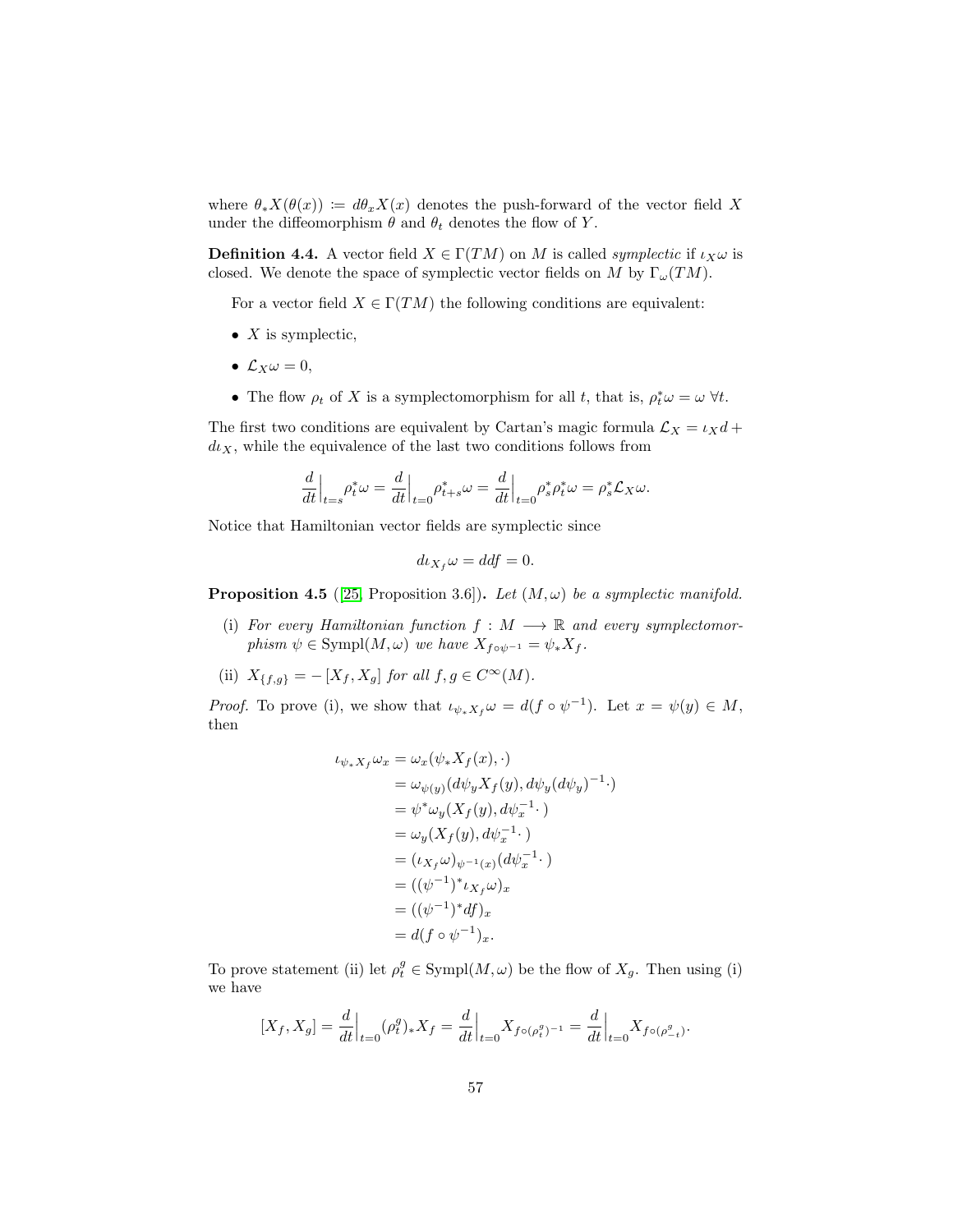Hence

$$
\begin{aligned} \iota_{[X_f, X_g]} \omega &= \omega([X_f, X_g], \cdot) \\ &= \frac{d}{dt} \Big|_{t=0} \omega(X_{f \circ \rho_{-t}^g}, \cdot) \\ &= \frac{d}{dt} \Big|_{t=0} d(f \circ \rho_{-t}^g) \\ &= d \frac{d}{dt} \Big|_{t=0} (f \circ \rho_{-t}^g) \\ &= d(df(-X_g)) \\ &= -d\{f, g\}, \end{aligned}
$$

where the second to last equality follows from the fact that  $\rho_{-t}^g$  is the flow of the vector field  $-X_g$ .  $\Box$ 

Now let  $G$  be a compact connected Lie group acting on a symplectic manifold  $(M, \omega)$  by symplectomorphisms. Denote by  $\phi : G \longrightarrow \text{Sympl}(M, \omega)$  the action, so that for all  $g \in G$  the map  $\phi_g : M \longrightarrow M$  is a symplectomorphism.

As before, we let  $X^{\#}$  be the vector field on M generated by  $X \in \mathfrak{g}$ , i.e.,

$$
X^{\#} = \frac{d}{dt}\Big|_{t=0} \phi_{\exp tX}.
$$

Notice that  $X^{\#} = (d\phi)_e X$  and one can prove (see [\[11,](#page-141-4) §26]) that the map  $X \longmapsto X^{\#}$  is an anti-homomorphism, that is, for all  $X, Y \in \mathfrak{g}$  it holds

$$
[X,Y]^\# = -[X^\#, Y^\#].\tag{4.2}
$$

Remark 4.6. The vector field  $X^{\#}$  satisfies

$$
X^{\#}(\phi_{\exp tX}(\cdot)) = \frac{d}{ds}\Big|_{s=t} \phi_{\exp sX}(\cdot),
$$

that is to say, its flow is given by the symplectomorphisms  $\phi_{\exp tX}$  and thus  $X^{\#}$ is symplectic.

<span id="page-59-0"></span>**Definition 4.7.** A moment map for the action of G on  $(M,\omega)$  is a map  $\mu$ :  $M \longrightarrow \mathfrak{g}^*$  such that it holds

(i) For  $X \in \mathfrak{g}$  let  $\mu^X$  denote the map  $\mu^X : M \longrightarrow \mathbb{R}, \mu^X(x) := \mu(x)(X)$ . Then

$$
d\mu^X = \iota_X \mu \mu.
$$

(ii)  $\mu$  is equivariant with respect to the action  $\phi$  of G on M and the coadjoint action  $\mathrm{Ad}^*$  of G on  $\mathfrak{g}^*$ , that is,

$$
\mu \circ \phi_g = \mathrm{Ad}_g^* \circ \mu.
$$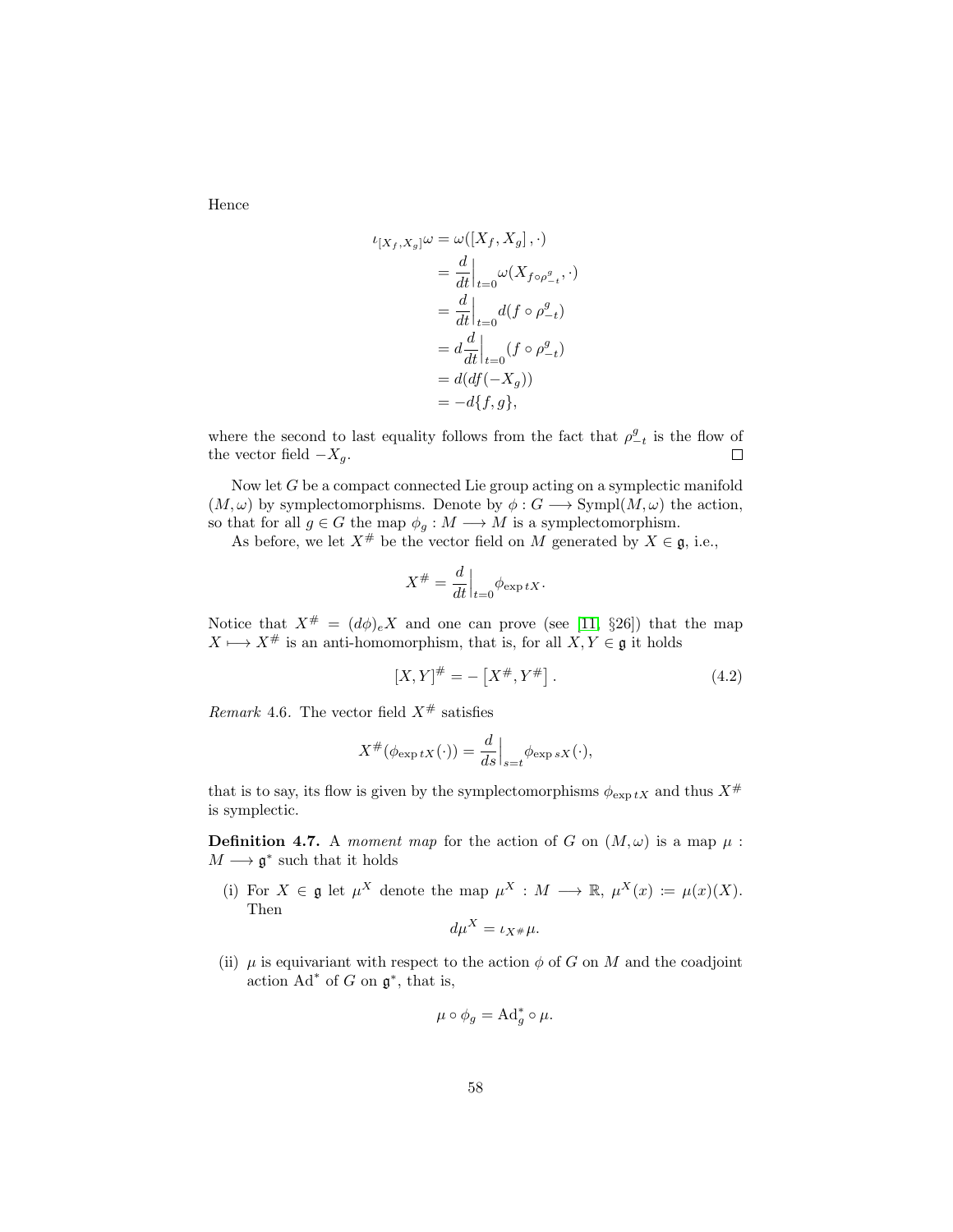**Definition 4.8.** Suppose that a Lie group  $G$  acts on a symplectic manifold  $(M, \omega)$  by symplectomorphism. We call the action *Hamiltonian* if it admits a moment map.

The conditions of Definition [4.7](#page-59-0) can be rephrased in terms of comoment maps.

**Definition 4.9.** A *comoment map* for the action of G on  $(M, \omega)$  is a map  $\Phi : \mathfrak{g} \longrightarrow C^{\infty}(M)$  with the two conditions rephrased as

(i) For every  $X \in \mathfrak{g}$  the Hamiltonian vector field corresponding to  $\Phi(X)$  is  $X^{\#}$ :

$$
X_{\Phi(X)} = X^{\#},
$$

or equivalently,

$$
d\Phi(X)=\iota_X{}_{\#}\omega.
$$

(ii)  $\Phi$  is a Lie algebra homomorphism:

$$
\Phi([X,Y]) = \{\Phi(X), \Phi(Y)\}.
$$

There is a one-to-one correspondence between moment and comoment maps given by

$$
\mu \longmapsto \Phi \coloneqq \mu^{(\cdot)}.
$$

It follows directly from the definitions that the condition  $d\mu^X = \iota_{X^{\#}}\omega$  is equivalent to  $X_{\mu}x = X^{\#}$ . It is however slightly more technical to prove that, given these equivalent conditions,  $\mu$  is G-equivariant if and only if  $\Phi$  is a Lie algebra homomorphism. For this, we need the following lemma.

<span id="page-60-1"></span>**Lemma 4.10** ([\[25,](#page-143-2) Lemma 5.16]). Let G be connected. Suppose that  $\Phi : \mathfrak{g} \longrightarrow$  $C^{\infty}(M)$  is a Lie algebra homomorphism satisfying  $\xi^{\#} = X_{\Phi(\xi)}$  for all  $\xi \in \mathfrak{g}$ . Then for all  $g \in G$ 

$$
\Phi(\mathrm{Ad}_{g^{-1}}\xi)=\Phi(\xi)\circ\phi_g.
$$

Proof. First notice that using Proposition [4.5](#page-58-0) we have

$$
X_{\Phi(\mathrm{Ad}_{g^{-1}}\xi)} = (\mathrm{Ad}_{g^{-1}}\xi)^{\# \text{ Prop. A.3}} (\phi_g^{-1})_* X_{\Phi(\xi)} = X_{\Phi(\xi)\circ\phi_g}.
$$

Thus

$$
d(\Phi(\xi) \circ \phi_g - \Phi(\mathrm{Ad}_{g^{-1}} \xi)) = \iota_{X_{\Phi(\xi) \circ \phi_g}} \omega - \iota_{X_{\Phi(\mathrm{Ad}_{g^{-1}} \xi)}} \omega = 0,
$$

and so  $\Phi(\xi) \circ \phi_g - \Phi(\text{Ad}_{g^{-1}} \xi)$  is constant. This implies

<span id="page-60-0"></span>
$$
\Phi(\mathrm{Ad}_{g^{-1}}[\xi,\eta]) = \Phi\left(\left[\mathrm{Ad}_{g^{-1}}\xi,\mathrm{Ad}_{g^{-1}}\eta\right]\right)
$$
  
\n
$$
= \{\Phi(\mathrm{Ad}_{g^{-1}}\xi),\Phi(\mathrm{Ad}_{g^{-1}}\eta)\}
$$
  
\n
$$
= \{\Phi(\xi)\circ\phi_g,\Phi(\eta)\circ\phi_g\}
$$
  
\n
$$
= \{(\Phi(\xi),\Phi(\eta)\}\circ\phi_g
$$
  
\n
$$
= \Phi\left([\xi,\eta]\right)\circ\phi_g.
$$
\n(4.3)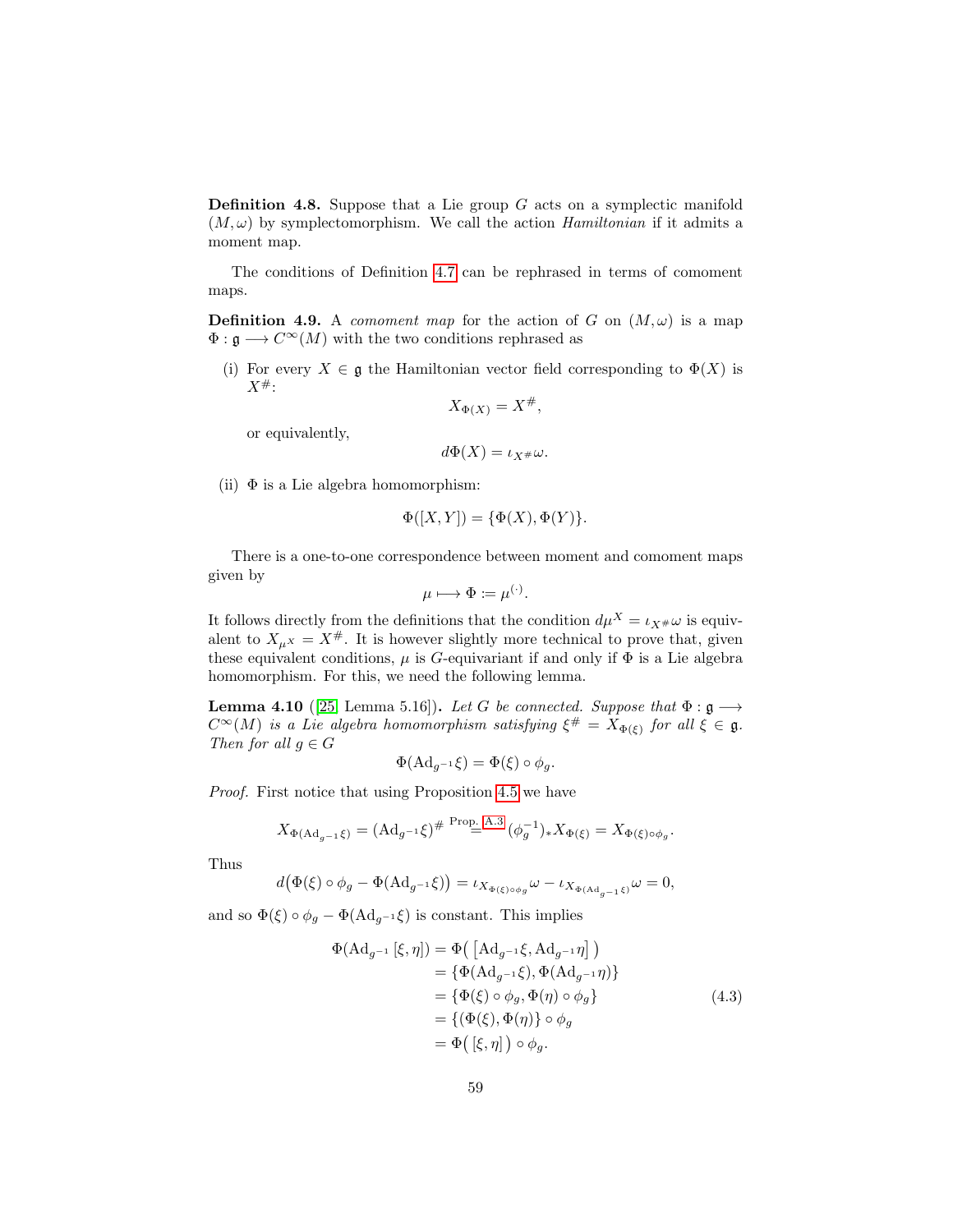Now let  $g: [0,1] \longrightarrow G$  be a path in G joining the identity to any point  $g(1)$  in G. We want to show that  $\Phi(\xi) \circ \phi_{g(t)} - \Phi(\mathrm{Ad}_{g(t)^{-1}} \xi) = \text{constant} = \Phi(\xi) - \Phi(\xi) = 0$ for all t. Denote by  $R_g: G \longrightarrow G$  the right-multiplication by g in G and set

$$
\eta(t) := (dR_{g(t)^{-1}})_{g(t)}g'(t) \in \mathfrak{g}.
$$

Notice that  $\eta(t) = \frac{d}{ds}\big|_{s=0} R_{g(t)-1}(g(t+s))$ , since  $s \mapsto g(t+s)$  is a path starting at  $g(t)$  with initial velocity  $g'(t)$ . Denote by  $\gamma_t(s) := g(t+s)g(t)^{-1}$ , so that  $\eta(t) = \gamma'_t(0).$ 

$$
Claim (1). \ \eta(t)^{\#} \circ \phi_{g(t)} = \frac{d}{dt} \Big|_{t} \phi_{g(t)}.
$$

*Proof.* Recall that  $\eta(t)^{\#} = (d\phi)_{e}(\eta(t))$ , where  $\phi : G \longrightarrow \text{Sympl}(M, \omega)$  is the action of  $G$  on  $M$ . Thus

$$
\eta(t)^{\#} \circ \phi_{g(t)} = (d\phi)_e(\eta(t)) \circ \phi_{g(t)}
$$
  
=  $\frac{d}{ds}\Big|_{s=0} (\phi \circ \gamma_t(s)) \circ \phi_{g(t)}$   
=  $\frac{d}{ds}\Big|_{s=0} \phi_{\gamma_t(s)} \circ \phi_{g(t)}$   
=  $\frac{d}{ds}\Big|_{s=0} \phi_{\gamma_t(s)g(t)}$   
=  $\frac{d}{ds}\Big|_{s=0} \phi_{g(t+s)}$   
=  $\frac{d}{dt}\Big|_{t} \phi_{g(t)}.$ 

 $\Box$  Claim (1).

*Claim* (2).  $\frac{d}{dt}\Big|_{t}Ad_{g(t)^{-1}}\xi = Ad_{g(t)^{-1}}[\xi, \eta(t)].$ Proof.

$$
\frac{d}{dt}\Big|_{t}Ad_{g(t)^{-1}}\xi = \frac{d}{ds}\Big|_{s=0}Ad_{g(t+s)^{-1}}\xi
$$
\n
$$
= \frac{d}{ds}\Big|_{s=0}Ad_{g(t)^{-1}} \circ Ad_{\gamma_t(s)^{-1}}\xi
$$
\n
$$
= Ad_{g(t)^{-1}} \circ \frac{d}{ds}\Big|_{s=0}Ad_{\gamma_t(s)^{-1}}\xi
$$
\n
$$
= Ad_{g(t)^{-1}}((dAd)_e(-\eta(t))(\xi))
$$
\n
$$
= Ad_{g(t)^{-1}}[-\eta(t), \xi]
$$
\n
$$
= Ad_{g(t)^{-1}}[\xi, \eta(t)].
$$

In the fourth equality we used that  $\frac{d}{ds}\big|_{s=0} \gamma_t(s)^{-1} = -\eta(t)$ .  $\Box$  Claim (2).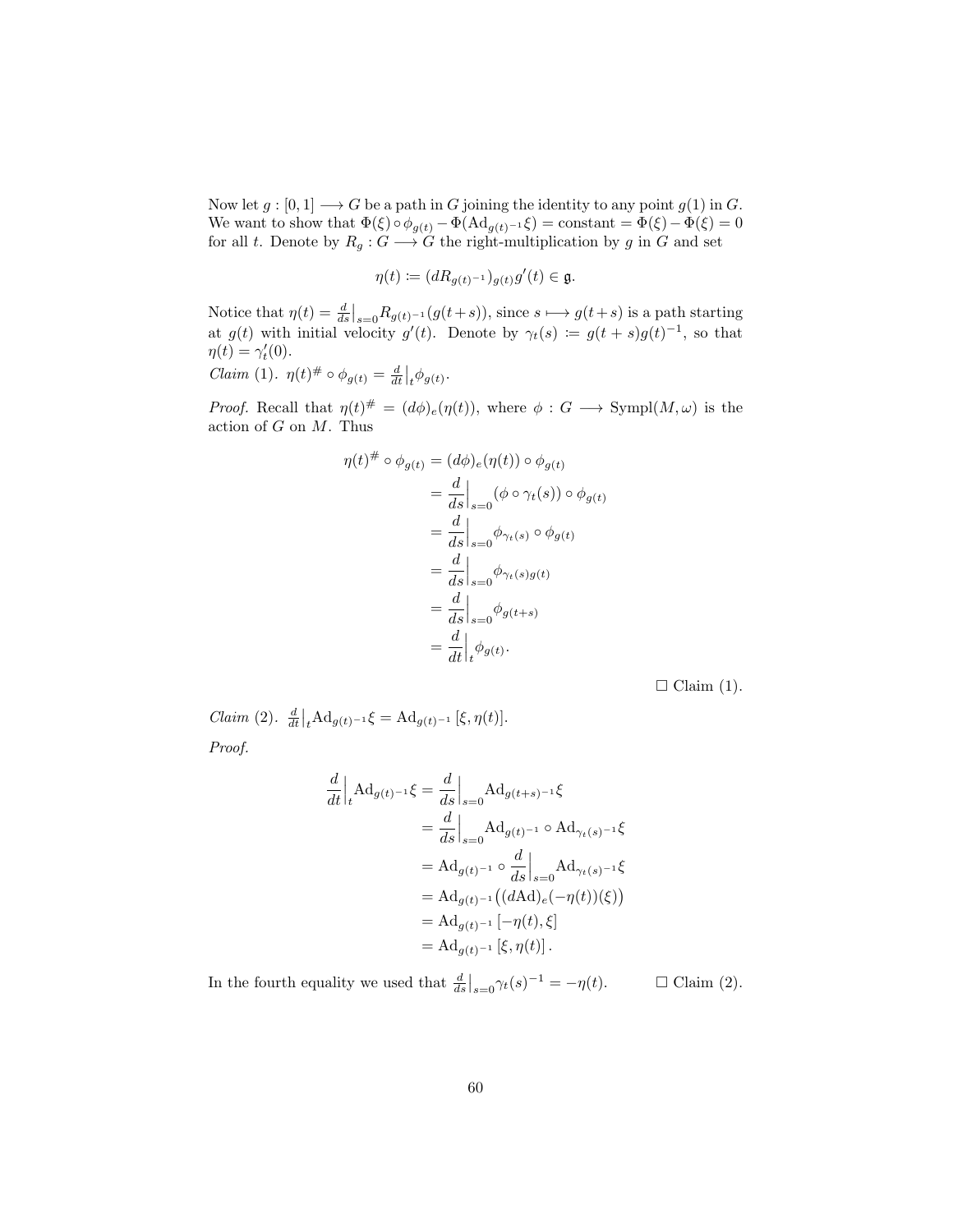In particular, for  $x = g(t)^{-1}y \in M$  Claim (1) implies that

$$
d(\Phi(\xi) \circ \phi_{g(t)})_x (\phi_{g(t)^{-1}})_* \eta(t)^{\#}(x) = d(\Phi(\xi) \circ \phi_{g(t)})_{g(t)^{-1}y} (d\phi_{g(t)^{-1}})_y (\eta(t)^{\#}(y))
$$
  
\n
$$
= d\Phi(\xi)_y \eta(t)^{\#}(y)
$$
  
\n
$$
= d\Phi(\xi)_y (\eta(t)^{\#} \circ \phi_{g(t)}(x))
$$
  
\n
$$
\stackrel{\text{Claim } (1)}{=} \frac{d\Phi(\xi)_y (\frac{d}{dt}\big|_t \phi_{g(t)}(x))}{d\Phi(\xi)_y (d\phi_{g(\cdot)}(x))_t (1)}
$$
  
\n
$$
= d(\Phi(\xi) \circ \phi_{g(\cdot)}(x))_t (1)
$$
  
\n
$$
= \frac{d}{dt}\big|_t \Phi(\xi) \circ \phi_{g(t)}(x).
$$

Using Claim  $(2)$  and  $(4.3)$  we have

$$
\frac{d}{dt}\Big|_{t} \Phi(\mathrm{Ad}_{g(t)^{-1}}\xi) = \Phi(\frac{d}{dt}\Big|_{t} \mathrm{Ad}_{g(t)^{-1}}\xi)
$$
  
\n
$$
\stackrel{\text{Claim } (2)}{=} \Phi(\mathrm{Ad}_{g(t)^{-1}}[\xi, \eta(t)])
$$
  
\n
$$
\stackrel{(4.3)}{=} \Phi([\xi, \eta(t)]) \circ \phi_{g(t)}.
$$

Putting all together we get

$$
\frac{d}{dt}\Big|_{t} \left(\Phi(\xi) \circ \phi_{g(t)} - \Phi(\mathrm{Ad}_{g(t)^{-1}}\xi)\right) =
$$
\n
$$
= d\big(\Phi(\xi) \circ \phi_{g(t)}\big)_{x} \left(\phi_{g(t)^{-1}}\right)_{*} \eta(t)^{\#} - \Phi([\xi, \eta(t)]) \circ \phi_{g(t)}
$$
\n
$$
= \omega(X_{\Phi(\xi) \circ \phi_{g(t)}}, (\phi_{g(t)^{-1}})_{*} X_{\Phi(\eta(t))}) - \{\Phi(\xi), \Phi(\eta(t))\} \circ \phi_{g(t)}
$$
\n
$$
\xrightarrow{\mathrm{Prop} 4.5} \omega(X_{\Phi(\xi) \circ \phi_{g(t)}}, X_{\Phi(\eta(t)) \circ \phi_{g(t)}}) - \{\Phi(\xi), \Phi(\eta(t))\} \circ \phi_{g(t)}
$$
\n
$$
= \{\Phi(\xi) \circ \phi_{g(t)}, \Phi(\eta(t)) \circ \phi_{g(t)}\} - \{\Phi(\xi), \Phi(\eta(t))\} \circ \phi_{g(t)}
$$
\n
$$
= 0.
$$

Therefore  $\Phi(\xi) \circ \phi_g - \Phi(\text{Ad}_{g^{-1}} \xi)$  is constant on any path in G connecting the identity to any other point in G. Since G is (path) connected and  $\Phi(\xi) \circ \phi_e$  –  $\Box$  $\Phi(\text{Ad}_{e^{-1}}\xi) = 0$ , this concludes the proof of the lemma.

Now we are in the position to prove the equivalence of moment and comoment maps.

**Proposition 4.11.**  $\mu : M \longrightarrow \mathfrak{g}^*$  is a moment map for the action of G on M if and only if  $\Phi : \mathfrak{g} \longrightarrow C^{\infty}(M)$ ,  $\Phi(X) := \mu^X$  is a comoment map for the action.

*Proof.* As noticed above, the condition  $d\mu^X = \iota_{X^{\#}}\omega$  is equivalent to  $X_{\mu^X} = X^{\#}$ since  $X_{\mu}$ <sup>x</sup> is characterized by the identity  $d\mu^{X} = \iota_{X_{(\mu}X)}\omega$ . Thus we have to show that assuming the above equivalent properties it holds

$$
\mu \circ \phi_g = \text{Ad}^*_g \circ \mu
$$
 if and only if  $\mu^{[X,Y]} = {\mu^X, \mu^Y}.$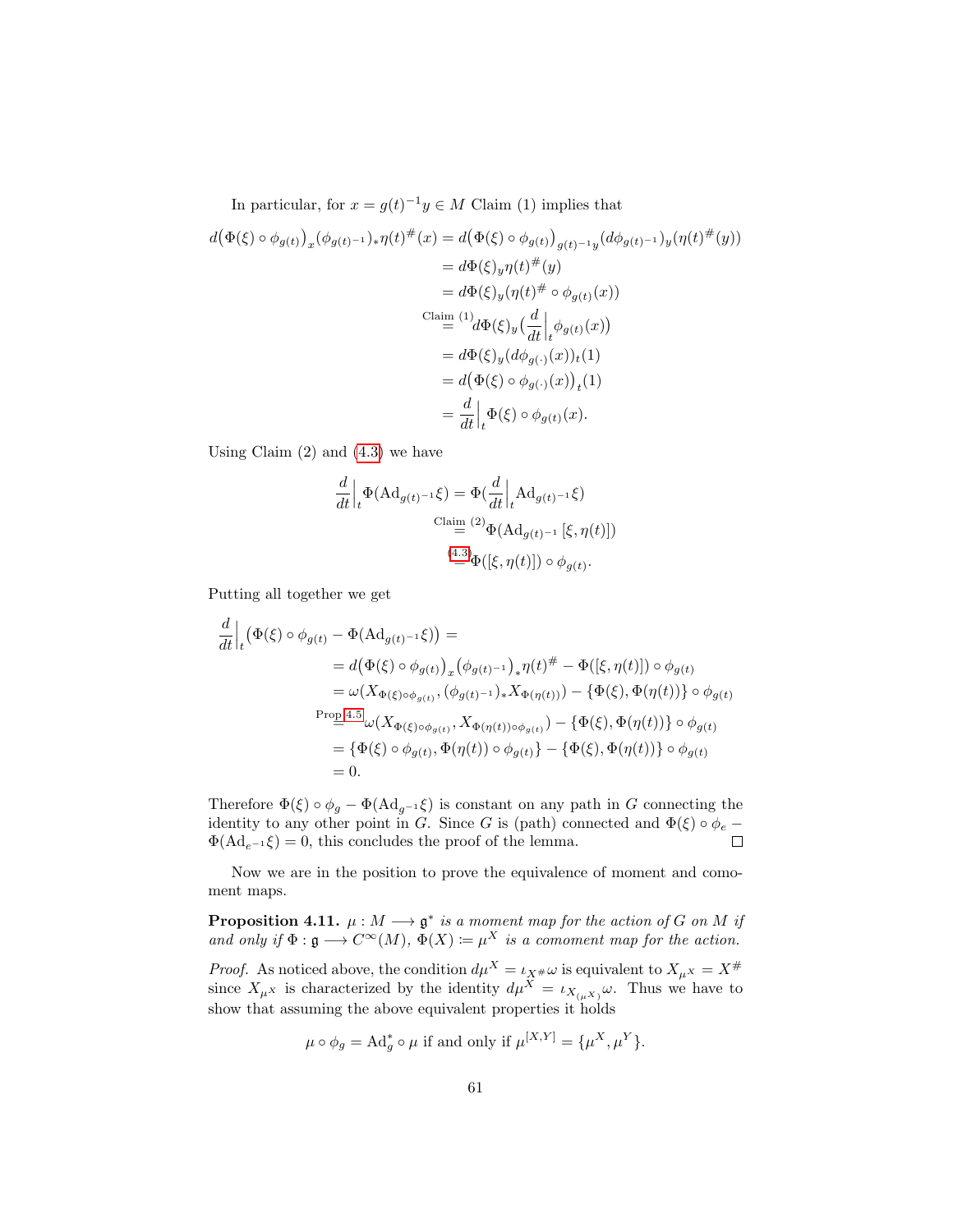Assume first that  $\mu$  is G-equivariant. For  $X, Y \in \mathfrak{g}$  and  $x \in M$  we have:

$$
\{\mu^{X}, \mu^{Y}\}(x) = X_{\mu^{Y}}(\mu^{X})(x)
$$
  
\n
$$
= Y^{\#}(\mu^{X})(x)
$$
  
\n
$$
= (d\mu^{X})_{x}Y^{\#}(x)
$$
  
\n
$$
= \frac{d}{dt}\Big|_{t=0} \mu^{X} \circ \phi_{\exp tY}(x)
$$
  
\n
$$
= \frac{d}{dt}\Big|_{t=0} \text{Ad}^{*}_{\exp tY} \circ \mu(x)(X)
$$
  
\n
$$
= \frac{d}{dt}\Big|_{t=0} \mu(x) \big(\text{Ad}_{\exp(-tY)}(X)\big)
$$
  
\n
$$
= \mu(x) \big(\frac{d}{dt}\Big|_{t=0} \text{Ad}_{\exp(-tY)}(X)\big)
$$
  
\n
$$
= \mu(x) \big([-Y, X]\big)
$$
  
\n
$$
= \mu^{[X,Y]}(x).
$$

For the other implication, assume that  $\mu^{(\cdot)}$  is a Lie algebra homomorphism. Thus  $\Phi = \mu^{(\cdot)}$  satisfies the conditions of Lemma [4.10](#page-60-1) and we have

$$
\mu(\phi_g(x))(X) = \Phi(X) \circ \phi_g(x)
$$
  
\nLemma 4.10
$$
\Phi(\text{Ad}_{g^{-1}}X)(x)
$$

$$
= \mu(x)(\text{Ad}_{g^{-1}}X)
$$

$$
= \text{Ad}_g^* \circ \mu(x)(X)
$$

for all  $x \in M$ ,  $g \in G$  and  $X \in \mathfrak{g}$ .

**Example 4.12** (Moment map for the  $S^1$ -action). Suppose that  $G = S^1$  acts on  $(M, \omega)$  by symplectomorphisms. We have  $\mathfrak{g} \cong \mathbb{R}$  and  $\mathfrak{g}^* \cong \mathbb{R}$ . Let  $\mu : M \longrightarrow \mathbb{R}$ be a moment map and  $X = 1$  be a generator of g. Then  $\mu^{X}(x) = \mu(x) \cdot 1$ , that is  $\mu^X = \mu$ . Therefore the first condition of Definition [4.7](#page-59-0) becomes simply

$$
d\mu = \iota_{X^{\#}}\omega. \tag{4.4}
$$

Moreover, since  $S^1$  is abelian we have that  $\text{Ad}_g X = d(g \cdot g^{-1})_e X = X$  and thus  $\mathrm{Ad}^*_g \circ \mu = \mu$ . So the G-equivariance condition for  $\mu$  is actually invariance:  $\mu \circ \phi_g = \mu$ , which is equivalent to  $\mathcal{L}_{X^{\#}} \mu = 0$  by Proposition [3.4.](#page-27-1) If [\(4.4\)](#page-63-0) holds, this condition is automatically satisfied. Indeed,

$$
\mathcal{L}_{X^{\#}}\mu = \iota_{X^{\#}}d\mu + d\iota_{X^{\#}}\mu \stackrel{(4.4)}{=} \iota_{X^{\#}}\iota_{X^{\#}}\omega = 0.
$$

### 4.2 Equivariant extension in the Cartan model

We want to illustrate how equivariant cohomology fits in the context of moment maps. We start by considering the case of the circle  $G = S^1$ , as in [\[1\]](#page-141-1).

<span id="page-63-0"></span> $\Box$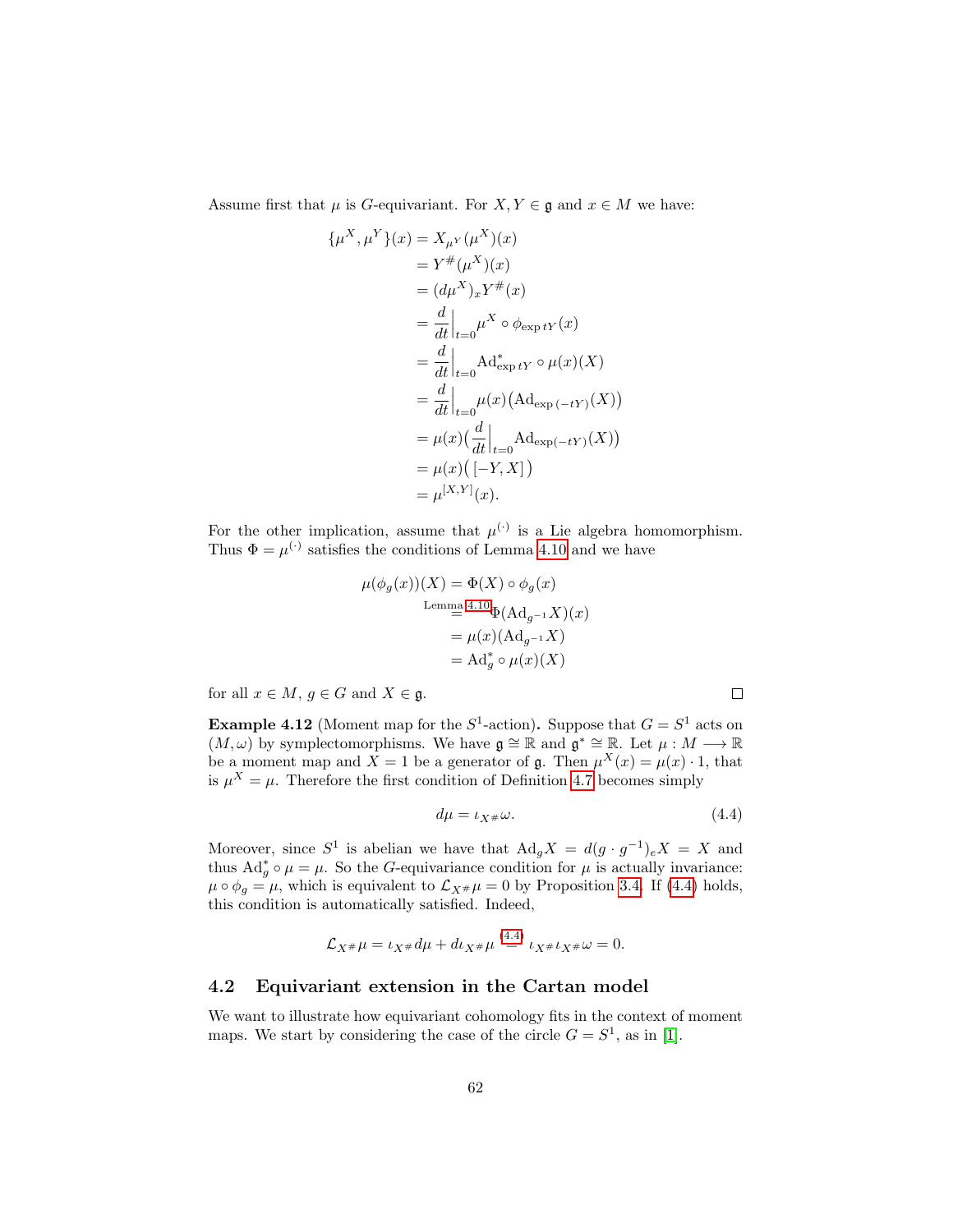**Example 4.13.** Let  $G = S^1$  act on a symplectic manifold  $(M, \omega)$  by symplec-tomorphisms. Retain the notation of Section [3.4.](#page-43-1) Let  $X \in \mathfrak{g}$ . Since the action is symplectic we have  $\mathcal{L}_{X^{\#}}\omega = 0$ , thus  $\omega \in \Omega_X^2[u] = \{\text{degree 2 elements of } \Omega_X^*[u] \}.$ However, in general  $\omega$  doesn't represent an element in the equivariant cohomology group  $H_{S^1}^2(M)$  of M since need not be closed with respect to the Cartan differential  $d_X$ , as  $d_X \omega = -u_X \omega$ . It is natural to ask if  $\omega$  can be "extended" to an equivariantly closed 2-form. Since  $u$  has degree 2, the only way to extend it in  $\Omega_X^2[u]$  is to add a multiple of u to  $\omega$ . So any extension takes the form

$$
\omega^{\#} = \omega - u \cdot f,
$$

where  $f: M \longrightarrow \mathbb{R}$  is some  $S^1$ -invariant smooth function on M. It holds:

$$
d_X \omega^{\#} = d_X \omega - d_X (u \cdot f)
$$
  
=  $d\omega + u \omega_x \omega - d_X u \cdot f - u \omega_x f$   
=  $u \omega_x \omega - u \omega_x f - u^2 \omega_x f$   
=  $u(\omega_x \omega - d f)$ .

Thus  $\omega$  has an equivariantly closed extension if and only if the action admits a moment map.

This phenomenon is actually quite general. Let  $(M, \omega)$  be a symplectic manifold and G be a connected Lie group acting by symplectomorphisms on M. As in Section [3,](#page-26-0) let  $\{X_{\alpha}\}\$ be a basis of g with dual basis  $\{\theta^{\alpha}\}\in\mathfrak{g}^*$  and  ${u_{\alpha}} \in S^1 \mathfrak{g}^*$  be the corresponding elements in the symmetric part of  $W\mathfrak{g}$ . The Cartan model for the differential forms on  $M_G$  is the chain complex

$$
C_G(M) = (S\mathfrak{g}^* \otimes \Omega^*(M))^G,
$$

with differential  $d_G = 1 \otimes d - \sum_{\alpha} u_{\alpha} \otimes \iota_{\alpha}$ , where  $\iota_{\alpha} \stackrel{\text{def}}{=} \iota_{-X_{\alpha}^{\#}}$  on  $\Omega^*(M)$ . In what follows instead of the symbol  $\otimes$  we mainly write a plain dot  $\cdot$  and most times we even omit the dot. In particular for a differential form  $a \in \Omega^*(M)$  the Cartan differential  $d_G a$  is given by

$$
d_G a = da - \sum_{\alpha} u_{\alpha} \iota_{\alpha} a
$$

and

$$
d_G(u_{\alpha}a) = u_{\alpha}da - \sum_{\beta} u_{\beta}u_{\alpha}u_{\beta}a.
$$

The symplectic form  $\omega \in \Omega^2(M)$  can be seen as an element of

$$
C_G^2(M) = \{ \text{degree 2 elements of } (S\mathfrak{g}^* \otimes \Omega^*(M))^G \},
$$

since  $\mathcal{L}_{X^{\#}}\omega = 0$  for all  $X \in \mathfrak{g}$ . However, as in the case of  $S^1$  in general it is not closed with respect to the Cartan differential:

$$
d_G\omega = d\omega - \sum_{\alpha} u_{\alpha} \iota_{\alpha} \omega = -\sum_{\alpha} u_{\alpha} \iota_{\alpha} \omega.
$$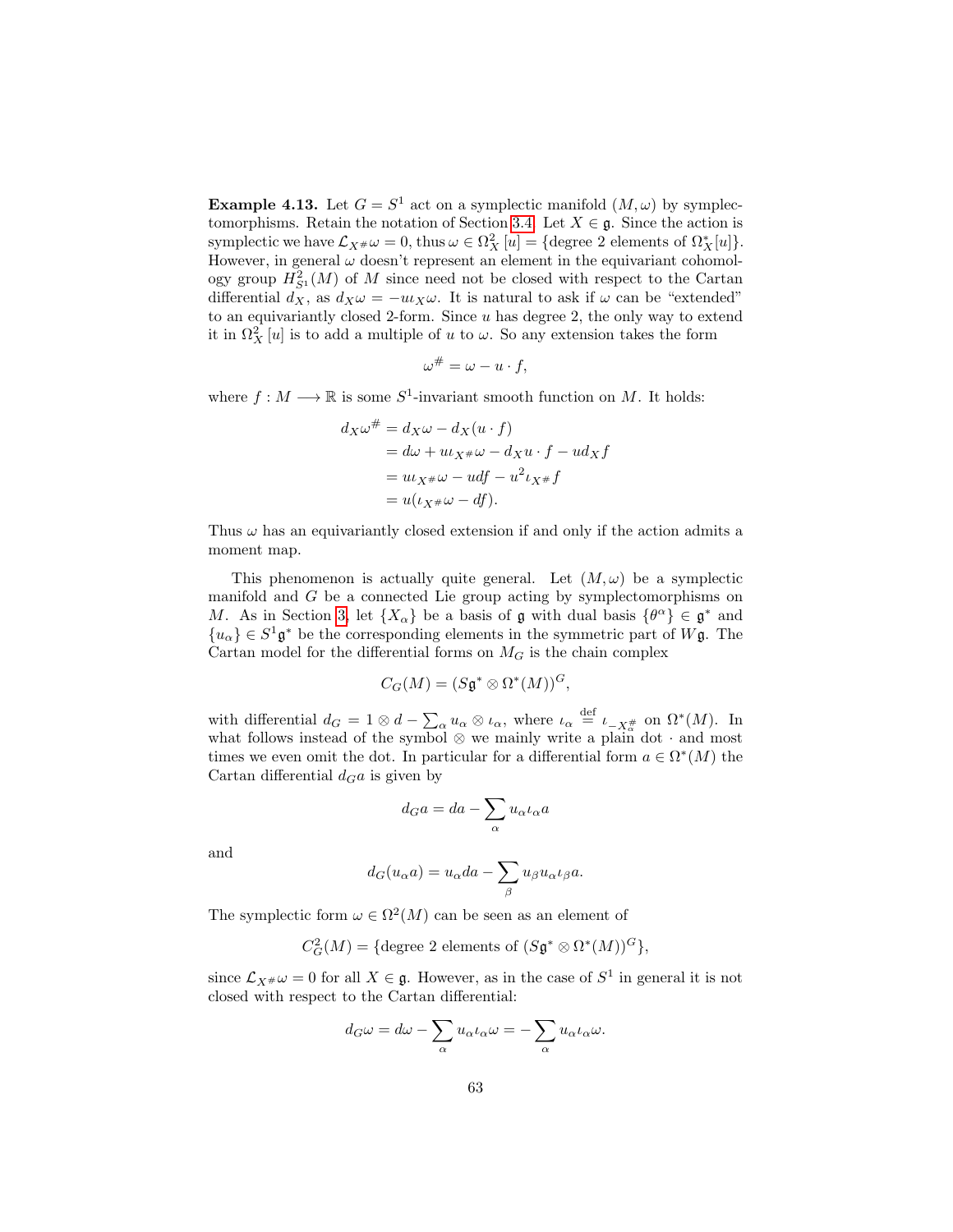By dimensional reasons, any extension of  $\omega$  to an equivariant form in  $C_G^2(M)$  is of the form

$$
\omega^{\#} = \omega - \sum_{\alpha} u_{\alpha} \cdot f_{\alpha},
$$

where  $f_{\alpha} \in \Omega^{0}(M)$  are smooth functions on M.

<span id="page-65-1"></span>**Proposition 4.14.** The formula  $\omega^{\#} = \omega - \sum_{\alpha} u_{\alpha} \cdot f_{\alpha}$  defines an equivariantly closed extension of  $\omega$  if and only if the linear assignment  $\Phi : \mathfrak{g} \longrightarrow C^{\infty}(M)$ ,  $X_{\alpha} \longmapsto f_{\alpha}$  gives a comoment map for the action.

*Proof.* We compute  $d_G\omega^{\#}$  and  $\mathcal{L}_{X_{\alpha}}\omega^{\#}$  and then show that they vanish for all  $\alpha$  if and only if  $X_{\alpha} \longmapsto f_{\alpha}$  is a comoment map. We start by computing the differential.

$$
d_G\omega^{\#} = d_G\omega - \sum_{\alpha} d_G(u_{\alpha} \cdot f_{\alpha})
$$
  
=  $d\omega - \sum_{\alpha} u_{\alpha} \iota_{\alpha} \omega - \sum_{\alpha} u_{\alpha} df_{\alpha} + \sum_{\alpha} \sum_{\beta} u_{\beta} u_{\alpha} \cdot i_{\beta} f_{\alpha}$   
=  $-\sum_{\alpha} u_{\alpha} (df_{\alpha} + \iota_{\alpha} \omega).$ 

As for the Lie derivative we have

$$
\mathcal{L}_{\beta}\omega^{\#} = \mathcal{L}_{\beta}\omega - \sum_{\alpha} \mathcal{L}_{\beta}(u_{\alpha} \cdot f_{\alpha})
$$
  
=  $-\sum_{\alpha} \mathcal{L}_{\beta}u_{\alpha} \cdot f_{\alpha} - \sum_{\alpha} u_{\alpha} \mathcal{L}_{\beta}f_{\alpha}$   

$$
\stackrel{(3.6)}{=} \sum_{\alpha} \sum_{\gamma} c_{\beta\gamma}^{\alpha} u_{\gamma} \cdot f_{\alpha} - \sum_{\alpha} u_{\alpha} \iota_{\beta} df_{\alpha} - \sum_{\alpha} u_{\alpha} d_{\beta} f_{\alpha}
$$
  
=  $\sum_{\alpha} u_{\alpha} (\sum_{\gamma} c_{\beta\alpha}^{\gamma} f_{\gamma} - \iota_{\beta} df_{\alpha}).$ 

The independence over the  $u_{\alpha}$ 's gives

<span id="page-65-0"></span>
$$
d_G\omega^{\#} = 0
$$
 if and only if  $df_{\alpha} = -\iota_{\alpha}\omega = \iota_{X_{\alpha}^{\#}}\omega$  for all  $\alpha$  (4.5)

and

$$
\mathcal{L}_{\beta}\omega^{\#}=0 \quad \forall \beta \quad \text{if and only if} \quad \sum_{\gamma}c_{\beta\alpha}^{\gamma}f_{\gamma}=\iota_{\beta}df_{\alpha}=-\iota_{X_{\beta}^{\#}}df_{\alpha}\quad \forall \alpha,\beta.
$$

Notice that  $df_{\alpha} = \iota_{X_{\alpha}^{\#}}\omega$  if and only if  $X_{\alpha}^{\#}$  is the Hamiltonian vectorfield corresponding to  $f_{\alpha}$ , that is,  $X_{f_{\alpha}} = X_{\alpha}^{\#}$ . Thus assuming that the two equivalent conditions of [\(4.5\)](#page-65-0) hold we have

$$
\iota_{X_{\beta}^{\#}}df_{\alpha}^{(4.5)} = \iota_{X_{\beta}^{\#}}\iota_{X_{\alpha}^{\#}}\omega = \omega(X_{\alpha}^{\#}, X_{\beta}^{\#}) = \omega(X_{f_{\alpha}}, X_{f_{\beta}}) = \{f_{\alpha}, f_{\beta}\} = \{\Phi(X_{\alpha}), \Phi(X_{\beta})\}.
$$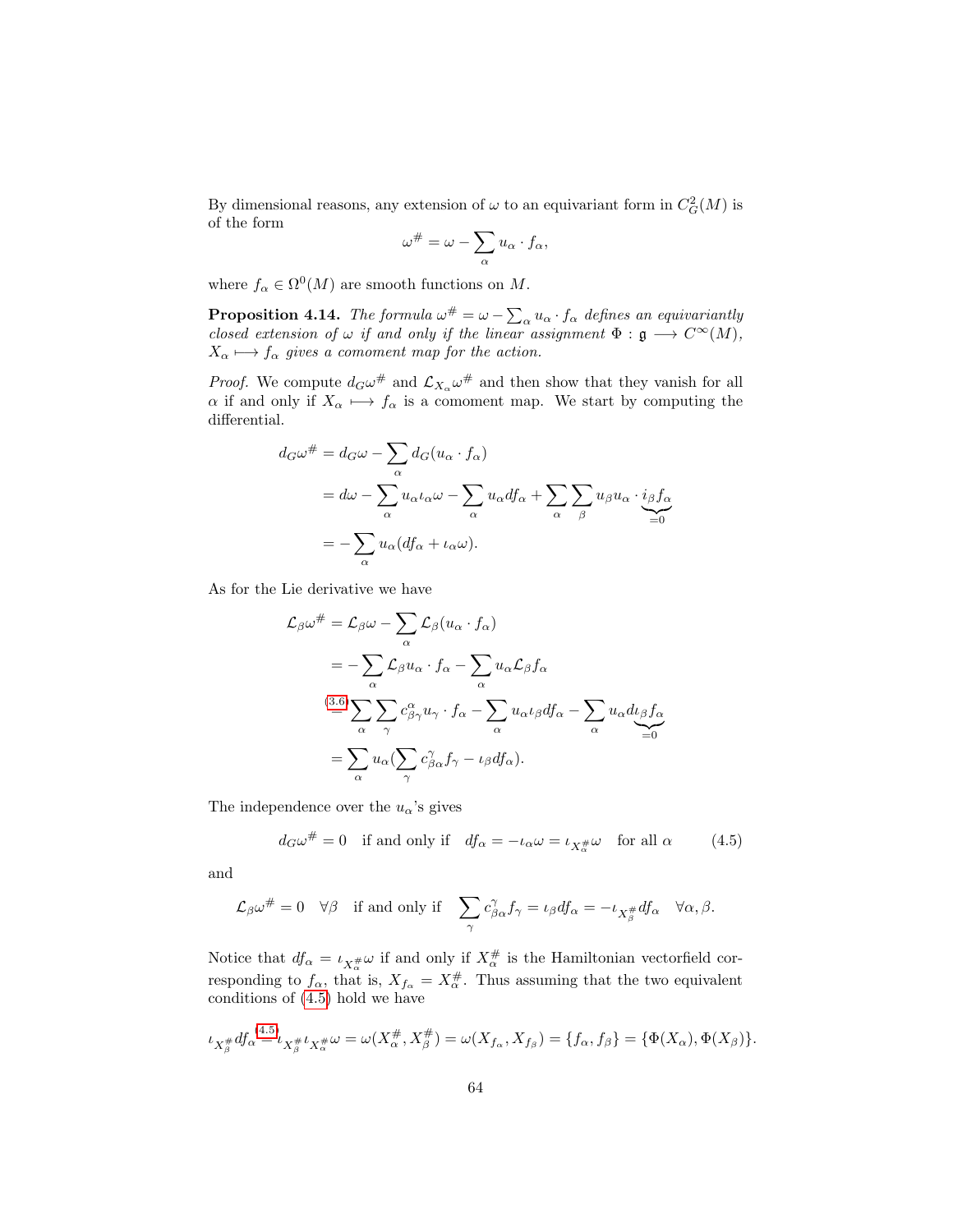Moreover, by the linearity of the assignment  $\Phi: X_{\alpha} \longmapsto f_{\alpha}$ , it holds

$$
\sum_{\gamma} c_{\beta\alpha}^{\gamma} f_{\gamma} = \sum_{\gamma} c_{\beta\alpha}^{\gamma} \Phi(X_{\gamma}) = \Phi\left(\sum_{\gamma} c_{\beta\alpha}^{\gamma} X_{\gamma}\right) = \Phi([X_{\beta}, X_{\alpha}]) = -\Phi([X_{\alpha}, X_{\beta}]).
$$

Thus  $\mathcal{L}_{\beta}\omega^{\#}=0$  for all  $\beta$  if and only if  $\Phi([X_{\alpha},X_{\beta}])=\{\Phi(X_{\alpha}),\Phi(X_{\beta})\}$  for all  $\alpha, \beta$ . Putting everything together, we have the following sequence of equivalences

- $\omega^{\#} = \omega \sum_{\alpha} u_{\alpha} \cdot f_{\alpha}$  is a  $d_G$ -closed G-invariant element of  $S \mathfrak{g}^* \otimes \Omega^*(M)$ .
- $d_G\omega^{\#} = 0$  and  $\mathcal{L}_{\beta}\omega^{\#} = 0$  for all  $\beta$ .
- $df_{\alpha} = \iota_{X_{\alpha}^{\#}} \omega$  for all  $\alpha$  and  $\sum_{\gamma} c_{\beta \alpha}^{\gamma} f_{\gamma} = -\iota_{X_{\beta}^{\#}} df_{\alpha}$  for all  $\alpha, \beta$ .
- $X_{f_{\alpha}} = X_{\alpha}^{\#}$  for all  $\alpha$  and  $\Phi([X_{\alpha}, X_{\beta}]) = {\Phi(X_{\alpha}), \Phi(X_{\beta}) }$  for all  $\alpha, \beta$ .
- Φ is a comoment map for the action.

 $\Box$ 

### 4.3 Equivariant extension via finite approximations

We now want to give another version of Proposition [4.14,](#page-65-1) without working in the Cartan or Weil model, but using finite approximations for  $M_G$ . To define an equivariant extension for the symplectic form on the manifold  $M$ , we are going to use a connection form  $\theta$  on (a finite approximation of) the principal G-bundle  $EG \longrightarrow BG$ . Recall that  $\theta$  is a g-valued 1-form on EG which satisfies

- (i)  $\iota_{X} \# \theta = X$  for all  $X \in \mathfrak{g}$ .
- (ii)  $\phi_g^* \theta = \text{Ad}_g \circ \theta$  for all  $g \in G$ .

For the main properties of connections forms on principal G-bundles and their existence we refer to Appendix [A.](#page-109-0)

Let  $(M, \omega)$  be a symplectic manifold on which a compact Lie group G acts by symplectomorphisms. Let *n* be big enough such that  $H^2(M_G) = H^2((M_G)_n)$ (see Section [2.6\)](#page-22-0). Thus elements of  $H_G^2(M)$  are represented by 2-forms on the manifold  $(M_G)_n$ . Let  $\theta$  be a connection form on the principal G-bundle  $EG_n \longrightarrow BG_n^6$  $EG_n \longrightarrow BG_n^6$ . In the following for simplicity we'll write  $M_G$ , EG and BG for  $(M_G)_n$ ,  $EG_n$  and  $BG_n$ , respectively. Given a map  $\mu : M \longrightarrow \mathfrak{g}^*$  we can define a  $\mathfrak{g} \otimes \mathfrak{g}^*$ -valued 1-form  $\theta \otimes \mu$  on  $EG \times M$  by

$$
(\theta \otimes \mu)_{(e,x)}((v,w)) := \theta_e(v) \otimes \mu(x),
$$

where we identified  $T_{(e,x)}(EG \times M) \cong T_e EG \times T_xM$ . Furthermore, the pairing of g and  $g^*$  allows making  $\theta \otimes \mu$  into an R-valued 1-form which we denote by  $\theta \cdot \mu$ :

$$
(\theta \cdot \mu)_{(e,x)}((v,w)) \coloneqq \langle \mu(x), \theta_e(v) \rangle.
$$

<span id="page-66-0"></span><sup>&</sup>lt;sup>6</sup>It exists since  $EG_n \longrightarrow BG_n$  is a principal G-bundle of manifolds, see Proposition [A.8.](#page-112-0)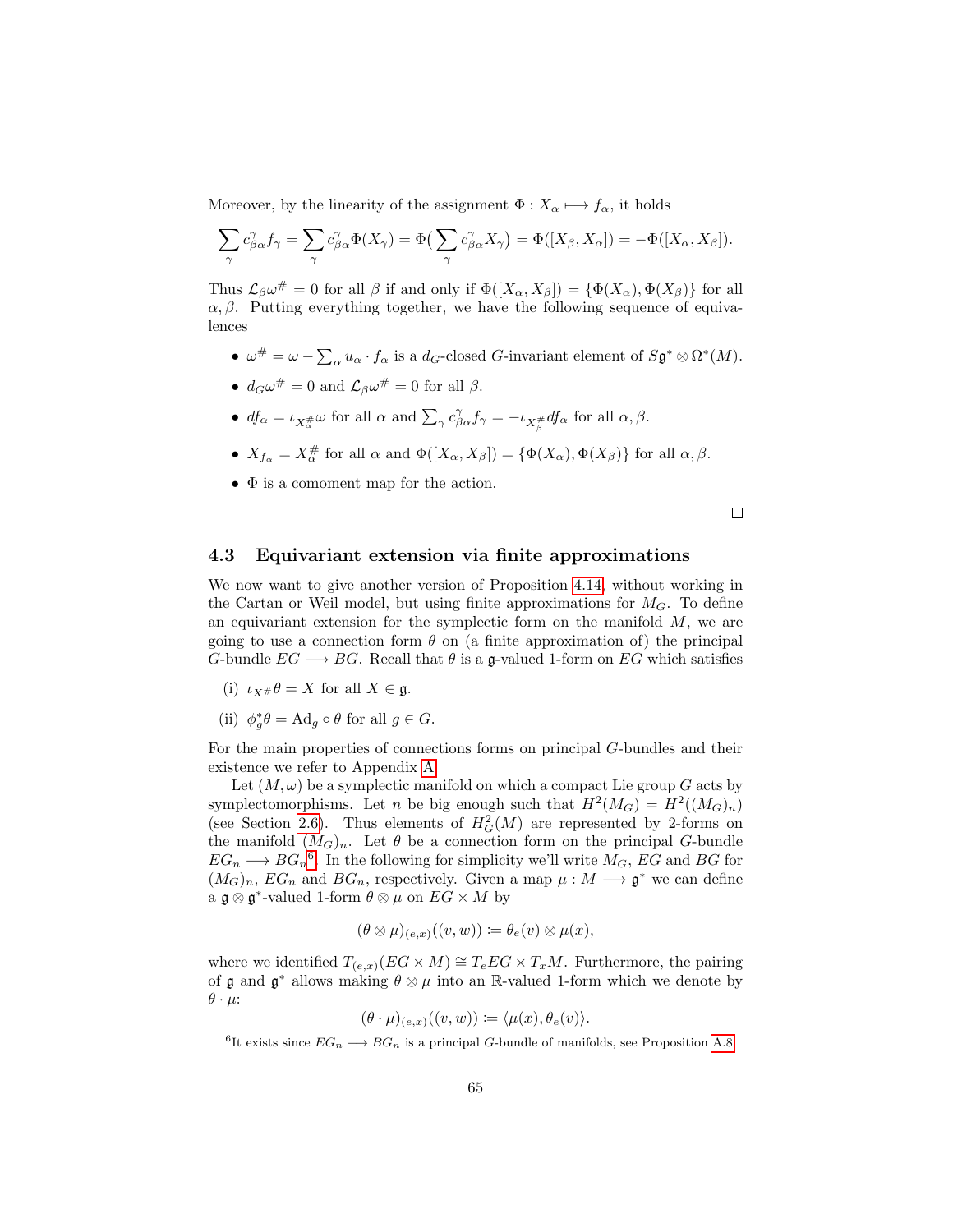Proposition 4.15 ([\[3,](#page-141-5) Proposition VI.2.1]). Suppose that a connected compact Lie group G acts by symplectomorphisms on the symplectic manifold  $(M, \omega)$ , and let  $\theta$  be a connection on the bundle  $EG \longrightarrow BG$ . Denote by  $pr_2 : EG \times M \longrightarrow$ M the projection onto the second component and let  $\mu : M \longrightarrow \mathfrak{g}^*$  be any differentiable map. Then the 2-form  $\beta$  on  $EG \times M$  given by

$$
\widetilde{\beta} = \mathrm{pr}_2^* \omega + d(\theta \cdot \mu)
$$

descends to a closed 2-form on  $M_G$  if and only if the action is Hamiltonian with moment map  $\mu$ .

*Proof.* Assume that  $\mu : M \longrightarrow \mathfrak{g}^*$  is a moment map for the action and let  $\theta$  be a connection form on  $EG \longrightarrow BG$ . Let  $\theta \cdot \mu$  be as above and set

$$
\widetilde{\beta} \coloneqq \mathrm{pr}_2^*\omega + d(\theta \cdot \mu),
$$

where  $pr_2: EG \times M \longrightarrow M$  is the projection onto the second factor. This is a closed 2-form on  $EG \times M$ . We show that it descends to  $M_G$ , that is, there is a 2-form  $\beta$  on  $EG \times_G M$  whose lift to  $EG \times M$  is  $\beta$ :

$$
\pi^*\beta=\widetilde{\beta}.
$$

That is to say, we show that  $\tilde{\beta}$  is basic. By Proposition [3.8](#page-28-1) we need to verify the two conditions

- (i)  $\mathcal{L}_{X^{\#}}\widetilde{\beta} = 0$  for all  $X \in \mathfrak{g}$ ,
- (ii)  $\iota_{X} \widetilde{\beta} = 0$  for all  $X \in \mathfrak{g}$ .

We prove (i). Let  $\phi_g : M \longrightarrow M$  denote the action of  $g \in G$  on M,  $\phi_g^{EG}$ :  $EG \longrightarrow EG$  the action of  $g \in G$  on  $EG$ , and  $\widetilde{\phi}_g : EG \times M \longrightarrow EG \times M$  denote the diagonal action of  $g \in G$  on  $EG \times M$ . Notice that  $\text{pr}_2 \circ \phi_g = \phi_g \circ \text{pr}_2$ . We show that for all  $g \in G$  it holds  $\widetilde{\phi}_g^* \widetilde{\beta} = \widetilde{\beta}$ . Indeed,

$$
\widetilde{\phi}_{g}^{*}\widetilde{\beta} = \widetilde{\phi}_{g}^{*} \mathrm{pr}_{2}^{*} \omega + \widetilde{\phi}_{g}^{*} d(\theta \cdot \mu)
$$

$$
= \mathrm{pr}_{2}^{*} (\phi_{g})^{*} \omega + d \widetilde{\phi}_{g}^{*} (\theta \cdot \mu)
$$

$$
= \mathrm{pr}_{2}^{*} \omega + d \widetilde{\phi}_{g}^{*} (\theta \cdot \mu),
$$

as  $G$  acts on  $M$  by symplectomorphisms. Notice that

$$
\widetilde{\phi}_{g}^{*}(\theta \cdot \mu) = (\phi_{g}^{EG})^{*}\theta \cdot (\phi_{g}^{M})^{*}\mu = (\mathrm{Ad}_{g} \circ \theta) \cdot (\mathrm{Ad}_{g}^{*} \circ \mu) = \theta \cdot \mu
$$

Thus  $\widetilde{\phi}_{g}^{*}\widetilde{\beta} = \text{pr}_{2}^{*}\omega + d(\theta \cdot \mu) = \widetilde{\beta}$  and by Proposition [3.4](#page-27-1) infinitesimally

$$
\mathcal{L}_{X^{\#}}\tilde{\beta}=0.
$$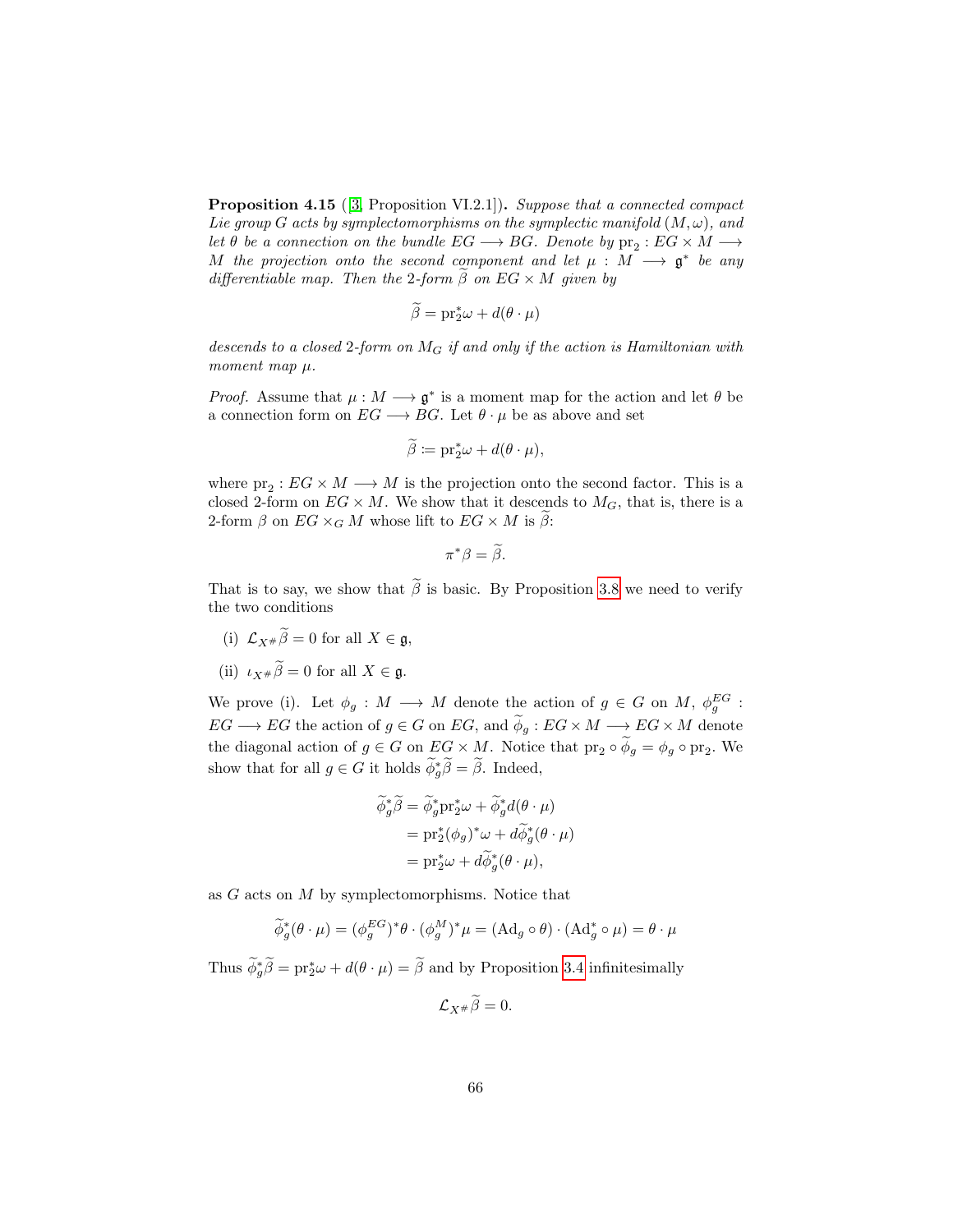We prove (ii). We compute  $\iota_{X}$ # $\mathrm{pr}_2^*\omega$  and  $\iota_{X}$ # $d(\theta \cdot \mu)$  separately. Let  $(e, x) \in$  $EG \times M$  and  $(v, w) \in T_e EG \times T_xM$ . Then

$$
(\iota_{X} * \mathrm{pr}_2^* \omega)_{(e,x)}((v,w)) = (\mathrm{pr}_2^* \omega)_{(e,x)} (X^{\#}(e,x), (v,w))
$$
  

$$
= \omega_x ((d \mathrm{pr}_2)_{(e,x)} X^{\#}(e,x), (d \mathrm{pr}_2)_{(e,x)} (v,w)).
$$

Recall that  $X^{\#}(e,x) = \frac{d}{dt}\big|_{t=0} (\exp(tX) \cdot e, \exp(tX) \cdot x) \in T_{(e,x)}EG \times M$  and so  $(dpr_2)_{(e,x)}X^{\#}(e,x) = \frac{d}{dt}\Big|_{t=0}pr_2(\exp(tX)\cdot e, \exp(tX)\cdot x) = X^{\#}(x)$ . Thus

$$
(\iota_{X^{\#}}\mathrm{pr}_2^*\omega)_{(e,x)}((v,w)) = \omega_x(X^{\#}(x),(\mathrm{dpr}_2)_{(e,x)}(v,w))
$$
  
=  $(\iota_{X^{\#}}\omega)_x((\mathrm{dpr}_2)_{(e,x)}(v,w))$   
=  $(\mathrm{pr}_2^*\iota_{X^{\#}}\omega)_{(e,x)}((v,w)).$ 

As for the second term we have

$$
\iota_{X^{\#}}d(\theta \cdot \mu) = \mathcal{L}_{X^{\#}}(\theta \cdot \mu) - d\iota_{X^{\#}}(\theta \cdot \mu) = -d\iota_{X^{\#}}(\theta \cdot \mu),
$$

since in the proof of (i) we have seen that  $\phi_g^*(\theta \cdot \mu) = \theta \cdot \mu$ . We compute  $\iota_{X^*}(\theta \cdot \mu)$ explicitly, so for  $(e, x) \in EG \times M$  we have

$$
\iota_{X^{\#}}(\theta \cdot \mu)(e, x) = (\theta \cdot \mu)_{(e,x)}(X^{\#}(e, x))
$$
  
\n
$$
= (\theta \cdot \mu)_{(e,x)}(X^{\#}(e), X^{\#}(x))
$$
  
\n
$$
= \langle \mu(x), \theta_e(X^{\#}(e)) \rangle
$$
  
\n
$$
= \langle \mu(x), \iota_{X^{\#}}\theta(e) \rangle
$$
  
\n
$$
= \langle \mu(x), X \rangle
$$
  
\n
$$
= \mu^X(x)
$$
  
\n
$$
= (\text{pr}_2^* \mu^X)(e, x).
$$

Finally, since  $\mu$  is a moment map for the action we get

$$
\iota_{X} * \widetilde{\beta} = \iota_{X} * \operatorname{pr}_{2}^{*} \omega + \iota_{X} * d(\theta \cdot \mu) = \operatorname{pr}_{2}^{*} \iota_{X} * \omega - d \operatorname{pr}_{2}^{*} \mu^{X} = \operatorname{pr}_{2}^{*} d \mu^{X} - \operatorname{pr}_{2}^{*} d \mu^{X} = 0.
$$

We now prove the other direction. So suppose that there is  $\beta \in \Omega^2(EG \times_G M)$ with  $\pi^* \beta = \tilde{\beta}$ . Then for all  $X \in \mathfrak{g}$  we have  $\mathcal{L}_{X} \# \tilde{\beta} = 0$  and  $\iota_{X} \# \tilde{\beta} = 0$ . Since G is connected the first condition is equivalent as saying that for all  $g \in G$  it holds  $\widetilde{\phi}_{g}^{*}\widetilde{\beta} = \widetilde{\beta}$ . This implies that  $\widetilde{\phi}_{g}^{*}(\theta \cdot \mu) = \theta \cdot \mu$  for all  $g \in G$ . Therefore,

<span id="page-68-0"></span>
$$
(\phi_g^{EG})^* \theta \cdot (\phi_g)^* \mu = \widetilde{\phi}_g^* (\theta \cdot \mu) = \theta \cdot \mu. \tag{4.6}
$$

Let  $X \in \mathfrak{g}$ . Then  $\theta_e(X^{\#}(e)) = X$ , by definition of connection. Thus for all  $g \in G$ ,  $x \in M$  and  $X \in \mathfrak{g}$  we have

$$
\langle \mu(gx), \mathrm{Ad}_g X \rangle = \langle \mu(gx), \mathrm{Ad}_g \theta_e X^{\#}(e) \rangle
$$
  

$$
= \langle \phi_g^* \mu(x), ((\phi_g^{EG})^* \theta)_e(X^{\#}(e)) \rangle
$$
  

$$
\stackrel{(4.6)}{=} \langle \mu(x), \theta_e(X^{\#}(e)) \rangle
$$
  

$$
= \langle \mu(x), X \rangle.
$$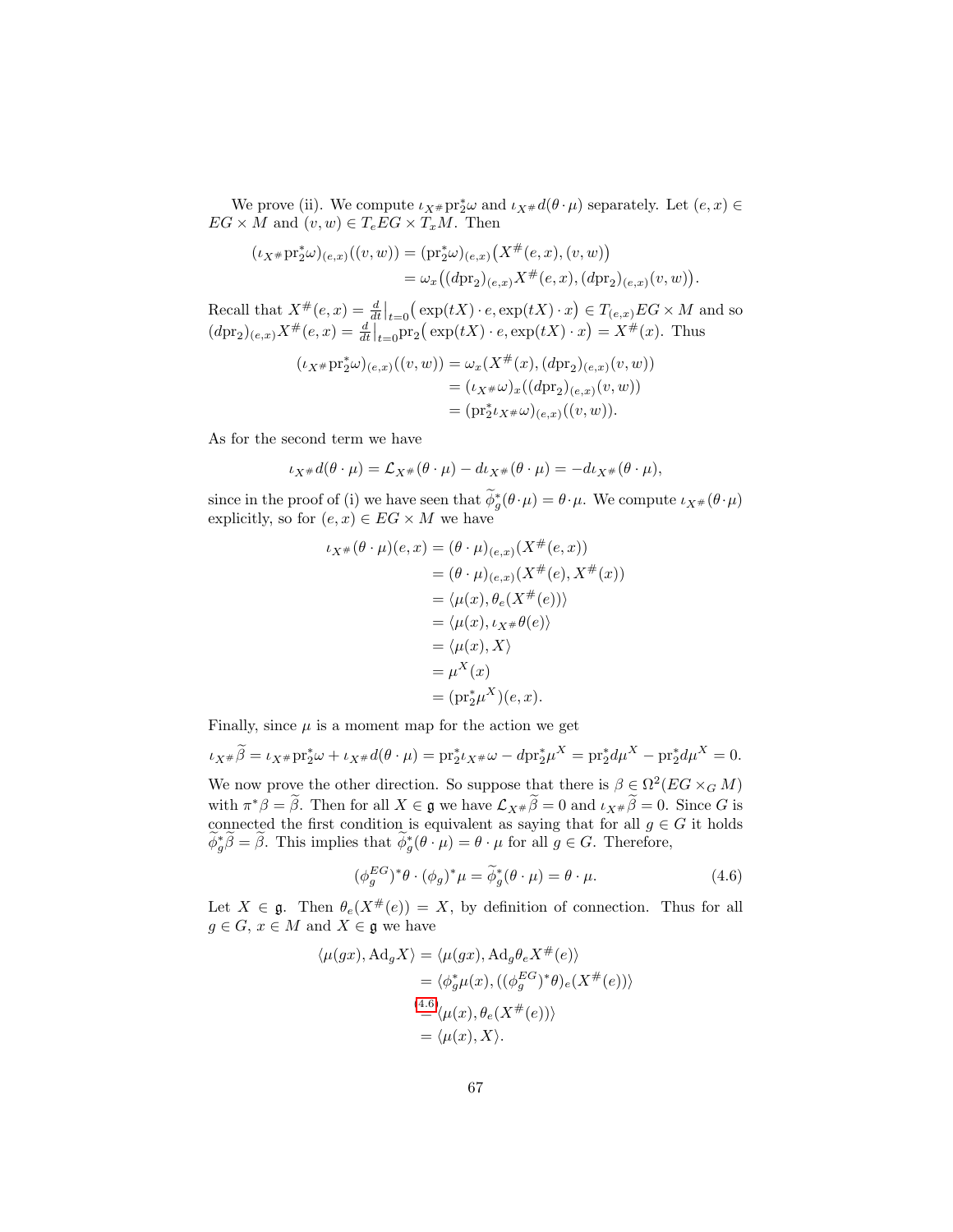This shows that  $\mu \circ \phi_g = \mathrm{Ad}^*_g \circ \mu$ . The same computations as in the proof of (ii) give

$$
\iota_{X^{\#}}\widetilde{\beta} = \mathrm{pr}_{2}^{\ast}\iota_{X^{\#}}\omega - \mathrm{pr}_{2}^{\ast}d\mu^{X}.
$$

Since  $\iota_{X} \widetilde{\beta} = 0$  and  $\operatorname{pr}_{2}^{*}$  is injective, it follows that  $\iota_{X} \ast \omega = d\mu^{X}$ , which concludes the proof.  $\Box$ 

We conclude this section by computing the derivative  $d(\theta \cdot \mu)$  of the 1-form  $\theta \cdot \mu$  on  $EG \times M$ .

**Lemma 4.16.** Let  $\theta \in \Omega^1(EG, \mathfrak{g})$  and  $\mu : M \longrightarrow \mathfrak{g}^*$ . Then

$$
d(\theta \cdot \mu) = d\theta \cdot \mu - \theta \cdot d\mu,
$$

where  $\theta \cdot d\mu$  is the 2-form on  $EG \times M$  defined by

$$
(\theta \cdot d\mu)_{(e,x)}((v_1,w_1),(v_2,w_2)) = \langle d\mu_x(w_2), \theta_e(v_1) \rangle - \langle d\mu_x(w_1), \theta_e(v_2) \rangle.
$$

*Proof.* Choose local coordinates  $\{dx_i\}_i$  on  $EG$  and  $\{dy_j\}_j$  on  $M$ , so that

$$
\theta = \sum_{i} f_i dx_i \text{ for some } f_i : EG \longrightarrow \mathfrak{g} \quad \text{and} \quad d\mu = \sum_{j} \frac{\partial \mu}{\partial y_j} dy_j.
$$

We want to express  $\theta \cdot \mu$  in local coordinates. For  $(e, x) \in EG \times M$  and  $(v, w) \in$  $T_eEG \times T_xM$  we have

$$
(\theta \cdot \mu)_{(e,x)}(v,w) = \langle \mu(x), \theta_e(v) \rangle
$$
  
=  $\langle \mu(x), \sum_i f_i(e)(dx_i)_e v \rangle$   
=  $\sum_i \langle \mu(x), f_i(e) \rangle (dx_i)_e v + \sum_j 0 \cdot (dy_j)_x w.$ 

Set  $h_i(e, x) \coloneqq \langle \mu(x), f_i(e) \rangle$ . Recall that for a 1-form  $\sigma = \sum_i \sigma_i dx_i$  on a manifold X in local coordinates one has

$$
d\sigma = \sum_{i} d\sigma_i \wedge dx_i = \sum_{i,j} \frac{\partial \sigma_i}{\partial x_j} dx_j \wedge dx_i.
$$

Then for  $(v_1, w_1), (v_2, w_2) \in T_eEG \times T_xM$  we have

$$
d(\theta \cdot \mu)_{(e,x)}((v_1, w_1), (v_2, w_2)) =
$$
  
= 
$$
\sum_{i,k} \frac{\partial h_i}{\partial e_k}(e, x) (dx_k \wedge dx_i)_{(e,x)}((v_1, w_1), (v_2, w_2))
$$
  
+ 
$$
\sum_{i,l} \frac{\partial h_i}{\partial x_l}(e, x) (dy_l \wedge dx_i)_{(e,x)}((v_1, w_1), (v_2, w_2))
$$
  
= 
$$
\sum_{i,k} \frac{\partial h_i}{\partial e_k}(e, x) (dx_k \wedge dx_i)_e(v_1, v_2)
$$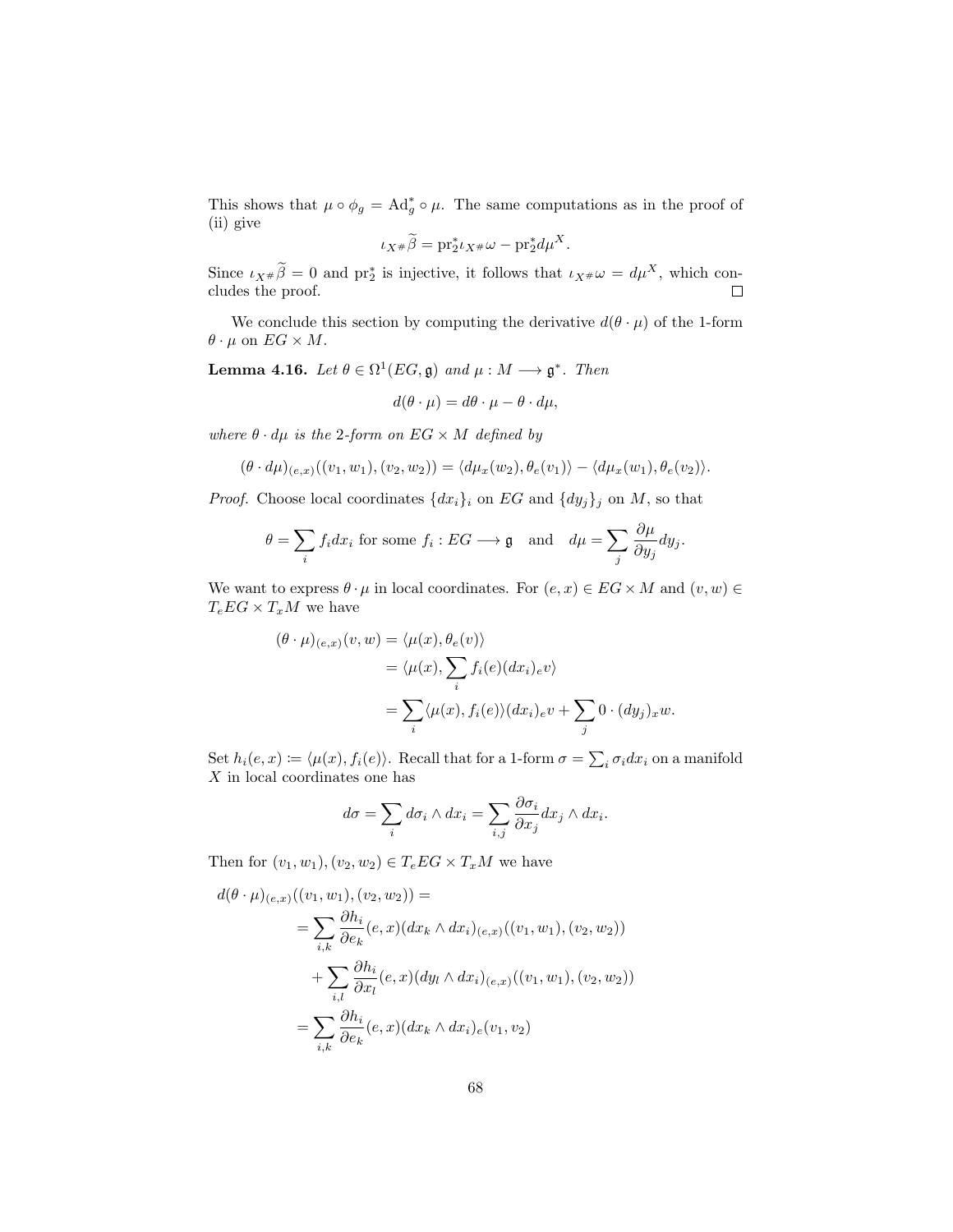+
$$
\sum_{i,l} \frac{\partial h_i}{\partial x_l}(e, x) \Big( (dy_l)_x w_1(dx_i)_e v_2 - (dy_l)_x w_2(dx_i)_e v_1 \Big)
$$
  
\n=  $\langle \mu(x), \sum_{i,k} \frac{\partial f_i}{\partial e_k}(e) (dx_k \wedge dx_i)(v_1, v_2) \rangle$   
\n+
$$
\sum_{i,l} \langle \frac{\partial \mu}{\partial x_l}(x), f_i(e) \rangle \Big( (dy_l)_x w_i(dx_i)_e - (dy_l)_x w_2(dx_i)_e v_1 \Big)
$$
  
\n=  $\langle \mu(x), d\theta_e(v_1, v_2) \rangle + \langle \sum_l \frac{\partial \mu}{\partial x_l}(x) (dy_l)_x w_1, \sum_i f_i(e) (dx_i)_e v_2 \rangle$   
\n- $\langle \sum_l \frac{\partial \mu}{\partial x_l}(x) (dy_l)_x w_2, \sum_i f_i(e) (dx_i)_e v_1 \rangle$   
\n=  $(d\theta \cdot \mu)_{(e,x)}((v_1, w_1), (v_2, w_2)) + \langle d\mu_x w_1, \theta_e v_2 \rangle - \langle d\mu_x w_2, \theta_e v_1 \rangle$ .

This concludes the proof.

 $\Box$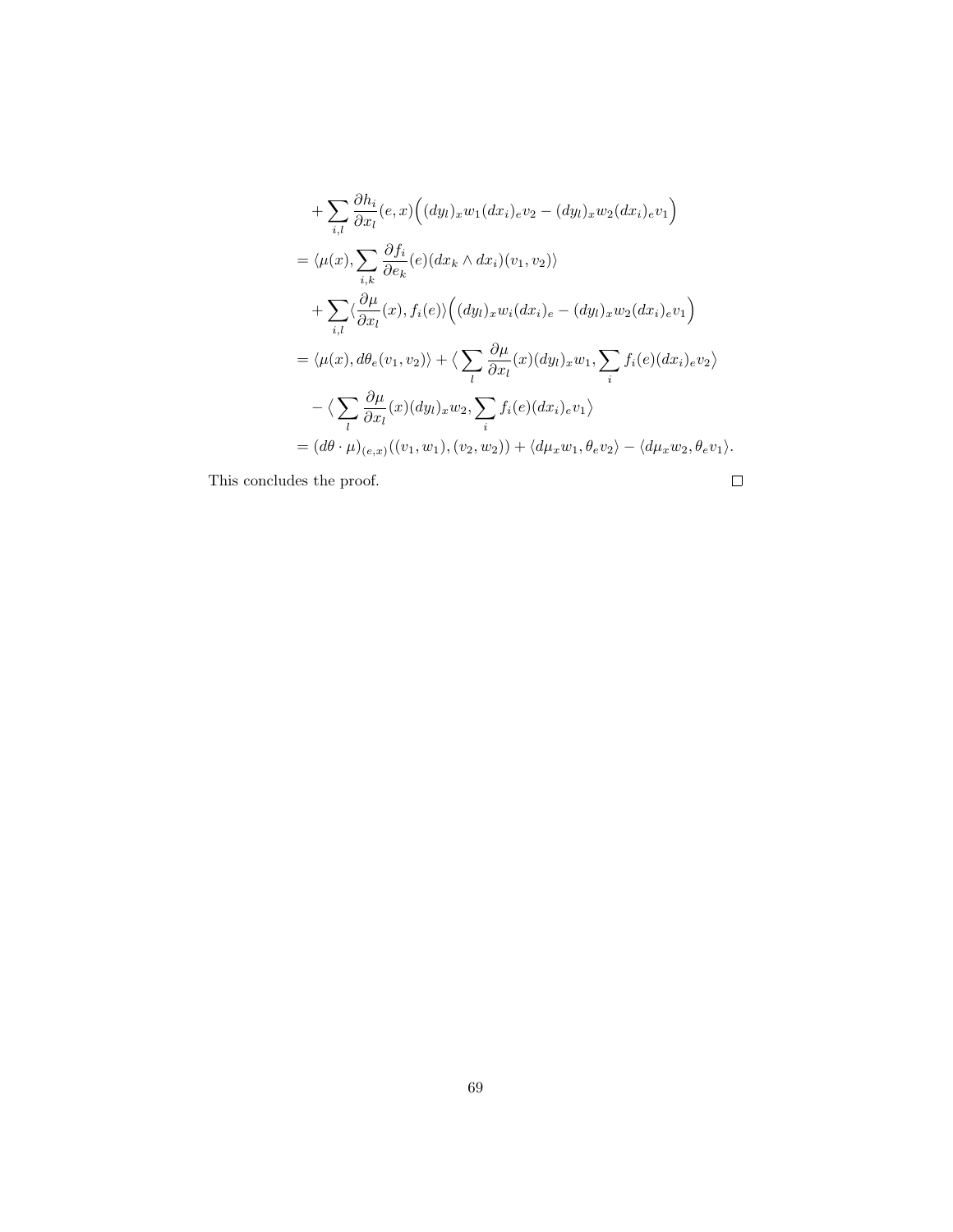## 5 The first Duistermaat-Heckman formula

#### 5.1 Ehresmann connections and parallel translation

We define the notion of (Ehresmann) connection for a submersion  $f : M \longrightarrow N$ between manifolds. A connection gives a way to locally lift paths in N to paths in M, in a unique way if one fixes a starting point of the lift. If the lift is not only local but global, then one can define parallel translation, which allows to identify the level sets of the submersion.

**Definition 5.1.** Let  $M, N$  be smooth manifolds,  $f : M \longrightarrow N$  a submersion and  $m \in M$ . The vertical space  $V_m$  at m is the subspace ker  $df_m$  of  $T_mM$ . An (Ehresmann) connection for f is the choice of a horizontal subspace  $H_m$  of  $T_mM$ for each  $m \in M$ , such that  $T_m M = V_m \oplus H_m$ .

**Definition 5.2.** Let  $f : M \longrightarrow N$  be a submersion and let  $\gamma : [0, 1] \longrightarrow N$  be a path in N. A lift of  $\gamma$  is a path  $\tilde{\gamma}$  in M satisfying  $f \circ \tilde{\gamma} = \gamma$ . If we have a connection  $H = \{H_m\}_{m \in M}$  on M, then we call a lift  $\tilde{\gamma}$  in M horizontal if for all times t it holds  $\widetilde{\gamma}'(t) \in H_{\widetilde{\gamma}(t)}$ .

<span id="page-71-1"></span>**Theorem 5.3.** Let  $f : M \longrightarrow N$  be a proper<sup>[7](#page-71-0)</sup> submersion. Then f admits a connection and for every path  $\gamma : [0,1] \longrightarrow N$  in N with  $\gamma' \neq 0$  everywhere and any fixed  $m_0 \in f^{-1}(\gamma(0))$ , there is a unique horizontal lift  $\tilde{\gamma}$  of  $\gamma$  starting at  $m_0$ .

For the proof of the theorem we need the following lemma.

**Lemma 5.4.** Let  $f : M \longrightarrow N$  be a submersion with a choice of a connection  $H = \{H_m\}_{m \in M}$ . Let X be a vector field on N. Then there is a unique vector field  $\widetilde{X}$  on M such that  $\widetilde{X}(m) \in H_m$  and  $df_m \widetilde{X}(m) = X(f(m))$  for all  $m \in M$ .

We call the vector field  $\widetilde{X}$  the *horizontal lift* of X.

*Proof.* Since f is a submersion, for every  $m \in M$  the differential  $df_m : T_m M \longrightarrow$  $T_{f(m)}N$  is surjective and so restricted to  $H_m$  gives an isomorphism  $df_m|_{H_m}$ :  $H_m \longrightarrow T_{f(m)}N$ . Thus the assignment

$$
\widetilde{X}: M \longrightarrow TM, m \longmapsto (df_m|_{H_m})^{-1}(X(f(m)))
$$

defines a smooth vector field on M with  $\widetilde{X}(m) \in H_m$  for all  $m \in M$  and  $df_m \widetilde{X}(m) = X(f(m)).$  $df_m\widetilde{X}(m) = X(f(m)).$ 

We can now prove Theorem [5.3.](#page-71-1) The proof is based on [\[13,](#page-142-2) Appendix C] and [\[29,](#page-143-3) §VII.I].

*Proof of Theorem [5.3.](#page-71-1)* Since any manifold  $M$  admits a Riemannian metric we define the horizontal subspaces  $H_m$ ,  $m \in M$ , as the orthogonal complements to  $\ker df_m$  with respect to the metric. To prove the theorem we show that every

<span id="page-71-0"></span><sup>7</sup>Recall that proper means that the preimage of every compact set is compact.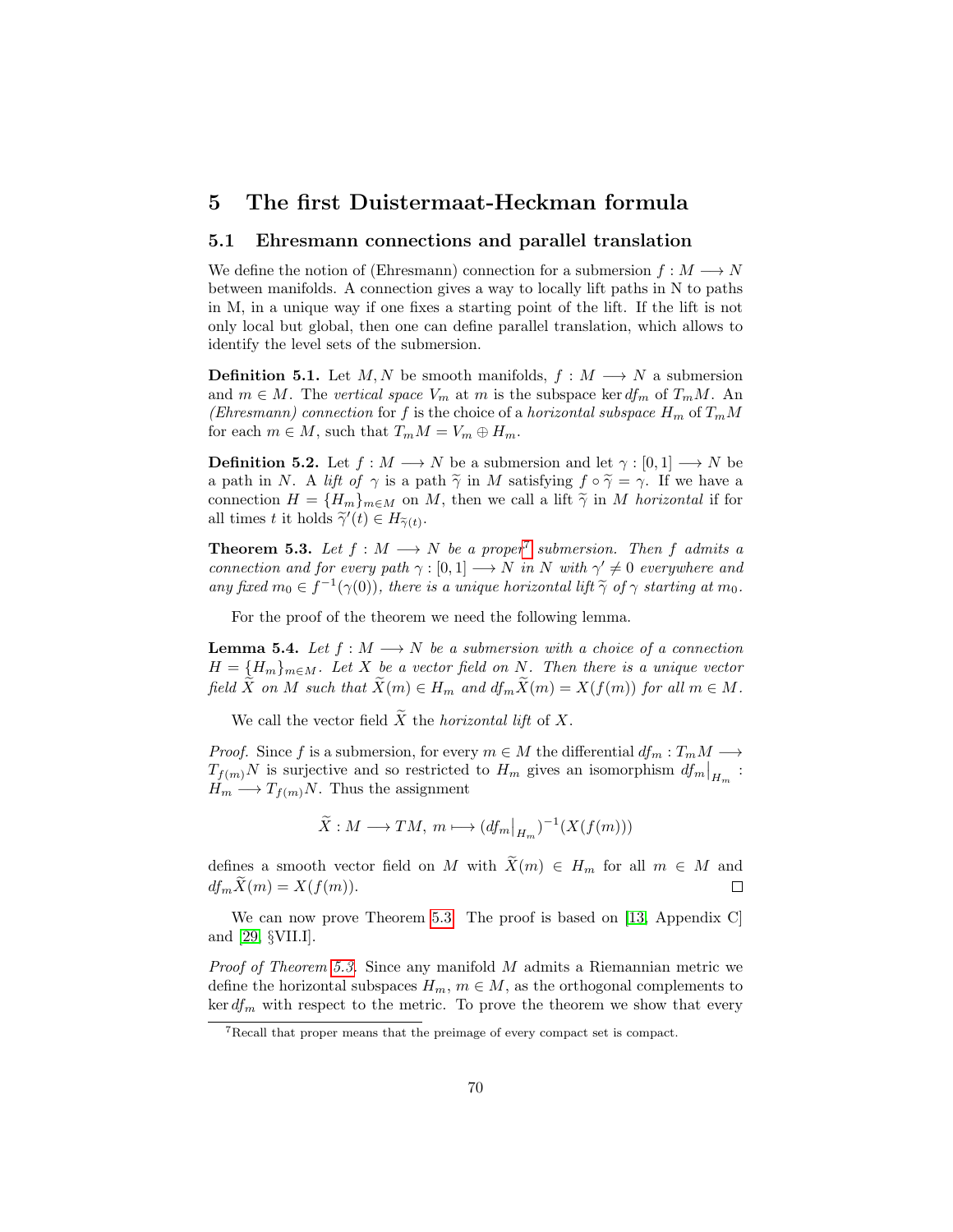

Figure 1: Proof of Claim in Theorem [5.3.](#page-71-0)

point  $\gamma(t_0)$  on the curve  $\gamma$  has a neighborhood where, given a fixed starting point, the lift exists and is unique. Then since  $\gamma(I)$  is compact it can be covered with finitely many such neighborhoods, where the lifts exist. By uniqueness, these lifts can be glued together to give a unique lift of  $\gamma$ . We start by showing that locally  $\gamma$  is the integral curve of some vector field.

*Claim.* Let  $t_0 \in I$ . Then there is an open neighborhood  $U \subset M$  of  $\gamma(t_0)$  and a vector field X on U with  $X(\gamma(t)) = \gamma'(t)$ .

*Proof.* Since  $\gamma' \neq 0$ , by dimensional reasons  $\gamma$  has constant rank 1 and thus by the constant rank theorem (see  $[9,$  Corollary 1.32]) there are neighborhoods  $J$ of  $t_0$  and U of  $\gamma(t_0)$  and a diffeomorphism

$$
\varphi: U \longrightarrow C^n_{\epsilon}(t_0) \coloneqq (t_0 - \epsilon, t_0 + \epsilon) \times (-\epsilon, \epsilon)^{n-1} \subset \mathbb{R}^n,
$$

such that  $\gamma(J) \subseteq U$  and  $\varphi \circ \gamma(t) = (t, 0, \ldots, 0)$  for all  $t \in J$ . Let V be the vector field on  $\gamma(J)$  defined as  $V(\gamma(t)) = \gamma'(t)$ . Then  $\varphi_* V$  is the constant vector field  $(1,0,\ldots 0)$  on  $\varphi(\gamma(J)) = J \times \{0\} \subseteq C_{\epsilon}^{n}(t_0)$ , which can be extended smoothly by translations to all of  $C_{\epsilon}^{n}(t_0)$ . The pullback of this extension to U gives the required extension X of V. Notice that for any t with  $\gamma(t) \in U$ ,  $\gamma$  is the integral curve of X passing through  $\gamma(t)$ .  $\Box$  Claim.

By the reasoning above it suffices to show that  $\gamma$  has a unique lift when restricted to an open set as the one given by the claim. So we may assume for simplicity that  $\gamma$  lies entirely in an open set U and that for  $0 \le t \le 1$  it is the integral curve of a vector field X on U. Let  $\widetilde{X}$  be the horizontal vector field on  $f^{-1}(U)$  with  $df_m\tilde{X}=X \circ f$  given by Lemma [5.4.](#page-71-1) Let  $m_0 \in f^{-1}(\gamma(0))$ . Then a curve  $\tilde{\gamma}$  in M is a horizontal lift of  $\gamma$  starting at  $m_0$  if and only if it is the integral curve of  $\tilde{X}$  starting at  $m_0$ . Indeed, if it is a horizontal lift of  $\gamma$ , then

$$
df_{\widetilde{\gamma}(t)}\widetilde{X}(\widetilde{\gamma}(t)) = X(f(\widetilde{\gamma}(t))) = X(\gamma(t)) = \gamma'(t) = (f \circ \widetilde{\gamma})'(t) = df_{\widetilde{\gamma}(t)}\widetilde{\gamma}'(t)
$$

and thus  $\widetilde{X}(\widetilde{\gamma}(t)) = \widetilde{\gamma}'(t)$  since  $df_{\widetilde{\gamma}(t)}|_{H_{\widetilde{\gamma}(t)}}$  is injective. Conversely, if  $\widetilde{\gamma}$  is the integral curve of  $\widetilde{X}$ , then  $\widetilde{X}(\widetilde{\gamma}(t)) = \widetilde{\gamma}'(t)$  and as above one gets  $X(f \circ \widetilde{\gamma}(t)) =$ <br>(f  $\circ \widetilde{\gamma}'(t)$  which by uniqueness of the integral curve shows that  $f \circ \widetilde{\gamma} = \gamma$ . Thus  $(f \circ \tilde{\gamma})'(t)$  which by uniqueness of the integral curve shows that  $f \circ \tilde{\gamma} = \gamma$ . Thus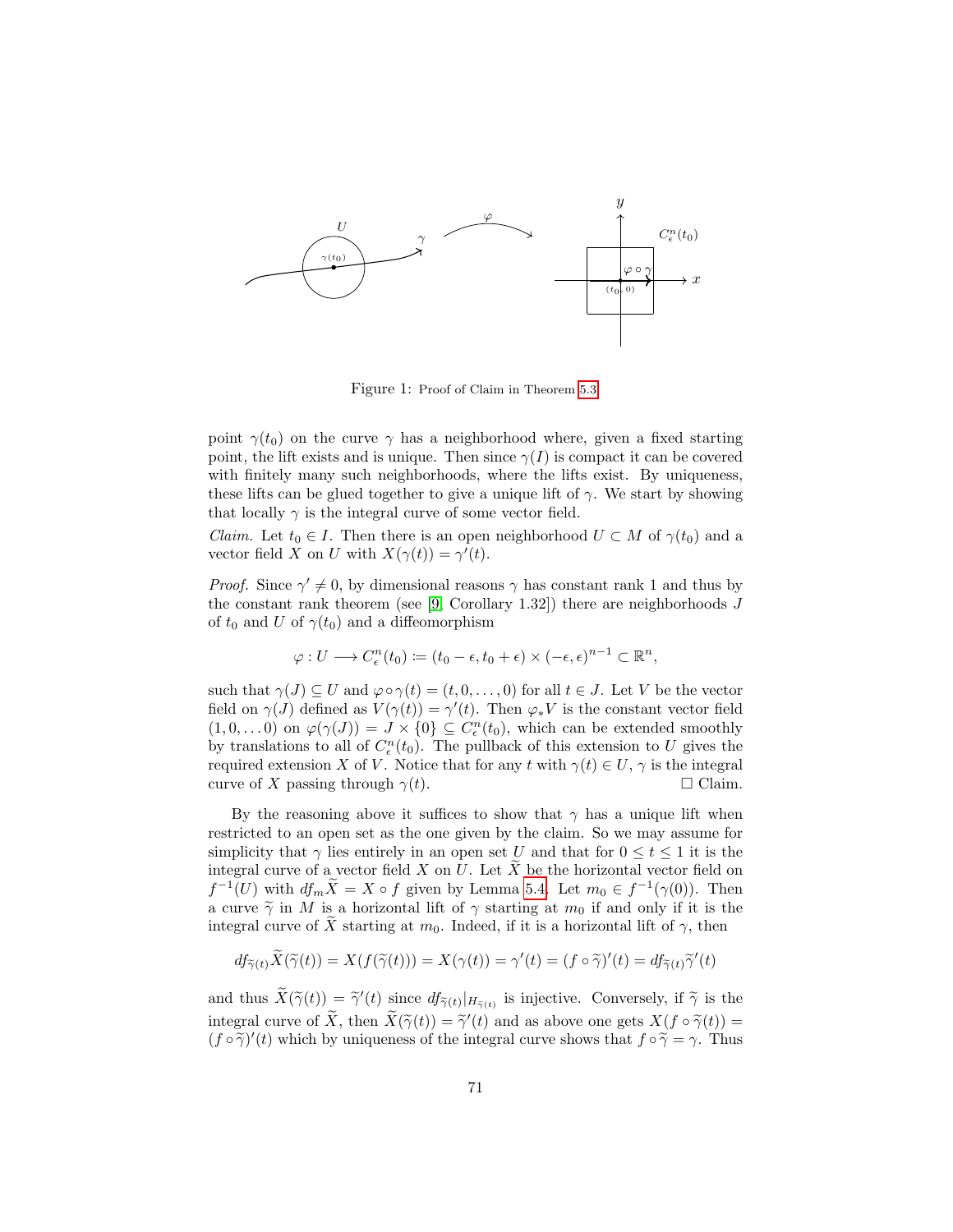horizontal lifts of  $\gamma$  correspond to integral curves of  $\widetilde{X}$ . Recall that the latter exist for small times and whenever defined they are unique (see [\[10,](#page-141-1) Corollary 1.21]). Thus all that remains to show is that the lift  $\tilde{\gamma}$  of  $\gamma$  starting at  $m_0 \in$  $f^{-1}(\gamma(0))$  is defined for all times  $0 \le t \le 1$ . To this end, consider the set

$$
\mathcal{I} \coloneqq \left\{ t \in [0,1] \middle| \begin{array}{c} \gamma|_{[0,t]} \text{ has a horizontal lift } \widetilde{\gamma} \text{ defined on } [0,t] \\ \text{for every starting point } x \in f^{-1}(\gamma(0)) \end{array} \right\}.
$$

Our aim is to show that  $\mathcal{I} = [0, 1]$ .

#### Step 1.  $\mathcal{I} \neq \emptyset$ .

*Proof.* Let  $m \in f^{-1}(\gamma(0))$ . Then there is an open neighborhood  $U_m$  of m in M and  $T_m > 0$  such that for all  $x \in U_m$  the integral curve of X starting at x is defined on  $[0, T_m]$ . In particular, for all  $x \in U_m \cap f^{-1}(\gamma(0))$  the local lift of  $\gamma$  starting at x is defined on  $[0, T_m]$ . Then  $\{U_m\}_{m \in f^{-1}(\gamma(0))}$  is an open cover of the compact set  $f^{-1}(\gamma(0))$  and thus  $f^{-1}(\gamma(0)) \subseteq \bigcup_{i=1}^{k} U_{m_i}$  for finitely many  $m_i \in f^{-1}(\gamma(0))$ . Let  $T := \min_{i=1,\dots,k} T_{m_i} > 0$ . Then for all  $x \in f^{-1}(\gamma(0))$ , it holds  $x \in U_{m_i} \cap f^{-1}(\gamma(0))$  for some i and the lift of  $\gamma$  starting at x is defined on  $[0, T]$ , which shows that  $T \in \mathcal{I}$ .  $\Box$  Step 1.

#### **Step 2.**  $\mathcal{I}$  is closed.

*Proof.* Let  $\{t_n\}$  be a sequence in  $\mathcal I$  converging to  $t$ . Without loss of generality we may assume that  $t_n \nearrow t$ . For each n there is a lift  $\widetilde{\gamma}_n$  of  $\gamma$  defined on  $[0, t_n]$ and by uniqueness all these lifts agree whenever defined, so there is a lift  $\tilde{\gamma}$ of  $\gamma$  defined on  $[0, t_n]$  for all n. Since  $f^{-1}(\gamma([0, t]))$  is compact, the sequence  ${\{\widetilde{\gamma}(t_n)\}_n}$  has a subsequence  ${\{\widetilde{\gamma}(t_{n_k})\}_k}$  converging to some  $x \in f^{-1}(\gamma([0,t]))$ .<br>Set  $\widetilde{\gamma}(t) := x$ . This extends  $\widetilde{\gamma}$  continuously to a lift of  $\alpha$  defined on [0, t] since. Set  $\tilde{\gamma}(t) \coloneqq x$ . This extends  $\tilde{\gamma}$  continuously to a lift of  $\gamma$  defined on [0, t] since

$$
f(\widetilde{\gamma}(t)) = f(x) = f(\lim_{k} \widetilde{\gamma}(t_{n_k})) = \lim_{k} f(\widetilde{\gamma}(t_{n_k})) = \lim_{k} \gamma(t_{n_k}) = \gamma(t).
$$

 $\Box$  Step 2.

### **Step 3.**  $\mathcal{I} = [0, 1].$

*Proof.* Let  $\tau > 0$  be the upper bound of *I*. Since *I* is closed,  $\tau \in I$ . Suppose that  $\tau$  < 1. As in Step 1 by replacing the fiber  $f^{-1}(\gamma(0))$  by  $f^{-1}(\gamma(\tau))$  we find  $T' > 0$  such that every local lift  $\tilde{\gamma}_{\tau}$  of  $\gamma$  starting at any  $m_{\tau} \in f^{-1}(\gamma(\tau))$ <br>is defined on [0, T']. For overy  $m_{\tau} \in f^{-1}(\gamma(\tau))$ , the lift  $\tilde{\gamma}_{\tau}$  of  $\gamma$  starting at  $m_{\tau}$ . is defined on  $[0, T']$ . For every  $m_0 \in f^{-1}(\gamma(0))$ , the lift  $\tilde{\gamma}_0$  of  $\gamma$  starting at  $m_0$ <br>has as ordinaint some  $m_0 \in f^{-1}(\gamma(\tau))$ . Notice that both  $\tilde{\gamma}_0$  and  $\tilde{\gamma}_2$  give a lift has as endpoint some  $m_{\tau} \in f^{-1}(\gamma(\tau))$ . Notice that both  $\tilde{\gamma}_{\tau}$  and  $\tilde{\gamma}_0$  give a lift  $\tilde{\gamma}_0$  and so by uniqueness they glue continuously to a lift  $\tilde{\gamma}_0$  defined on of  $\gamma|_{(\tau-\epsilon,\tau)}$  and so by uniqueness they glue continuously to a lift  $\tilde{\gamma}$  defined on  $[0, \tau+T']$ , contradicting the maximality of  $\tau$ .  $\square$  Step 3.  $[0, \tau + T']$ , contradicting the maximality of  $\tau$ .  $\square$  Step 3.

This completes the proof of the theorem.

 $\Box$ 

Let  $H = \{H_m\}_{m \in M}$  be a connection associated to the submersion  $f : M \longrightarrow$ N. Let  $\gamma : [0,1] \longrightarrow B$  be a path with nowhere vanishing derivative and let  $\widetilde{\gamma}_m$  be the horizontal lift of  $\gamma$  starting at  $m \in f^{-1}(\gamma(0))$  with respect to the connection H connection H.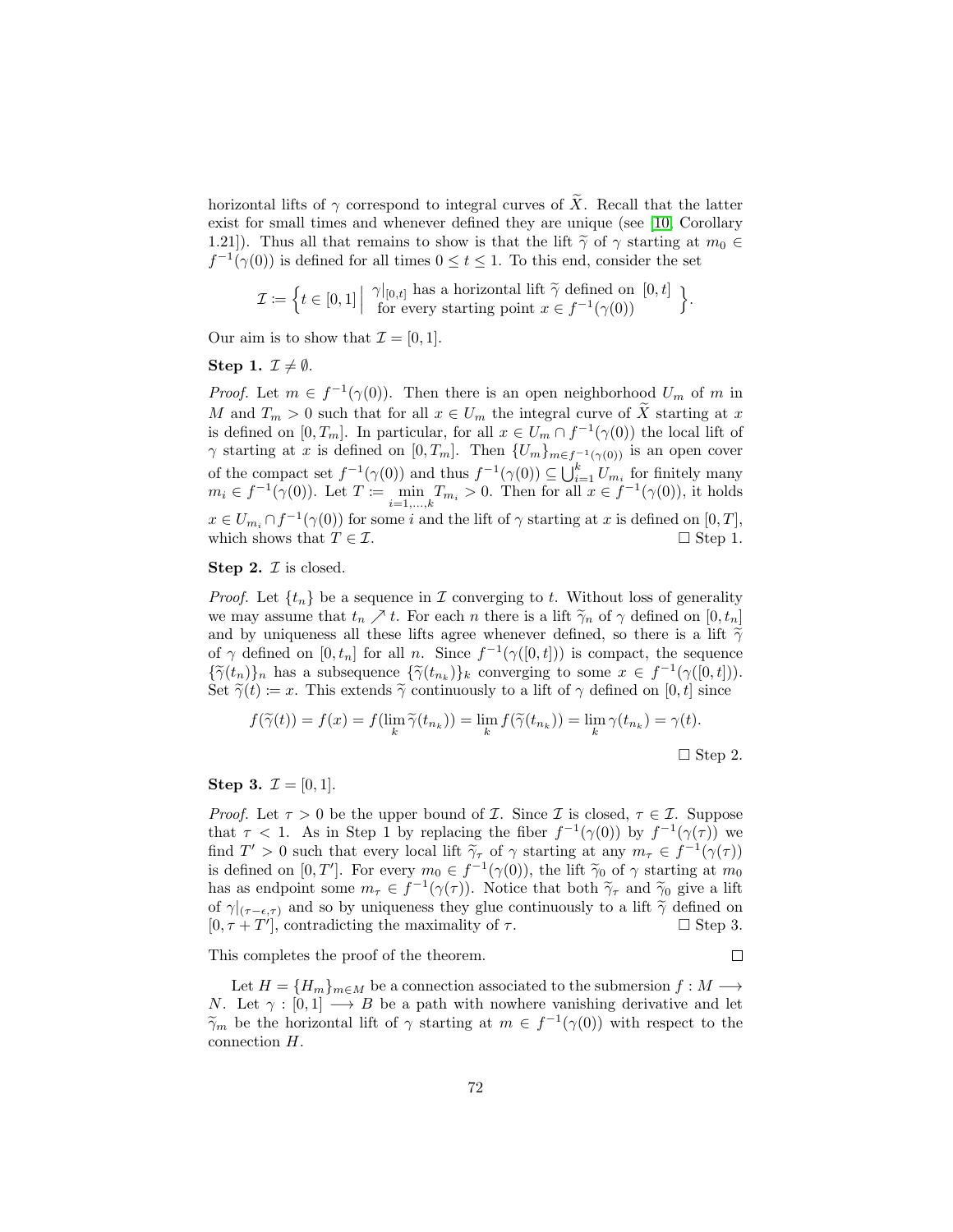

Figure 2: Construction of the lift in Step 3 of Theorem [5.3.](#page-71-0)

Definition 5.5. The map

$$
P_{\gamma}: f^{-1}(\gamma(0)) \longrightarrow f^{-1}(\gamma(1))
$$

$$
m \longmapsto \widetilde{\gamma}_m(1)
$$

is called *parallel translation along*  $\gamma$  with respect to H.

**Proposition 5.6.** Let  $f : M \longrightarrow N$  be a proper submersion, then the parallel translation  $P_\gamma : f^{-1}(\gamma(0)) \longrightarrow f^{-1}(\gamma(1))$  along any path  $\gamma$  with  $\gamma' \neq 0$ everywhere, is a diffeomorphism.

*Proof.* The map  $P_{\gamma}$  is smooth because the lift  $\tilde{\gamma}$  of  $\gamma$  is the integral curve of some vector field  $\widetilde{X}$  and the map

 $M \times [0,1] \longrightarrow M$ ,  $(m,t) \longmapsto$  position at time t of the integral curve of X<br>starting at m

is smooth, as solutions of differential equations depend smoothly on the initial conditions (see [\[10,](#page-141-1) Corollary 1.21]). The inverse of  $P_{\gamma}$  is given by parallel translation along the path  $\gamma^{-1}: t \longmapsto \gamma(1-t)$ . Indeed, let  $m \in f^{-1}(\gamma(0))$ . Then  $P_{\gamma^{-1}}(P_{\gamma}(m))$  is the endpoint of the unique lift of  $\gamma^{-1}$  starting in  $P_{\gamma}(m) = \tilde{\gamma}_m(1)$ .<br>But  $(\tilde{\kappa})^{-1}$  starts in  $(\tilde{\kappa})^{-1}(0) = \tilde{\kappa}$  (1) and is a lift of  $\kappa^{-1}$  since But  $(\tilde{\gamma}_m)^{-1}$  starts in  $(\tilde{\gamma}_m)^{-1}(0) = \tilde{\gamma}_m(1)$  and is a lift of  $\gamma^{-1}$  since

$$
f \circ (\widetilde{\gamma}_m)^{-1}(t) = f \circ \widetilde{\gamma}_m(1-t) = \gamma(1-t) = \gamma^{-1}(t).
$$

Thus  $P_{\gamma}^{-1}(P_{\gamma}(m)) = (\tilde{\gamma}_m)^{-1}(1) = \tilde{\gamma}_m(0) = m$ . Analogously,  $P_{\gamma} \circ P_{\gamma^{-1}} =$  $id_{f^{-1}(\gamma(1))}$ .

<span id="page-74-0"></span>**Proposition 5.7.** Suppose that M and N are G-manifolds and let  $f : M \longrightarrow N$ be a G-invariant proper submersion, so that  $f(g \cdot m) = f(m)$  for all  $m \in M$ . Then parallel translation  $P_{\gamma} : f^{-1}(\gamma(0)) \longrightarrow f^{-1}(\gamma(1))$  along any path  $\gamma$  is G-equivariant.

Proof. We want to show that

$$
P_{\gamma}(g \cdot m) = g \cdot P_{\gamma}(m)
$$

for all  $m \in M$ ,  $g \in G$ . Notice that since f is G-invariant the spaces  $f^{-1}(n)$ ,  $n \in N$ , are G-invariant, so that the above expression is well-defined. Let  $\widetilde{\gamma}_m$  be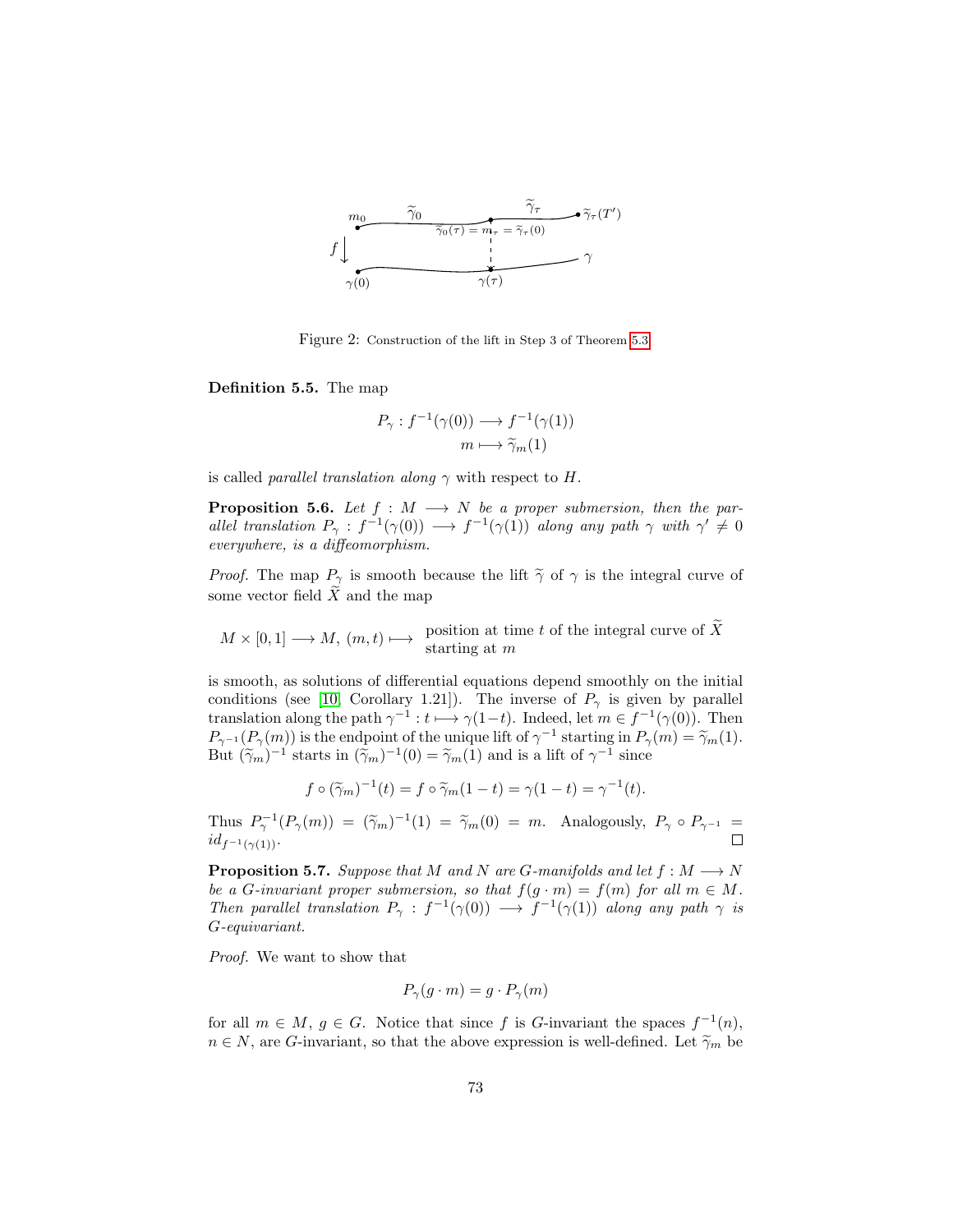the lift of  $\gamma$  starting at m. We claim that  $g \cdot \tilde{\gamma}_m$  is also a lift of  $\gamma$  starting at g · m. In fact,  $g \cdot \tilde{\gamma}_m(0) = g \cdot m$  and since f is G-invariant it holds  $f(g \cdot \tilde{\gamma}_m(t)) =$  $f(\widetilde{\gamma}_m(t)) = \gamma(t)$ . Thus

$$
P_{\gamma}(g \cdot m) = (g \cdot \widetilde{\gamma}_m)(1) = g \cdot \widetilde{\gamma}_m(1) = g \cdot P_{\gamma}(x).
$$

 $\Box$ 

## 5.2 The first Duistermaat-Heckman formula

In this subsection we consider an Hamiltonian action of a torus  $T$  on a symplectic manifold  $(M, \omega)$ . We want to prove a theorem of Duistermaat and Heckman [\[15\]](#page-142-0), which asserts that if the moment map  $\mu$  is proper, then the reduced symplectic form  $\omega_{\xi}$  on the quotient of a regular level  $\mu^{-1}(\xi)$  depends linearly on  $\xi$ . The proof we are going to present follows the strategy of [\[3,](#page-141-2) §VI.2] and is based on the equivariant cohomology tools that we developed in the previous section, in particular on the equivariant extension of the symplectic form  $\omega$  that we defined in Proposition [4.15.](#page-67-0)

Consider a torus T acting on a symplectic manifold  $(M, \omega)$  by symplectomorphisms with a proper moment map  $\mu : M \longrightarrow \mathfrak{t}^*$ . Let  $\xi \in \mathfrak{t}^*$  be a regular value of  $\mu$ . Recall that by Sard's Theorem there are (plenty of) regular values. Let  $V_{\xi} := \mu^{-1}(\xi)$  denote the level set. Since the torus T is abelian,  $\mu$  is T-invariant and hence T acts on  $\mu^{-1}(\xi)$ . Assume that the action of T on  $V_{\xi}$  is free, so that by the Marsden-Weinstein-Meyer theorem (see [\[11,](#page-141-3) Theorem 23.1]) the quotient space

$$
B_{\xi} \coloneqq V_{\xi}/T
$$

is a  $(\dim M - 2 \dim T)$ -dimensional manifold with a symplectic structure given by the reduced symplectic form  $\omega_{\xi}$ . We consider the two maps

$$
V_{\xi} \xrightarrow{j_{\xi}} M
$$
  

$$
q \downarrow
$$
  

$$
B_{\xi}
$$

namely the inclusion  $V_{\xi} \subset M$  and the quotient map  $V_{\xi} \longrightarrow V_{\xi}/T = B_{\xi}$ . Recall that the reduced form  $\omega_{\xi}$  on  $B_{\xi}$  satisfies

<span id="page-75-0"></span>
$$
j_{\xi}^* \omega = q^* \omega_{\xi}.
$$
\n(5.1)

As the inclusion  $j_{\xi}$  is T-equivariant, the product map  $1 \times j_{\xi} : ET \times V_{\xi} \longrightarrow$  $ET \times M$  induces a map  $1 \times_T j_{\xi}: ET \times_T V_{\xi} \longrightarrow ET \times_T M$ . This means that we have the commutative diagram

$$
ET \times V_{\xi} \xrightarrow{1 \times j_{\xi}} ET \times M
$$
  

$$
\downarrow p
$$
  

$$
ET \times_T V_{\xi} \xrightarrow{1 \times T j_{\xi}} ET \times_T M.
$$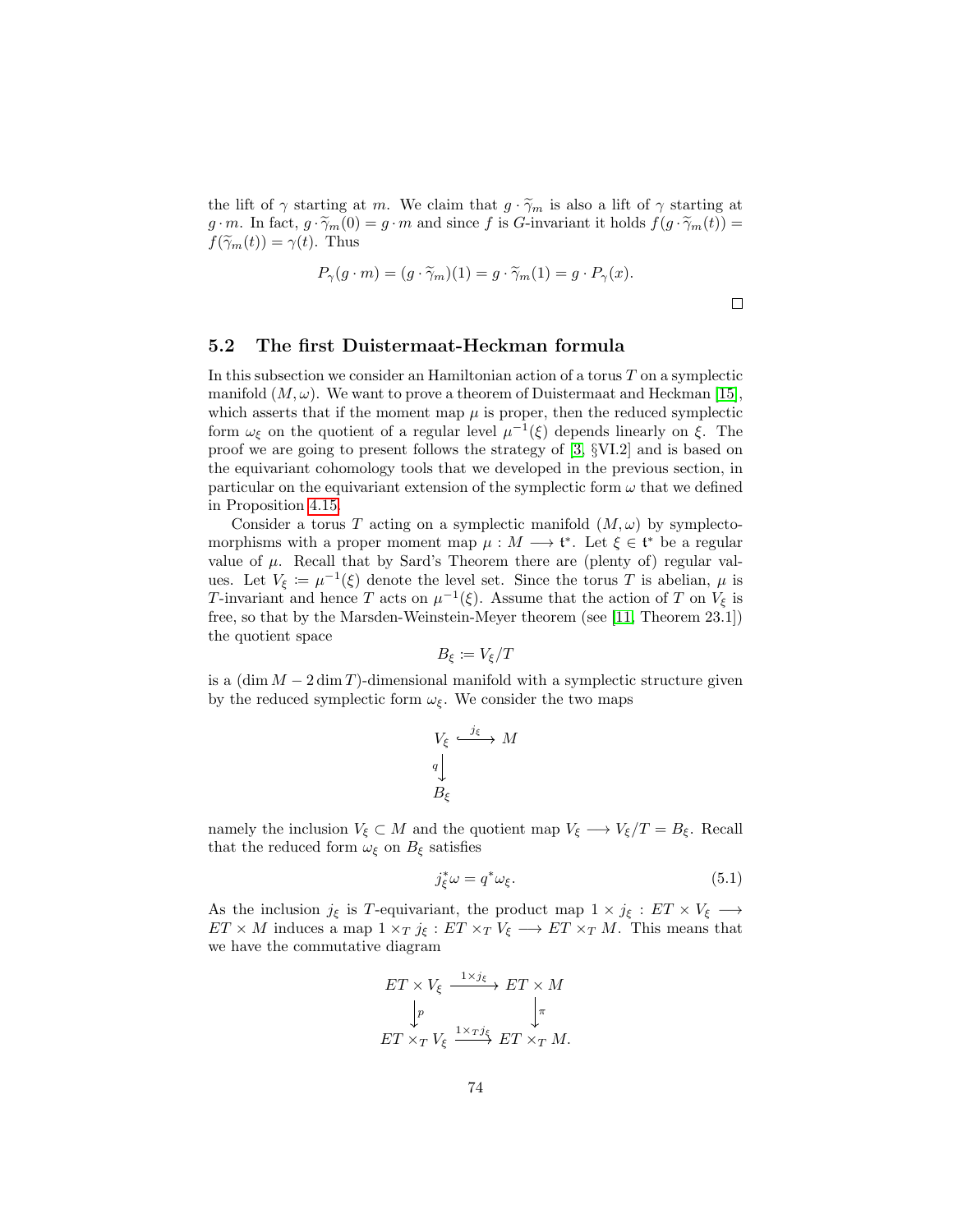Let  $\omega^{\#} \coloneqq \beta$  be the closed 2-form on  $ET \times_T M$  given by Proposition [4.15](#page-67-0) with  $\pi^*\omega^{\#} = \text{pr}_2^*\omega + d(\theta \cdot \mu)$ , where  $\text{pr}_2 : ET \times M \longrightarrow M$  is the projection onto the second factor and  $\theta \in \Omega^1(ET, \mathfrak{t})$  is a connection 1-form on ET. Denote by  $\omega_{\xi}^{\#}$ the closed 2-form on  $ET\times_T V_\xi$  given by

$$
\omega_{\xi}^{\#} \coloneqq (1 \times_T j_{\xi})^* \omega^{\#}.
$$

Let  $pr_1: ET \times M \longrightarrow ET$  be the projection onto the first factor, and for a t-valued k-form  $\nu \in \Omega^k(ET, \mathfrak{t})$  let  $\nu \cdot \xi$  be the k-form on ET defined by

$$
\nu \cdot \xi_e(\cdot) \coloneqq \langle \xi, \nu_e(\cdot) \rangle \quad \text{for } e \in ET.
$$

<span id="page-76-1"></span>Lemma 5.8.  $p^*\omega_{\xi}^{\#} = \text{pr}_2^* j_{\xi}^* \omega + \text{pr}_1^* d\theta \cdot \xi$  on  $ET \times V_{\xi}$ .

Proof. From the above diagram we see that

$$
p^*\omega_{\xi}^{\#} = (1 \times j_{\xi})^* (\text{pr}_2^*\omega + d(\theta \cdot \mu)).
$$

We compute the right hand side explicitly. Let  $(e, x) \in ET \times V_{\xi}$  and  $(v_1, w_1)$ ,  $(v_2, w_2) \in T_eET \times T_xV_{\xi}$ . Then

$$
(1 \times j_{\xi})^{*} \left(\mathrm{pr}_{2}^{*}\omega+d(\theta \cdot \mu)\right)_{(e,x)} \left((v_{1}, w_{1}), (v_{2}, w_{2})\right) =
$$
\n
$$
= \left(\mathrm{pr}_{2}^{*}\omega+d\theta \cdot \mu-\theta \cdot d\mu\right)_{(e,j_{\xi}(x))} \left((v_{1}, (dj_{\xi})_{x}w_{1}), (v_{2}, (dj_{\xi})_{x}w_{2})\right)
$$
\n
$$
= \omega_{j_{\xi}(x)} \left((dj_{\xi})_{x}w_{1}, (dj_{\xi})_{x}w_{2}\right) + \langle \mu(j_{\xi}(x))_{x} (d\theta)_{e}(v_{1}, v_{2}) \rangle
$$
\n
$$
- \langle (d\mu)_{j_{\xi}(x)} ((dj_{\xi})_{x}w_{2}), \theta_{e}(v_{1}) \rangle + \langle (d\mu)_{j_{\xi}(x)} ((dj_{\xi})_{x}w_{1}), \theta_{e}(v_{2}) \rangle
$$
\n
$$
= (j_{\xi}^{*}\omega)_{x}(w_{1}, w_{2}) + \langle \xi, (\mathrm{pr}_{1}^{*}d\theta)_{(e,x)} \left((v_{1}, w_{1}), (v_{2}, w_{2})\right) \rangle
$$
\n
$$
= (\mathrm{pr}_{2}^{*}j_{\xi}^{*}\omega)_{(e,x)} \left((v_{1}, w_{1}), (v_{2}, w_{2})\right) + (\mathrm{pr}_{1}^{*}d\theta \cdot \xi)_{(e,x)} \left((v_{1}, w_{1}), (v_{2}, w_{2})\right),
$$

where in the second to last equality the last two summands vanish because  $w_1, w_2 \in T_x V_{\xi} = \ker(d\mu_x).$  $\Box$ 

Since T acts freely on  $V_{\xi}$ , the quotient map  $q: V_{\xi} \longrightarrow B_{\xi}$  is a principal G-bundle and by Corollary [2.31](#page-19-0) we have a weak homotopy equivalence

$$
\sigma_{\xi}: ET \times_T V_{\xi} \longrightarrow B_{\xi}, [(e, x)] \longmapsto [x].
$$

Let  $\tau \in \Omega^1(B_\xi, \mathfrak{t})$  be a connection form on the principal T-bundle  $q: V_\xi \longrightarrow B_\xi$ , with connection form  $\alpha \in \Omega^2(B_\xi, \mathfrak{t})^8$  $\alpha \in \Omega^2(B_\xi, \mathfrak{t})^8$ . Then  $\alpha \cdot \xi \in \Omega^2(B_\xi)$ . Let  $\omega_\xi$  denote the reduced symplectic form on  $B_{\xi}$ .

<span id="page-76-2"></span>**Lemma 5.9.**  $\sigma_{\xi}^{*}([\omega_{\xi}] + [\alpha \cdot \xi]) = [\omega_{\xi}^{\#}]$  in  $H^{2}(ET \times_{T} V_{\xi}) = H_{T}^{2}(V_{\xi})$ .

<span id="page-76-0"></span><sup>8</sup>See Appendix [A.3.](#page-116-0)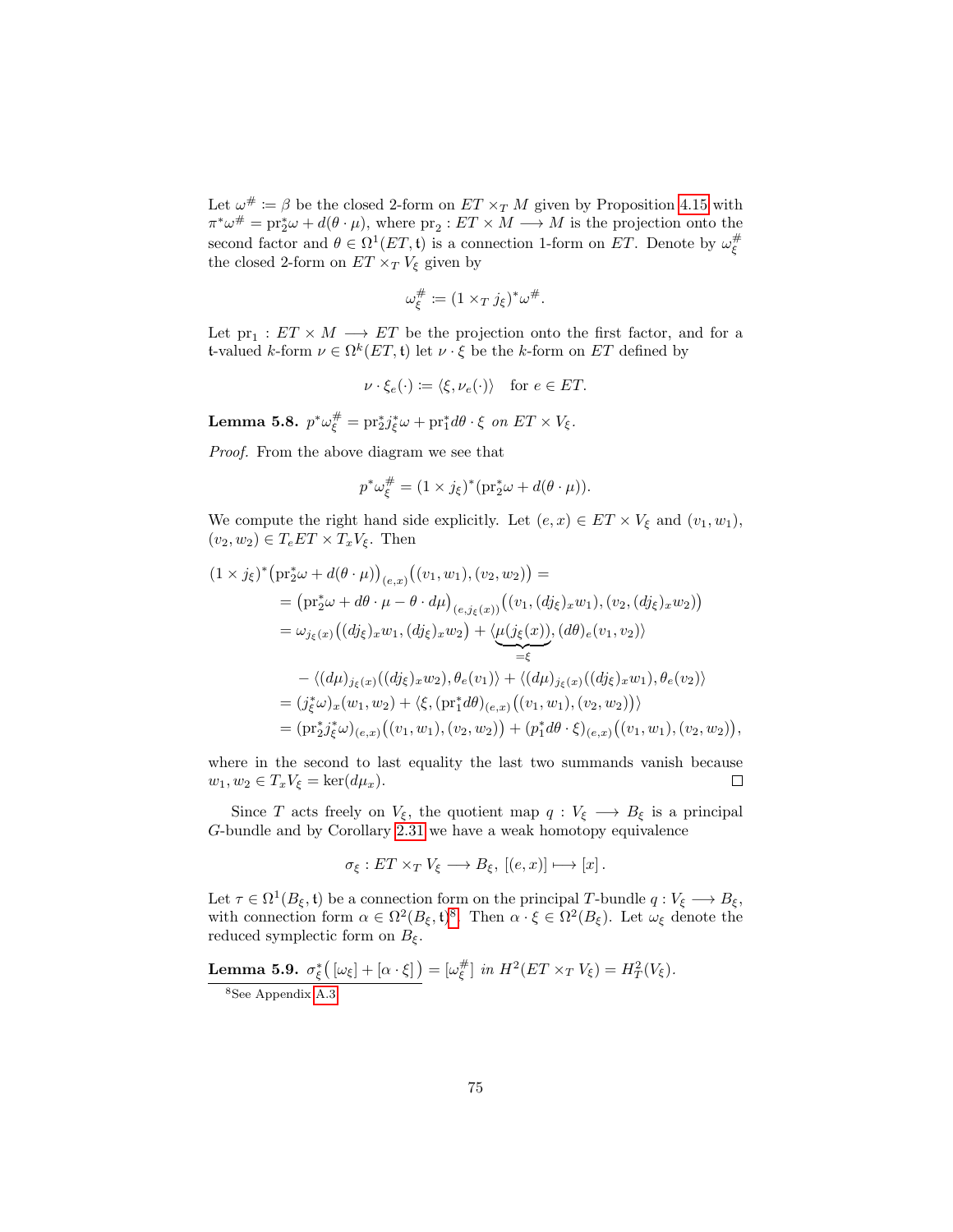Proof. We have the commutative diagram

$$
V_{\xi} \xleftarrow{\text{pr}_2} ET \times V_{\xi} \xrightarrow{\text{pr}_1} ET
$$
  
\n
$$
q \downarrow \qquad \qquad \downarrow p \qquad \qquad \downarrow \pi
$$
  
\n
$$
B_{\xi} \xleftarrow{\sigma_{\xi}} ET \times_{T} V_{\xi} \xrightarrow{\sigma} BT.
$$

The identity that we want to show lies in the middle lower entry. Since  $p^*$ :  $\Omega^*(ET \times_T V_{\xi}) \longrightarrow \Omega^*(ET \times V_{\xi})$  is injective, it suffices to show that

<span id="page-77-0"></span>
$$
p^*(\sigma_{\xi}^*(\omega_{\xi} + \alpha \cdot \xi)) = p^*(\omega_{\xi}^{\#} + dF)
$$

for some  $F \in \Omega^1(ET \times_T V_{\xi})$ . By the commutativity of the above diagram we have

$$
p^* \sigma_{\xi}^* (\omega_{\xi} + \alpha \cdot \xi) = p^* \sigma_{\xi}^* \omega_{\xi} + p^* \sigma_{\xi}^* (\alpha \cdot \xi)
$$
  
= 
$$
\text{pr}_2^* q^* \omega_{\xi} + p^* \sigma_{\xi}^* \alpha \cdot \xi
$$
  
= 
$$
\text{pr}_2^* j_{\xi}^* \omega + p^* \sigma_{\xi}^* \alpha \cdot \xi.
$$
 (5.2)

Since  $\alpha$  is a curvature form of  $\tau$ , we have  $q^* \alpha = d\tau$ . Denote by  $\eta$  the curvature 2-form on BT with  $\pi^*\eta = d\theta$ . Then by Proposition [A.6](#page-112-0) both  $\mathrm{pr}_2^*\tau$  and  $\mathrm{pr}_1^*\theta$  are connection forms on the bundle  $ET \times V_{\xi} \stackrel{p}{\longrightarrow} ET \times_T V_{\xi}$ . Moreover, we have

$$
p^*\sigma_{\xi}^*\alpha = p_2^*q^*\alpha = dp_2^*\tau \quad \text{ and } \quad p^*\sigma^*\eta = p_1^*\pi^*\eta = dp_1^*\theta.
$$

Thus  $\sigma_{\xi}^* \alpha$  and  $\sigma^* \eta$  are both curvature forms on  $ET \times_T V_{\xi}$  and according to Proposition [A.12](#page-116-1) there is  $F \in \Omega^1(ET \times_T V_{\xi}, \mathfrak{t})$  with  $\sigma_{\xi}^* \alpha = \sigma^* \eta + dF$ . Therefore,

$$
p^* \sigma_{\xi}^* \alpha \cdot \xi = p^* \sigma^* \eta \cdot \xi + p^* dF \cdot \xi
$$
  
= 
$$
pr_1^* \pi^* \eta \cdot \xi + p^* dF \cdot \xi
$$
  
= 
$$
pr_1^* d\theta \cdot \xi + p^* dF \cdot \xi.
$$

Inserting in [\(5.2\)](#page-77-0) we get

$$
p^*\sigma_{\xi}^*(\omega_{\xi} + \alpha \cdot \xi) = \text{pr}_{2}^*j_{\xi}^*\omega + \text{pr}_{1}^*d\theta \cdot \xi + p^*dF \cdot \xi \stackrel{\text{Lemma 5.8}}{=} p^*\omega_{\xi}^{\#} + p^*(dF \cdot \xi).
$$

Thus by injectivity of  $p^*$  we have

$$
\sigma_{\xi}^*(\omega_{\xi} + \alpha \cdot \xi) = \omega_{\xi}^{\#} + dF \cdot \xi.
$$

By Lemma [4.16](#page-69-0) we have  $d(F \cdot \xi) = dF \cdot \xi - F d\xi = dF \cdot \xi$ , since  $\xi$  is constant as function  $M \longrightarrow \mathfrak{g}^*$ . Thus taking cohomology classes

$$
\sigma_{\xi}^*([\omega_{\xi}]+[\alpha\cdot\xi])=[\omega_{\xi}^\#].
$$

This concludes the proof. Notice at last that by Proposition [A.12](#page-116-1) and Lemma [4.16](#page-69-0) the class  $\alpha \cdot \xi$  doesn't depend on the choice of the connection form  $\tau$  on the principal T-bundle  $V_{\xi} \longrightarrow B_{\xi}$ .  $\Box$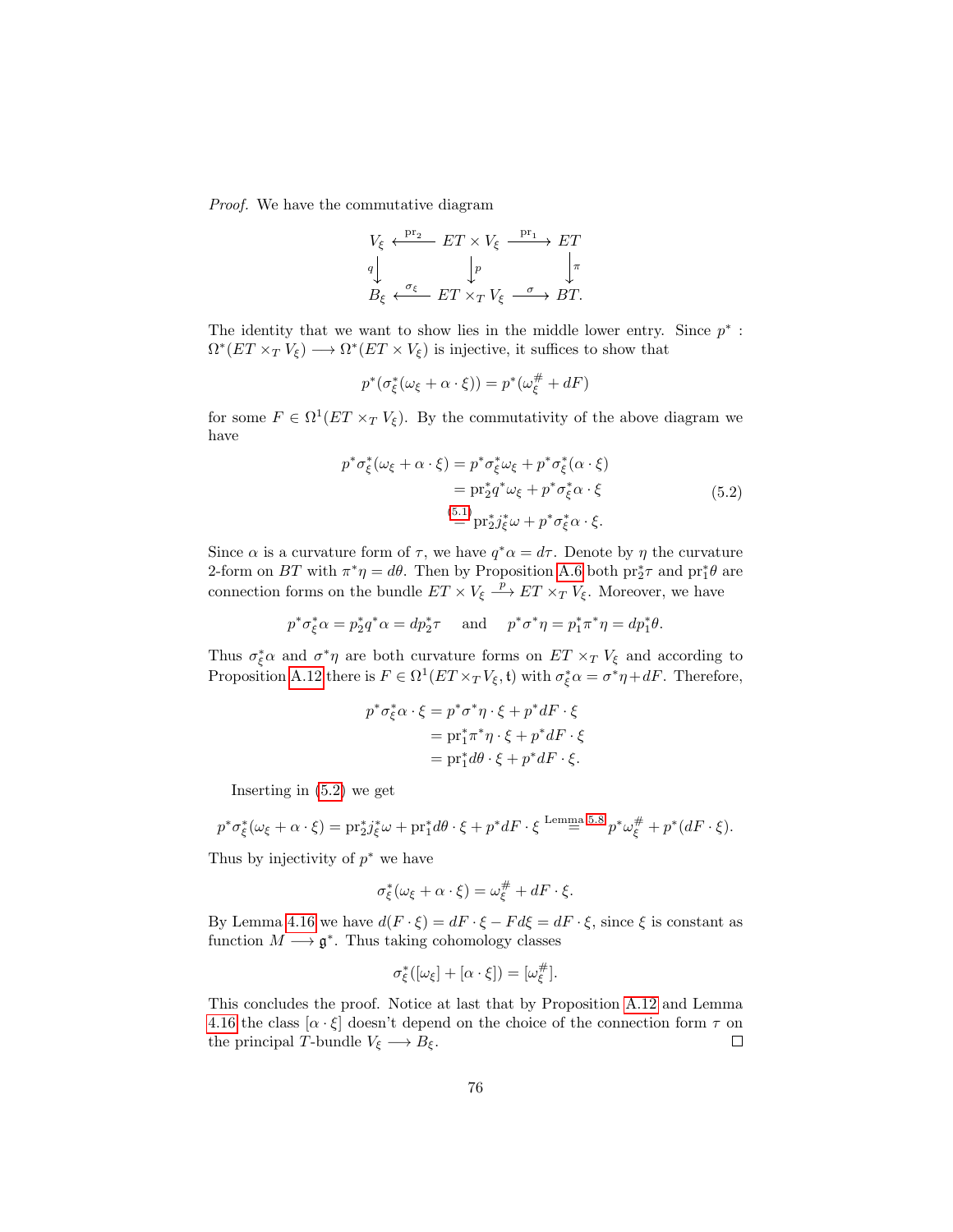Now let  $U$  be a convex open subset of  $\mathfrak{t}^*$  containing only regular values of  $\mu$ . By Sard's theorem the set of regular values is dense in  $\mathfrak{t}^*$  and, since  $\mu$  is proper, it is also open, so a convex open set of regular values exists. It follows that  $\mu|_{\mu^{-1}(U)} : \mu^{-1}(U) \longrightarrow U$  is a proper submersion and in particular by Theorem [5.3](#page-71-0) admits an Ehresmann connection and parallel translation is defined. Moreover, since T is abelian, it acts on  $\mu^{-1}(U)$  and we assume the action to be free. Let  $\xi \in U$  and denote by  $j_{\xi}: V_{\xi} \hookrightarrow \mu^{-1}(U)$  the inclusion, which descends to the quotients giving the map  $i_{\xi}: B_{\xi} \longrightarrow \mu^{-1}(U)/T$ . These maps fit into the commutative diagram

<span id="page-78-0"></span>
$$
ET \times_T V_{\xi} \xrightarrow{1 \times T j_{\xi}} ET \times_T \mu^{-1}(U)
$$
  
\n
$$
\sigma_{\xi} \downarrow \qquad \qquad \downarrow \sigma_U
$$
  
\n
$$
B_{\xi} \xrightarrow{i_{\xi}} \mu^{-1}(U)/T.
$$
\n(5.3)

**Lemma 5.10.**  $j_{\xi}$  is a homotopy equivalence.

*Proof.* Fix a connection for  $\mu : \mu^{-1}(U) \longrightarrow U$ . Given  $\xi, \chi \in U$  let  $P_{\xi, \chi}$ :  $\mu^{-1}(\xi) \longrightarrow \mu^{-1}(\chi)$  denote parallel translation along the curve  $\gamma(t) = (1-t)\tilde{\xi} +$  $t\chi$ . Then an homotopy inverse of  $j_{\xi}$  is given by

$$
k: \mu^{-1}(U) \longrightarrow \mu^{-1}(\xi), \ x \longmapsto P_{\mu(x),\xi}(x).
$$

- For  $x \in V_{\xi} = \mu^{-1}(\xi)$  it holds  $k \circ j_{\xi}(x) = P_{\mu(x),\xi}(x) = P_{\xi,\xi}(x) = x$  by uniqueness of the lift.
- An homotopy h from  $j_{\xi} \circ k$  to  $id_{\mu^{-1}(U)}$  is given by parallel translation along the curves  $\gamma_s(t) = (1 - st)\mu(x) + st\xi$ , that is,

$$
h: \mu^{-1}(U) \times I \longrightarrow \mu^{-1}(U)
$$

$$
(x, s) \longmapsto j_{\gamma_s(1)} \circ P_{\gamma_s(t)}(x),
$$

where  $j_{\gamma_s(1)} : \mu^{-1}(\gamma_s(1)) \hookrightarrow \mu^{-1}(U)$  denotes the inclusion. We have,

- $h(x, 0) = x$  since  $\gamma_0(t)$  is the constant path to  $\mu(x)$ , and
- $h(x, 1) = j_{\xi} \circ P_{\mu(x), \xi}(x) = j_{\xi} \circ k(x).$

 $\Box$ 

Since the moment map  $\mu$  is T-invariant, by Proposition [5.7](#page-74-0) parallel translation along a curve is  $T$ -equivariant and therefore both  $k$  and the homotopy  $h$ are T-equivariant. Thus  $j_{\xi}$  and k descend to homotopy inverses to each other between the quotients  $\mu^{-1}(\xi)/T$  and  $\mu^{-1}(U)/T$ . In particular, also  $1 \times_T j_{\xi}$  is a homotopy equivalence. Thus taking cohomologies in  $(5.3)$  we get the commutative diagram

$$
H_T^*(V_{\xi}) \stackrel{(1 \times_T j_{\xi})^*}{\longleftrightarrow} H_T^*(\mu^{-1}(U))
$$
  

$$
\sigma_{\xi}^* \uparrow \qquad \qquad \uparrow \sigma_U^*
$$
  

$$
H^*(B_{\xi}) \stackrel{\longleftarrow}{\longleftrightarrow} H^*(\mu^{-1}(U)/T),
$$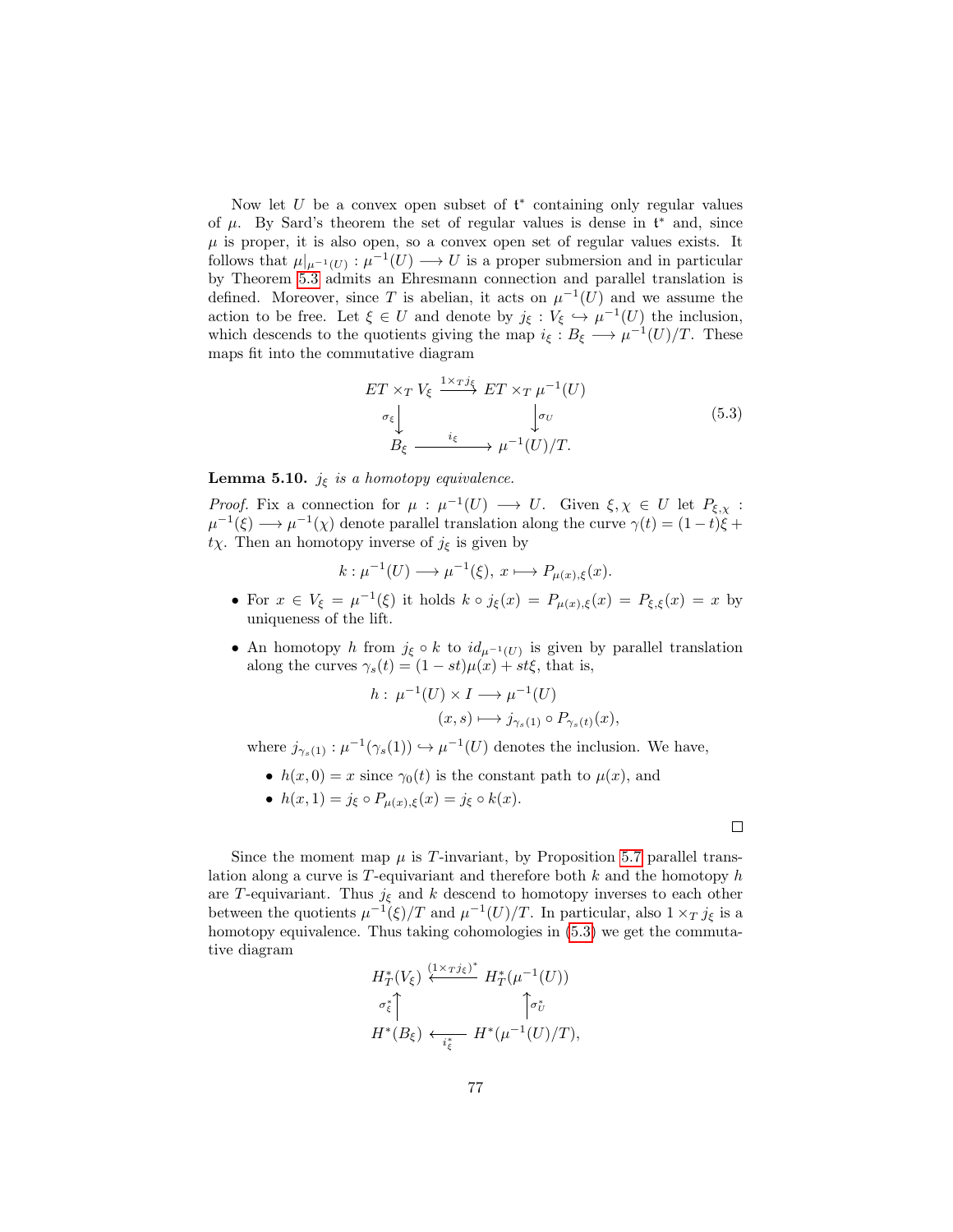where all the maps are isomorphisms. By restricting to  $\mu^{-1}(U)$  consider  $\left[\omega^{\#}\right]$ as an element of  $H^2(ET \times_T \mu^{-1}(U)) = H^2_T(\mu^{-1}(U))$ . There is a unique class

$$
\nu = (\sigma_U^*)^{-1} [\omega^\#] \in H^2(\mu^{-1}(U)/T).
$$

Notice that  $\sigma_{\xi}^* i_{\xi}^* \nu = [\omega_{\xi}^{\#}]$ . Hence using Lemma [5.9](#page-76-2) we deduce the following proposition.

<span id="page-79-0"></span>**Proposition 5.11.** Let  $U$  be a convex open subset of  $\mathfrak{t}^*$  consisting of regular values of a proper moment map  $\mu : M \longrightarrow \mathfrak{t}^*$  for the action. Assume that T acts freely on  $\mu^{-1}(U)$ . There exists a class  $\nu \in H^2(\mu^{-1}(U)/T)$  such that

$$
i_{\xi}^* \nu = [\omega_{\xi}] + [\alpha \cdot \xi], \text{ for all } \xi \in U,
$$

where  $\omega_{\xi}$  is the reduced symplectic form at the level  $\xi$  and  $\alpha$  is a curvature form on the bundle  $\mu^{-1}(\xi) \longrightarrow \mu^{-1}(\xi)/T$ .

Parallel translation along the lifts gives equivariant diffeomorphisms  $V_{\xi} \stackrel{\cong}{\longrightarrow}$  $V_{\xi_0}$  for all  $\xi, \xi_0 \in U$ , which descend to diffeomorphisms  $B_{\xi} \cong B_{\xi_0}$ . Thus we can identify each  $H^2(B_\xi)$  with  $H^2(B_{\xi_0})$  for a fixed  $\xi_0 \in U$  and compare the various classes  $[\omega_{\xi}]$ .

<span id="page-79-1"></span>**Theorem 5.12** (Duistermaat and Heckman, [\[15\]](#page-142-0)). Let  $U$  be a convex open subset of  $\mathfrak{t}^*$  consisting of regular values of the proper moment map  $\mu : M \longrightarrow \mathfrak{t}^*$ , and assume that T acts freely on  $\mu^{-1}(U)$ . Then for every  $\xi, \xi_0 \in U$ 

$$
[\omega_{\xi_0}] - [\omega_{\xi}] = [-\alpha \cdot (\xi_0 - \xi)],
$$

where  $\alpha \in \Omega^2(B_{\xi_0}, \mathfrak{t})$  is a curvature form of the bundle  $V_{\xi_0} \longrightarrow B_{\xi_0}$  and we have identified the  $H^2(B_{\xi})$  via parallel translation along the lines in U.

*Proof.* Let  $\xi, \xi_0 \in U$ . Denote by  $P_{\xi_0,\xi}: \mu^{-1}(\xi_0) \longrightarrow \mu^{-1}(\xi)$  parallel translation along the curve  $t \mapsto (1-t)\xi_0 + t\xi$ . For  $s \in I$  consider the family of curves

$$
\gamma_s: I \longrightarrow U, \ \gamma_s(t) \coloneqq (1 - ts)\xi_0 + ts\xi,
$$

and let  $j_{\gamma_s(1)} : \mu^{-1}(\gamma_s(1)) \hookrightarrow \mu^{-1}(U)$  denote the inclusion. Then the map

$$
h: \mu^{-1}(\xi_0) \times I \longrightarrow \mu^{-1}(U), \ h(x, s) \coloneqq j_{\gamma_s(1)} \circ P_{\gamma_s}(x)
$$

defines a T-equivariant homotopy between  $j_{\xi_0}$  and  $j_{\xi} \circ P_{\xi_0,\xi}$ . Thus  $1 \times_T (j_{\xi} \circ P_{\xi_0,\xi})$  $P_{\xi,\xi}$ ) and  $1 \times_T j_{\xi_0}$  are homotopic maps and therefore induce the same map in cohomology. Denote by  $\widetilde{P}_{\xi_0,\xi}$  the mapping  $B_{\xi_0} \longrightarrow B_{\xi}$  induced by  $P_{\xi_0,\xi}$ . Then also  $i_{\xi} \circ P_{\xi_0, \xi}$  and  $i_{\xi_0}$  are homotopic. So we have the diagram

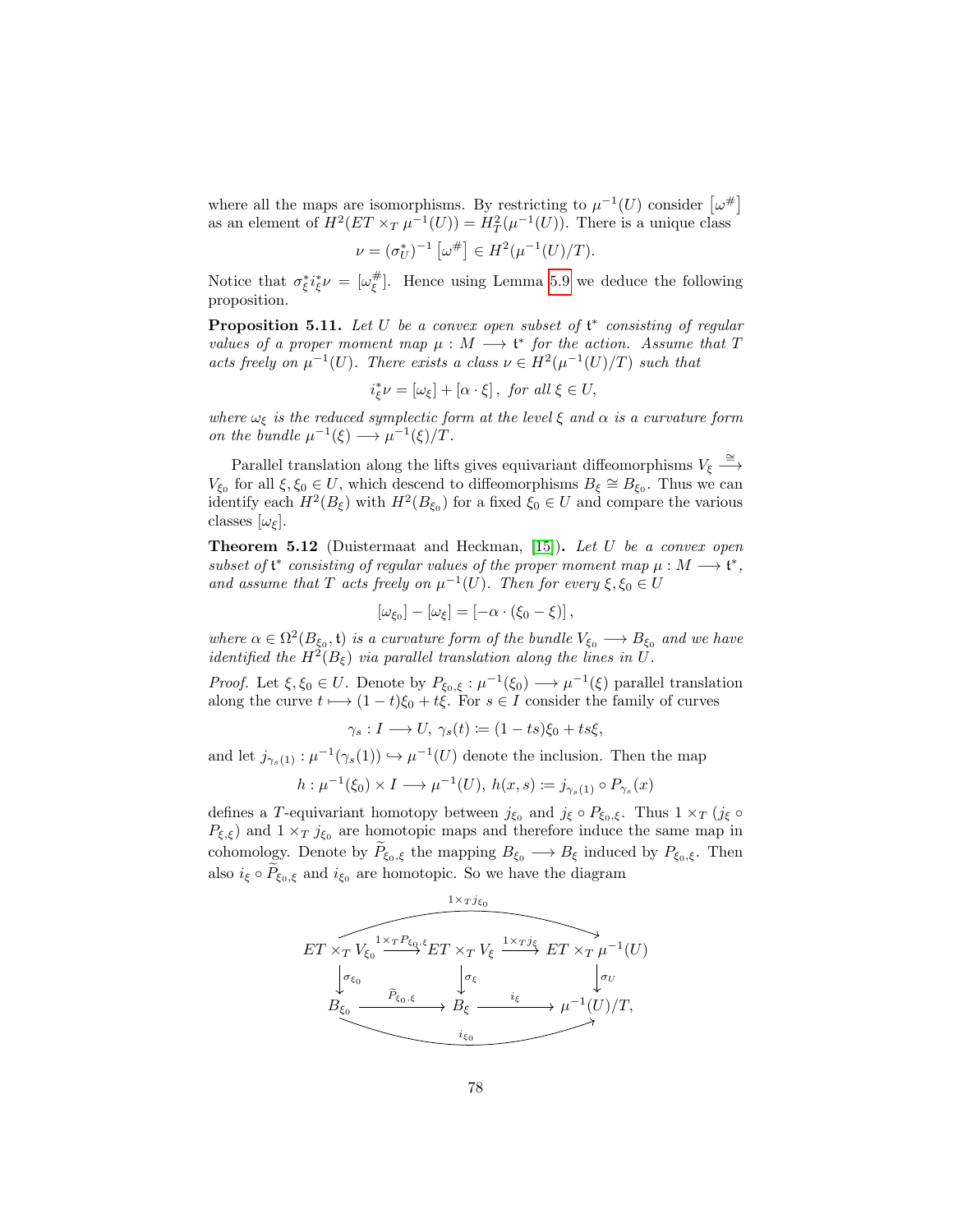which commutes up to homotopies. Denote  $\varphi := P_{\xi_0,\xi}$ . Let  $\alpha \in \Omega^2(B_{\xi}, \mathfrak{t})$  and  $\alpha_{\xi_0} \in \Omega^2(B_{\xi}, \mathfrak{t})$  be curvature forms and let  $\nu \in H^2(\mu^{-1}(U)/T)$  be given by Proposition [5.11.](#page-79-0) Then we have

$$
[\omega_{\xi_0}] + [\alpha_{\xi_0} \cdot \xi_0] = \iota_{\xi_0}^* \nu
$$
  
\n
$$
= (\iota_{\xi} \circ \widetilde{\varphi})^* \nu
$$
  
\n
$$
= \widetilde{\varphi}^* i_{\xi}^* \nu
$$
  
\n
$$
= \widetilde{\varphi}^* [\omega_{\xi}] + \widetilde{\varphi}^* [\alpha_{\xi} \cdot \xi]
$$
  
\n
$$
= \widetilde{\varphi}^* [\omega_{\xi}] + [\widetilde{\varphi}^* \alpha_{\xi} \cdot \xi]
$$
  
\n
$$
= \widetilde{\varphi}^* [\omega_{\xi}] + [\alpha_{\xi_0} \cdot \xi],
$$

since  $\tilde{\varphi}^* \alpha_{\xi}$  is a curvature form on  $V_{\xi_0} \longrightarrow B_{\xi_0}$ . So

$$
[\omega_{\xi_0}] - \widetilde{\varphi}^* [\omega_{\xi}] = [-\alpha_{\xi_0} \cdot (\xi_0 - \xi)].
$$

 $\Box$ 

Remark 5.13. Let  $(M, \omega)$  be a symplectic manifold of dimension  $2n$ . Then  $\frac{\omega^n}{n!}$ n! is the symplectic volume form and the *Liouville measure* of a Borel subset  $U$  of  $M$  is defined as

$$
m_\omega(U):=\int_U \frac{\omega^n}{n!}.
$$

Now, suppose that we have an  $l$ -dimensional torus  $T$  acting symplectically on  $(M, \omega)$  with proper moment map  $\mu : M \longrightarrow \mathfrak{t}^*$ . Then we can consider the pushforward measure  $\mu_* m_\omega$  of  $m_\omega$  by  $\mu$ . This is a measure on  $\mathfrak{t}^* \cong \mathbb{R}^l$ , called the Duistermaat-Heckman measure, and we denote it by  $m_{DH}$ . From Theorem [5.12](#page-79-1) one can deduce that the push-forward of the Liouville measure is a piecewise polynomial multiple of the Lebesgue measure on  $\mathfrak{t}^* \cong \mathbb{R}^l$ . More precisely, for any Borel subset  $V \subset \mathfrak{t}^*$ ,

$$
m_{DU}(V) = \int_V f(x)dx,
$$

where we integrate with respect to the Lebesgue measure on V and  $f: \mathfrak{t}^* \longrightarrow \mathbb{R}$ is piecewise polynomial on any region consisting of regular values of  $\mu$ . For the details we refer to [\[11,](#page-141-3) §30].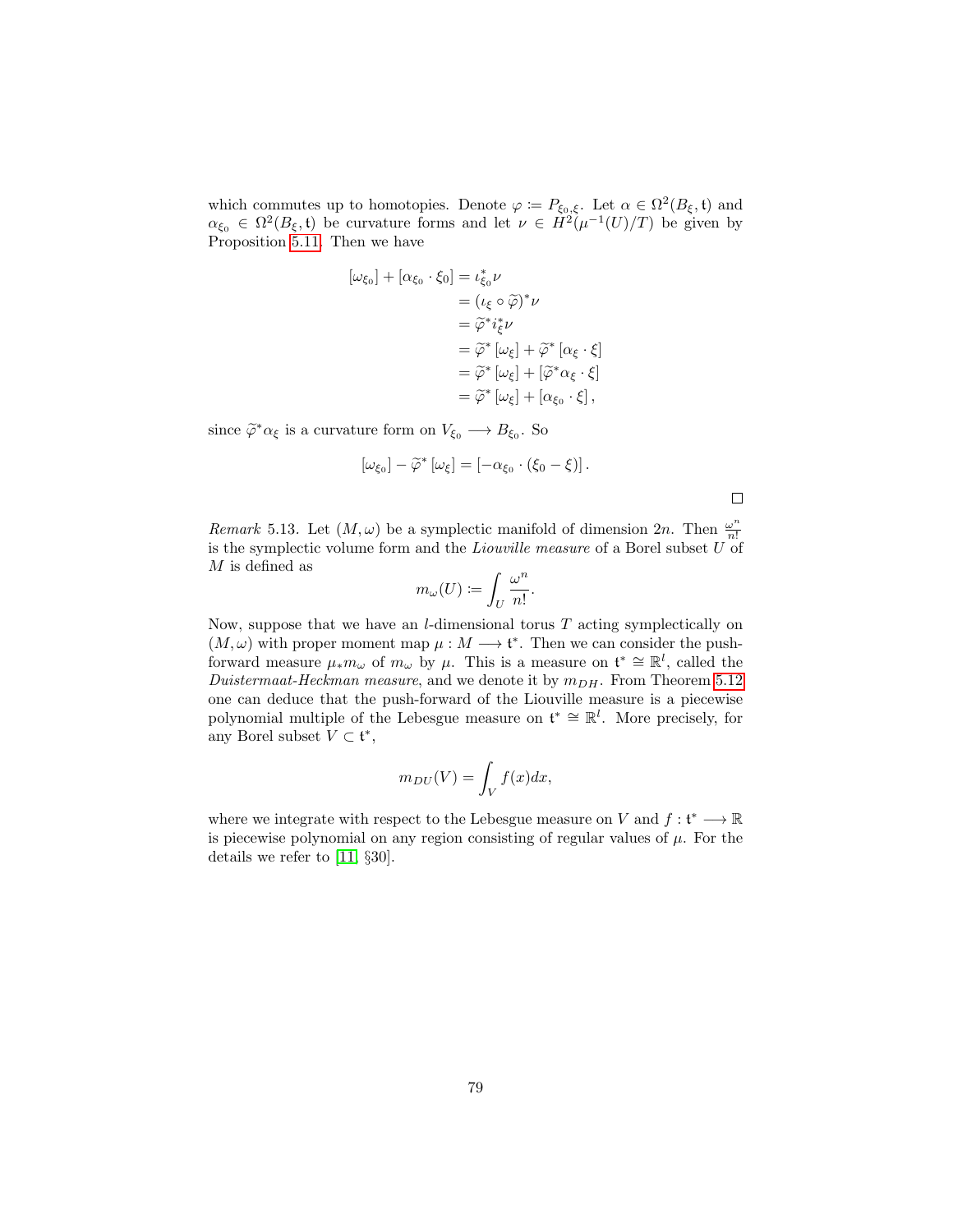# 6 Localization at fixed points and the Duistermaat-Heckman theorem

In this section we want to prove another theorem of Duistermaat and Heckman (namely, Theorem 4.1 in [\[15\]](#page-142-0)) to illustrate once more how well the equivariant cohomology language fits in the context of Hamiltonian actions. When a torus T acts on a compact symplectic manifold  $(M, \omega)$  with moment map H, and the fixed point set  $F$  of the action is discrete, the Duistermaat-Heckman theorem states

$$
\int_M \frac{\omega^n}{n!} e^{-uH} = \sum_{z \in F} \frac{e^{-uH(z)}}{u^n \prod \alpha_i(z)},
$$

where  $\alpha_i(z)$  are the weights of the action of T on the tangent space  $T_zM$ . This formula was first realized as a special case of a "localization theorem" in equivariant cohomology by Berline and Vergne in [\[4\]](#page-141-4) and Atiyah and Bott in [\[1\]](#page-141-5), independently.

Since we are going to make use of some notions, in particular the ones of equivariant Euler class and Gysin homomorphism, which require a bit of work to be properly exposed, we have illustrated them in Appendix [B,](#page-118-0) where the reader can also find an outline of the proof of the equivariant tubular neighborhood theorem (Theorem [B.10\)](#page-124-0), which will be extensively used in this section.

# 6.1 *H*<sup>\*</sup>*BG*-algebra structure on  $H_G^*(M)$

Let  $G$  be a Lie group. Recall that the singular cohomology of the classifying space BG coincides with the equivariant cohomology of a point, since

$$
\text{pt}_G = (EG \times_G \text{pt})/G = BG \times \text{pt},
$$

and hence

$$
H_G^*(\text{pt}) = H^*(\text{pt}_G) = H^*BG.
$$

If M is a G-manifold, the G-equivariant map  $M \longrightarrow$  pt induces a map  $M_G \longrightarrow$  $pt_G$  on the Borel constructions and hence in cohomology

$$
H_G^*(\text{pt}) = H^*BG \xrightarrow{\alpha} H_G^*(M).
$$

Therefore we can equip  $H^*_G(M)$  with the structure of an  $H^*BG$ -algebra by setting for  $u \in H^*BG$  and  $x \in H^*_G(M)$ 

$$
u \cdot x \coloneqq \alpha(u)x.
$$

If  $f : M \longrightarrow N$  is a G-equivariant map of G-manifolds, then it induces a map on equivariant cohomology  $f^*: H^*_G(N) \longrightarrow H^*_G(M)$ . This map is actually an  $H^*BG$ -algebra homomorphism. Indeed, the commutative diagram

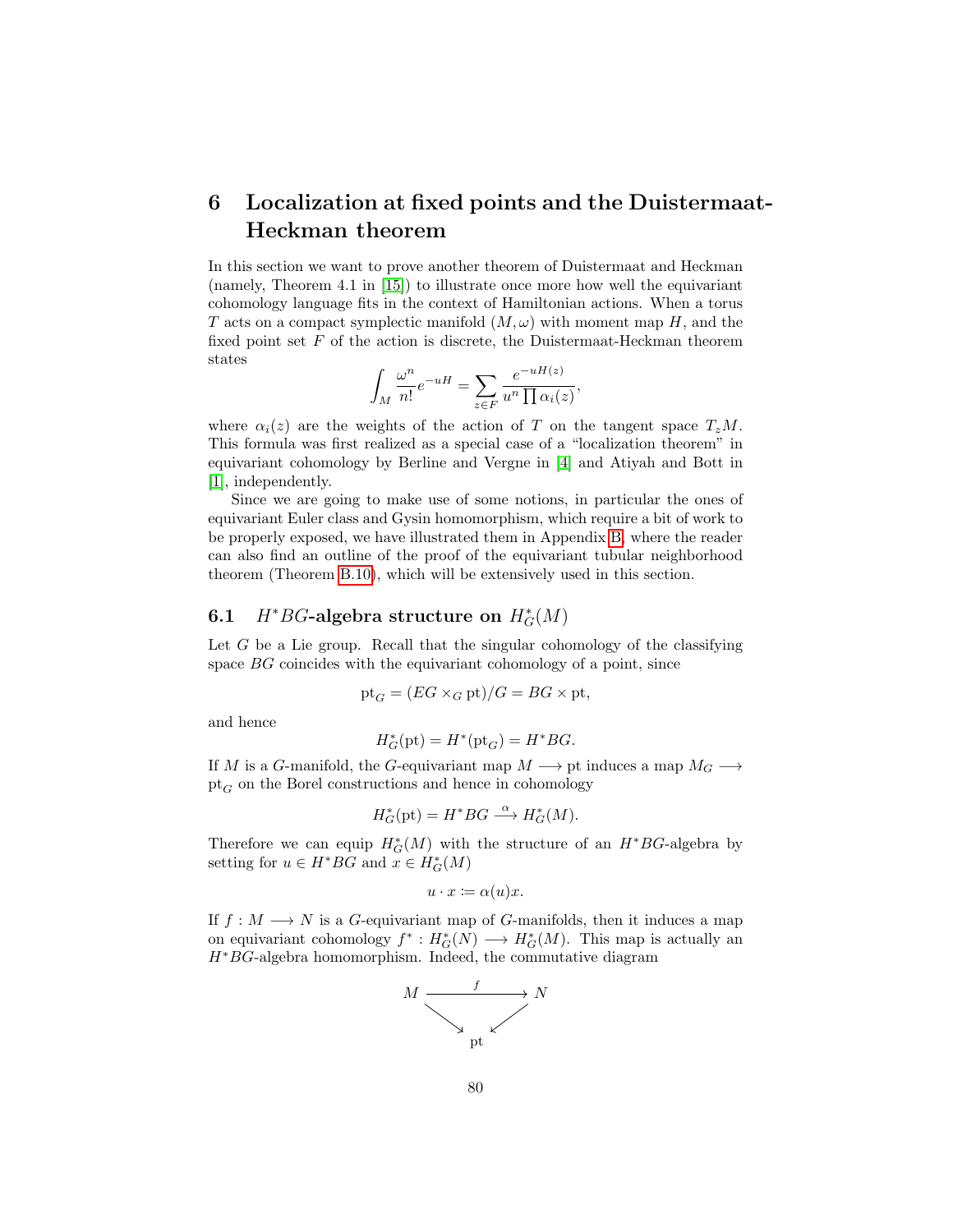induces the commutative diagram in equivariant cohomology



and for  $u \in H^*BG$ ,  $x \in H^*_G(N)$  we have

$$
f^*(u \cdot x) = f^*(\beta(u)x) = f^*(\beta(u))f^*(x) = \alpha(u)f^*(x) = u \cdot f^*(x).
$$

#### 6.2 The support of an  $H^*BT$ -module

We want to investigate the  $H^*(BG)$ -structure of  $H^*_G(M)$ , in the case when the Lie group is a torus. For this, we follow the approach of [\[3,](#page-141-2) §VI.3.a].

Let  $T = S^1 \times \ldots \times S^1$  be an *m*-dimensional torus. Then we have

$$
H^*BT\cong St^*\cong \mathbb{R}\left[u_1,\ldots,u_m\right].
$$

Indeed,  $H^*BT \cong H^*_T(\text{pt})$  and, in the Cartan model,  $H^*_T(\text{pt})$  is the cohomology of the chain complex  $C_T(pt) = (St^* \otimes \Omega^*(pt))^T = (St^*)^T$ , which are the  $\overrightarrow{Ad}^*(T)$ -invariant polynomials in  $\mathfrak{t}^*$ . Since the torus is abelian, these are all the polynomials. Moreover, since the manifold is just a point, the Cartan differential  $d_T$  is 0 and thus

$$
H_T^*(\text{pt}) = H^*(C_T(\text{pt}), d_T) = S\mathfrak{t}^*.
$$

By choosing a basis for the Lie algebra t and a corresponding dual basis  $u_1, \ldots, u_m$ for  $\mathfrak{t}^*$  we can identify  $S\mathfrak{t}^* \cong R[u_1,\ldots,u_m].$ 

First, we consider  $H^*BT$ -modules in general.

Any polynomial  $f \in St^*$  can be regarded as a function on t. So for  $f \in$  $H^*BT = St^*$ , let  $V_f$  be the set of zeros of the polynomial f

$$
V_f := \{ X \in \mathfrak{t} \mid f(X) = 0 \} \subseteq \mathfrak{t}.
$$

**Definition 6.1.** Let M be an  $H^*BT$ -module. The *support of* M is the intersection

$$
\mathrm{Supp}M:=\bigcap_{\{f\mid f\cdot M=0\}}V_f\subseteq\mathfrak{t},
$$

over all polynomials  $f \in H^*BT$  which annihilate M.

**Example 6.2.** (1) The module  $\{0\}$  has empty support.

(2) Let  $M$  be a free module, that is, a module with a generating set of linearly independent elements. If f annihilates  $M$ , then f must be zero so that  $V_f$ is t, and therefore  $\text{Supp}M = \mathfrak{t}$ .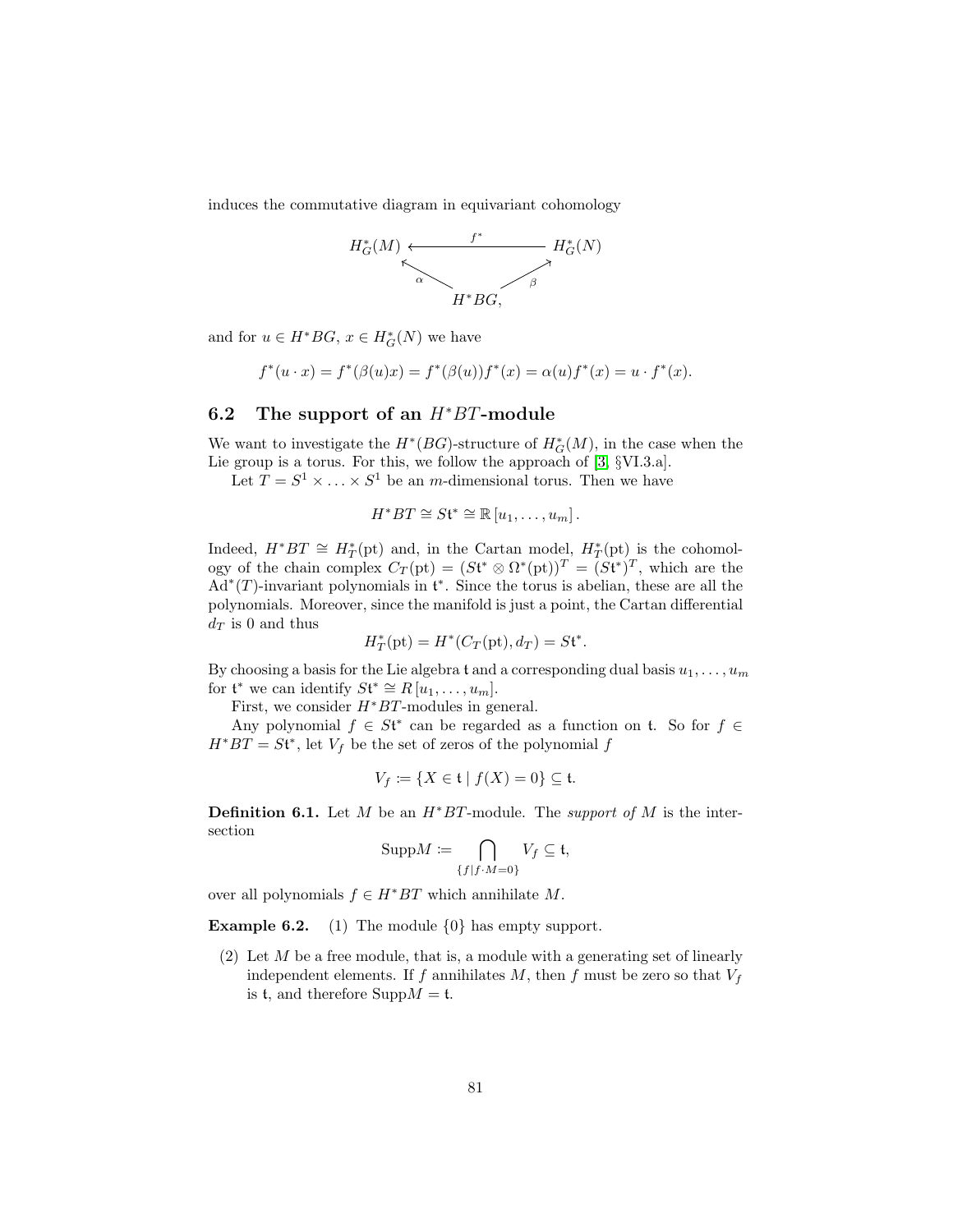- (3) Suppose that Supp $M \subsetneq t$ . Since the zero polynomial  $0 \in H^*BT$  annihilates M and  $V_0 = \mathfrak{t}$ , there must be  $f \neq 0$  with  $f \cdot M = 0$ . Thus M is a torsion module<sup>[9](#page-83-0)</sup>.
- (4) If  $T = S^1$ , the ring  $H^*BT$  is a ring of polynomials in one variable, hence a principal ideal domain. Since the set of all polynomials which annihilate a module M is an ideal, suppose that  $f \neq 0$  is a generator for it. Then  $\text{Supp}M = V_f \subsetneq \mathfrak{t}.$

We now establish some properties of the support.

<span id="page-83-1"></span>**Lemma 6.3.** If  $M' \stackrel{a}{\longrightarrow} M \stackrel{b}{\longrightarrow} M''$  is an exact sequence of  $H^*BT$ -modules, then Supp $M \subseteq \text{Supp}M' \cup \text{Supp}M''$ .

*Proof.* Write  $S = \text{Supp}M$ ,  $S' = \text{Supp}M'$  and  $S'' = \text{Supp}M''$ . Let  $x \notin S' \cup S''$ . Then as  $x \notin S'$ , there exists a polynomial f with  $f \cdot M' = 0$  such that  $f(x) \neq 0$ . For the same reason, there exists a polynomial g annihilating  $M''$  but not x. But

$$
b(g \cdot M) = g \cdot b(M) \subseteq g \cdot M'' = 0.
$$

Thus by exactness

$$
g \cdot M \subseteq \ker(b) = a(M')
$$

and

$$
f \cdot (g \cdot M) \subseteq f \cdot a(M') = a(f \cdot M') = 0,
$$

hence

$$
(fg) \cdot M = 0
$$
 and  $f(x)g(x) \neq 0$ ,

so that  $x \notin S$ .

<span id="page-83-2"></span>**Lemma 6.4.** Let M and M' be  $H^*BT$ -algebras with units. Let  $a : M' \longrightarrow M$ be a morphism of algebras. Then  $\text{Supp}M \subseteq \text{Supp}M'$ .

*Proof.* If  $x \notin \text{Supp}M'$ , there is a polynomial f annihilating M' but not x. So

$$
0 = a(f \cdot 1_{M'}) = f \cdot a(1_{M'}) = f \cdot 1_M.
$$

Thus f kills M and  $x \notin \text{Supp}M$ .

<span id="page-83-3"></span>**Proposition 6.5.** If  $0 \longrightarrow M' \stackrel{a}{\longrightarrow} M \stackrel{b}{\longrightarrow} M'' \longrightarrow 0$  is an exact sequence of  $H^*BT\text{-}modules, then \text{Supp}M = \text{Supp}M' \cup \text{Supp}M''$ .

*Proof.* By Lemma [6.3](#page-83-1) we have  $\text{Supp}M \subseteq \text{Supp}M' \cup \text{Supp}M''$ . For the other inclusion suppose that  $x \notin \text{Supp}M$ , so that there is a polynomial f with  $f \cdot M = 0$ and  $f(x) \neq 0$ . We have  $a(f \cdot M') = f \cdot a(M') \subseteq f \cdot M = 0$ . Hence by injectivity of a it holds  $f \cdot M' = 0$  and so  $x \notin \text{Supp}M'$ . Moreover, by surjectivity of b we have  $f \cdot M'' = f \cdot b(M) = b(f \cdot M) = 0$ , so  $x \notin \text{Supp}M''$  as well.  $\Box$ 

 $\Box$ 

 $\Box$ 

<span id="page-83-0"></span><sup>&</sup>lt;sup>9</sup>torsion element if there exists  $0 \neq g \in H^*BT$  with  $g \cdot m = 0$ . A module M is called a torsion module if all its elements are torsion elements. It is called torsion-free if zero is the only torsion element.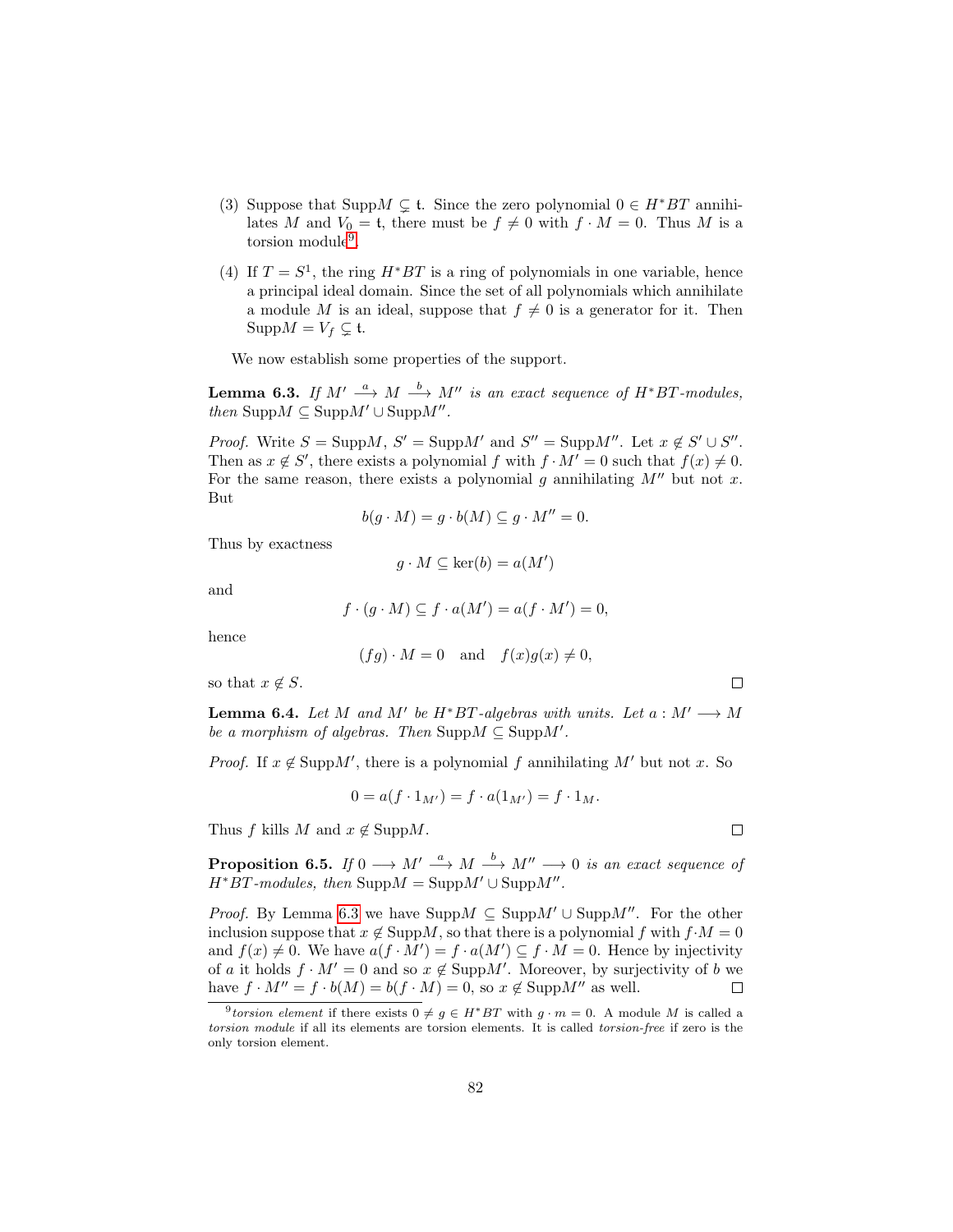<span id="page-84-0"></span>**Lemma 6.6.** Let H be a closed subgroup (hence a Lie subgroup) of the torus  $T$ with Lie algebra h. Then

$$
\mathrm{Supp}\, H_T^*(T/H) = \mathfrak{h} \subseteq \mathfrak{t}.
$$

*Proof.* First notice that  $ET \times_T T/H \cong ET/H$ . By example [2.24\(](#page-0-0)1) the spaces BH and  $ET/H$  are homotopy equivalent and thus  $H^*_T(T/H) = H^*BH$ , with the  $H^*BT$ -module structure induced by the inclusion  $BH \stackrel{i}{\hookrightarrow} BT$ . Moreover, since all the closed subgroups of a torus are a product of a torus  $H_0$  with some finite group, we can write  $H = H_0 \times K$ , where  $H_0$  is a torus and K is finite. Claim.  $H^*BH = H^*BH_0$ .

*Proof.* For any Lie group G we have  $H^*BG = H^*_{G}(\text{pt})$ . So we show the claim by looking at the Cartan model for  $H_H^*(pt)$  and  $H_{H_0}^*(pt)$ . Recall that  $H_H^*(pt)$  =  $S\mathfrak{h}^*$ , since H is abelian, and also  $H_{H_0}^*(\text{pt}) = S\mathfrak{h}_0^*$ . Since  $H = H_0 \times K$  and K is finite, at the Lie algebras level it holds

$$
\mathfrak{h}=\mathfrak{h}_0\oplus\mathfrak{k}=\mathfrak{h}_0.
$$

 $\Box$  Claim.

Therefore we may assume without loss of generality that  $H$  is a torus. The structure of  $H^*BH \cong S\mathfrak{h}^*$  as an  $H^*BT \cong S\mathfrak{t}^*$ -module is rather easy to understand. Let  $\{X_i\}_{i=1}^m$  be a basis for t such that  $\{X_i\}_{i=0}^k$  is a basis for h. Denote by  $u_i$  the dual elements in  $\mathfrak{t}^*$ . Then the restriction  $i^* : H^*BT \longrightarrow H^*BH$ translates into the restriction of polynomials

$$
i^*: S\mathfrak{t}^* \longrightarrow S\mathfrak{h}^*, f = \sum_{j=1}^m a_j u_j \longmapsto \sum_{j=1}^k a_j u_j.
$$

Suppose that  $f \in S \mathfrak{t}^*$  annihilates  $H^*_T(T/H) = S \mathfrak{h}^*$ , that is  $i^*(f) \cdot S \mathfrak{h}^* = 0$  in  $S \mathfrak{h}^*$ . Then since  $S\mathfrak{h}^*$  is free,  $i^*(f) = 0$  and thus f has the form  $f = \sum_{j=k+1}^m a_j u_j$ . We claim that

$$
\mathfrak{h} = \bigcap_{\substack{f \in St^* \\ f \cdot H_T^*(T/H) = 0}} V_f.
$$

To see this, let  $X = \sum_{i=1}^{m} b_i X_i \in \mathfrak{t}$ . Then for  $f = \sum_{j=k+1}^{m} a_j u_j$  in the annihilator of  $H^*_T(T/H)$  we have

$$
f(X) = \sum_{i=1}^{m} \sum_{j=k+1}^{m} b_i a_j u_j(X_i) = \sum_{i=k+1}^{m} b_i a_i.
$$

Thus  $X \in \bigcap_f V_f$  if and only if  $\sum_{i=k+1}^m b_i a_i = 0$  for all  $(a_{k+1}, \ldots, a_m) \in \mathbb{R}^{m-k}$ , that is, if and only if  $b_{k+1} = \ldots = b_m = 0$ , i.e.  $X \in \mathfrak{h}$ . This proves the claim and the proposition follows by the definition of the support.  $\Box$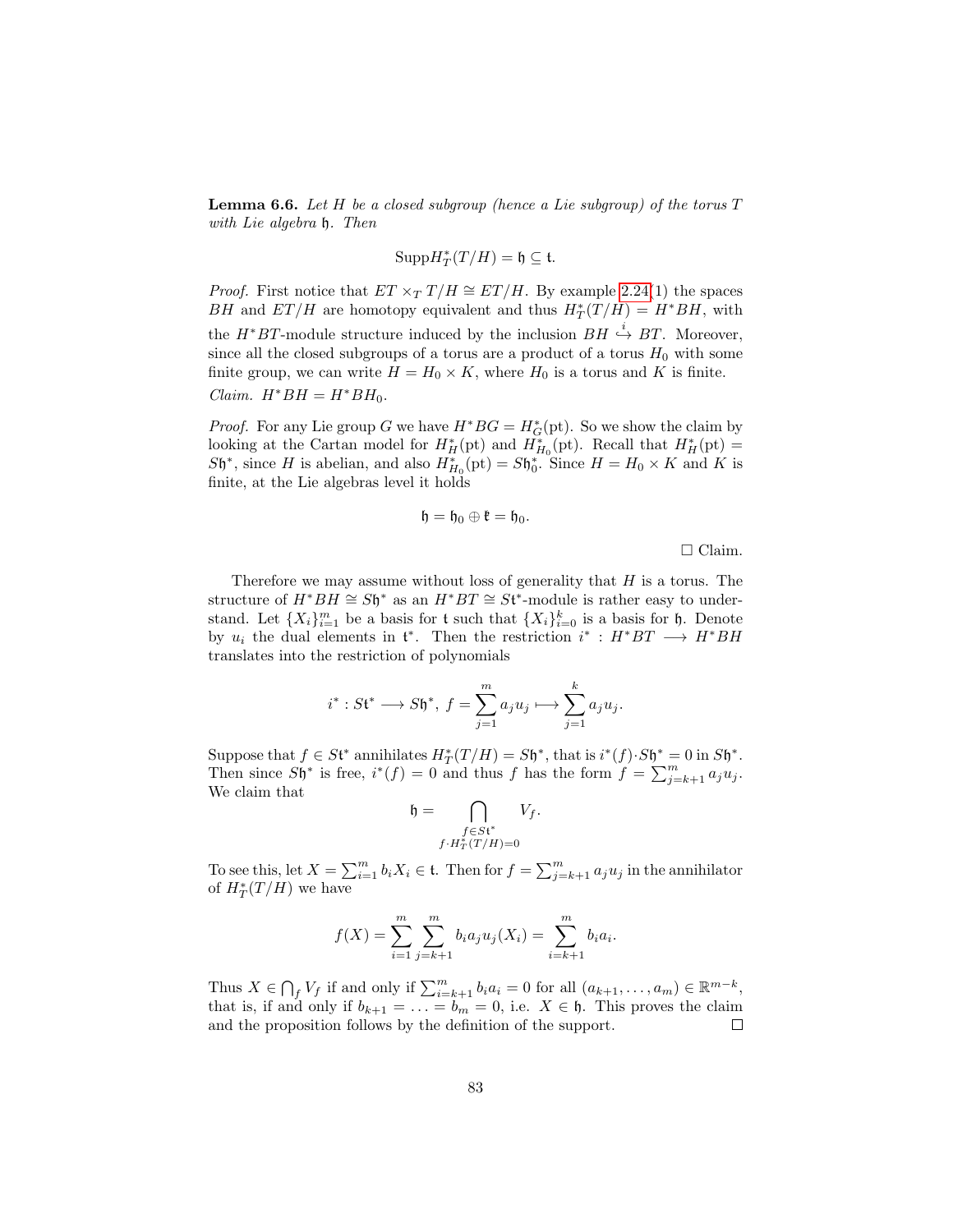<span id="page-85-0"></span>**Corollary 6.7.** Let  $V$  be a  $T$ -manifold. Assume there exists an equivariant  $map f: V \longrightarrow T/H$  for some closed subgroup H of T. Then  $\text{Supp}H^*_T(V) \subseteq \mathfrak{h}$ .

*Proof.* The induced map  $f^* : H^*_T(T/H) \longrightarrow H^*_T(V)$  is a ring homomorphism. By Lemma [6.4](#page-83-2) and Lemma [6.6](#page-84-0) we have

$$
\mathrm{Supp}\, H^*_T(V) \subseteq \mathrm{Supp}\, H^*_T(T/H) = \mathfrak{h}.
$$

 $\Box$ 

Consider now a T-manifold M and for  $x \in M$  let  $T \cdot x$  be an orbit of the T-action on M. Since T is compact, the space  $T \cdot x$  is a T-invariant compact submanifold of  $M$  (see [\[3,](#page-141-2) Corollary I.1.2]) and thus by the equivariant tubular neighborhood theorem (Theorem [B.10\)](#page-124-0),  $T \cdot x$  has an open invariant neighborhood V in M. Let  $T_x$  denote the stabilizer of x in T,

$$
T_x \coloneqq \text{stab}_T(x) = \{ g \in T \mid gx = x \}.
$$

This is a closed subgroup of  $T$ , hence a Lie subgroup.

<span id="page-85-1"></span>**Corollary 6.8.** Let V be an equivariant tubular neighborhood of an orbit  $T \cdot x$ in the T-manifold M. Then  $\text{Supp}H^*_T(V) \subseteq \text{Lie}(T_x)$ .

*Proof.* The neighborhood V is equivariantly homotopy equivalent to  $T \cdot x$ , thus  $H^*_T(V) \cong H^*_T(T \cdot x)$  and the two modules they have the same support. Moreover, the map

$$
T/T_x \longrightarrow T \cdot x, \, gT_x \longmapsto gx
$$

is continuous by definition of the quotient topology, since it comes from the continuous map  $T \longrightarrow T \cdot x$ ,  $g \longmapsto gx$ . It is easy to see that it is a bijection. Since T is compact, so is  $T/T_x$  and since any continuous bijection from a compact space onto a Hausdorff space is a homeomorphism, it follows that  $T/T_x$  and  $T \cdot x$  are homeomorphic. Moreover, the above map is equivariant with respect to left multiplication of T on  $T/T_x$  and the restricted action of T on  $T \cdot x \subseteq M$ . Thus by Corollary [6.7](#page-85-0) we have

$$
Supp H^*_T(T \cdot x) \subseteq \mathrm{Lie}(T_x).
$$

 $\Box$ 

<span id="page-85-2"></span>**Proposition 6.9.** Let  $M$  be a  $T$ -manifold. The set  $F$  of all fixed points is a topologically closed submanifold of M. In particular, if M is compact, the set F is a compact submanifold of M.

*Proof.* To see that F is closed in M, we consider for every  $g \in T$  the map  $\lambda_q : M \longrightarrow M \times M$ ,  $x \longmapsto (x, q \cdot x)$ . Then the set of elements of M fixed by the action of an element  $g \in T$  is given by

$$
\lambda_g^{-1}(\Delta_{M\times M}),
$$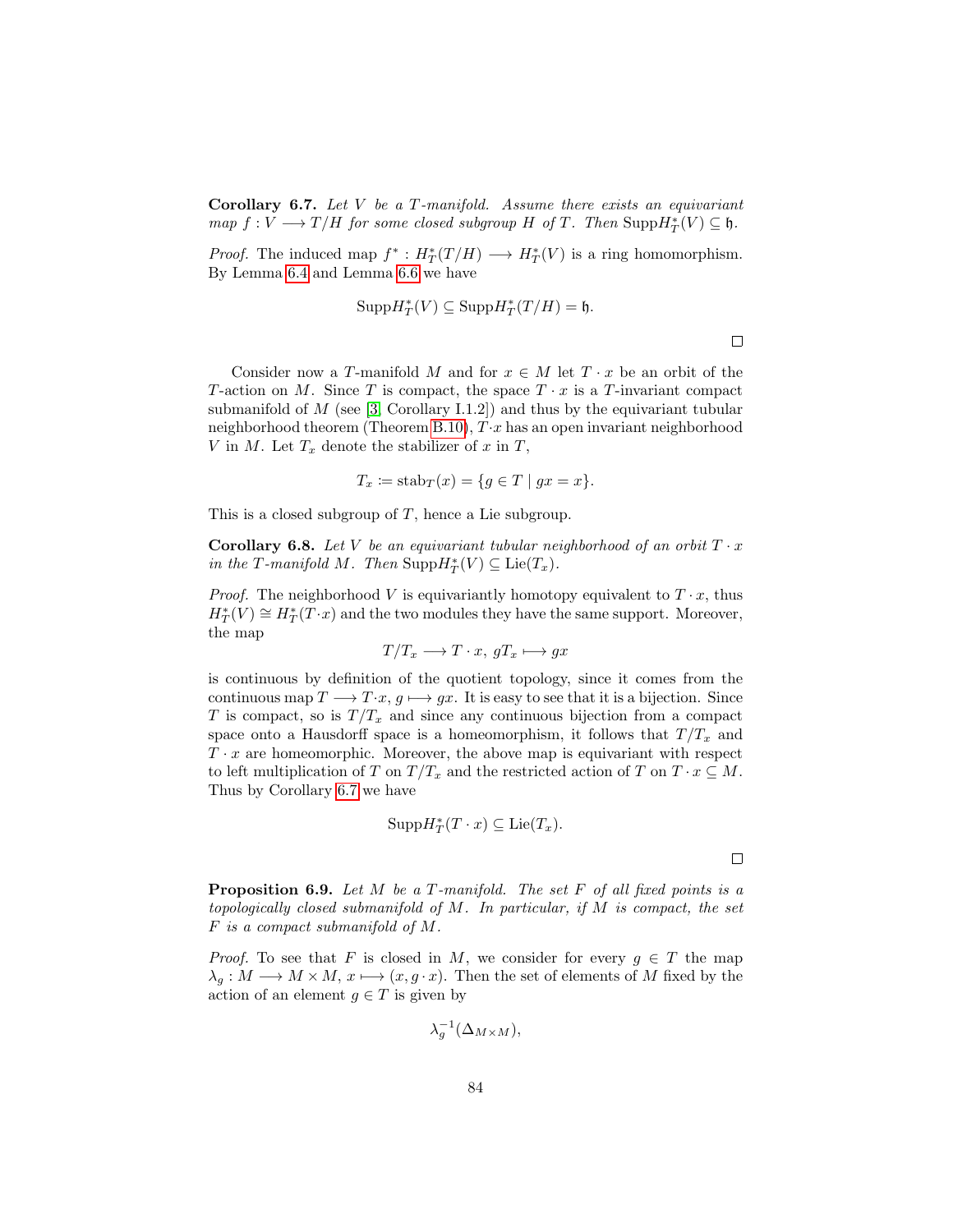where  $\Delta_{M\times M} = \{(x,x) \mid x \in M\}$  is the diagonal of  $M \times M$ , which is closed because  $M$  is Hausdorff. Thus the fixed point set

$$
F = \bigcap_{g \in T} \lambda_g^{-1}(\Delta)
$$

is closed in M.

We now prove that  $F$  is a submanifold of  $M$ . Since the torus  $T$  is compact, we can put a T-invariant Riemannian metric on  $M$ . Let  $m$  be a point in  $F$  and let  $V \subseteq T_mM$  be an open neighborhood of  $0 \in T_mM$  such that the exponential map

$$
\exp: V \longrightarrow U \subset M
$$

is a diffeomorphism. Up to restricting V to a ball of some radius  $\epsilon > 0$  small enough, we can assume that V is T-invariant, i.e. for each  $g \in T$  we have  $\phi_q(V) = V$ . Then we have the commutative diagram

$$
V \xrightarrow{\left(\frac{d\phi_g\right)_m}{\phi_g}} V
$$
  
\n
$$
U \xrightarrow{\phi_g} U.
$$

In particular,  $\exp^{-1}$  maps  $U \cap F$  to the fixed point set of T in V. Thus

$$
\exp^{-1}(U \cap F) = V \cap (T_m M)^T = V \cap \text{linear subspace},
$$

because the action of T on  $T_mM$  is linear. Hence the pair

$$
(U, \varphi \coloneqq \exp^{-1} : U \longrightarrow V)
$$

gives a chart of M at m, such that  $\varphi(U \cap F)$  is the intersection of a linear plane with  $\varphi(U) = V$ . This shows that F is a submanifold of M and concludes the proof.  $\Box$ 

<span id="page-86-0"></span>**Proposition 6.10.** Let  $F$  be the fixed-point set of a  $T$ -action on a compact manifold M. Then

$$
\mathrm{Supp}H_{T}^{*}(M\setminus F)\subseteq\bigcup_{x\in M\setminus F}\mathrm{Lie}(T_{x}).
$$

Remark 6.11. Suppose we have a Lie group  $G$  acting on a manifold  $M$ . To each orbit  $G \cdot x$  we associate a conjugation class of subgroups of G, called the *orbit* type, by the assignment  $G \cdot x \longmapsto (G_x)$ , where the parentheses ( $\cdot$ ) indicate that we are considering the conjugation class of  $G_x$ . It is not difficult to see that if  $G \cdot x = G \cdot y$ , then  $G_x$  and  $G_y$  are conjugate, so that the above assignment is well-defined. Moreover, if the manifold  $M$  is compact, there are only finitely many orbit types (see  $[3,$  Proposition I.2.4]). In the case of a torus  $T$ , each stabilizer sits alone in its conjugacy class and thus if a torus acts on a compact manifold there are only finitely many stabilizers. In particular, the union in Proposition [6.10](#page-86-0) is a union of finitely many proper subspaces of t and so is itself a proper subspace of the Lie algebra t.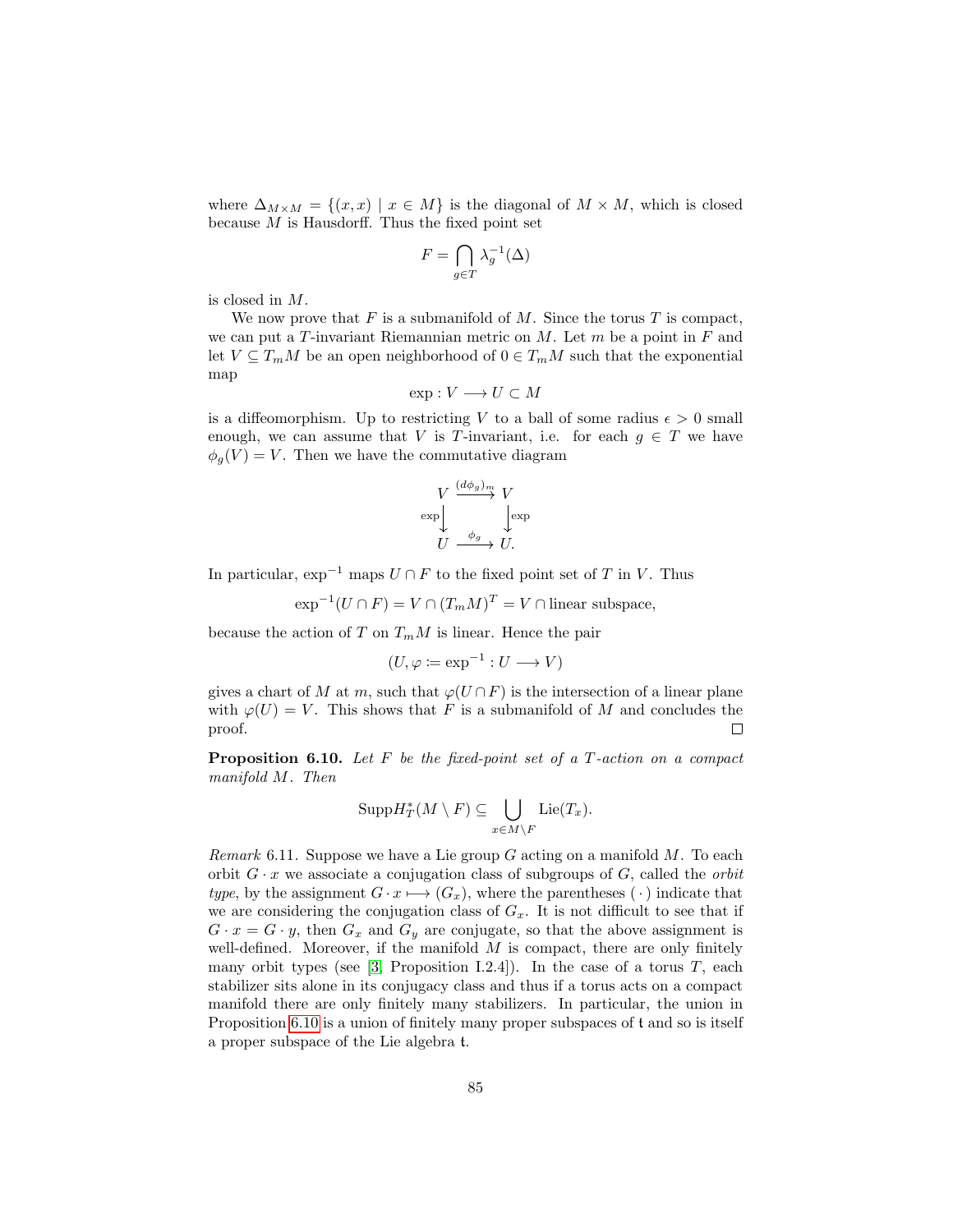*Proof of Proposition [6.10.](#page-86-0)* Let  $V$  be an invariant tubular neighborhood of  $F$ . Then  $M \setminus F$  has the same (equivariant) homotopy type of  $M \setminus V$ . The subset  $M \setminus V$  can be covered by the union of the orbits  $T \cdot x$ ,  $x \in M \setminus F$ . Each orbit has an invariant tubular neighborhood  $U$ . Since  $M \setminus V$  is closed, it is compact, and thus we can cover it by finitely many invariant tubular neighborhoods  $U_1, \ldots, U_\ell$ of orbits. Notice that each of these covers an orbit  $T \cdot x$  with  $x \in M \setminus F$  and thus with  $T_x \subsetneq T$ . Applying Corollary [6.8](#page-85-1) to each  $U_i$  we get

$$
\mathrm{Supp}\, H^*_T(U_i) \subseteq \mathrm{Lie}(T_x) =: \mathfrak{h}_i
$$

for some  $x \in M \setminus F$ . We prove by induction on  $\ell$  that

$$
\mathrm{Supp}H_{T}^{*}(U_{1}\cup\ldots\cup U_{\ell})\subseteq\mathfrak{h}_{1}\cup\ldots\cup\mathfrak{h}_{\ell}.
$$

For  $\ell = 1$  this is Corollary [6.8.](#page-85-1) Suppose that the result holds for  $i = 1, \ldots, \ell$ . Let  $V_{\ell} := U_1 \cup \ldots \cup U_{\ell}$ , so that  $V_{\ell+1} = V_{\ell} \cup U_{\ell+1}$ . By the induction hypothesis we have

$$
\mathrm{Supp}\, H^*_T(V_\ell)\subseteq \bigcup_{i=1}^\ell \mathfrak{h}_i.
$$

By the equivariant version of Mayer-Vietoris (Theorem [2.46\)](#page-24-0) we have the exact sequence

$$
H_T^*(V_{\ell} \cap U_{\ell+1}) \longrightarrow H_T^*(V_{\ell+1}) \longrightarrow H_T^*(V_{\ell}) \oplus H_T^*(U_{\ell+1}).
$$

We want to apply Lemma [6.3](#page-83-1) to it. The (equivariant) inclusion  $V_{\ell} \cap U_{\ell+1} \hookrightarrow U_{\ell+1}$ induces a  $H^*BT$ -ring homomorphism  $H^*_T(U_{\ell+1}) \longrightarrow H^*_T(V_{\ell} \cap U_{\ell+1})$  and so by Lemma [6.4,](#page-83-2)  $\text{Supp} H_T^*(V_\ell \cap U_{\ell+1}) \subseteq \mathfrak{h}_{\ell+1}$ . Moreover, the exact sequence

$$
0 \longrightarrow H^*_T(V_{\ell}) \hookrightarrow H^*_T(V_{\ell}) \oplus H^*_T(U_{\ell+1}) \longrightarrow H^*_T(U_{\ell+1}) \longrightarrow 0
$$

together with Proposition [6.5](#page-83-3) give

$$
\mathrm{Supp}(H^*_T(V_{\ell})\oplus H^*_T(U_{\ell+1}))=\mathrm{Supp}H^*_T(V_{\ell})\cup \mathrm{Supp}H^*_T(U_{\ell+1})\subseteq\bigcup_{i=1}^{\ell+1}\mathfrak{h}_i.
$$

Now Lemma [6.3](#page-83-1) concludes the induction.

**Corollary 6.12.** Assume that T acts freely on M. Then  $\text{Supp}H^*_T(M) = 0$ .

*Proof.* If T acts freely, the fix point set F is empty and all stabilizers  $T_x, x \in M$ , are trivial.  $\Box$ 

### 6.3 Algebraic localization

Let T be a torus and M be a compact T-manifold. Let  $i : F \hookrightarrow M$  denote the inclusion of fixed points of the action into the manifold M.

 $\Box$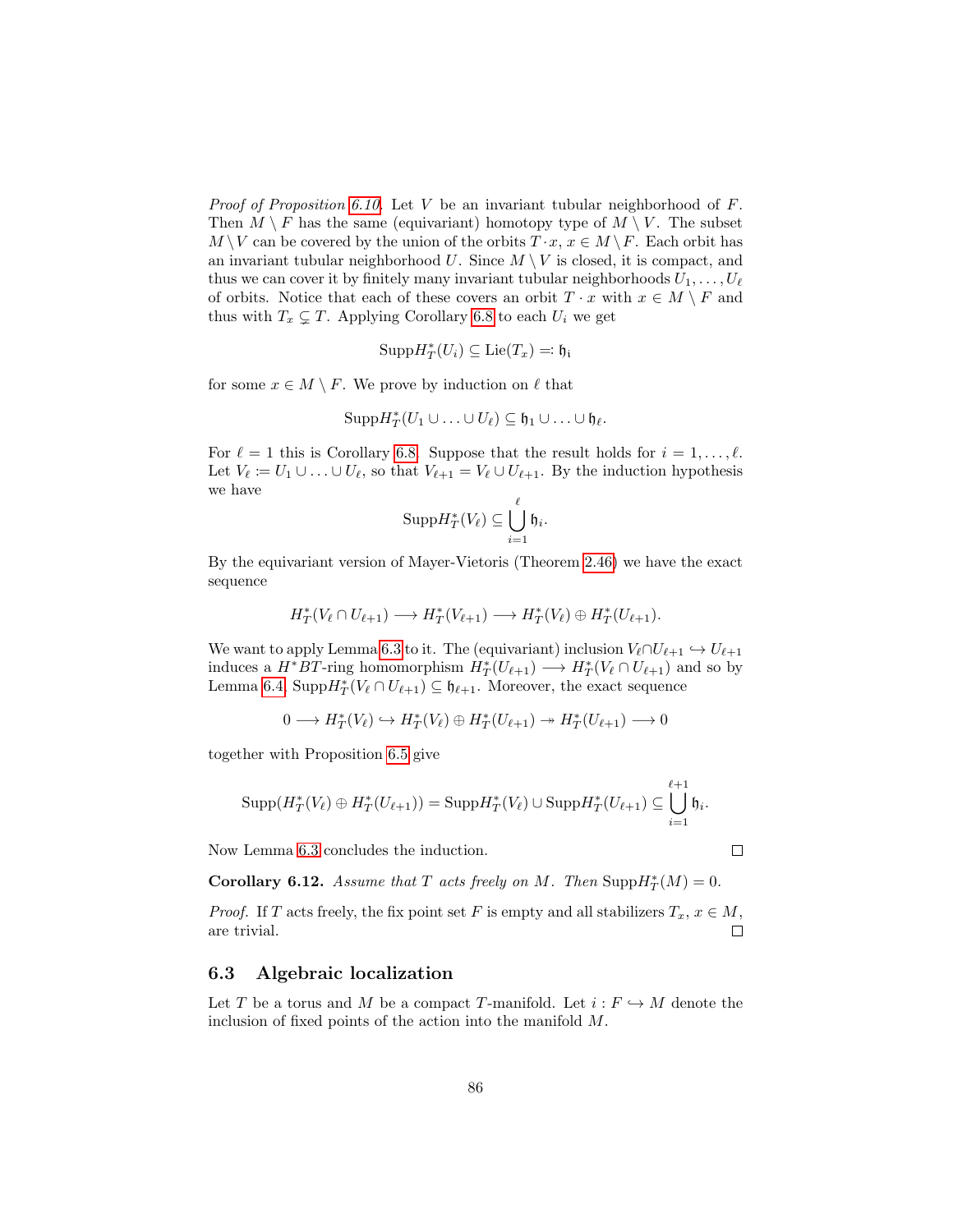<span id="page-88-0"></span>**Theorem 6.13.** Retain the above notation. Then the supports of both the kernel and cokernel of

$$
i^*: H^*_T(M) \longrightarrow H^*_T(F)
$$

are contained in the proper subspace  $\bigcup$  $\bigcup_{x \in M \setminus F} \mathrm{Lie}(T_x) \subsetneq \mathfrak{t}.$ 

*Proof.* Let  $U$  be an invariant tubular neighborhood of the fixed point set  $F$ . Then

$$
\mathrm{Supp}H^*_T(M\setminus U)\subseteq\bigcup_{x\in M\setminus F}\mathrm{Lie}(T_x)
$$

by Proposition [6.10](#page-86-0) since  $M \setminus U$  and  $M \setminus T$  are (equivariantly) homotopy equivalent. The same holds for  $\text{Supp}\, H^*_T(\partial(M \setminus U))$ , applying Lemma [6.4](#page-83-2) to the inclusion  $\partial(M \setminus U) \hookrightarrow M \setminus U$ . Using the long equivariant exact sequence of the pair  $(M \setminus U, \partial M \setminus U)$  (Proposition [2.47\)](#page-25-0) and Lemma [6.5,](#page-83-3) the same is true for the support of  $H^*_T(M \setminus U, \partial(M \setminus U))$ . Let V be another equivariant tubular neighborhood a little larger than U, so that  $V \setminus U \simeq \partial(M \setminus U) = \partial U$ . We have isomorphisms

$$
H_T^*(M,F) \cong H_T^*(M,V) \stackrel{\text{Prop.2.48}}{\underset{\cong}{\simeq}} H_T^*(M \setminus U, \partial(M \setminus U)).
$$

In particular,

$$
\mathrm{Supp}H_T^*(M,F)\subseteq \bigcup_{x\in M\setminus F}\mathrm{Lie}(T_x).
$$

The long exact sequence of the pair  $(M, F)$ 

$$
H^*_T(M,F) \stackrel{\alpha}{\longrightarrow} H^*_T(M) \stackrel{i^*}{\longrightarrow} H^*_T(F) \stackrel{\beta}{\longrightarrow} H^*_T(M,F)
$$

allows us to conclude. In fact, the kernel of  $i^*$  coincides with the image of  $\alpha$ and so by Lemma [6.4](#page-83-2) its support is contained in the one of  $H^*_T(M, F)$ . As for the cokernel, consider the map

$$
\operatorname{coker} i^* = H^*_T(F)/\mathrm{im}\, i^* = H^*_T(F)/\ker \beta \longrightarrow H^*_T(M,F).
$$

Then again by Lemma [6.4,](#page-83-2) Supp(coker  $i^*$ )  $\subseteq$  Supp $H^*_T(M, F)$ .

To give a more precise statement about the relation between  $H^*_T(M)$  and  $H^*_T(F)$  we need the notion of localization. If  $f \in St^* = \mathbb{R} [u_1, \ldots, u_m]$  is any non-zero polynomial, localizing to the open set  $\mathfrak{t} \setminus V_f$  means that we allow ourselves to divide by powers of  $f$ . Formally, we define the localization of an  $H^*BT$ -module as follows.

**Definition 6.14.** Let  $f \in H^*BT$  be a polynomial in  $u_1, \ldots, u_m$ .

(i) We denote by  $(H^*BT)_f$  the ring of fractions of  $H^*BT$ , which consists of all polynomial fractions which have a power of  $f$  as denominator.

 $\Box$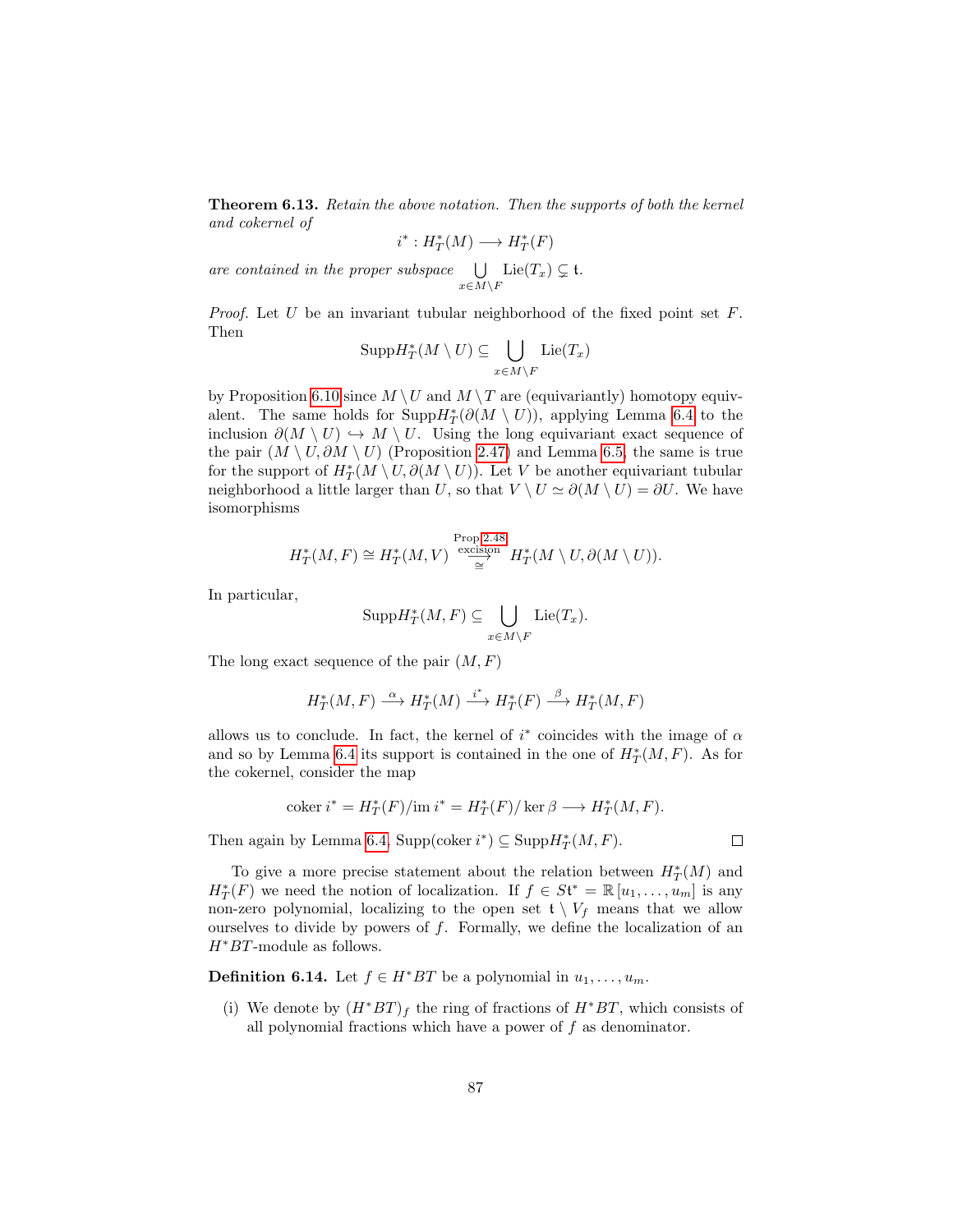(ii) For any  $H^*BT$ -module M we define the *localization of* M to be the  $(H^*BT)_f$ -module

$$
M_f \coloneqq M \otimes_{H^*BT} (H^*BT)_f.
$$

A morphism of modules  $a : M \longrightarrow N$  induces a map  $a_f : M_f \longrightarrow N_f$  by the formula

$$
a_f \coloneqq a \otimes id_{(H^*BT)_f}.
$$

*Remark* 6.15. Elements of  $M_f$  are of the form  $\sum_{i=1}^k m_i \otimes \frac{1}{f^{k_i}}$ . Moreover,  $M_f =$  $\{0\}$  if and only if for all  $m \in M$  there exists  $\ell \in \mathbb{N}$  with  $f^{\ell} \cdot m = 0$  in M.

<span id="page-89-1"></span>**Lemma 6.16.** If Supp $M \subsetneq t$ , then there is  $0 \neq f \in H^*BT$  such that  $M_f = \{0\}$ .

*Proof.* Suppose that Supp $M \subsetneq$  t. By Example [6.2](#page-0-0) (3), there is  $f \neq 0$  with  $f \cdot M = 0$ . Let  $\sum_{i=1}^{k} m_i \otimes \frac{1}{f^{k_i}} \in M_f$  be any element. Then

$$
\sum_{i=1}^{k} m_i \otimes \frac{1}{f^{k_i}} = \sum_{i=1}^{k} m_i \otimes \frac{f}{f^{k_i+1}} = \sum_{i=1}^{k} \underbrace{f m_i}_{=0} \otimes \frac{1}{f^{k_i+1}} = 0.
$$

<span id="page-89-0"></span>Lemma 6.17. Assume

$$
M' \stackrel{a}{\longrightarrow} M \stackrel{b}{\longrightarrow} M''
$$

is an exact sequence of modules. Then the sequence

$$
M'_f \stackrel{a_f}{\longrightarrow} M_f \stackrel{b_f}{\longrightarrow} M''_f
$$

is exact.

*Proof.* Since  $b \circ a = 0$ , also  $b_f \circ a_f = 0$ . This shows

$$
\operatorname{Im} a_f \subseteq \operatorname{Ker} b_f.
$$

For the other containment, let  $x \in \ker b_f \subseteq M_f$ . Write  $x = \sum_{i=1}^k m_i \otimes \frac{1}{f^i}$ . Then

$$
f^k \cdot x = \sum_{i=1}^k m_i \otimes f^{m-i} = \sum_{i=1}^k f^{k-i} m_i \otimes 1 = (\sum_{i=1}^k f^{k-i} m_i) \otimes 1.
$$

Thus

$$
0 = f^{k} \cdot b_{f}(x) = b_{f}(f^{k} \cdot x) = b\left(\sum_{i=1}^{k} f^{k-i} m_{i}\right) \otimes 1 \text{ in } M''_{f}.
$$

This means that there exists  $\ell \in \mathbb{N}$  with

$$
0 = f^{\ell} \cdot b\left(\sum_{i=1}^{k} f^{k-i} m_i\right) = b(f^{\ell} \sum_{i=1}^{k} f^{k-i} m_i).
$$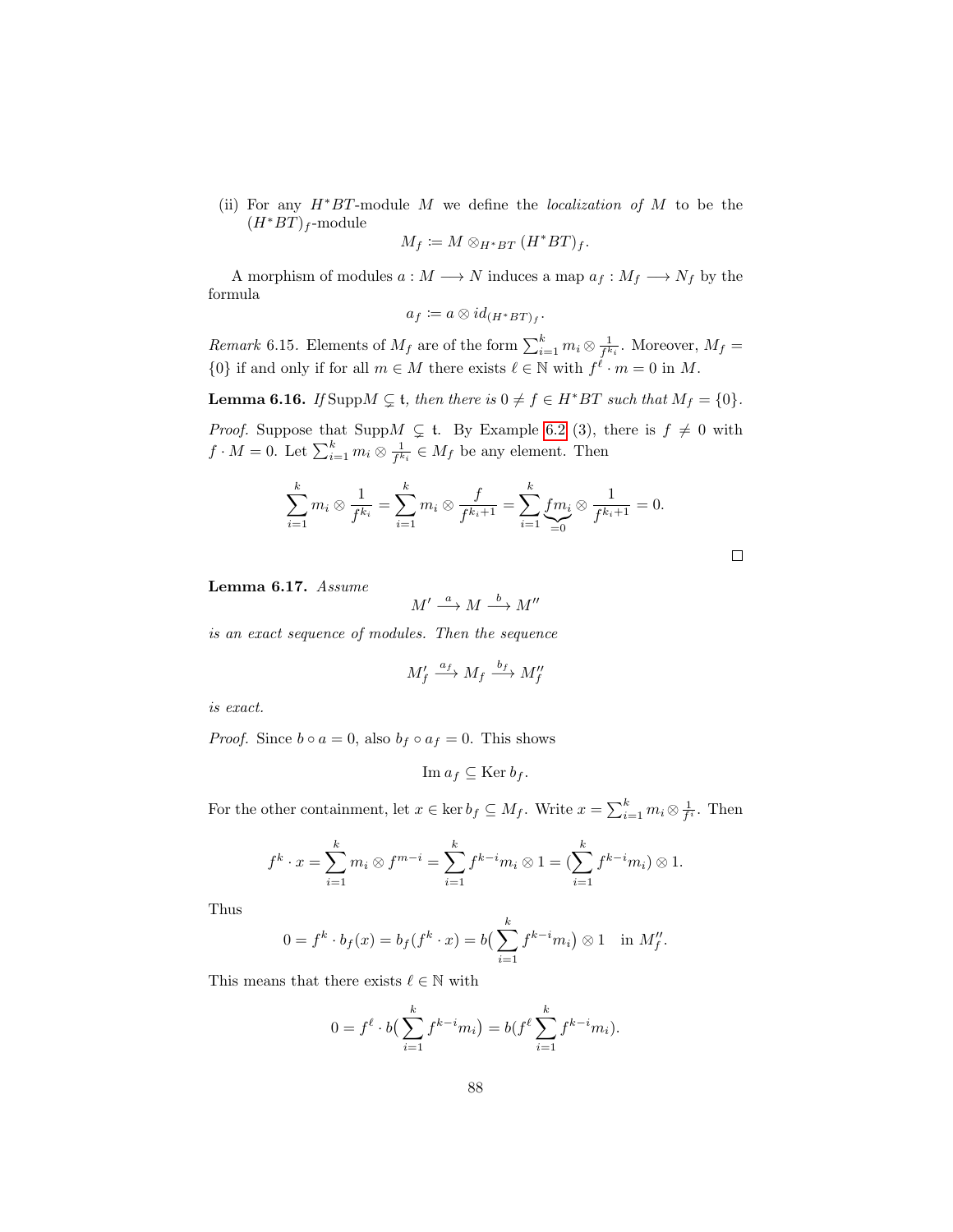By exactness there is  $y \in M'$  with  $a(y) = f^{\ell} \sum_{i=1}^{k} f^{k-i} m_i$ . Thus

$$
a_f(y \otimes 1) = a(y) \otimes 1 = f^{\ell} f^k \sum_{i=1}^k (m_i \otimes \frac{1}{f^i}) = f^{\ell+k} x.
$$

Therefore  $x = a_f\left(\frac{1}{f^{k+\ell}}(y \otimes 1)\right) \in \text{Im } a_f$ .

Let  $f, g \in H^*BT$  be two polynomials. Denote by  $(H^*BT)_{f,g}$  the ring of all polynomial fractions with denominator in the subring  $\langle f, g \rangle$  generated by f and g. For any  $H^*BT$ -module M, let  $M_{f,g}$  be the corresponding localization.

<span id="page-90-0"></span>**Lemma 6.18.** Let  $f, g \in H^*BT$  be two polynomials and M be an  $H^*BT$ module. Then

- (i)  $M_{f,q} = M_{fq}$ .
- (ii) If  $M_f = \{0\}$ , then also  $M_{fg} = \{0\}$ .

*Proof.* We prove (i). Let  $x = m \otimes \frac{1}{f^k g^l} \in M_{f,g}$ , then  $x = f^l g^k m \otimes \frac{1}{(fg)^{k+l}} \in M_{fg}$ . For the other inclusion, let  $y = n \otimes \frac{1}{(fg)^s} \in M_{fg}$ , then  $y = n \otimes \frac{1}{f^s g^s} \in M_{f,g}$ .

We prove (ii). Let  $m \otimes \frac{1}{(fg)^k} \in M_{fg}$ . Then, since  $M_f = \{0\}$ , there is  $\ell \in \mathbb{N}$ with  $f^{\ell} \cdot m = 0$ . Thus  $m \otimes \frac{1}{(fg)^k} = m \otimes \frac{(fg)^{\ell}}{(fg)^{k+1}}$  $\frac{(fg)^{k}}{(fg)^{k+\ell}} = g^{\ell} \cdot (f^{\ell} \cdot m) \otimes \frac{1}{(fg)^{k+\ell}} = 0.$ 

<span id="page-90-1"></span>**Proposition 6.19.** There exists a non-zero polynomial  $f \in H^*BT$  such that

$$
i_f^*: (H^*_T(M))_f \longrightarrow (H^*_T(F))_f
$$

is an isomorphism, where  $i : F \hookrightarrow M$  denotes the inclusion of the fixed point set F in M.

*Proof.* We claim that for any polynomial  $f$  the kernel and the cokernel of the localized morphism  $i_f^*$  are the localizations of the kernel and the cokernel of  $i^*$ . Indeed, consider the exact sequence

$$
0 \longrightarrow \ker i^* \stackrel{j}{\hookrightarrow} H^*_T(M) \stackrel{i^*}{\longrightarrow} H^*_T(F).
$$

By Lemma [6.17](#page-89-0) applied both to the first three slots and to the last three ones it follows that the induced sequence

$$
0 \longrightarrow (\ker i^*)_f \stackrel{j_f}{\hookrightarrow} H^*_T(M)_f \stackrel{i_f^*}{\longrightarrow} H^*_T(F)_f
$$

is exact. Thus  $\ker(i_f^*) = \text{im } j_f = (\ker i^*)_f$ .

Applying the same lemma to the exact sequence

$$
H_T^*(M) \xrightarrow{i^*} H_T^*(F) \xrightarrow{q} \text{coker } i^* \longrightarrow 0
$$

gives the exact sequence

$$
H^*_T(M)_f \stackrel{i^*_f}{\longrightarrow} H^*_T(F)_f \stackrel{q_f}{\longrightarrow} (\text{coker } i^*)_f \longrightarrow 0.
$$

 $\Box$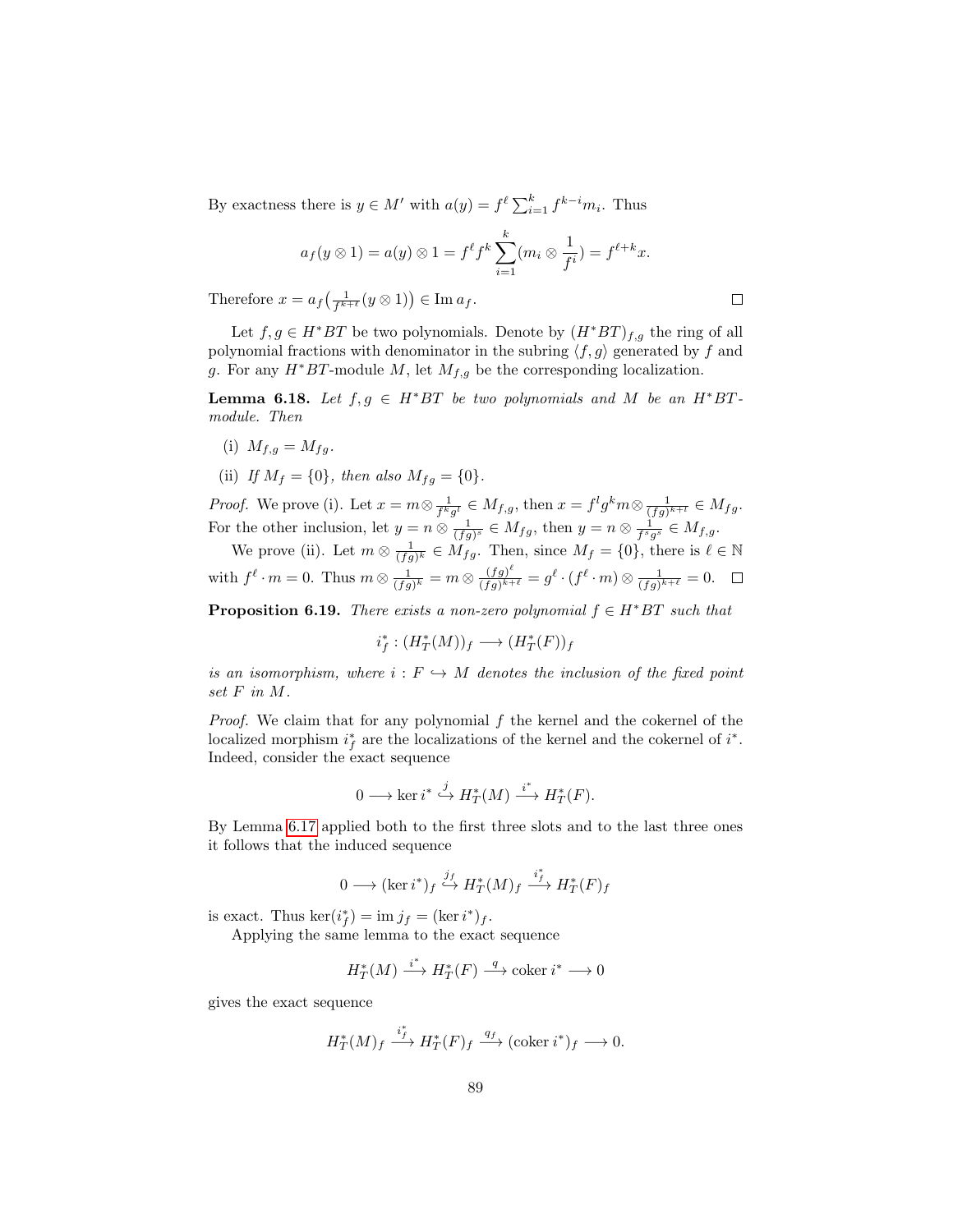Thus

$$
coker (i_f^*) \stackrel{\text{def}}{=} H_T^*(F)_f / \text{im } i_f^* = H_T^*(F)_f / \ker q_f \cong \text{im } q_f = (\text{coker } i^*)_f,
$$

where we used the exactness in the second and last equality. This proves the claim.

By Theorem [6.13](#page-88-0) we have Supp ker  $i^* \subsetneq \mathfrak{t}$  and Suppcoker  $i^* \subsetneq \mathfrak{t}$ . Thus by Lemma [6.16](#page-89-1) there are two non-zero polynomials  $f_1, f_2 \in H^*BT$ , such that  $(\ker i^*)_{{f_1}} = \{0\}$  and  $(\operatorname{coker} i^*)_{{f_2}} = \{0\}$ . Let  $f \coloneqq f_1 f_2 \in H^*BT$ . Then, using Lemma [6.18](#page-90-0) and the above claim, we see that  $\ker(i_f^*)$  and coker  $(i_f^*)$  are zero and thus  $i_f^*$  is an isomorphism.  $\Box$ 

# <span id="page-91-1"></span>6.4 Inverting the equivariant Euler class

We now restrict to connected components  $Z$  of the fixed point set  $F$  and invert the equivariant Euler class, that is, we find a polynomial  $f \in H^*BT$  such that  $e_T(\nu_Z)$  has an inverse in  $H^*_T(F)_f$ .

Let  $M$  be a compact orientable manifold on which an  $m$ -dimensional torus T acts smoothly. As before, let F be the fixed point set of the action and let  $Z$ be a connected component of  $F$ . Then  $Z$  is a submanifold of  $M$  (Proposition [6.9\)](#page-85-2) and is orientable (see [\[6,](#page-141-6) Theorem 2.1]). Moreover, we assume that it has codimension  $2n$  in  $M^{10}$  $M^{10}$  $M^{10}$ . Since the torus T is compact, we can fix a T-invariant Riemannian metric on M. Let

$$
\nu_Z \coloneqq \bigcup_{z \in Z} \{z\} \times N_z Z \longrightarrow Z
$$

denote the normal bundle to Z in M, where  $N_z Z$  is the orthogonal complement to  $T_z Z$  in  $T_z M$  with respect to the metric, that is,

$$
N_z Z = (T_z Z)^{\perp} \subset T_z M.
$$

Since Z is orientable, the normal bundle  $\nu_Z \longrightarrow Z$  is an orientable T-vector bundle and we write  $e_T(\nu_Z) \in H_T^{2n}(Z)$  for its equivariant Euler class (see Appendix [B\)](#page-118-0). Since the  $T$ -action on  $Z$  is trivial we have

$$
ET \times_T Z \cong ET/T \times Z
$$

and thus

$$
H^*_T(Z) \cong H^*(Z) \otimes H^*BT.
$$

(see [\[20,](#page-142-1) §3.2]). The equivariant Euler class is in  $H_T^{2n}(Z) \cong \bigoplus^{2n}$  $i=0$  $H^i(Z){\otimes} H^{2n-i}BT$ and therefore is of the form

$$
e_T(\nu_Z) = \sum_{i=0}^{2n} \sum_j a_i^j \otimes f_{2n-i}^j,
$$

<span id="page-91-0"></span><sup>&</sup>lt;sup>10</sup>If *M* is a symplectic manifold, then *Z* is a symplectic submanifold (see [\[25,](#page-143-0) Lemma 5.53]) and thus has even codimension.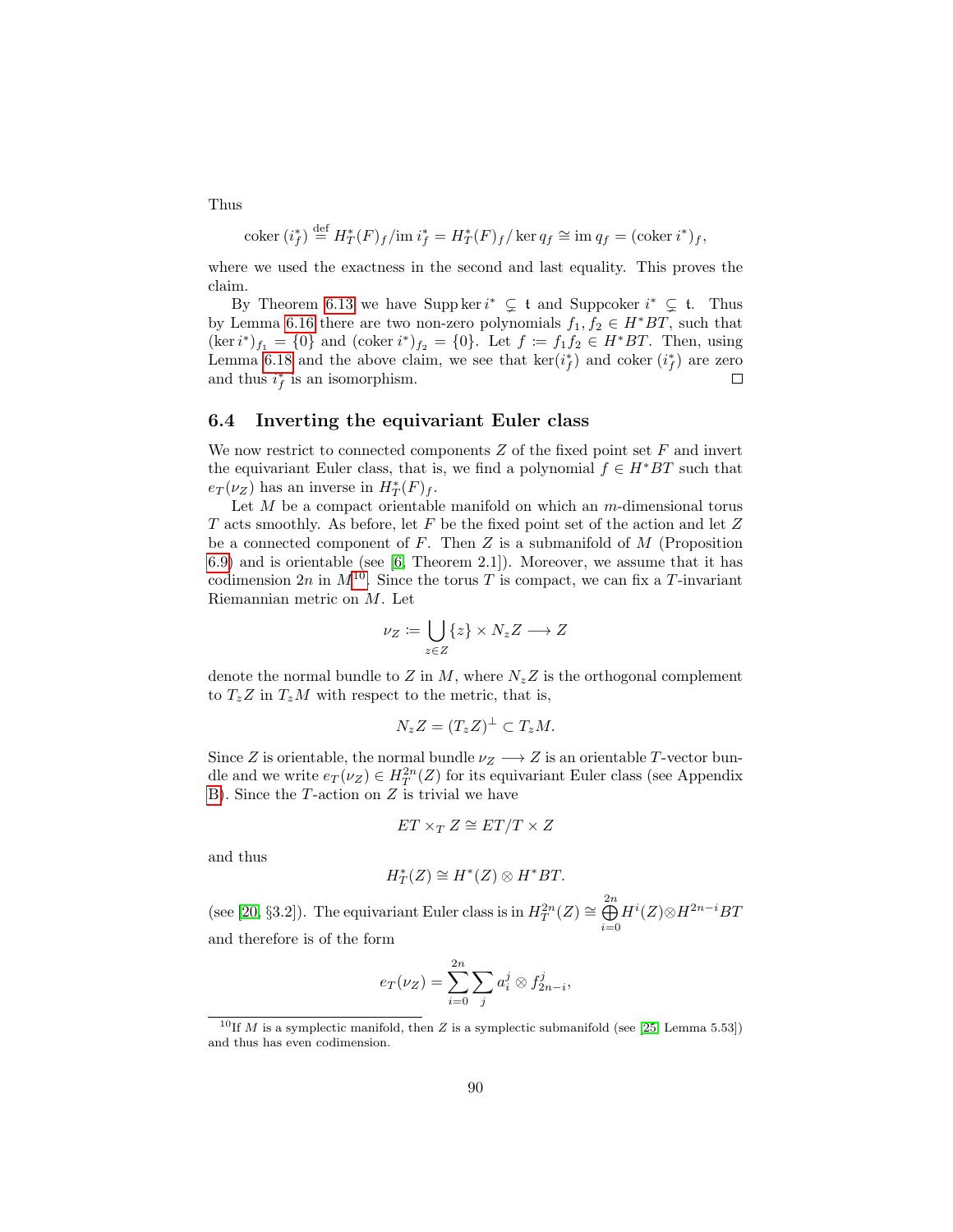where the lower index denotes the degree of the cohomology class under consideration. Since for k big enough  $H^k(Z) = 0$  (de Rham cohomology!), all elements of positive degree in  $H^*(Z)$  are nilpotent. So we have

$$
a_i^j \in H^i(Z) \quad \text{is nilpotent for all } i, j > 0.
$$

Since  $(a_i^j \otimes f_{2n-i}^j)^n = (a_i^j)^n \otimes (f_{2n-i}^j)^n$ , also  $a_i^j \otimes f_{2n-i}^j$  is nilpotent for all  $i, j > 0$ . The product on  $H^*(Z) \otimes H^*BT$  is graded-commutative, thus a sum of nilpotent elements is nilpotent as well, in particular

$$
\sum_{\substack{i,j\\i>0}}a_i^j\otimes f^j_{2n-i}
$$

is nilpotent. By linear algebra if A is nilpotent, then  $x + A$  is invertible if and only if  $x$  is invertible. Thus

$$
(\sum_j a_0^j \otimes f_{2n}^j) + \sum_{\substack{i,j \\ i>0}} a_i^j \otimes f_{2n-i}^j \text{ is invertible if and only if } \sum_j a_0^j \otimes f_{2n}^j \text{ is.}
$$

Embed both sums in  $(H^*(Z) \otimes H^*BT)_f$ . By properties of the tensor product (see [\[2,](#page-141-7) Exercise 2.15]) it holds

$$
(H^*(Z) \otimes H^*BT)_f = (H^*(Z) \otimes_{\mathbb{R}} H^*BT) \otimes_{H^*BT} (H^*BT)_f
$$
  
\n
$$
\cong H^*(Z) \otimes_{\mathbb{R}} (H^*BT \otimes H^*BT_f)
$$
  
\n
$$
\cong H^*(Z) \otimes_{\mathbb{R}} (H^*BT)_f.
$$

So write  $\sum_j a_0^j \otimes f_{2n}^j = 1 \otimes \sum_j a_0^j f_{2n}^j$  (using that  $a_0^j \in H^0(Z) \cong \mathbb{R}$ ). By setting  $f \coloneqq \sum_j a_0^j f_{2n}^j \in H^*BT$  we see that if  $f \neq 0$ , then  $\sum_j a_0^j \otimes f_{2n}^j$  is invertible in  $(H^*(Z) \otimes H^*BT)_f$ . Therefore we have proved the following lemma.

**Lemma 6.20.** There exists  $0 \neq f \in H^*BT$  such that  $e_T(\nu_Z)$  is invertible in  $H_{T}^{*}(Z)_{f}$  if and only if its component  $\sum_{j}a_{0}^{j}\otimes f_{2n}^{j}$  in  $H^{0}(Z)\otimes H^{2n}BT$  is non-zero.

Our aim is now to show that  $\sum_j a_0^j \otimes f_{2n}^j$  is non-zero. To this end, let  $z \in Z$ be a fixed point and let  $j : \{z\} \hookrightarrow \check{Z}$  denote the inclusion.

Lemma 6.21.  $j^*(e_T(\nu_Z)) = \sum_j a^j_0 \otimes f^j_{2n} \in H^0(\{z\}) \otimes H^{2n}BT$ .

Proof. We have

$$
j^*(\sum_{i,j} a_i^j \otimes f_{2n-i}^j) = \sum_{i,j} j^* a_i^j \otimes f_{2n-i}^j = \sum_j a_0^j \otimes f_{2n}^j,
$$

since for  $i > 0$  it holds  $j^* a_i^j \in H^i({z}) = 0$ , and  $H^0(Z) \cong H^0({z}) \cong \mathbb{R}$  via the restriction.  $\Box$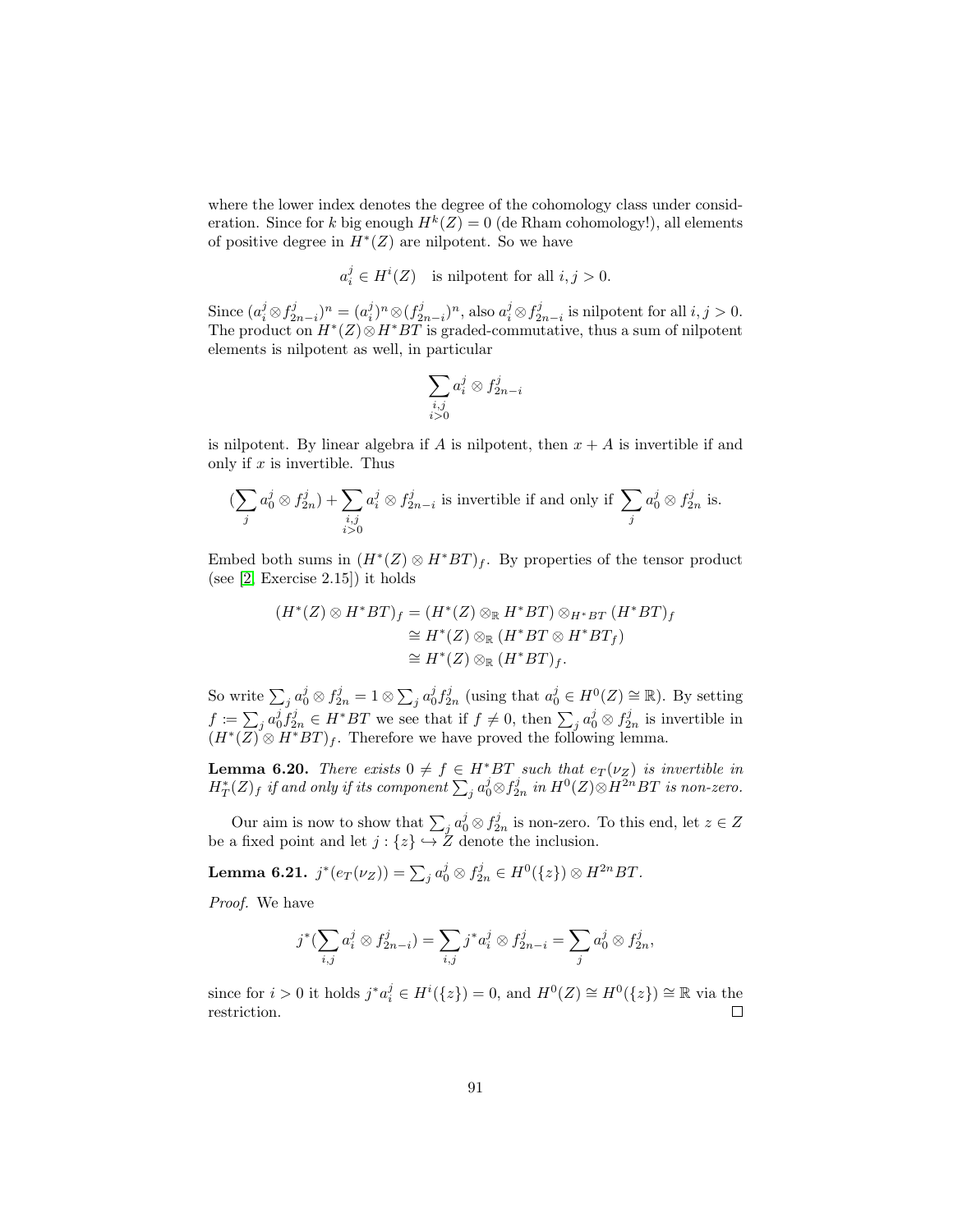By naturality of the Euler class<sup>[11](#page-93-0)</sup> we have

$$
j^*(e_T(\nu_Z)) = e_T(j^*\nu_Z),
$$

where  $j^*\nu_Z$  is the pullback bundle. By definition  $j^*\nu_Z = \{z\} \times N_z Z$  is a vector bundle over  $\{z\}$  of rank  $2n = \text{codim}(Z)$ . Thus it gives a representation of T on the vector space  $N_zZ$ :

$$
\rho: T \longrightarrow GL(N_z Z), g \longmapsto (d\phi_g)_z.
$$

Every torus representation decomposes as a sum of irreducible representations. The real irreducible representations of the torus are([\[8,](#page-141-8) Proposition 15.5])

- (1) the trivial representation  $1: T \longrightarrow \{1\} \subset GL(\mathbb{R})$ , and
- (2) the two-dimensional representations

$$
L^k: T \longrightarrow GL(\mathbb{R}^2)
$$

$$
(e^{ix_1}, \dots, e^{ix_m}) \longmapsto \begin{pmatrix} \cos(\sum_i k_i x_i) & \sin(\sum_i k_i x_i) \\ -\sin(\sum_i k_i x_i) & \cos(\sum_i k_i x_i) \end{pmatrix},
$$

for  $k = (k_1, ..., k_m) \neq (0, ..., 0) \in \mathbb{Z}^m$ .

Notice that the representations  $L^{k_1,...,k_m}$  and  $L^{-k_1,...,-k_m}$  are equivalent, that is, there is an isomorphism  $\mathbb{R}^2 \longrightarrow \mathbb{R}^2$  such that the following diagram commutes.

$$
\mathbb{R}^2 \xrightarrow{L^k} \mathbb{R}^2
$$

$$
\downarrow f \qquad \qquad \downarrow f
$$

$$
\mathbb{R}^2 \xrightarrow{L^{-k}} \mathbb{R}^2.
$$

Indeed,  $f(x, y) := (y, x)$  is such an isomorphism. Notice that it is orientation reversing. Thus we have

$$
\rho = \rho_1 \oplus \ldots \oplus \rho_k \oplus 1 \oplus \ldots \oplus 1,
$$

for some  $\rho_j = L^{j_1,...,j_m}$ , determined up to sign.

We show that actually there cannot be any trivial representation in the decomposition.

<span id="page-93-1"></span>**Lemma 6.22.** No non-zero vector in  $N_z Z$  is fixed by the action of T.

Proof. By definition of the normal bundle we have

$$
N_z Z \cap T_z Z = \{0\}.
$$

Moreover, we claim that the tangent space to  $Z$  coincides with the subspace of T-invariant vectors tangent to  $M$  at  $z$ , that is,

$$
T_z Z = (T_z M)^T.
$$

<span id="page-93-0"></span> $11$ It follows directly from the naturality of the Thom class, see [\[27,](#page-143-1) Property 9.2].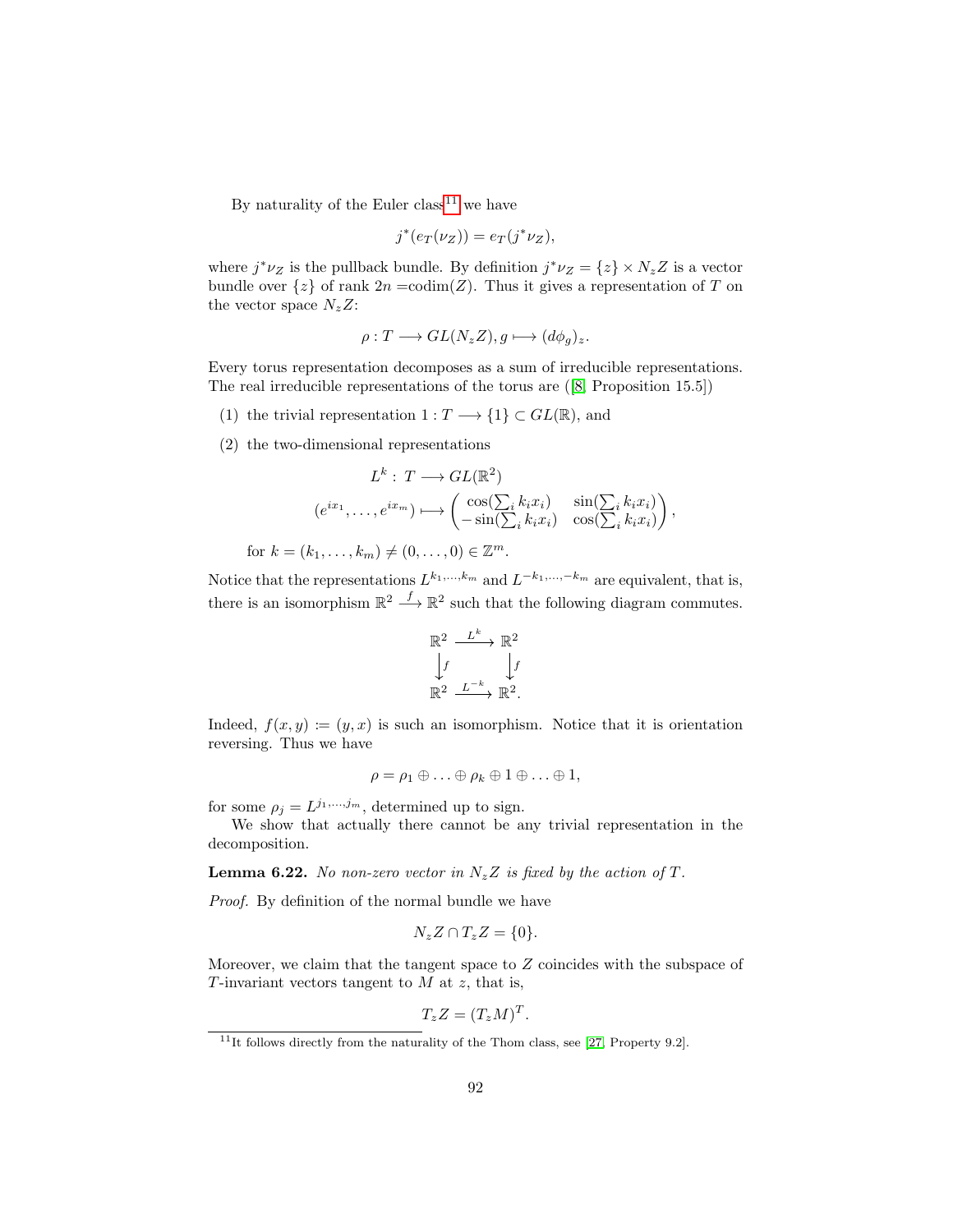Indeed, suppose first that  $v \in T_z Z$ , so that  $v = \gamma'(0)$  for a curve  $\gamma$  in Z which satisfies  $g \cdot \gamma = \gamma$  for all  $g \in T$ . Then for all  $g \in G$ ,

$$
(d\phi_g)_z v = \frac{d}{dt}\Big|_{t=0} g \cdot \gamma(t) = \frac{d}{dt}\Big|_{t=0} \gamma(t) = v,
$$

that is, v is a fixed point and so is a vector in  $(T_zM)^{T\text{-inv}}$ . For the other inclusion, suppose that  $v \in (T_z M)^T$ . Since by assumption the Riemannian metric on M is T-invariant, T acts by isometries on TM. Let  $\gamma(t) = \exp_z(tv)$  be the geodesic through z with initial velocity v. Isometries send geodesics to geodesics and any geodesic is characterized by its starting point and initial velocity. For all  $g \in T$ we have

$$
g \cdot \exp_z(0) = g \cdot z = z
$$
 and  $\frac{d}{dt}\Big|_{t=0} g \cdot \exp_z(tv) = (d\phi_g)_z v = v$ ,

since  $v \in (T_zM)^T$ . It follows that

$$
g \cdot \exp_z(tv) = \exp_z(tv)
$$
 for all  $g \in T$ .

Thus  $\gamma$  is a curve in the fixed point set F and  $v \in T_zF = T_zZ$ . This proves the claim and concludes the proof of the lemma.  $\Box$ 

From the lemma it follows that  $T$  doesn't act trivially on any subspace of  $N_zZ$  and thus we have the decomposition

$$
N_z Z \cong L_1 \oplus \ldots \oplus L_n,
$$

where each  $L_j \cong \mathbb{R}^2$  is T-invariant and T acts on  $L_j$  by  $\rho_j$ . As noticed above, the spaces  $L_j$  are determined up to sign. Since we are working with the *oriented* vector bundle  $T_zN$  we fix the signs by requiring the isomorphism  $N_zZ \cong L_1 \oplus$  $\ldots \oplus L_n$  to be orientation preserving. Consider for a moment the case  $n = 1$ . We have an orientation on  $N_z Z$  determined by the oriented submanifold  $Z$ , and we can fix an orientation on the vector space  $L_j = \mathbb{R}^2$ . The isomorphism  $\Phi: N_z Z \longrightarrow L_j = \mathbb{R}^2$  is chosen such that the diagram

$$
N_z Z \xrightarrow{(d\phi_g)_z} N_z Z
$$
  

$$
\downarrow \Phi \qquad \qquad \downarrow \Phi
$$
  

$$
\mathbb{R}^2 \xrightarrow{L^{j_1,...,j_m}} \mathbb{R}^2
$$

commutes, and can be orientation preserving or reversing. In the former case, we are happy with the chosen orientation on  $\mathbb{R}^2$ . In the latter case, we make Φ orientation preserving by composing Φ with the orientation reversing isomorphism  $f : \mathbb{R}^2 \longrightarrow \mathbb{R}^2$ ,  $(x, y) \longmapsto (y, x)$ . This gives an orientation preserving isomorphism  $\widetilde{\Phi}: N_z Z \longrightarrow \mathbb{R}^2$  and the commutative diagram

$$
N_z Z \xrightarrow{(d\phi_g)_z} N_z Z
$$
  

$$
\downarrow \tilde{\Phi} \qquad \downarrow \tilde{\Phi}
$$
  

$$
\mathbb{R}^2 L \xrightarrow{j_1, \dots, -j_m} \mathbb{R}^2.
$$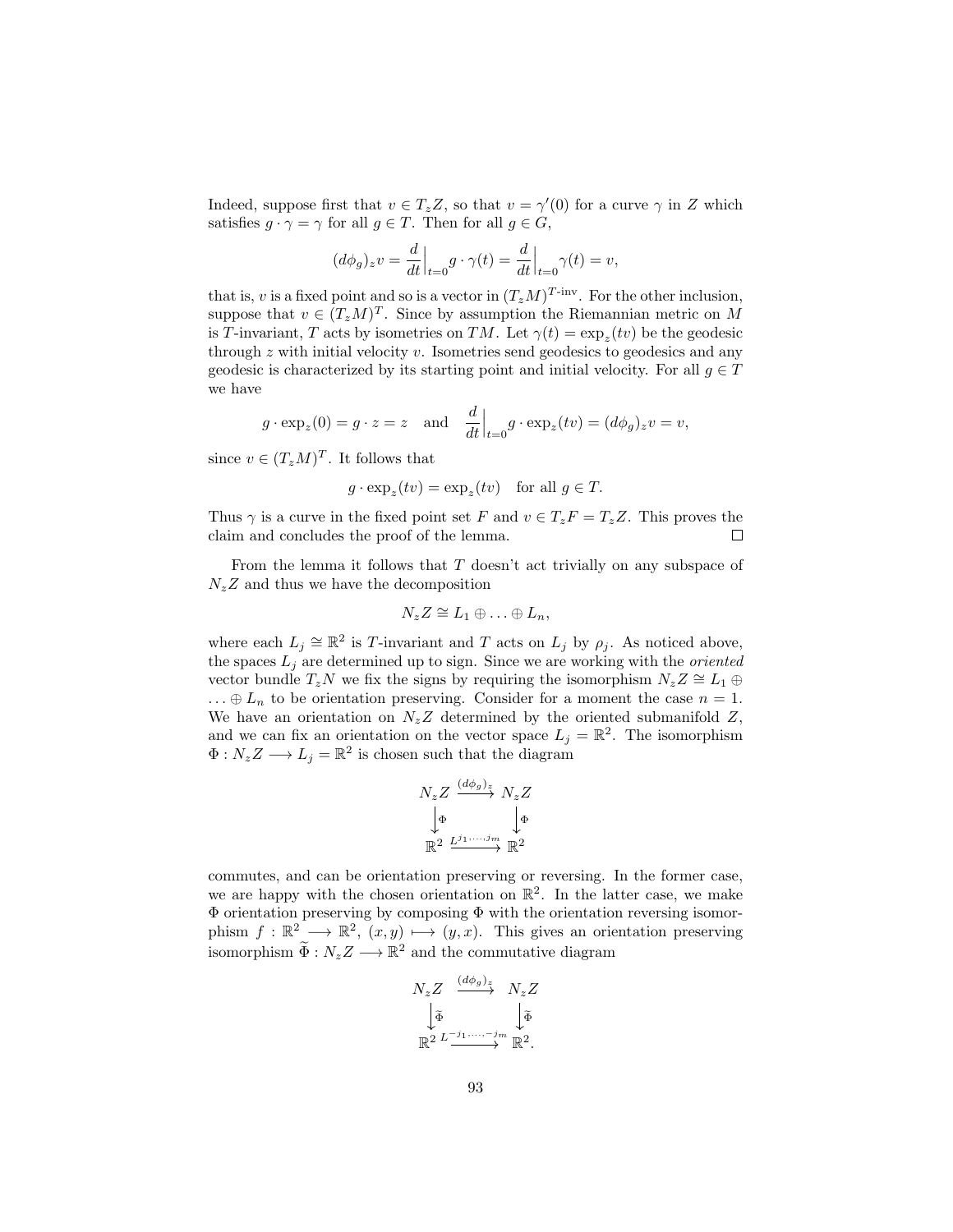Thus we have  $N_z Z \cong L_{-j}$ . This shows that by changing the sign of  $j \in \mathbb{Z}^m$ we can preserve the orientation in the identification  $N_zZ \cong L_i$ . For the general case  $n \geq 1$ , by choosing an orientation on each space in the decomposition we get an orientation on the direct sum, and up to switching one of the signs in the decomposition, the identification  $N_z Z \cong L_1 \oplus \ldots \oplus L_n$  is orientation preserving.

Since each representation  $\rho_i$  is a group homomorphism  $\rho_i : T \longrightarrow SO(2) =$  $S<sup>1</sup>$ , it is determined by its derivative at the identity

$$
\alpha_j := (d\rho_j)_{1_T} : \mathfrak{t} \longrightarrow \text{Lie}(S^1) \cong \mathbb{R},
$$

so that we have

$$
\rho_j(\exp_T \xi) = e^{i\alpha_j(\xi)}
$$

for all  $\xi \in \mathfrak{t}$ . We call  $\alpha_j \in \mathfrak{t}^*$  the weight of the action of T on  $L_j$ . It can be shown that the equivariant Euler class of the oriented T-vector bundle

$$
L_j \longrightarrow \{z\}
$$

(which is an element of  $H_T^2({z}) \cong (St^*)^2 = \mathfrak{t}^*$ ) is given by  $\alpha_j$  (see Appendix [C\)](#page-130-0). By Lemma [B.18](#page-127-0) it holds

$$
e_T(\bigoplus_{i=1}^m L_j) = e_T(L_1) \cdot \ldots \cdot e_T(L_n),
$$

hence the Euler class  $e_T(j^*\nu_Z)$  is given by the product of the weights  $\alpha_1 \cdot \ldots \cdot \alpha_n$ .

Notice that  $\exp_T(\ker \alpha_j) \subseteq \operatorname{stab}_T(L_j)$ . Indeed, if  $g = \exp_T(\xi)$  for some  $\xi \in \ker \alpha_j$ , then for all  $v \in L_j$  it holds

$$
g \cdot v \stackrel{\text{def}}{=} (d\phi_g)_z v = \rho_j(g)v = e^{i\alpha_j(\xi)}v = e^0v = v.
$$

Thus g fixes  $L_j$ . By Lemma [6.22](#page-93-1) the stabilizer  $\text{stab}_T(L_j)$  cannot be the whole torus, thus ker  $\alpha_j$  is a proper subspace of t. As the union of finitely many proper subspaces is a proper subspace, the set  $\mathfrak{t} \setminus \cup_j \ker \alpha_j$  is non-empty. So there is  $\xi \in \mathfrak{t}$  with  $\alpha_j(\xi) \neq 0$  for all j and  $(\alpha_1 \cdot \ldots \cdot \alpha_n)(\xi) \neq 0$ .

Therefore,

$$
\sum_j a_0^j \otimes f_{2n}^j = j^*(e_T(\nu_Z)) = e_T(j^*\nu_Z) = \alpha_1 \cdot \ldots \cdot \alpha_n \neq 0.
$$

This shows that the equivariant Euler class  $e_T(\nu_z)$  is invertible in  $H^*_T(Z)_{f_z}$ with  $f_Z = \alpha_1 \cdot \ldots \cdot \alpha_n \in H^*BT = St^*$ . Let  $f := \prod_Z f_Z \in H^*BT$ . Then for all  $Z \subseteq F$  each Euler class  $e_T(\nu_Z)$  is invertible also in  $H^*_T(Z)_f$ . Since F is the disjoint union of its connected components,  $F = Z_1 \sqcup \ldots \sqcup Z_l$ , each of which is T-invariant, we have

$$
H_T^*(F) = \bigoplus_{j=1}^l H_T^*(Z_j)
$$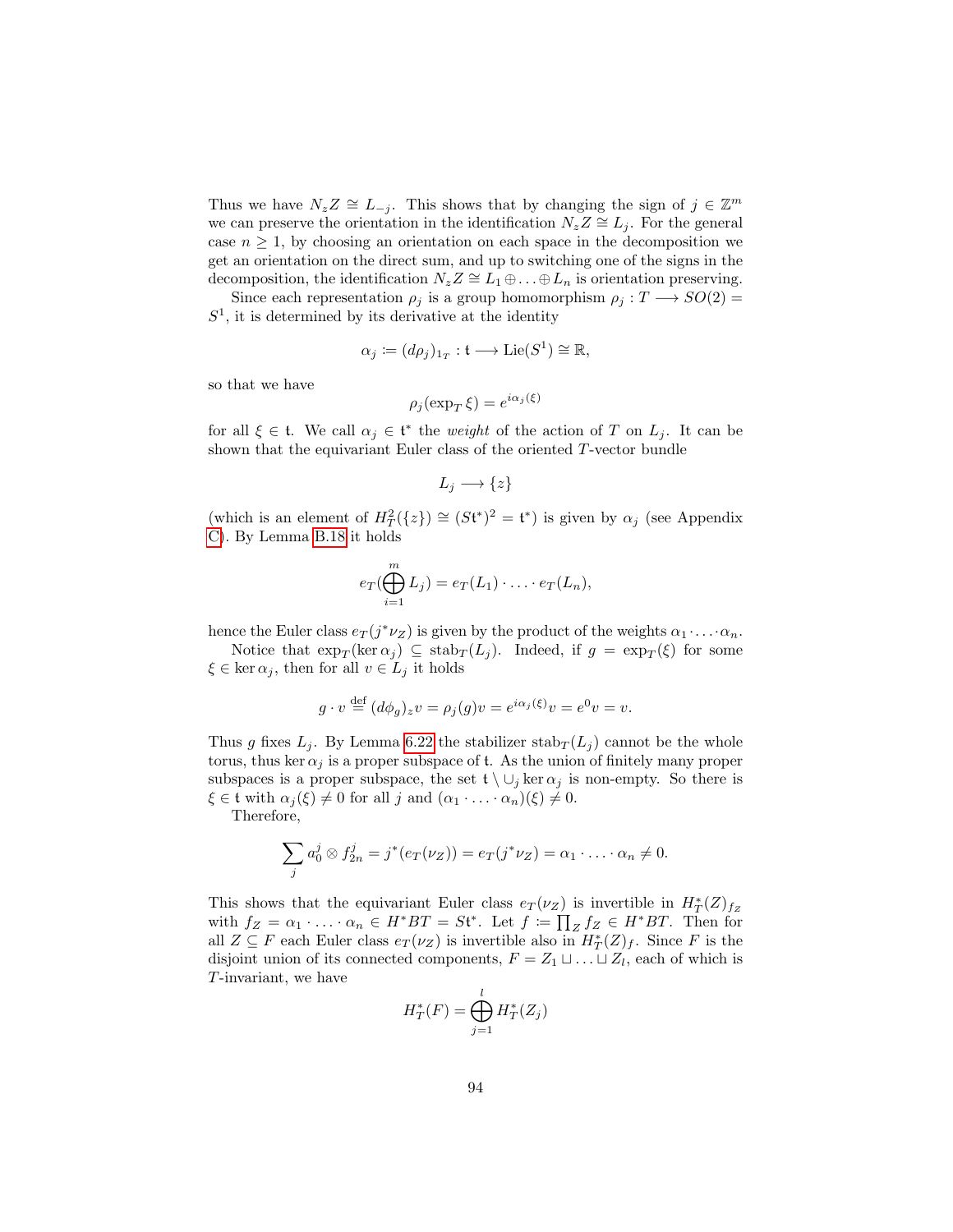(this can be seen for example using Mayer-Vietoris) and also

$$
H_T^*(F)_f = \bigoplus_{j=1}^l H_T^*(Z_j)_f
$$

so that via the inclusion  $H^*_T(Z_j)_f \hookrightarrow H^*_T(F)_f$  all the Euler classes  $e_T(\nu_{Z_j})$  are invertible in  $H^*_T(F)_f$ .

Remark 6.23. If the fixed points of the action are isolated, each connected component Z of F consists of a single point z. Thus the Euler class  $e_T(\nu_z)$  is an element of  $H_T^{2n}(\{z\}) \subseteq \mathbb{R}[u_1,\ldots,u_m]$ , that is, it is a polynomial in  $u_1,\ldots,u_m$ . Then with  $f \coloneqq e_T(\nu_z)$  we can localize to  $H^*_T(M)_f$  and the inverse of the Euler class is given precisely by  $\frac{1}{f}$ .

#### 6.5 The localization theorem

As in section [6.4,](#page-91-1) let M be a compact orientable manifold with a torus action on it. Denote by F the fixed point set and let  $Z_1, \ldots, Z_\ell$  be the connected components of  $F$ , which are finitely many since  $F$ , being closed in  $M$ , is compact. We assume that they have even codimension in M. Denote by  $i_Z : Z \hookrightarrow M$  the inclusion of a connected component Z in M, and let  $(i_Z)_*: H^*_T(Z) \longrightarrow H^*_T(M)$ be the Gysin homomorphism, defined in Appendix [B.9.](#page-128-0)

We have seen that there are polynomials  $f$  and  $g$  in  $H^*BT$  such that each equivariant Euler class  $e_T(\nu_Z)$  has an inverse  $\frac{1}{e_T(\nu_Z)}$  in  $H^*_T(Z)_f$  and the restriction  $i_g^*: H^*_T(M)_g \longrightarrow H^*_T(F)_g$  is an isomorphism. So, up to considering instead of f the product fg, we can assume that in a suitable localization  $\mathfrak{t} \setminus V_f$ , each equivariant Euler class  $e_T(\nu_Z)$  has an inverse  $\frac{1}{e_T(\nu_Z)}$  in  $H^*_T(Z)_f$  and the restriction  $i_f^*: H^*_T(M)_f \longrightarrow H^*_T(F)_f$  is an isomorphism.

<span id="page-96-0"></span>**Theorem 6.24** (Localization at fixed points). For  $\beta \in H_T^*(M)$ , in a suitable localization (or also over the full field of rational functions) we have

$$
\beta = \sum_{Z \subset F} (i_Z)_* \frac{i_Z^* \beta}{e_T(\nu_Z)},
$$

where  $i_Z : Z \hookrightarrow M$  denotes the inclusion of the connected component Z of F in M, and  $(i_Z)_*: H^*_T(Z) \longrightarrow H^*_T(M)$  is the Gysin homomorphism.

*Proof.* Let  $i_F : F \hookrightarrow M$  denote the inclusion of the fixed point set F in M. By Proposition [6.19](#page-90-1) and Section [6.4,](#page-91-1) there is a polynomial  $f \in H^*BT$  such that each equivariant class  $e_T(\nu_Z)$  has an inverse  $\frac{1}{e_T(\nu_Z)}$  in  $H_T(Z)_f$  and the restriction  $i_F^*: H^*_T(M)_f \longrightarrow H^*_T(F)_f$  is an isomorphism. Thus it suffices to show

$$
i_F^* \sum_{Z \subset F} (i_Z)_* \left( \frac{i_Z^* \beta}{e_T(\nu_Z)} \right) = i_F^* \beta.
$$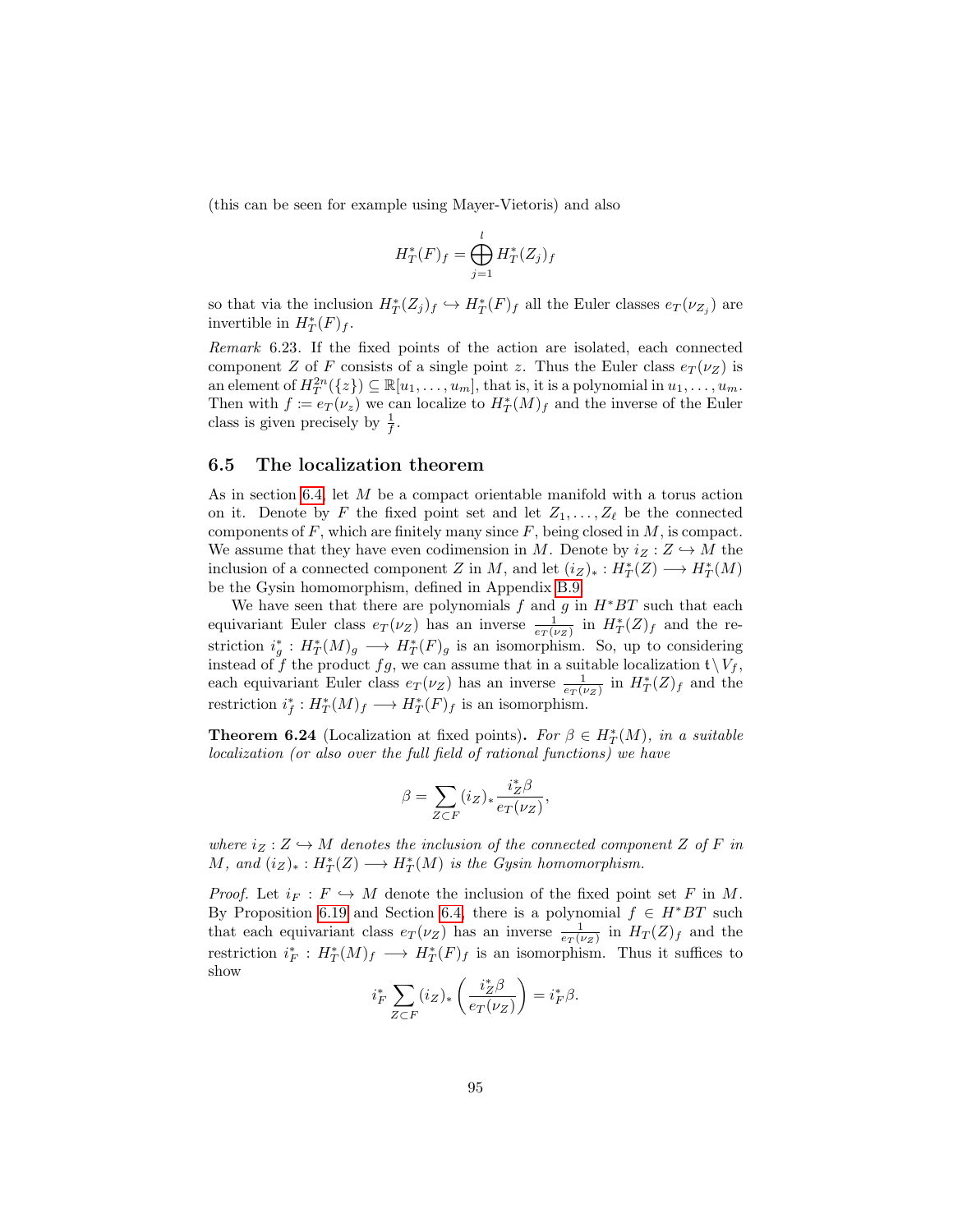Notice that the map induced by the inclusion  $i_{Z_j, F} : Z_j \hookrightarrow F$  in (equivariant) cohomology is the projection into the  $j$ -th component

$$
i_{Z_j,F}^* : H^*_T(F) \cong \bigoplus_{j=1}^{\ell} H^*_T(Z_j) \longrightarrow H^*_T(Z_j)
$$

and we have the commutative diagram

$$
H^*_T(M) \xrightarrow{\phantom{a}i_F^*} H^*_T(F) \xrightarrow{\phantom{a}i_{\mathbb{Z}_j^*}} H^*_T(F) \xrightarrow{\phantom{a}i_{\mathbb{Z}_j, F}} H^*_{T}(Z_j).
$$

Therefore for  $\beta \in H^*_T(M)$  it holds

<span id="page-97-0"></span>
$$
i_F^* \beta = \sum_{j=1}^{\ell} i_{Z_j}^* \beta.
$$
\n(6.1)

Recall also that in each connected component Z we have  $i_Z^*(i_Z)_*(\sigma) = \sigma e_T(\nu_Z)$ for all  $\sigma \in H^*_T(Z)$  by Proposition [B.23.](#page-128-1) Thus

$$
i_{F}^{*} \sum_{Z \subset F} (i_{Z})_{*} \left( \frac{i_{Z}^{*} \beta}{e_{T}(\nu_{Z})} \right) = \sum_{Z \subset F} i_{Z}^{*} (i_{Z})_{*} \left( \frac{i_{Z}^{*} \beta}{e_{T}(\nu_{Z})} \right)
$$

$$
= \sum_{Z \subset F} \frac{i_{Z}^{*} \beta}{e_{T}(\nu_{Z})} e_{T}(\nu_{Z})
$$

$$
= \sum_{Z \subset F} i_{Z}^{*} \beta
$$

$$
\stackrel{(6.1)}{=} i_{F}^{*} \beta.
$$

 $\Box$ 

## 6.6 Integration along the fibers

For all the details we refer to [\[28,](#page-143-2) §9.2]. Let  $M$ ,  $N$  be manifolds of dimensions  $m$ and n, respectively. Let  $\pi : N \longrightarrow M$  be a fiber bundle with compact oriented fibers of dimension  $k = n - m$ .

**Definition 6.25.** For  $0 \leq l \leq m$  we define a linear map

$$
\pi_*: \Omega^{k+l}(N) \longrightarrow \Omega^l(M)
$$

as follows. Let  $\omega \in \Omega^{k+l}(N)$  be given. Then  $\pi_* \omega \in \Omega^l(M)$  is defined by

$$
(\pi_*\omega)_x(X_1,\ldots,X_l):=\int_{\pi^{-1}(x)}\alpha_{x,X_1,\ldots,X_l}
$$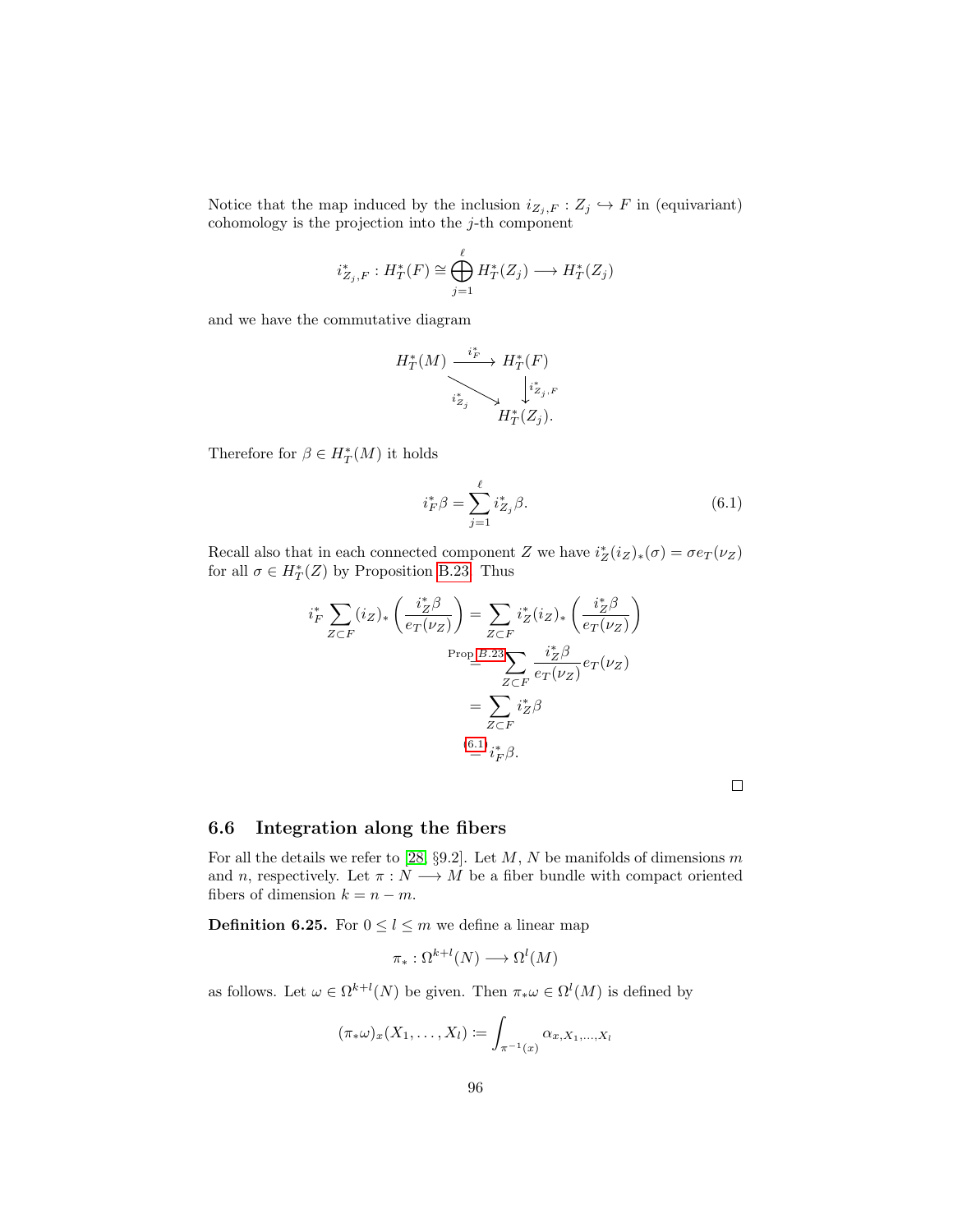where  $\alpha_{x,X_1,\dots,X_l} \in \Omega^k(\pi^{-1}(x))$  is the differential form defined as follows. Given  $y \in \pi^{-1}(x)$  choose lifts  $\widetilde{X}_1, \ldots, \widetilde{X}_l \in T_yN$  such that

$$
d\pi_y X_i = X_i.
$$

Then for  $v_1, \ldots, v_k \in T_y(\pi^{-1}(x))$  set

$$
(\alpha_{x,X_1,\ldots,X_l})_y(v_1,\ldots,v_k) \coloneqq \omega_y(\widetilde{X}_1,\ldots,\widetilde{X}_l,v_1,\ldots,v_k)
$$

for  $v_1, \ldots, v_k \in T_y(\pi^{-1}(x))$ . The expression on the right is independent of the choice of the lifts  $X_i$ . Namely, suppose that  $Y_i$ ,  $Z_i \in T_yN$  are such that  $d\pi_y Y_i = X_i = d\pi_y Z_i$ . Then  $Y_i - Z_i \in \ker d\pi_y = T_y(\pi^{-1}(x))$  (notice that it is *k*-dimensional). If  $v_1, \ldots, v_k$  are linearly dependent, then

$$
\omega_y(Y_1, \ldots, Y_l, v_1, \ldots, v_k) = 0 = \omega_y(Z_1, \ldots, Z_l, v_1, \ldots, v_k).
$$

Else,  $Y_i - Z_i$  is a linear combination of  $v_1, \ldots, v_k$  and thus

$$
\omega_y(Y_1, ..., Y_i, ..., Y_l, v_1, ..., v_k) - \omega_y(Y_1, ..., Z_i, ..., Y_l, v_1, ..., v_k) = \omega_y(Y_1, ..., Y_i - Z_i, ..., Y_l, v_1, ..., v_k) = 0.
$$

So iterating for all *i* we get  $\omega_y(Y_1, \ldots, Y_l, v_1, \ldots, v_k) = \omega_y(Z_1, \ldots, Z_l, v_1, \ldots, v_k)$ .

Remark6.26 ([\[28,](#page-143-2) Exercise 9.24]).  $\pi_*\omega$  so defined is indeed a smooth differential k-form.

<span id="page-98-1"></span>**Example 6.27.** When  $M = pt$ , for all  $\omega \in \Omega^n(N)$  it holds

$$
\pi_*\omega = \int_N \omega.
$$

<span id="page-98-0"></span>Proposition 6.28 (Properties of integration along the fibers, [\[28,](#page-143-2) Lemma 9.27]).

- (i)  $\pi_* d = d \pi_*$ .
- (ii) For every  $\omega \in \Omega^{k+l}(N)$  and every  $x \in \Omega^{m-l}(N)$

$$
\int_M x \wedge \pi_* \omega = \int_N \pi^* x \wedge \omega.
$$

Remark 6.29. (1) From Proposition [6.28](#page-98-0) it follows that integration along the fibers induces a map  $\pi_*: H^{k+l}(N) \longrightarrow H^l(M)$ .

(2) The identity  $\int_M x \wedge \pi_* \omega = \int_N \pi^* x \wedge \omega$  characterizes  $\pi_* \omega$ , as an l-differential form  $\sigma$  on M with the property

$$
\int_M x \wedge \sigma = 0 \quad \text{for all } x \in \Omega^{m-l}(M)
$$

must vanish.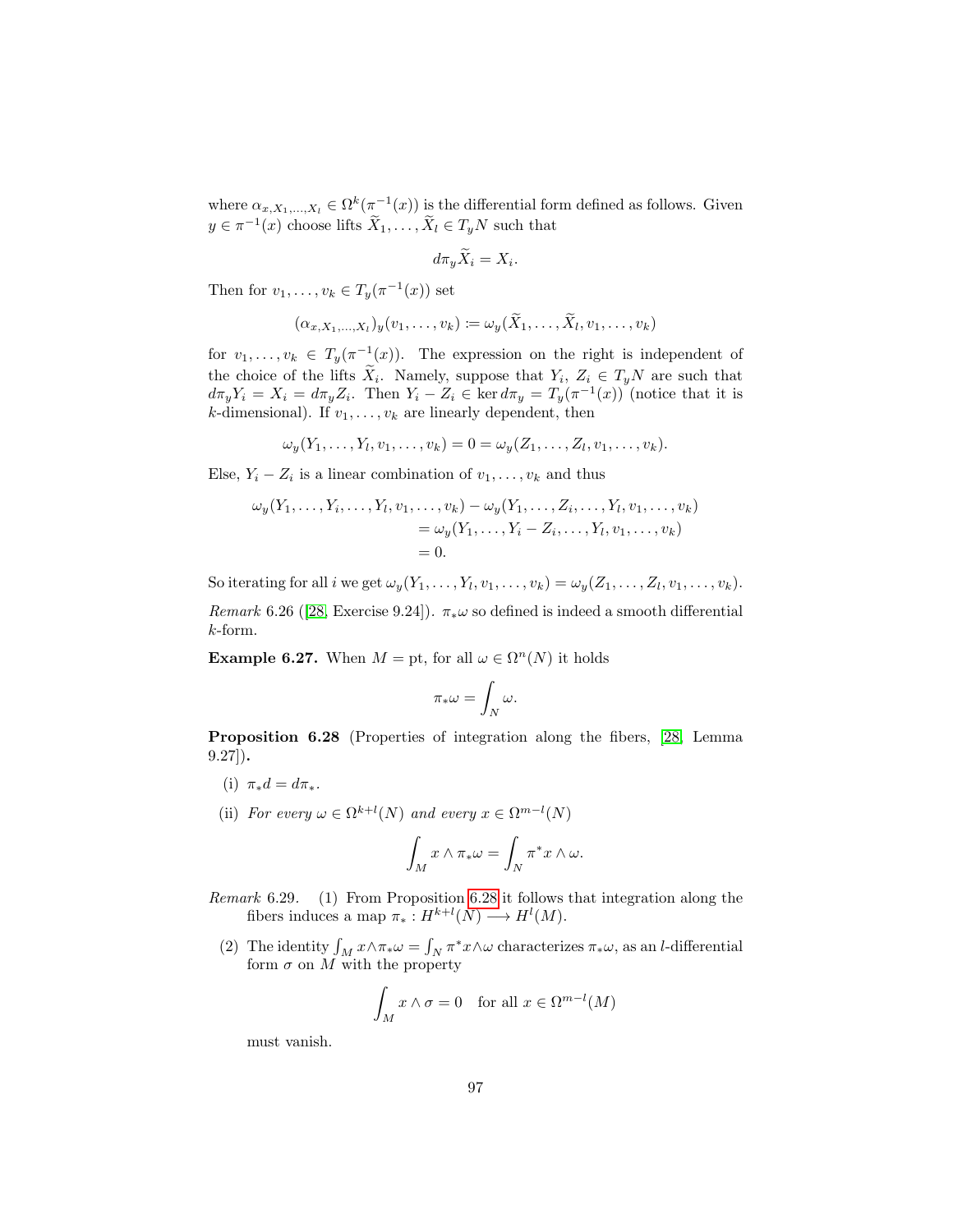<span id="page-99-0"></span>Remark 6.30 (The push-forward). Integration along the fibers is a special case of the push-forward homomorphism which is defined more generally for any continuous map  $f: N \longrightarrow M$  of compact oriented manifolds of dimensions n and m, respectively (see [\[19,](#page-142-2) Example C.58]). The push-forward

$$
f_*: H^*(N) \longrightarrow H^{*-(n-m)}(M)
$$

is characterized by the property

$$
\int_M f_* v \wedge x = \int_N v \wedge f^* x, \quad \text{for all } v \in H^*(N), \ x \in H^*(M).
$$

The push-forward is functorial (i.e.  $(fg)_* = f_*g_*$ ) and if  $i : N \hookrightarrow M$  is the inclusion of a submanifold it coincides with the Gysin homomorphism([\[19,](#page-142-2) Proposition C.59]). In particular, if  $\pi : E \longrightarrow B$  is a fiber bundle and  $s : B \longrightarrow E$ is the inclusion of a section it holds

$$
\underbrace{\pi_*}_{\text{int}} \underbrace{s_*}_{\text{Gysin}} = \underbrace{\pi_*}_{\text{push push push}} s_* = (\pi \circ s)_* = id.
$$
  
along fiberhom

## 6.7 Equivariant integration along the fibers

Let G be a compact Lie group and let  $\pi : N \longrightarrow M$  be a G-fiber bundle between manifolds. Then up to finite approximations  $EG \times_G N \longrightarrow EG \times_G M$ is a fiber bundle of manifolds with compact orientable fiber  $G$  as well. We define equivariant integration along the fibers as the map

$$
(\pi_G)_*: H_G^{k+l}(N) \longrightarrow H_G^l(M)
$$

given by integration along the fibers of  $EG \times_G N \longrightarrow EG \times_G M$ .

In the Cartan model,  $(\pi_G)_*$  is given by the map which sends an element

$$
\omega = \sum_{\alpha} \theta_{\alpha} \otimes \omega_{\alpha} \in (S\mathfrak{g}^* \otimes \Omega^*(N))^G
$$

to

$$
(\pi_G)_*\omega = \sum_\alpha \theta_\alpha \otimes \pi_*\omega_\alpha.
$$

*Claim.* If  $\omega$  is *G*-invariant, so is  $(\pi_G)_*\omega$ .

*Proof.* First notice that  $\pi_*$  commutes with the action of G on the differential forms on N. Indeed, for  $v \in \Omega^{k+l}(N)$ ,  $g \in G$ , in view of Remark [6.29,](#page-0-0)  $\pi_* \phi_g^* v$  is characterized by the identity

$$
\int_M x \wedge \pi_* \phi_g^* v = \int_N \pi^* x \wedge \phi_g^* v \quad \text{for all } x \in \Omega^{m-l}(M).
$$

So to show that  $\pi_* \phi_g^* v = \phi_g^* \pi_* v$  we compute

$$
\int_M x \wedge \phi_g^* \pi_* v = \int_M \phi_{g^{-1}}^*(x \wedge \phi_g^* \pi_* v)
$$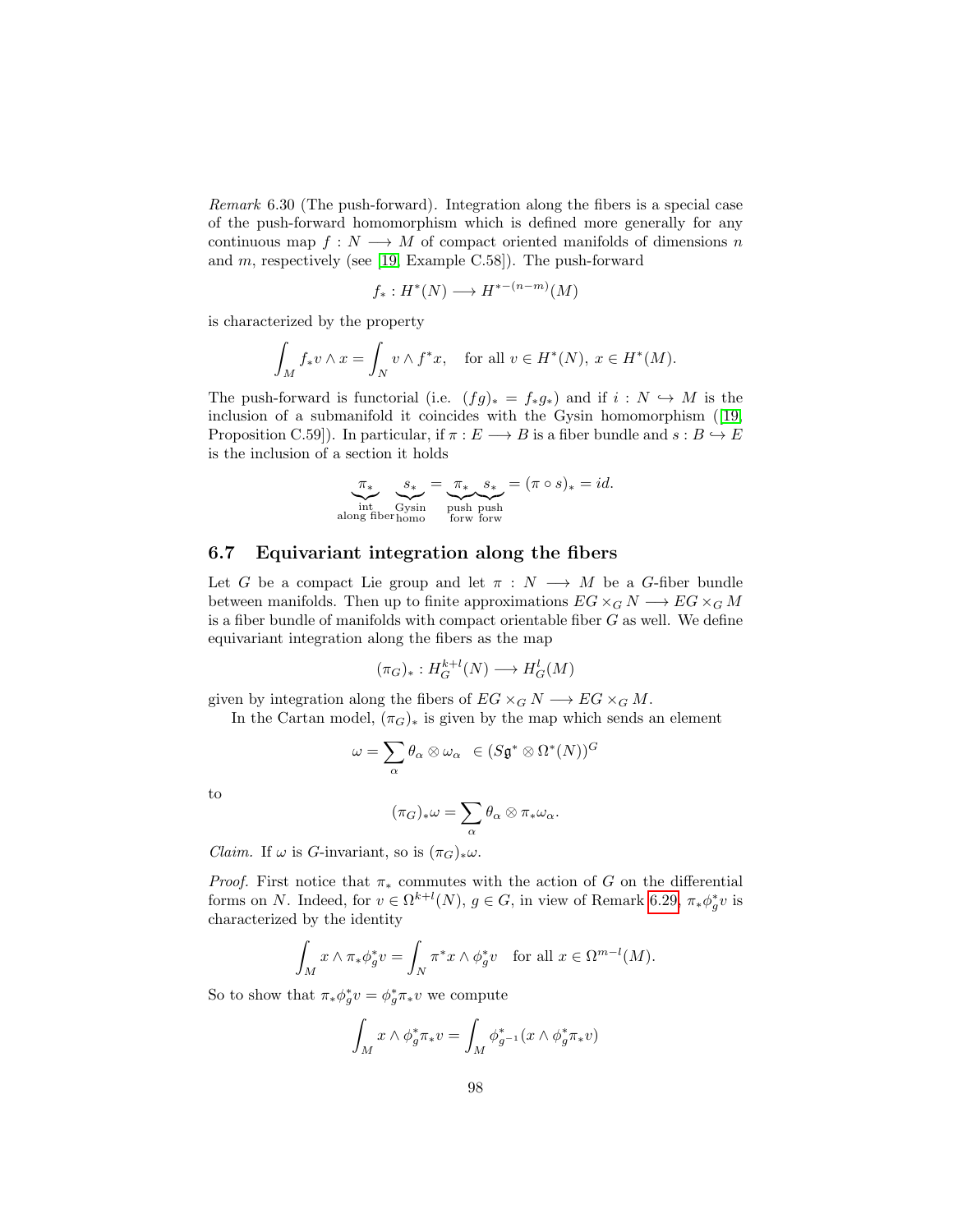$$
= \int_M \phi_{g^{-1}}^* x \wedge \pi_* v
$$
  
= 
$$
\int_N \pi^* \phi_{g^{-1}}^* x \wedge v
$$
  
= 
$$
\int_N \phi_{g^{-1}}^* \pi^* x \wedge v
$$
  
= 
$$
\int_N \pi^* x \wedge \phi_g^* v.
$$

Therefore  $\pi_* \phi_g^* = \phi_g^* \pi_*$ . Now let  $\omega = \sum_{\alpha} \theta_{\alpha} \otimes \omega_{\alpha} \in S \mathfrak{g}^* \otimes \Omega^*(E)$  be *G*-invariant.

$$
g \cdot (\pi_G)_* \omega = g \cdot \sum_{\alpha} \theta_{\alpha} \otimes \pi_* \omega_{\alpha}
$$

$$
= \sum_{\alpha} \text{Ad}^*_{g} \theta_{\alpha} \otimes \phi^*_{g^{-1}} \pi_* \omega_{\alpha}
$$

$$
= \sum_{\alpha} \text{Ad}^*_{g} \theta_{\alpha} \otimes \pi_* \phi_{g^{-1}} \omega_{\alpha}
$$

$$
= (\pi_G)_* (g \cdot \omega)
$$

$$
= (\pi_G)_* \omega
$$

since  $\omega$  is *G*-invariant.

This shows that  $(\pi_G)_*$  is well-defined on the Cartan complex. Since we want it to induce a map in cohomology, we have to check that it commutes with the Cartan differential.

Claim.  $d_G(\pi_G)_* = (\pi_G)_* d_G$ .

Proof. We first show that integration along the fibers commutes with the interior product. Let  $Z \in \mathfrak{g}, y \in N, \pi(y) = x$  and let  $X_1, \ldots, X_l \in T_xM$ . Choose lifts  $X_1, \ldots, X_l \in T_yN$  such that  $d\pi_y X_i = X_i$ . Notice that since  $\pi$  is equivariant it holds  $d\pi_y Z^{\#}(y) = Z^{\#}(x)$ . Let  $\omega \in \Omega^{l+k+1}(N)$  and let  $\alpha, \gamma \in \Omega^k(N)$  be such that

$$
(i_{Z^{\#}}\pi_{*}\omega)_{x}(X_{1},\ldots,X_{l})=(\pi_{*}\omega)_{x}(Z^{\#}(x),X_{1},\ldots X_{l})=\int_{\pi^{-1}(x)}\alpha
$$

and

$$
(\pi_* \iota_{Z^{\#}} \omega)_x(X_1,\ldots,X_l) = \int_{\pi^{-1}(x)} \gamma.
$$

It suffices to show that  $\alpha = \gamma$ . To this end let  $v_1 \dots, v_k \in T_yN$ . Then

$$
\gamma_y(v_1, \dots v_k) = (\iota_{Z^{\#}} \omega)_y(\widetilde{X}_1, \dots, \widetilde{X}_l, v_1, \dots, v_k)
$$
  
=  $\omega_y(Z^{\#}(y), \widetilde{X}_1, \dots, \widetilde{X}_l, v_1, \dots, v_k)$   
=  $\alpha_y(v_1, \dots, v_k)$ 

 $\Box$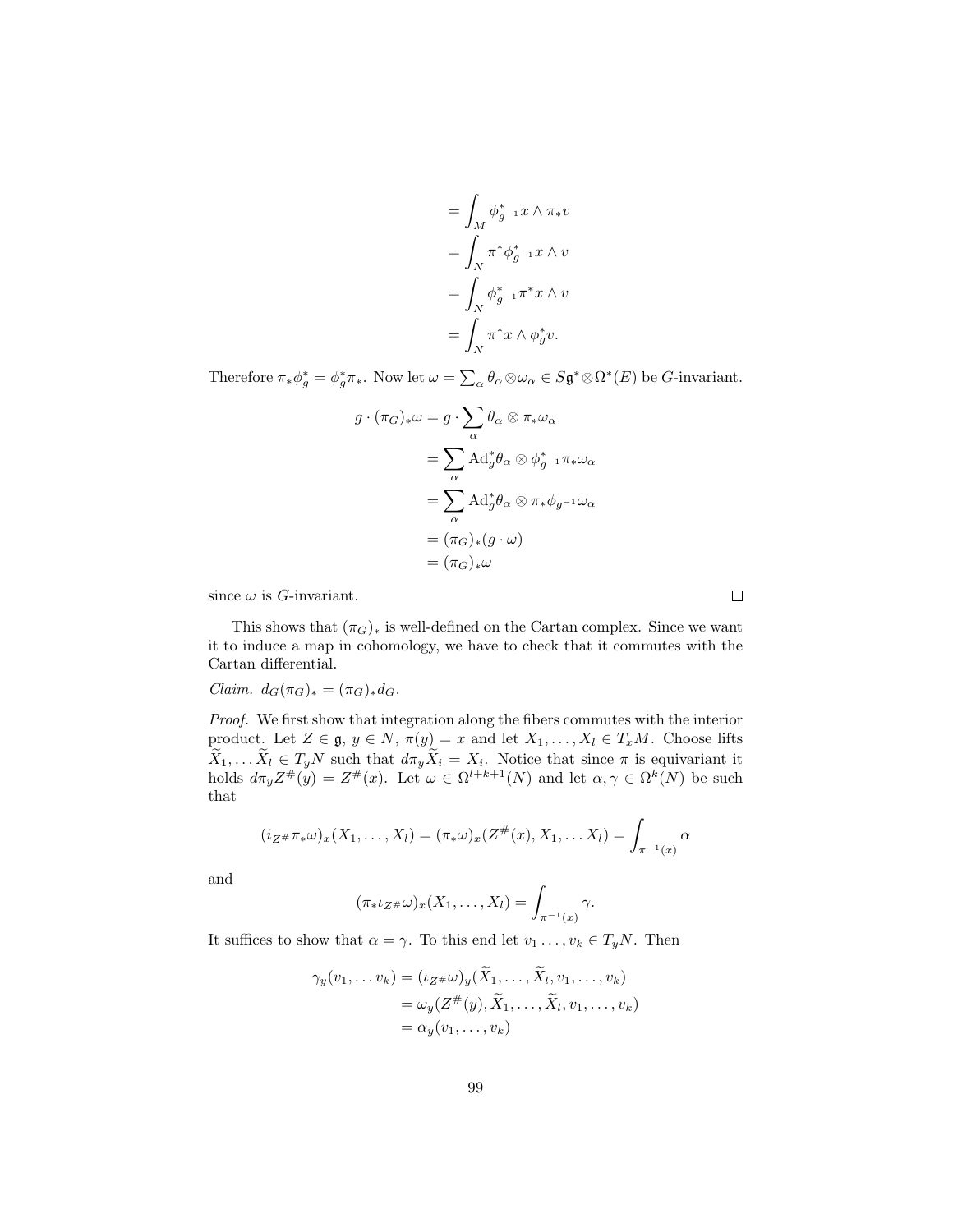since  $Z^{\#}(y)$  is a lift of  $Z^{\#}(x)$ . So now let  $\omega = \sum_{\alpha} \theta_{\alpha} \otimes \omega_{\alpha} \in C_G(N)$ . Then

$$
\pi_* d_G \omega = \pi_* \sum_{\alpha} \theta_{\alpha} \otimes d\omega_{\alpha} - \pi_* \sum_{\alpha} \sum_{\beta} u_{\beta} \theta_{\alpha} \otimes \iota_{\beta} \omega_{\alpha}
$$

$$
= \sum_{\alpha} \theta_{\alpha} \otimes \pi_* d\omega_{\alpha} - \sum_{\alpha, \beta} u_{\beta} \theta_{\alpha} \otimes \pi_* \iota_{\beta} \omega_{\alpha}
$$

$$
= \sum_{\alpha} \theta_{\alpha} \otimes d\pi_* \omega_{\alpha} - \sum_{\alpha, \beta} u_{\beta} \theta_{\alpha} \otimes \iota_{\beta} \pi_* \omega_{\alpha}
$$

$$
= d_G \Big( \sum_{\alpha} \theta_{\alpha} \otimes \pi_* \omega_{\alpha} - \sum_{\alpha} \theta_{\alpha} \otimes \pi_* \omega_{\alpha} \Big)
$$

$$
= d_G \pi_* \omega.
$$

It is also clear that integration along the fibers extends to a linear homomorphism

 $\Box$ 

$$
H^*_G(N)\otimes H^*BT_f\longrightarrow H^*_G(M)\otimes H^*BT_f.
$$

# 6.8 Equivariant localization and the Duistermaat-Heckman formula

Following [\[3\]](#page-141-2), we restrict ourselves to a circle action and use the tools developed in the previous sections to prove the equivariant localization theorem, which gives a formula to express the integral of an equivariantly closed differential form as a sum of its restrictions over the fixed points, with some corrections coming from the action of  $S^1$  on the tangent spaces at the fixed points. Explicitly,

$$
\int_M \phi = \sum_{z \in F} \frac{i_z^* \phi}{e_{S^1}(\nu_z)},
$$

where  $\phi$  is an equivariantly closed form on M, F is the fixed point set of the action and  $e_{S^1}(\nu_z)$  denotes the equivariant Euler class of the normal bundle to z in M.

In the particular case of a symplectic manifold with an Hamiltonian action, we know that the symplectic form  $\omega$  extends to an equivariantly closed equivariant form  $\omega^{\#} = \omega - Hu$ , where H is the moment map. By applying the equivariant localization theorem to all the powers  $e^{\omega - Hu}$  of  $\omega - Hu$ , we are going to recover the Duistermaat-Heckman theorem, which states that

$$
\int_M \frac{\omega^n}{n!} e^{-Hu} = \sum_{z \in F} \frac{e^{-H(z)u}}{e_{S^1}(\nu_z)}.
$$

To conclude the section, we are going to give an application of the above mentioned theorems.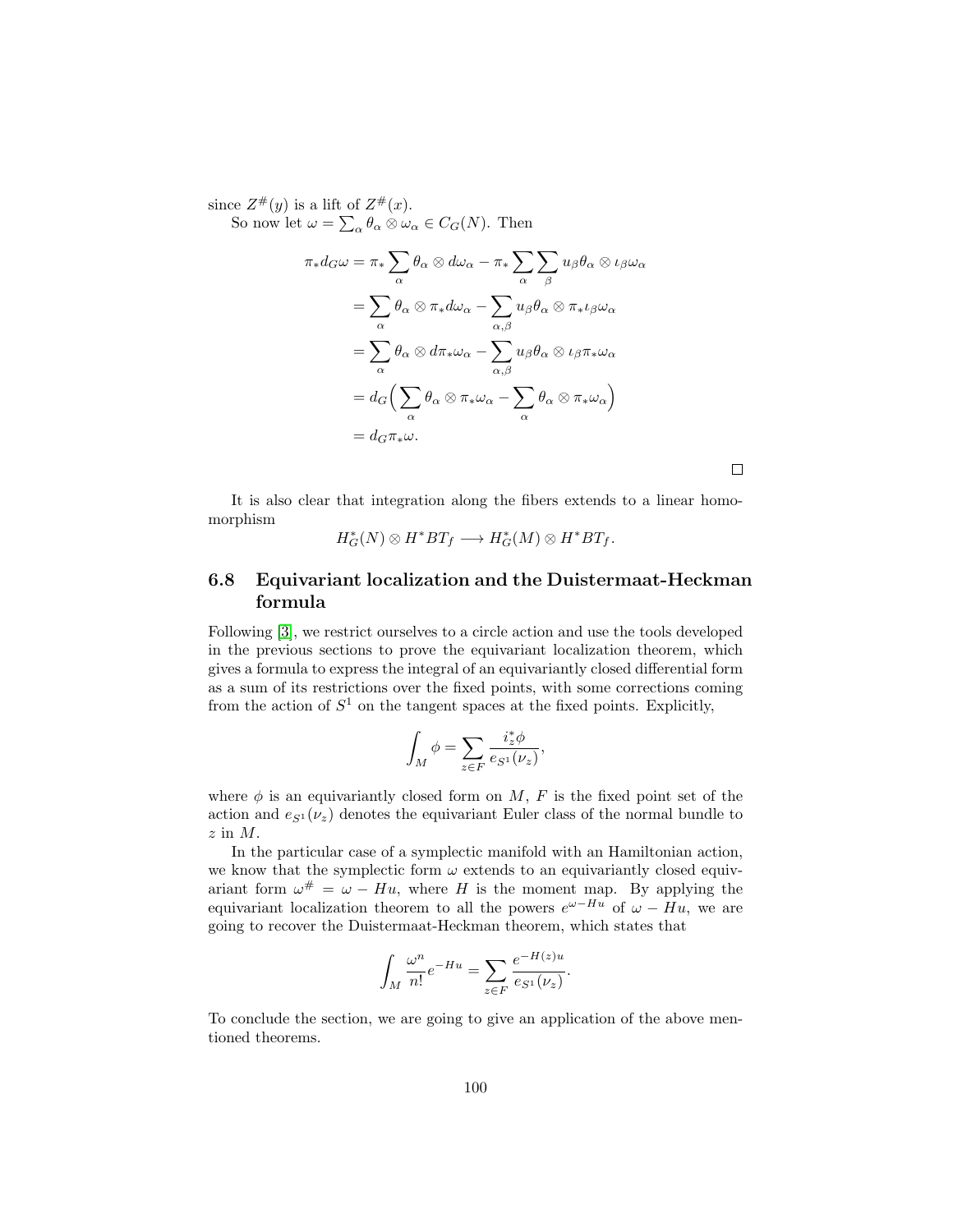Consider a compact oriented manifold  $M$  on which the circle  $S<sup>1</sup>$  acts smoothly. Recall that in this case the Cartan model for the equivariant cohomology is given by

$$
C_{S^1}(M) = \Omega^*_{X}[u],
$$

where  $\Omega^*_X$  is the complex of  $S^1$ -invariant differential forms on M. Thus an equivariant form  $\beta \in C_{S^1}(M)$  is given by a polynomial in u with coefficients in the  $S^1$ -invariant differential forms:

$$
\beta = \beta_0 + \beta_1 u + \ldots + \beta_k u^k,
$$

with  $\beta_i \in \Omega^*_X$ .

**Definition 6.31.** Given an equivariant form  $\beta = \beta_0 + \beta_1 u + \ldots + \beta_k u^k$  with  $\beta_i \in \Omega^*_X$  we define its integral by the formula

$$
\int_M \beta = \int_M \beta_0 + \big(\int_M \beta_1\big)u + \ldots + \big(\int_M \beta_k\big)u^k.
$$

<span id="page-102-1"></span>**Theorem 6.32** (Equivariant localization). Let  $S<sup>1</sup>$  act on a compact oriented 2n-dimensional manifold M with discrete fixed point set F. Let  $\phi \in C_{S^1}^*(M)$  be an equivariantly closed form on M. Then

$$
\int_M \phi = \sum_{z\in F} \frac{i_z^*\phi}{e_{S^1}(\nu_z)},
$$

where  $e_{S^1}(\nu_z)$  denotes the equivariant Euler class of the normal bundle  $\nu_z$  of z in M.

*Proof.* We apply Theorem [6.24](#page-96-0) to  $[\phi] \in H_{S^1}^*(M)$ ,

$$
[\phi] = \sum_{z \in F} (i_z)_* \frac{i_z^* [\phi]}{e_{S^1}(\nu_z)}
$$

Then we equivariantly integrate along the fibers of the projection

$$
\pi:M\longrightarrow \mathrm{pt}
$$

that is, we apply  $(\pi_{S^1})_*$  to both sides of the equation:

$$
(\pi_{S^1})_*\left[\phi\right] = (\pi_{S^1})_* \sum_{z \in F} (i_z)_* \frac{i_z^* \left[\phi\right]}{e_{S^1}(\nu_z)}.
$$
\n
$$
(6.2)
$$

<span id="page-102-0"></span>.

By Remark [6.30](#page-99-0) we have

$$
\pi_*(i_z)_* \stackrel{\text{Remark 6.30}}{=} (\pi \circ i_z)_* \stackrel{\text{Example 6.27}}{=} \text{integral over } \{z\} = id.
$$

Thus the right-hand side of [\(6.2\)](#page-102-0) becomes

$$
\sum_{z \in F} \frac{i^*_z [\phi]}{e_{S^1} (\nu_z)} = \sum_{z \in F} \frac{[i^*_z \phi]}{e_{S^1} (\nu_z)}.
$$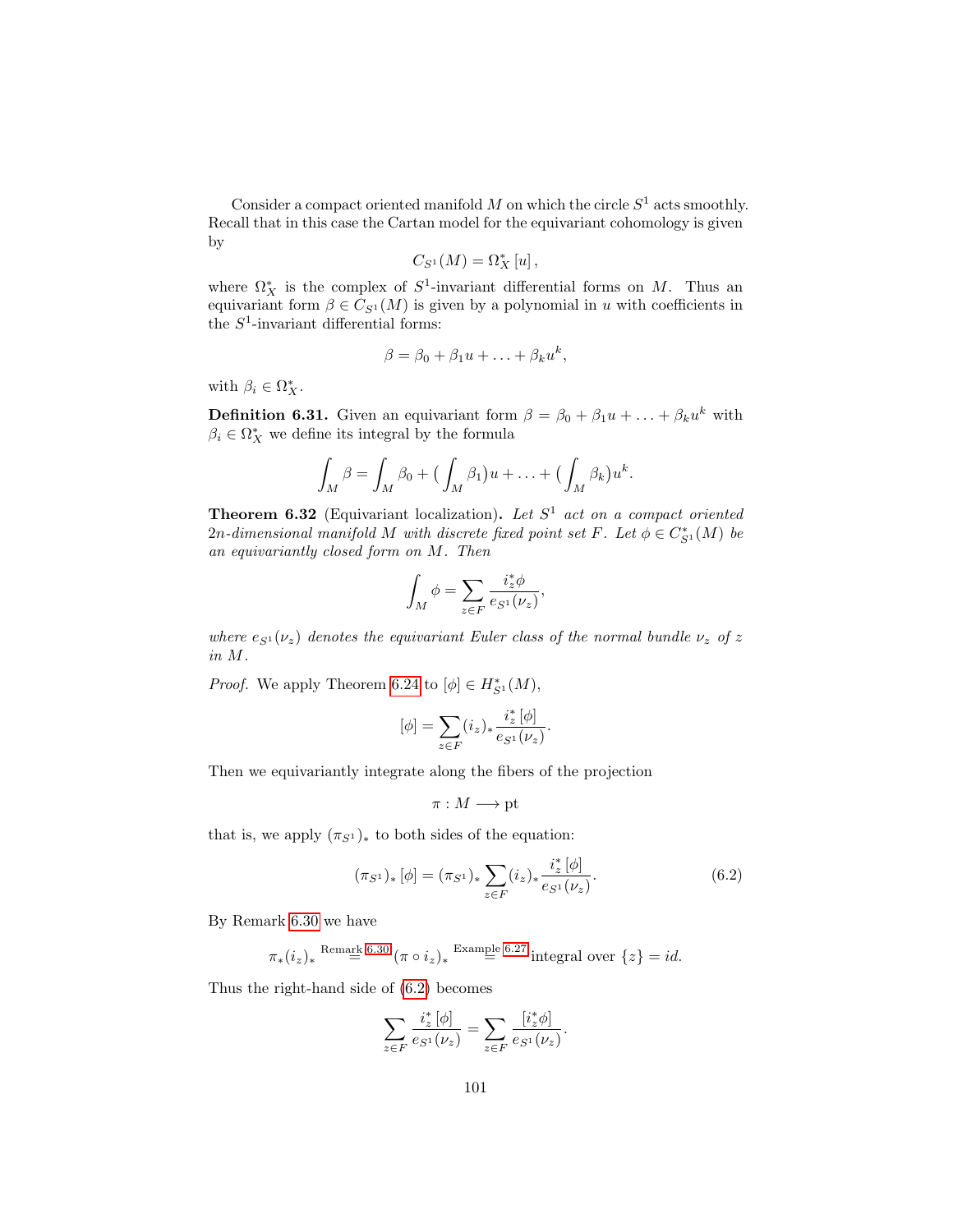On the other hand, since  $H_{S^1}^*(\{z\}) = S \mathfrak{g}^* = \mathbb{R} [u]$  we have

$$
(\pi_{S^1})_* [\phi] = [(\pi_{S^1})_* \phi] = (\pi_{S^1})_* \phi.
$$

Suppose that  $\phi = \phi_0 + \phi_1 u + \ldots + \phi_k u^k$  for some  $\phi_i \in \Omega_X^*$ . Then by Example [6.27,](#page-98-1) the left-hand side of [\(6.2\)](#page-102-0) reads

$$
(\pi_{S^1})_* \phi = \pi_* \phi_0 + (\pi_* \phi_1) u + \dots (\pi_* \phi_k) u^k
$$
  
= 
$$
\int_M \phi_0 + \left( \int_M \phi_1 \right) u + \dots + \left( \int_M \phi_k \right) u^k
$$
  

$$
\stackrel{\text{def}}{=} \int_M \phi.
$$

Therefore

$$
\int_M \phi = \sum_{z \in F} \frac{i_z^* \phi}{e_{S^1}(\nu_z)}.
$$

<span id="page-103-0"></span>

Remark 6.33. There is a more general statement, which doesn't require the fixed points to be isolated. Namely, suppose that  $S<sup>1</sup>$  acts on a compact oriented manifold M with fixed point set F, and let  $\phi \in C_{S^1}^*(M)$  be an equivariantly closed form on M. Then

$$
\int_M \phi = \sum_{Z \subset F} \int_Z \frac{i_Z^* \phi}{e_{S^1} \nu_Z},\tag{6.3}
$$

where  $i_Z : Z \hookrightarrow M$  is the inclusion of a connected component Z of F and  $e_{S^1}(\nu_Z)$  is the equivariant Euler class of the normal bundle to Z in M. Let 2k be the codimension of a connected component  $Z$  in  $M$ . Then each equivariant Euler class  $e_{S^1}(\nu_Z)$  is represented in the Cartan model by a closed equivariant form  $\beta$  of degree 2k on Z, i.e. by a polynomial in u with coefficients in the  $S^1$ -invariant differential forms:

$$
\beta = \beta_{2n} + \beta_{2n-2}u + \ldots + \beta_0u^k \in \Omega_X^*[u],
$$

where each  $\beta_i$  is an  $S^1$ -invariant differential form on Z of degree i. Since  $\beta_{2k}$  +  $\dots+\beta_2u^{k-1}$  is nilpotent, and  $\beta_0u^k$  is invertible in  $\mathbb{R}[u, u^{-1}]$ , the equivariant form  $\beta$  as an inverse in  $\Omega_X^*[u, u^{-1}]$ . Thus the right hand side of [\(6.3\)](#page-103-0) is a polynomial in u and  $u^{-1}$ , as in the case of isolated fixed points.

To prove [\(6.3\)](#page-103-0) one proceeds as in the case of isolated fixed points. First, we apply the localization Theorem [6.24](#page-96-0) to the closed equivariant form  $\phi$  and then we integrate along the fibers of the projection  $\pi : M \longrightarrow$  pt. Then the composition of integration along the fibers and the Gysin homomorphism  $(iz)_*$ gives integration over  $Z$ , and thus we recover the right-hand side of  $(6.3)$ . For the left-hand side, the proof is exactly the same as the one in Theorem [6.32.](#page-102-1)

Remark 6.34. It is also not necessary to consider only circle actions, analogous results hold also for higher dimensional tori. However, the following corollaries and examples already illustrate the utility of the formula for the one-dimensional case.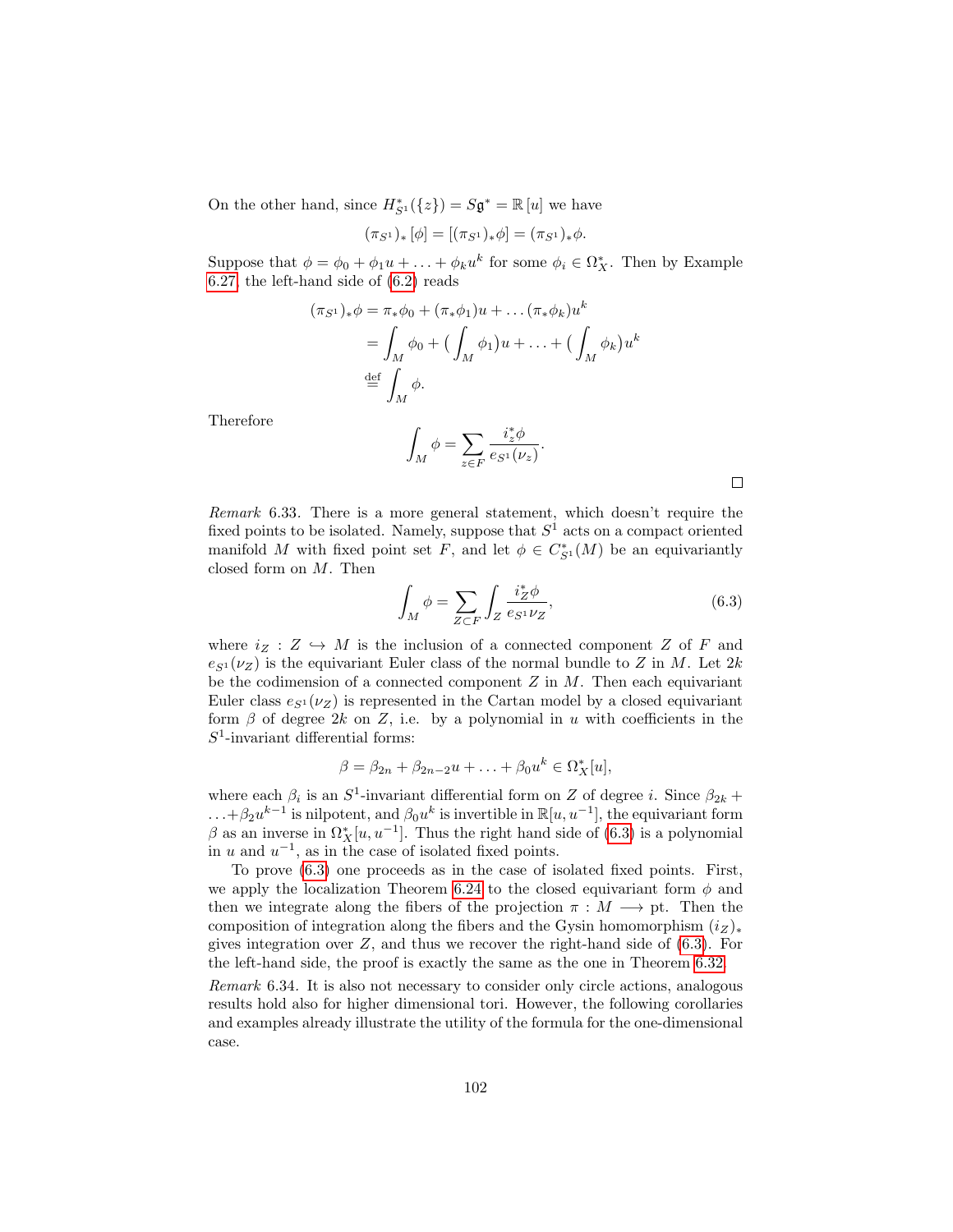Corollary 6.35. Let  $S^1$  act on a compact oriented  $2n$ -dimensional manifold M with discrete fixed point set F. Let

$$
\omega = \phi_{2n} + \phi_{2n-2}u + \ldots + \phi_0u^n \in C_{S^1}^{2n}(M)
$$

be an equivariantly closed differential form of degree  $2n$  with  $\phi_i \in \Omega^i(M)$ . Then

$$
\int_{M} \phi_{2n} = \sum_{z \in F} \frac{\phi_0(z)u^n}{e_{S^1}(\nu_z)},
$$
\n(6.4)

where  $e_{S^1}(\nu_z)$  denotes the equivariant Euler class of the normal bundle  $\nu_z$  of z in M.

Proof. By dimension reasons we have

$$
\int_M \phi = \int_M \phi_{2n} + \left( \int_M \phi_{2n-2} \right) u + \ldots + \left( \int_M \phi_0 \right) u^n = \int_M \phi_{2n}.
$$

Moreover,  $\Omega^k(z) = 0$  for all  $k > 0$  and thus

$$
i_z^*\phi = i_z^*\phi_{2n} + i_z^*\phi_{2n-2}u + \ldots + i_z^*\phi_0u^n = i_z^*\phi_0u^n = \phi_0(z)u^n.
$$

Therefore by Theorem [6.32](#page-102-1) we have

$$
\int_M \phi_{2n} = \int_M \phi = \sum_{z \in F} \frac{i_z^* \phi}{e_{S^1}(\nu_z)} = \sum_{z \in F} \frac{\phi_0(z) u^n}{e_{S^1}(\nu_z)}.
$$

<span id="page-104-0"></span>**Theorem 6.36** (Duistermaat-Heckman formula). Let  $(M, \omega)$  be a compact symplectic manifold of dimension  $2n$  on which  $S^1$  acts by symplectomorphisms with only isolated fixed points and suppose that  $H : M \longrightarrow \mathbb{R}$  is a moment map for the action. Then in a suitable localization

$$
\int_M e^{-Hu} \frac{\omega^n}{n!} = \sum_{z \in F} \frac{e^{-uH(z)}}{e_{S^1}(\nu_z)}.
$$

*Remark* 6.37. The Euler class  $e_{S^1}(\nu_z)$  is an element of  $H_{S^1}^*(\{z\}) = \mathbb{R} [u]$ . Thus it is invertible in the localized ring  $H_{S^1}^*(\{z\})_u = \mathbb{R}[u, u^{-1}]$  and its inverse  $\frac{1}{e_{S^1}(\nu_z)}$ is a polynomial in u and  $u^{-1}$ . In particular, the above formula must be read as an equality of formal series in the variables u and  $u^{-1}$ . The notation will become clearer during the proof.

*Proof.* Let  $\ell \geq 0$ . We want to apply Theorem [6.32](#page-102-1) with

$$
\phi = \sum_{k=0}^{n+\ell} \frac{(\omega - Hu)^k}{k!}.
$$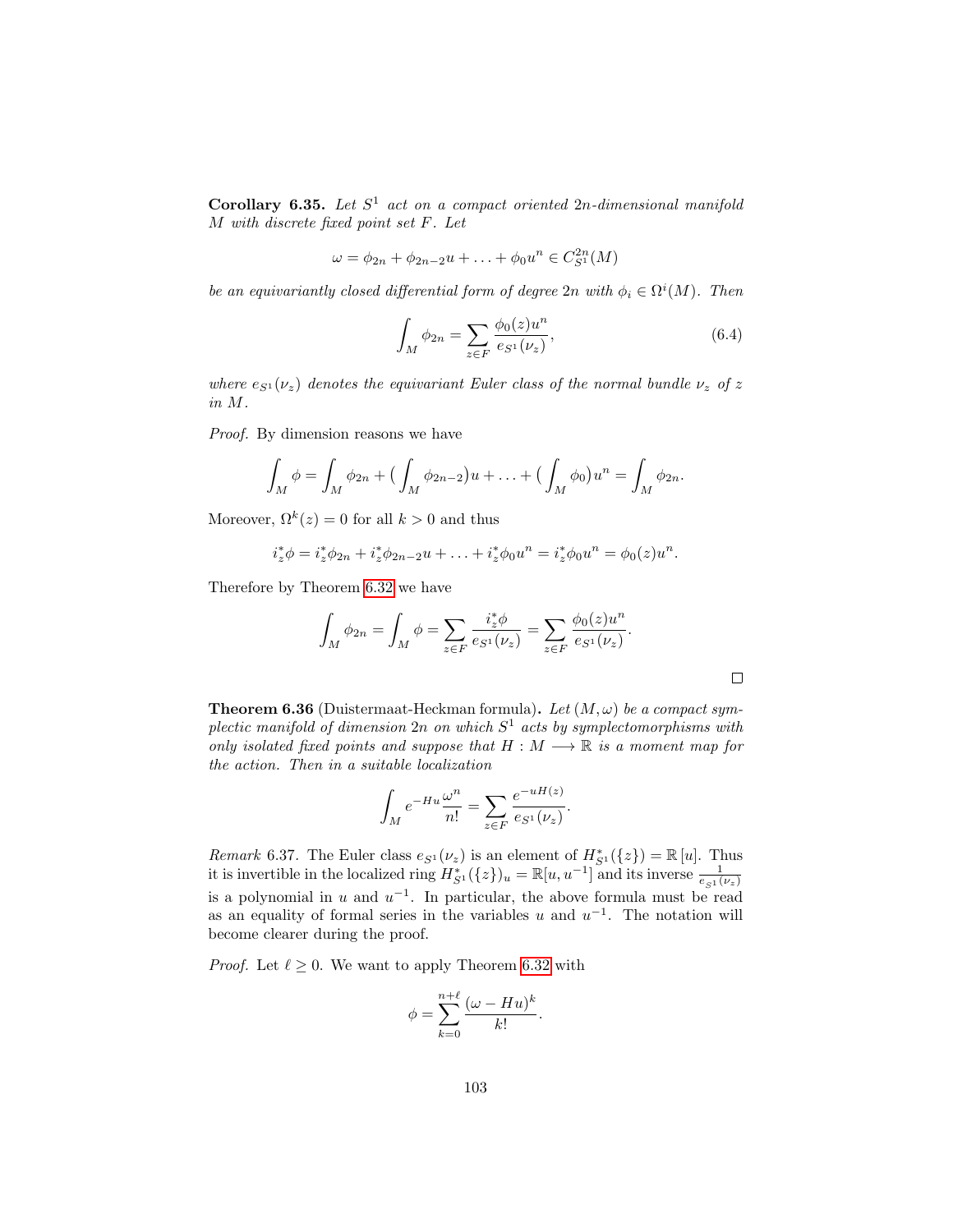First of all, notice that  $\phi$  is equivariantly closed. Indeed, since H is a moment map for the action, the form  $\omega - Hu$  is equivariantly closed (see Examoke [4.13\)](#page-64-0) and since the Cartan differential  $d_X$  is an antiderivation, this implies that  $d_X \phi = 0$ . Hence  $\phi$  represents an element of  $H_{S^1}^*(M)$  and we can apply Theorem [6.32](#page-102-1) to  $\phi$  to get

<span id="page-105-0"></span>
$$
\int_M \phi = \sum_{z \in F} \frac{i_z^* \phi}{e_{S^1}(\nu_z)}.
$$
\n(6.5)

We compute  $\int_M \phi$  more explicitly. For an equivariant form  $\beta = \beta_0 + \beta_1 f_1 +$  $\ldots + \beta_k f_k$  with  $\beta_i \in \Omega^i(M)$ ,  $f_i \in \mathbb{R} [u]$  by definition we have

$$
\int_M \beta = \int_M \beta_0 + \big(\int_M \beta_1\big) f_1 + \ldots + \big(\int_M \beta_k\big) f_k.
$$

Since dim  $M = 2n$ , the only terms which don't vanish during the integration process are the 2n-dimensional forms  $\beta_{2n}$ , which in our case are the terms which contain  $\omega^n$ . Therefore we have

$$
\int_{M} \phi = \sum_{k=0}^{n+\ell} \int_{M} \frac{(\omega - Hu)^{k}}{k!} = \sum_{s=0}^{\ell} \int_{M} \frac{(\omega - Hu)^{n+s}}{(s+k)!}.
$$

By the binomial formula we have

$$
\int_M \frac{(\omega - Hu)^{n+s}}{(n+s)!} = \sum_{i=0}^{n+s} {n+s \choose i} \int_M \frac{\omega^i (-Hu)^{n+s-i}}{(n+s)!}
$$

$$
= {n+s \choose n} \int_M \frac{\omega^n (-Hu)^s}{(n+s)!}
$$

$$
= \int_M \frac{\omega^n (-Hu)^s}{n!}.
$$

Therefore,

$$
\int_M \phi = \sum_{s=0}^{\ell} \int_M \frac{\omega^n}{n!} \frac{(-Hu)^s}{s!}.
$$

On the other hand, the right-hand side of [\(6.5\)](#page-105-0) reads

$$
\sum_{z \in F} \frac{i_z^* \phi}{e_{S^1}(\nu_z)} = \sum_{z \in F} \left( \sum_{k=0}^{n+\ell} \frac{(-H(z)u)^k}{k!} \right) \frac{1}{e_{S^1}(\nu_z)},
$$

since

$$
i_z^*(\omega - Hu)^k = \sum_{j=0}^k {k \choose j} i_z^*(\omega^j(-Hu)^{k-j}) = i_z^*(-H)^ku^k = (-H(z))^ku^k.
$$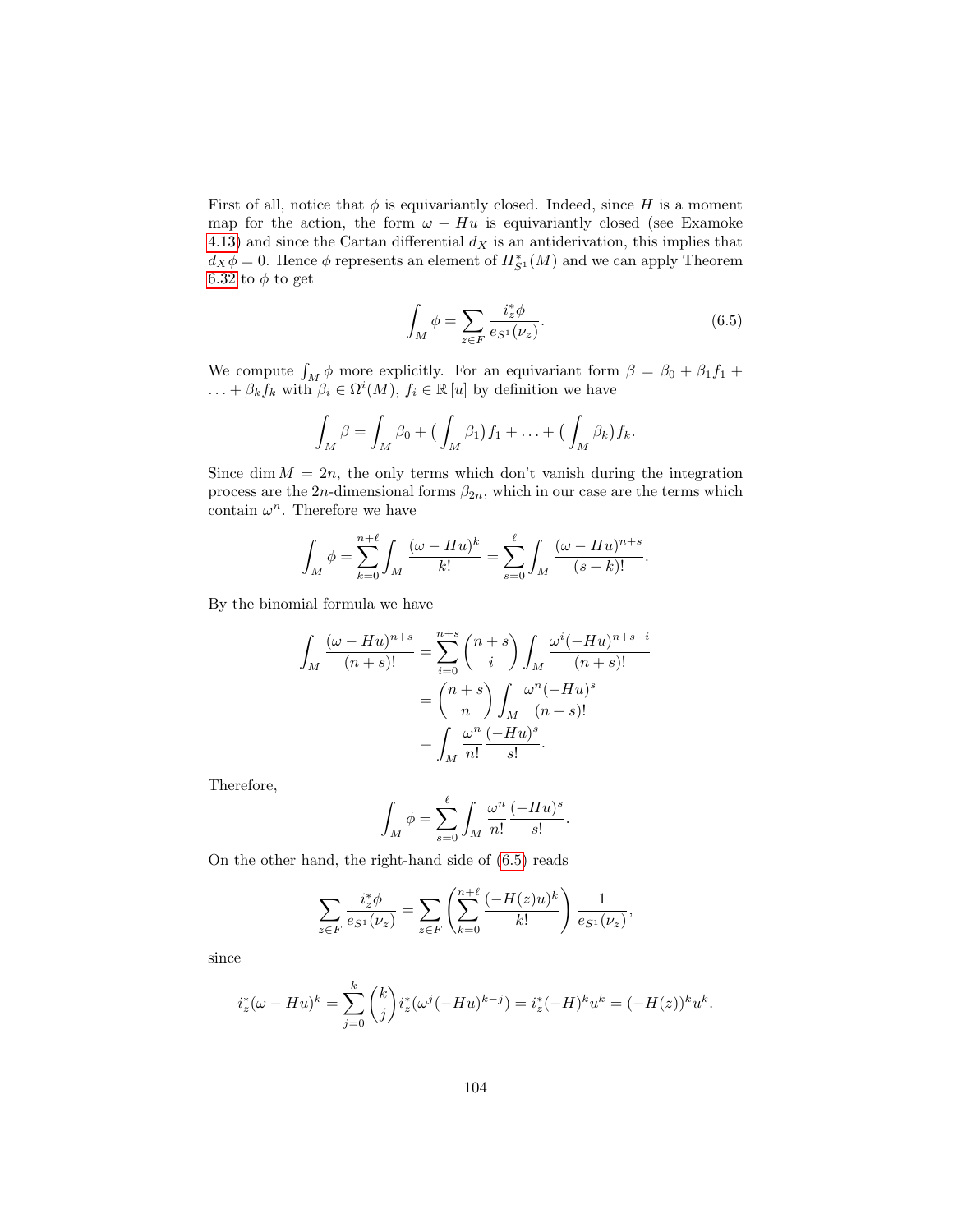Putting everything together, for all  $\ell \geq 0$  we have

$$
\sum_{s=0}^{\ell} \int_{M} \frac{\omega^{n}}{n!} \frac{(-Hu)^{s}}{s!} = \sum_{z \in F} \left( \sum_{k=0}^{n+\ell} \frac{(-H(z)u)^{k}}{k!} \right) \frac{1}{e_{S^{1}}(\nu_{z})}.
$$

Letting  $\ell \to \infty$  we get

$$
\int_M \frac{\omega^n}{n!} e^{-Hu} := \sum_{k=0}^{\infty} \int_M \frac{\omega^n}{n!} \frac{(-Hu)^k}{k!} = \sum_{z \in F} \frac{e^{-H(z)u}}{e_{S^1}(\nu_z)}.
$$

**Example 6.38.** Let  $(M, \omega)$  be a 2*n*-dimensional compact symplectic manifold on which  $S<sup>1</sup>$  acts by symplectomorphisms with only isolated fixed points. Suppose that the action admits a moment map  $H$  and denote by  $F$  the fixed point set. Using Theorem [6.36](#page-104-0) we compute the integral of  $\omega^n$ . So, consider  $z \in F$ . The normal bundle to  $\{z\}$  in M is the whole tangent space  $T_zM$  and it decomposes as a direct sum of 2-dimensional  $S^1$ -invariant subspaces

$$
T_zM\cong L_{m_1}\oplus\ldots\oplus L_{m_n},
$$

so that  $S^1$  acts on  $L_{m_j}$  with weight  $m_j \in \mathbb{Z}$ , that is, for  $g = e^{it} \in S^1$  and  $v \in L_{m_i}$  we have

$$
e^{it} \cdot v = \rho_{m_j}(e^{it})v = \begin{pmatrix} \cos(m_j t) & -\sin(m_j t) \\ \sin(m_j t) & \cos(m_j t) \end{pmatrix} v.
$$

The symplectic form  $\omega$  determines an orientation on the manifold M and thus on each tangent space  $T_zM$  (an ordered basis  $(v_1,\ldots,v_{2n})$  of  $T_zM$  is positively oriented if  $\omega_z^n(v_1,\ldots,v_{2n})>0$ , and we choose the weights  $m_j$  such that the isomorphism  $T_zM \cong L_{m_1}\oplus \ldots \oplus L_{m_n}$  is orientation preserving (see Section [6.4\)](#page-91-1).

According to Appendix [C.4,](#page-139-0) the equivariant Euler class  $e_{S^1}(L_{m_j}) \in H^2_{S^1}(\{z\}) =$ {polynomials of degree 2 in  $\mathbb{R}[u]$ } is given by

$$
e_{S^1}(L_{m_j}) = \frac{-1}{2\pi} m_j u.
$$

Therefore,

$$
e_{S^1}(T_zM) = \frac{(-1)^n}{(2\pi)^n}m_1\cdot \ldots \cdot m_nu^n \in H^{2n}_{S^1}(\{z\}) \subseteq \mathbb{R}[u].
$$

Thus by Theorem [6.36](#page-104-0) we have

$$
\int_M \frac{\omega^n}{n!} e^{-Hu} = (-2\pi)^n \sum_{z \in F} \frac{e^{-uH(z)}}{m_1 \cdot m_n(z)} u^{-n}.
$$

By equating the coefficient of  $u^0$  on both sides we obtain

$$
\int_{M} \frac{\omega^{n}}{n!} = (-2\pi)^{n} \sum_{z \in F} \frac{(-H(z))^{n}}{m_{1} \cdot \ldots \cdot m_{n}(z)}.
$$
\n(6.6)

 $\Box$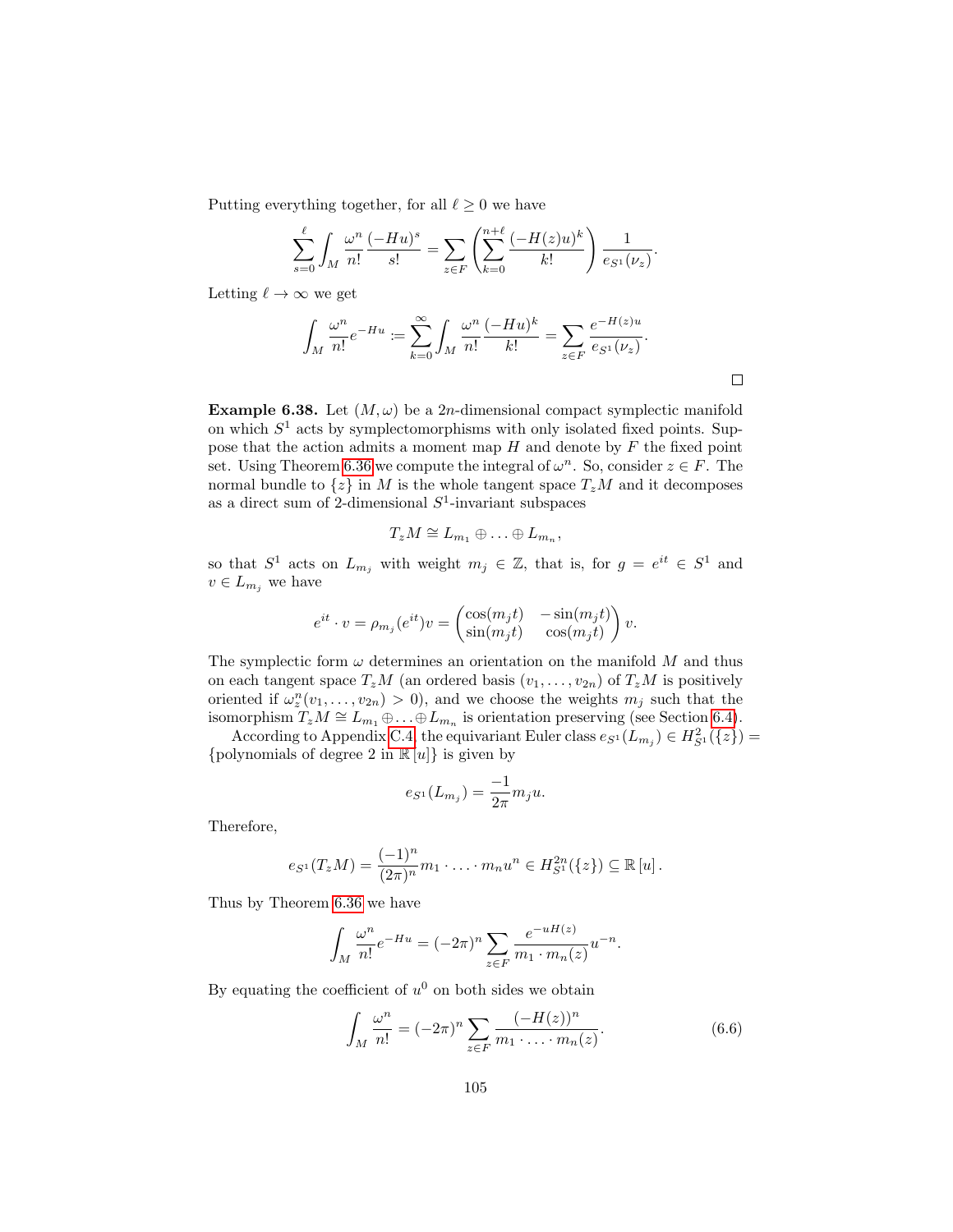Example 6.39. We apply the example above to compute the volume of the 2-sphere. Consider the 2-sphere  $S^2 \subset \mathbb{R}^3$ . It is a compact symplectic manifold with symplectic form

$$
\omega = x dy \wedge dz - y dx \wedge dz + z dx \wedge dy.
$$

The circle  $S^1$  acts on  $S^2$  by rotations about the z-axis. Explicitly, for  $e^{it} \in S^1$ ,  $(x, y, z) \in S^2$  we have

$$
e^{it} \cdot \begin{pmatrix} x \\ y \\ z \end{pmatrix} = \begin{pmatrix} \cos t & -\sin t & 0 \\ \sin t & \cos t & 0 \\ 0 & 0 & 1 \end{pmatrix} \begin{pmatrix} x \\ y \\ z \end{pmatrix}.
$$

The fixed points of the action are the north pole  $p = (0, 0, 1)$  and the south pole  $q = (0, 0, -1)$ . Notice that they are isolated. We check that  $S^1$  acts by symplectomorphisms and that the action is Hamiltonian. Let  $X := 1 \in$  $Lie(S^1) = \mathbb{R}$ . The vector field generated by X is given by

$$
X^{\#}(x, y, z) = \frac{d}{dt}\Big|_{t=0} e^{it} \cdot \begin{pmatrix} x \\ y \\ z \end{pmatrix} = \frac{d}{dt}\Big|_{t=0} \begin{pmatrix} \cos t & -\sin t & 0 \\ \sin t & \cos t & 0 \\ 0 & 0 & 1 \end{pmatrix} \begin{pmatrix} x \\ y \\ z \end{pmatrix}
$$

$$
= \begin{pmatrix} 0 & -1 & 0 \\ 1 & 0 & 0 \\ 0 & 0 & 0 \end{pmatrix} \begin{pmatrix} x \\ y \\ z \end{pmatrix} = \begin{pmatrix} -y \\ x \\ 0 \end{pmatrix}
$$

$$
= -y\frac{\partial}{\partial x} + x\frac{\partial}{\partial y}.
$$

We compute  $\iota_{X\#}\omega$ . We have

- $\iota_{X} * dx = dx(X^{\#}) = -y.$
- $\iota_{X} * dy = dy(X^{\#}) = x.$
- $\iota_{x \#} dz = 0.$

Thus

$$
\iota_X \ast \omega = x^2 dz - y(-y)dz + z(-ydy - xdx)
$$
  
=  $(x^2 + y^2 + z^2)dz - z(ydy + xdx + zdz)$   
=  $dz$ ,

since applying the operator d to the identity  $x^2 + y^2 + z^2 = 1$  shows that  $ydy + xdx + zdz = 0$ . In particular,

$$
\mathcal{L}_{X^{\#}}\omega = \iota_{X^{\#}}d\omega + d\iota_{X^{\#}}\omega = ddz = 0.
$$

Since  $S^1$  is connected, this implies that  $\omega$  is invariant with respect to the action. Moreover, the identity  $\iota_{X^{\#}}\omega = dz$  shows that  $H(x, y, z) \coloneqq z$  is a moment map.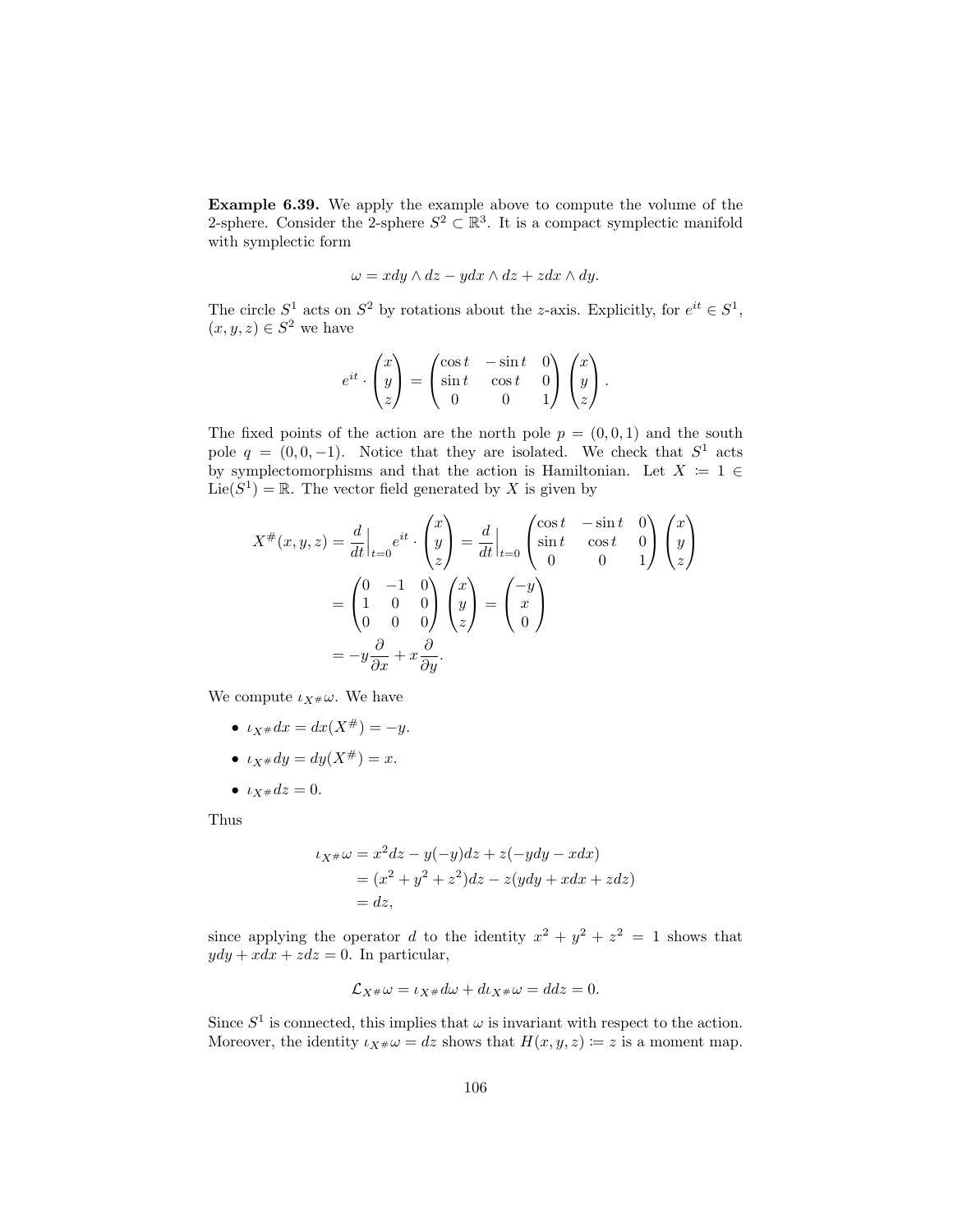We now want to compute the weights of the  $S^1$ -action on  $T_pS^2$  and  $T_qS^2$ , which is also given by rotations. The orientation on  $T_pS^2$  is given by the basis  $(\frac{\partial}{\partial x}, \frac{\partial}{\partial y})$ and the orientation preserving isomorphism

$$
T_pS^2\longrightarrow \mathbb{R}^2, \begin{pmatrix} x \\ y \\ 0 \end{pmatrix} \longmapsto \begin{pmatrix} x \\ y \end{pmatrix}
$$

makes the following diagram commute

$$
T_p S^2 \xrightarrow{e^{it}} T_p S^2
$$
  
\n
$$
\downarrow \qquad \qquad \downarrow
$$
  
\n
$$
\mathbb{R}^2 \xrightarrow{\rho_1(e^{it})} \mathbb{R}^2.
$$

Thus  $S^1$  acts on  $T_pS^1$  with weight  $m(p) = 1$ . At the south pole q, we have  $\omega_q(\frac{\partial}{\partial x}, \frac{\partial}{\partial y}) = -1 < 0$  and thus a positively oriented basis is given by  $(\frac{\partial}{\partial y}, \frac{\partial}{\partial x})$ . Therefore, the weight of the action is  $m(q) = -1$ . We can finally apply formula [\(6.6\)](#page-106-0) to get

$$
\int_{S^2} \omega = -2\pi \Big( \frac{-H(p)}{m(p)} + \frac{-H(q)}{m(q)} \Big) = -2\pi \Big( \frac{-1}{1} + \frac{1}{-1} \Big) = 4\pi.
$$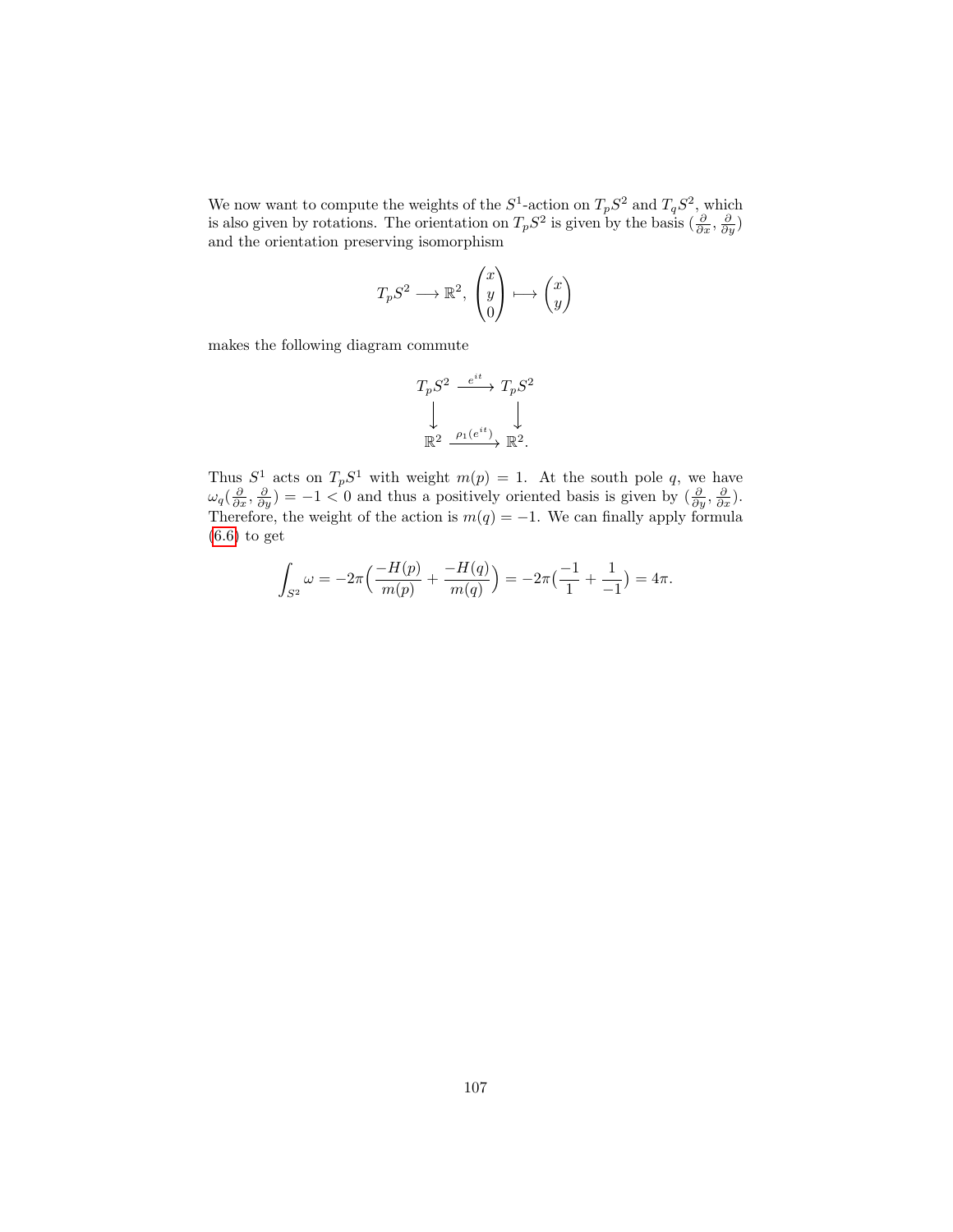## <span id="page-109-2"></span>A Connections on principal G-bundles

### A.1 Definitions and existence of connection forms

The main reference for the material covered in this section is [\[16\]](#page-142-0).

Let G be a Lie group. Let P, B be manifolds and  $\pi : P \longrightarrow B$  be a principal G-bundle. Let  $e \in G$  be the identity element and denote by  $\phi_g : P \longrightarrow P$  the action of  $q \in G$  on P.

<span id="page-109-0"></span>**Definition A.1.** A connection form on a principal G-bundle  $\pi : P \longrightarrow B$  is a **g**-valued 1-form  $\theta \in \Omega^1(P, \mathfrak{g})$  on P satisfying:

- (i)  $\iota_X \# \theta = X$  for all  $X \in \mathfrak{g}$ .
- (ii)  $\phi_g^* \theta = \text{Ad}_g \circ \theta$  for all  $g \in G$ .

<span id="page-109-1"></span>*Remark* A.2 (g-valued 1-forms). Let  $X_1, \ldots, X_n$  be a basis of the Lie algebra **g**. A **g**-valued 1-form on P is an element of  $\Omega^1(P) \otimes \mathfrak{g}$  and it can be written as  $\hat{\theta} = \sum_{i=1}^n \theta_i \otimes X_i$ , where  $\theta_i \in \Omega^i(M)$  for  $i = 1, \ldots, n$ . The various operations for R-valued differential forms as pullback, exterior derivative, interior product and Lie derivative, carry over to g-valued forms by applying them to the first components of the tensor product. For example, if  $f : E \longrightarrow P$  is a smooth map between manifolds and  $\theta$  as above is a g-valued form on P, then the pullback  $f^*\theta$  is a g-valued form on E given by

$$
f^*\theta = \sum_{i=1}^n f^*\theta_i \otimes X_i.
$$

Notice also that if  $\varphi \in \text{Hom}(\mathfrak{g})$  and  $\theta$  is as above, then  $\varphi \circ \theta = \sum_{i=1}^n \theta_i \otimes \varphi(X_i)$ . Properties (i) and (ii) of Definition [A.1](#page-109-0) in terms of the  $\theta_i$  are equivalent to

- $\iota_{X_j^{\#}} \theta_i = \delta_{ij}$  for all  $i, j = 1, \dots n$ .
- $\phi_g^* \theta_i = \sum_j a_j^i(g) \theta_j$  for all  $g \in G$ ,  $i = 1, \ldots, n$ ,

where  $a_i^j(g)$  are coefficients such that  $\text{Ad}_g X_i = \sum_j a_i^j(g) X_j$ .

It is easy to check that a connection  $\theta$  determines a complement  $H_x$  of ker  $d\pi_x$ in  $T_xP$  by the formula

$$
H_x \coloneqq \ker \theta_x,
$$

so that for all  $x \in P$  it holds

$$
T_xP = H_x \oplus \ker d\pi_x.
$$

The vectors in  $V_x \coloneqq \ker d\pi_x$  are called vertical and  $H_x$  is called an *horizontal* subspace of  $T_xP$ . Conversely, if we are given a family of horizontal subspaces  $H_x$  of  $T_xP$ ,  $x \in P$ , such that  $H_x \oplus V_x = T_xP$  for all  $x \in P$ , then the formula

$$
\theta_x(v) \coloneqq \text{proj}_{V_x}(v)
$$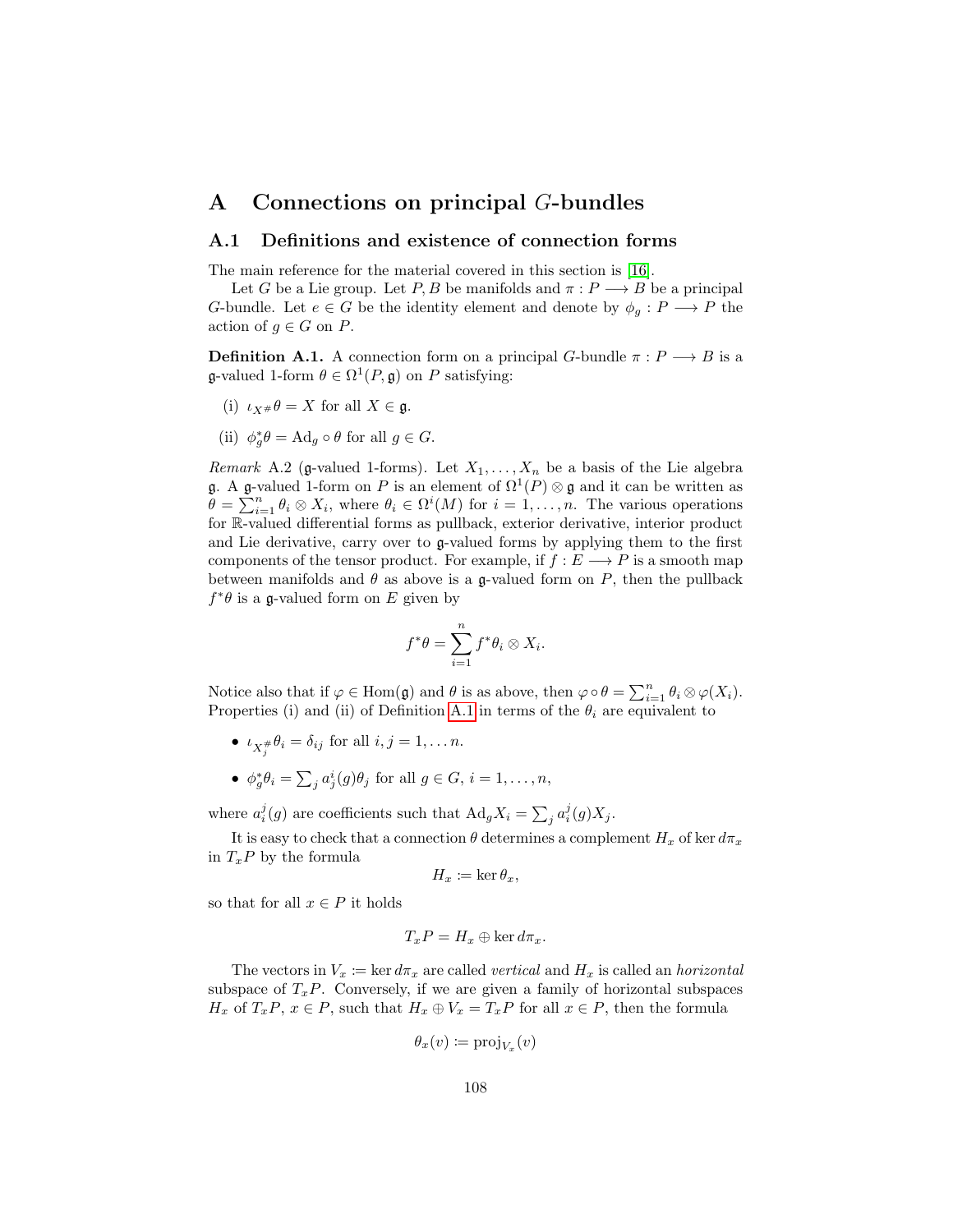defines a connection form  $\theta \in \Omega^1(P, \mathfrak{g})$ , with ker  $\theta_x = H_x$  for all  $x \in P$  (see [\[11,](#page-141-0) §25.2]). Such a family  $\{H_x\}_{x\in P}$  of subspaces is called an *Ehresmann connection* for the map  $\pi$  and is defined more generally when  $\pi$  is just a submersion (see Section [5.1\)](#page-71-0).

The space of vertical vectors corresponds to the Lie algebra of  $G$ , since (see the proof of Proposition [3.8\)](#page-28-0)

$$
\ker d\pi_x = \{ X^\#(p) \mid X \in \mathfrak{g} \}.
$$

<span id="page-110-0"></span>**Proposition A.3.** For all  $g \in G$  and  $X \in \mathfrak{g}$  it holds

$$
(d\phi_g)_x X^{\#}(x) = (\mathrm{Ad}_g)^{\#}(gx).
$$

Proof.

$$
(\mathrm{Ad}_g X)^\# (gx) = \frac{d}{dt} \Big|_{t=0} \phi_{\exp(t \mathrm{Ad}_g X)} \circ \phi_g(x)
$$
  
= 
$$
\frac{d}{dt} \Big|_{t=0} \phi_g \circ \phi_{\exp tX}(x)
$$
  
= 
$$
(d\phi_g)_x X^\#(x).
$$

In the second equality we used that  $\exp(t \text{Ad}_g X) = \exp \text{Ad}_g t X = g \cdot \exp t X \cdot g^{-1}$ , since  $\mathrm{Ad}_g = dc_g$ , where  $c_g : G \longrightarrow G$  is the Lie group homomorphisms  $c_g(h) =$  $ghg^{-1}$ , and  $\exp \circ (dc_g) = c_g \circ \exp$  (the Lie group exponential commutes with Lie group homomorphisms).  $\Box$ 

Proposition A.4. Condition (ii) of Definition [A.1](#page-109-0) is equivalent to the invariance of  $H_x$  under the action of G, that is

(ii)'  $(\phi_g)_* H_x = H_{gx}$  for all  $x \in P$ ,  $g \in G$ .

*Proof.* (ii) $\Rightarrow$ (ii)': Let  $v \in H_x = \ker \theta_x$ . Then  $(\phi_g)_* v = (d\phi_g)_x v \in H_{gx}$  satisfies

$$
\theta_{gx}((d\phi_g)_x v) = (\phi_g^*\theta)_x(v) \stackrel{(ii)}{=} \mathrm{Ad}_g(\theta_x v) = 0.
$$

So  $(\phi_g)_* H_x \subseteq H_{gx}$ . Analogously,  $(\phi_{g^{-1}})_* H_{gx} \subseteq H_x$ . Since  $(\phi_g)_*(\phi_{g^{-1}})_* = id$  it follows that  $H_{gx} \subseteq (\phi_g)_* H_x$  and so we have equality.

(ii)'  $\Rightarrow$  (ii): Notice that if  $v \in H_x$  we have

$$
(\phi_g^*\theta)_x(v) = \theta_{gx}((d\phi_g)_x v) = 0,
$$

since by (ii)'  $(d\phi_g)_x v \in H_{gx}$ . So both sides of (ii) vanish on horizontal vectors. By linearity it suffices to check (ii) on vertical vectors. Let  $v \in T_x P$  be a vertical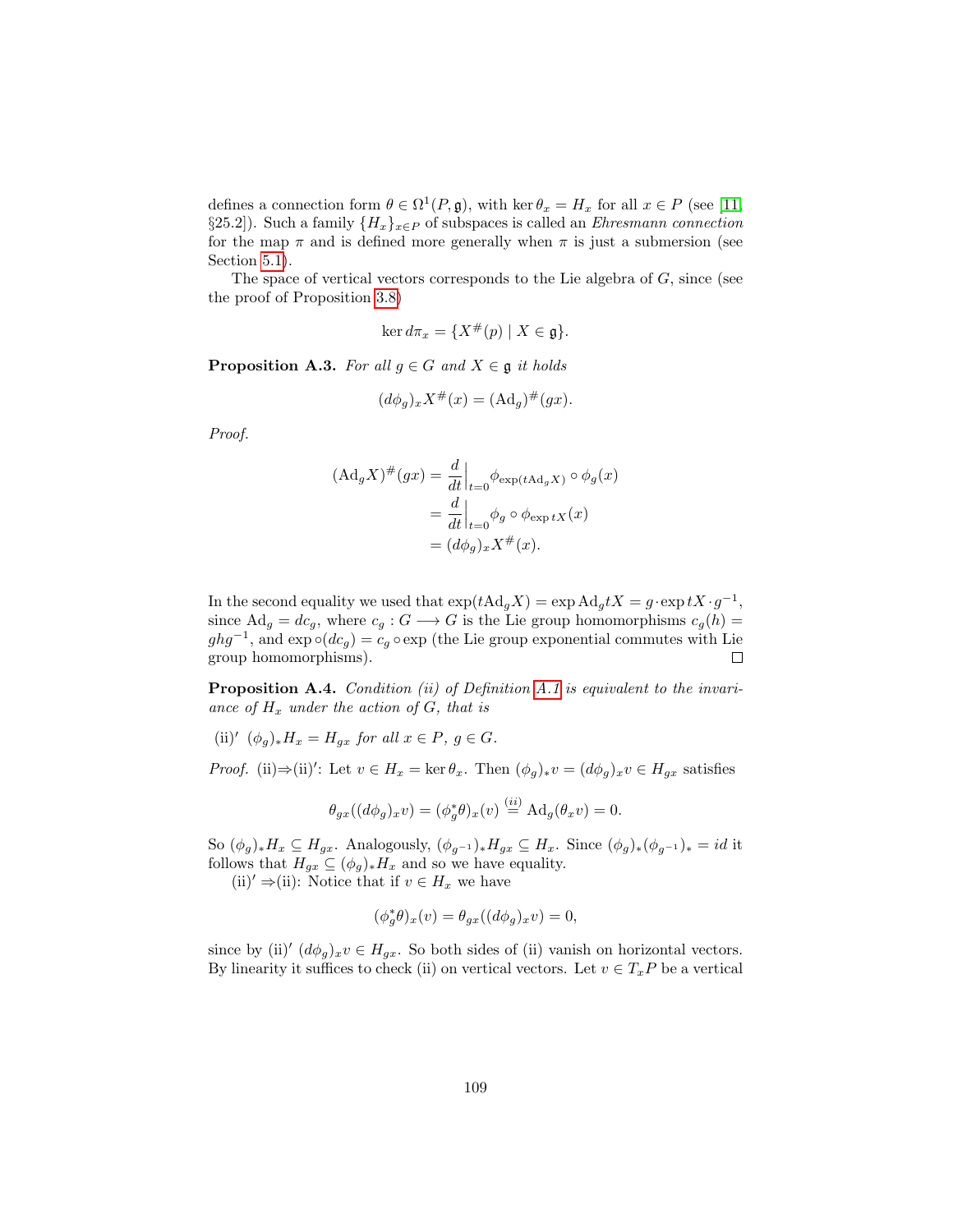vector. Then there is  $X \in \mathfrak{g}$  with  $v = X^{\#}(x)$ . Thus

$$
(\phi_g^*\theta)_x(v) = \theta_{gx}((d\phi_g)_x X^{\#}(x))
$$
  
Prop. A.3 $\theta_{gx}((\text{Ad}_g)^{\#}(gx))$   

$$
\stackrel{(i)}{=} \text{Ad}_g X
$$
  

$$
\stackrel{(j)}{=} \text{Ad}_g(\theta_x X^{\#}(x))
$$
  

$$
= \text{Ad}_g \circ \theta_x(v).
$$

 $\Box$ 

We want to show that every principal G-bundle admits a connection form. We start with the trivial case.

<span id="page-111-0"></span>**Proposition A.5** ([\[16,](#page-142-0) §3, Remark 2]). The trivial bundle  $B \times G \longrightarrow B$  has a connection form given by

$$
\theta_{(b,g)} = d(R_{g^{-1}} \circ \text{pr}_2)_{(b,g)},
$$

where  $pr_2: B \times G \longrightarrow G$  is the projection onto the second factor and  $R_{g^{-1}}$  is right multiplication in G by  $g^{-1}$ .

*Proof.* We have to check that  $\theta$  satisfies properties (i) and (ii) of Definition [A.1.](#page-109-0) Let  $(b, g) \in B \times G$  and  $X \in \mathfrak{g}$ . Notice that for  $X \in \mathfrak{g}$  it holds

$$
X^{\#}(b,g) = \frac{d}{dt}\Big|_{t=0} (b, \exp tX \cdot g).
$$

So we have

$$
\theta_{(b,g)}(X^{\#}(b,g)) = d(R_{g^{-1}} \circ \text{pr}_2)_{(b,g)}(X^{\#}(b,g))
$$
  
= 
$$
\frac{d}{dt}\Big|_{t=0} R_{g^{-1}} \circ \text{pr}_2(b, \exp tX \cdot g) = \frac{d}{dt}\Big|_{t=0} \exp tX = X.
$$

Denote by  $\widetilde{\phi}$  the action of G on  $B \times G$ , given by the identity on B and left multiplication on G. To check the second property let  $(b, g) \in B \times G$  and  $h \in G$ . Then

$$
\begin{aligned} (\widetilde{\phi}_h^* \theta)_{(b,g)} &= \theta_{(b,hg)} \circ (d \widetilde{\phi}_h)_{(b,g)} \\ &= d(R_{(hg)^{-1}} \circ \mathrm{pr}_2)_{(b,hg)} \circ (d \widetilde{\phi}_h)_{(b,g)} \\ &= d(R_{(hg)^{-1}} \circ \mathrm{pr}_2 \circ \widetilde{\phi}_h)_{(b,g)}, \end{aligned}
$$

and

$$
\begin{aligned} \n\mathrm{Ad}_h \circ \theta_{(b,g)} &= \mathrm{Ad}_h \circ d(R_{g^{-1}} \circ \mathrm{pr}_2)_{(b,g)} \\ \n&= dc_h)_e d(R_{g^{-1}} \circ \mathrm{pr}_2)_{(b,g)} \\ \n&= d(L_h \circ R_{h^{-1}})_e d(R_{g^{-1}} \circ \mathrm{pr}_2)_{(b,g)} \\ \n&= d(L_h \circ R_{h^{-1}} \circ R_{g^{-1}} \circ \mathrm{pr}_2)_{(b,g)}. \n\end{aligned}
$$

Since  $R_{(hg)^{-1}} \circ \text{pr}_2 \circ \phi_h = L_h \circ R_{h^{-1}} \circ R_{g^{-1}} \circ \text{pr}_2$ , this shows that  $\phi_h^* \theta = \text{Ad}_h \circ \theta$ .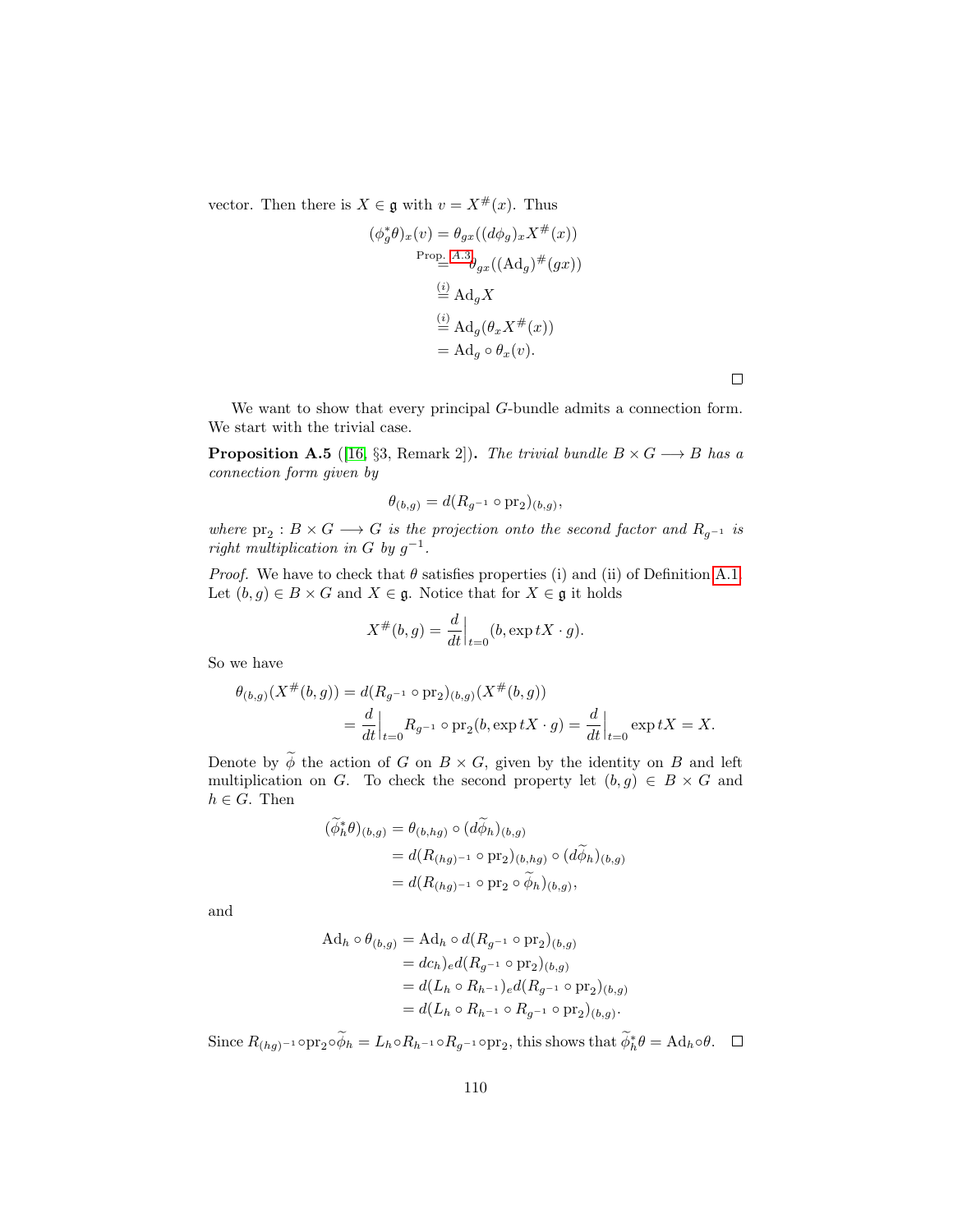The connection constructed in Proposition [A.5](#page-111-0) is called the flat connection.

**Proposition A.6.** Let  $P \longrightarrow B$  and  $P' \longrightarrow B'$  be two principal G-bundles and  $\varphi : P' \longrightarrow P$  be a morphism of  $G$  – bundles. If  $\theta$  is a connection on P, then  $\varphi^*\theta$  is a connection on P'.

Proof. We check properties (i) and (ii) of Definition [A.1.](#page-109-0)

(i) For  $X \in \mathfrak{g}$  by equation [\(3.27\)](#page-55-0) we have

$$
\iota_{X^{\#}}\varphi^*\theta = \varphi^*\iota_{X^{\#}}\theta = \iota_{X^{\#}}\theta \circ \varphi = X.
$$

(ii) Since  $\varphi$  commutes with the G-actions on P and P', it holds  $\varphi \circ \phi_g = \phi_g \circ \varphi$ for every  $g \in G$ . Thus

$$
\phi_g^* \varphi^* \theta = \varphi^* \phi_g^* \theta = \varphi^* (\text{Ad}_g \circ \theta) = \text{Ad}_g \circ \varphi^* \theta.
$$

<span id="page-112-0"></span>Proposition A.7 ([\[16,](#page-142-0) Proposition 3.10]). Any convex combination of connections is again a connection. More precisely, let  $\theta_1, \ldots, \theta_k$  be connections on the  $\sum$ G-bundle  $\pi: P \longrightarrow B$  and let  $\lambda_1, \ldots, \lambda_k$  be real-valued functions on B with  $\sum_{i=1}^k \lambda_i \equiv 1$ . Then  $\theta = \sum_{i=1}^k (\lambda_i \circ \pi) \theta_i$  is again a connection on P.

*Proof.* Let  $x \in P$  and  $X \in \mathfrak{g}$ . Then

- (i)  $\iota_{X^{\#}} \theta = \sum_{i=1}^{k} (\lambda_i \circ \pi) \iota_{X^{\#}} \theta_i = \sum_{i=1}^{k} (\lambda_i \circ \pi) X = X.$
- (ii) For every  $g \in G$  we have

$$
(\phi_g^*\theta)_x = \sum_i (\lambda_i \circ \pi \circ \phi_g)(x) (\phi_g^*\theta_i)_x
$$
  
= 
$$
\sum_i \lambda_i(\pi(gx)) \text{Ad}_g(\theta_i)_x
$$
  
= 
$$
\text{Ad}_g \left( \sum_i \lambda_i(\pi(x))(\theta_i)_x \right)
$$
  
= 
$$
\text{Ad}_g \circ \theta_x.
$$

 $\Box$ 

 $\Box$ 

Finally we are ready to prove that any principal G-bundle admits a connection.

<span id="page-112-1"></span>**Proposition A.8** ([\[16,](#page-142-0) Corollary 3.11]). Any principal G-bundle  $\pi : P \longrightarrow B$ admits a connection.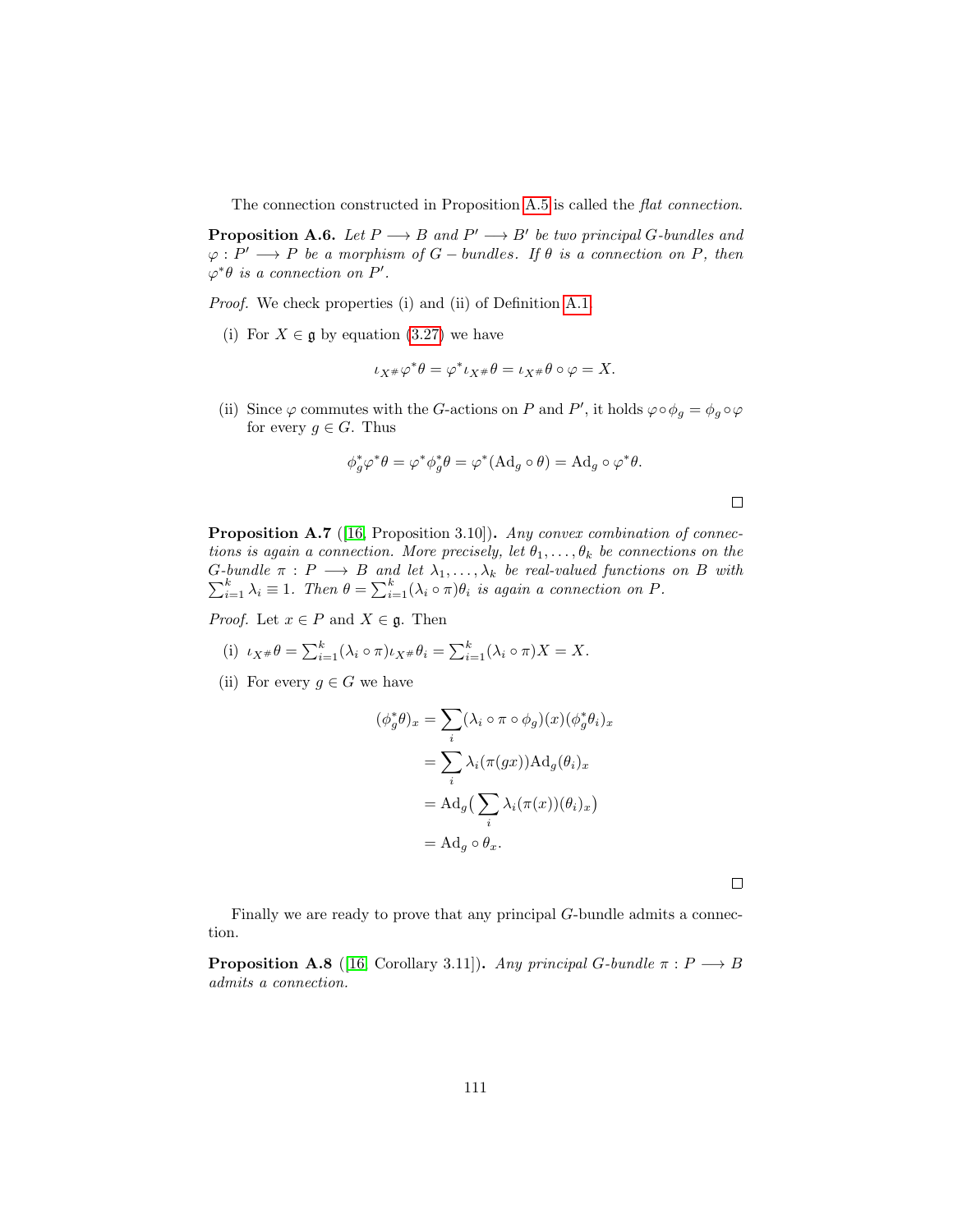*Proof.* Let  $\{U_i\}$  be a cover of B with trivializations  $h_i : \pi^{-1}(U_i) \longrightarrow U_i \times G$ . Let  $\theta_0$  be the flat connection on  $U_i \times G$  constructed as in Proposition [A.5.](#page-111-0) Then  $\theta_i := h_i^* \theta_0$  is a connection on  $\pi|_{\pi^{-1}(U_i)} : \pi^{-1}(U_i) \longrightarrow U_i$ . Recall that since  $\pi : P \longrightarrow B$  is a principal G-bundle of manifolds, by Corollary [2.7](#page-9-0) it is numerable and so there is a locally finite partition of unity  $\{\lambda_i\}$  on B with  $supp(\lambda_i) \subseteq U_i$ . Set

$$
\theta := \sum_i (\lambda_i \circ \pi) \theta_i,
$$

Then for every  $x \in P$  there is an open neighborhood U of  $\pi(x)$  which intersects only finitely many  $U_i$ 's, so that  $\theta|_U$  is a finite convex combination of connections and as in Proposition [A.7](#page-112-0) one can show that  $\theta$  is a connection.  $\Box$ 

**Example A.9** (Connections on  $S^1$ -bundles, [\[3,](#page-141-1) Example V.4.4]). Assume that the Lie group G is the circle  $S^1$ . Since its Lie algebra is  $\mathfrak{g} \cong \mathbb{R}$  with trivial Lie bracket, if  $X = 1$  is a generator for  $\mathbb{R}$ , the two conditions for being a connection of Definition [A.1](#page-109-0) become:

- (i)  $\iota_X \# \theta \equiv 1$ ,
- (ii)  $\phi_g^* \theta = \theta$  for all  $g \in G$ , that is,  $\mathcal{L}_{X^{\#}} \theta = 0$ .

Consider now the  $S^1$ -bundle  $S^{2n-1} \longrightarrow \mathbb{CP}^{n-1}$ , where  $S^1$  acts on  $S^{2n-1} \subseteq \mathbb{C}^n$ by

$$
w \cdot (z_1, \ldots, z_n) = (wz_1 \ldots, wz_n).
$$

The exponential map  $\exp : \mathfrak{g} \cong \mathbb{R} \longrightarrow S^1$  is given by  $\exp(Y) = e^{iY}$ . Thus the fundamental vector field associated to  $X = 1 \in \mathfrak{g}$  is

$$
X^{\#}(z_1,\ldots,z_n) = \frac{d}{dt}\Big|_{t=0} (e^{itX}z_1,\ldots,e^{itX}z_n) = (iz_1,\ldots,iz_n).
$$

Let  $\{x_j, y_j\}$  be the coordinates on  $\mathbb{C}^n$ , so that  $z_j = x_j + iy_j$  and  $\left\{\left(\frac{\partial}{\partial x_j}\right), \left(\frac{\partial}{\partial y_j}\right)\right\}_{j=1,\dots,n}$ is the corresponding basis of  $T_z \mathbb{C}^n = \mathbb{C}^n$ . In these coordinates we have

$$
X^{\#} = \sum_{j=1}^{n} x_j \frac{\partial}{\partial y_j} - y_j \frac{\partial}{\partial x_j}.
$$

Let  $\theta$  be the 1-form on  $S^{2n-1}$  defined by

$$
\theta = \sum_{j=1}^{n} (-y_j dx_j + x_j dy_j).
$$

Then  $\theta$  is a connection on  $S^{2n-1}$ . Indeed, we check the two defining properties.

(i) For  $z \in S^{2n-1}$  we have

$$
\iota_{X^{\#}}\theta(z) = \theta_z(X^{\#}(z)) = \sum_{j=1}^n x_j^2 + y_j^2 = |z|^2 = 1.
$$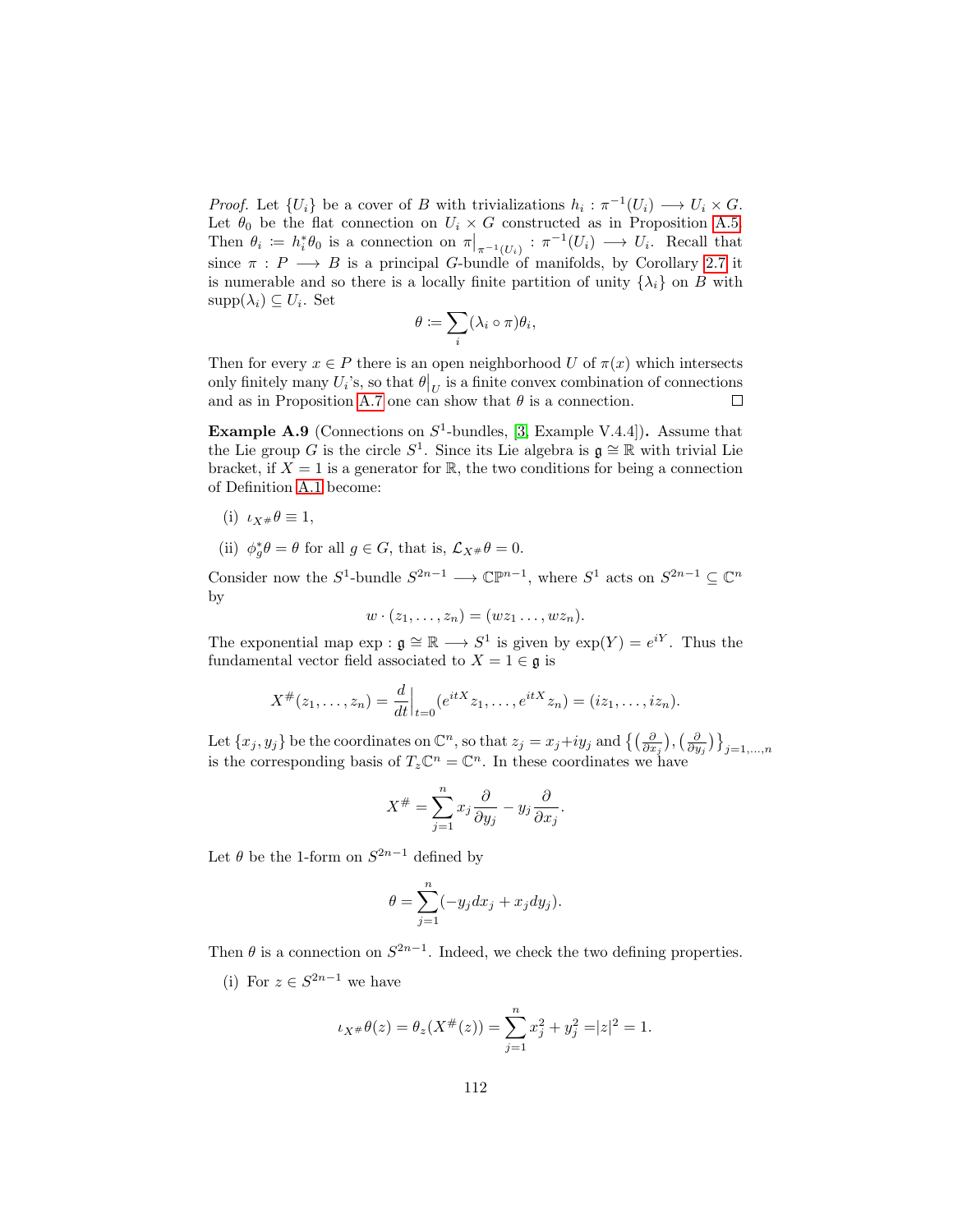(ii) First notice that

$$
d\theta = \sum_{j=1}^{n} \left( -dy_j \wedge dx_j + dx_j \wedge dy_j \right) = 2 \sum_{j=1}^{n} dx_j \wedge dy_j = 2\omega,
$$

where  $\omega = \sum_{j=1}^{n} dx_j \wedge dy_j$  is the canonical symplectic form on  $\mathbb{C}^n$ . The function  $H(z) = -\frac{1}{2} \sum_{j=1}^{n} |z_j|^2 = -\frac{1}{2} \sum_{j=1}^{n} x_j^2 + y_j^2$  is a moment map for the  $S^1$ -action on  $(\mathbb{C}^n, \omega)$  as

$$
\iota_{X^{\#}}\omega = \omega(X^{\#}, \cdot) = \sum_{j=1}^{n} (dx_j \wedge dy_j)(X^{\#}, \cdot)
$$
  
= 
$$
\sum_{j=1}^{n} -dx_j(X^{\#})dy_j(\cdot) - dx_j(\cdot)dy_j(X^{\#})
$$
  
= 
$$
\sum_{j=1}^{n} -y_j dy_j - x_j dx_j = dH.
$$

Thus finally we compute

$$
\mathcal{L}_{X^{\#}}\theta = d\iota_{X^{\#}}\theta + \iota_{X^{\#}}d\theta = \iota_{X^{\#}}d\theta = 2\iota_{X^{\#}}\omega = 2dH = 0,
$$

because H is constant on the sphere. Hence  $\theta$  satisfies also condition (ii) and defines a connection form on  $S^{2n+1}$ .

#### A.2 The curvature form

Associated to a connection form on a principal G-bundle there is a g-valued 2 form, called the curvature form. To define it, we need to define a wedge product for g-valued forms. For two 1-forms  $\eta$  and  $\xi$  on P with values in g their wedge is defined as follows. We denote by  $\eta \wedge \xi$  the  $\mathfrak{g} \otimes \mathfrak{g}\text{-valued } 2$ -form on P given by

$$
(\eta \wedge \xi)_x(v,w) = \eta_x(v) \otimes \xi_x(w) - \eta_x(w) \otimes \xi_x(v).
$$

Then the image of  $\eta \wedge \xi$  under the bracket  $[\cdot, \cdot] : \mathfrak{g} \otimes \mathfrak{g} \longrightarrow \mathfrak{g}$  gives a  $\mathfrak{g}\text{-valued}$ 2-form on P which we denote by  $[\eta \wedge \xi]$ . Explicitly for  $x \in P$  and  $v, w \in T_xP$ we have

$$
\left[\eta \wedge \xi\right]_x(v,w) = \left[\eta_x(v), \xi_x(w)\right] - \left[\eta_x(w), \xi_x(v)\right].
$$

**Definition A.10.** Let  $\pi$  :  $P \longrightarrow B$  be a principal G-bundle with connection form  $\theta \in \Omega^1(P, \mathfrak{g})$ . The *curvature form* (associated to  $\theta$ ) is the g-valued 2-form  $u$  on  $P$  defined as

$$
u \coloneqq d\theta - \frac{1}{2} \left[ \theta \wedge \theta \right].
$$

We want to show that the curvature form is horizontal and G-equivariant. First, we recall briefly some facts about derivations and vector fields on a manifold M. A derivation of  $C^{\infty}(M)$  is a linear map  $\delta: C^{\infty}(M) \longrightarrow C^{\infty}(M)$  such that  $\delta(fg) = \delta(f)g + f\delta(g)$  for all  $f, g \in C^{\infty}(M)$ .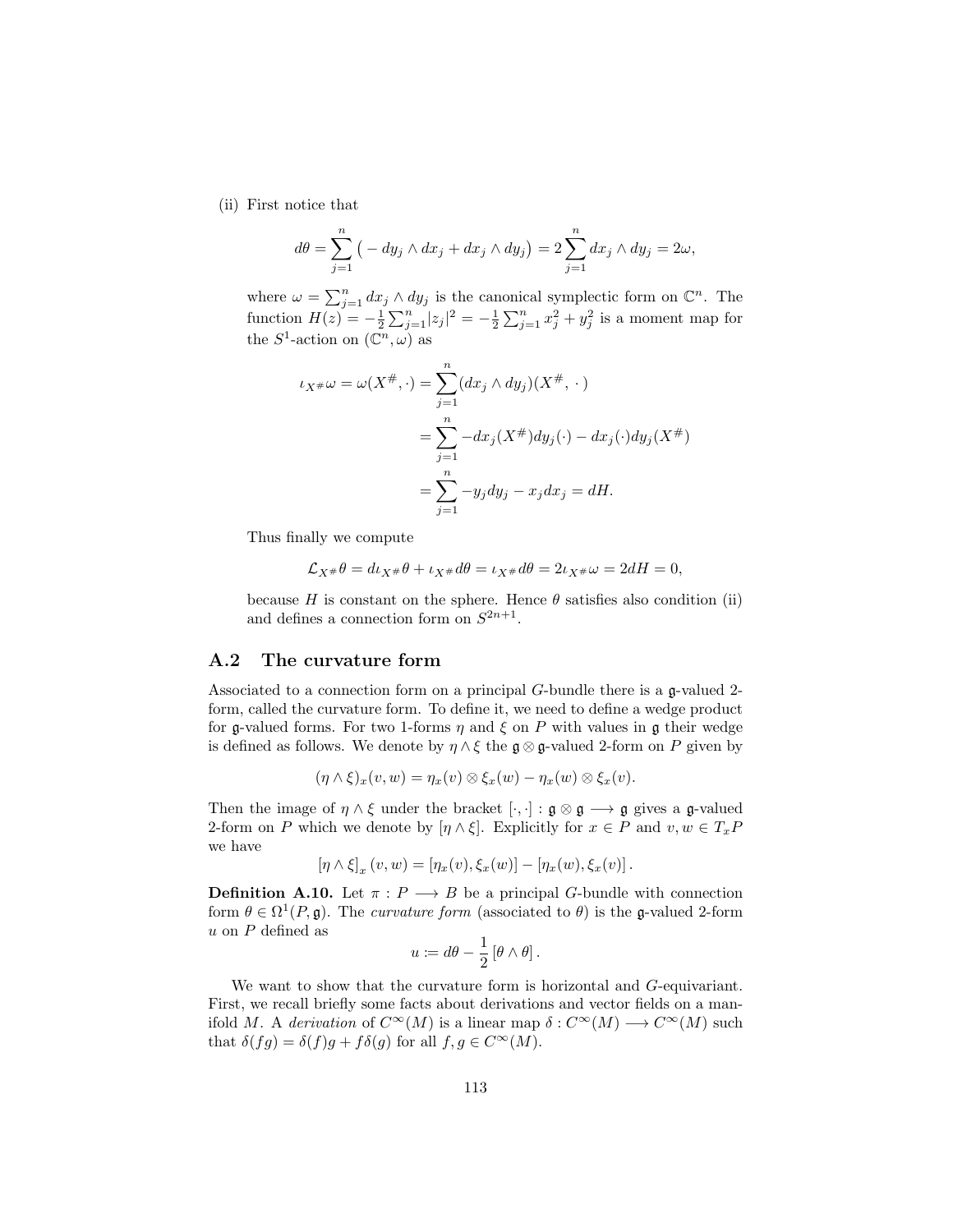There is a one-to-one correspondence between derivations and vector fields on  $M$ , given by the formula (see [\[10,](#page-141-2) Proposition 1.15]).

$$
\Gamma(TM) \longrightarrow \text{Der}(C^{\infty}(M))
$$
  

$$
X \longmapsto \begin{Bmatrix} C^{\infty}(M) \longrightarrow C^{\infty}(M) \\ f \longmapsto X(f)(p) := df_p X(p) \end{Bmatrix}.
$$

Moreover, for two vector fields X, Y on M (considered as derivations on  $C^{\infty}(M)$ ) and  $\mu \in \Omega^1(M)$  it holds the identity

<span id="page-115-0"></span>
$$
d\mu(X,Y) = X\mu(Y) - Y\mu(X) - \mu([X,Y]).
$$
 (A.1)

(see [\[24,](#page-142-1) Proposition 14.29]). The same holds for a  $\mathfrak{g}\text{-valued form }\mu$ , as both the exterior derivative  $d$  and the derivations  $X, Y$  act just on the first component of  $\mu$ , according to Remark [A.2.](#page-109-1)

**Proposition A.11** ([\[16,](#page-142-0) Proposition 3.12]). The curvature form  $u \in \Omega^2(P, \mathfrak{g})$ is horizontal and G-equivariant, i.e.  $\iota_{X^{\#}} u = 0$  for all  $X \in \mathfrak{g}$  and  $\phi_g^* u = \text{Ad}_g \circ u$ for all  $g \in G$ .

*Proof.* Since  $\theta$  is G-equivariant we have

$$
\phi_g^* d\theta = d\phi_g^* \theta = d\mathrm{Ad}_g \circ \theta = \mathrm{Ad}_g \circ d\theta,
$$

and for  $x \in P$ ,  $v, w \in T_x P$  we have

$$
\phi_g^* [\theta \wedge \theta]_x (v, w) = [\theta \wedge \theta]_{gx} ((d\phi_g)_x v, (d\phi_g)_x w)
$$
  
\n
$$
= 2 [\theta_{gx} ((d\phi_g)_x v), \theta_{gx} ((d\phi_g)_x w)]
$$
  
\n
$$
= 2 [\phi_g^* \theta_x v, \phi_g^* \theta_x w]
$$
  
\n
$$
= 2 [Ad_g \circ \theta_x (v), Ad_g \theta_x (w)]
$$
  
\n
$$
= 2 Ad_g \circ [\theta_x v, \theta_x w]
$$
  
\n
$$
= Ad_g (2 [\theta_x v, \theta_x w])
$$
  
\n
$$
= Ad_g \circ [\theta \wedge \theta]_x (v, w).
$$

Thus  $\phi_g^* u = \text{Ad}_g \circ u$ , that is, u is G-equivariant. To prove that u is horizontal we must show that for all  $x \in P$ ,  $v \in T_xP$  and  $X \in \mathfrak{g}$  it holds

<span id="page-115-1"></span>
$$
\iota_{X^{\#}} u_x(v) = 0
$$

that is

$$
u_x(X^{\#}(x), v) = (d\theta)_x(X^{\#}(x), v) - \frac{1}{2} [\theta \wedge \theta]_x(X^{\#}(x), v) = 0.
$$
 (A.2)

By linearity it suffices to consider the cases of  $v$  vertical and of  $v$  horizontal. If v is vertical, then  $v = Y^{\#}(x)$  for some  $Y \in \mathfrak{g}$  and so we have to show that

$$
\frac{1}{2} [\theta \wedge \theta]_x (X^{\#}(x), Y^{\#}(x)) = (d\theta)_x (X^{\#}(x), Y^{\#}(x)).
$$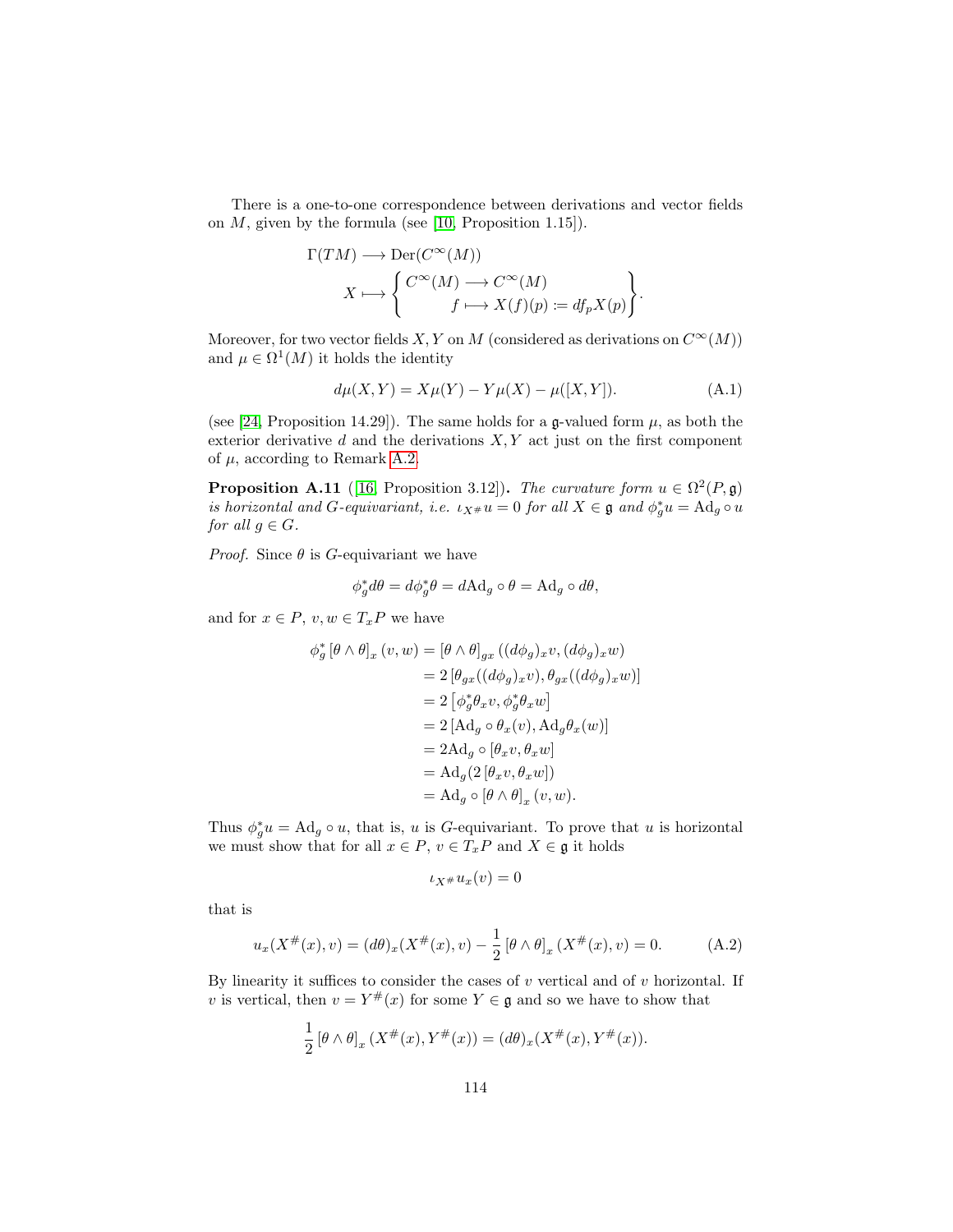Now, the identity [\(A.1\)](#page-115-0) applied to the vector fields  $X^{\#}, Y^{\#}$  and to the 1-form  $\theta$  gives

$$
d\theta(X^{\#}, Y^{\#}) = -\theta(\left[X^{\#}, Y^{\#}\right]),
$$

since  $x \mapsto \theta_x(X^{\#}(x)) = X$  and  $x \mapsto \theta_x(Y^{\#}(x)) = Y$  are constant. Moreover, by the identity [\(4.2\)](#page-59-0) we have  $[X, Y]^{\#} = -[X^{\#}, Y^{\#}]$ . So we compute

$$
\frac{1}{2} [\theta \wedge \theta] (X^{\#}, Y^{\#}) = [\theta(X^{\#}), \theta(Y^{\#})]
$$

$$
= [X, Y]
$$

$$
= \theta([X, Y]^{\#})
$$

$$
= -\theta([X^{\#}, Y^{\#}])
$$

$$
= d\theta(X^{\#}, Y^{\#}).
$$

If instead v is horizontal, i.e.  $v \in \ker \theta_x$ , then  $[\theta \wedge \theta]_x(X^{\#}(x), v) = 0$ . To see that also  $(d\theta)_x(X^{\#}(x), v)$  vanishes, extend v to an horizontal vector field V on P. This can be done by first extending  $v$  to any vector field  $W$  on  $P$  (using local coordinates at x and a bump function) and then set  $V(y) := W(y) - (\theta_y W(y))^{\#}$ , so that  $\theta_y(V(y)) = \theta_y(W(y)) - \theta_y((\theta_y W(y))^{\#}) = 0.$ 

Notice that  $X^{\#}\theta(V) = 0$  since V is horizontal, and also  $V\theta(X^{\#}) = 0$  because  $\theta(X^{\#}) = X$  is constant. Thus

$$
d\theta(X^\#,V)\stackrel{(A.1)}{=}-\theta(\left[X^\#,V\right])=\theta(\left[V,X^\# \right])\stackrel{(4.1)}{=}\frac{d}{dt}\Big|_{t=0}\theta((\phi_{\exp tX})_*V),
$$

as the flow associated to  $X^{\#}$  is  $t \longmapsto \phi_{\exp tX}$ . But for any  $g \in G$  we have

$$
\theta_x((\phi_g)_* V(x)) = \theta_x((d\phi_g)_x V(g^{-1}x))
$$
  
=  $(\phi_g^* \theta)_{g^{-1}x}(V(g^{-1}x))$   
=  $\mathrm{Ad}_g \circ \underbrace{\theta_{g^{-1}x}(V(g^{-1}x))}_{=0}.$ 

So  $d\theta(X^{\#}, V) = 0$  as well.

### <span id="page-116-0"></span>A.3 Case of G abelian

Suppose that the group G is abelian. Then  $\text{Ad}_g = id_{\mathfrak{g}}$  and in particular  $\phi_g^* u = u$ for all  $g \in G$ , so that  $\mathcal{L}_{X#} u = 0$  for all  $X \in \mathfrak{g}$ . Since u is also horizontal, it follows that it is basic and thus there is  $\eta \in \Omega^2(B, \mathfrak{g})$  with  $\pi^* \eta = u$ . Since the Lie algebra of an abelian Lie group has trivial bracket, it follows that  $[\theta \wedge \theta] = 0$ and thus  $u = d\theta$ . Therefore we have  $\pi^* \eta = d\theta$  for some  $\eta \in \Omega^2(B, \mathfrak{g})$ . We call  $\eta$ the *curvature form* of  $\theta$  on  $B$ .

**Proposition A.12.** Suppose that G is abelian and let  $\pi$  :  $P \longrightarrow B$  be a principal G-bundle of manifolds. If  $\theta$ ,  $\alpha$  are two connections on P with curvature forms on B given by  $\eta$  and  $\xi$  respectively, then there is  $\mu \in \Omega^1(B, \mathfrak{g})$  with  $\eta - \xi = d\mu$ .

 $\Box$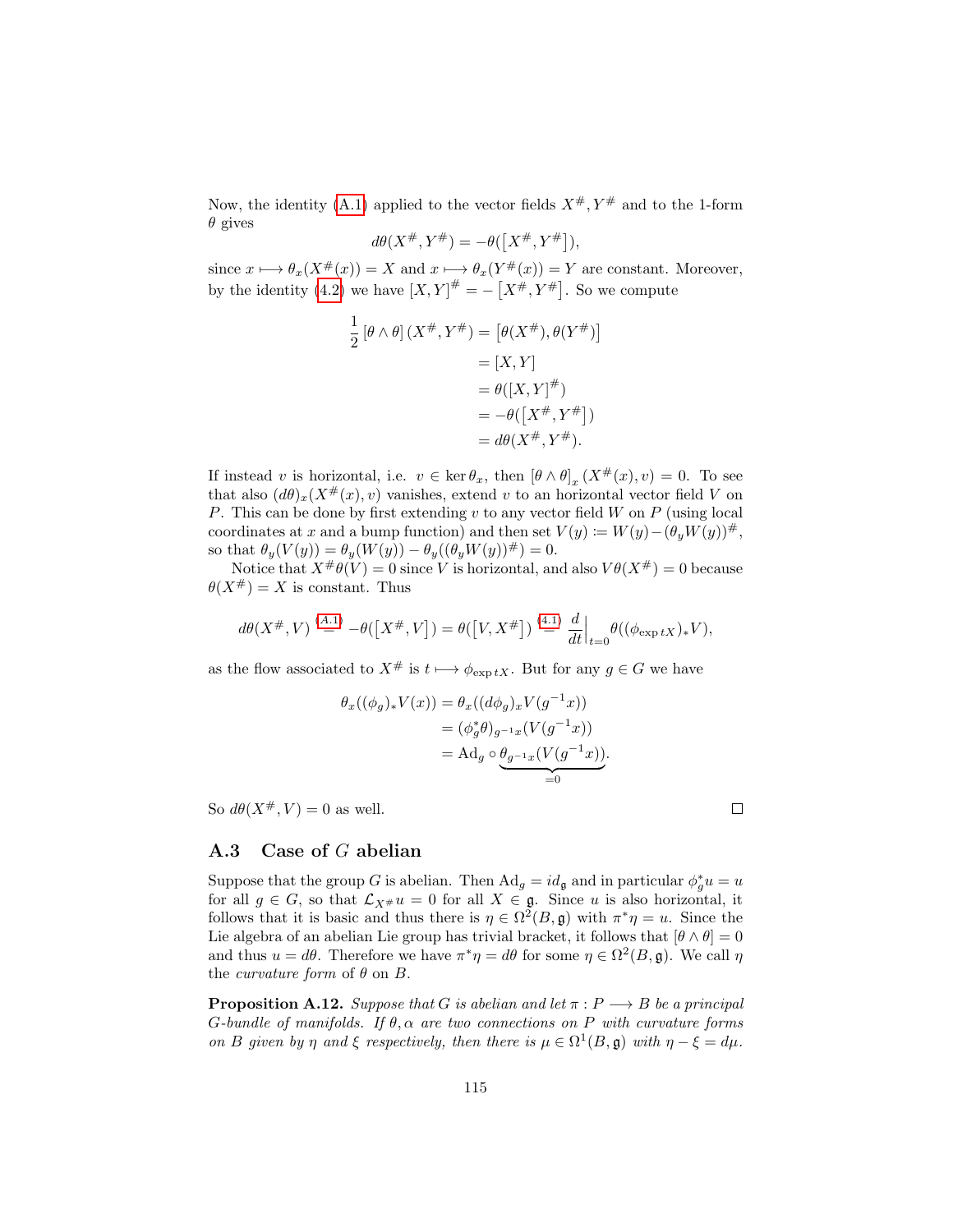Notice that in the case of  $G = S^1$ , since g-valued forms are the ordinary realvalued differential forms, the above proposition says that  $[\eta] = [\xi]$  in  $H^2(B)$ , that is, the equivalence class of a curvature form on the bundle is independent of the connection form that we choose.

*Proof.* The 1-form  $\theta - \alpha$  is basic since  $\iota_{X#}(\theta - \alpha) = \iota_{X#} \theta - \iota_{X#} \alpha = X - X = 0$ and  $\mathcal{L}_{X^{\#}}(\theta - \alpha) = \mathcal{L}_{X^{\#}}\theta - \mathcal{L}_{X^{\#}}\alpha = 0$ . So there is  $\mu \in \Omega^1(B, \mathfrak{g})$  with  $\pi^*\mu = \theta - \alpha$ . It follows that<br> $\pi^* d\mu = d\pi^* \mu = d(\theta - \alpha) = \pi^* (\eta - \xi),$ 

$$
\pi^* d\mu = d\pi^* \mu = d(\theta - \alpha) = \pi^* (\eta - \xi),
$$

and the injectivity of  $\pi^*$  gives

$$
d\mu = \eta - \xi.
$$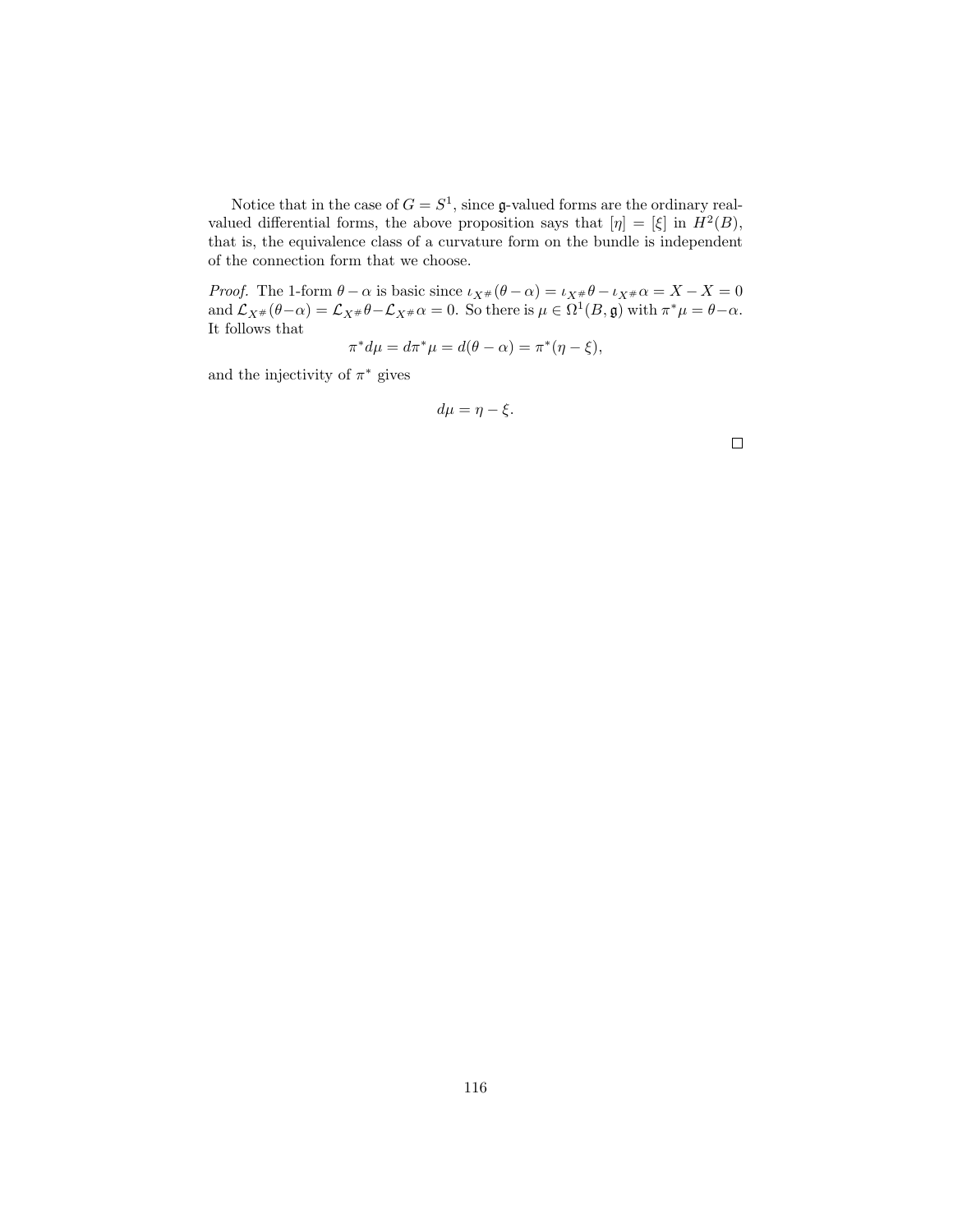# B Orientability, Thom class, Euler class and the Gysin homomorphism

### B.1 Orientable G-vector bundles

<span id="page-118-1"></span>**Definition B.1.** A vector bundle of rank n is a triple  $(p, E, B)$  consisting of a surjective continuous map  $p: E \longrightarrow B$  between topological spaces such that the following two conditions hold.

- (i) There is an open cover  $\{U_i\}_{i\in I}$  of B and a collection of homeomorphisms  $h_i: p^{-1}(U_i) \longrightarrow U_i \times \mathbb{R}^n$  such that  $h_i(p^{-1}(x)) = \{x\} \times \mathbb{R}^n$ .
- (ii) For all  $i, j \in I$  the map  $h_i(h_j|_{\{x\}\times\mathbb{R}^n})^{-1} : \{x\} \times \mathbb{R}^n \longrightarrow \{x\} \times \mathbb{R}^n$  is given by  $h_i \circ h_j^{-1}(x, v) = (x, g_{ij}(x)(v))$  for  $g_{ij}(x) \in GL_n(\mathbb{R})$ .

**Definition B.2.** Let  $E$  and  $B$  be two topological spaces both endowed with a (continuous) action of a Lie group G. A vector bundle  $p: E \longrightarrow B$  is called a Gvector bundle if  $p$  is  $G$ -equivariant and the action is linear in the fibers. Precisely, for any  $g \in G$  and for any trivializations  $(U_i, h_i)$  at  $x \in B$  and  $(U_j, h_j)$  at  $gx$ the composition

$$
h_j\circ\phi^E_g\circ {h_i^{-1}}\big|_{\{x\}\times{\Bbb R}^n}:\{x\}\times{\Bbb R}^n\longmapsto\{gx\}\times{\Bbb R}^n
$$

is linear.

In what follows we'll use several times the next easily provable lemma.

<span id="page-118-0"></span>**Lemma B.3.** Let  $p : E \longrightarrow B$  be a vector bundle, and suppose that we have the commutative diagram

$$
M \xrightarrow{\bar{\varphi}} E
$$
  

$$
\downarrow q \qquad \qquad \downarrow p
$$
  

$$
N \xrightarrow{\varphi} B,
$$

where  $\bar{\varphi}$  and  $\varphi$  are homeomorphisms. Then  $q : M \longrightarrow N$  is a vector bundle.

We want to show that a G-vector bundle induces a vector bundle on the Borel spaces. The proof of this fact is rather technical.

<span id="page-118-2"></span>**Proposition B.4.** Let  $p : E \longrightarrow B$  be a G-vector bundle. Then the induced map

$$
1 \times_G p : EG \times_G E \longrightarrow EG \times_G B
$$

is a vector bundle.

*Proof.* Since p is G-equivariant,  $1 \times G$  p is well-defined. The strategy of the proof is as follows: first, we show that  $1 \times_G p$  is locally isomorphic to the G-vector bundle  $1 \times p : BG \times E \longrightarrow BG \times B$  and thus it is locally a vector bundle. Then analyzing the local isomorphisms we show that the trivializations are compatible in intersecting neighborhoods, so that  $1 \times_G p$  is actually a global vector bundle.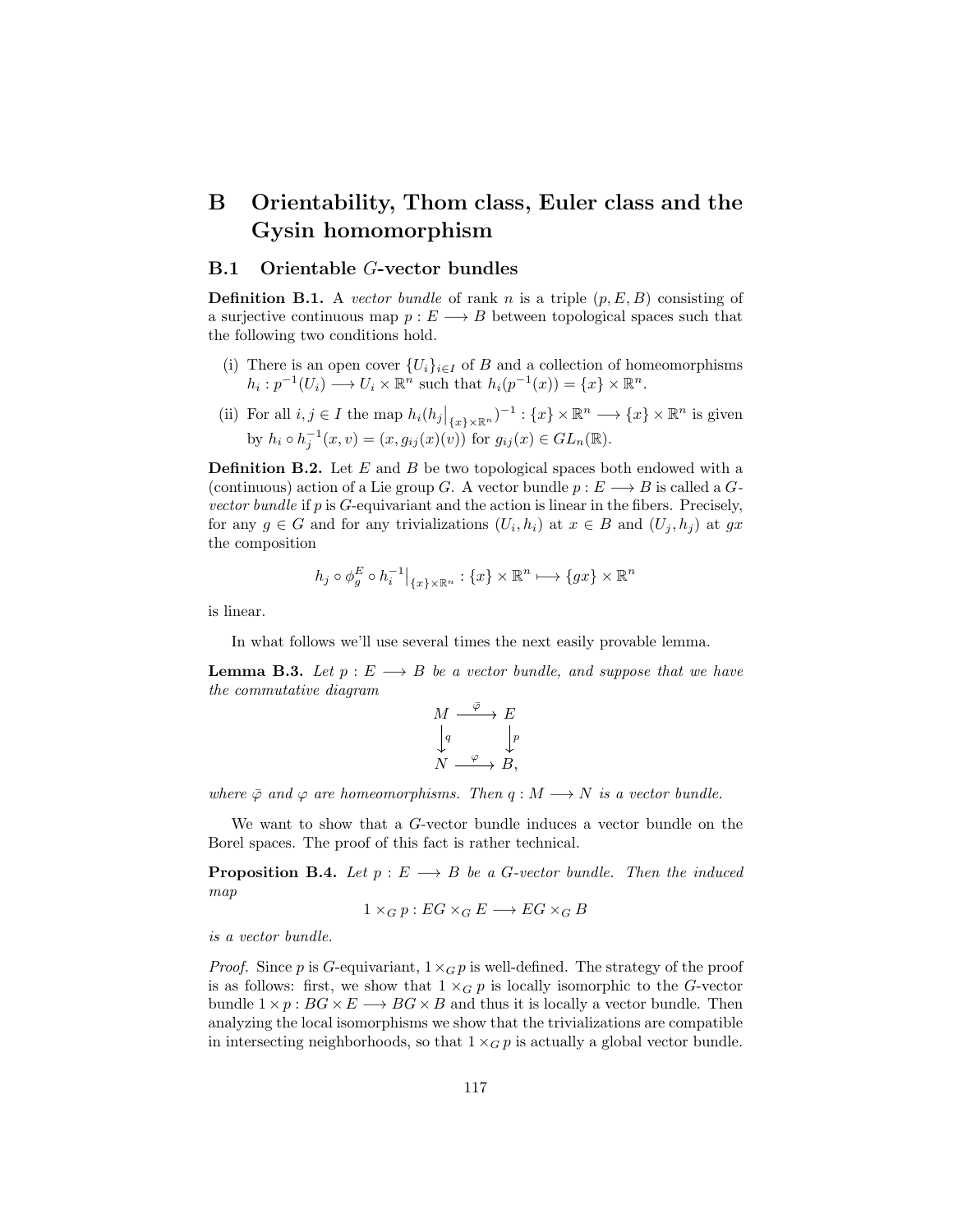The second part of the proof is quite technical and explicit on the constructions we made, as for example we will use the explicit definition of local trivializations of the principal G-bundle  $EG \longrightarrow BG$ .

Let  $U \subseteq BG$  be open such that  $\pi : EG \longrightarrow BG$  is trivial over U and let  $h : \pi^{-1}(U) \stackrel{\simeq}{\longrightarrow} U \times G$  be the trivialization. Recall that h is G-equivariant. *Claim.*  $\pi^{-1}(U) \times_G B$  is homeomorphic to  $U \times B$ .

*Proof.* Let  $\varphi : \pi^{-1}(U) \times_G B \longrightarrow U \times B$  be given by the composition

 $\varphi: \pi^{-1}(U) \times_G B \xrightarrow{h \times_G 1} (U \times G \times B)/G \xrightarrow{r} U \times B$  $[(y, b)] \longmapsto [(h(y), b)]$  $[(x, 1_G, b)] \longmapsto (x, b).$ 

where  $1_G$  denotes the identity of G and on  $U \times G \times B$  we have the G-action;  $g \cdot (x, h, b) = (x, gh, gb)$ . Notice that  $h \times_G 1$  is well-defined as h is equivariant and it is a homeomorphism with inverse  $h^{-1} \times_G 1$ . Also, r is well-defined as every element of  $(U \times G \times B)/G$  has a unique representative of the form  $(x, 1_G, b)$ .

Since r is a homeomorphism as well,  $\varphi$  is, and its inverse is given by

$$
\varphi^{-1}: U \times B \longrightarrow \pi^{-1}(U) \times_G B
$$

$$
(x, b) \longmapsto [(h^{-1}(x, 1_G), b)].
$$

 $\Box$  Claim.

Analogously, one shows that  $\pi^{-1}(U) \times_G E \cong U \times E$ , where the homeomorphism  $\overline{\varphi} : \pi^{-1}(U) \times_G E \longrightarrow U \times E$  is given by the exact same formula as above. In particular, the following diagram commutes

$$
\pi^{-1}(U) \times_G E \xrightarrow{\overline{\varphi}} U \times E
$$

$$
\downarrow 1 \times_{GP} \qquad \qquad \downarrow 1 \times_P
$$

$$
\pi^{-1}(U) \times_G B \xrightarrow{\varphi} U \times B.
$$

Since  $1 \times p : U \times E \longrightarrow U \times B$  is a vector bundle, by Lemma [B.3](#page-118-0) so is

$$
1 \times_G p : \pi^{-1}(U) \times_G E \longrightarrow \pi^{-1}(U) \times_G B.
$$

So  $1 \times_G p$  is locally a vector bundle. The problem now is the compatibility of the trivializations, that is, we have to show that condition (ii) of Definition [B.1](#page-118-1) holds. For this, we need to work more explicitly.

Let  $\{U_i\}_i \subseteq BG$  be a trivializing cover of BG with trivializations  $h_i$ :  $\pi^{-1}(U_i) \longrightarrow U_i \times G$ . The restriction

$$
1 \times p : U_i \times E \longrightarrow U_i \times B
$$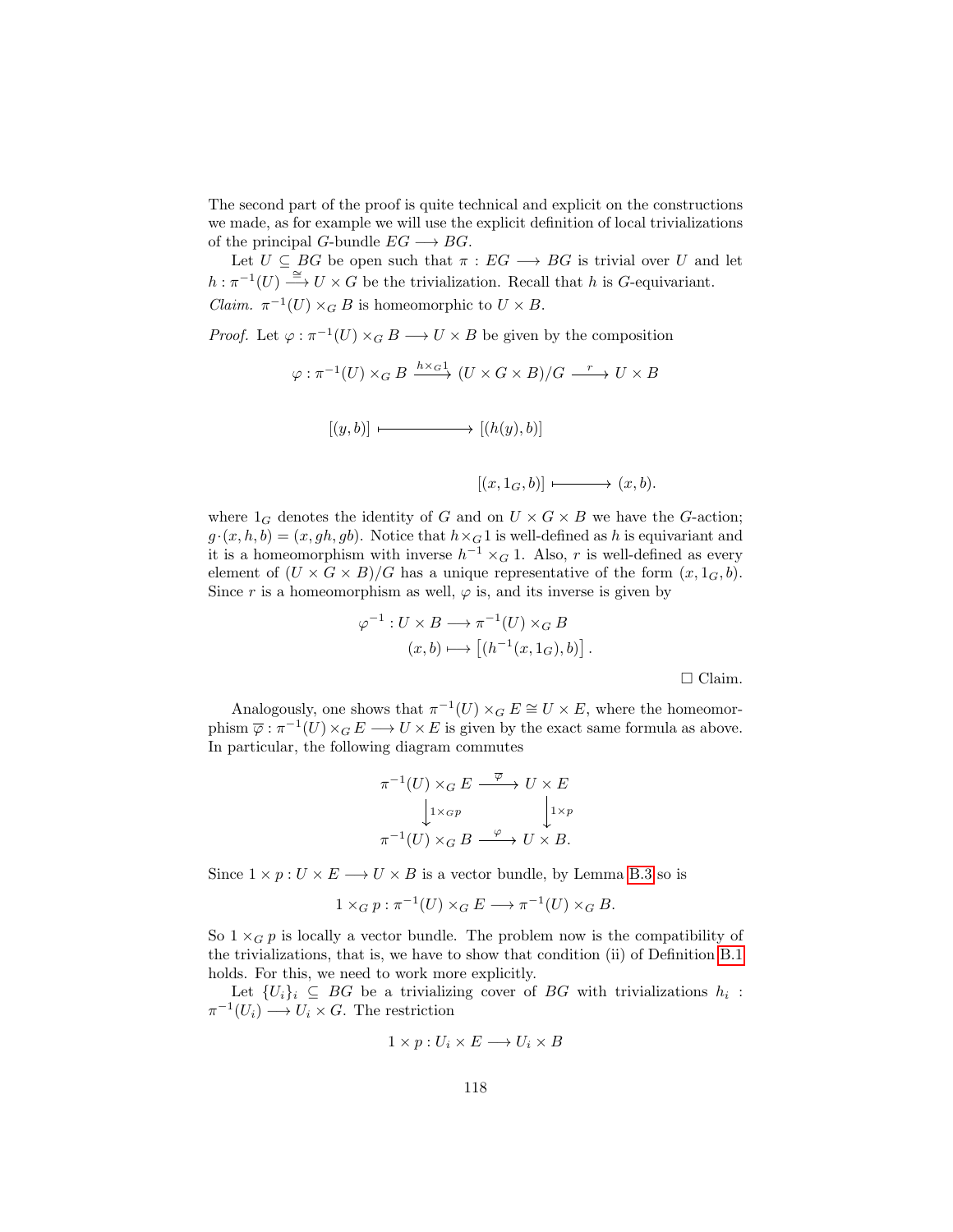is a G-vector bundle and we denote by  $(V_{ij}, k_{ij})_j$  the trivializing cover of  $U_i \times B$ . Set  $\widetilde{V}_{ij} := \varphi_i^{-1}(V_{ij})$  and let  $\widetilde{k}_{ij} : (1 \times_G p)^{-1}(\widetilde{V}_{ij}) \longrightarrow \widetilde{V}_{ij} \times \mathbb{R}^n$  be given by

$$
\widetilde{k}_{ij} \coloneqq (\varphi_i^{-1} \times id_{\mathbb{R}^n}) \circ k_{ij} \circ \overline{\varphi}_i|_{(1 \times_G p)^{-1}(\widetilde{V}_{ij})}
$$

.

.

This are trivializations on  $\bigcup_j \tilde{V}_{ij} = \pi^{-1}(U_i) \times_G B$  by Lemma [B.3.](#page-118-0) We have to check that if  $\pi^{-1}(U_i) \times_G B$  intersects  $\pi^{-1}(U_i) \times_G B$  they are compatible, that is, if  $\widetilde{V}_{ij} \cap \widetilde{V}_{lm} \neq \emptyset$ , then

$$
\widetilde{k}_{ij} \circ (\widetilde{k}_{lm})^{-1}(z,v) = (z, \eta_{ij,lm}(z)(v))
$$

with  $\eta_{ij,lm}(z) \in GL_n\mathbb{R}$  for all  $z \in \widetilde{V}_{ij} \cap \widetilde{V}_{lm}$ . So, suppose  $\widetilde{V}_{ij} \cap \widetilde{V}_{lm} \neq \emptyset$ . The commutative diagram

<sup>V</sup>eij <sup>∩</sup> <sup>V</sup>elm <sup>×</sup> <sup>R</sup> <sup>n</sup> (1 ×<sup>G</sup> p) −1 (Veij <sup>∩</sup> <sup>V</sup>elm) <sup>V</sup>eij <sup>∩</sup> <sup>V</sup>elm <sup>×</sup> <sup>R</sup> n <sup>V</sup>eij <sup>∩</sup> <sup>V</sup>elm pr<sup>1</sup> <sup>e</sup>kij <sup>e</sup>klm 1×Gp pr<sup>1</sup>

implies that  $\widetilde{k}_{ij} \circ \widetilde{k}_{lm}^{-1}$  is the identity on the first coordinate. As for the second coordinate, let  $z \in \widetilde{V}_{ij} \cap \widetilde{V}_{lm}$ . Then

$$
\widetilde{k}_{ij} \circ \widetilde{k}_{lm}(z, \cdot) = (\varphi_i^{-1} \times id_{\mathbb{R}^n}) \circ k_{ij} \circ \overline{\varphi}_i|_{(1 \times_{GP})^{-1}(\widetilde{V}_{ij} \cap \widetilde{V}_{lm})} \circ \overline{\varphi}_l^{-1} \circ k_{lm}^{-1} \circ (\varphi_l(z), \cdot)
$$

$$
= (\varphi_i^{-1} \times id_{\mathbb{R}^n}) \circ k_{ij} \circ \overline{\varphi}_i \circ \overline{\varphi}_l^{-1} \circ k_{lm}^{-1}|_{\{\varphi_l(z)\} \times \mathbb{R}^n} (\varphi_l(z), \cdot).
$$

We compute  $\overline{\varphi}_i \circ \overline{\varphi}_l^{-1}$  on  $U_i \cap U_l \times E$ . Let  $(u, e) \in U_i \cap U_j \times E$ . Then

$$
\overline{\varphi}_i \circ \overline{\varphi}_l^{-1}(u, e) = \overline{\varphi}_i \big( \left[ (h_l^{-1}(u, 1_G), e) \right]_G \big) = r_i \big( \left[ h_i \circ h_l^{-1}(u, 1_G), e \right]_G \big)
$$

We have to express  $\left[h_i \circ h_l^{-1}(u, 1_G), e\right]_G$  in the form  $(u, 1_G, e)$ . Recall from Proposition [2.12](#page-12-0) that if  $u = [\langle x, t \rangle] \in U_i \cap U_l$ , then

$$
h_i \circ h_l^{-1}(u, 1_G) = (u, x_l^{-1}x_i).
$$

Thus

$$
\overline{\varphi}_i \circ \overline{\varphi}_l^{-1}(u, e) = (u, x_i^{-1}x_l \cdot e)
$$

for  $u = [\langle x, t \rangle] \in U_i \cap U_l$ . Let  $f_{il} : U_i \cap U_l \times E \longrightarrow G$  be given by  $f_{il}(u, e) := x_i^{-1} x_l$ . Notice that it depends only on the first coordinate. Then

$$
\overline{\varphi}_i \circ \overline{\varphi}_l^{-1} = \phi_{f_{il}(\cdot)}^{BG \times E}(\cdot).
$$

Now go back to the composition

$$
\overline{\varphi}_i \circ \overline{\varphi}_l^{-1} \circ k_{lm}^{-1} |_{\{\varphi_l(z)\}\times\mathbb{R}^n} (\varphi_l(z), v) = \phi_{f_{il}}^{BG \times E} \left( k_{lm}^{-1}(\varphi_l(z), v) \right) \circ k_{lm}^{-1}(\varphi_l(z), v).
$$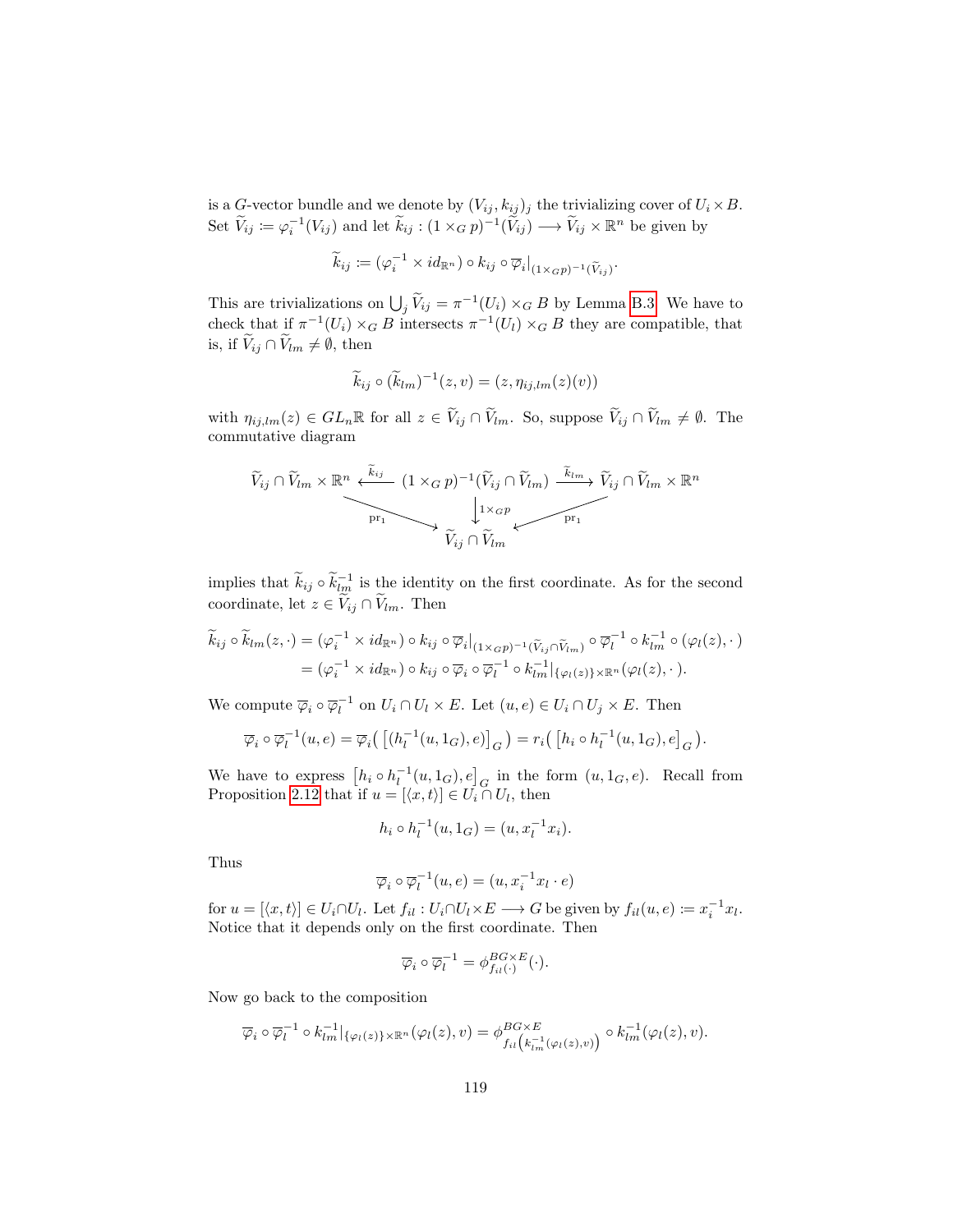If we write  $k_{lm}^{-1}(\varphi_l(z),v) = (u,e) \in (1 \times p)^{-1}(V_{ij} \cap V_{lm})$ , the commutative diagram

$$
(1 \times p)^{-1}(V_{ij} \cap V_{lm}) \xrightarrow{\phantom{m}k_{lm}} (V_{ij} \cap V_{lm}) \times \mathbb{R}^n
$$
  

$$
\xrightarrow{\phantom{m}} V_{ij} \cap V_{lm}
$$

shows that u is the first coordinate of  $\varphi_l(z)$  and thus doesn't depend on v. Therefore,  $f_{il} \circ k_{lm}^{-1}$  is constant on  $\{\varphi_l(z)\} \times \mathbb{R}^n$  and we have

$$
k_{ij}\circ\overline{\varphi}_i\circ\overline{\varphi}_l^{-1}\circ k_{lm}|_{\{\varphi_l(z)\}\times\mathbb{R}^n}(\varphi_l(z),\cdot)=k_{ij}\circ\phi_g^{BG\times E}\circ k_{lm}^{-1}|_{\{\varphi_l(z)\}\times\mathbb{R}^n}(\varphi_l(z),\cdot)
$$

which is linear since  $1 \times p : BG \times E \longrightarrow BG \times B$  is a G-vector bundle. This shows that the second coordinate of  $k_{ij} \circ k_{lm}(z, \cdot)$  is linear, hence in  $GL_n\mathbb{R}$ , and concludes the proof. concludes the proof.

#### <span id="page-121-2"></span>B.2 Orientability

The main reference for this subsection is [\[27\]](#page-143-0).

Let  $V$  be an *n*-dimensional vector space. An orientation on  $V$  is a choice of an equivalence class of bases, where  $(v_1, \ldots, v_n) \sim (v'_1, \ldots, v'_n)$  if the matrix  $(a_{ij})_{i,j}$  defined by  $v'_i = \sum_j a_{ij}v_j$  has positive determinant. Every vector space has exactly two possible orientations.

Let  $V_0 := V \setminus \{0\text{-vector}\}.$  Notice that  $H_n(V, V_0; \mathbb{Z}) \cong H_{n-1}(V_0; \mathbb{Z}) \cong$  $H_{n-1}(S^{n-1};\mathbb{Z}) \cong \mathbb{Z}$  and thus has only two possible generators. A choice of orientation for V corresponds to a choice of one of the two possible generators for the singular homology group  $H_n(V, V_0; \mathbb{Z})$ , and by the universal coefficient theorem to a choice of a generator of  $H^n(V, V_0; \mathbb{Z})^{12}$  $H^n(V, V_0; \mathbb{Z})^{12}$  $H^n(V, V_0; \mathbb{Z})^{12}$ .

Now consider a vector bundle  $p : E \longrightarrow B$  of rank  $n > 0$ .

**Definition B.5.** A vector bundle  $p : E \longrightarrow B$  is called *orientable* if its local trivializations  $\{h_i: p^{-1}(U_i) \longrightarrow U_i \times \mathbb{R}^n\}_i$  can be chosen such that the transition maps

$$
h_j \circ h_i^{-1} : \{x\} \times \mathbb{R}^n \longrightarrow \{x\} \times \mathbb{R}^n
$$

are in  $GL_n^+\mathbb{R}$ , that is, have determinant strictly greater than 0, for all  $x \in U_i \cap U_j$ .

<span id="page-121-1"></span>**Proposition B.6.** If  $p : E \longrightarrow B$  is an orientable G-vector bundle, the induced vector bundle  $1 \times_G p : EG \times_G E \longrightarrow EG \times_G B$  is orientable as well.

Proof. We use the same notation as in Proposition [B.4.](#page-118-2) We have to show that the transition maps  $\widetilde{k}_{ij} \circ \widetilde{k}_{lm}^{-1}: \{z\} \times \mathbb{R}^n \longrightarrow \{z\} \times \mathbb{R}^n$  have determinant greater than 0 for all  $z \in V_{ij} \cap V_{lm}$ . These maps are given by

$$
(\varphi_i^{-1} \times id_{\mathbb{R}^n}) \circ k_{ij} \circ \phi_g \circ k_{lm}^{-1} \circ (\varphi_l \times id_{\mathbb{R}^n}) : \{z\} \times \mathbb{R}^n \longrightarrow \{z\} \times \mathbb{R}^n,
$$

<span id="page-121-0"></span> $\overline{12}$ See [\[27\]](#page-143-0) for more details.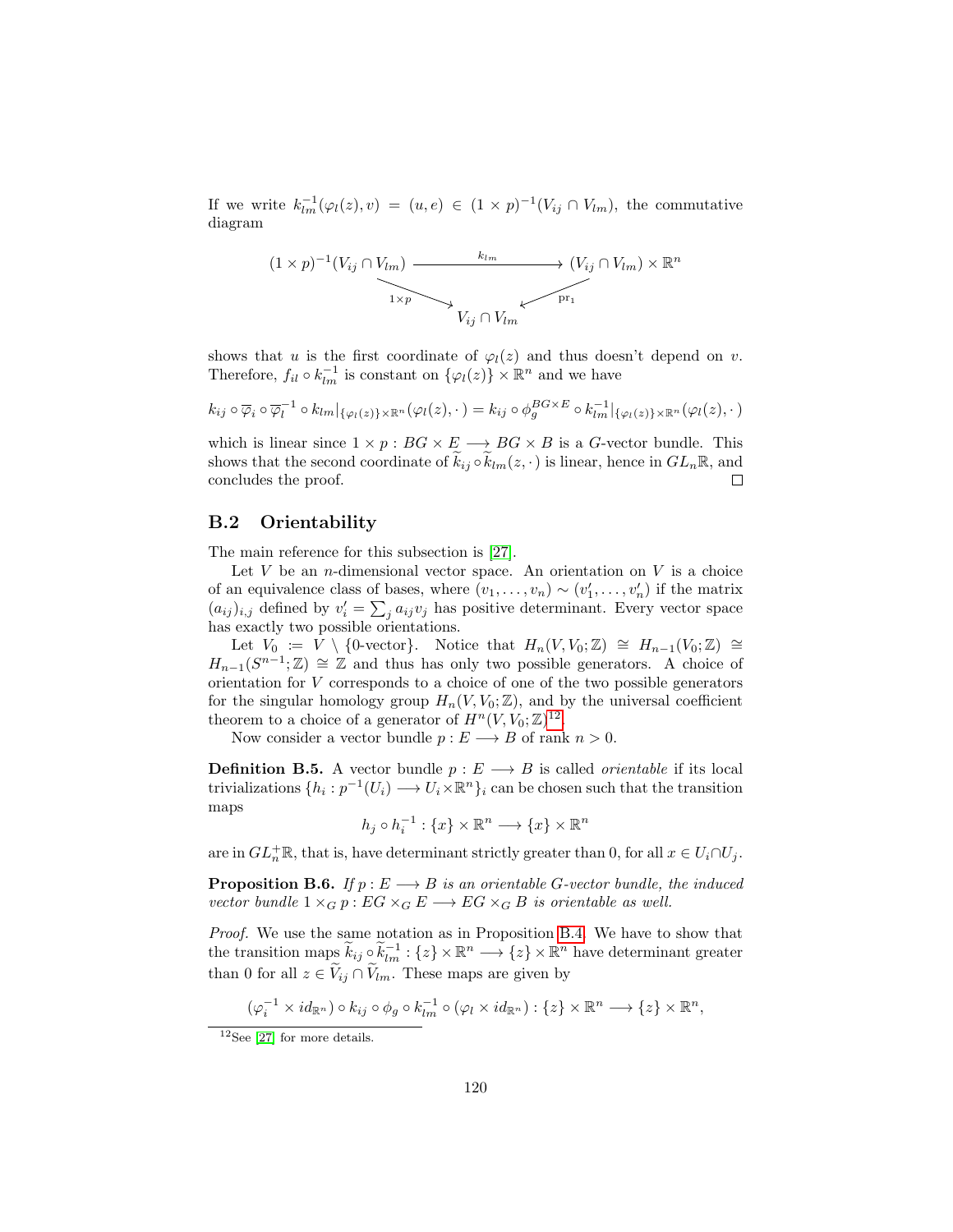where  $g \in G$  is some fixed element depending on z, l and i. Thus it suffices to show that

$$
k_{ij} \circ \phi_g \circ k_{lm}^{-1} : \{ \varphi_l(z) \} \times \mathbb{R}^n \longrightarrow \{ g \cdot \varphi_l(z) \} \times \mathbb{R}^n
$$

has positive determinant, where  $\{(V_{ij}, k_{ij})\}_{i,j}$  are the trivializations of the Gvector bundle  $1 \times P : BG \times E \longrightarrow EG \times B$ . Hence the proposition follows from the following claim.

*Claim.* Let  $q: P \longrightarrow X$  be a *G*-vector bundle. Let  $x \in X$ ,  $q \in G$  and suppose that  $(V_i, k_i)$  and  $(V_j, k_j)$  are trivializations on X with  $x \in V_i$  and  $gx \in V_j$ . Then

$$
k_j \circ \phi_g \circ k_i^{-1} : \{x\} \times \mathbb{R}^n \longrightarrow \{gx\} \times \mathbb{R}^n
$$

has positive determinant.

*Proof.* Suppose first that  $V_i \cap V_j \neq \emptyset$  and that there is a path  $t \mapsto g(t)$  in G starting at  $g(0) = 1_G$  and ending at  $g(1) = g$ , such that  $g(t) \cdot x \subset V_i \cup V_j$  for all t and there is  $t_0 \in I$  such that  $g(t_0) \cdot x \in V_i \cap V_j$ ,  $g(t) \cdot x \subset V_i$  for all  $t \in [0, t_0]$ and  $g(t) \cdot x \subset V_i$  for all  $t \in [t_0, 1]$ .

**Step 1.**  $k_i \circ \phi_{g(t_0)} \circ k_i^{-1} : \{x\} \times \mathbb{R}^n \longrightarrow \{g(t_0)x\} \times \mathbb{R}^n$  has positive determinant.

*Proof.* For  $t \in [0, t_0]$  consider the composition

$$
\{x\}\times\mathbb{R}^n\stackrel{k_i^{-1}}{\longrightarrow}q^{-1}(x)\stackrel{\phi_{g(t)}}{\longrightarrow}q^{-1}(g(t)x)\stackrel{k_i}{\longrightarrow}\{g(t)x\}\times\mathbb{R}^n.
$$

It is well-defined and in  $GL_n\mathbb{R}$ . In particular,  $\det(k_i \circ \phi_{g(t)} \circ k_i^{-1}) \neq 0$  for all  $t \in [0, t_0]$ . As for  $t = 0$  it is the identity, which has positive determinant, it has positive determinant for all  $t \in [0, t_0]$  and thus

$$
\det(k_i \circ \phi_{g(t_0)} \circ k_i^{-1}) > 0.
$$

 $\Box$  Step 1.

Step 2.  $k_j \circ \phi_{gg(t_0)^{-1}x} \circ k_j^{-1} : \{g(t_0)\} \times \mathbb{R}^n \longrightarrow \{gx\} \times \mathbb{R}^n$  has positive determinant.

*Proof.* For  $t \in [t_0, 1]$  let  $\gamma(t) := g(t)g(t_0)^{-1}$ . Then  $\gamma(t_0) = 1_G$ ,  $\gamma(1) = gg(t_0)^{-1}$ and  $\gamma(t)g(t_0)x \subset V_j$  for all  $t \in [t_0, 1]$ . Thus Step 2 follows by the exact same proof as above.  $\Box$  Step 2.

Since we can write

$$
k_j \circ \phi_g \circ k_i^{-1} |_{\{x\} \times \mathbb{R}^n} = k_j \circ \phi_{g \cdot g(t_0)^{-1}} \circ \phi_{g(t_0)} \circ k_i^{-1} |_{\{x\} \times \mathbb{R}^n}
$$
  
= 
$$
\underbrace{k_j \circ \phi_{g \cdot g(t_0)^{-1}} \circ k_j^{-1}}_{\text{det} > 0} \circ \underbrace{k_j \circ k_i^{-1}}_{\text{det} > 0} \circ \underbrace{k_i \circ \phi_{g(t_0)} \circ k_i^{-1}}_{\text{det} > 0} \circ \underbrace{k_i \circ \phi_{g(t_0)} \circ k_i^{-1}}_{\text{det} > 0}.
$$

the claim in the special case follows by Step 1, Step 2 and the assumption of  $q$ orientable.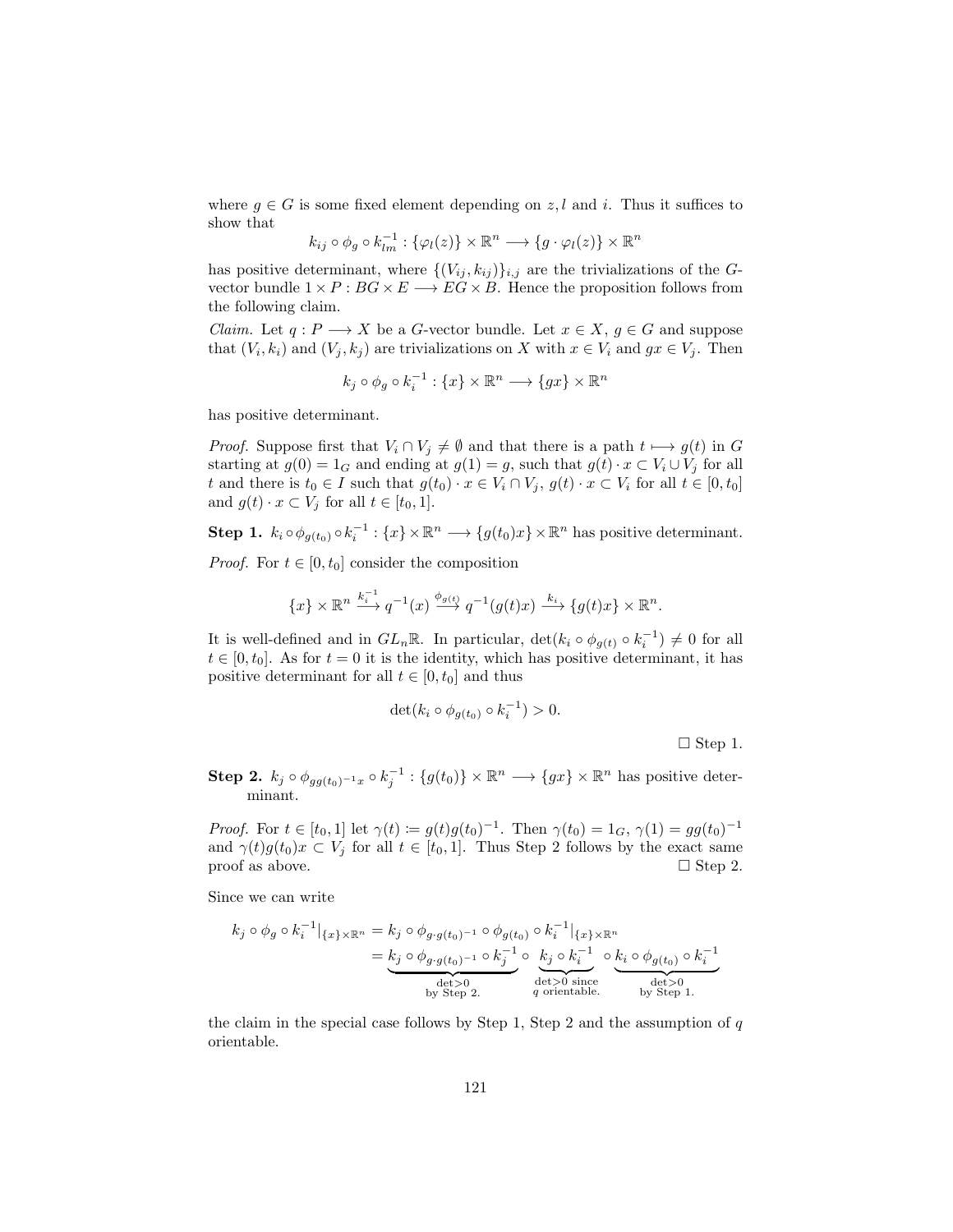

Figure 3: Special case in Proposition [B.6.](#page-121-1)



Figure 4: General case in Proposition [B.6.](#page-121-1)

In the general case, since any connected Lie group is path connected we can choose a path  $t \longrightarrow g(t)$  in G from the identity element to g. Since  $g(I) \cdot x \subset$  $BG \times B$  is compact, we can cover it with finitely many  $V_i$ 's such that the special case above always applies piecewise. Then a decomposition analogous to the one above gives the desired result.  $\Box$  Claim.

 $\Box$ 

<span id="page-123-0"></span>Remark B.7. The claim in the proof of Proposition [B.6](#page-121-1) shows that if  $q: P \longrightarrow X$ is an orientable  $G$ -vector bundle, then the action of  $G$  on the fibers is orientation preserving.

## B.3 The normal bundle

Let M be an m-dimensional manifold with a Riemannian metric  $\langle \cdot, \cdot \rangle$ . Let  $N \subseteq M$  be an *n*-dimensional submanifold of M, with  $i : N \hookrightarrow M$  the inclusion map, so that for all  $x \in N$  we have  $di_x(T_xN) \subseteq T_xM$ .

**Definition B.8.** For  $x \in N$  the set

$$
N_x^{\perp} := \{ v \in T_x M \mid \langle v, di_x u \rangle = 0 \text{ for all } u \in T_x N \}
$$

is called the normal space to N at x. Let  $\nu := \bigcup_{x \in N} \{x\} \times N_x^{\perp}$ . Then

$$
p: \nu \longrightarrow N, (x, v) \longmapsto x
$$

is called the normal bundle to N in M.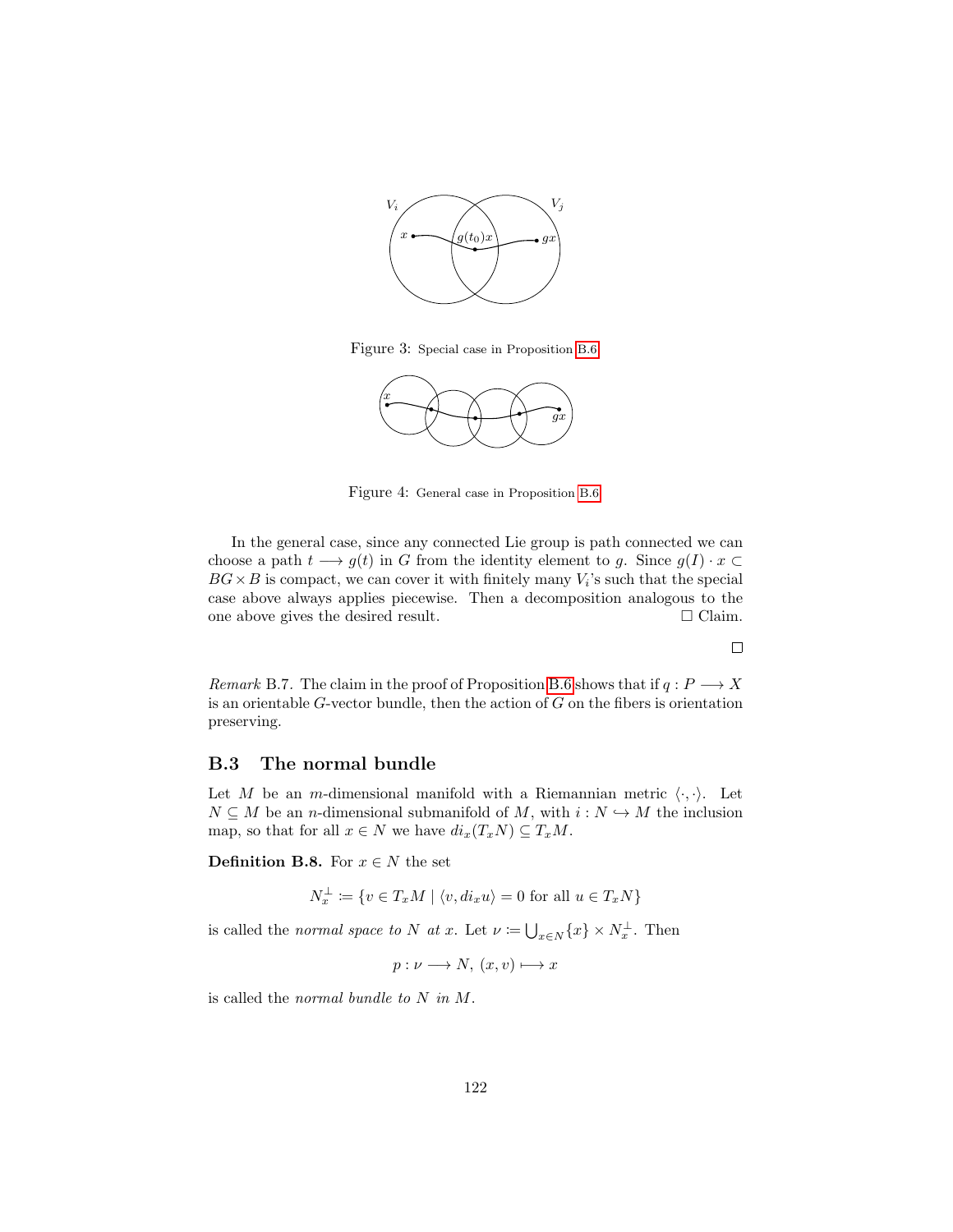The normal bundle is in fact a vector bundle over N of rank  $m - n$ . If we have an action of a compact Lie group  $G$  on the manifold  $M$ , averaging a Riemannian metric over the group gives a G-invariant Riemannian metric, that is, a metric such that the group acts by isometries on  $M$ . Then if the submanifold N is invariant, the normal bundle  $\nu$  has a natural structure of G-vector bundle, given by

$$
g \cdot (x, v) = (gx, (d\phi_g)_x v).
$$

Since every vector bundle over an orientable manifold is orientable (see [\[28,](#page-143-1) Exercise 9.20]), from Proposition [B.6](#page-121-1) we get the following corollary.

Corollary B.9. Let M be an m-dimensional manifold acted on by a Lie group G. Suppose that  $N \subseteq M$  is an orientable G-invariant submanifold of M of codimension n. Then the normal bundle  $\nu \longrightarrow N$  to N in M induces an orientable vector bundle

$$
EG \times_G \nu \longrightarrow EG \times_G N
$$

of rank n.

#### B.4 The equivariant tubular neighborhood theorem

Let G be a compact Lie group, M be a G-manifold and  $N \subseteq M$  be a G-invariant compact submanifold. Equip  $M$  with a  $G$ -invariant Riemannian metric.

<span id="page-124-0"></span>**Theorem B.10.** In the above setting there exists a G-invariant open neighborhood U of N in M which is equivariantly diffeomorphic to the total space of the normal bundle to  $N$ . Moreover, the diffeomorphism maps every point  $x$  of  $N$  to the zero normal vector at x, that is, it restricts to the zero section on  $N$ .

$$
U \xrightarrow{\varphi} \nu
$$
  
open  $\cup$   

$$
N \xrightarrow{\cong} \bigcup_{x \in N} \{x\} \times \{0\}.
$$

We sketch the proof Theorem [B.10.](#page-124-0) For more details, we refer to [\[6,](#page-141-3) §VI, Theorem 2.2].

Outline of proof. Given a G-invariant metric on M, one lets  $E(\epsilon) \subseteq \nu$  be the open subset of  $\nu$  given by

$$
E(\epsilon) = \{(x, v) \in \nu \mid |v| < \epsilon\}.
$$

Then one considers the exponential map  $\exp: E(\epsilon) \longrightarrow M$  which assigns to each  $(x, v) \in \nu$  with |v| sufficiently small the endpoint  $\gamma(1)$  of the unique geodesic  $\gamma : [0,1] \longrightarrow M$  with  $\gamma(0) = x$  and  $\gamma'(0) = v$ . If  $\epsilon > 0$  is small enough, exp is defined on  $E(\epsilon)^{13}$  $E(\epsilon)^{13}$  $E(\epsilon)^{13}$ . Then one shows that up to make  $\epsilon$  smaller,  $E(\epsilon)$  is mapped

<span id="page-124-1"></span> $\overline{^{13}$ See [\[10,](#page-141-2) Corollary 2.50].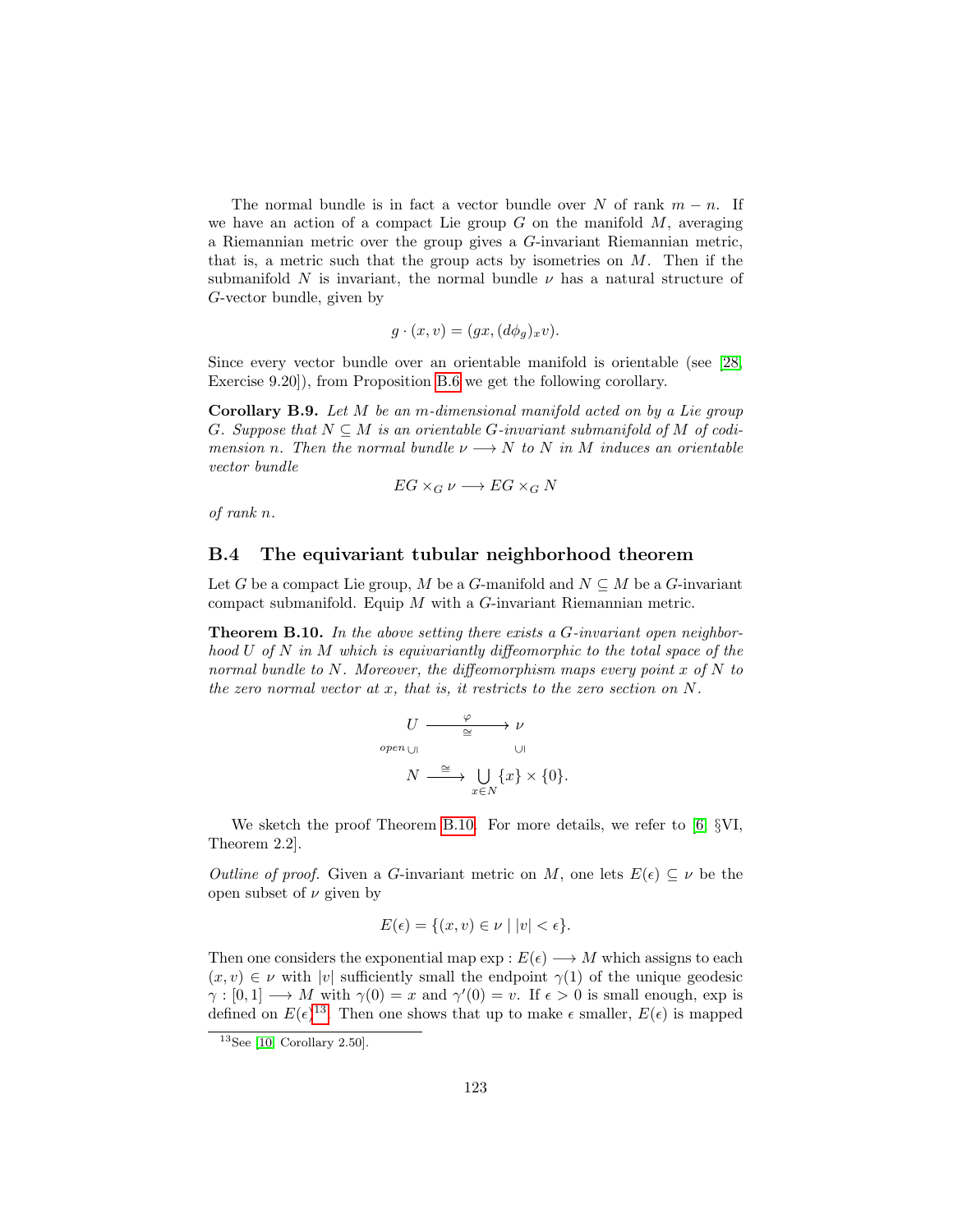diffeomorphically onto an open set  $U \subseteq M$ , containing  $N = \exp(\bigcup_{x \in N} \{(x, 0)\})$ . Since the exponential map is defined canonically in terms of the Riemannian metric, the map exp and its domain are G-equivariant.  $\Box$ 

#### B.5 The cup product

Let  $X$  be any topological space,  $R$  be any ring. In this section we consider singular cohomology. We define a product for cohomology classes which turns  $H^*(X;R)$  into a graded ring. As this product is well-known, for all the details we refer to [\[20,](#page-142-2) §3.2]. Denote by  $C_p(X)$  the free group of p-chains on X and let  $C^p(X) \coloneqq \text{Hom}(C_p(X), R).$ 

**Definition B.11.** Let  $\alpha \in C^p(X)$  and  $\beta \in C^q(X)$ . For  $\sigma \in C_{p+q}(X)$ ,  $\sigma$ :  $\Delta^{p+q} \longrightarrow X$  we define

$$
(\alpha \smile \beta)(\sigma) \coloneqq \alpha(\sigma \circ \iota_{0,1,\ldots,p}) \cdot \beta(\sigma \circ \iota_{p,p+1,\ldots,p+q}),
$$

where for  $S \subseteq \{0, 1, \ldots, p+q\}$  the map  $\iota_S$  is the canonical embedding of the simplex spanned by S into the  $(p+q)$ -simplex whose vertices are indexed by  $\{0, \ldots, p+q\}$ . So  $\sigma \circ \iota_{0, \ldots, p} = \sigma \big|_{\text{face } \{0, \ldots, p\}}$  and  $\sigma \circ \iota_{p, \ldots, p+q} = \sigma \big|_{\text{face } \{p, \ldots, p+q\}}$ .

The cup product induces a product

$$
\smile: H^p(X;R) \times H^q(X;R) \longrightarrow H^{p+q}(X;R).
$$

**Proposition B.12** ([\[20,](#page-142-2) Proposition 3.10]). For a map  $f : X \longrightarrow Y$ , the induced maps  $f^* : H^n(Y;R) \longrightarrow H^n(X;R)$  satisfy  $f^*(\alpha \smile \beta) = f^*(\alpha) \smile$  $f^*(\beta)$ .

If  $A \subseteq X$  is a subspace, elements of  $H^n(X, A; R)$  are represented by cochains in  $C<sup>n</sup>(X, A; R)$ , which are the same as homomorphisms  $C<sub>n</sub>(X) \longrightarrow R$  which vanish on  $C_n(A)$ . In particular, the cup product

$$
\smile: H^p(X) \otimes H^q(X, A) \longrightarrow H^{p+q}(X, A)
$$

is well-defined, because if  $\alpha \in C^p(X;R)$  and  $\beta: C_q(X) \longrightarrow R$  is a homomorphism which vanishes on  $C_q(A)$ , then  $\alpha \smile \beta : C_{p+q}(X) \longrightarrow R$  is a homomorphism vanishing on  $C_{p+q}(A)$  as well.

At last, notice also that if  $\alpha \in H^p(X)$ ,  $\beta \in H^q(X, A)$  and  $j : (X, \emptyset) \hookrightarrow (X, A)$ is the inclusion of pairs, then

$$
j^*(\alpha \smile \beta) = \alpha \smile j^*\beta \in H^{p+q}(X). \tag{B.1}
$$

*Remark* B.13. For a manifold  $M$  there is an isomorphism

<span id="page-125-0"></span>
$$
I: H^*_{\mathrm{dR}}(M) \xrightarrow{\cong} H^*_{\mathrm{sing}}(M)
$$

between de Rham and singular cohomology (see [\[24,](#page-142-1) Theorem 18.4]). It is an isomorphism of graded rings, that is, for  $\omega$  and  $\eta$  in  $\Omega^*(M)$  it holds

$$
I(\omega \wedge \eta) = I(\omega) \smile I(\eta).
$$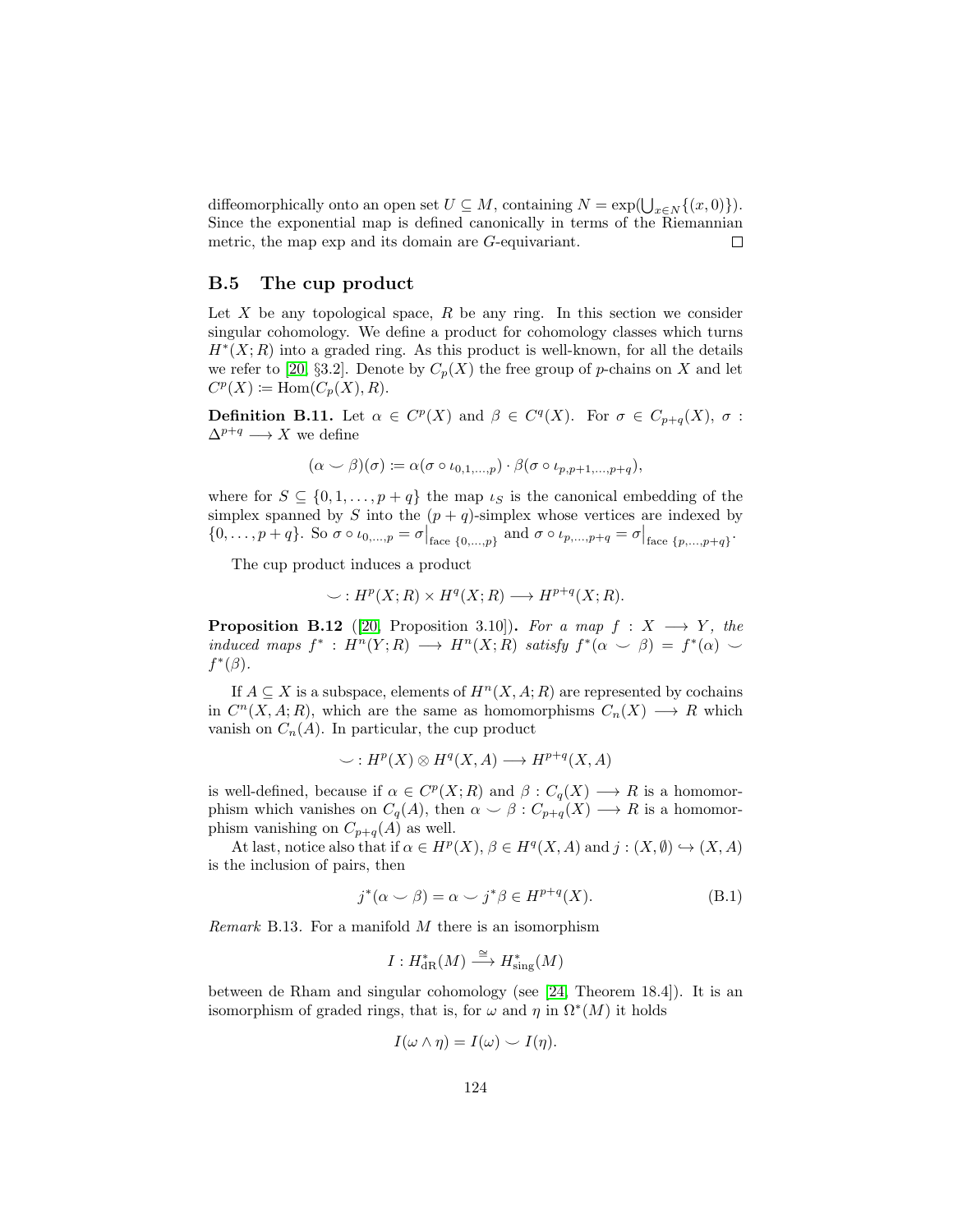#### B.6 The Thom isomorphism

Let  $E, B$  be topological spaces and consider and orientable vector bundle  $p$ :  $E \longrightarrow B$ . Let  $E_0 \subseteq E$  be the complement of the zero section in  $E^{14}$  $E^{14}$  $E^{14}$ . Then the standard orientation  $(e_1, \ldots, e_n)$  on  $\mathbb{R}^n$  induces an orientation on each fiber  $F_x = p^{-1}(x)$ . Namely, if  $(U, h)$  is a trivialization at x, one chooses on  $p^{-1}(x)$ the orientation given by  $(h^{-1}(e_1),...,h^{-1}(e_n))$ . This doesn't depend on the chosen chart at x. Indeed, suppose that  $x \in U_i \cap U_j$  and set  $v_i := h_i^{-1}(e_i)$  and  $v'_l \coloneqq h_j^{-1}(e_l)$ . Then

$$
v'_l = h_j^{-1} \circ h_i(v_l) = h_i^{-1} \circ (h_i \circ h_j^{-1}) \circ h_i(v_l),
$$

and  $h_i^{-1} \circ (h_i \circ h_j^{-1}) \circ h_i \in GL_n^+(p^{-1}(x))$  with the vector space structure induced by  $h_i : p^{-1}(x) \cong \{x\} \times \mathbb{R}^n$ .

In terms of cohomology, this means that to each fiber  $F_x$  there is assigned a preferred generator  $u_{F_x} \in H^n(F, F_0; \mathbb{Z})$  (see Section [B.2\)](#page-121-2). The Thom isomorphism theorem asserts the existence of a cohomology class on  $E$ , which on each fiber  $F_x$  restricts to  $U_{F_x}$ .

<span id="page-126-1"></span>**Theorem B.14** ([\[27,](#page-143-0) Theorem 9.1]). Let  $p : E \longrightarrow B$  be an oriented n-vector bundle. Then there exists a unique cohomology class  $\tau \in H^n(E, E_0; \mathbb{Z})$  whose restriction to  $H^n(F, F_0; \mathbb{Z})$  is  $u_F$  for every fiber F of p. Furthermore, the map

$$
H^k(E; \mathbb{Z}) \longrightarrow H^{k+n}(E, E_0; \mathbb{Z})
$$

$$
y \longmapsto y \smile \tau
$$

is an isomorphism for all k.

**Definition B.15.** The cohomology class  $\tau \in H^n(E, E_0; \mathbb{Z})$  of Theorem [B.14](#page-126-1) is called the Thom class or fundamental class of the bundle.

Since the map  $p : E \longrightarrow B$  is a homotopy equivalence with inverse given by the zero section  $s : B \longrightarrow E$ , it follows that  $H^{k+n}(E;\mathbb{Z})$  is isomorphic to the cohomology group  $H^k(B;\mathbb{Z})$  of the base space. In fact the Thom isomorphism

$$
\Phi: H^k(B; \mathbb{Z}) \xrightarrow{\cong} H^{k+n}(E, E_0; \mathbb{Z})
$$

is defined by the formula

$$
\Phi(x) = p^*(x) \smile \tau. \tag{B.2}
$$

#### <span id="page-126-2"></span>B.7 The Euler class

Given an oriented *n*-vector bundle, the inclusion  $(E, \emptyset) \stackrel{j}{\hookrightarrow} (E, E_0)$  gives rise to a restriction homomorphism

$$
H^*(E, E_0; \mathbb{Z}) \xrightarrow{j^*} H^*(E; \mathbb{Z}).
$$

<span id="page-126-0"></span><sup>&</sup>lt;sup>14</sup>The zero section is  $s : B \longrightarrow E$ ,  $x \longmapsto h^{-1}(x, 0)$ , where  $(U, h)$  is any trivialization at x. Then  $E_0 = E \setminus s(B)$ .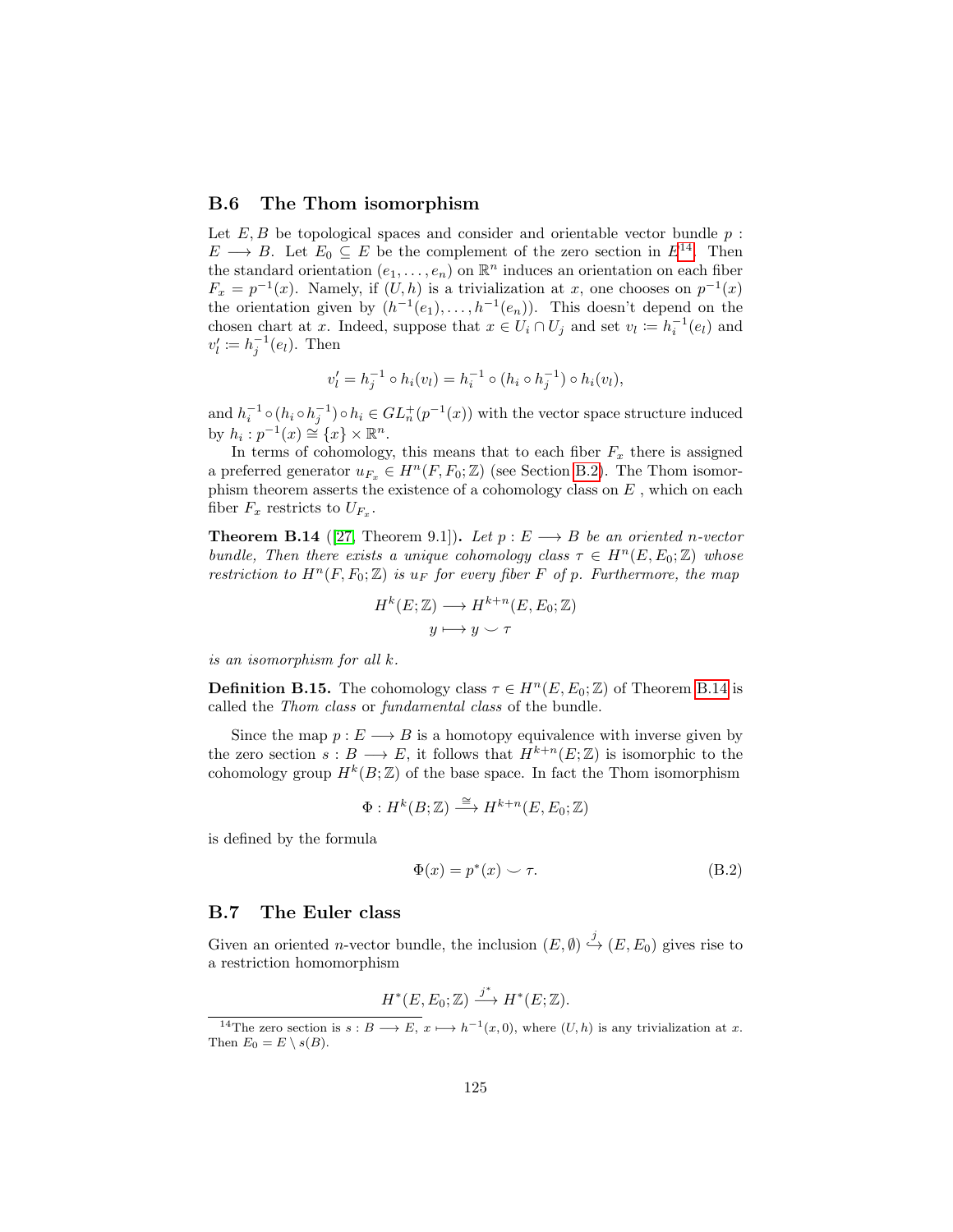Recall that the Thom class  $\tau$  is an element of  $H^n(E, E_0; \mathbb{Z})$  and that the latter is canonically isomorphic to  $H^n(B; \mathbb{Z})$ .

**Definition B.16.** The Euler class of an oriented n-vector bundle  $p : E \longrightarrow B$ is the unique cohomology class  $e(E) \in H^n(B; \mathbb{Z})$  with  $p^*(e(E)) = j^* \tau$ .

Remark B.17. Since the map  $s^*$  induced by the zero section  $s : B \longrightarrow E$  is the inverse of  $p^*$  we have the identity

$$
e(E) = s^*j^*(\tau).
$$

Since the Euler class of a Whitney sum is given by the cup product of the Euler classes (see [\[27,](#page-143-0) Property 9.6]), and the Whitney sum of vector bundles over a point coincides with the direct sum, we have the following result.

**Lemma B.18.** Let  $L_1, \ldots, L_k$  be vector bundles over a point  $\{x\}$ . Then

$$
e(\bigoplus_{i=1}^k L_i) = e(L_1) \smile \ldots \smile e(L_k).
$$

#### B.8 The equivariant Euler class

Suppose that we have an oriented G-vector bundle  $p : E \longrightarrow B$ . Then

$$
1\times_G p: EG\times_G E\longrightarrow EG\times_G B
$$

is an oriented vector bundle and the Thom isomorphism theorem gives an equivariant class

$$
\tau_G \in H_G^n(E, E_0; \mathbb{Z})
$$

and an isomorphism

$$
H_G^k(B; \mathbb{Z}) \longrightarrow H_G^{k+n}(E, E_0; \mathbb{Z})
$$

$$
x \longmapsto (1 \times_G p)^*(x) \smile \tau_G
$$

for all  $k$ .

**Definition B.19.** The equivariant Euler class  $e_G(E)$  is the Euler class of the oriented vector bundle  $EG \times_G E \longrightarrow EG \times_G B$ .

Remark B.20.  $e_G(E)$  is determined by the identity

$$
(1 \times_G p)^*(e_G(E)) = j^*\tau_G
$$

where  $j : (EG \times_G E, \emptyset) \hookrightarrow (EG \times_G E, EG \times_G E_0)$  is the inclusion.

Remark B.21 (Coefficients). In the previous subsections we considered cohomology with integral coefficients. However, if  $p : E \longrightarrow B$  is an oriented *n*-vector bundle and we are given a preferred generator  $u_F$  of  $H^n(F, F_0; \mathbb{Z})$ , then the ring homomorphism  $\mathbb{Z} \longrightarrow \mathbb{R}$ ,  $k \longmapsto k$  gives rise to a corresponding generator for  $H^{n}(F, F_{0}; \mathbb{R})$  and we get an analogous of the Thom isomorphism theorem with real coefficients (see [\[27,](#page-143-0) Theorem 10.4]). Therefore everything in this section can be carried over real coefficients and from now on they are to be understood.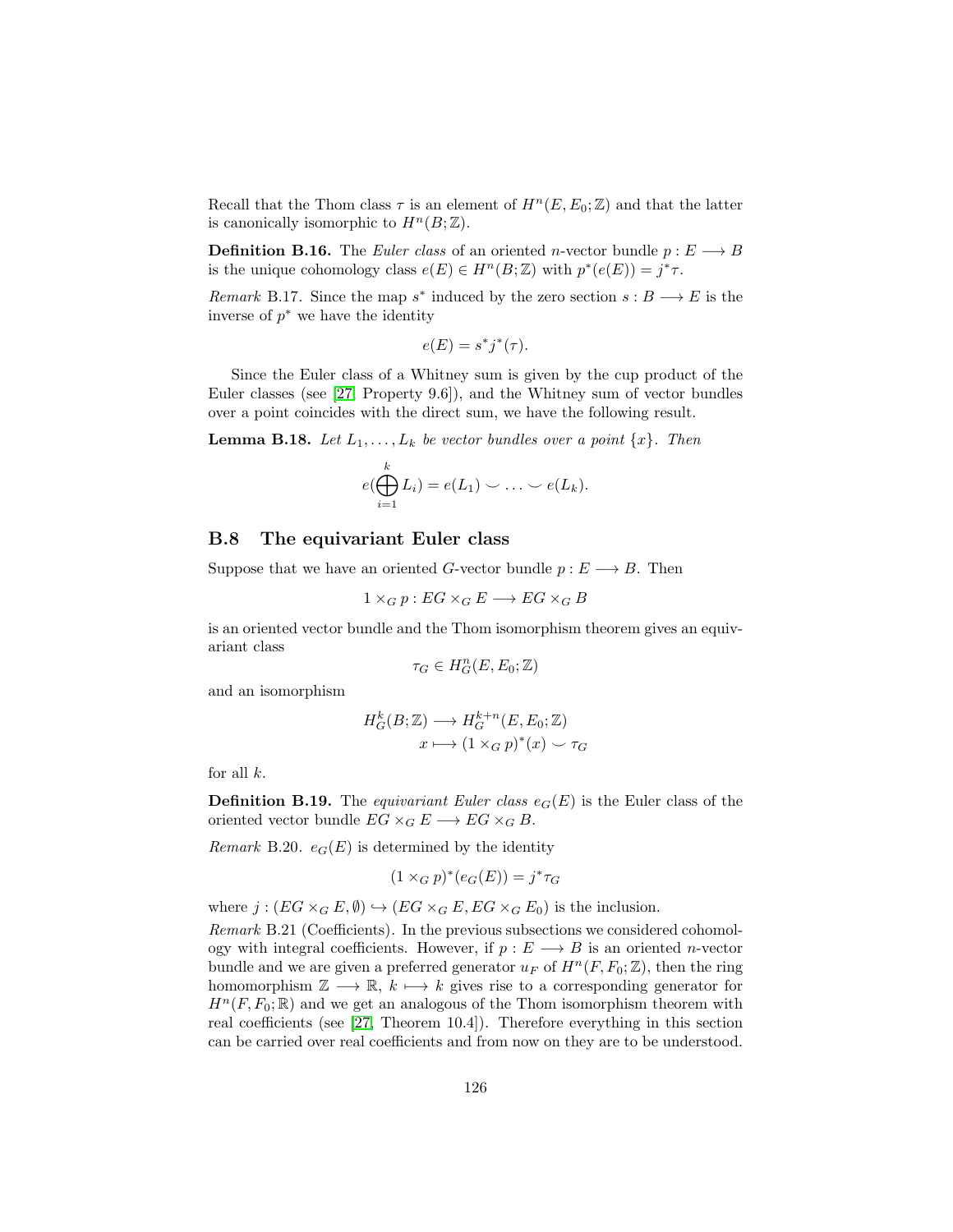#### B.9 The Gysin homomorphism

We finally have all the ingredients to define the Gysin homomorphism, which we'll do directly in the equivariant case, although of course one could define everything for the finite approximations of  $M<sub>G</sub>$  and then take the limit to get to the equivariant cohomology (as done for example in [\[3,](#page-141-1) §VI.4.c]).

We are considering a compact manifold  $M$  on which a compact Lie group G acts by diffeomorphisms. Suppose that  $N \subseteq M$  is a topologically closed submanifold of M of codimension n and let  $i : N \hookrightarrow M$  denote the inclusion. Let  $\nu \stackrel{p}{\longrightarrow} N$  be the normal bundle to N in M, which we assume to be oriented (as it is for example when N is oriented). Let  $U \subseteq M$  be a G-invariant tubular neighborhood of N in M, so that there is a G-equivariant diffeomorphism  $\varphi$ :  $U \longrightarrow \nu$  which restricted to N gives the zero section.

Apply equivariant excision (Proposition [2.48\)](#page-25-0) to the G-invariant spaces

$$
M\setminus U\subseteq M\setminus N\subseteq M
$$

For this we need  $\overline{M \setminus U} \subseteq (M \setminus N)^{\circ}$ , which holds since N is closed. Thus we get

$$
H_G^*(M \setminus (M \setminus U), (M \setminus N) \setminus (M \setminus U)) \cong H_G^*(M, M \setminus N).
$$

Since  $M \setminus (M \setminus U) = U \cong \nu$  and  $(M \setminus N) \setminus (M \setminus U) = U \setminus N \cong \nu_0$  via equivariant diffeomorphisms, we get

$$
H^*_G(\nu,\nu_0)\cong H^*_G(M,M\setminus N).
$$

Definition B.22. The Gysin homomorphism

$$
i_*: H^k_G(N) \longrightarrow H^{k+n}_G(M)
$$

is defined as the composition

$$
H_G^k(N) \xrightarrow{\Phi_G} H_G^{k+n}(\nu, \nu_0) \xrightarrow{\text{excision}} H_G^{k+n}(M, M \setminus N) \longrightarrow H_G^{k+n}(M) \tag{B.3}
$$

for all k, where  $\Phi_G$  is the Thom isomorphism and the last map is the restriction induced by the inclusion  $(M, \emptyset) \hookrightarrow (M, M \setminus N)$ .

**Proposition B.23** ([\[3,](#page-141-1) Proposition VI. 4.6]).  $i^*i_*(x) = x \smile e_G(\nu)$  for all  $x \in H^k_G(N)$ .

Proof. We have the commutative diagram

$$
H_G^k(N) \xrightarrow{\Phi_G} H_G^{k+n}(\nu, \nu_0) \xleftarrow{\text{excision}} H_G^{k+n}(M, M \setminus N) \xrightarrow{\text{restr.}} H_G^{k+n}(M)
$$
\n
$$
\downarrow j^*
$$
\n
$$
H_G^k(\nu) \xleftarrow{\text{(1} \times Gs)^*} H_G^{k+n}(N)
$$

Indeed, if we consider the maps that induce the above diagram, starting from the bottom right going left we have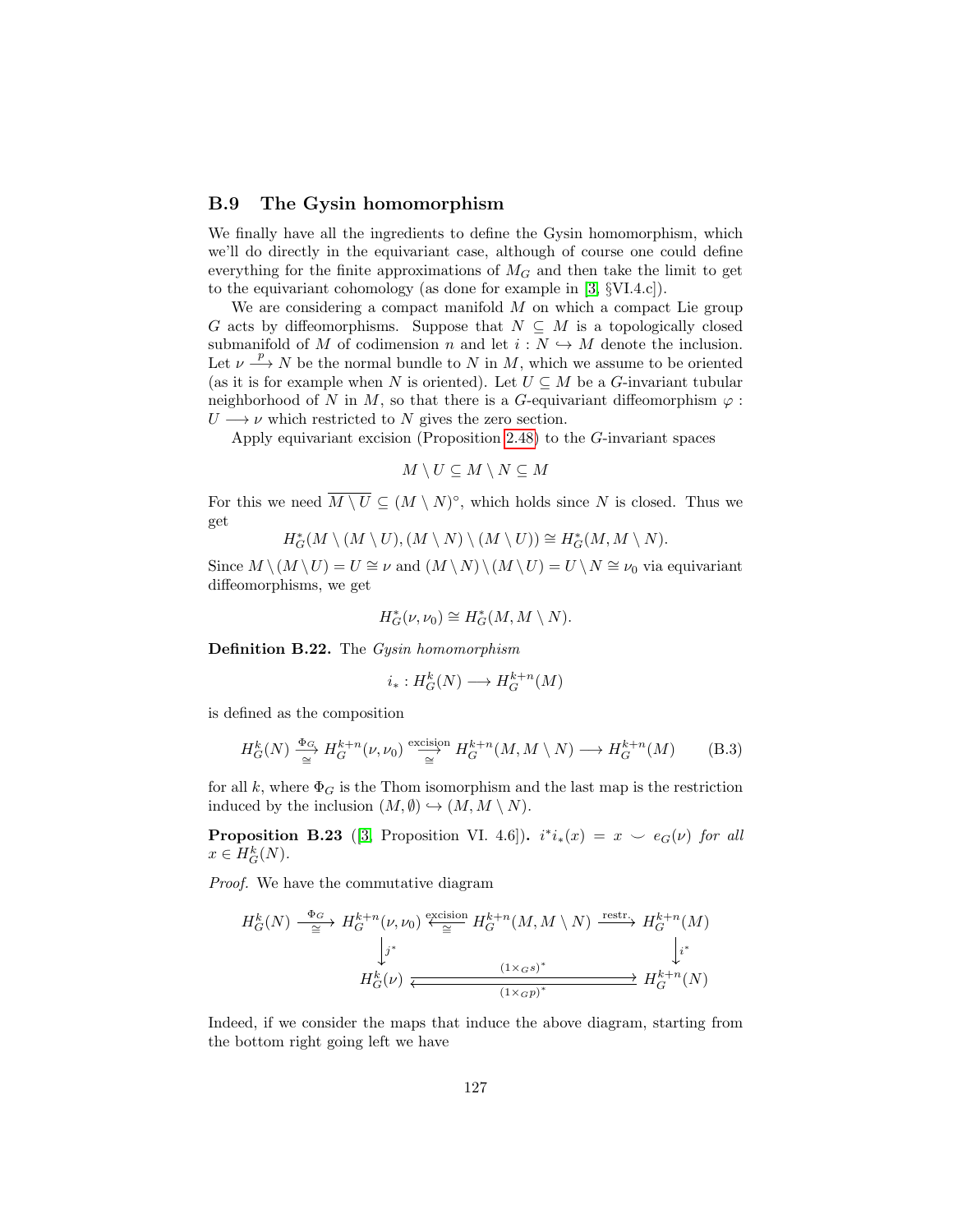• 
$$
N \stackrel{s}{\longrightarrow} (\nu, \emptyset) \stackrel{j}{\hookrightarrow} (\nu, \nu_0) \stackrel{\varphi^{-1}}{\cong} (U, M \setminus U) \hookrightarrow (M, M \setminus N).
$$

Notice that since  $\varphi|_N = s$ , the composition  $\varphi^{-1} \circ s$  is the inclusion of N in T, and thus the above is just a diagram of inclusions. So the diagram commutes. If from the bottom right we go up we have

• 
$$
N \xrightarrow{i} (M, \emptyset) \hookrightarrow (M, M \setminus N),
$$

which are also just inclusions.

Therefore for  $x \in H_G^k(N)$  we have:

$$
(1 \times_G p)^* (i^* i_* x) \stackrel{\circlearrowright}{=} j^* ((1 \times_G p)^* x \smile \tau_G)
$$
  
\n
$$
\stackrel{(B.1)}{=} \{1 \times_G p)^* x \smile j^* \tau_G
$$
  
\n
$$
= (1 \times_G p)^* x \smile (1 \times_G p)^* e_G(\nu)
$$
  
\n
$$
= (1 \times_G p)^* (x \smile e_G(\nu)).
$$

Thus  $i^*i_*x = x \smile e_G(\nu)$ .

 $\Box$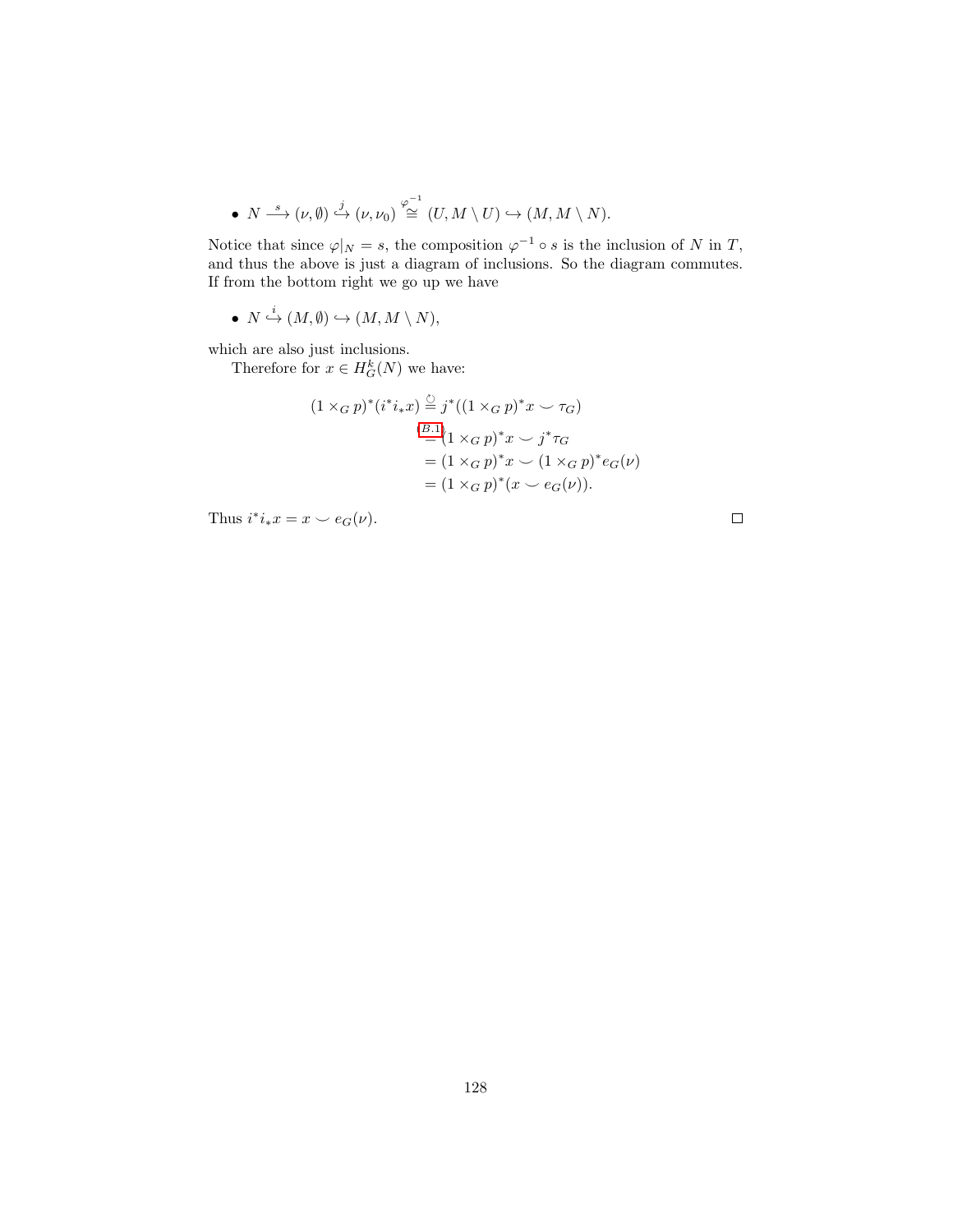## C Equivariant Euler class and weights

In this section we exploit the relation between the equivariant Euler class of a Gvector bundle and the weights of the  $G$ -action on the total space of the bundle<sup>[15](#page-130-0)</sup>. Although this relation was used in Section [6](#page-81-0) (to invert the equivariant Euler class) in the case of a torus action, for simplicity we will restrict ourselves to the one-dimensional case  $G = S^1$ , as anyway the main application is Theorem [6.32.](#page-102-0) It is convenient to work with a definition of Euler class in terms of characteristic classes, rather than using the algebraic topological one of Section [B.7.](#page-126-2) Of course the two notions coincide, see [\[16,](#page-142-0) §7]. Recall that the Euler class is a cohomology class associated to a vector bundle. Given any oriented n-vector bundle  $E \longrightarrow$ B, we can consider its oriented orthonormal frame bundle  $F(E)$ , which is the bundle of all the oriented orthonormal bases of the fibers of E. This is a principal  $SO(n)$ -bundle. Since there is a correspondence between vector bundles and their frame bundles, we start by considering principal K-bundles with  $K = SO(n)$ .

Remark C.1. In this section we make use of the Einstein convention for summations.

## C.1 Chern-Weil theory for principal bundles

Let  $K = SO(n)$  and consider a principal K-bundle  $P \stackrel{\pi}{\longrightarrow} X$ . Denote by  $\psi_k$  the action of  $k \in K$  on P. Let  $v_1, \ldots, v_n$  be a basis for the Lie algebra  $\mathfrak{k}$ . Then for all  $k \in K$  we have

<span id="page-130-1"></span>
$$
Ad_k v_j = a_j^i(k)v_i,
$$
\n(C.1)

for some coefficients  $a_j^i(k)$ . We denote by  $v^{\#}$  the vector field on P generated by  $v \in \mathfrak{k}$  (see Definition [3.3\)](#page-27-0). First we prove one identity that we'll need later on.

<span id="page-130-2"></span>**Proposition C.2.** For  $k \in K$ ,  $v \in \mathfrak{k}$  and  $\sigma \in \Omega^*(P)$  it holds

$$
\psi_k^* \iota_{v^{\#}} \sigma = \iota_{(\psi_{k^{-1}})_* v^{\#}} \psi_k^* \sigma.
$$

Proof.

$$
\iota_{(\psi_{k-1})_*v^{\#}}\psi_k^*\sigma_p(\cdot) = (\psi_k^*\sigma)_p((\psi_{k-1})_*v^{\#}(p), \cdot)
$$
  
\n
$$
= \sigma_{kp}((d\psi_k)_p(d\psi_{k-1})_{kp}v^{\#}(p),(d\psi_k)_p \cdot)
$$
  
\n
$$
= \sigma_{kp}(v^{\#}(kp),(d\psi_k)_p \cdot)
$$
  
\n
$$
= \iota_{v^{\#}\sigma_{kp}}(d\psi_k)_p \cdot)
$$
  
\n
$$
= \psi_k^*\iota_v\sigma_p(\cdot).
$$

 $\Box$ 

Now, recall from Definition [A.1](#page-109-0) that a *connection form* on  $P$  is a  $\ell$ -valued 1-form on  $P$  satisfying

<span id="page-130-0"></span><sup>15</sup>I'm very grateful to Prof. Ana Cannas da Silva for explaining this relation to me.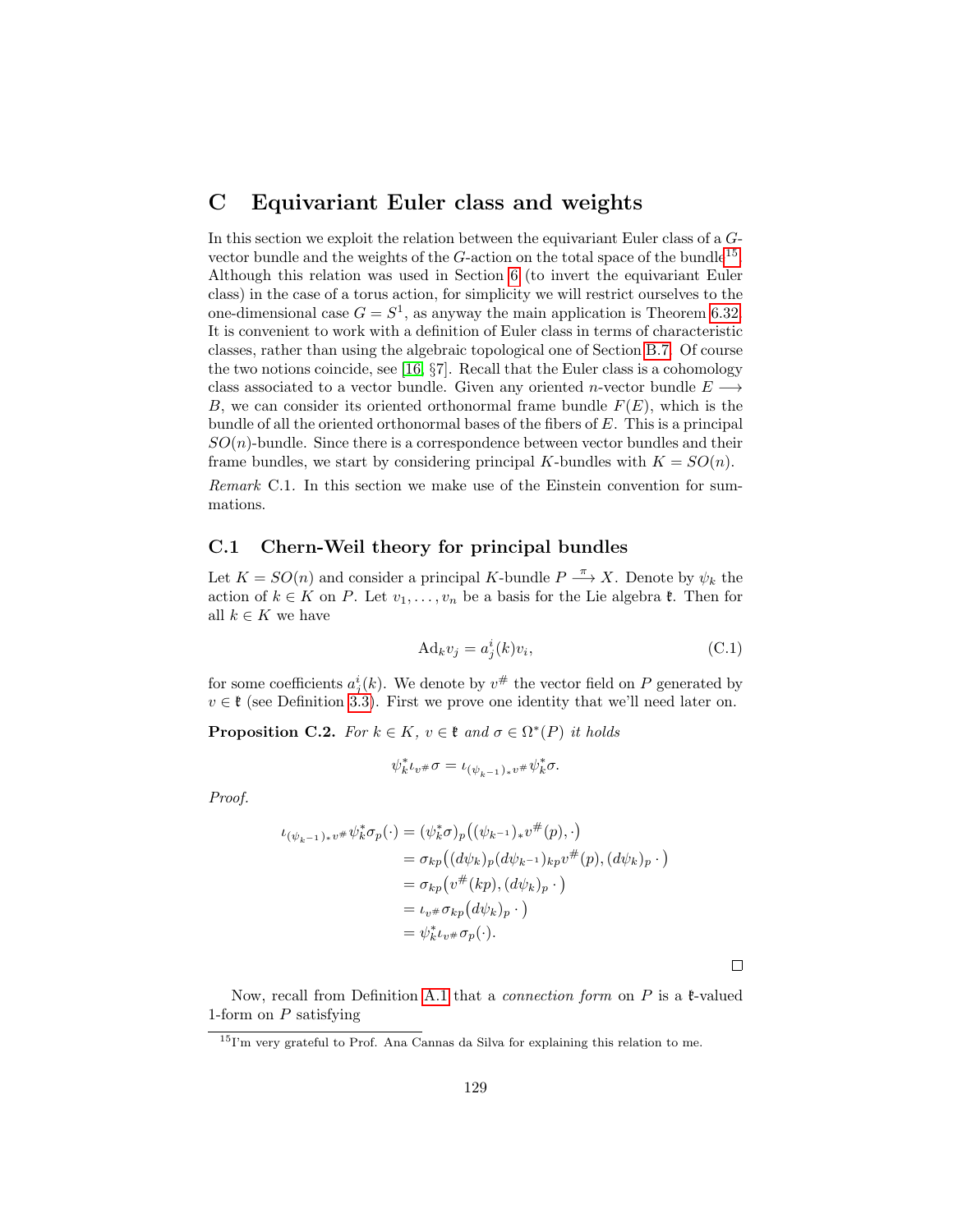- (i)  $\iota_v \# \theta = v$  for all  $v \in \mathfrak{g}$ .
- (ii)  $\psi_k^* \theta = \mathrm{Ad}_k \circ \theta$  for all  $k \in K$ .

If we write  $\theta = \sum_{i=1}^{n} \theta^i \otimes v_i$ , then the 1-forms  $\theta^j \in \Omega^1(P)$  must satisfy

- (i)  $\iota_{v_i^{\#}} \theta^j = \delta_i^j$ .
- (ii)  $\psi_k^* \theta^j = a_i^j(k) \theta^i$ .

The *curvature form* (associated to the connection  $\theta$ ) is the *t*-valued 2-form  $u$  on  $P$  given by

$$
u \coloneqq d\theta - \frac{1}{2} \left[ \theta \wedge \theta \right],
$$

where  $[\theta \wedge \theta]_p(v, w) = 2 [\theta_p(v), \theta_p(w)]$  for  $v, w \in T_pP$ .

Let  ${c_{ij}^k}$  denote the structure constants of  $\mathfrak k$ . If we write  $u = \sum_{i=1}^n u^i \otimes v_i$ , then the 2-forms  $u^j \in \Omega^2(P)$  satisfy two main relations.

**Lemma C.3** (First structure equation). The connection 2-forms  $u^j$  satisfy

<span id="page-131-0"></span>
$$
u^{j} = d\theta^{j} - \frac{1}{2}c_{i\ell}^{j}\theta^{i} \wedge \theta^{\ell}.
$$
 (C.2)

*Proof.* We first express  $[\theta \wedge \theta]$  with respect to the basis  $v_i$  in  $\Omega(P) \otimes \mathfrak{k}$ . Let  $p \in P$  and  $v, w \in T_p P$ .

$$
\begin{aligned} \left[\theta\wedge\theta\right]_p(v,w) &= 2\left[\theta_p(v),\theta_p(w)\right] \\ &= 2\,\theta_p^i(v)\theta_p^\ell(w)\left[v_i,v_\ell\right] \\ &= 2\,\theta_p^i(v)\theta_p^\ell(w)c_{i\ell}^jv_j \\ &= \theta_p^i(v)\theta_p^\ell(w)c_{i\ell}^kv_j - \theta_p^i(v)\theta_p^\ell(w)c_{\ell i}^jv_j \\ &= \left(\theta_p^i(v)\theta_p^\ell(w) - \theta_p^\ell(v)\theta_p^i(w)\right)c_{i\ell}^jv_j \\ &= c_{i\ell}^j(\theta^i\wedge\theta^\ell)_p(v,w)v_j. \end{aligned}
$$

Thus  $u = d\theta - \frac{1}{2} [\theta \wedge \theta] = \sum_j (d\theta^j - \frac{1}{2} c_{i\ell}^j \theta^i \wedge \theta^{\ell}) \otimes v_j$ , which concludes the proof.  $\Box$ 

<span id="page-131-1"></span>**Lemma C.4** (Second structure equation). The connection forms  $u^j$  satisfy

$$
du^{j} = -c_{i\ell}^{j}u^{i} \wedge \theta^{\ell}.
$$
 (C.3)

Proof.

$$
0 = dd\theta^{j} \stackrel{(C.2)}{=} d(u^{j} + \frac{1}{2}c_{i\ell}^{i}\theta^{i} \wedge \theta^{\ell})
$$
  
=  $du^{j} + \frac{1}{2}c_{i\ell}^{j}d\theta^{i} \wedge \theta^{\ell} - \frac{1}{2}c_{i\ell}^{j}\theta^{i} \wedge d\theta^{\ell}$   

$$
\stackrel{(C.2)}{=} du^{j} + \frac{1}{2}c_{i\ell}^{j}(u^{i} + \frac{1}{2}c_{pm}^{i}\theta^{p} \wedge \theta^{m}) \wedge \theta^{\ell} - \frac{1}{2}c_{i\ell}^{j}(\theta^{i} \wedge (u^{\ell} + \frac{1}{2}c_{pm}^{\ell}\theta^{p} \wedge \theta^{m}))
$$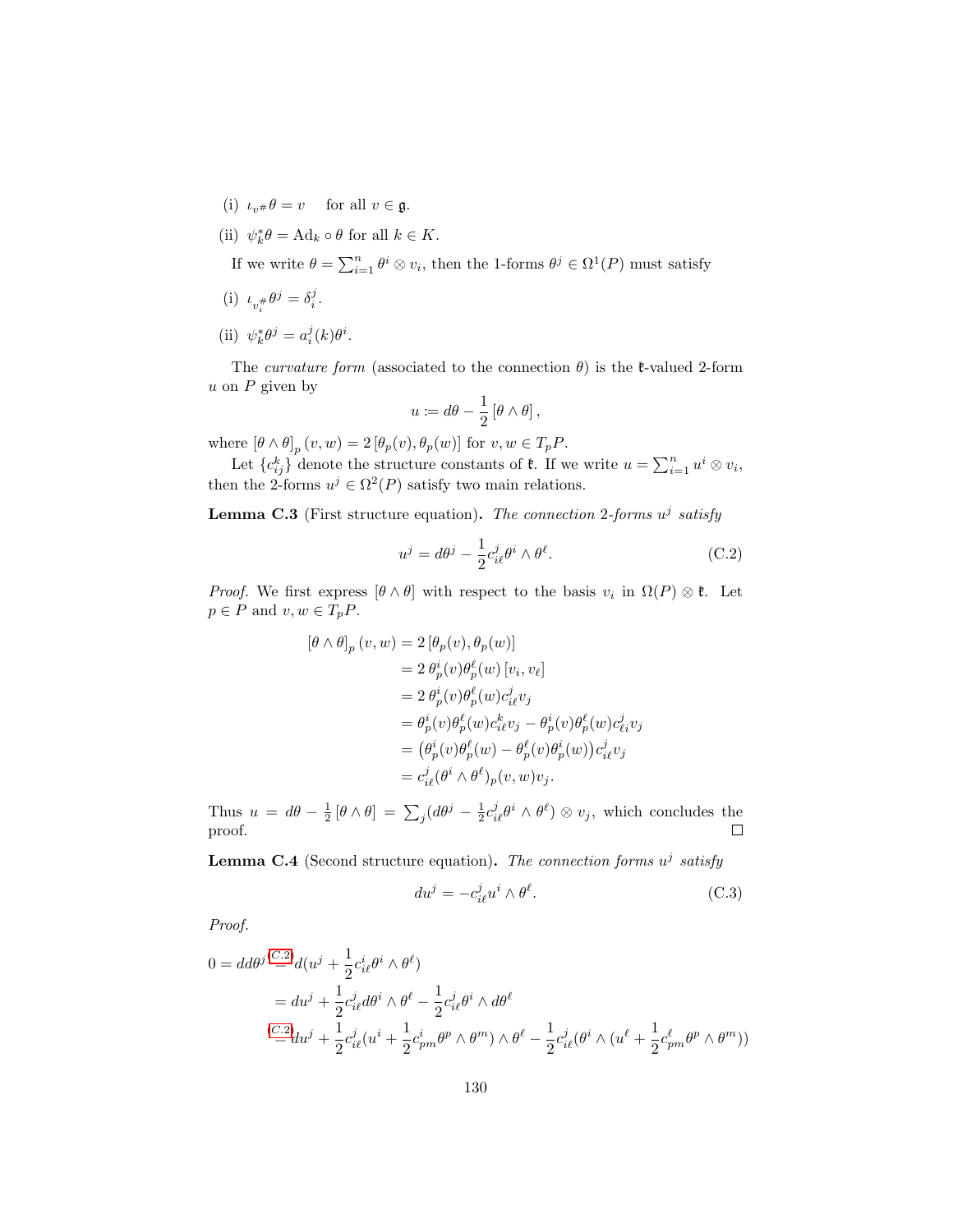$$
= du^{j} + \frac{1}{2}c^{j}_{i\ell}u^{i}\wedge\theta^{\ell} + \frac{1}{2}c^{j}_{i\ell}c^{i}_{pm}\theta^{p}\wedge\theta^{m}\wedge\theta^{\ell} - \frac{1}{2}c^{j}_{i\ell}\theta^{i}\wedge u^{\ell} = du^{j} + c^{j}_{i\ell}u^{i}\wedge\theta^{\ell},
$$

since  $\frac{1}{2}c_{i\ell}^j c_{pm}^i \theta^p \wedge \theta^m \wedge \theta^\ell = 0$  by the Jacobi identity, as in the proof of Proposition [3.10.](#page-32-0)  $\Box$ 

As explained in Appendix [A,](#page-109-2) a connection form  $\theta$  corresponds to a choice of an horizontal subspace  $H_p := \ker \theta_p \subset T_p P$  for each  $p \in P$ , so that it holds

$$
T_p P = H_p \oplus \ker d\pi_p.
$$

For a k-form  $\sigma \in \Omega^k(P)$  we call the restriction  $\sigma|_{H_p \times ... \times H_p}$  the horizontal component of  $\sigma$ . Recall that ker  $d\pi_p = \{X^\#(p) \mid X \in \mathfrak{g}\}\$ . Thus for  $\sigma \in \Omega^k(P)$  we have

 $\iota_{X^{\#}}\sigma=0$  for all  $X\in\mathfrak{g}$  if and only if  $\sigma=\sigma|_{H_p\times...\times H_p}$ .

Since  $\theta^{\ell}|_{H_p} \equiv 0$  for all  $\ell$ , from Lemma [C.4](#page-131-1) it follows that  $du^j|_{H_p \times H_p} \equiv 0$ , that is,  $du^j$  has no horizontal component. Moreover, recall that  $\iota_{v#} u = 0$  for all  $v \in \mathfrak{k}$ (by Proposition [A.2\)](#page-115-1), and thus  $u = u|_{H_p \times H_p}$  is purely horizontal.

The curvature forms are  $K$ -equivariant in the following sense.

<span id="page-132-0"></span>**Lemma C.5.** For all  $k \in K$  and  $i, j = 1, ..., n$  it holds  $\psi_k^* u^j = a_i^j(k) u^i$ .

*Proof.* The identities  $\text{Ad}_k[v_m, v_p] = [\text{Ad}_k v_m, \text{Ad}_k v_p]$  and [\(C.1\)](#page-130-1) together give  $c_{mp}^{i}a_{i}^{j}(k) = a_{m}^{i}(k)a_{p}^{l}(k)c_{il}^{j}$  for all  $j, m, p$ . Thus we have

$$
\psi_k^* u^{j(\mathcal{L},2)} \psi_k^* d\theta^j - \frac{1}{2} c_{i\ell}^j (\psi_k^* \theta^i \wedge \psi_k^* \theta^\ell)
$$
  
=  $d\psi_k^* \theta^j - \frac{1}{2} c_{i\ell}^j a_m^i(k) a_p^\ell(k) (\theta^m \wedge \theta^p)$   
=  $a_i^j(k) d\theta^i - \frac{1}{2} c_{mp}^i a_i^j(k) (\theta^m \wedge \theta^p)$   
 $\stackrel{(C.2)}{=} a_i^j(k) u^i.$ 

 $\Box$ 

#### C.2 Characteristic classes

As in the previous section let  $v_1, \ldots, v_n$  be a basis for  $\mathfrak{k}$  and let  $\xi^1, \ldots, \xi^n$  be a basis for  $\mathfrak{k}^*$  dual to  $v_1, \ldots, v_n$ . Let  $\pi : P \longrightarrow X$  be a principal K-bundle with connection  $\theta$  and curvature u. Denote by  $S^l(\mathfrak{k}^*)^K$  the polynomials in k <sup>∗</sup> of homogeneous degree l which are invariant under the adjoint action of K. Let  $p = p(\xi^1, \ldots, \xi^n)$  be a polynomial in  $S^l(\mathfrak{k}^*)^K$ . We consider  $p(u) :=$  $p(u^1,\ldots,u^n) \in \Omega^{2l}(P).$ 

<span id="page-132-1"></span>**Lemma C.6.**  $p(u)$  is *K*-invariant, that is,  $\psi_k^* p(u) = p(u)$  for all  $k \in K$ .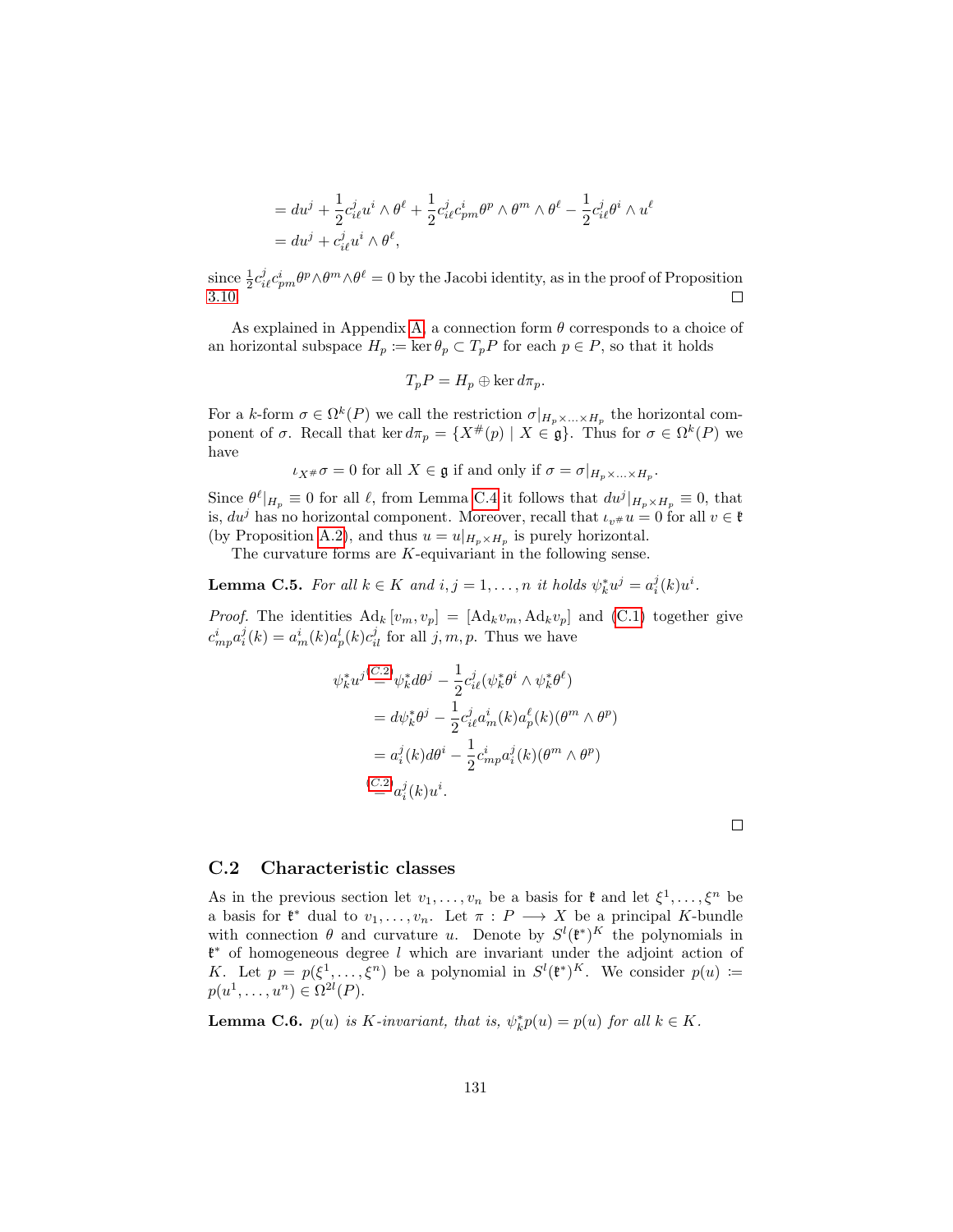*Proof.* Since  $p(\xi^1, \ldots, \xi^n)$  is invariant under the coadjoint action of K we have

$$
p(\xi^1, ..., \xi^n) = \mathrm{Ad}_{k^{-1}}^* p(\xi^1, ..., \xi^n)
$$
  
=  $p(\mathrm{Ad}_{k^{-1}}^* \xi^1, ..., \mathrm{Ad}_{k^{-1}}^* \xi^n)$   
=  $p(\xi^1 \circ \mathrm{Ad}_k, ..., \xi^n \circ \mathrm{Ad}_k)$   
 $\stackrel{(C.1)}{=} p(a_i^1(k)\xi^i, ..., a_i^n(k)\xi^i).$  (C.4)

Therefore for  $k \in K$  we have

$$
\psi_k^* p(u^1, \dots, u^n) = p(\psi_k^* u^1, \dots, \psi_k^* u^n)
$$
  
Lemma C.5 
$$
p(a_i^1(k)u^i, \dots, a_i^n(k)u^i)
$$

$$
\stackrel{(C.4)}{=} p(u^1, \dots, u^n).
$$

<span id="page-133-0"></span> $\Box$ 

<span id="page-133-1"></span>**Lemma C.7.**  $p(u)$  is horizontal, i.e.  $\iota_v \# p(u) = 0$  for all  $v \in \mathfrak{k}$ .

*Proof.* This follows from the fact that each  $u^j$  is horizontal and the wedge of horizontal forms is horizontal.  $\Box$ 

From Lemma [C.6](#page-132-1) and Lemma [C.7](#page-133-1) it follows that  $p(u)$  is a basic form in  $\Omega^{2l}(P)$ . Thus it exists  $\gamma_p \in \Omega^{2l}(X)$  with

$$
\pi^*\gamma_p = p(u).
$$

Lemma C.8.  $\gamma_p$  is closed.

*Proof.* It suffices to show  $\pi^* d\gamma_p = 0$ . On one hand  $\pi^* d\gamma_p$  is horizontal because it is a basic element. On the other hand  $\pi^* d\gamma_p = d\pi^* \gamma_p = dp(u)$  and since  $du^i|_{H_p\times H_p} = 0$ , also  $dp(u)|_{H_p\times...\times H_p} = 0$ . Thus  $dp(u)$  has no horizontal component and therefore  $\pi^* d\gamma_p = 0$ .  $\Box$ 

<span id="page-133-2"></span>**Lemma C.9** ([\[27,](#page-143-0) Appendix C]). If we change the connection  $\theta$ , then  $\gamma_p$  changes only by an exact form.

*Proof.* Let  $\theta_0, \theta_1 \in \Omega^1(P, \mathfrak{k})$  be two connection forms on P with curvature forms  $u_0$  and  $u_1$ , respectively. Let  $\gamma_0, \gamma_1 \in \Omega^{2l}(X)$  be such that  $p(u_0) = \pi^*\gamma_0$  and  $p(u_1) = \pi^*\gamma_1$ . Consider the principal K-bundle  $\pi \times 1 : P \times [0,1] \longrightarrow X \times [0,1],$ and let  $\tilde{\theta} \in \Omega^1(P \times [0,1], \mathfrak{k})$  be the form given by

$$
\theta_{(p,s)} = (1-s)(\theta_0)_p + s(\theta_1)_p.
$$

This is a connection form on  $P \times [0,1]$ . Let  $\tilde{u}$  be its curvature form. For  $\epsilon \in \{0,1\}$ , denote by  $\iota_{\epsilon}^P : P \longrightarrow P \times [0,1]$  the inclusion  $x \longmapsto (x,\epsilon)$ . Moreover, let  $\gamma \in \Omega^{2l}(X \times [0,1])$  be such that  $p(\widetilde{u}) = (\pi \times 1)^*\widetilde{\gamma}$ .

From  $(\iota_{\epsilon}^P)^*\tilde{\theta} = \theta_{\epsilon}$ , it follows that  $(\iota_{\epsilon}^P)^*\tilde{u} = u_{\epsilon}$ . Therefore for  $\epsilon = 0, 1$  it holds

$$
(\iota_{\epsilon}^P)^* p(\widetilde{u}) = p((\iota_{\epsilon}^P)^* \widetilde{u}) = p(u_{\epsilon}) = \pi^* \gamma_{\epsilon}.
$$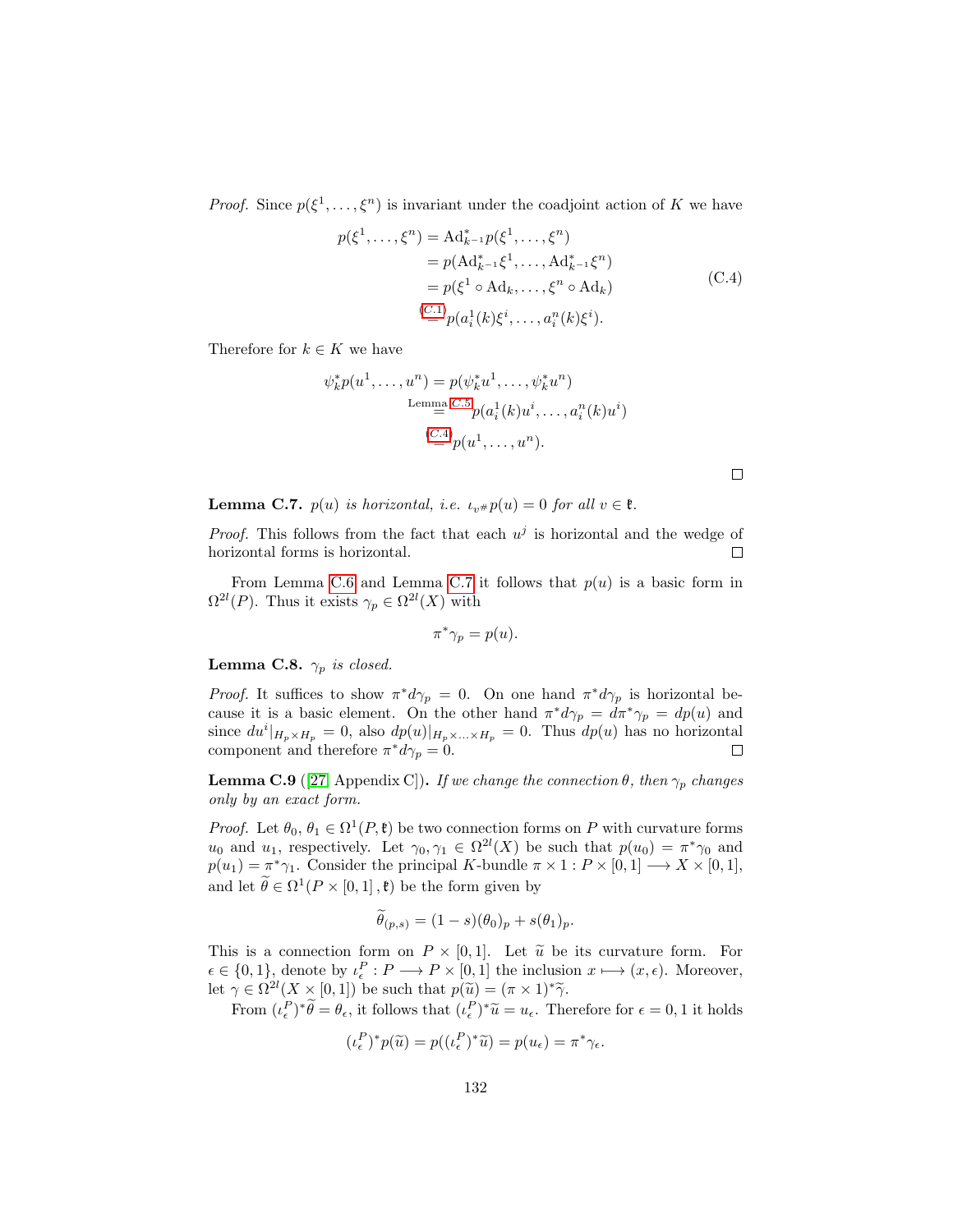We claim that  $(\iota_{\epsilon}^{X})^*\tilde{\gamma} = \gamma_{\epsilon}$ . It suffices to show  $\pi^*(\iota_{\epsilon}^{X})^*\tilde{\gamma} = \pi^*\gamma_{\epsilon}$ . In fact, we have have

$$
\pi^*(\iota_{\epsilon}^X)^*\widetilde{\gamma} = (\iota_{\epsilon}^X \circ \pi)^*\widetilde{\gamma} = (\iota_{\epsilon}^P)^*(\pi \times 1)^*\widetilde{\gamma} = (\iota_{\epsilon}^P)^*p(\widetilde{u}) = \pi^*\gamma_{\epsilon}.
$$

This proves the claim. Now, to see that  $[\gamma_0] = [\gamma_1]$ , notice that  $\iota_0^X$  and  $\iota_1^X: X \longrightarrow X \times [0,1]$  are homotopic maps and thus induce the same map in cohomology. Therefore

$$
[\gamma_0]^{\text{Claim}}[(\iota_0^X)^*\widetilde{\gamma}] = (\iota_0^X)^*[\widetilde{\gamma}] = (\iota_1^X)^*[\widetilde{\gamma}] = [(\iota_1^X)^*\widetilde{\gamma}]^{\text{Claim}}[\gamma_1].
$$

By Lemma [C.9](#page-133-2) we can associate to each polynomial p in  $(S^{l}\mathfrak{k}^*)^{K}$  a cohomology class  $[\gamma_p] \in H^{2l}(X)$  and this assignment doesn't depend on the choice of the connection  $\theta$  on  $P$ .

**Definition C.10.** The *characteristic class* of a principal K-bundle  $P \longrightarrow X$ corresponding to  $p \in (S^l \mathfrak{k}^*)^K$  is  $[\gamma_p] \in H^{2l}(X)$ .

Now consider  $K = SO(2n)$ . The Euler class of a principal  $SO(2n)$ -bundle is defined as the characteristic class corresponding to a particular polynomial called the Pfaffian. Recall that the Lie algebra  $\mathfrak{k} = \mathfrak{so}(2\mathfrak{n})$  consists of all  $2n \times 2n$ skew-symmetric matrices, i.e. matrices  $A = (a_{ij})_{ij}$  with  $a_{ij} = -a_{ji}$ .

**Definition C.11.** The *Pfaffian* Pf is the homogeneous polynomial of degree  $n$ in  $\mathfrak{so}(2\mathfrak{n})^*$  which for  $A = a_{ij} \in \mathfrak{so}(2\mathfrak{n})$  is given by

$$
\text{Pf}(A) \coloneqq \frac{1}{2^n n!} \frac{1}{(2\pi)^n} \sum_{\sigma} \text{sgn}(\sigma) a_{\sigma_1 \sigma_2} \dots a_{\sigma_{2n-1} \sigma_{2n}},
$$

where the sum is taken over all permutations  $\sigma \in S_{2n}$  of the set  $\{1, \ldots, 2n\}$ .

**Lemma C.12** ([\[16,](#page-142-0) §4, Example 3]). Pf is  $K$ -invariant.

*Proof.* We want to show that for all  $k \in SO(2n)$  it holds  $\text{Ad}_{k}^{*} \text{Pf} = \text{Pf}$ . Since  $K$  is a matrix Lie group, the adjoint representation is given by conjugation:  $\mathrm{Ad}_k(A) = kAk^{-1}$ . Therefore we claim that

$$
Pf(kAk^{-1}) = Pf(A) \text{ for all } A \in \mathfrak{so}(2\mathfrak{n}), k \in SO(2n).
$$

Notice first that if  $k = (x_{ij}) \in SO(2n)$  then  $kAk^{-1} = kAk^{T} = A'$ , where  $A' = (a'_{ij})$  is given by

$$
a'_{ij} = \sum_{\ell_1, \ell_2} x_{i\ell_1} a_{\ell_1 \ell_2} x_{j\ell_2}.
$$

Thus,

$$
Pf(A') = \frac{1}{2^n n!} \sum_{\ell_1, ..., \ell_{2n}} a_{\ell_1 \ell_2} ... a_{\ell_{2n-1} \ell_{2n}} \underbrace{\sum_{\sigma} \text{sgn}(\sigma) x_{\sigma_1 \ell_1} x_{\sigma_2 \ell_2} ... x_{\sigma_{2n-1} \ell_{2n-1}} x_{\sigma_{2n} \ell_{2n}}}_{=\det(x_{i\ell_j})_{ij}}.
$$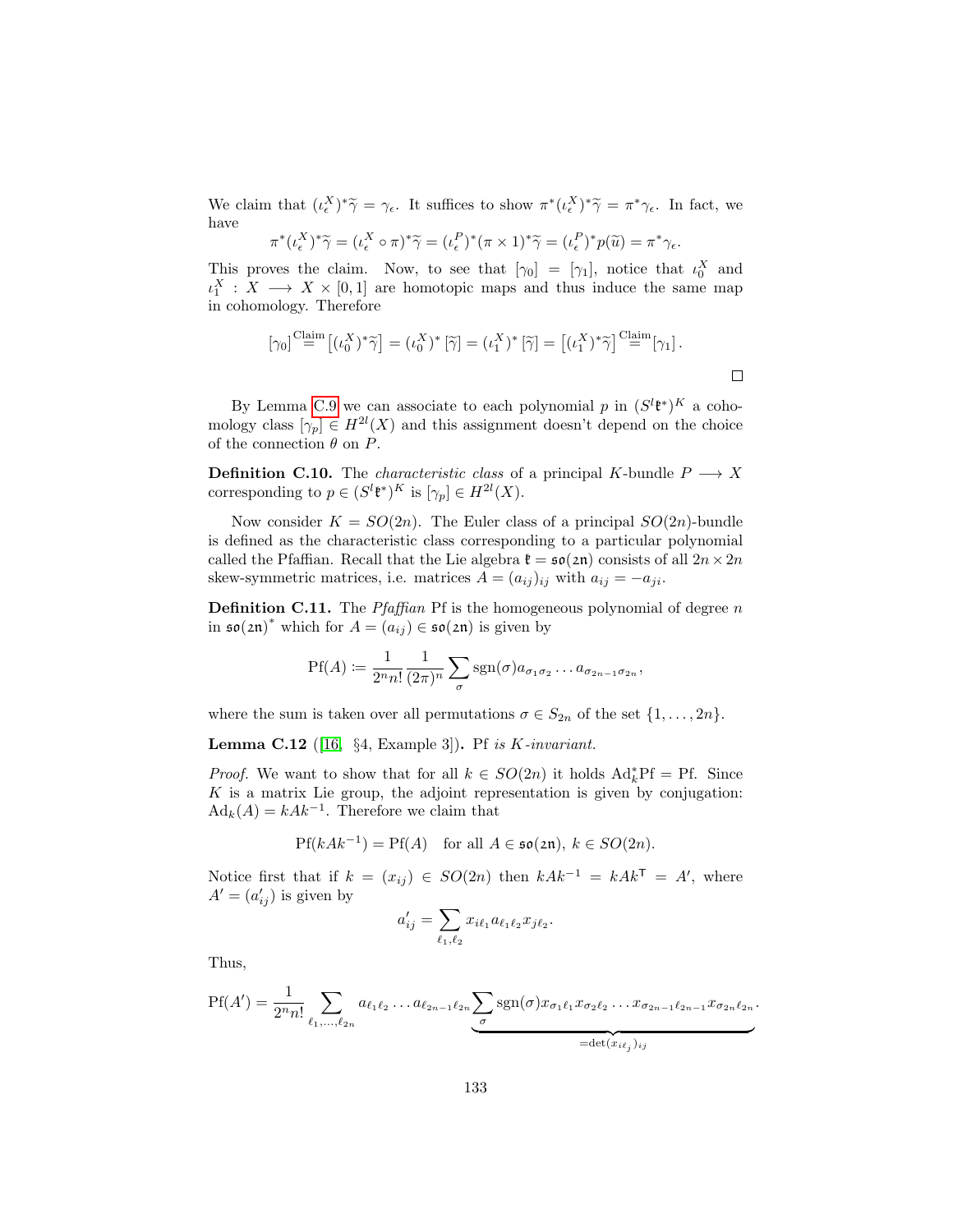If  $(\ell_1, \ldots, \ell_{2n})$  is not a permutation of  $(1, \ldots, 2n)$ , then at least two columns of the matrix  $(x_{i\ell_j})_{ij}$  are the same, and so the determinant of the matrix is zero. If  $(\ell_1, \ldots, \ell_{2n})$  is a permutation of  $(1, \ldots, 2n)$ , then the matrix  $(x_{i\ell_j})_{ij}$  is obtained from  $(x_{ij})$  by permuting the columns and since  $\det(x_{ij}) = 1$ , its determinant is the sign of the permutation. Thus

$$
Pf(A') = \frac{1}{2^n n!(2\pi)^n} \sum_{\eta \in S_{2n}} a_{\eta_1 \eta_2} \dots a_{\eta_{2n-1} \eta_{2n}} sgn(\eta) = Pf(A).
$$

 $\Box$ 

**Definition C.13.** The Euler class of a  $SO(2n)$ -bundle  $\pi : P \longrightarrow X$  is the characteristic class  $[\gamma_p]$  corresponding to  $p = \Pr \in (S^n \mathfrak{so}(\mathfrak{n})^*)^{SO(2n)}$ .

Oriented vector bundles of dimension  $2n$  (with a Riemannian metric on the total space) correspond bijectively to principal  $SO(2n)$ -bundles, the bijection is given by assigning to a vector bundle its oriented orthonormal frame bundle (see [\[17,](#page-142-3)  $\S 2$  and  $\S 3$ ]). Thus, given an oriented  $2n$ -dimensional vector bundle its Euler class is defined as the Euler class of its associated frame bundle. To see that this definition of Euler class and the one we gave in Appendix [B.7](#page-126-2) agree, one shows that both satisfy a list of properties and that these properties determine their cohomology classes, see [\[16,](#page-142-0) §7 and §8].

#### C.3 Equivariant characteristic classes

A before, let  $\pi : P \longrightarrow X$  be a principal K-bundle, with  $K = SO(n)$ . Suppose now that we have a compact connected Lie group  $G$  acting as bundle morphism of  $\pi$ , that is, G acts on P and X and  $\pi$  is G-equivariant. Furthermore suppose that the G- and K-actions on P commute (both are left actions). Denote by  $\phi_q$ the G-action and by  $\psi_k$  the K-action.

Let  $X_1, \ldots, X_m$  be a basis of the Lie algebra  $\mathfrak g$  and let  $z^1, \ldots, z^m$  be the dual basis in  $S^1(\mathfrak{g}^*)$ . As before,  $v_1, \ldots, v_n$  is a basis for  $\mathfrak{k}$  and  $\xi^1, \ldots, \xi^n$  is the dual basis for  $\mathfrak{k}^*$ .

We consider the chain complex

$$
\widetilde{\Omega}_H(P) \coloneqq (\mathbb{R}\left[z^1,\ldots,z^m\right] \otimes \Omega_H(P))^G
$$

with the differential

$$
\widetilde{d}_H \coloneqq 1 \otimes d_H + z^j \otimes \iota_{X_j^\#},
$$

where  $\Omega_H(P)$  are the horizontal forms on P and  $d_H \coloneqq (proj. to horiz.) \circ d$  is a differential on  $\Omega_H(P)$ . Recall that the superscript  $(\cdot)^G$  denotes the G-invariance with respect to the action given by  $\operatorname{Ad}^*_g \otimes \phi_{g^{-1}}^*$ .

Choose a G-invariant connection form  $\theta$  on the K-bundle  $P \longrightarrow X$ . This can be done by first choosing any connection for  $P \longrightarrow X$  (which exists by Propo-sition [A.8\)](#page-112-1) and then averaging it over the compact group  $G$ . We denote the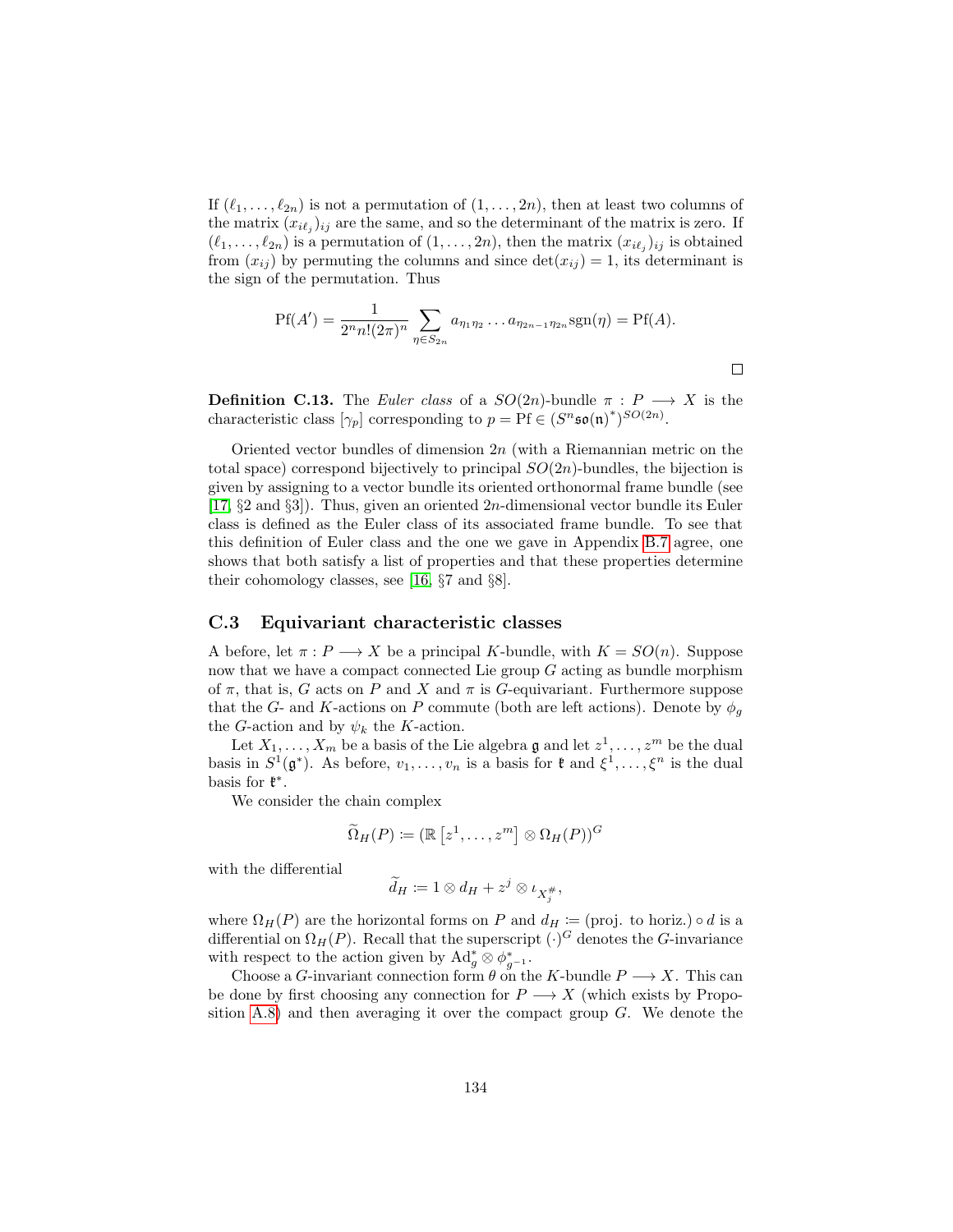connection forms as before by  $\theta^1, \ldots, \theta^n \in \Omega^1(P)$  with corresponding curvature forms  $u^1, \ldots, u^n \in \Omega^2(P)$ . Since we chosed  $\theta$  to be G-invariant it holds

$$
\phi_g^* \theta^j = \theta^j \quad \text{and} \quad \phi_g^* u^j = u^j \quad \text{for all } g \in G, j = 1, \dots n.
$$

Notice that for each  $v_j \in \mathfrak{k}$  it holds  $\iota_{v_j^{\#}} \theta^i = \delta_i^j$ , but we don't have any condition on the interior product by the vector fields generated by the G-action. So we can define the *moment functions*  $\phi_j^i \in C^\infty(P)$  as

$$
\phi^i_j \coloneqq \iota_{X^{\#}_j} \theta^i.
$$

<span id="page-136-0"></span>Lemma C.14. The moment functions are G-equivariant, in the sense that for all  $g \in G$ ,

$$
(\mathrm{Ad}_g^* \otimes \phi_{g^{-1}}^*)(z^j \otimes \phi_j^i) = z^j \otimes \phi_j^i.
$$

*Proof.* For  $g \in G$ , let  $c_i^k(g) \in \mathbb{R}$  be such that

$$
\mathrm{Ad}_g X_i = c_i^k(g) X_k.
$$

Then  $\text{Ad}_{g}^{*} z^{j} = c_{k}^{j} (g^{-1}) z^{k}$ . *Claim.*  $c_k^j(g^{-1})c_i^k(g) = \delta_i^j$  and  $c_k^j(g)c_i^k(g^{-1}) = \delta_i^j$ .

*Proof.* It holds  $(\text{Ad}_{g}^* z^j)(\text{Ad}_{g} X_i) = \delta_i^j$ . On the other hand

$$
(\mathrm{Ad}_{g}^{*}z^{j})(\mathrm{Ad}_{g}X_{i}) = (c_{k}^{j}(g^{-1})z^{k})(c_{i}^{l}(g)X_{l}) = c_{k}^{j}(g^{-1})c_{i}^{l}(g)z^{k}(X_{l}) = c_{k}^{j}(g^{-1})c_{i}^{k}(g).
$$

Analogously,  $\delta_i^j = (Ad_{g^{-1}}^* z^j)(Ad_{g^{-1}} X_i) = c_k^j(g)c_i^k(g^{-1})$  $\Box$  <br>Claim.

Notice that

$$
\phi_{g^{-1}}^* \phi_j^i = \phi_{g^{-1}}^* (\iota_{X_j^{\#}} \theta^i)
$$
  
\nProp. C.2  
\n
$$
\iota_{(\phi_g)_* X_j^{\#}} \phi_{g^{-1}}^* \theta^i
$$
  
\n
$$
\stackrel{G \text{-inv.}}{=} \iota_{(\phi_g)_* X_j^{\#}} \theta^i
$$
  
\nProp. A.3  
\n
$$
\iota_{(\text{Ad}_g X_j)^{\#}} \theta^i
$$
  
\n
$$
= c_j^l(g) \iota_{X_l^{\#}} \theta^i
$$
  
\n
$$
= c_j^l(g) \phi_l^i.
$$

Therefore we have

$$
\begin{aligned} \mathrm{Ad}^*_g z^j \otimes \phi^*_{g^{-1}} \phi^i_j &= c^j_m (g^{-1}) z^m \otimes c^l_j (g) \phi^i_l \\ &= z^m \otimes c^l_j (g) c^j_m (g^{-1}) \phi^i_l \\ &\stackrel{\mathrm{Claim}}{=} z^m \otimes \phi^i_m. \end{aligned}
$$

 $\Box$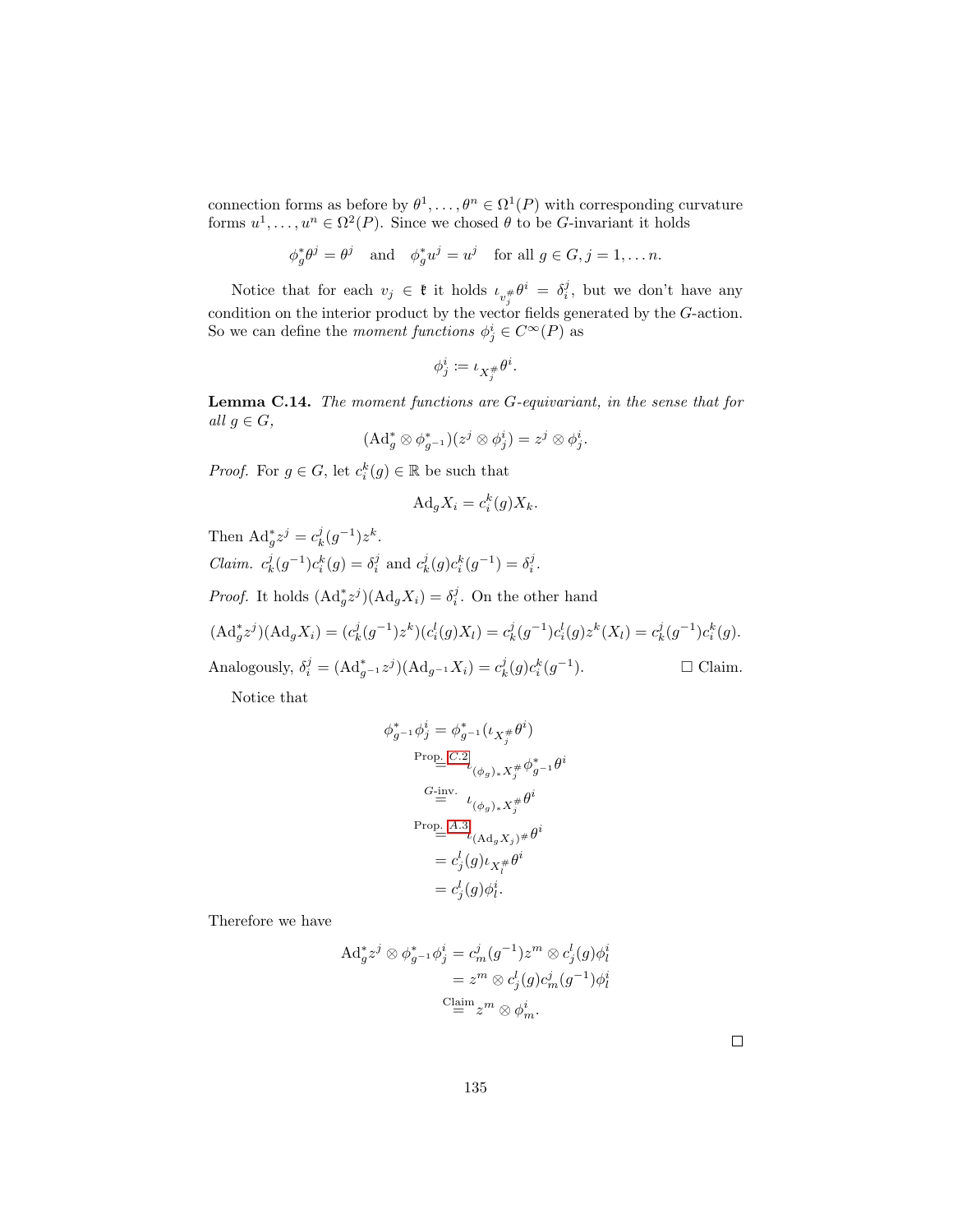In the following we mostly omit the symbol ⊗.

Definition C.15. The equivariant curvature forms are

$$
\widetilde{u}^i := u^i + z^j \phi^i_j \in \mathbb{R} [z^1, \dots, z^m] \otimes \Omega^*(P),
$$

for  $i = 1, \ldots, n$ .

<span id="page-137-0"></span>**Proposition C.16.** The equivariant curvature forms  $\widetilde{u}^i$  satisfy

- (i)  $\widetilde{u}^i \in \widetilde{\Omega}_H^2(P)$ .
- (ii)  $\tilde{d}_H \tilde{u}^i = 0.$
- (iii) For all  $k \in K$ :  $\psi_k^* \tilde{u}^i = a_j^i(k) \tilde{u}^j$ .

*Proof.* We prove (i). The curvature forms  $u^i$  are horizontal and  $\phi^i_j$  are functions, thus horizontal as well. Therefore  $\widetilde{u}^i \in \mathbb{R} [z^1, \ldots, z^m] \otimes \Omega_H(P)$ . Moreover, all  $\widetilde{u}^i$  are *G* invariant, because the  $u^i$ 's are and by Lemma *G* 14 the  $z^j \delta^{i}$ 's are as  $\tilde{u}^i$  are *G*-invariant, because the *u*<sup>*i*</sup>'s are and by Lemma [C.14](#page-136-0) the  $z^j \phi_j^i$ 's are as well.

We prove (ii). We compute

$$
\widetilde{d}_H \widetilde{u}^i = \widetilde{d}_H u^i + \widetilde{d}_H (z^j \phi_j^i)
$$
\n
$$
= \underbrace{d_H u^i}_{=0} + z^j \iota_{X^{\#}_j} u^i + z^j d_H \phi_j^i + z^l z^i \iota_{X^{\#}_l} \phi_j^i
$$
\n
$$
= z^j \iota_{X^{\#}_j} u^i + z^j \cdot (\text{proj. to hor.)} \circ d \phi_j^i,
$$

where  $d_H u^i = 0$  because  $du^i$  has no horizontal component. Now we compute

$$
d\phi_j^i = d\iota_{X_j^{\#}} \theta^i = \mathcal{L}_{X_j^{\#}} \theta^i - \iota_{X_j^{\#}} d\theta^i
$$
  
\n
$$
\sum_{i=0 \text{ since } \theta^i \text{ is } G-\text{invariant}}
$$
  
\n
$$
\sum_{i=0}^{(C,2)} -\iota_{X_j^{\#}} (\frac{1}{2} c_{kl}^i \theta^k \wedge \theta^l + u^i)
$$
  
\n
$$
= -\frac{1}{2} c_{kl}^i \iota_{X_j^{\#}} (\theta^k \wedge \theta^l) - \iota_{X_j^{\#}} u^i
$$
  
\n
$$
= -\frac{1}{2} c_{kl}^i \phi_j^k \cdot \theta^l + \frac{1}{2} c_{kl}^i \theta^k \cdot \phi_j^l - \iota_{X_j^{\#}} u^i
$$
  
\n
$$
= -\frac{1}{2} c_{kl}^i \phi_j^k \theta^l - \frac{1}{2} c_{kl}^i \phi_j^k \theta^l - \iota_{X_j^{\#}} u^i
$$
  
\n
$$
= -c_{kl}^i \phi_j^k \theta^l - \iota_{X_j^{\#}} u^i.
$$

Since  $c_{kl}^i \phi_j^k \theta^l$  vanishes on horizontal vectors and  $u^i$  is horizontal, it follows  $d_H \phi_j^i = -\iota_{X_j^{\#}} u^i$  and thus  $\widetilde{d}_H \widetilde{u}^i = 0$ .

We prove (iii). The K-action on  $\mathbb{R} [z^1, \ldots, z^n] \otimes \Omega_H(P)$  is given by the identity in the first component and by pullback in the second component. Notice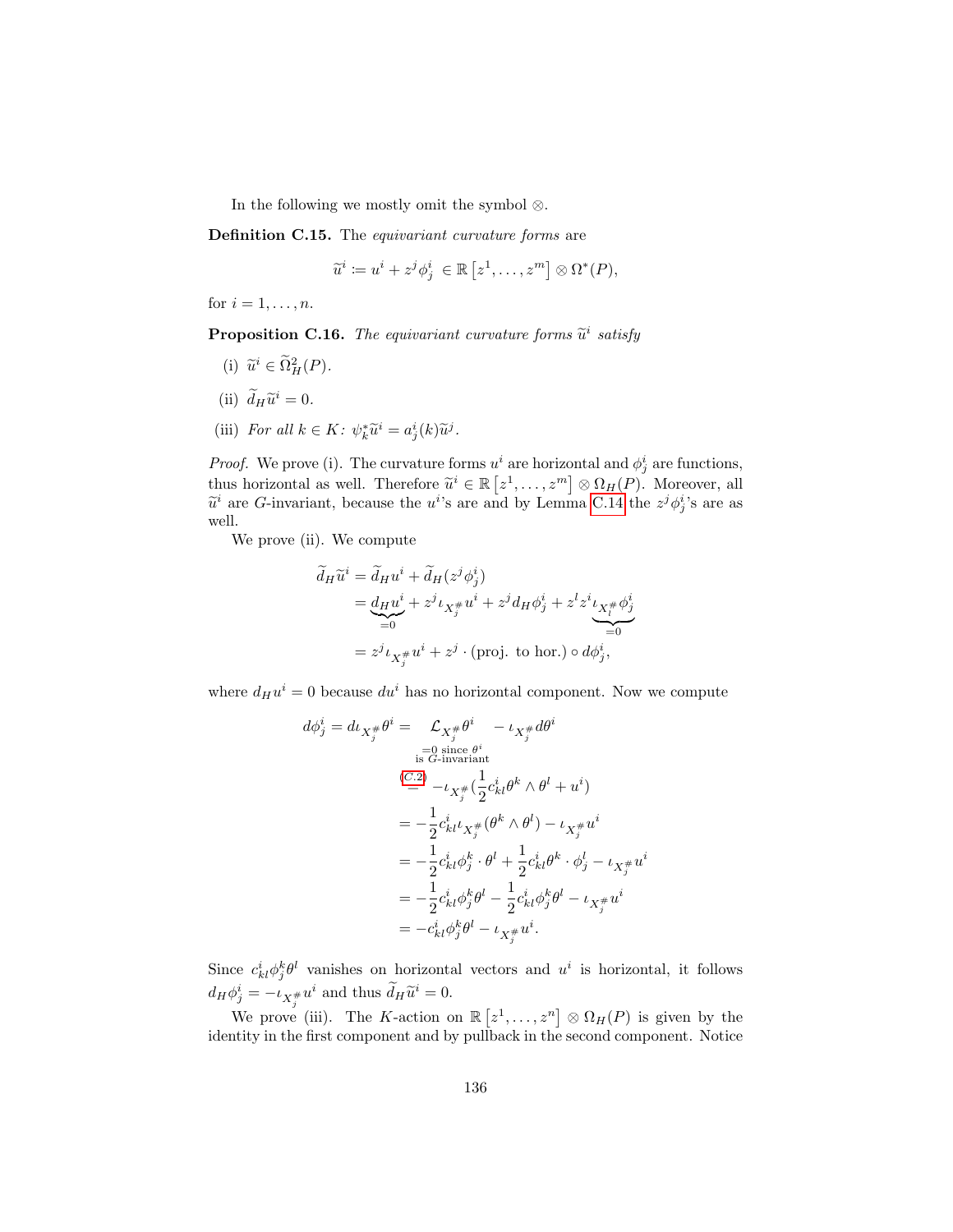that for  $k \in K$  by equation [\(3.27\)](#page-55-0) we have  $\psi_k^* \iota_{X_j^{\#}} \theta^i = \iota_{X_j^{\#}} \psi_k^* \theta^i$ , because since the K and G actions commute,  $\psi_k$  is G-equivariant. Thus

$$
\psi_k^*\phi_j^i=\psi_k^*\iota_{X_j^\#}\theta^i=\iota_{X_j^\#}\psi_k^*\theta^i=\iota_{X_j^\#}(a_\ell^i(k)\theta^\ell)=a_\ell^i(k)\phi_j^\ell.
$$

So for  $k \in K$  we compute

$$
\begin{aligned} \psi_k^* \widetilde{u}^i \stackrel{\text{def}}{=} \psi_k^* u^i + z^j \cdot \psi_k^* \phi_j^i \stackrel{\text{Lemma}}{=} a_j^i(k) u^j + z^j \cdot a_\ell^i(k) \phi_j^\ell \\ & = a_j^i(k) (u^j + z^l \phi_l^j) \\ & = a_j^i(k) \widetilde{u}^j. \end{aligned}
$$

Now let  $p \in (S^l \mathfrak{k}^*)^K$ ,  $p = p(\xi^1, \ldots, \xi^n)$  as before. Then  $p(\tilde{u}) \coloneqq p(\tilde{u}^1, \ldots, \tilde{u}^n)$ is in  $\tilde{\Omega}_H^{2l}(P)$  since all  $\tilde{u}^i$  are.

 $\Box$ 

 $\Box$ 

#### **Lemma C.17.**  $p(\tilde{u})$  is *K*-invariant.

*Proof.* By Proposition [C.16](#page-137-0) (iii) the equivariant curvature forms  $\tilde{u}^i$  satisfy the same K conjunction is the  $u^i$ . Thus the larma follows as in the nonsame K-equivariant law as the  $u^i$ . Thus the lemma follows as in the nonequivariant case (Lemma [C.6\)](#page-132-1).  $\Box$ 

It follows that  $p(\tilde{u})$  is basic (horizontal and K-invariant) and thus there is  $\widetilde{\gamma}_p \in \widetilde{\Omega}(X) \coloneqq \mathbb{R}\left[z^1, \ldots, z^m\right] \otimes \Omega^*(X) \text{ with } \pi^*\widetilde{\gamma}_p = p(\widetilde{u}).$ 

Remark C.18. Here the reasoning is as follows. Let  ${f_\alpha}_{\alpha}$  be a basis for  $\mathbb{R} \left[ z^1, \ldots, z^m \right]$ , so that we can write  $p(\tilde{u}) = \sum_{\alpha} f_{\alpha} \otimes \omega_{\alpha}$  for some  $\omega_{\alpha} \in \Omega_H(P)$ . Since  $p(\tilde{u})$  is in  $\tilde{\Omega}_H(P)$ , all the  $\omega_\alpha$  are indeed horizontal. By K-invariance of  $p(\tilde{u})$  it holds

$$
\sum_{\alpha} f_{\alpha} \otimes \omega_{\alpha} = p(\widetilde{u}) = \psi_{k}^{*} p(\widetilde{u}) = \sum_{\alpha} f_{\alpha} \otimes \psi_{k}^{*} \omega_{\alpha}
$$

and thus  $\psi_k^* \omega_\alpha = \omega_\alpha$  for all  $\alpha$ . Thus  $\omega_\alpha$  is basic for all  $\alpha$  and there are  $\sigma_\alpha \in$  $\Omega^*(X)$  with  $\pi^*\sigma_\alpha = \omega_\alpha$  for all  $\alpha$ . It follows that  $\widetilde{\gamma}_p := \sum_{\alpha} f_\alpha \otimes \sigma_\alpha$  is an element of  $\widetilde{\Omega}(X)$  with  $\pi^*\widetilde{\gamma}_p = p(\widetilde{u})$ .

**Lemma C.19.**  $\widetilde{\gamma}_p$  is *G*-invariant.

*Proof.* By injectivity of  $\pi^*$  it suffices to show that  $\pi^*(\phi_j^*\tilde{\gamma}_p) = \pi^*\tilde{\gamma}_p$ . Since G acts as a hundle morphism and since  $g(\tilde{\alpha})$  is G invariant we have acts as a bundle morphism and since  $p(\tilde{u})$  is G-invariant we have

$$
\pi^* \phi_g^* \widetilde{\gamma}_p = \phi_g^* \pi^* \widetilde{\gamma}_p = \phi_g^* p(\widetilde{u}) = p(\widetilde{u}) = \pi^* \widetilde{\gamma}_p.
$$

From the lemma it follows that  $\tilde{\gamma}_p$  is an element of the Cartan complex  $C_G(X) = (\mathbb{R} [z^1, \ldots, z^m] \otimes \Omega^*(X))^G$ . In order for it to represent an element of the equivariant cohomology  $H^*_G(X)$  it must be closed with respect to the Cartan differential.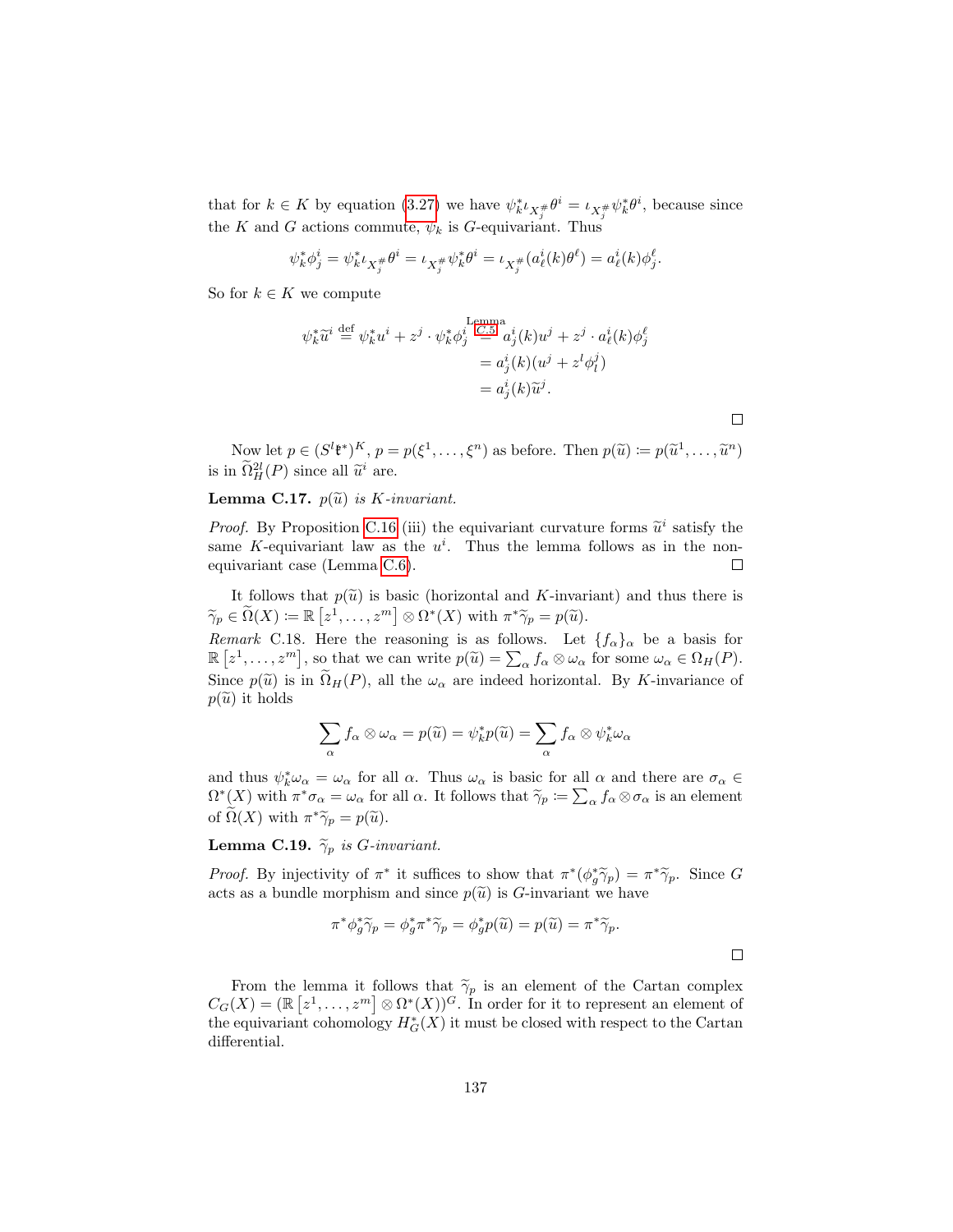**Lemma C.20.**  $\widetilde{\gamma}_p$  is closed with respect to the Cartan differential  $d_G$  on X.

*Proof.* Notice first that  $\tilde{d}_H p(\tilde{u}) = 0$ , because  $\tilde{d}_H p(\tilde{u})$  is a sum in which every term contains at least one  $\tilde{d}_H\tilde{u}^i$  and  $\tilde{d}_H\tilde{u}^i = 0$  by Proposition [C.16](#page-137-0) (ii). It<br>suffices to show that  $\pi^*d_{\tilde{\alpha}}\tilde{\alpha} = 0$ . Let  $d^P$  denote the Cartan differential on suffices to show that  $\pi^* d_G \widetilde{\gamma}_p = 0$ . Let  $d_G^P$  denote the Cartan differential on P and notice that it differs by  $\tilde{d}_H$  just by the projection to the horizontal differential forms in the first term. Since  $d\pi^*\widetilde{\gamma}_p$  is horizontal (because it is basic!), it holds  $\tilde{d}_H \pi^* \tilde{\gamma}_p = d_G^P \pi^* \tilde{\gamma}_p$ . Thus we have

$$
\pi^* d_G \widetilde{\gamma}_p = d_G^P \pi^* \widetilde{\gamma}_p = \widetilde{d}_H \pi^* \widetilde{\gamma}_p = \widetilde{d}_H p(\widetilde{u}) = 0.
$$

Therefore  $\widetilde{\gamma}_p$  represents an element in equivariant cohomology and as in the non-equivariant case its class doesn't depend on the choice of the connection.

Definition C.21. The equivariant characteristic class of a principal K-bundle  $P \longrightarrow X$  associated to the polynomial  $p \in (S^l \mathfrak{k}^*)^K$  is  $[\widetilde{\gamma}_p] \in H_G^{2l}(X)$ .

Now suppose that we have an oriented G-vector bundle  $E \longrightarrow X$  of rank  $2n$ , with a family of G-invariant metrics on each fiber  $E_x$ . Then we can consider its oriented orthonormal frame bundle  $F_{SO}(E) \longrightarrow X$ . Recall that

$$
F(E) := \bigsqcup_{x \in X} F(E_x),
$$

where for a vector space V the space  $F(V)$  is defined as the set of all bases for V. The subscript  $F_{SO}$  indicates that we consider the set of all orthonormal positively oriented bases. By Remark [B.7,](#page-123-0) G acts by orientation preserving vector space isomorphisms on the fibers, thus we have an action of G on  $F_{SO}(E)$ . With this action  $\pi : F_{SO}(E) \longrightarrow X$  is G-equivariant. Moreover,  $F_{SO}(E) \longrightarrow X$ is a principal  $SO(2n)$ -bundle (see [\[17\]](#page-142-3)).

We define the equivariant Euler class of the oriented G-vector bundle  $E \longrightarrow$ X as the equivariant Euler class of its oriented orthogonal frame bundle.

Definition C.22. The equivariant Euler class of an oriented G-vector bundle  $E \longrightarrow X$  is the equivariant characteristic class of the frame bundle  $F_{SO}(E) =$ :  $P \longrightarrow X$  associated to the polynomial  $p = Pf \in (S^n \mathfrak{so}(n)^*)^{SO(2n)}$ .

## C.4 The equivariant Euler class of a  $S^1$ -vector bundle over a point

The aim of this section is to show that the equivariant Euler class of an  $S^1$ vector bundle  $L \longrightarrow \{x\}$  of rank 2 is the weight of the  $S^1$ -action on L (see Section [6.4\)](#page-91-0). Suppose that we have a 2-dimensional oriented  $S^1$ -vector bundle  $L \longrightarrow \{x\}$ , so that  $L \cong \mathbb{R}^2$ . By definition of  $S^1$ -vector bundle,  $S^1$  acts linearly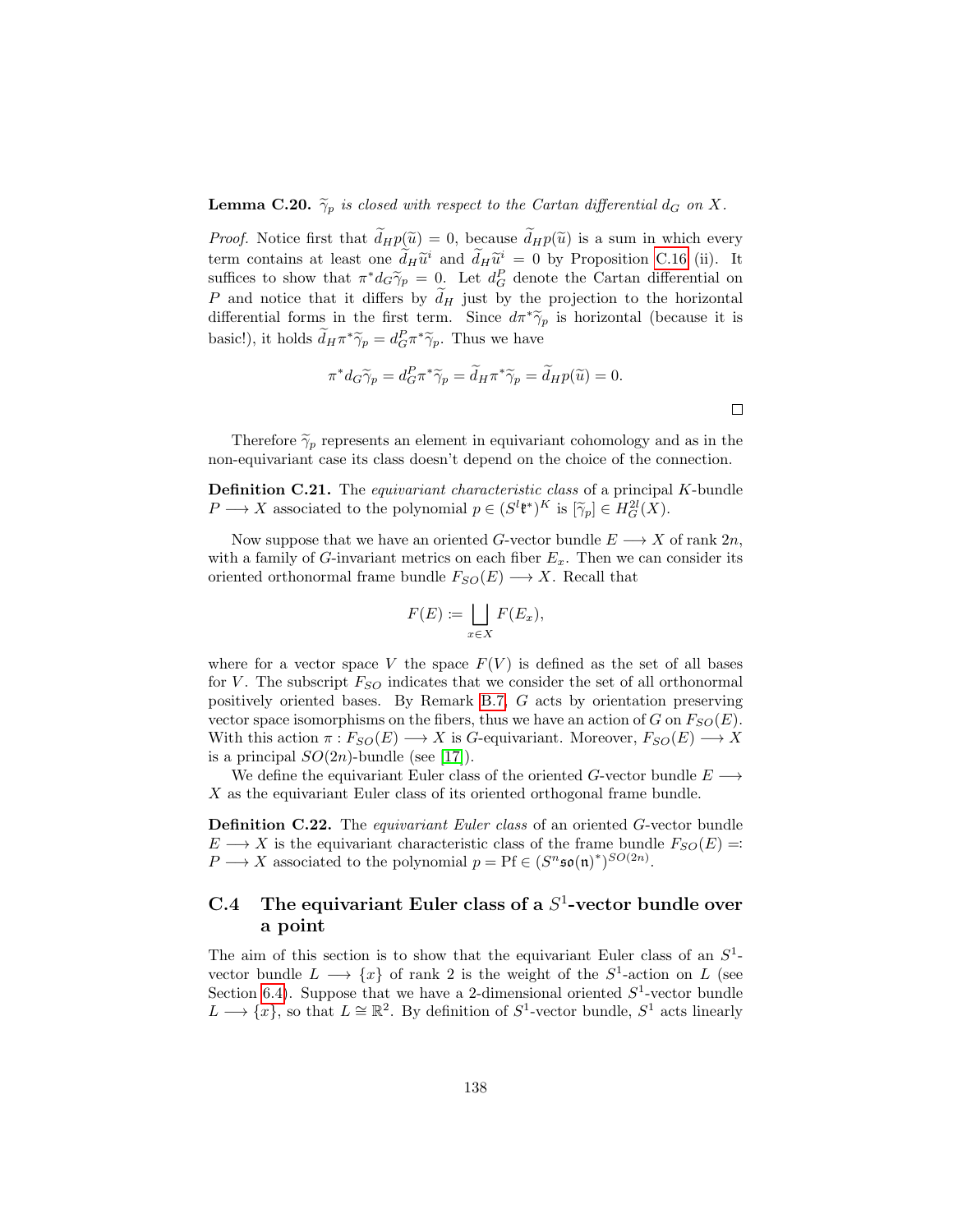on  $L = \mathbb{R}^2$  and thus the action is described by a representation  $S^1 \longrightarrow GL_1(L)$ . This is given by

$$
\rho: S^1 \longrightarrow GL(\mathbb{R}^2)
$$
  
\n
$$
e^{it} \longmapsto \begin{pmatrix} \cos(mt) & \sin(mt) \\ -\sin(mt) & \cos(mt) \end{pmatrix},
$$

for some integer  $m \in \mathbb{Z}$ , which we call the weight of the action. In order to talk about the equivariant Euler class of this vector bundle we consider its orthonormal frame bundle  $P \longrightarrow \{x\}$ , which is a principal  $SO(2)$ -bundle on which  $S^1$  acts by the same weights.

Let  $\varphi$  be an angle variable on

$$
P \cong SO(2) = \left\{ \begin{pmatrix} \cos \varphi & -\sin \varphi \\ \sin \varphi & \cos \varphi \end{pmatrix} \right\}.
$$

Moreover, let  $v = 1 \in \mathfrak{so}(2)$  be the generator of the Lie algebra of  $SO(2)$ . Then we have  $v^{\#} = \frac{\partial}{\partial \varphi}$ . Let  $\hat{X} = i \in \mathfrak{g} \cong i\mathbb{R}$  generator of the Lie algebra. Then the exponential map is given by  $\exp_{S^1}(\lambda X) = e^{i\lambda}$  and thus

$$
X^{\#}(p) = \frac{d}{dt}\Big|_{t=0} \phi_{\exp tX}(p) = \frac{d}{dt}\Big|_{t=0} e^{imt} p = imp = m\frac{\partial}{\partial \varphi}(p).
$$

Let  $\theta := d\varphi \in \Omega^1(P)$ . This is a connection form on the  $SO(2)$ -bundle  $P \longrightarrow \{x\}$ . Indeed, on one hand we have

$$
\iota_{v^{\#}} \theta = d\varphi \left( \frac{\partial}{\partial \varphi} \right) = 1.
$$

On the other hand, the  $SO(2)$ -equivariance condition for a connection is actually  $SO(2)$ -invariance, since the Lie algebra  $\mathfrak{so}(2)$  has trivial Lie bracket. Since  $SO(2)$  is connected, the infinitesimal invariance  $\mathcal{L}_{v#} = 0$  suffices. This condition is satisfied, since

$$
\mathcal{L}_{v^{\#}}\theta = d\underbrace{\iota_{v^{\#}}\theta}_{=1} + \iota_{v^{\#}}\underbrace{d\theta}_{=d^2\varphi} = 0.
$$

Since  $SO(2)$  is connected, the infinitesimal invariance  $\mathcal{L}_{v#}$  suffices. The moment function is given by  $\phi = \iota_{X} * \theta = m$ . Thus if  $u \in \Omega^2(P)$  is the curvature form and  $z \in \mathfrak{g}^*$  is dual to X, the equivariant curvature form is given by

$$
\widetilde{u} = u + mz.
$$

For  $SO(2)$  the Pfaffian is given by

$$
Pf(\begin{pmatrix} 0 & -\lambda \\ \lambda & 0 \end{pmatrix}) = \frac{1}{2} \frac{1}{2\pi} (a_{12} - a_{21}) = \frac{-1}{2\pi} \lambda.
$$

Thus Pf( $\tilde{u}$ ) =  $\frac{-1}{2\pi}(u+ mz)$ . Since  $SO(2)$  is abelian, the curvature u is a basic<br>form (see Bomark A.3), so it comes from a differential form in  $\Omega^2(fx)$ ) = 0 and form (see Remark [A.3\)](#page-116-0), so it comes from a differential form in  $\Omega^2({x})=0$  and therefore  $u = 0$ . It follows that  $\tilde{\gamma}_{\text{PF}} = \frac{-1}{2\pi} m z \in \Omega_C^2({x})$  and thus

$$
e_{S^1}(P) = \frac{-1}{2\pi} m z \in H_{S^1}^2(\{x\}) \cong S^1 \mathfrak{g}^* = \mathbb{R}[z].
$$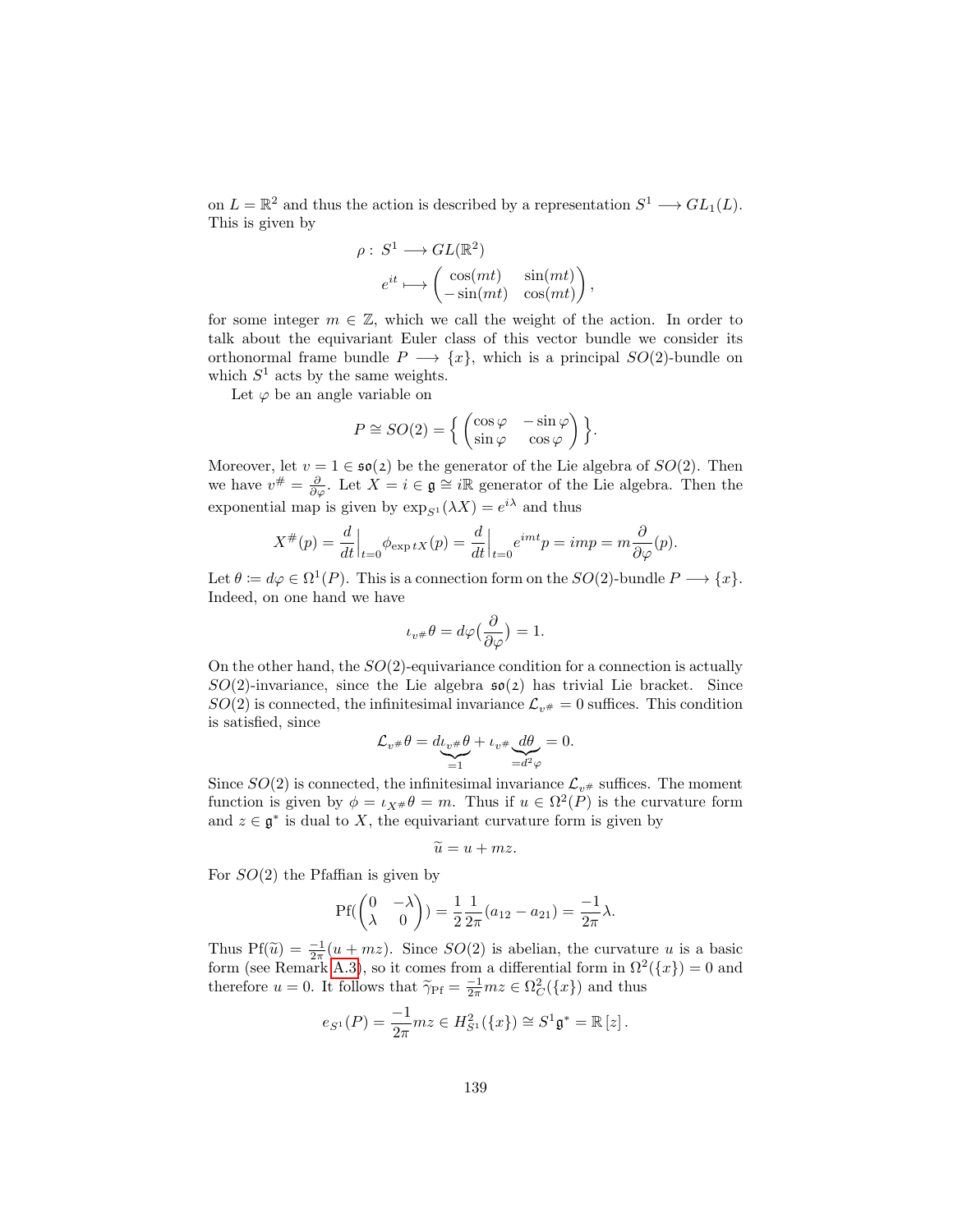## References

- [1] ATIYAH, M. F., BOTT, R., The Moment Map and Equivariant Cohomology, Topology 23(1984), 1-28.
- [2] ATIYAH, M. F., MACDONALD, I. G., Introduction to Commutative Algebra, Addison-Wesley Publishing, Massachusetts, 1969.
- <span id="page-141-1"></span>[3] AUDIN, M., Torus Actions on Symplectic Manifolds, Progress in Mathematics, 93, Birkhäuser, 2004.
- [4] BERLINE, N., VERGNE, M., Zéros d'un champ de vecteurs et classes caractéristiques équivariantes, Duke Math. J.  $50(1983)$ , 539-549.
- [5] BOTT, R., An Introduction to Equivariant Cohomology, in DeWitt-Morette C., Zuber J.-B. (eds), Quantum Field Theory: Perspective and Prospective, NATO Science Series (Series C: Mathematical and Physical Science), 530(1999), 35-57, Springer, Dordrecht.
- <span id="page-141-3"></span>[6] BREDON, G., *Introduction to Compact Transformation Groups*, Pure and Applied Mathematics 46, Academic Press, New York-London, 1972.
- [7] Brown, R., Topology and Groupoids, Createspace, 2006.
- [8] Bump, D., Lie Groups, Second Edition, Graduate Texts in Mathematics, Springer, 2013.
- [9] Burger, M., Tornier, S., Differential Geometry, Lecture Notes of the course Differential Geometry I, held at ETH, HS 2015.
- <span id="page-141-2"></span>[10] Burger, M., Tornier, S., Riemannian Geometry, Lecture Notes of the course Riemannian Geometry, held at ETH, FS 2016.
- <span id="page-141-0"></span>[11] Cannas da Silva, A., Lectures on Symplectic Geometry, Lecture Notes in Mathematics 1764, Springer-Verlag, 2008.
- $[12]$  CARTAN, H., La transgression dans un groupe de Lie et dans un espace fibré principal, in Colloque de Topologie (espaces fibrés), C.B.R.M., Bruxelles, 1950, 57-71.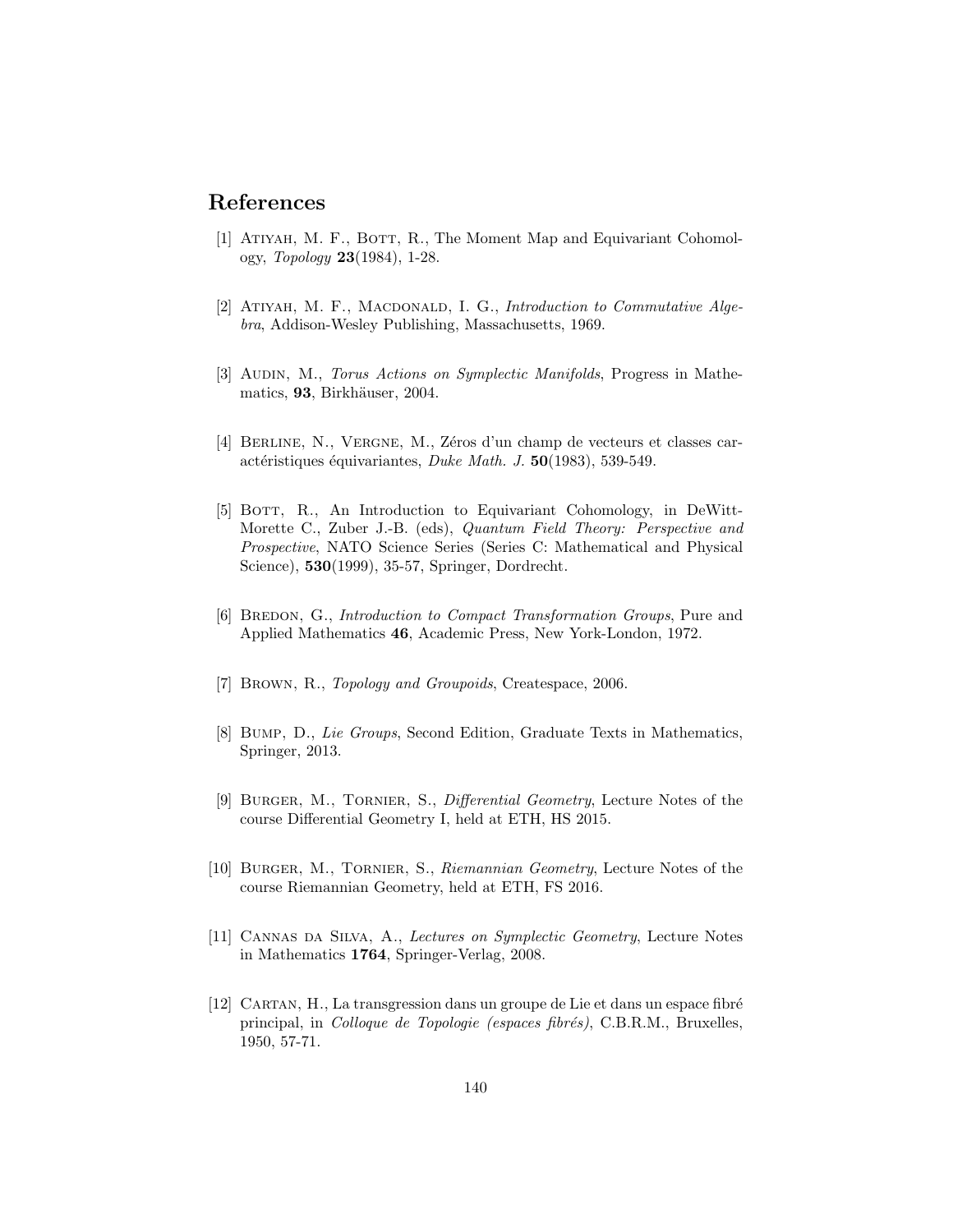- [13] CUSHMAN, R. H., BATES, L. M., Global Aspects of Classical Integrable Systems, Birkäuser Basel, 1997.
- [14] DOLD, A., Partitions of Unity in the Theory of Fibrations, Annals of Mathematics, Second Series, 78(1963), 223-255.
- [15] DUISTERMAAT, J. J., HECKMAN, G. J., On the Variation in the Cohomology of the Symplectic Form on the Reduced Phase Space, Invent. Math., 69(1982), 259-268.
- <span id="page-142-0"></span>[16] DUPONT, J., Curvature and Characteristic Classes, Lecture Notes in Mathematics, 640, Springer, 1978.
- <span id="page-142-3"></span>[17] DUPONT, J., Fibre Bundles and Chern-Weil Theory, Lecture Notes Series, 69, Aarhus Univesitet, 2003.
- [18] GUILLEMIN, V., STERNBERG, S., Supersymmetry and Equivariant de Rham Theory, Springer, 1999.
- [19] GINZBURG, V., GUILLEMIN, V., KARSHON, Y., Moment Maps, Cobordism, and Hamiltonian Group Actions, Mathematical Surveys and Monographs 98, AMS, 2002.
- <span id="page-142-2"></span>[20] HATCHER, A., Algebraic Topology, Cambridge University Press, 2002.
- [21] HUSEMOLLER, D., Fibre Bundles, Third Edition, Graduate Texts in Mathematics, Springer, 1994.
- [22] KALKMAN, J., A BRST Model Applied to Symplectic Geometry, Thesis, Utrecht, 1993.
- [23] KEATING HUGHES, L., Topics in Equivariant Cohomology, Retrieved from <http://hdl.handle.net/2440/105085>.
- <span id="page-142-1"></span>[24] LEE, J. M., *Introduction to Smooth Manifolds*, Second Edition, Graduate Texts in Mathematics, Springer, 2013.